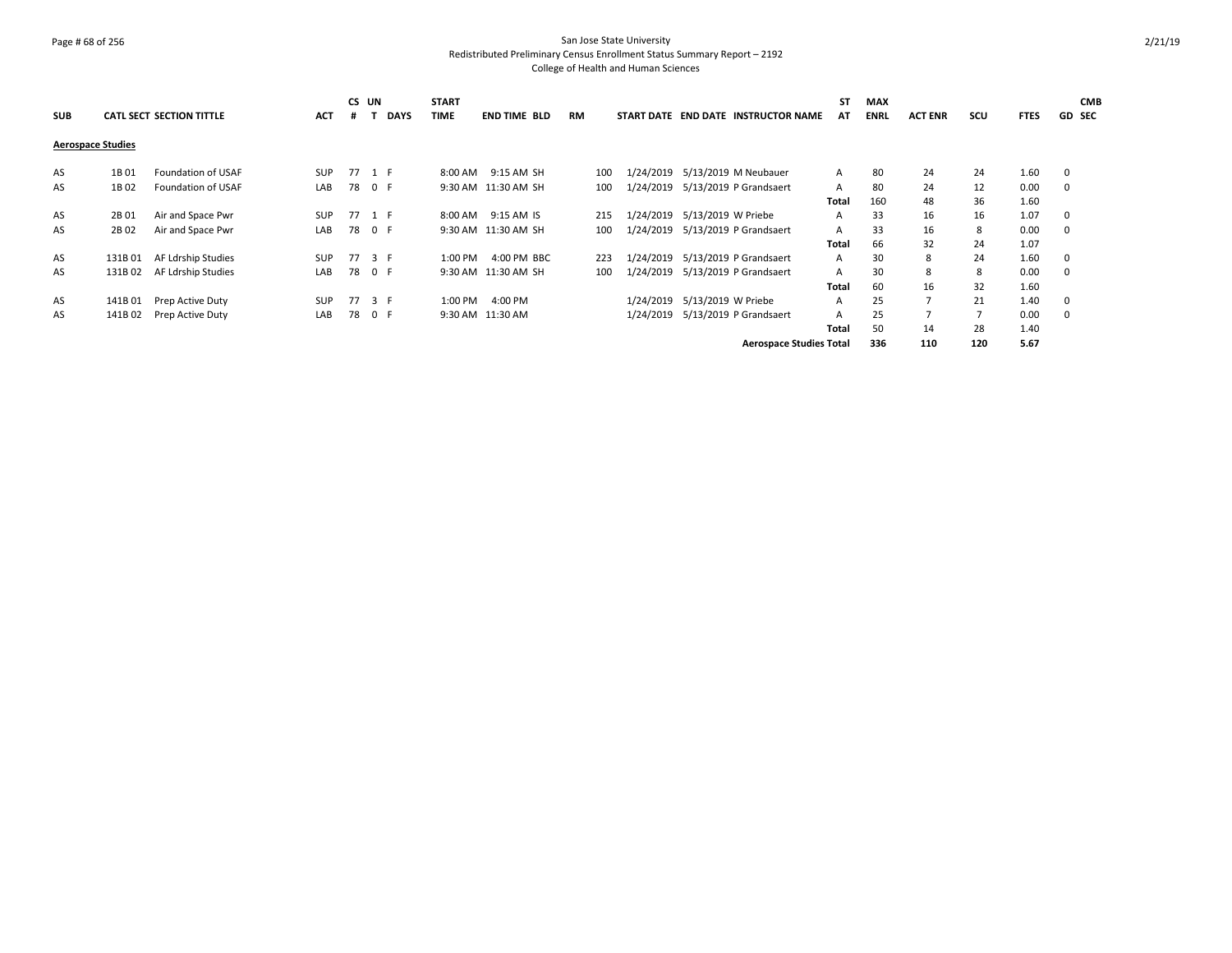## Page # 69 of 256 San Jose State University Redistributed Preliminary Census Enrollment Status Summary Report – 2192

|                   |                                                      |            |                     | CS UN                   |                | <b>START</b> |                       |    |     |                                                                  |                                     | SΤ         | <b>MAX</b>              |                |             |              |                                | <b>CMB</b>   |        |
|-------------------|------------------------------------------------------|------------|---------------------|-------------------------|----------------|--------------|-----------------------|----|-----|------------------------------------------------------------------|-------------------------------------|------------|-------------------------|----------------|-------------|--------------|--------------------------------|--------------|--------|
| <b>SUB</b>        | <b>CATL SECT SECTION TITTLE</b>                      | ACT        | #                   |                         | T DAYS         | <b>TIME</b>  | <b>END TIME BLD</b>   | RM |     |                                                                  | START DATE END DATE INSTRUCTOR NAME | AT         | <b>ENRL</b>             | <b>ACT ENR</b> | SCU         | <b>FTES</b>  | GD SEC                         |              |        |
|                   | Health & Human Sciences - All College                |            |                     |                         |                |              |                       |    |     |                                                                  |                                     |            |                         |                |             |              |                                |              |        |
| APSC              | 198ITL 80 Internat Exper Sem                         | <b>SEM</b> |                     |                         | 5 1 TBA        |              |                       |    |     |                                                                  | 1/24/2019 5/13/2019 D Singamsetti   | Α          | 30                      | 25             | 25          | 1.82         | 9                              |              |        |
| <b>HPRF</b>       |                                                      | <b>SEM</b> | 4                   |                         | 3 TR           |              | 9:00 AM 10:15 AM SPXC |    | 152 | 1/24/2019 5/13/2019 N Williams                                   |                                     | Total<br>Α | 30<br>25                | 25<br>25       | 25<br>75    | 1.82<br>5.00 | $\mathbf{0}$<br>C              |              |        |
|                   | 100W 01 Writing Workshop                             | SEM        | 4                   |                         | 3 TR           |              | 9:00 AM 10:15 AM SPXC |    | 152 |                                                                  |                                     | А          | $\mathbf 0$             | $\Omega$       | 0           | 0.00         | 0                              | $\mathsf C$  | $\ast$ |
| НS<br><b>NURS</b> | 100W 01 Writing Workshop<br>100W 01 Writing Workshop | SEM        | 4                   |                         | 3 TR           |              | 9:00 AM 10:15 AM SPXC |    | 152 | 1/24/2019 5/13/2019 N Williams<br>1/24/2019 5/13/2019 N Williams |                                     | А          | $\mathbf 0$             | $\Omega$       | $\mathbf 0$ | 0.00         | 0<br>$\mathsf{C}$              |              | $\ast$ |
| <b>NUFS</b>       |                                                      | SEM        | 4                   |                         | 3 TR           |              | 9:00 AM 10:15 AM SPXC |    | 152 | 1/24/2019 5/13/2019 N Williams                                   |                                     | А          | $\mathbf 0$             | $\Omega$       | 0           | 0.00         | 0<br>$\mathsf{C}$              |              |        |
| <b>HPRF</b>       | 100W 01 Writing Workshop<br>100W 02 Writing Workshop | SEM        | 4                   |                         | 3 TR           |              | 10:30 AM 11:45 AM SH  |    | 346 | 1/24/2019 5/13/2019 N Williams                                   |                                     | А          | 25                      | 26             | 78          | 5.20         | 0                              | C            | $\ast$ |
| НS                | 100W 02 Writing Workshop                             | SEM        | $\overline{4}$      |                         | 3 TR           |              | 10:30 AM 11:45 AM SH  |    | 346 | 1/24/2019 5/13/2019 N Williams                                   |                                     | А          | $\mathbf 0$             | $\Omega$       | 0           | 0.00         | C<br>0                         |              |        |
| <b>NURS</b>       | 100W 02 Writing Workshop                             | SEM        | $\overline{4}$      |                         | 3 TR           |              | 10:30 AM 11:45 AM SH  |    | 346 | 1/24/2019 5/13/2019 N Williams                                   |                                     | А          | 0                       | $\Omega$       | 0           | 0.00         | $\mathsf{C}$<br>0              |              |        |
| <b>NUFS</b>       | 100W 02 Writing Workshop                             | SEM        | $\overline{4}$      |                         | 3 TR           |              | 10:30 AM 11:45 AM SH  |    | 346 | 1/24/2019 5/13/2019 N Williams                                   |                                     | A          | $\Omega$                | $\Omega$       | 0           | 0.00         | C<br>0                         |              |        |
| <b>HPRF</b>       | 100W 03 Writing Workshop                             | SEM        | 4                   |                         | 3 TR           | 1:30 PM      | 2:45 PM CL            |    | 324 | 1/24/2019 5/13/2019 N Williams                                   |                                     | А          | 25                      | 24             | 72          | 4.80         | 0<br>$\mathsf{C}$              |              |        |
| НS                | 100W 03 Writing Workshop                             | SEM        | 4                   |                         | 3 TR           | 1:30 PM      | 2:45 PM CL            |    | 324 | 1/24/2019 5/13/2019 N Williams                                   |                                     | А          | $\Omega$                | $\Omega$       | $\mathbf 0$ | 0.00         | 0                              | C            |        |
| <b>NURS</b>       | 100W 03 Writing Workshop                             | SEM        | 4                   |                         | 3 TR           | 1:30 PM      | 2:45 PM CL            |    | 324 | 1/24/2019 5/13/2019 N Williams                                   |                                     | А          | $\mathbf 0$             | $\Omega$       | $\mathbf 0$ | 0.00         | $\mathsf{C}$<br>0              |              |        |
| <b>NUFS</b>       |                                                      | SEM        | $\overline{4}$      |                         | 3 TR           | 1:30 PM      | 2:45 PM CL            |    | 324 | 1/24/2019 5/13/2019 N Williams                                   |                                     | А          | $\mathbf 0$             | $\Omega$       | $\mathbf 0$ | 0.00         | 0<br>C                         |              | $\ast$ |
| <b>HPRF</b>       | 100W 03 Writing Workshop                             | <b>SEM</b> | $\overline{4}$      | 3                       | TBA            |              |                       |    |     | 1/24/2019 5/13/2019 R Rinck                                      |                                     | A          | 25                      | 16             | 48          | 3.20         | 0<br>C                         |              |        |
| НS                | 100W 04 Writing Workshop                             | SEM        | 4                   |                         | 3 TBA          |              |                       |    |     | 1/24/2019 5/13/2019 R Rinck                                      |                                     | Α          | $\mathbf 0$             | $\Omega$       | $\mathbf 0$ | 0.00         | $\mathbf{0}$<br>$\mathsf{C}$   |              |        |
|                   | 100W 04 Writing Workshop                             |            |                     |                         | <b>TBA</b>     |              |                       |    |     |                                                                  |                                     |            | $\Omega$                | $\Omega$       | $\Omega$    | 0.00         | 0                              | C            | $\ast$ |
| <b>NURS</b>       | 100W 04 Writing Workshop                             | SEM        | 4                   | $\overline{\mathbf{3}}$ | 3 TBA          |              |                       |    |     | 1/24/2019 5/13/2019 R Rinck                                      |                                     | А          | $\mathbf 0$             | $\Omega$       | 0           | 0.00         | $\mathsf C$<br>0               |              |        |
| <b>NUFS</b>       | 100W 04 Writing Workshop                             | SEM        | 4<br>$\overline{4}$ | $\overline{\mathbf{3}}$ |                |              | 9:00 AM 11:45 AM BBC  |    |     | 1/24/2019 5/13/2019 R Rinck                                      |                                     | Α          | 25                      | 23             | 69          |              | $\mathsf{C}$<br>0              |              |        |
| <b>HPRF</b>       | 100W 05 Writing Workshop                             | SEM        |                     |                         | - F            |              |                       |    | 126 | 1/24/2019 5/13/2019 S Rivera                                     |                                     | Α          |                         |                | $\mathbf 0$ | 4.60         |                                |              |        |
| НS                | 100W 05 Writing Workshop                             | SEM        | 4                   | 3 F                     |                |              | 9:00 AM 11:45 AM BBC  |    | 126 | 1/24/2019 5/13/2019 S Rivera                                     |                                     | Α          | $\mathbf 0$             | $\Omega$       |             | 0.00         | 0                              | C            |        |
| <b>NURS</b>       | 100W 05 Writing Workshop                             | SEM        | $\overline{4}$      |                         | 3 F            |              | 9:00 AM 11:45 AM BBC  |    | 126 | 1/24/2019 5/13/2019 S Rivera                                     |                                     | А          | $\mathbf 0$<br>$\Omega$ | $\Omega$       | 0           | 0.00         | 0                              | C<br>C       |        |
| <b>NUFS</b>       | 100W 05 Writing Workshop                             | SEM        | $\overline{4}$      | 3 F                     |                |              | 9:00 AM 11:45 AM BBC  |    | 126 | 1/24/2019 5/13/2019 S Rivera                                     |                                     | Α          |                         | 0              | 0           | 0.00         | 0                              |              |        |
| <b>HPRF</b>       | 100W 06 Writing Workshop                             | SEM        |                     | 3                       |                |              |                       |    |     |                                                                  |                                     | X          | $\Omega$                | U              | $\mathbf 0$ | 0.00         | $\Omega$                       |              |        |
| НS                | 100W 06 Writing Workshop                             | SEM        |                     | 3                       |                |              |                       |    |     |                                                                  |                                     | x          | $\Omega$                | $\Omega$       | 0           | 0.00         | $\Omega$                       |              |        |
| <b>NURS</b>       | 100W 06 Writing Workshop                             | SEM        |                     | 3                       |                |              |                       |    |     |                                                                  |                                     | X          | $\mathbf 0$             | 0              | 0           | 0.00         | $\mathbf 0$                    |              |        |
| <b>NUFS</b>       | 100W 06 Writing Workshop                             | SEM        |                     | 3                       |                |              |                       |    |     |                                                                  |                                     | x          | $\Omega$                | $\Omega$       | 0           | 0.00         | $\Omega$                       |              |        |
| <b>HPRF</b>       | 100W 07 Writing Workshop                             | SEM        | 4                   |                         | 3 <sub>T</sub> | 3:00 PM      | 5:45 PM HB            |    | 407 | 1/24/2019 5/13/2019 N Clinch                                     |                                     | А          | 25                      | 19             | 57          | 3.80         | 0                              | C            | $\ast$ |
| НS                | 100W 07 Writing Workshop                             | <b>SEM</b> | $\overline{4}$      |                         | 3 <sub>T</sub> | 3:00 PM      | 5:45 PM HB            |    | 407 | 1/24/2019 5/13/2019 N Clinch                                     |                                     | A          | $\Omega$                | $\Omega$       | $\Omega$    | 0.00         | 0<br>C                         |              |        |
| <b>NURS</b>       | 100W 07 Writing Workshop                             | SEM        | $\overline{4}$      |                         | 3 <sub>T</sub> | 3:00 PM      | 5:45 PM HB            |    | 407 | 1/24/2019 5/13/2019 N Clinch                                     |                                     | А          | $\mathbf 0$             | $\Omega$       | 0           | 0.00         | 0<br>$\mathsf{C}$              |              |        |
| <b>NUFS</b>       | 100W 07 Writing Workshop                             | SEM        | 4                   |                         | 3 <sub>1</sub> | 3:00 PM      | 5:45 PM HB            |    | 407 | 1/24/2019 5/13/2019 N Clinch                                     |                                     | Α          | $\mathbf 0$             | $\Omega$       | 0           | 0.00         | 0                              | C            | $\ast$ |
| <b>HPRF</b>       | 100W 08 Writing Workshop                             | SEM        | 4                   |                         | 3 TR           | 12:00 PM     | 1:15 PM CL            |    | 324 | 1/24/2019 5/13/2019 N Williams                                   |                                     | А          | 25                      | 25             | 75          | 5.00         | $\mathsf C$<br>0               |              |        |
| НS                | 100W 08 Writing Workshop                             | SEM        | 4                   |                         | 3 TR           | 12:00 PM     | 1:15 PM CL            |    | 324 | 1/24/2019 5/13/2019 N Williams                                   |                                     | Α          | $\mathbf 0$             | $\Omega$       | $\mathbf 0$ | 0.00         | $\mathsf{O}$<br>$\mathsf{C}$   |              |        |
| <b>NURS</b>       | 100W 08 Writing Workshop                             | SEM        | 4                   |                         | 3 TR           | 12:00 PM     | 1:15 PM CL            |    | 324 | 1/24/2019 5/13/2019 N Williams                                   |                                     | A          | $\Omega$                | $\Omega$       | 0           | 0.00         | $\mathsf{C}$<br>0              |              |        |
| <b>NUFS</b>       | 100W 08 Writing Workshop                             | SEM        | 4                   |                         | 3 TR           | 12:00 PM     | 1:15 PM CL            |    | 324 | 1/24/2019 5/13/2019 N Williams                                   |                                     | А          | 0                       | 0              | 0           | 0.00         | 0<br>$\mathsf{C}$              |              |        |
| <b>HPRF</b>       | 100W 09 Writing Workshop                             | SEM        | 4                   |                         | 3 MW           |              | 9:00 AM 10:15 AM CL   |    | 324 | 1/24/2019 5/13/2019 C Jones                                      |                                     | А          | 25                      | 21             | 63          | 4.20         | 0                              | C            |        |
| НS                | 100W 09 Writing Workshop                             | SEM        | 4                   |                         | 3 MW           |              | 9:00 AM 10:15 AM CL   |    | 324 | 1/24/2019 5/13/2019 C Jones                                      |                                     | Α          | $\mathbf 0$             | $\Omega$       | $\mathbf 0$ | 0.00         | 0                              | C            |        |
| <b>NURS</b>       | 100W 09 Writing Workshop                             | SEM        | $\overline{4}$      |                         | 3 MW           |              | 9:00 AM 10:15 AM CL   |    | 324 | 1/24/2019 5/13/2019 C Jones                                      |                                     | А          | 0                       | $\Omega$       | 0           | 0.00         | $\mathbf{0}$<br>C <sub>1</sub> |              |        |
| <b>NUFS</b>       | 100W 09 Writing Workshop                             | SEM        | 4                   | 3                       | MW             |              | 9:00 AM 10:15 AM CL   |    | 324 | 1/24/2019 5/13/2019 C Jones                                      |                                     | А          | $\Omega$                | $\Omega$       | 0           | 0.00         | $\mathbf 0$                    | C            |        |
| <b>HPRF</b>       | 100W 10 Writing Workshop                             | SEM        | $\overline{4}$      | $\overline{3}$          | TBA            |              |                       |    |     | 1/24/2019 5/13/2019 C Jones                                      |                                     | А          | 25                      | 25             | 75          | 5.00         | $\mathbf{0}$<br>$\mathsf{C}$   |              |        |
| НS                | 100W 10 Writing Workshop                             | SEM        | $\overline{4}$      | 3                       | TBA            |              |                       |    |     | 1/24/2019 5/13/2019 C Jones                                      |                                     | A          | $\mathbf 0$             | $\Omega$       | $\mathbf 0$ | 0.00         | 0                              | $\mathsf{C}$ | $\ast$ |
| <b>NURS</b>       | 100W 10 Writing Workshop                             | SEM        | $\overline{4}$      |                         | 3 TBA          |              |                       |    |     | 1/24/2019 5/13/2019 C Jones                                      |                                     | А          | $\Omega$                | $\Omega$       | $\Omega$    | 0.00         | 0<br>$\mathsf{C}$              |              |        |
| <b>NUFS</b>       | 100W 10 Writing Workshop                             | <b>SEM</b> | $\overline{4}$      |                         | 3 TBA          |              |                       |    |     | 1/24/2019 5/13/2019 C Jones                                      |                                     | A          | $\mathbf 0$             | $\Omega$       | $\mathbf 0$ | 0.00         | $\Omega$                       | $\mathsf{C}$ |        |
| <b>HPRF</b>       | 100W 11 Writing Workshop                             | SEM        |                     | 3                       |                |              |                       |    |     |                                                                  |                                     | X          | $\Omega$                | O              | 0           | 0.00         | $\Omega$                       |              |        |
| НS                | 100W 11 Writing Workshop                             | SEM        |                     | 3                       |                |              |                       |    |     |                                                                  |                                     | X          | $\Omega$                | $\Omega$       | 0           | 0.00         | $\Omega$                       |              |        |
| <b>NURS</b>       | 100W 11 Writing Workshop                             | SEM        |                     | 3                       |                |              |                       |    |     |                                                                  |                                     | х          | 0                       | 0              | 0           | 0.00         | 0                              |              |        |
| <b>NUFS</b>       | 100W 11 Writing Workshop                             | SEM        |                     | 3                       |                |              |                       |    |     |                                                                  |                                     | х          | $\Omega$                | $\Omega$       | 0           | 0.00         | $\Omega$                       |              |        |
| <b>HPRF</b>       | 100W 12 Writing Workshop                             | SEM        |                     | 3                       |                |              |                       |    |     |                                                                  |                                     | X          | $\mathbf 0$             | 0              | 0           | 0.00         | $\Omega$                       |              |        |
| НS                | 100W 12 Writing Workshop                             | SEM        |                     | 3                       |                |              |                       |    |     |                                                                  |                                     | X          | $\Omega$                | 0              | 0           | 0.00         | $\Omega$                       |              |        |
| <b>NURS</b>       | 100W 12 Writing Workshop                             | <b>SEM</b> |                     | 3                       |                |              |                       |    |     |                                                                  |                                     | X          | $\Omega$                | $\Omega$       | $\Omega$    | 0.00         | $\Omega$                       |              |        |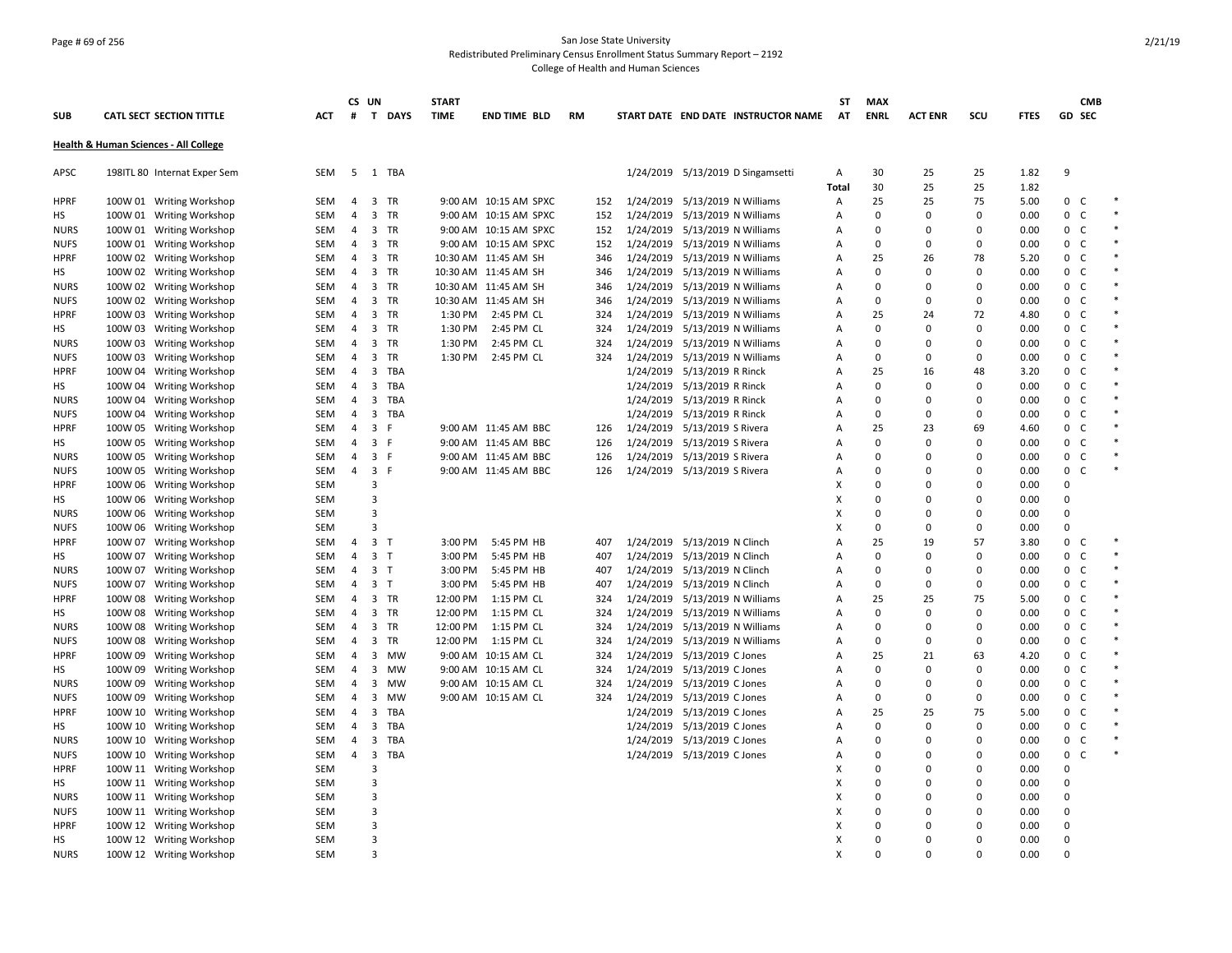## Page # 70 of 256 San Jose State University Redistributed Preliminary Census Enrollment Status Summary Report – 2192 College of Health and Human Sciences

|             |         |                                 |            |                | CS UN                         | <b>START</b> |                       |               |                                     |                | <b>ST</b><br><b>MAX</b> |                |             |             |                   | <b>CMB</b> |        |
|-------------|---------|---------------------------------|------------|----------------|-------------------------------|--------------|-----------------------|---------------|-------------------------------------|----------------|-------------------------|----------------|-------------|-------------|-------------------|------------|--------|
| <b>SUB</b>  |         | <b>CATL SECT SECTION TITTLE</b> | <b>ACT</b> | #              | T DAYS                        | <b>TIME</b>  | <b>END TIME BLD</b>   | <b>RM</b>     | START DATE END DATE INSTRUCTOR NAME |                | <b>ENRL</b><br>AT       | <b>ACT ENR</b> | SCU         | <b>FTES</b> | GD SEC            |            |        |
| <b>NUFS</b> |         | 100W 12 Writing Workshop        | SEM        |                | 3                             |              |                       |               |                                     | X              | $\Omega$                | $\Omega$       | 0           | 0.00        | 0                 |            |        |
| <b>HPRF</b> |         | 100W 13 Writing Workshop        | SEM        | 4              | 3 <sub>5</sub>                |              | 9:00 AM 11:50 AM OFF  | <b>CAMPUS</b> | 1/24/2019 5/13/2019 A Petty         | Α              | 25                      | 10             | 30          | 2.00        | $\mathbf{0}$<br>C |            |        |
| HS          |         | 100W 13 Writing Workshop        | SEM        | $\overline{4}$ | 3 <sub>5</sub>                |              | 9:00 AM 11:50 AM OFF  | <b>CAMPUS</b> | 1/24/2019 5/13/2019 A Petty         | Α              | $\Omega$                | $\Omega$       | $\mathbf 0$ | 0.00        | 0<br>C            |            | $\ast$ |
| <b>NURS</b> |         | 100W 13 Writing Workshop        | SEM        | 4              | 3 <sub>5</sub>                |              | 9:00 AM 11:50 AM OFF  | <b>CAMPUS</b> | 1/24/2019 5/13/2019 A Petty         | Α              | $\Omega$                | $\Omega$       | 0           | 0.00        | $\mathsf{C}$<br>0 |            |        |
| <b>NUFS</b> |         | 100W 13 Writing Workshop        | SEM        | $\overline{4}$ | 3 <sub>5</sub>                |              | 9:00 AM 11:50 AM OFF  | <b>CAMPUS</b> | 1/24/2019 5/13/2019 A Petty         | Α              | $\Omega$                | $\Omega$       | 0           | 0.00        | $\mathsf{C}$<br>0 |            |        |
| <b>HPRF</b> | 100W 80 | <b>Writing Workshop</b>         | <b>SEM</b> |                | 3                             |              |                       |               |                                     | X              | $\Omega$                | $\Omega$       | $\mathbf 0$ | 0.00        | $\Omega$          |            |        |
| HS          |         | 100W 80 Writing Workshop        | SEM        |                | 3                             |              |                       |               |                                     | X              | $\Omega$                | $\Omega$       | $\mathbf 0$ | 0.00        | 0                 |            |        |
| <b>NURS</b> |         | 100W 80 Writing Workshop        | <b>SEM</b> |                | 3                             |              |                       |               |                                     | X              | $\Omega$                | $\Omega$       | $\mathbf 0$ | 0.00        | $\Omega$          |            |        |
| <b>NUFS</b> |         | 100W 80 Writing Workshop        | SEM        |                | 3                             |              |                       |               |                                     | X              | $\mathbf 0$             | $\mathbf 0$    | $\mathbf 0$ | 0.00        | 0                 |            |        |
|             |         |                                 |            |                |                               |              |                       |               |                                     | Total          | 250                     | 214            | 642         | 42.80       |                   |            |        |
| <b>HPRF</b> | 134 01  | Comp Alt Health                 | LEC        | 2              | 3 <sub>T</sub>                | 6:00 PM      | 8:45 PM CCB           | 102           | 1/24/2019 5/13/2019 C Haas          | Α              | 40                      | 38             | 114         | 7.65        | 1 C               |            |        |
| <b>NUFS</b> | 134 01  | Comp Alt Health                 | <b>LEC</b> | $\overline{2}$ | 3 <sub>T</sub>                | 6:00 PM      | 8:45 PM CCB           | 102           | 1/24/2019 5/13/2019 C Haas          | A              | $\Omega$                | 0              | 0           | 0.00        | 0 <sup>2</sup>    |            | $\ast$ |
|             |         |                                 |            |                |                               |              |                       |               |                                     | Total          | 40                      | 38             | 114         | 7.65        |                   |            |        |
| <b>HPRF</b> | 135 01  | <b>Hlth Multiculture</b>        | <b>LEC</b> |                | 3                             |              |                       |               |                                     | Х              | $\Omega$                | $\Omega$       | 0           | 0.00        | $\Omega$          |            |        |
| HS          | 135 01  | <b>Hlth Multiculture</b>        | LEC        |                | 3                             |              |                       |               |                                     | X              | $\Omega$                | $\Omega$       | $\mathbf 0$ | 0.00        | $\Omega$          |            |        |
| <b>NUFS</b> | 135 01  | <b>Hlth Multiculture</b>        | LEC        |                | 3                             |              |                       |               |                                     | X              | $\Omega$                | $\Omega$       | $\mathbf 0$ | 0.00        | $\Omega$          |            |        |
| <b>NURS</b> | 135 01  | <b>Hith Multiculture</b>        | <b>LEC</b> |                | 3                             |              |                       |               |                                     | X              | $\Omega$                | $\Omega$       | $\mathbf 0$ | 0.00        | $\Omega$          |            |        |
| <b>HPRF</b> | 135 02  | <b>Hith Multiculture</b>        | LEC        |                | 3                             |              |                       |               |                                     | х              | $\Omega$                | $\Omega$       | $\Omega$    | 0.00        | $\Omega$          |            |        |
| HS          | 135 02  | <b>Hith Multiculture</b>        | <b>LEC</b> |                | 3                             |              |                       |               |                                     | X              | $\Omega$                | $\Omega$       | 0           | 0.00        | $\Omega$          |            |        |
| <b>NUFS</b> | 135 02  | <b>Hith Multiculture</b>        | <b>LEC</b> |                | 3                             |              |                       |               |                                     | х              | 0                       | $\Omega$       | $\mathbf 0$ | 0.00        | 0                 |            |        |
| <b>NURS</b> | 135 02  | <b>Hith Multiculture</b>        | <b>LEC</b> |                | 3                             |              |                       |               |                                     | X              | $\Omega$                | $\Omega$       | 0           | 0.00        | $\Omega$          |            |        |
| <b>HPRF</b> | 135 03  | <b>Hith Multiculture</b>        | <b>LEC</b> | 3              | 3 <sub>1</sub>                | 3:00 PM      | 5:45 PM BBC           | 105           | 1/24/2019 5/13/2019 N West          | Α              | 30                      | 35             | 105         | 7.00        | 0<br>C            |            |        |
| HS          | 135 03  |                                 | <b>LEC</b> | 3              | 3 <sub>T</sub>                | 3:00 PM      | 5:45 PM BBC           | 105           |                                     | A              | $\Omega$                | $\Omega$       | $\mathbf 0$ | 0.00        | 0<br>C            |            |        |
| <b>NUFS</b> | 135 03  | <b>Hith Multiculture</b>        | <b>LEC</b> | 3              | 3 <sub>T</sub>                | 3:00 PM      | 5:45 PM BBC           | 105           | 1/24/2019 5/13/2019 N West          | A              | $\Omega$                | $\Omega$       | $\mathbf 0$ | 0.00        | 0<br>C            |            |        |
|             |         | <b>Hith Multiculture</b>        |            |                |                               |              |                       |               | 1/24/2019 5/13/2019 N West          |                | $\Omega$                | $\Omega$       |             |             |                   |            |        |
| <b>NURS</b> | 135 03  | <b>Hlth Multiculture</b>        | <b>LEC</b> | 3              | 3 <sub>T</sub>                | 3:00 PM      | 5:45 PM BBC           | 105           | 1/24/2019 5/13/2019 N West          | $\overline{A}$ |                         |                | $\mathbf 0$ | 0.00        | $0-$              |            |        |
| <b>HPRF</b> | 135 04  | <b>Hith Multiculture</b>        | <b>LEC</b> | 3              | 3 W                           | 3:00 PM      | 5:45 PM MH            | 322           | 1/24/2019 5/13/2019 A Shaw          | $\overline{A}$ | 30                      | 28             | 84          | 5.65        | $\mathbf{1}$<br>C |            |        |
| HS          | 135 04  | <b>Hlth Multiculture</b>        | LEC        | 3              | 3 W                           | 3:00 PM      | 5:45 PM MH            | 322           | 1/24/2019 5/13/2019 A Shaw          | Α              | $\Omega$                | $\Omega$       | $\mathbf 0$ | 0.00        | 0<br>$\mathsf{C}$ |            | $\ast$ |
| <b>NUFS</b> | 135 04  | <b>Hith Multiculture</b>        | <b>LEC</b> | 3              | 3 W                           | 3:00 PM      | 5:45 PM MH            | 322           | 1/24/2019 5/13/2019 A Shaw          | Α              | $\Omega$                | $\Omega$       | 0           | 0.00        | 0<br>C            |            | $\ast$ |
| <b>NURS</b> | 135 04  | <b>Hith Multiculture</b>        | <b>LEC</b> | 3              | $\overline{\mathbf{3}}$<br>W  | 3:00 PM      | 5:45 PM MH            | 322           | 1/24/2019 5/13/2019 A Shaw          | Α              | $\Omega$                | $\Omega$       | $\mathbf 0$ | 0.00        | 0<br>C.           |            |        |
| <b>HPRF</b> | 135 05  | <b>Hith Multiculture</b>        | <b>LEC</b> |                | 3                             |              |                       |               |                                     | X              | $\Omega$                | $\Omega$       | $\mathbf 0$ | 0.00        | $\Omega$          |            |        |
| HS          | 135 05  | <b>Hith Multiculture</b>        | <b>LEC</b> |                | 3                             |              |                       |               |                                     | Х              | $\Omega$                | $\Omega$       | $\mathbf 0$ | 0.00        | $\Omega$          |            |        |
| <b>NUFS</b> | 135 05  | <b>Hlth Multiculture</b>        | <b>LEC</b> |                | 3                             |              |                       |               |                                     | Х              | $\Omega$                | $\Omega$       | $\mathbf 0$ | 0.00        | $\Omega$          |            |        |
| <b>NURS</b> | 135 05  | <b>Hith Multiculture</b>        | <b>LEC</b> |                | 3                             |              |                       |               |                                     | X              | $\Omega$                | $\Omega$       | $\mathbf 0$ | 0.00        | $\Omega$          |            |        |
| <b>HPRF</b> | 135 06  | <b>Hlth Multiculture</b>        | <b>LEC</b> |                | 3                             |              |                       |               |                                     | X              | $\Omega$                | $\Omega$       | $\mathbf 0$ | 0.00        | $\Omega$          |            |        |
| <b>HS</b>   | 135 06  | <b>Hith Multiculture</b>        | <b>LEC</b> |                | 3                             |              |                       |               |                                     | X              | $\Omega$                | $\Omega$       | $\mathbf 0$ | 0.00        | $\Omega$          |            |        |
| <b>NUFS</b> | 135 06  | <b>Hlth Multiculture</b>        | LEC        |                | 3                             |              |                       |               |                                     | х              | $\Omega$                | $\Omega$       | $\mathbf 0$ | 0.00        | 0                 |            |        |
| <b>NURS</b> | 135 06  | <b>Hith Multiculture</b>        | LEC        |                | 3                             |              |                       |               |                                     | X              | $\Omega$                | $\Omega$       | $\mathbf 0$ | 0.00        | 0                 |            |        |
| <b>HPRF</b> | 135 07  | <b>Hith Multiculture</b>        | <b>LEC</b> | 3              | $\overline{\mathbf{3}}$<br>TR |              | 10:30 AM 11:45 AM CCB | 101           | 1/24/2019 5/13/2019 N Zhang         | A              | 30                      | 31             | 93          | 6.20        | 0<br>C            |            |        |
| HS          | 135 07  | <b>Hith Multiculture</b>        | <b>LEC</b> | 3              | 3 TR                          |              | 10:30 AM 11:45 AM CCB | 101           | 1/24/2019 5/13/2019 N Zhang         | Α              | $\Omega$                | $\Omega$       | $\mathbf 0$ | 0.00        | 0<br>C            |            | $\ast$ |
| <b>NUFS</b> | 135 07  | <b>Hith Multiculture</b>        | <b>LEC</b> | 3              | 3 TR                          |              | 10:30 AM 11:45 AM CCB | 101           | 1/24/2019 5/13/2019 N Zhang         | Α              | $\Omega$                | $\Omega$       | $\mathbf 0$ | 0.00        | 0<br>C            |            |        |
| <b>NURS</b> | 135 07  | <b>Hlth Multiculture</b>        | <b>LEC</b> | 3              | 3 TR                          |              | 10:30 AM 11:45 AM CCB | 101           | 1/24/2019 5/13/2019 N Zhang         | Α              | $\Omega$                | $\Omega$       | $\mathbf 0$ | 0.00        | C<br>$\mathbf{0}$ |            |        |
| <b>HPRF</b> | 135 08  | <b>Hith Multiculture</b>        | <b>LEC</b> | 3              | $3 \, M$                      | 3:00 PM      | 5:45 PM SH            | 314           | 1/24/2019 5/13/2019 N Zhang         | A              | 30                      | 31             | 93          | 6.25        | $\mathbf{1}$<br>C |            |        |
| HS          | 135 08  | <b>Hlth Multiculture</b>        | <b>LEC</b> | 3              | $3 \, M$                      | 3:00 PM      | 5:45 PM SH            | 314           | 1/24/2019 5/13/2019 N Zhang         | A              | $\Omega$                | $\Omega$       | $\mathbf 0$ | 0.00        | 0 <sup>o</sup>    |            |        |
| <b>NUFS</b> | 135 08  | <b>Hith Multiculture</b>        | <b>LEC</b> | 3              | 3 M                           | 3:00 PM      | 5:45 PM SH            | 314           | 1/24/2019 5/13/2019 N Zhang         | $\overline{A}$ | $\Omega$                | $\Omega$       | $\mathbf 0$ | 0.00        | C<br>0            |            |        |
| <b>NURS</b> | 135 08  | <b>Hlth Multiculture</b>        | LEC        | 3              | $3 \, M$                      | 3:00 PM      | 5:45 PM SH            | 314           | 1/24/2019 5/13/2019 N Zhang         | Α              | $\Omega$                | $\Omega$       | $\mathbf 0$ | 0.00        | 0<br>$\mathsf{C}$ |            |        |
| <b>HPRF</b> | 135 09  | <b>Hith Multiculture</b>        | <b>LEC</b> | 3              | $3 \quad W$                   |              | 9:00 AM 11:45 AM BBC  | 320           | 1/24/2019 5/13/2019 K Roe           | Α              | 30                      | 17             | 51          | 3.40        | $\mathsf{C}$<br>0 |            |        |
| HS          | 135 09  | <b>Hith Multiculture</b>        | <b>LEC</b> | 3              | 3 W                           |              | 9:00 AM 11:45 AM BBC  | 320           | 1/24/2019 5/13/2019 K Roe           | Α              | $\Omega$                | $\Omega$       | $\mathbf 0$ | 0.00        | 0<br>C            |            | $\ast$ |
| <b>NUFS</b> | 135 09  | <b>Hith Multiculture</b>        | <b>LEC</b> | 3              | 3 W                           |              | 9:00 AM 11:45 AM BBC  | 320           | 1/24/2019 5/13/2019 K Roe           | A              | $\Omega$                | $\Omega$       | 0           | 0.00        | 0 <sup>o</sup>    |            |        |
| <b>NURS</b> | 135 09  | <b>Hith Multiculture</b>        | <b>LEC</b> | 3              | 3 W                           |              | 9:00 AM 11:45 AM BBC  | 320           | 1/24/2019 5/13/2019 K Roe           | A              | $\Omega$                | $\Omega$       | $\mathbf 0$ | 0.00        | $0-$              |            |        |
|             |         |                                 |            |                |                               |              |                       |               |                                     | <b>Total</b>   | 150                     | 142            | 426         | 28.50       |                   |            |        |
|             |         |                                 |            |                |                               |              |                       |               | <b>Health Professions Total</b>     |                | 470                     | 419            | 1207        | 80.77       |                   |            |        |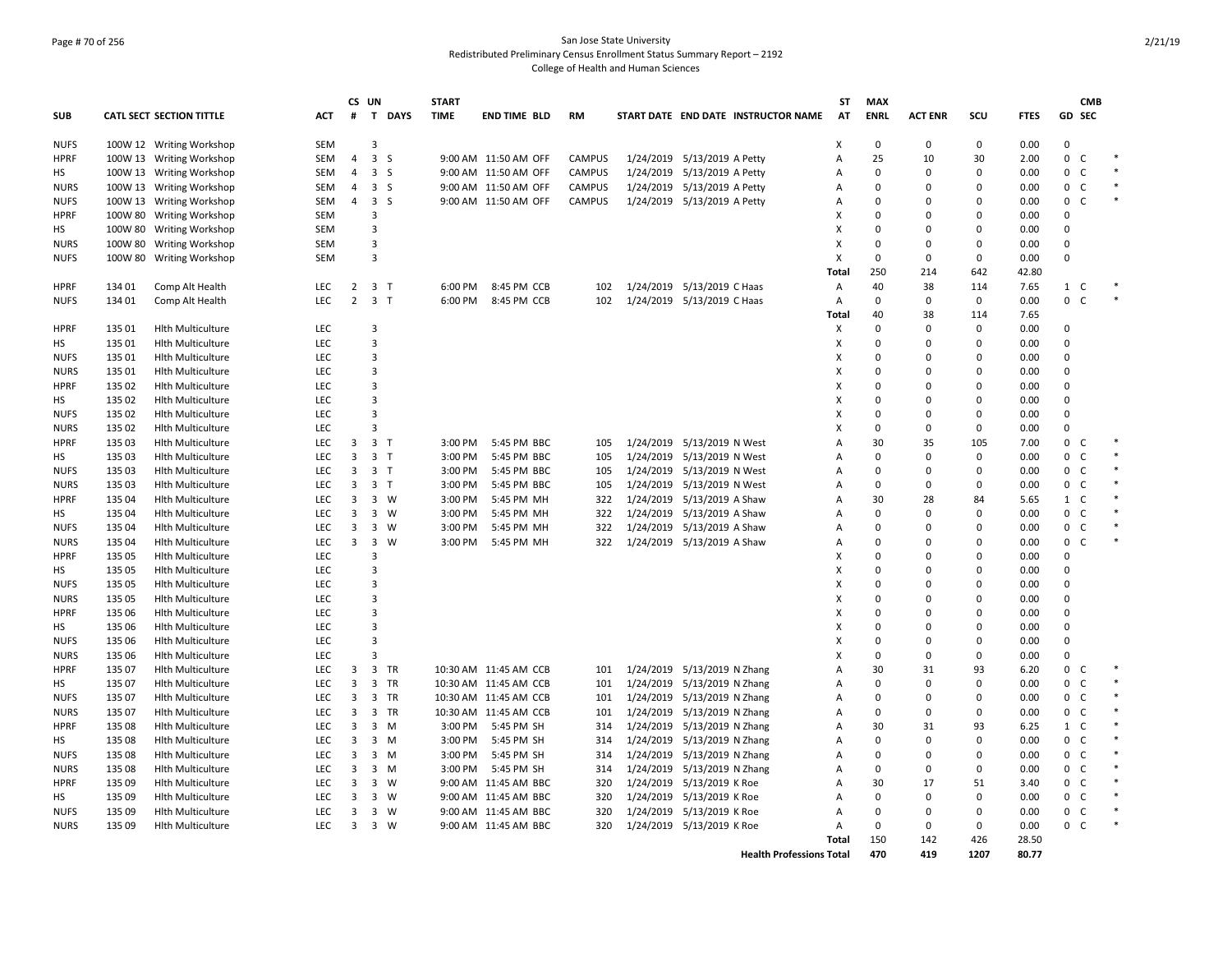# Page # 71 of 256 San Jose State University Redistributed Preliminary Census Enrollment Status Summary Report – 2192

|                       |        |                                 |            |                                  | CS UN                   |                | <b>START</b> |                       |            |   |                                      | SΤ             | <b>MAX</b>  |                |              |                |                         | <b>CMB</b>   |        |
|-----------------------|--------|---------------------------------|------------|----------------------------------|-------------------------|----------------|--------------|-----------------------|------------|---|--------------------------------------|----------------|-------------|----------------|--------------|----------------|-------------------------|--------------|--------|
| <b>SUB</b>            |        | <b>CATL SECT SECTION TITTLE</b> | <b>ACT</b> | #                                |                         | T DAYS         | <b>TIME</b>  | <b>END TIME BLD</b>   | RM         |   | START DATE END DATE INSTRUCTOR NAME  | AT             | <b>ENRL</b> | <b>ACT ENR</b> | scu          | <b>FTES</b>    | GD SEC                  |              |        |
| <b>Health Science</b> |        |                                 |            |                                  |                         |                |              |                       |            |   |                                      |                |             |                |              |                |                         |              |        |
| HS                    | 101    | <b>Understand Health</b>        | <b>LEC</b> | $\overline{2}$                   |                         | 3 MW           |              | 9:00 AM 10:15 AM HB   | 407        |   | 1/24/2019 5/13/2019 M McCarthy       | Α              | 30          | 29             | 87           | 5.80           | $\Omega$                |              |        |
| HS                    | 102    | <b>Understand Health</b>        | LEC        | $\overline{2}$                   |                         | 3 MW           | 3:00 PM      | 4:15 PM HB            | 407        |   | 1/24/2019 5/13/2019 F Noonis         | Α              | 30          | 20             | 60           | 4.00           | $\Omega$                |              |        |
| HS                    | 103    | <b>Understand Health</b>        | LEC        | $\overline{2}$                   |                         | 3 MW           | 12:00 PM     | 1:15 PM HB            | 407        |   | 1/24/2019 5/13/2019 M McCarthy       | Α              | 30          | 30             | 90           | 6.00           | $\Omega$                |              |        |
| НS                    | 104    | Understand Health               | <b>LEC</b> | $\overline{2}$                   | $\overline{\mathbf{3}}$ | MW             |              | 10:30 AM 11:45 AM HB  | 407        |   | 1/24/2019 5/13/2019 M McCarthy       | Α              | 30          | 30             | 90           | 6.00           | $\Omega$                |              |        |
| HS                    | 105    | Understand Health               | LEC        | $\overline{2}$                   |                         | 3 TR           | 12:00 PM     | 1:15 PM HB            | 407        |   | 1/24/2019 5/13/2019 L Mai            | Α              | 30          | 22             | 66           | 4.40           | $\Omega$                |              |        |
| HS                    | 106    | Understand Health               | <b>LEC</b> | $\overline{2}$                   |                         | 3 TR           |              | 10:30 AM 11:45 AM HB  | 407        |   | 1/24/2019 5/13/2019 L Mai            | Α              | 30          | 29             | 87           | 5.80           | $\Omega$                |              |        |
| HS                    | 107    | <b>Understand Health</b>        | <b>LEC</b> | 2                                |                         | 3 MW           | 1:30 PM      | 2:45 PM HB            | 407        |   | 1/24/2019 5/13/2019 M McCarthy       | A              | 30          | 30             | 90           | 6.00           | $\Omega$                |              |        |
|                       |        |                                 |            |                                  |                         |                |              |                       |            |   |                                      | Total          | 210         | 190            | 570          | 38.00          |                         |              |        |
| HS                    | 1501   | Human Life Span                 | LEC        | $\overline{2}$                   |                         | 3 M            | 3:00 PM      | 5:45 PM BBC           | 126        |   | 1/24/2019 5/13/2019 C Doyle          | A              | 30          | 18             | 54           | 3.60           | 0                       | C            | $\ast$ |
| RECL                  | 1501   | Human Life Span                 | <b>LEC</b> | $\overline{2}$                   |                         | 3 M            | 3:00 PM      | 5:45 PM BBC           | 126        |   | 1/24/2019 5/13/2019 C Doyle          | Α              | 0           | 0              | 0            | 0.00           | 0                       | C            | $\ast$ |
| HS                    | 15 02  | Human Life Span                 | <b>LEC</b> | $\overline{2}$                   |                         | 3 MW           | 12:00 PM     | 1:15 PM BBC           | 126        |   | 1/24/2019 5/13/2019 A Buckner-Capone | Α              | 30          | 31             | 93           | 6.20           | $\mathbf 0$             | <sub>c</sub> | $\ast$ |
| <b>RECL</b>           | 15 02  | Human Life Span                 | <b>LEC</b> | $\overline{2}$                   | $\overline{\mathbf{3}}$ | MW             | 12:00 PM     | 1:15 PM BBC           | 126        |   | 1/24/2019 5/13/2019 A Buckner-Capone | Α              | 0           | 0              | 0            | 0.00           | 0                       | C            | $\ast$ |
| HS                    | 1503   | Human Life Span                 | <b>LEC</b> | $\overline{2}$                   |                         | 3 MW           |              | 10:30 AM 11:45 AM BBC | 126        |   | 1/24/2019 5/13/2019 A Buckner-Capone | Α              | 30          | 30             | 90           | 6.00           | $\mathbf 0$             | C            | $\ast$ |
| <b>RECL</b>           | 1503   | Human Life Span                 | <b>LEC</b> | $\overline{2}$                   |                         | 3 MW           |              | 10:30 AM 11:45 AM BBC | 126        |   | 1/24/2019 5/13/2019 A Buckner-Capone | Α              | 0           | 0              | $\mathbf 0$  | 0.00           | $\mathbf 0$             | $\mathsf{C}$ | $\ast$ |
| HS                    | 15 04  | Human Life Span                 | <b>LEC</b> | $\overline{2}$                   |                         | 3 TR           |              | 9:00 AM 10:15 AM HB   | 407        |   | 1/24/2019 5/13/2019 M Duphily        | Α              | 30          | 18             | 54           | 3.60           | 0                       | C            | $\ast$ |
| <b>RECL</b>           | 15 04  | Human Life Span                 | LEC        | $\overline{2}$                   |                         | 3 TR           |              | 9:00 AM 10:15 AM HB   | 407        |   | 1/24/2019 5/13/2019 M Duphily        | Α              | 0           | 0              | 0            | 0.00           | 0                       | C            | $\ast$ |
| НS                    | 15 05  | Human Life Span                 | <b>LEC</b> |                                  | 3                       |                |              |                       |            |   |                                      | x              | $\Omega$    | 0              | 0            | 0.00           | 0                       |              |        |
| <b>RECL</b>           | 15 05  | Human Life Span                 | <b>LEC</b> |                                  | 3                       |                |              |                       |            |   |                                      | x              | 0           | 0              | 0            | 0.00           | $\mathbf 0$             |              |        |
| HS                    | 15 06  | Human Life Span                 | <b>LEC</b> | $\overline{2}$                   |                         | 3 TR           | 12:00 PM     | 1:15 PM BBC           | 126        |   | 1/24/2019 5/13/2019 J DiGiacomo      | A              | 30          | 30             | 90           | 6.00           | $\mathbf 0$             | C            |        |
| <b>RECL</b>           | 15 06  | Human Life Span                 | <b>LEC</b> | $\overline{2}$                   |                         | 3 TR           | 12:00 PM     | 1:15 PM BBC           | 126        |   | 1/24/2019 5/13/2019 J DiGiacomo      | A              | 0           | 0              | $\mathbf 0$  | 0.00           | 0                       | $\mathsf{C}$ | $\ast$ |
|                       |        |                                 |            |                                  |                         |                |              |                       |            |   |                                      | Total          | 150         | 127            | 381          | 25.40          |                         |              |        |
| <b>HS</b>             | 25 01  | <b>Hlth Team Building</b>       | LEC        | $\overline{2}$                   |                         | $3 \, M$       |              | 9:00 AM 11:45 AM HB   | 408        |   | 1/24/2019 5/13/2019 D McClure        | A              | 25          | 30             | 90           | 6.00           | $\mathbf 0$             |              |        |
| HS                    | 25 02  | <b>Hith Team Building</b>       | <b>LEC</b> | $\overline{2}$                   |                         | $3 \, M$       | 3:00 PM      | 5:45 PM CL            | 324        |   | 1/24/2019 5/13/2019 D McClure        | Α              | 25          | 26             | 78           | 5.20           | $\Omega$                |              |        |
| HS                    | 25 03  | <b>Hith Team Building</b>       | <b>LEC</b> | $\overline{2}$                   |                         | 3 W            | 3:00 PM      | 5:45 PM CL            | 324        |   | 1/24/2019 5/13/2019 K Casselman      | Α              | 25          | 24             | 72           | 4.80           | $\Omega$                |              |        |
| HS                    | 25 04  | <b>Hith Team Building</b>       | <b>LEC</b> | $\overline{2}$                   |                         | 3 R            | 6:00 PM      | 8:45 PM CL            | 324        |   | 1/24/2019 5/13/2019 R Rinck          | Α              | 25          | 25             | 75           | 5.00           | $\Omega$                |              |        |
| HS                    | 25 05  | <b>Hith Team Building</b>       | <b>LEC</b> |                                  | 3                       |                |              |                       |            |   |                                      | X              | $\mathbf 0$ | 0              | $\mathbf 0$  | 0.00           | $\Omega$                |              |        |
|                       | 25 06  |                                 | LEC        | $\overline{2}$                   |                         | 3 TR           |              | 9:00 AM 10:15 AM BBC  |            |   | 1/24/2019 5/13/2019 S Paterson       | Α              | 25          | 31             | 93           | 6.20           | $\Omega$                |              |        |
| HS                    | 25 07  | <b>Hith Team Building</b>       | LEC        | $\overline{2}$                   |                         | 3 <sub>T</sub> |              | 9:00 AM 11:45 AM CL   | 126<br>324 |   | 1/24/2019 5/13/2019 N West           | Α              | 25          | 25             | 75           | 5.00           | $\Omega$                |              |        |
| HS                    |        | <b>Hith Team Building</b>       |            |                                  |                         |                |              |                       |            |   |                                      |                | 150         | 161            | 483          | 32.20          |                         |              |        |
|                       | 6701   | Intro Health Stat               | <b>LEC</b> | 1                                |                         | 3 TR           |              | 9:00 AM 10:15 AM MH   | 322        |   | 1/24/2019 5/13/2019 R Knight         | Total<br>A     | 25          | 26             | 78           | 5.20           | $\Omega$                |              |        |
| НS<br>HS              | 6702   | Intro Health Stat               | <b>LEC</b> | $\mathbf{1}$                     |                         | 3 TR           |              | 10:30 AM 11:45 AM MH  | 322        |   | 1/24/2019 5/13/2019 R Knight         | Α              | 25          | 26             | 78           | 5.20           | $\Omega$                |              |        |
|                       |        |                                 |            |                                  |                         |                |              |                       |            |   |                                      |                | 50          | 52             |              |                |                         |              |        |
|                       | 74 01  |                                 | <b>LEC</b> |                                  |                         |                | 12:00 PM     | 1:15 PM MD            | 101        |   |                                      | <b>Total</b>   | 120         | 114            | 156<br>342   | 10.40          | $\Omega$                |              |        |
| HS                    | 7402   | <b>Healthy Comms</b>            | <b>LEC</b> | $\overline{2}$<br>$\overline{2}$ |                         | 3 TR<br>3 MW   | 1:30 PM      | 2:45 PM HB            | 106        |   | 1/24/2019 5/13/2019 F Noonis         | Α<br>Α         | 66          | 66             | 198          | 22.80<br>13.20 | $\Omega$                |              |        |
| HS                    |        | <b>Healthy Comms</b>            |            |                                  |                         |                |              |                       |            |   | 1/24/2019 5/13/2019 M Worthen        |                | 186         | 180            | 540          |                |                         |              |        |
|                       |        |                                 |            |                                  |                         | 3 W            |              |                       |            |   |                                      | Total          | 75          | 74             |              | 36.00          | $\Omega$                |              |        |
| HS                    | 103 01 | Intr Health Policy              | <b>LEC</b> | 1                                | 3                       |                | 3:00 PM      | 5:45 PM BBC           | 202        |   | 1/24/2019 5/13/2019 C Doyle          | Α              | $\mathbf 0$ |                | 222          | 14.80          | $\Omega$                |              |        |
| нs                    | 103 02 | Intr Health Policy              | <b>LEC</b> |                                  |                         | 3 F            |              |                       |            |   |                                      | Χ              |             | 0              | $\mathbf 0$  | 0.00           | $\Omega$                |              |        |
| HS                    | 103 03 | Intr Health Policy              | <b>LEC</b> | 1                                |                         |                |              | 9:30 AM 12:15 PM MH   | 324        |   | 1/24/2019 5/13/2019 A Shaw           | Α              | 75          | 44             | 132          | 8.80           |                         |              |        |
|                       |        |                                 |            |                                  |                         |                |              |                       |            |   |                                      | <b>Total</b>   | 150         | 118            | 354          | 23.60          |                         |              |        |
| HS                    | 104 01 | Com Hlth Promo                  | <b>LEC</b> | $\overline{2}$                   |                         | 3 MW           | 1:30 PM      | 2:45 PM BBC           |            | 4 | 1/24/2019 5/13/2019 V Gomez          | Α              | 66          | 80             | 240          | 16.00          | $\mathbf 0$<br>$\Omega$ |              |        |
| HS                    | 104 02 | Com Hith Promo                  | LEC        | $\overline{2}$                   |                         | 3 MW           | 3:00 PM      | 4:15 PM BBC           |            | 4 | 1/24/2019 5/13/2019 V Gomez          | A              | 75          | 62             | 186          | 12.40          |                         |              |        |
|                       |        |                                 |            |                                  |                         |                |              |                       |            |   |                                      | Total          | 141         | 142            | 426          | 28.40          |                         |              |        |
| HS                    | 114 01 | Applied ComHealth               | <b>SUP</b> | 36                               | $\overline{\mathbf{3}}$ | TBA            |              |                       |            |   | 1/24/2019 5/13/2019 D McClure        | $\overline{A}$ | 85          | 86             | 258          | 17.20          | $\Omega$                |              |        |
| HS                    | 114 02 | Applied ComHealth               | <b>SUP</b> | 36                               | $\overline{\mathbf{3}}$ | <b>TBA</b>     |              |                       |            |   | 1/24/2019 5/13/2019 D McClure        | Α              | 56          | 56             | 168          | 11.20          | $\Omega$                |              |        |
| HS                    | 114 03 | Applied ComHealth               | <b>SUP</b> |                                  | 3                       |                |              |                       |            |   |                                      | X              | $\Omega$    | 0              | $\mathbf 0$  | 0.00           | $\Omega$                |              |        |
|                       |        |                                 |            |                                  |                         |                |              |                       |            |   |                                      | <b>Total</b>   | 141         | 142            | 426          | 28.40          |                         |              |        |
| НS                    | 140 03 | <b>Human Sexuality</b>          | <b>LEC</b> | 1                                |                         | 3 MW           | 12:00 PM     | 1:15 PM DH            | 250        |   | 1/24/2019 5/13/2019 J McDaniel       | Α              | 0           | $\mathbf{0}$   | 0            | 0.00           | 0 <sub>c</sub>          |              |        |
| HS                    | 140 04 | <b>Human Sexuality</b>          | <b>LEC</b> | 1                                |                         | 3 TR           | 3:00 PM      | 4:15 PM DH            |            |   | 351 1/24/2019 5/13/2019 J McDaniel   | Α              | 0           | $\mathbf{0}$   | $\mathbf{0}$ | 0.00           | $\mathbf{0}$            | - C          |        |
|                       |        |                                 |            |                                  |                         |                |              |                       |            |   |                                      | Total          | $\Omega$    | $\Omega$       | $\Omega$     | 0.00           |                         |              |        |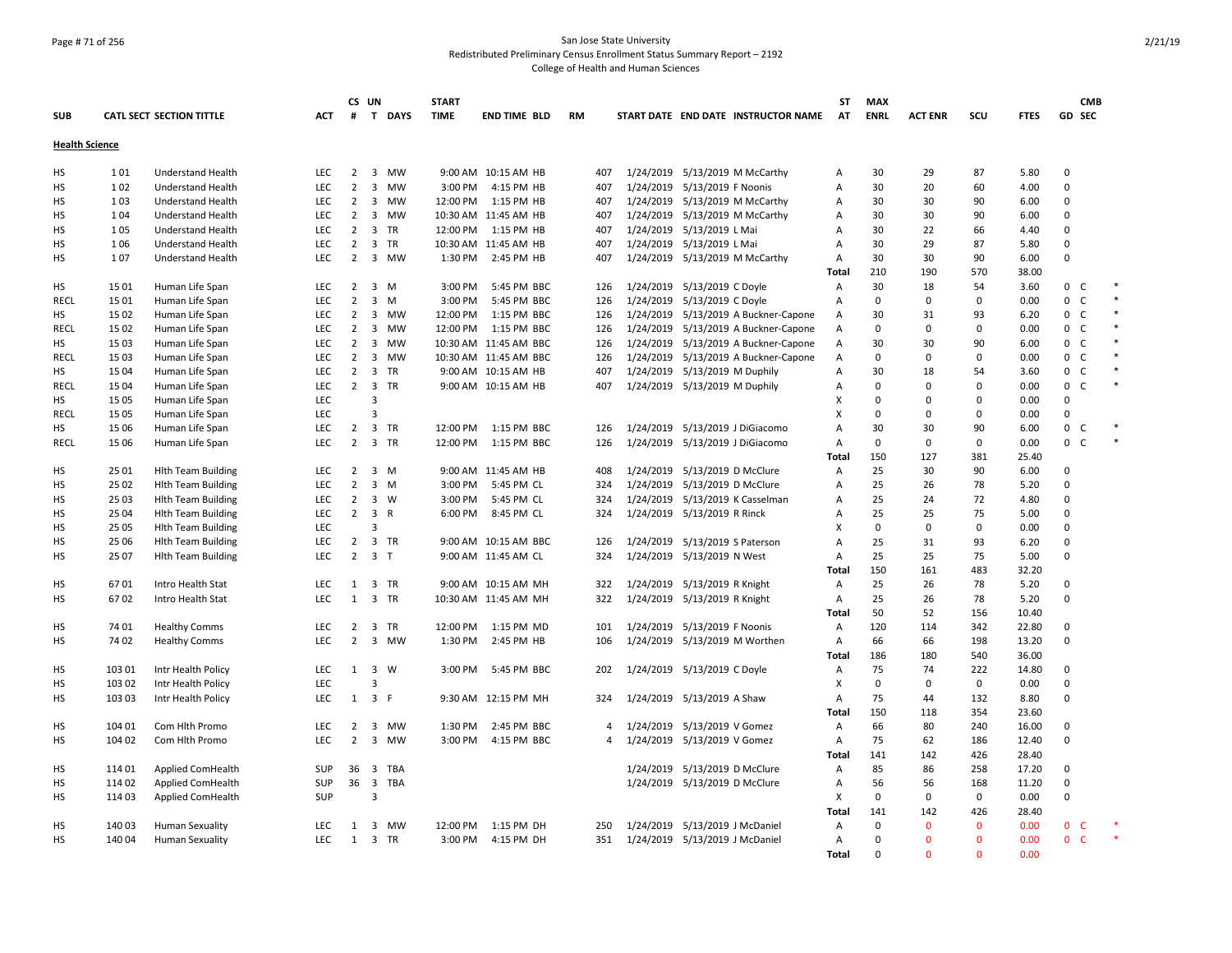### Page # 72 of 256 San Jose State University Redistributed Preliminary Census Enrollment Status Summary Report – 2192 College of Health and Human Sciences

| <b>CATL SECT SECTION TITTLE</b><br>T DAYS<br><b>TIME</b><br>AT<br><b>ENRL</b><br>GD SEC<br><b>SUB</b><br><b>ACT</b><br>#<br><b>END TIME BLD</b><br><b>RM</b><br>START DATE END DATE INSTRUCTOR NAME<br><b>ACT ENR</b><br>SCU<br><b>FTES</b><br>0<br>HS<br>145 01<br>LEC<br>3<br>3 R<br>3:00 PM<br>5:45 PM CL<br>324<br>1/24/2019 5/13/2019 R Rinck<br>45<br>26<br>78<br>5.20<br>C<br>Comm Mental Health<br>Α<br><b>LEC</b><br>3<br>3 R<br>0<br>0<br><b>PSYC</b><br>145 01<br>3:00 PM<br>5:45 PM CL<br>324<br>1/24/2019 5/13/2019 R Rinck<br>$\Omega$<br>0<br>0.00<br>C<br>Comm Mental Health<br>Α<br>145 01<br><b>LEC</b><br>$\overline{3}$<br>3 R<br>5:45 PM CL<br>1/24/2019 5/13/2019 R Rinck<br>$\Omega$<br>0<br>$\Omega$<br>0.00<br>0 C<br>SOCI<br>3:00 PM<br>324<br>Α<br>Comm Mental Health<br>78<br>Total<br>45<br>26<br>5.20<br>158 01<br>LEC<br>$3 \, M$<br>9:00 AM 10:50 AM HB<br>1/24/2019 5/13/2019 A Ohringer<br>50<br>55<br>11.00<br>$\Omega$<br>HS<br><b>Hlth Comm</b><br>$\mathbf{1}$<br>106<br>Α<br>110<br>5<br>$\mathsf 0$<br>HS<br>15802<br><b>Hlth Comm</b><br><b>SEM</b><br>M<br>11:00 AM 11:50 AM HB<br>106<br>1/24/2019 5/13/2019 A Ohringer<br>50<br>55<br>55<br>0.00<br>0<br>$\mathsf{A}$<br>3 TR<br>50<br>$\Omega$<br>HS<br>15803<br>LEC<br>$\mathbf{1}$<br>1:30 PM<br>2:20 PM CL<br>310<br>1/24/2019 5/13/2019 N Zhang<br>49<br>98<br>9.80<br><b>Hlth Comm</b><br>Α<br>HS<br>158 04<br><b>SEM</b><br>5<br>0 TR<br>2:30 PM<br>2:55 PM CL<br>310<br>1/24/2019 5/13/2019 N Zhang<br>50<br>49<br>49<br>0.00<br>$\Omega$<br><b>Hlth Comm</b><br>A<br>НS<br>$\overline{3}$<br>1/24/2019<br>5/13/2019 A Santiago<br>50<br>90<br>$\Omega$<br>158 05<br><b>LEC</b><br>$\mathbf{1}$<br>W<br>3:00 PM<br>4:50 PM HB<br>106<br>45<br>9.00<br>Hlth Comm<br>A<br><b>SEM</b><br>5<br>$0 \quad W$<br>1/24/2019 5/13/2019 A Santiago<br>50<br>45<br>$\Omega$<br>HS<br>158 06<br><b>Hlth Comm</b><br>5:00 PM<br>5:50 PM HB<br>106<br>Α<br>45<br>0.00<br>300<br>298<br>447<br>29.80<br>Total<br>HS<br>15901<br><b>Hith Prgm Planning</b><br>3<br>MW<br>1:30 PM<br>2:20 PM CL<br>1/24/2019 5/13/2019 F Noonis<br>20<br>24<br>48<br>4.80<br>0<br><b>LEC</b><br>1<br>324<br>$\mathsf{A}$<br>5<br>20<br>0.00<br>$\mathbf 0$<br>HS<br>15902<br><b>Hith Prgm Planning</b><br><b>SEM</b><br>0<br><b>MW</b><br>2:30 PM<br>2:55 PM CL<br>324<br>1/24/2019 5/13/2019 F Noonis<br>A<br>24<br>24<br>$\Omega$<br>HS<br>15903<br><b>Hith Prgm Planning</b><br><b>LEC</b><br>1<br>$\overline{3}$<br>MW<br>1:30 PM<br>2:20 PM BBC<br>126<br>1/24/2019<br>5/13/2019 A Buckner-Capone<br>$\overline{A}$<br>20<br>25<br>50<br>5.00<br>$\Omega$<br>25<br>HS<br>159 04<br><b>SEM</b><br>5<br>0<br>MW<br>2:30 PM<br>2:55 PM BBC<br>126<br>1/24/2019 5/13/2019 A Buckner-Capone<br>$\overline{A}$<br>20<br>25<br>0.00<br><b>Hith Prgm Planning</b><br>HS<br>15905<br>LEC<br>$\mathbf{1}$<br>3 MW<br>1:30 PM<br>2:20 PM MH<br>322<br>1/24/2019 5/13/2019 K Casselman<br>20<br>25<br>50<br>5.00<br>$\Omega$<br><b>Hith Prgm Planning</b><br>Α<br>$\mathbf 0$<br><b>SEM</b><br>5<br>2:30 PM<br>322<br>1/24/2019 5/13/2019 K Casselman<br>20<br>25<br>25<br>нs<br>159 06<br><b>Hith Prgm Planning</b><br>0<br>МW<br>2:55 PM MH<br>Α<br>0.00<br>$\mathbf 0$<br>HS<br>159 07<br><b>Hith Prgm Planning</b><br>LEC<br>$\mathbf{1}$<br>3<br>MW<br>1:30 PM<br>2:20 PM CL<br>224<br>1/24/2019 5/13/2019 K Roe<br>Α<br>20<br>24<br>48<br>4.80<br>$\Omega$<br>HS<br>15908<br><b>Hith Prgm Planning</b><br><b>SEM</b><br>5<br>0<br>MW<br>2:30 PM<br>2:55 PM CL<br>224<br>1/24/2019 5/13/2019 K Roe<br>$\overline{A}$<br>20<br>24<br>24<br>0.00<br>15909<br>LEC<br>$\overline{3}$<br><b>MW</b><br>1:30 PM<br>2:20 PM DBH<br>225<br>1/24/2019 5/13/2019 C Doyle<br>20<br>23<br>$\Omega$<br>HS<br><b>Hlth Prgm Planning</b><br>$\mathbf{1}$<br>A<br>46<br>4.60<br>5<br>0 MW<br>2:30 PM<br>225<br>1/24/2019 5/13/2019 C Doyle<br>20<br>23<br>23<br>$\mathbf 0$<br>НS<br>159 10<br><b>Hlth Prgm Planning</b><br>SEM<br>2:55 PM DBH<br>Α<br>0.00<br>200<br>242<br>363<br>24.20<br>Total<br>HS<br>16101<br>Epidemiology<br><b>LEC</b><br>$\mathbf{1}$<br>3 M<br>3:00 PM<br>4:50 PM IS<br>215<br>1/24/2019 5/13/2019 R Shah<br>25<br>23<br>46<br>4.60<br>0<br>$\mathsf{A}$<br><b>SEM</b><br>5<br>$\mathbf 0$<br>215<br>1/24/2019 5/13/2019 R Shah<br>25<br>23<br>23<br>0.00<br>$\Omega$<br>HS<br>161 02<br>Epidemiology<br>M<br>5:00 PM<br>5:50 PM IS<br>Α<br><b>LEC</b><br>$\mathbf{1}$<br>3 <sub>T</sub><br>3:00 PM<br>4:50 PM SPXC<br>1/24/2019 5/13/2019 D Cao<br>25<br>26<br>52<br>5.20<br>$\Omega$<br><b>HS</b><br>16103<br>Epidemiology<br>152<br>$\overline{A}$<br>5<br>0 <sub>T</sub><br>25<br>0.00<br>$\mathbf 0$<br>SEM<br>5:00 PM<br>5:50 PM SPXC<br>152<br>1/24/2019 5/13/2019 D Cao<br>26<br>26<br>HS<br>16104<br>Epidemiology<br>Α<br><b>LEC</b><br>3<br>X<br>0<br>$\Omega$<br>0<br>0.00<br>0<br>НS<br>16105<br>Epidemiology<br>$\overline{0}$<br>$\times$<br>$\Omega$<br>$\Omega$<br>$\Omega$<br>HS<br><b>SEM</b><br>0<br>0.00<br>16106<br>Epidemiology<br>$\overline{3}$<br>$\Omega$<br>$\Omega$<br>HS<br>16107<br>Epidemiology<br><b>LEC</b><br>х<br>$\Omega$<br>0<br>0.00<br>$\Omega$<br><b>SEM</b><br>$\Omega$<br>$\times$<br>$\Omega$<br>$\Omega$<br>0.00<br>$\Omega$<br>НS<br>161 08<br>Epidemiology<br>$\overline{\mathbf{3}}$<br>16109<br>LEC<br>X<br>0<br>0<br>0<br>0.00<br>$\mathbf 0$<br>HS<br>Epidemiology<br>$\Omega$<br>$\Omega$<br>$\Omega$<br>$\mathbf 0$<br>х<br>0<br>НS<br>161 10<br>Epidemiology<br><b>SEM</b><br>0.00<br>3 MW<br>52<br>HS<br>161 11<br>LEC<br>1<br>10:30 AM 11:20 AM HGH<br>217<br>1/24/2019 5/13/2019 M Worthen<br>A<br>25<br>26<br>5.20<br>$\Omega$<br>Epidemiology<br>5<br>$\mathbf 0$<br>1/24/2019 5/13/2019 M Worthen<br>25<br>26<br>26<br>$\Omega$<br>HS<br>161 12<br>Epidemiology<br><b>SEM</b><br>MW<br>11:20 AM 11:45 AM HGH<br>217<br>A<br>0.00<br>3<br><b>TR</b><br>1/24/2019 5/13/2019 L Mai<br>25<br>52<br>$\Omega$<br>HS<br>161 13<br>Epidemiology<br><b>LEC</b><br>$\mathbf{1}$<br>9:00 AM<br>9:50 AM DMH<br>165<br>Α<br>26<br>5.20<br>$\Omega$<br>5<br>0 TR<br>25<br>HS<br>161 14<br>Epidemiology<br><b>SEM</b><br>9:50 AM 10:15 AM DMH<br>165<br>1/24/2019 5/13/2019 L Mai<br>Α<br>26<br>26<br>0.00<br>25<br>HS<br>161 50<br>LEC<br>$\mathbf{1}$<br>$3 \, M$<br>3:00 PM<br>4:50 PM SH<br>242<br>1/24/2019 5/13/2019 A Ohringer<br>23<br>46<br>4.60<br>$\mathbf 0$<br>Epidemiology<br>Α<br>5<br>$\Omega$<br>НS<br>161 51<br><b>SEM</b><br>0 M<br>5:00 PM<br>5:50 PM SH<br>242<br>1/24/2019 5/13/2019 A Ohringer<br>25<br>23<br>23<br>0.00<br>Epidemiology<br>$\mathsf{A}$<br>250<br>372<br>Total<br>248<br>24.80<br>3 W<br>0<br>HS<br>16201<br>Health Org & Admin<br><b>LEC</b><br>$\overline{2}$<br>6:00 PM<br>8:45 PM BBC<br>204<br>1/24/2019 5/13/2019 A Santiago<br>$\overline{A}$<br>119<br>119<br>357<br>23.80<br>119<br>119<br>23.80<br>Total<br>357<br>HS<br>165 01<br><b>Hlth Professional</b><br>LEC<br>$\mathbf{1}$<br>$3 \, M$<br>6:00 PM<br>7:50 PM SCI<br>1/24/2019 5/13/2019 K Roe<br>145<br>142<br>284<br>28.40<br>$\mathbf 0$<br>142<br>A<br>5<br>$0$ M<br>0<br>НS<br>165 02<br><b>Hlth Professional</b><br><b>SEM</b><br>8:00 PM<br>8:50 PM SCI<br>142<br>1/24/2019 5/13/2019 K Roe<br>145<br>142<br>142<br>0.00<br>A<br>290<br>284<br>Total<br>426<br>28.40<br>3 F<br>0<br>HS<br>166A 01<br>Field Exp Sem<br><b>SEM</b><br>5<br>9:00 AM 11:45 AM YUH<br>1/24/2019 5/13/2019 J Jones<br>Α<br>48<br>34<br>102<br>6.80<br>243<br>Total<br>48<br>34<br>102<br>6.80<br>36 3 TBA<br>1/24/2019 5/13/2019 J Jones<br>48<br>35<br>105<br>7.00<br>0<br>НS<br>166B01<br>Fieldwk Experience<br>SUP<br>A<br><b>Total</b><br>48<br>35<br>105<br>7.00<br>16701<br>3 TR<br>12:00 PM<br>1:15 PM YUH<br>1/24/2019 5/13/2019 M Dougan<br>125<br>112<br>224<br>22.40<br>0<br>HS<br><b>Biostatistics</b><br><b>LEC</b><br>1<br>124<br>A<br>16702<br>5<br>0 R<br>2:15 PM MH<br>321<br>1/24/2019 5/13/2019 M Dougan<br>25<br>25<br>25<br>0.00<br>$\Omega$<br>HS<br><b>Biostatistics</b><br><b>SEM</b><br>1:30 PM<br>$\overline{A}$<br>SEM<br>321<br>1/24/2019 5/13/2019 M Dougan<br>25<br>19<br>0.00<br>$\Omega$<br>НS<br>16703<br><b>Biostatistics</b><br>5<br>0 R<br>2:15 PM<br>3:00 PM MH<br>Α<br>19 |  |  | CS UN | <b>START</b> |  |  | ST | <b>MAX</b> |  |  | <b>CMB</b> |
|----------------------------------------------------------------------------------------------------------------------------------------------------------------------------------------------------------------------------------------------------------------------------------------------------------------------------------------------------------------------------------------------------------------------------------------------------------------------------------------------------------------------------------------------------------------------------------------------------------------------------------------------------------------------------------------------------------------------------------------------------------------------------------------------------------------------------------------------------------------------------------------------------------------------------------------------------------------------------------------------------------------------------------------------------------------------------------------------------------------------------------------------------------------------------------------------------------------------------------------------------------------------------------------------------------------------------------------------------------------------------------------------------------------------------------------------------------------------------------------------------------------------------------------------------------------------------------------------------------------------------------------------------------------------------------------------------------------------------------------------------------------------------------------------------------------------------------------------------------------------------------------------------------------------------------------------------------------------------------------------------------------------------------------------------------------------------------------------------------------------------------------------------------------------------------------------------------------------------------------------------------------------------------------------------------------------------------------------------------------------------------------------------------------------------------------------------------------------------------------------------------------------------------------------------------------------------------------------------------------------------------------------------------------------------------------------------------------------------------------------------------------------------------------------------------------------------------------------------------------------------------------------------------------------------------------------------------------------------------------------------------------------------------------------------------------------------------------------------------------------------------------------------------------------------------------------------------------------------------------------------------------------------------------------------------------------------------------------------------------------------------------------------------------------------------------------------------------------------------------------------------------------------------------------------------------------------------------------------------------------------------------------------------------------------------------------------------------------------------------------------------------------------------------------------------------------------------------------------------------------------------------------------------------------------------------------------------------------------------------------------------------------------------------------------------------------------------------------------------------------------------------------------------------------------------------------------------------------------------------------------------------------------------------------------------------------------------------------------------------------------------------------------------------------------------------------------------------------------------------------------------------------------------------------------------------------------------------------------------------------------------------------------------------------------------------------------------------------------------------------------------------------------------------------------------------------------------------------------------------------------------------------------------------------------------------------------------------------------------------------------------------------------------------------------------------------------------------------------------------------------------------------------------------------------------------------------------------------------------------------------------------------------------------------------------------------------------------------------------------------------------------------------------------------------------------------------------------------------------------------------------------------------------------------------------------------------------------------------------------------------------------------------------------------------------------------------------------------------------------------------------------------------------------------------------------------------------------------------------------------------------------------------------------------------------------------------------------------------------------------------------------------------------------------------------------------------------------------------------------------------------------------------------------------------------------------------------------------------------------------------------------------------------------------------------------------------------------------------------------------------------------------------------------------------------------------------------------------------------------------------------------------------------------------------------------------------------------------------------------------------------------------------------------------------------------------------------------------------------------------------------------------------------------------------------------------------------------------------------------------------------------------------------------------------------------------------------------------------------------------------------------------------------------------------------------------------------------------------------------------------------------------------------------------------------------------------------------------------------------------------------------------------------------------------------------------------------------------------------------------------------------------------------------------------------------------------------------------------------------------------------------------------------------------------------------------------------------------------------------------------------------------------------------------------------------------------------------------------------------------------------------------------------------------------------------------------------------------------------------------------------------------------------------------------------------------------------------------------------------------------------------------------------------------------------------------------------------------------------------------------------------------------------------------------------------------------------------------------------|--|--|-------|--------------|--|--|----|------------|--|--|------------|
|                                                                                                                                                                                                                                                                                                                                                                                                                                                                                                                                                                                                                                                                                                                                                                                                                                                                                                                                                                                                                                                                                                                                                                                                                                                                                                                                                                                                                                                                                                                                                                                                                                                                                                                                                                                                                                                                                                                                                                                                                                                                                                                                                                                                                                                                                                                                                                                                                                                                                                                                                                                                                                                                                                                                                                                                                                                                                                                                                                                                                                                                                                                                                                                                                                                                                                                                                                                                                                                                                                                                                                                                                                                                                                                                                                                                                                                                                                                                                                                                                                                                                                                                                                                                                                                                                                                                                                                                                                                                                                                                                                                                                                                                                                                                                                                                                                                                                                                                                                                                                                                                                                                                                                                                                                                                                                                                                                                                                                                                                                                                                                                                                                                                                                                                                                                                                                                                                                                                                                                                                                                                                                                                                                                                                                                                                                                                                                                                                                                                                                                                                                                                                                                                                                                                                                                                                                                                                                                                                                                                                                                                                                                                                                                                                                                                                                                                                                                                                                                                                                                                                                                                                                                                                                                                                                                                                                                                                                                                                                                                                                                                                                                                                                                                                                  |  |  |       |              |  |  |    |            |  |  |            |
|                                                                                                                                                                                                                                                                                                                                                                                                                                                                                                                                                                                                                                                                                                                                                                                                                                                                                                                                                                                                                                                                                                                                                                                                                                                                                                                                                                                                                                                                                                                                                                                                                                                                                                                                                                                                                                                                                                                                                                                                                                                                                                                                                                                                                                                                                                                                                                                                                                                                                                                                                                                                                                                                                                                                                                                                                                                                                                                                                                                                                                                                                                                                                                                                                                                                                                                                                                                                                                                                                                                                                                                                                                                                                                                                                                                                                                                                                                                                                                                                                                                                                                                                                                                                                                                                                                                                                                                                                                                                                                                                                                                                                                                                                                                                                                                                                                                                                                                                                                                                                                                                                                                                                                                                                                                                                                                                                                                                                                                                                                                                                                                                                                                                                                                                                                                                                                                                                                                                                                                                                                                                                                                                                                                                                                                                                                                                                                                                                                                                                                                                                                                                                                                                                                                                                                                                                                                                                                                                                                                                                                                                                                                                                                                                                                                                                                                                                                                                                                                                                                                                                                                                                                                                                                                                                                                                                                                                                                                                                                                                                                                                                                                                                                                                                                  |  |  |       |              |  |  |    |            |  |  |            |
|                                                                                                                                                                                                                                                                                                                                                                                                                                                                                                                                                                                                                                                                                                                                                                                                                                                                                                                                                                                                                                                                                                                                                                                                                                                                                                                                                                                                                                                                                                                                                                                                                                                                                                                                                                                                                                                                                                                                                                                                                                                                                                                                                                                                                                                                                                                                                                                                                                                                                                                                                                                                                                                                                                                                                                                                                                                                                                                                                                                                                                                                                                                                                                                                                                                                                                                                                                                                                                                                                                                                                                                                                                                                                                                                                                                                                                                                                                                                                                                                                                                                                                                                                                                                                                                                                                                                                                                                                                                                                                                                                                                                                                                                                                                                                                                                                                                                                                                                                                                                                                                                                                                                                                                                                                                                                                                                                                                                                                                                                                                                                                                                                                                                                                                                                                                                                                                                                                                                                                                                                                                                                                                                                                                                                                                                                                                                                                                                                                                                                                                                                                                                                                                                                                                                                                                                                                                                                                                                                                                                                                                                                                                                                                                                                                                                                                                                                                                                                                                                                                                                                                                                                                                                                                                                                                                                                                                                                                                                                                                                                                                                                                                                                                                                                                  |  |  |       |              |  |  |    |            |  |  |            |
|                                                                                                                                                                                                                                                                                                                                                                                                                                                                                                                                                                                                                                                                                                                                                                                                                                                                                                                                                                                                                                                                                                                                                                                                                                                                                                                                                                                                                                                                                                                                                                                                                                                                                                                                                                                                                                                                                                                                                                                                                                                                                                                                                                                                                                                                                                                                                                                                                                                                                                                                                                                                                                                                                                                                                                                                                                                                                                                                                                                                                                                                                                                                                                                                                                                                                                                                                                                                                                                                                                                                                                                                                                                                                                                                                                                                                                                                                                                                                                                                                                                                                                                                                                                                                                                                                                                                                                                                                                                                                                                                                                                                                                                                                                                                                                                                                                                                                                                                                                                                                                                                                                                                                                                                                                                                                                                                                                                                                                                                                                                                                                                                                                                                                                                                                                                                                                                                                                                                                                                                                                                                                                                                                                                                                                                                                                                                                                                                                                                                                                                                                                                                                                                                                                                                                                                                                                                                                                                                                                                                                                                                                                                                                                                                                                                                                                                                                                                                                                                                                                                                                                                                                                                                                                                                                                                                                                                                                                                                                                                                                                                                                                                                                                                                                                  |  |  |       |              |  |  |    |            |  |  |            |
|                                                                                                                                                                                                                                                                                                                                                                                                                                                                                                                                                                                                                                                                                                                                                                                                                                                                                                                                                                                                                                                                                                                                                                                                                                                                                                                                                                                                                                                                                                                                                                                                                                                                                                                                                                                                                                                                                                                                                                                                                                                                                                                                                                                                                                                                                                                                                                                                                                                                                                                                                                                                                                                                                                                                                                                                                                                                                                                                                                                                                                                                                                                                                                                                                                                                                                                                                                                                                                                                                                                                                                                                                                                                                                                                                                                                                                                                                                                                                                                                                                                                                                                                                                                                                                                                                                                                                                                                                                                                                                                                                                                                                                                                                                                                                                                                                                                                                                                                                                                                                                                                                                                                                                                                                                                                                                                                                                                                                                                                                                                                                                                                                                                                                                                                                                                                                                                                                                                                                                                                                                                                                                                                                                                                                                                                                                                                                                                                                                                                                                                                                                                                                                                                                                                                                                                                                                                                                                                                                                                                                                                                                                                                                                                                                                                                                                                                                                                                                                                                                                                                                                                                                                                                                                                                                                                                                                                                                                                                                                                                                                                                                                                                                                                                                                  |  |  |       |              |  |  |    |            |  |  |            |
|                                                                                                                                                                                                                                                                                                                                                                                                                                                                                                                                                                                                                                                                                                                                                                                                                                                                                                                                                                                                                                                                                                                                                                                                                                                                                                                                                                                                                                                                                                                                                                                                                                                                                                                                                                                                                                                                                                                                                                                                                                                                                                                                                                                                                                                                                                                                                                                                                                                                                                                                                                                                                                                                                                                                                                                                                                                                                                                                                                                                                                                                                                                                                                                                                                                                                                                                                                                                                                                                                                                                                                                                                                                                                                                                                                                                                                                                                                                                                                                                                                                                                                                                                                                                                                                                                                                                                                                                                                                                                                                                                                                                                                                                                                                                                                                                                                                                                                                                                                                                                                                                                                                                                                                                                                                                                                                                                                                                                                                                                                                                                                                                                                                                                                                                                                                                                                                                                                                                                                                                                                                                                                                                                                                                                                                                                                                                                                                                                                                                                                                                                                                                                                                                                                                                                                                                                                                                                                                                                                                                                                                                                                                                                                                                                                                                                                                                                                                                                                                                                                                                                                                                                                                                                                                                                                                                                                                                                                                                                                                                                                                                                                                                                                                                                                  |  |  |       |              |  |  |    |            |  |  |            |
|                                                                                                                                                                                                                                                                                                                                                                                                                                                                                                                                                                                                                                                                                                                                                                                                                                                                                                                                                                                                                                                                                                                                                                                                                                                                                                                                                                                                                                                                                                                                                                                                                                                                                                                                                                                                                                                                                                                                                                                                                                                                                                                                                                                                                                                                                                                                                                                                                                                                                                                                                                                                                                                                                                                                                                                                                                                                                                                                                                                                                                                                                                                                                                                                                                                                                                                                                                                                                                                                                                                                                                                                                                                                                                                                                                                                                                                                                                                                                                                                                                                                                                                                                                                                                                                                                                                                                                                                                                                                                                                                                                                                                                                                                                                                                                                                                                                                                                                                                                                                                                                                                                                                                                                                                                                                                                                                                                                                                                                                                                                                                                                                                                                                                                                                                                                                                                                                                                                                                                                                                                                                                                                                                                                                                                                                                                                                                                                                                                                                                                                                                                                                                                                                                                                                                                                                                                                                                                                                                                                                                                                                                                                                                                                                                                                                                                                                                                                                                                                                                                                                                                                                                                                                                                                                                                                                                                                                                                                                                                                                                                                                                                                                                                                                                                  |  |  |       |              |  |  |    |            |  |  |            |
|                                                                                                                                                                                                                                                                                                                                                                                                                                                                                                                                                                                                                                                                                                                                                                                                                                                                                                                                                                                                                                                                                                                                                                                                                                                                                                                                                                                                                                                                                                                                                                                                                                                                                                                                                                                                                                                                                                                                                                                                                                                                                                                                                                                                                                                                                                                                                                                                                                                                                                                                                                                                                                                                                                                                                                                                                                                                                                                                                                                                                                                                                                                                                                                                                                                                                                                                                                                                                                                                                                                                                                                                                                                                                                                                                                                                                                                                                                                                                                                                                                                                                                                                                                                                                                                                                                                                                                                                                                                                                                                                                                                                                                                                                                                                                                                                                                                                                                                                                                                                                                                                                                                                                                                                                                                                                                                                                                                                                                                                                                                                                                                                                                                                                                                                                                                                                                                                                                                                                                                                                                                                                                                                                                                                                                                                                                                                                                                                                                                                                                                                                                                                                                                                                                                                                                                                                                                                                                                                                                                                                                                                                                                                                                                                                                                                                                                                                                                                                                                                                                                                                                                                                                                                                                                                                                                                                                                                                                                                                                                                                                                                                                                                                                                                                                  |  |  |       |              |  |  |    |            |  |  |            |
|                                                                                                                                                                                                                                                                                                                                                                                                                                                                                                                                                                                                                                                                                                                                                                                                                                                                                                                                                                                                                                                                                                                                                                                                                                                                                                                                                                                                                                                                                                                                                                                                                                                                                                                                                                                                                                                                                                                                                                                                                                                                                                                                                                                                                                                                                                                                                                                                                                                                                                                                                                                                                                                                                                                                                                                                                                                                                                                                                                                                                                                                                                                                                                                                                                                                                                                                                                                                                                                                                                                                                                                                                                                                                                                                                                                                                                                                                                                                                                                                                                                                                                                                                                                                                                                                                                                                                                                                                                                                                                                                                                                                                                                                                                                                                                                                                                                                                                                                                                                                                                                                                                                                                                                                                                                                                                                                                                                                                                                                                                                                                                                                                                                                                                                                                                                                                                                                                                                                                                                                                                                                                                                                                                                                                                                                                                                                                                                                                                                                                                                                                                                                                                                                                                                                                                                                                                                                                                                                                                                                                                                                                                                                                                                                                                                                                                                                                                                                                                                                                                                                                                                                                                                                                                                                                                                                                                                                                                                                                                                                                                                                                                                                                                                                                                  |  |  |       |              |  |  |    |            |  |  |            |
|                                                                                                                                                                                                                                                                                                                                                                                                                                                                                                                                                                                                                                                                                                                                                                                                                                                                                                                                                                                                                                                                                                                                                                                                                                                                                                                                                                                                                                                                                                                                                                                                                                                                                                                                                                                                                                                                                                                                                                                                                                                                                                                                                                                                                                                                                                                                                                                                                                                                                                                                                                                                                                                                                                                                                                                                                                                                                                                                                                                                                                                                                                                                                                                                                                                                                                                                                                                                                                                                                                                                                                                                                                                                                                                                                                                                                                                                                                                                                                                                                                                                                                                                                                                                                                                                                                                                                                                                                                                                                                                                                                                                                                                                                                                                                                                                                                                                                                                                                                                                                                                                                                                                                                                                                                                                                                                                                                                                                                                                                                                                                                                                                                                                                                                                                                                                                                                                                                                                                                                                                                                                                                                                                                                                                                                                                                                                                                                                                                                                                                                                                                                                                                                                                                                                                                                                                                                                                                                                                                                                                                                                                                                                                                                                                                                                                                                                                                                                                                                                                                                                                                                                                                                                                                                                                                                                                                                                                                                                                                                                                                                                                                                                                                                                                                  |  |  |       |              |  |  |    |            |  |  |            |
|                                                                                                                                                                                                                                                                                                                                                                                                                                                                                                                                                                                                                                                                                                                                                                                                                                                                                                                                                                                                                                                                                                                                                                                                                                                                                                                                                                                                                                                                                                                                                                                                                                                                                                                                                                                                                                                                                                                                                                                                                                                                                                                                                                                                                                                                                                                                                                                                                                                                                                                                                                                                                                                                                                                                                                                                                                                                                                                                                                                                                                                                                                                                                                                                                                                                                                                                                                                                                                                                                                                                                                                                                                                                                                                                                                                                                                                                                                                                                                                                                                                                                                                                                                                                                                                                                                                                                                                                                                                                                                                                                                                                                                                                                                                                                                                                                                                                                                                                                                                                                                                                                                                                                                                                                                                                                                                                                                                                                                                                                                                                                                                                                                                                                                                                                                                                                                                                                                                                                                                                                                                                                                                                                                                                                                                                                                                                                                                                                                                                                                                                                                                                                                                                                                                                                                                                                                                                                                                                                                                                                                                                                                                                                                                                                                                                                                                                                                                                                                                                                                                                                                                                                                                                                                                                                                                                                                                                                                                                                                                                                                                                                                                                                                                                                                  |  |  |       |              |  |  |    |            |  |  |            |
|                                                                                                                                                                                                                                                                                                                                                                                                                                                                                                                                                                                                                                                                                                                                                                                                                                                                                                                                                                                                                                                                                                                                                                                                                                                                                                                                                                                                                                                                                                                                                                                                                                                                                                                                                                                                                                                                                                                                                                                                                                                                                                                                                                                                                                                                                                                                                                                                                                                                                                                                                                                                                                                                                                                                                                                                                                                                                                                                                                                                                                                                                                                                                                                                                                                                                                                                                                                                                                                                                                                                                                                                                                                                                                                                                                                                                                                                                                                                                                                                                                                                                                                                                                                                                                                                                                                                                                                                                                                                                                                                                                                                                                                                                                                                                                                                                                                                                                                                                                                                                                                                                                                                                                                                                                                                                                                                                                                                                                                                                                                                                                                                                                                                                                                                                                                                                                                                                                                                                                                                                                                                                                                                                                                                                                                                                                                                                                                                                                                                                                                                                                                                                                                                                                                                                                                                                                                                                                                                                                                                                                                                                                                                                                                                                                                                                                                                                                                                                                                                                                                                                                                                                                                                                                                                                                                                                                                                                                                                                                                                                                                                                                                                                                                                                                  |  |  |       |              |  |  |    |            |  |  |            |
|                                                                                                                                                                                                                                                                                                                                                                                                                                                                                                                                                                                                                                                                                                                                                                                                                                                                                                                                                                                                                                                                                                                                                                                                                                                                                                                                                                                                                                                                                                                                                                                                                                                                                                                                                                                                                                                                                                                                                                                                                                                                                                                                                                                                                                                                                                                                                                                                                                                                                                                                                                                                                                                                                                                                                                                                                                                                                                                                                                                                                                                                                                                                                                                                                                                                                                                                                                                                                                                                                                                                                                                                                                                                                                                                                                                                                                                                                                                                                                                                                                                                                                                                                                                                                                                                                                                                                                                                                                                                                                                                                                                                                                                                                                                                                                                                                                                                                                                                                                                                                                                                                                                                                                                                                                                                                                                                                                                                                                                                                                                                                                                                                                                                                                                                                                                                                                                                                                                                                                                                                                                                                                                                                                                                                                                                                                                                                                                                                                                                                                                                                                                                                                                                                                                                                                                                                                                                                                                                                                                                                                                                                                                                                                                                                                                                                                                                                                                                                                                                                                                                                                                                                                                                                                                                                                                                                                                                                                                                                                                                                                                                                                                                                                                                                                  |  |  |       |              |  |  |    |            |  |  |            |
|                                                                                                                                                                                                                                                                                                                                                                                                                                                                                                                                                                                                                                                                                                                                                                                                                                                                                                                                                                                                                                                                                                                                                                                                                                                                                                                                                                                                                                                                                                                                                                                                                                                                                                                                                                                                                                                                                                                                                                                                                                                                                                                                                                                                                                                                                                                                                                                                                                                                                                                                                                                                                                                                                                                                                                                                                                                                                                                                                                                                                                                                                                                                                                                                                                                                                                                                                                                                                                                                                                                                                                                                                                                                                                                                                                                                                                                                                                                                                                                                                                                                                                                                                                                                                                                                                                                                                                                                                                                                                                                                                                                                                                                                                                                                                                                                                                                                                                                                                                                                                                                                                                                                                                                                                                                                                                                                                                                                                                                                                                                                                                                                                                                                                                                                                                                                                                                                                                                                                                                                                                                                                                                                                                                                                                                                                                                                                                                                                                                                                                                                                                                                                                                                                                                                                                                                                                                                                                                                                                                                                                                                                                                                                                                                                                                                                                                                                                                                                                                                                                                                                                                                                                                                                                                                                                                                                                                                                                                                                                                                                                                                                                                                                                                                                                  |  |  |       |              |  |  |    |            |  |  |            |
|                                                                                                                                                                                                                                                                                                                                                                                                                                                                                                                                                                                                                                                                                                                                                                                                                                                                                                                                                                                                                                                                                                                                                                                                                                                                                                                                                                                                                                                                                                                                                                                                                                                                                                                                                                                                                                                                                                                                                                                                                                                                                                                                                                                                                                                                                                                                                                                                                                                                                                                                                                                                                                                                                                                                                                                                                                                                                                                                                                                                                                                                                                                                                                                                                                                                                                                                                                                                                                                                                                                                                                                                                                                                                                                                                                                                                                                                                                                                                                                                                                                                                                                                                                                                                                                                                                                                                                                                                                                                                                                                                                                                                                                                                                                                                                                                                                                                                                                                                                                                                                                                                                                                                                                                                                                                                                                                                                                                                                                                                                                                                                                                                                                                                                                                                                                                                                                                                                                                                                                                                                                                                                                                                                                                                                                                                                                                                                                                                                                                                                                                                                                                                                                                                                                                                                                                                                                                                                                                                                                                                                                                                                                                                                                                                                                                                                                                                                                                                                                                                                                                                                                                                                                                                                                                                                                                                                                                                                                                                                                                                                                                                                                                                                                                                                  |  |  |       |              |  |  |    |            |  |  |            |
|                                                                                                                                                                                                                                                                                                                                                                                                                                                                                                                                                                                                                                                                                                                                                                                                                                                                                                                                                                                                                                                                                                                                                                                                                                                                                                                                                                                                                                                                                                                                                                                                                                                                                                                                                                                                                                                                                                                                                                                                                                                                                                                                                                                                                                                                                                                                                                                                                                                                                                                                                                                                                                                                                                                                                                                                                                                                                                                                                                                                                                                                                                                                                                                                                                                                                                                                                                                                                                                                                                                                                                                                                                                                                                                                                                                                                                                                                                                                                                                                                                                                                                                                                                                                                                                                                                                                                                                                                                                                                                                                                                                                                                                                                                                                                                                                                                                                                                                                                                                                                                                                                                                                                                                                                                                                                                                                                                                                                                                                                                                                                                                                                                                                                                                                                                                                                                                                                                                                                                                                                                                                                                                                                                                                                                                                                                                                                                                                                                                                                                                                                                                                                                                                                                                                                                                                                                                                                                                                                                                                                                                                                                                                                                                                                                                                                                                                                                                                                                                                                                                                                                                                                                                                                                                                                                                                                                                                                                                                                                                                                                                                                                                                                                                                                                  |  |  |       |              |  |  |    |            |  |  |            |
|                                                                                                                                                                                                                                                                                                                                                                                                                                                                                                                                                                                                                                                                                                                                                                                                                                                                                                                                                                                                                                                                                                                                                                                                                                                                                                                                                                                                                                                                                                                                                                                                                                                                                                                                                                                                                                                                                                                                                                                                                                                                                                                                                                                                                                                                                                                                                                                                                                                                                                                                                                                                                                                                                                                                                                                                                                                                                                                                                                                                                                                                                                                                                                                                                                                                                                                                                                                                                                                                                                                                                                                                                                                                                                                                                                                                                                                                                                                                                                                                                                                                                                                                                                                                                                                                                                                                                                                                                                                                                                                                                                                                                                                                                                                                                                                                                                                                                                                                                                                                                                                                                                                                                                                                                                                                                                                                                                                                                                                                                                                                                                                                                                                                                                                                                                                                                                                                                                                                                                                                                                                                                                                                                                                                                                                                                                                                                                                                                                                                                                                                                                                                                                                                                                                                                                                                                                                                                                                                                                                                                                                                                                                                                                                                                                                                                                                                                                                                                                                                                                                                                                                                                                                                                                                                                                                                                                                                                                                                                                                                                                                                                                                                                                                                                                  |  |  |       |              |  |  |    |            |  |  |            |
|                                                                                                                                                                                                                                                                                                                                                                                                                                                                                                                                                                                                                                                                                                                                                                                                                                                                                                                                                                                                                                                                                                                                                                                                                                                                                                                                                                                                                                                                                                                                                                                                                                                                                                                                                                                                                                                                                                                                                                                                                                                                                                                                                                                                                                                                                                                                                                                                                                                                                                                                                                                                                                                                                                                                                                                                                                                                                                                                                                                                                                                                                                                                                                                                                                                                                                                                                                                                                                                                                                                                                                                                                                                                                                                                                                                                                                                                                                                                                                                                                                                                                                                                                                                                                                                                                                                                                                                                                                                                                                                                                                                                                                                                                                                                                                                                                                                                                                                                                                                                                                                                                                                                                                                                                                                                                                                                                                                                                                                                                                                                                                                                                                                                                                                                                                                                                                                                                                                                                                                                                                                                                                                                                                                                                                                                                                                                                                                                                                                                                                                                                                                                                                                                                                                                                                                                                                                                                                                                                                                                                                                                                                                                                                                                                                                                                                                                                                                                                                                                                                                                                                                                                                                                                                                                                                                                                                                                                                                                                                                                                                                                                                                                                                                                                                  |  |  |       |              |  |  |    |            |  |  |            |
|                                                                                                                                                                                                                                                                                                                                                                                                                                                                                                                                                                                                                                                                                                                                                                                                                                                                                                                                                                                                                                                                                                                                                                                                                                                                                                                                                                                                                                                                                                                                                                                                                                                                                                                                                                                                                                                                                                                                                                                                                                                                                                                                                                                                                                                                                                                                                                                                                                                                                                                                                                                                                                                                                                                                                                                                                                                                                                                                                                                                                                                                                                                                                                                                                                                                                                                                                                                                                                                                                                                                                                                                                                                                                                                                                                                                                                                                                                                                                                                                                                                                                                                                                                                                                                                                                                                                                                                                                                                                                                                                                                                                                                                                                                                                                                                                                                                                                                                                                                                                                                                                                                                                                                                                                                                                                                                                                                                                                                                                                                                                                                                                                                                                                                                                                                                                                                                                                                                                                                                                                                                                                                                                                                                                                                                                                                                                                                                                                                                                                                                                                                                                                                                                                                                                                                                                                                                                                                                                                                                                                                                                                                                                                                                                                                                                                                                                                                                                                                                                                                                                                                                                                                                                                                                                                                                                                                                                                                                                                                                                                                                                                                                                                                                                                                  |  |  |       |              |  |  |    |            |  |  |            |
|                                                                                                                                                                                                                                                                                                                                                                                                                                                                                                                                                                                                                                                                                                                                                                                                                                                                                                                                                                                                                                                                                                                                                                                                                                                                                                                                                                                                                                                                                                                                                                                                                                                                                                                                                                                                                                                                                                                                                                                                                                                                                                                                                                                                                                                                                                                                                                                                                                                                                                                                                                                                                                                                                                                                                                                                                                                                                                                                                                                                                                                                                                                                                                                                                                                                                                                                                                                                                                                                                                                                                                                                                                                                                                                                                                                                                                                                                                                                                                                                                                                                                                                                                                                                                                                                                                                                                                                                                                                                                                                                                                                                                                                                                                                                                                                                                                                                                                                                                                                                                                                                                                                                                                                                                                                                                                                                                                                                                                                                                                                                                                                                                                                                                                                                                                                                                                                                                                                                                                                                                                                                                                                                                                                                                                                                                                                                                                                                                                                                                                                                                                                                                                                                                                                                                                                                                                                                                                                                                                                                                                                                                                                                                                                                                                                                                                                                                                                                                                                                                                                                                                                                                                                                                                                                                                                                                                                                                                                                                                                                                                                                                                                                                                                                                                  |  |  |       |              |  |  |    |            |  |  |            |
|                                                                                                                                                                                                                                                                                                                                                                                                                                                                                                                                                                                                                                                                                                                                                                                                                                                                                                                                                                                                                                                                                                                                                                                                                                                                                                                                                                                                                                                                                                                                                                                                                                                                                                                                                                                                                                                                                                                                                                                                                                                                                                                                                                                                                                                                                                                                                                                                                                                                                                                                                                                                                                                                                                                                                                                                                                                                                                                                                                                                                                                                                                                                                                                                                                                                                                                                                                                                                                                                                                                                                                                                                                                                                                                                                                                                                                                                                                                                                                                                                                                                                                                                                                                                                                                                                                                                                                                                                                                                                                                                                                                                                                                                                                                                                                                                                                                                                                                                                                                                                                                                                                                                                                                                                                                                                                                                                                                                                                                                                                                                                                                                                                                                                                                                                                                                                                                                                                                                                                                                                                                                                                                                                                                                                                                                                                                                                                                                                                                                                                                                                                                                                                                                                                                                                                                                                                                                                                                                                                                                                                                                                                                                                                                                                                                                                                                                                                                                                                                                                                                                                                                                                                                                                                                                                                                                                                                                                                                                                                                                                                                                                                                                                                                                                                  |  |  |       |              |  |  |    |            |  |  |            |
|                                                                                                                                                                                                                                                                                                                                                                                                                                                                                                                                                                                                                                                                                                                                                                                                                                                                                                                                                                                                                                                                                                                                                                                                                                                                                                                                                                                                                                                                                                                                                                                                                                                                                                                                                                                                                                                                                                                                                                                                                                                                                                                                                                                                                                                                                                                                                                                                                                                                                                                                                                                                                                                                                                                                                                                                                                                                                                                                                                                                                                                                                                                                                                                                                                                                                                                                                                                                                                                                                                                                                                                                                                                                                                                                                                                                                                                                                                                                                                                                                                                                                                                                                                                                                                                                                                                                                                                                                                                                                                                                                                                                                                                                                                                                                                                                                                                                                                                                                                                                                                                                                                                                                                                                                                                                                                                                                                                                                                                                                                                                                                                                                                                                                                                                                                                                                                                                                                                                                                                                                                                                                                                                                                                                                                                                                                                                                                                                                                                                                                                                                                                                                                                                                                                                                                                                                                                                                                                                                                                                                                                                                                                                                                                                                                                                                                                                                                                                                                                                                                                                                                                                                                                                                                                                                                                                                                                                                                                                                                                                                                                                                                                                                                                                                                  |  |  |       |              |  |  |    |            |  |  |            |
|                                                                                                                                                                                                                                                                                                                                                                                                                                                                                                                                                                                                                                                                                                                                                                                                                                                                                                                                                                                                                                                                                                                                                                                                                                                                                                                                                                                                                                                                                                                                                                                                                                                                                                                                                                                                                                                                                                                                                                                                                                                                                                                                                                                                                                                                                                                                                                                                                                                                                                                                                                                                                                                                                                                                                                                                                                                                                                                                                                                                                                                                                                                                                                                                                                                                                                                                                                                                                                                                                                                                                                                                                                                                                                                                                                                                                                                                                                                                                                                                                                                                                                                                                                                                                                                                                                                                                                                                                                                                                                                                                                                                                                                                                                                                                                                                                                                                                                                                                                                                                                                                                                                                                                                                                                                                                                                                                                                                                                                                                                                                                                                                                                                                                                                                                                                                                                                                                                                                                                                                                                                                                                                                                                                                                                                                                                                                                                                                                                                                                                                                                                                                                                                                                                                                                                                                                                                                                                                                                                                                                                                                                                                                                                                                                                                                                                                                                                                                                                                                                                                                                                                                                                                                                                                                                                                                                                                                                                                                                                                                                                                                                                                                                                                                                                  |  |  |       |              |  |  |    |            |  |  |            |
|                                                                                                                                                                                                                                                                                                                                                                                                                                                                                                                                                                                                                                                                                                                                                                                                                                                                                                                                                                                                                                                                                                                                                                                                                                                                                                                                                                                                                                                                                                                                                                                                                                                                                                                                                                                                                                                                                                                                                                                                                                                                                                                                                                                                                                                                                                                                                                                                                                                                                                                                                                                                                                                                                                                                                                                                                                                                                                                                                                                                                                                                                                                                                                                                                                                                                                                                                                                                                                                                                                                                                                                                                                                                                                                                                                                                                                                                                                                                                                                                                                                                                                                                                                                                                                                                                                                                                                                                                                                                                                                                                                                                                                                                                                                                                                                                                                                                                                                                                                                                                                                                                                                                                                                                                                                                                                                                                                                                                                                                                                                                                                                                                                                                                                                                                                                                                                                                                                                                                                                                                                                                                                                                                                                                                                                                                                                                                                                                                                                                                                                                                                                                                                                                                                                                                                                                                                                                                                                                                                                                                                                                                                                                                                                                                                                                                                                                                                                                                                                                                                                                                                                                                                                                                                                                                                                                                                                                                                                                                                                                                                                                                                                                                                                                                                  |  |  |       |              |  |  |    |            |  |  |            |
|                                                                                                                                                                                                                                                                                                                                                                                                                                                                                                                                                                                                                                                                                                                                                                                                                                                                                                                                                                                                                                                                                                                                                                                                                                                                                                                                                                                                                                                                                                                                                                                                                                                                                                                                                                                                                                                                                                                                                                                                                                                                                                                                                                                                                                                                                                                                                                                                                                                                                                                                                                                                                                                                                                                                                                                                                                                                                                                                                                                                                                                                                                                                                                                                                                                                                                                                                                                                                                                                                                                                                                                                                                                                                                                                                                                                                                                                                                                                                                                                                                                                                                                                                                                                                                                                                                                                                                                                                                                                                                                                                                                                                                                                                                                                                                                                                                                                                                                                                                                                                                                                                                                                                                                                                                                                                                                                                                                                                                                                                                                                                                                                                                                                                                                                                                                                                                                                                                                                                                                                                                                                                                                                                                                                                                                                                                                                                                                                                                                                                                                                                                                                                                                                                                                                                                                                                                                                                                                                                                                                                                                                                                                                                                                                                                                                                                                                                                                                                                                                                                                                                                                                                                                                                                                                                                                                                                                                                                                                                                                                                                                                                                                                                                                                                                  |  |  |       |              |  |  |    |            |  |  |            |
|                                                                                                                                                                                                                                                                                                                                                                                                                                                                                                                                                                                                                                                                                                                                                                                                                                                                                                                                                                                                                                                                                                                                                                                                                                                                                                                                                                                                                                                                                                                                                                                                                                                                                                                                                                                                                                                                                                                                                                                                                                                                                                                                                                                                                                                                                                                                                                                                                                                                                                                                                                                                                                                                                                                                                                                                                                                                                                                                                                                                                                                                                                                                                                                                                                                                                                                                                                                                                                                                                                                                                                                                                                                                                                                                                                                                                                                                                                                                                                                                                                                                                                                                                                                                                                                                                                                                                                                                                                                                                                                                                                                                                                                                                                                                                                                                                                                                                                                                                                                                                                                                                                                                                                                                                                                                                                                                                                                                                                                                                                                                                                                                                                                                                                                                                                                                                                                                                                                                                                                                                                                                                                                                                                                                                                                                                                                                                                                                                                                                                                                                                                                                                                                                                                                                                                                                                                                                                                                                                                                                                                                                                                                                                                                                                                                                                                                                                                                                                                                                                                                                                                                                                                                                                                                                                                                                                                                                                                                                                                                                                                                                                                                                                                                                                                  |  |  |       |              |  |  |    |            |  |  |            |
|                                                                                                                                                                                                                                                                                                                                                                                                                                                                                                                                                                                                                                                                                                                                                                                                                                                                                                                                                                                                                                                                                                                                                                                                                                                                                                                                                                                                                                                                                                                                                                                                                                                                                                                                                                                                                                                                                                                                                                                                                                                                                                                                                                                                                                                                                                                                                                                                                                                                                                                                                                                                                                                                                                                                                                                                                                                                                                                                                                                                                                                                                                                                                                                                                                                                                                                                                                                                                                                                                                                                                                                                                                                                                                                                                                                                                                                                                                                                                                                                                                                                                                                                                                                                                                                                                                                                                                                                                                                                                                                                                                                                                                                                                                                                                                                                                                                                                                                                                                                                                                                                                                                                                                                                                                                                                                                                                                                                                                                                                                                                                                                                                                                                                                                                                                                                                                                                                                                                                                                                                                                                                                                                                                                                                                                                                                                                                                                                                                                                                                                                                                                                                                                                                                                                                                                                                                                                                                                                                                                                                                                                                                                                                                                                                                                                                                                                                                                                                                                                                                                                                                                                                                                                                                                                                                                                                                                                                                                                                                                                                                                                                                                                                                                                                                  |  |  |       |              |  |  |    |            |  |  |            |
|                                                                                                                                                                                                                                                                                                                                                                                                                                                                                                                                                                                                                                                                                                                                                                                                                                                                                                                                                                                                                                                                                                                                                                                                                                                                                                                                                                                                                                                                                                                                                                                                                                                                                                                                                                                                                                                                                                                                                                                                                                                                                                                                                                                                                                                                                                                                                                                                                                                                                                                                                                                                                                                                                                                                                                                                                                                                                                                                                                                                                                                                                                                                                                                                                                                                                                                                                                                                                                                                                                                                                                                                                                                                                                                                                                                                                                                                                                                                                                                                                                                                                                                                                                                                                                                                                                                                                                                                                                                                                                                                                                                                                                                                                                                                                                                                                                                                                                                                                                                                                                                                                                                                                                                                                                                                                                                                                                                                                                                                                                                                                                                                                                                                                                                                                                                                                                                                                                                                                                                                                                                                                                                                                                                                                                                                                                                                                                                                                                                                                                                                                                                                                                                                                                                                                                                                                                                                                                                                                                                                                                                                                                                                                                                                                                                                                                                                                                                                                                                                                                                                                                                                                                                                                                                                                                                                                                                                                                                                                                                                                                                                                                                                                                                                                                  |  |  |       |              |  |  |    |            |  |  |            |
|                                                                                                                                                                                                                                                                                                                                                                                                                                                                                                                                                                                                                                                                                                                                                                                                                                                                                                                                                                                                                                                                                                                                                                                                                                                                                                                                                                                                                                                                                                                                                                                                                                                                                                                                                                                                                                                                                                                                                                                                                                                                                                                                                                                                                                                                                                                                                                                                                                                                                                                                                                                                                                                                                                                                                                                                                                                                                                                                                                                                                                                                                                                                                                                                                                                                                                                                                                                                                                                                                                                                                                                                                                                                                                                                                                                                                                                                                                                                                                                                                                                                                                                                                                                                                                                                                                                                                                                                                                                                                                                                                                                                                                                                                                                                                                                                                                                                                                                                                                                                                                                                                                                                                                                                                                                                                                                                                                                                                                                                                                                                                                                                                                                                                                                                                                                                                                                                                                                                                                                                                                                                                                                                                                                                                                                                                                                                                                                                                                                                                                                                                                                                                                                                                                                                                                                                                                                                                                                                                                                                                                                                                                                                                                                                                                                                                                                                                                                                                                                                                                                                                                                                                                                                                                                                                                                                                                                                                                                                                                                                                                                                                                                                                                                                                                  |  |  |       |              |  |  |    |            |  |  |            |
|                                                                                                                                                                                                                                                                                                                                                                                                                                                                                                                                                                                                                                                                                                                                                                                                                                                                                                                                                                                                                                                                                                                                                                                                                                                                                                                                                                                                                                                                                                                                                                                                                                                                                                                                                                                                                                                                                                                                                                                                                                                                                                                                                                                                                                                                                                                                                                                                                                                                                                                                                                                                                                                                                                                                                                                                                                                                                                                                                                                                                                                                                                                                                                                                                                                                                                                                                                                                                                                                                                                                                                                                                                                                                                                                                                                                                                                                                                                                                                                                                                                                                                                                                                                                                                                                                                                                                                                                                                                                                                                                                                                                                                                                                                                                                                                                                                                                                                                                                                                                                                                                                                                                                                                                                                                                                                                                                                                                                                                                                                                                                                                                                                                                                                                                                                                                                                                                                                                                                                                                                                                                                                                                                                                                                                                                                                                                                                                                                                                                                                                                                                                                                                                                                                                                                                                                                                                                                                                                                                                                                                                                                                                                                                                                                                                                                                                                                                                                                                                                                                                                                                                                                                                                                                                                                                                                                                                                                                                                                                                                                                                                                                                                                                                                                                  |  |  |       |              |  |  |    |            |  |  |            |
|                                                                                                                                                                                                                                                                                                                                                                                                                                                                                                                                                                                                                                                                                                                                                                                                                                                                                                                                                                                                                                                                                                                                                                                                                                                                                                                                                                                                                                                                                                                                                                                                                                                                                                                                                                                                                                                                                                                                                                                                                                                                                                                                                                                                                                                                                                                                                                                                                                                                                                                                                                                                                                                                                                                                                                                                                                                                                                                                                                                                                                                                                                                                                                                                                                                                                                                                                                                                                                                                                                                                                                                                                                                                                                                                                                                                                                                                                                                                                                                                                                                                                                                                                                                                                                                                                                                                                                                                                                                                                                                                                                                                                                                                                                                                                                                                                                                                                                                                                                                                                                                                                                                                                                                                                                                                                                                                                                                                                                                                                                                                                                                                                                                                                                                                                                                                                                                                                                                                                                                                                                                                                                                                                                                                                                                                                                                                                                                                                                                                                                                                                                                                                                                                                                                                                                                                                                                                                                                                                                                                                                                                                                                                                                                                                                                                                                                                                                                                                                                                                                                                                                                                                                                                                                                                                                                                                                                                                                                                                                                                                                                                                                                                                                                                                                  |  |  |       |              |  |  |    |            |  |  |            |
|                                                                                                                                                                                                                                                                                                                                                                                                                                                                                                                                                                                                                                                                                                                                                                                                                                                                                                                                                                                                                                                                                                                                                                                                                                                                                                                                                                                                                                                                                                                                                                                                                                                                                                                                                                                                                                                                                                                                                                                                                                                                                                                                                                                                                                                                                                                                                                                                                                                                                                                                                                                                                                                                                                                                                                                                                                                                                                                                                                                                                                                                                                                                                                                                                                                                                                                                                                                                                                                                                                                                                                                                                                                                                                                                                                                                                                                                                                                                                                                                                                                                                                                                                                                                                                                                                                                                                                                                                                                                                                                                                                                                                                                                                                                                                                                                                                                                                                                                                                                                                                                                                                                                                                                                                                                                                                                                                                                                                                                                                                                                                                                                                                                                                                                                                                                                                                                                                                                                                                                                                                                                                                                                                                                                                                                                                                                                                                                                                                                                                                                                                                                                                                                                                                                                                                                                                                                                                                                                                                                                                                                                                                                                                                                                                                                                                                                                                                                                                                                                                                                                                                                                                                                                                                                                                                                                                                                                                                                                                                                                                                                                                                                                                                                                                                  |  |  |       |              |  |  |    |            |  |  |            |
|                                                                                                                                                                                                                                                                                                                                                                                                                                                                                                                                                                                                                                                                                                                                                                                                                                                                                                                                                                                                                                                                                                                                                                                                                                                                                                                                                                                                                                                                                                                                                                                                                                                                                                                                                                                                                                                                                                                                                                                                                                                                                                                                                                                                                                                                                                                                                                                                                                                                                                                                                                                                                                                                                                                                                                                                                                                                                                                                                                                                                                                                                                                                                                                                                                                                                                                                                                                                                                                                                                                                                                                                                                                                                                                                                                                                                                                                                                                                                                                                                                                                                                                                                                                                                                                                                                                                                                                                                                                                                                                                                                                                                                                                                                                                                                                                                                                                                                                                                                                                                                                                                                                                                                                                                                                                                                                                                                                                                                                                                                                                                                                                                                                                                                                                                                                                                                                                                                                                                                                                                                                                                                                                                                                                                                                                                                                                                                                                                                                                                                                                                                                                                                                                                                                                                                                                                                                                                                                                                                                                                                                                                                                                                                                                                                                                                                                                                                                                                                                                                                                                                                                                                                                                                                                                                                                                                                                                                                                                                                                                                                                                                                                                                                                                                                  |  |  |       |              |  |  |    |            |  |  |            |
|                                                                                                                                                                                                                                                                                                                                                                                                                                                                                                                                                                                                                                                                                                                                                                                                                                                                                                                                                                                                                                                                                                                                                                                                                                                                                                                                                                                                                                                                                                                                                                                                                                                                                                                                                                                                                                                                                                                                                                                                                                                                                                                                                                                                                                                                                                                                                                                                                                                                                                                                                                                                                                                                                                                                                                                                                                                                                                                                                                                                                                                                                                                                                                                                                                                                                                                                                                                                                                                                                                                                                                                                                                                                                                                                                                                                                                                                                                                                                                                                                                                                                                                                                                                                                                                                                                                                                                                                                                                                                                                                                                                                                                                                                                                                                                                                                                                                                                                                                                                                                                                                                                                                                                                                                                                                                                                                                                                                                                                                                                                                                                                                                                                                                                                                                                                                                                                                                                                                                                                                                                                                                                                                                                                                                                                                                                                                                                                                                                                                                                                                                                                                                                                                                                                                                                                                                                                                                                                                                                                                                                                                                                                                                                                                                                                                                                                                                                                                                                                                                                                                                                                                                                                                                                                                                                                                                                                                                                                                                                                                                                                                                                                                                                                                                                  |  |  |       |              |  |  |    |            |  |  |            |
|                                                                                                                                                                                                                                                                                                                                                                                                                                                                                                                                                                                                                                                                                                                                                                                                                                                                                                                                                                                                                                                                                                                                                                                                                                                                                                                                                                                                                                                                                                                                                                                                                                                                                                                                                                                                                                                                                                                                                                                                                                                                                                                                                                                                                                                                                                                                                                                                                                                                                                                                                                                                                                                                                                                                                                                                                                                                                                                                                                                                                                                                                                                                                                                                                                                                                                                                                                                                                                                                                                                                                                                                                                                                                                                                                                                                                                                                                                                                                                                                                                                                                                                                                                                                                                                                                                                                                                                                                                                                                                                                                                                                                                                                                                                                                                                                                                                                                                                                                                                                                                                                                                                                                                                                                                                                                                                                                                                                                                                                                                                                                                                                                                                                                                                                                                                                                                                                                                                                                                                                                                                                                                                                                                                                                                                                                                                                                                                                                                                                                                                                                                                                                                                                                                                                                                                                                                                                                                                                                                                                                                                                                                                                                                                                                                                                                                                                                                                                                                                                                                                                                                                                                                                                                                                                                                                                                                                                                                                                                                                                                                                                                                                                                                                                                                  |  |  |       |              |  |  |    |            |  |  |            |
|                                                                                                                                                                                                                                                                                                                                                                                                                                                                                                                                                                                                                                                                                                                                                                                                                                                                                                                                                                                                                                                                                                                                                                                                                                                                                                                                                                                                                                                                                                                                                                                                                                                                                                                                                                                                                                                                                                                                                                                                                                                                                                                                                                                                                                                                                                                                                                                                                                                                                                                                                                                                                                                                                                                                                                                                                                                                                                                                                                                                                                                                                                                                                                                                                                                                                                                                                                                                                                                                                                                                                                                                                                                                                                                                                                                                                                                                                                                                                                                                                                                                                                                                                                                                                                                                                                                                                                                                                                                                                                                                                                                                                                                                                                                                                                                                                                                                                                                                                                                                                                                                                                                                                                                                                                                                                                                                                                                                                                                                                                                                                                                                                                                                                                                                                                                                                                                                                                                                                                                                                                                                                                                                                                                                                                                                                                                                                                                                                                                                                                                                                                                                                                                                                                                                                                                                                                                                                                                                                                                                                                                                                                                                                                                                                                                                                                                                                                                                                                                                                                                                                                                                                                                                                                                                                                                                                                                                                                                                                                                                                                                                                                                                                                                                                                  |  |  |       |              |  |  |    |            |  |  |            |
|                                                                                                                                                                                                                                                                                                                                                                                                                                                                                                                                                                                                                                                                                                                                                                                                                                                                                                                                                                                                                                                                                                                                                                                                                                                                                                                                                                                                                                                                                                                                                                                                                                                                                                                                                                                                                                                                                                                                                                                                                                                                                                                                                                                                                                                                                                                                                                                                                                                                                                                                                                                                                                                                                                                                                                                                                                                                                                                                                                                                                                                                                                                                                                                                                                                                                                                                                                                                                                                                                                                                                                                                                                                                                                                                                                                                                                                                                                                                                                                                                                                                                                                                                                                                                                                                                                                                                                                                                                                                                                                                                                                                                                                                                                                                                                                                                                                                                                                                                                                                                                                                                                                                                                                                                                                                                                                                                                                                                                                                                                                                                                                                                                                                                                                                                                                                                                                                                                                                                                                                                                                                                                                                                                                                                                                                                                                                                                                                                                                                                                                                                                                                                                                                                                                                                                                                                                                                                                                                                                                                                                                                                                                                                                                                                                                                                                                                                                                                                                                                                                                                                                                                                                                                                                                                                                                                                                                                                                                                                                                                                                                                                                                                                                                                                                  |  |  |       |              |  |  |    |            |  |  |            |
|                                                                                                                                                                                                                                                                                                                                                                                                                                                                                                                                                                                                                                                                                                                                                                                                                                                                                                                                                                                                                                                                                                                                                                                                                                                                                                                                                                                                                                                                                                                                                                                                                                                                                                                                                                                                                                                                                                                                                                                                                                                                                                                                                                                                                                                                                                                                                                                                                                                                                                                                                                                                                                                                                                                                                                                                                                                                                                                                                                                                                                                                                                                                                                                                                                                                                                                                                                                                                                                                                                                                                                                                                                                                                                                                                                                                                                                                                                                                                                                                                                                                                                                                                                                                                                                                                                                                                                                                                                                                                                                                                                                                                                                                                                                                                                                                                                                                                                                                                                                                                                                                                                                                                                                                                                                                                                                                                                                                                                                                                                                                                                                                                                                                                                                                                                                                                                                                                                                                                                                                                                                                                                                                                                                                                                                                                                                                                                                                                                                                                                                                                                                                                                                                                                                                                                                                                                                                                                                                                                                                                                                                                                                                                                                                                                                                                                                                                                                                                                                                                                                                                                                                                                                                                                                                                                                                                                                                                                                                                                                                                                                                                                                                                                                                                                  |  |  |       |              |  |  |    |            |  |  |            |
|                                                                                                                                                                                                                                                                                                                                                                                                                                                                                                                                                                                                                                                                                                                                                                                                                                                                                                                                                                                                                                                                                                                                                                                                                                                                                                                                                                                                                                                                                                                                                                                                                                                                                                                                                                                                                                                                                                                                                                                                                                                                                                                                                                                                                                                                                                                                                                                                                                                                                                                                                                                                                                                                                                                                                                                                                                                                                                                                                                                                                                                                                                                                                                                                                                                                                                                                                                                                                                                                                                                                                                                                                                                                                                                                                                                                                                                                                                                                                                                                                                                                                                                                                                                                                                                                                                                                                                                                                                                                                                                                                                                                                                                                                                                                                                                                                                                                                                                                                                                                                                                                                                                                                                                                                                                                                                                                                                                                                                                                                                                                                                                                                                                                                                                                                                                                                                                                                                                                                                                                                                                                                                                                                                                                                                                                                                                                                                                                                                                                                                                                                                                                                                                                                                                                                                                                                                                                                                                                                                                                                                                                                                                                                                                                                                                                                                                                                                                                                                                                                                                                                                                                                                                                                                                                                                                                                                                                                                                                                                                                                                                                                                                                                                                                                                  |  |  |       |              |  |  |    |            |  |  |            |
|                                                                                                                                                                                                                                                                                                                                                                                                                                                                                                                                                                                                                                                                                                                                                                                                                                                                                                                                                                                                                                                                                                                                                                                                                                                                                                                                                                                                                                                                                                                                                                                                                                                                                                                                                                                                                                                                                                                                                                                                                                                                                                                                                                                                                                                                                                                                                                                                                                                                                                                                                                                                                                                                                                                                                                                                                                                                                                                                                                                                                                                                                                                                                                                                                                                                                                                                                                                                                                                                                                                                                                                                                                                                                                                                                                                                                                                                                                                                                                                                                                                                                                                                                                                                                                                                                                                                                                                                                                                                                                                                                                                                                                                                                                                                                                                                                                                                                                                                                                                                                                                                                                                                                                                                                                                                                                                                                                                                                                                                                                                                                                                                                                                                                                                                                                                                                                                                                                                                                                                                                                                                                                                                                                                                                                                                                                                                                                                                                                                                                                                                                                                                                                                                                                                                                                                                                                                                                                                                                                                                                                                                                                                                                                                                                                                                                                                                                                                                                                                                                                                                                                                                                                                                                                                                                                                                                                                                                                                                                                                                                                                                                                                                                                                                                                  |  |  |       |              |  |  |    |            |  |  |            |
|                                                                                                                                                                                                                                                                                                                                                                                                                                                                                                                                                                                                                                                                                                                                                                                                                                                                                                                                                                                                                                                                                                                                                                                                                                                                                                                                                                                                                                                                                                                                                                                                                                                                                                                                                                                                                                                                                                                                                                                                                                                                                                                                                                                                                                                                                                                                                                                                                                                                                                                                                                                                                                                                                                                                                                                                                                                                                                                                                                                                                                                                                                                                                                                                                                                                                                                                                                                                                                                                                                                                                                                                                                                                                                                                                                                                                                                                                                                                                                                                                                                                                                                                                                                                                                                                                                                                                                                                                                                                                                                                                                                                                                                                                                                                                                                                                                                                                                                                                                                                                                                                                                                                                                                                                                                                                                                                                                                                                                                                                                                                                                                                                                                                                                                                                                                                                                                                                                                                                                                                                                                                                                                                                                                                                                                                                                                                                                                                                                                                                                                                                                                                                                                                                                                                                                                                                                                                                                                                                                                                                                                                                                                                                                                                                                                                                                                                                                                                                                                                                                                                                                                                                                                                                                                                                                                                                                                                                                                                                                                                                                                                                                                                                                                                                                  |  |  |       |              |  |  |    |            |  |  |            |
|                                                                                                                                                                                                                                                                                                                                                                                                                                                                                                                                                                                                                                                                                                                                                                                                                                                                                                                                                                                                                                                                                                                                                                                                                                                                                                                                                                                                                                                                                                                                                                                                                                                                                                                                                                                                                                                                                                                                                                                                                                                                                                                                                                                                                                                                                                                                                                                                                                                                                                                                                                                                                                                                                                                                                                                                                                                                                                                                                                                                                                                                                                                                                                                                                                                                                                                                                                                                                                                                                                                                                                                                                                                                                                                                                                                                                                                                                                                                                                                                                                                                                                                                                                                                                                                                                                                                                                                                                                                                                                                                                                                                                                                                                                                                                                                                                                                                                                                                                                                                                                                                                                                                                                                                                                                                                                                                                                                                                                                                                                                                                                                                                                                                                                                                                                                                                                                                                                                                                                                                                                                                                                                                                                                                                                                                                                                                                                                                                                                                                                                                                                                                                                                                                                                                                                                                                                                                                                                                                                                                                                                                                                                                                                                                                                                                                                                                                                                                                                                                                                                                                                                                                                                                                                                                                                                                                                                                                                                                                                                                                                                                                                                                                                                                                                  |  |  |       |              |  |  |    |            |  |  |            |
|                                                                                                                                                                                                                                                                                                                                                                                                                                                                                                                                                                                                                                                                                                                                                                                                                                                                                                                                                                                                                                                                                                                                                                                                                                                                                                                                                                                                                                                                                                                                                                                                                                                                                                                                                                                                                                                                                                                                                                                                                                                                                                                                                                                                                                                                                                                                                                                                                                                                                                                                                                                                                                                                                                                                                                                                                                                                                                                                                                                                                                                                                                                                                                                                                                                                                                                                                                                                                                                                                                                                                                                                                                                                                                                                                                                                                                                                                                                                                                                                                                                                                                                                                                                                                                                                                                                                                                                                                                                                                                                                                                                                                                                                                                                                                                                                                                                                                                                                                                                                                                                                                                                                                                                                                                                                                                                                                                                                                                                                                                                                                                                                                                                                                                                                                                                                                                                                                                                                                                                                                                                                                                                                                                                                                                                                                                                                                                                                                                                                                                                                                                                                                                                                                                                                                                                                                                                                                                                                                                                                                                                                                                                                                                                                                                                                                                                                                                                                                                                                                                                                                                                                                                                                                                                                                                                                                                                                                                                                                                                                                                                                                                                                                                                                                                  |  |  |       |              |  |  |    |            |  |  |            |
|                                                                                                                                                                                                                                                                                                                                                                                                                                                                                                                                                                                                                                                                                                                                                                                                                                                                                                                                                                                                                                                                                                                                                                                                                                                                                                                                                                                                                                                                                                                                                                                                                                                                                                                                                                                                                                                                                                                                                                                                                                                                                                                                                                                                                                                                                                                                                                                                                                                                                                                                                                                                                                                                                                                                                                                                                                                                                                                                                                                                                                                                                                                                                                                                                                                                                                                                                                                                                                                                                                                                                                                                                                                                                                                                                                                                                                                                                                                                                                                                                                                                                                                                                                                                                                                                                                                                                                                                                                                                                                                                                                                                                                                                                                                                                                                                                                                                                                                                                                                                                                                                                                                                                                                                                                                                                                                                                                                                                                                                                                                                                                                                                                                                                                                                                                                                                                                                                                                                                                                                                                                                                                                                                                                                                                                                                                                                                                                                                                                                                                                                                                                                                                                                                                                                                                                                                                                                                                                                                                                                                                                                                                                                                                                                                                                                                                                                                                                                                                                                                                                                                                                                                                                                                                                                                                                                                                                                                                                                                                                                                                                                                                                                                                                                                                  |  |  |       |              |  |  |    |            |  |  |            |
|                                                                                                                                                                                                                                                                                                                                                                                                                                                                                                                                                                                                                                                                                                                                                                                                                                                                                                                                                                                                                                                                                                                                                                                                                                                                                                                                                                                                                                                                                                                                                                                                                                                                                                                                                                                                                                                                                                                                                                                                                                                                                                                                                                                                                                                                                                                                                                                                                                                                                                                                                                                                                                                                                                                                                                                                                                                                                                                                                                                                                                                                                                                                                                                                                                                                                                                                                                                                                                                                                                                                                                                                                                                                                                                                                                                                                                                                                                                                                                                                                                                                                                                                                                                                                                                                                                                                                                                                                                                                                                                                                                                                                                                                                                                                                                                                                                                                                                                                                                                                                                                                                                                                                                                                                                                                                                                                                                                                                                                                                                                                                                                                                                                                                                                                                                                                                                                                                                                                                                                                                                                                                                                                                                                                                                                                                                                                                                                                                                                                                                                                                                                                                                                                                                                                                                                                                                                                                                                                                                                                                                                                                                                                                                                                                                                                                                                                                                                                                                                                                                                                                                                                                                                                                                                                                                                                                                                                                                                                                                                                                                                                                                                                                                                                                                  |  |  |       |              |  |  |    |            |  |  |            |
|                                                                                                                                                                                                                                                                                                                                                                                                                                                                                                                                                                                                                                                                                                                                                                                                                                                                                                                                                                                                                                                                                                                                                                                                                                                                                                                                                                                                                                                                                                                                                                                                                                                                                                                                                                                                                                                                                                                                                                                                                                                                                                                                                                                                                                                                                                                                                                                                                                                                                                                                                                                                                                                                                                                                                                                                                                                                                                                                                                                                                                                                                                                                                                                                                                                                                                                                                                                                                                                                                                                                                                                                                                                                                                                                                                                                                                                                                                                                                                                                                                                                                                                                                                                                                                                                                                                                                                                                                                                                                                                                                                                                                                                                                                                                                                                                                                                                                                                                                                                                                                                                                                                                                                                                                                                                                                                                                                                                                                                                                                                                                                                                                                                                                                                                                                                                                                                                                                                                                                                                                                                                                                                                                                                                                                                                                                                                                                                                                                                                                                                                                                                                                                                                                                                                                                                                                                                                                                                                                                                                                                                                                                                                                                                                                                                                                                                                                                                                                                                                                                                                                                                                                                                                                                                                                                                                                                                                                                                                                                                                                                                                                                                                                                                                                                  |  |  |       |              |  |  |    |            |  |  |            |
|                                                                                                                                                                                                                                                                                                                                                                                                                                                                                                                                                                                                                                                                                                                                                                                                                                                                                                                                                                                                                                                                                                                                                                                                                                                                                                                                                                                                                                                                                                                                                                                                                                                                                                                                                                                                                                                                                                                                                                                                                                                                                                                                                                                                                                                                                                                                                                                                                                                                                                                                                                                                                                                                                                                                                                                                                                                                                                                                                                                                                                                                                                                                                                                                                                                                                                                                                                                                                                                                                                                                                                                                                                                                                                                                                                                                                                                                                                                                                                                                                                                                                                                                                                                                                                                                                                                                                                                                                                                                                                                                                                                                                                                                                                                                                                                                                                                                                                                                                                                                                                                                                                                                                                                                                                                                                                                                                                                                                                                                                                                                                                                                                                                                                                                                                                                                                                                                                                                                                                                                                                                                                                                                                                                                                                                                                                                                                                                                                                                                                                                                                                                                                                                                                                                                                                                                                                                                                                                                                                                                                                                                                                                                                                                                                                                                                                                                                                                                                                                                                                                                                                                                                                                                                                                                                                                                                                                                                                                                                                                                                                                                                                                                                                                                                                  |  |  |       |              |  |  |    |            |  |  |            |
|                                                                                                                                                                                                                                                                                                                                                                                                                                                                                                                                                                                                                                                                                                                                                                                                                                                                                                                                                                                                                                                                                                                                                                                                                                                                                                                                                                                                                                                                                                                                                                                                                                                                                                                                                                                                                                                                                                                                                                                                                                                                                                                                                                                                                                                                                                                                                                                                                                                                                                                                                                                                                                                                                                                                                                                                                                                                                                                                                                                                                                                                                                                                                                                                                                                                                                                                                                                                                                                                                                                                                                                                                                                                                                                                                                                                                                                                                                                                                                                                                                                                                                                                                                                                                                                                                                                                                                                                                                                                                                                                                                                                                                                                                                                                                                                                                                                                                                                                                                                                                                                                                                                                                                                                                                                                                                                                                                                                                                                                                                                                                                                                                                                                                                                                                                                                                                                                                                                                                                                                                                                                                                                                                                                                                                                                                                                                                                                                                                                                                                                                                                                                                                                                                                                                                                                                                                                                                                                                                                                                                                                                                                                                                                                                                                                                                                                                                                                                                                                                                                                                                                                                                                                                                                                                                                                                                                                                                                                                                                                                                                                                                                                                                                                                                                  |  |  |       |              |  |  |    |            |  |  |            |
|                                                                                                                                                                                                                                                                                                                                                                                                                                                                                                                                                                                                                                                                                                                                                                                                                                                                                                                                                                                                                                                                                                                                                                                                                                                                                                                                                                                                                                                                                                                                                                                                                                                                                                                                                                                                                                                                                                                                                                                                                                                                                                                                                                                                                                                                                                                                                                                                                                                                                                                                                                                                                                                                                                                                                                                                                                                                                                                                                                                                                                                                                                                                                                                                                                                                                                                                                                                                                                                                                                                                                                                                                                                                                                                                                                                                                                                                                                                                                                                                                                                                                                                                                                                                                                                                                                                                                                                                                                                                                                                                                                                                                                                                                                                                                                                                                                                                                                                                                                                                                                                                                                                                                                                                                                                                                                                                                                                                                                                                                                                                                                                                                                                                                                                                                                                                                                                                                                                                                                                                                                                                                                                                                                                                                                                                                                                                                                                                                                                                                                                                                                                                                                                                                                                                                                                                                                                                                                                                                                                                                                                                                                                                                                                                                                                                                                                                                                                                                                                                                                                                                                                                                                                                                                                                                                                                                                                                                                                                                                                                                                                                                                                                                                                                                                  |  |  |       |              |  |  |    |            |  |  |            |
|                                                                                                                                                                                                                                                                                                                                                                                                                                                                                                                                                                                                                                                                                                                                                                                                                                                                                                                                                                                                                                                                                                                                                                                                                                                                                                                                                                                                                                                                                                                                                                                                                                                                                                                                                                                                                                                                                                                                                                                                                                                                                                                                                                                                                                                                                                                                                                                                                                                                                                                                                                                                                                                                                                                                                                                                                                                                                                                                                                                                                                                                                                                                                                                                                                                                                                                                                                                                                                                                                                                                                                                                                                                                                                                                                                                                                                                                                                                                                                                                                                                                                                                                                                                                                                                                                                                                                                                                                                                                                                                                                                                                                                                                                                                                                                                                                                                                                                                                                                                                                                                                                                                                                                                                                                                                                                                                                                                                                                                                                                                                                                                                                                                                                                                                                                                                                                                                                                                                                                                                                                                                                                                                                                                                                                                                                                                                                                                                                                                                                                                                                                                                                                                                                                                                                                                                                                                                                                                                                                                                                                                                                                                                                                                                                                                                                                                                                                                                                                                                                                                                                                                                                                                                                                                                                                                                                                                                                                                                                                                                                                                                                                                                                                                                                                  |  |  |       |              |  |  |    |            |  |  |            |
|                                                                                                                                                                                                                                                                                                                                                                                                                                                                                                                                                                                                                                                                                                                                                                                                                                                                                                                                                                                                                                                                                                                                                                                                                                                                                                                                                                                                                                                                                                                                                                                                                                                                                                                                                                                                                                                                                                                                                                                                                                                                                                                                                                                                                                                                                                                                                                                                                                                                                                                                                                                                                                                                                                                                                                                                                                                                                                                                                                                                                                                                                                                                                                                                                                                                                                                                                                                                                                                                                                                                                                                                                                                                                                                                                                                                                                                                                                                                                                                                                                                                                                                                                                                                                                                                                                                                                                                                                                                                                                                                                                                                                                                                                                                                                                                                                                                                                                                                                                                                                                                                                                                                                                                                                                                                                                                                                                                                                                                                                                                                                                                                                                                                                                                                                                                                                                                                                                                                                                                                                                                                                                                                                                                                                                                                                                                                                                                                                                                                                                                                                                                                                                                                                                                                                                                                                                                                                                                                                                                                                                                                                                                                                                                                                                                                                                                                                                                                                                                                                                                                                                                                                                                                                                                                                                                                                                                                                                                                                                                                                                                                                                                                                                                                                                  |  |  |       |              |  |  |    |            |  |  |            |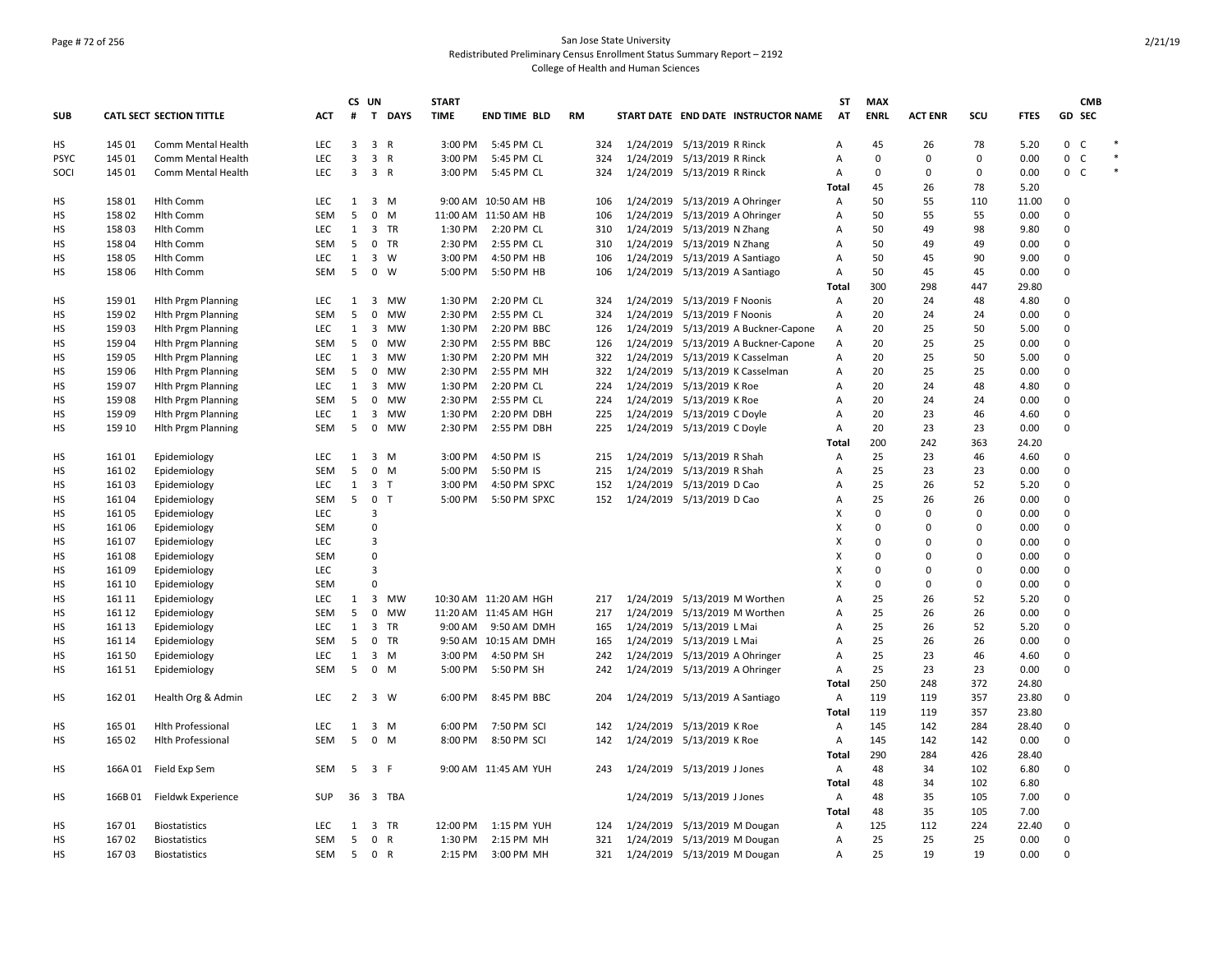## Page # 73 of 256 San Jose State University Redistributed Preliminary Census Enrollment Status Summary Report – 2192 College of Health and Human Sciences

|            |        |                                 |            | CS UN          |                |             | <b>START</b> |                      |           |     |                              |                                |                                         | <b>ST</b> | <b>MAX</b>  |                |                |             | <b>CMB</b>  |
|------------|--------|---------------------------------|------------|----------------|----------------|-------------|--------------|----------------------|-----------|-----|------------------------------|--------------------------------|-----------------------------------------|-----------|-------------|----------------|----------------|-------------|-------------|
| <b>SUB</b> |        | <b>CATL SECT SECTION TITTLE</b> | <b>ACT</b> | #              | $\mathbf{T}$   | <b>DAYS</b> | <b>TIME</b>  | <b>END TIME BLD</b>  | <b>RM</b> |     |                              |                                | START DATE END DATE INSTRUCTOR NAME     | AT        | <b>ENRL</b> | <b>ACT ENR</b> | SCU            | <b>FTES</b> | GD SEC      |
| нs         | 16704  | <b>Biostatistics</b>            | <b>SEM</b> | 5              | 0 <sub>T</sub> |             | $1:30$ PM    | 2:15 PM MH           |           | 321 | 1/24/2019 5/13/2019 M Dougan |                                |                                         | A         | 25          | 24             | 24             | 0.00        | $\mathbf 0$ |
| HS         | 167 05 | <b>Biostatistics</b>            | <b>SEM</b> | 5              | 0 <sub>T</sub> |             | 2:15 PM      | 3:00 PM MH           |           | 321 |                              | 1/24/2019 5/13/2019 M Dougan   |                                         | А         | 25          | 19             | 19             | 0.00        | $\pmb{0}$   |
| HS         | 167 06 | <b>Biostatistics</b>            | SEM        | 5              | 0 <sub>T</sub> |             | 3:00 PM      | 3:45 PM MH           |           | 321 | 1/24/2019 5/13/2019 M Dougan |                                |                                         | А         | 25          | 25             | 25             | 0.00        | $\mathbf 0$ |
|            |        |                                 |            |                |                |             |              |                      |           |     |                              |                                |                                         | Total     | 250         | 224            | 336            | 22.40       |             |
| HS         | 17101  | Managed Hlth Care               | <b>LEC</b> | $\overline{2}$ | 3 <sub>T</sub> |             | 6:00 PM      | 8:45 PM CL           |           | 324 |                              | 1/24/2019 5/13/2019 C Cherney  |                                         | A         | 45          | 38             | 114            | 7.60        | $\mathbf 0$ |
|            |        |                                 |            |                |                |             |              |                      |           |     |                              |                                |                                         | Total     | 45          | 38             | 114            | 7.60        |             |
| HS         | 17201  | Contemp Env Hlth                | LEC        | $\overline{2}$ | $\overline{3}$ | <b>MW</b>   |              | 10:30 AM 11:45 AM SH |           | 346 |                              | 1/24/2019 5/13/2019 C Doyle    |                                         | Α         | 30          | 28             | 84             | 5.60        | $\mathbf 0$ |
| <b>HS</b>  | 17202  | Contemp Env Hlth                | <b>LEC</b> | $\overline{2}$ |                | 3 MW        | 12:00 PM     | 1:15 PM SH           |           | 346 |                              | 1/24/2019 5/13/2019 C Doyle    |                                         | A         | 30          | 27             | 81             | 5.40        | 0           |
|            |        |                                 |            |                |                |             |              |                      |           |     |                              |                                |                                         | Total     | 60          | 55             | 165            | 11.00       |             |
| HS         | 17301  | Comp Healthcare Sys             | <b>LEC</b> | $\overline{2}$ | 3 R            |             | 3:00 PM      | 5:45 PM DMH          | 149A      |     |                              | 1/24/2019 5/13/2019 Y Vantrees |                                         | A         | 45          | 32             | 96             | 6.40        | 0           |
|            |        |                                 |            |                |                |             |              |                      |           |     |                              |                                |                                         | Total     | 45          | 32             | 96             | 6.40        |             |
| HS         | 175 01 | Lgl/Ethcl--HC Adm               | LEC        | $\overline{2}$ | 3 R            |             | 6:00 PM      | 8:45 PM YUH          |           | 243 |                              |                                | 1/24/2019 5/13/2019 C Castuciano        | Α         | 45          | 27             | 81             | 5.40        | $\mathbf 0$ |
|            |        |                                 |            |                |                |             |              |                      |           |     |                              |                                |                                         | Total     | 45          | 27             | 81             | 5.40        |             |
| HS         | 18001  | <b>Indiv Studies</b>            | SUP        | 36             |                | 1 TBA       |              |                      |           |     |                              | 1/24/2019 5/13/2019 F Noonis   |                                         | A         | 10          | 9              | 9              | 0.60        | $\mathbf 0$ |
| <b>HS</b>  | 18002  | <b>Indiv Studies</b>            | SUP        | 36             |                | 2 TBA       |              |                      |           |     |                              | 1/24/2019 5/13/2019 M Dougan   |                                         | A         | 15          | $\mathbf{1}$   | $\overline{2}$ | 0.13        | $\mathbf 0$ |
| HS         | 18003  | <b>Indiv Studies</b>            | <b>SUP</b> |                | $\overline{2}$ |             |              |                      |           |     |                              |                                |                                         | X         | $\mathbf 0$ | $\Omega$       | $\Omega$       | 0.00        | $\mathbf 0$ |
| HS         | 18004  | <b>Indiv Studies</b>            | SUP        |                | $\overline{2}$ |             |              |                      |           |     |                              |                                |                                         | X         | 0           | $\Omega$       | $\Omega$       | 0.00        | 0           |
| HS         | 18005  | <b>Indiv Studies</b>            | <b>SUP</b> | 36             |                | 3 TBA       |              |                      |           |     |                              | 1/24/2019 5/13/2019 N Zhang    |                                         | A         | 10          | $\mathbf{1}$   | 3              | 0.20        | 0           |
| HS         | 180 06 | <b>Indiv Studies</b>            | <b>SUP</b> | 36             |                | 3 TBA       |              |                      |           |     |                              | 1/24/2019 5/13/2019 M Worthen  |                                         | A         | 10          | $\mathbf{1}$   | 3              | 0.20        | 0           |
| HS         | 180 07 | <b>Indiv Studies</b>            | SUP        | 36             |                | 1 TBA       |              |                      |           |     |                              | 1/24/2019 5/13/2019 J Hartle   |                                         | А         | 15          | $\mathbf{1}$   | $\mathbf{1}$   | 0.07        | $\mathbf 0$ |
| НS         | 180 08 | <b>Indiv Studies</b>            | SUP        |                | $\overline{4}$ |             |              |                      |           |     |                              |                                |                                         | X         | $\mathbf 0$ | $\Omega$       | $\Omega$       | 0.00        | $\mathbf 0$ |
| НS         | 18009  | <b>Indiv Studies</b>            | SUP        |                | $\mathbf{1}$   |             |              |                      |           |     |                              |                                |                                         | X         | 0           | $\mathbf 0$    | $\Omega$       | 0.00        | 0           |
| HS         | 180 10 | <b>Indiv Studies</b>            | SUP        | 36             |                | 3 TBA       |              |                      |           |     |                              | 1/24/2019 5/13/2019 D McClure  |                                         | A         | 5           | $\overline{2}$ | 6              | 0.40        | $\mathbf 0$ |
| HS         | 180 11 | <b>Indiv Studies</b>            | SUP        | 36             |                | 3 TBA       |              |                      |           |     |                              | 1/24/2019 5/13/2019 V Gomez    |                                         | A         | 5           | 5              | 15             | 1.00        | $\Omega$    |
|            |        |                                 |            |                |                |             |              |                      |           |     |                              |                                |                                         | Total     | 70          | 20             | 39             | 2.60        |             |
| HS         | 262 01 | Health Care Org                 | <b>LEC</b> | $2^{\circ}$    | 2 R            |             | 6:00 PM      | 8:45 PM MH           |           | 322 |                              | 1/24/2019 5/13/2019 M Harvey   |                                         | Α         | 30          | 16             | 32             | 2.67        | 16          |
|            |        |                                 |            |                |                |             |              |                      |           |     |                              |                                |                                         | Total     | 30          | 16             | 32             | 2.67        |             |
| HS         | 265 01 | Env Health                      | <b>LEC</b> | $\mathbf{1}$   | 3 M            |             | 6:00 PM      | 8:45 PM MH           |           | 322 |                              | 1/24/2019 5/13/2019 R Bartlett |                                         | Α         | 30          | 17             | 51             | 4.25        | 17          |
|            |        |                                 |            |                |                |             |              |                      |           |     |                              |                                |                                         | Total     | 30          | 17             | 51             | 4.25        |             |
| HS         | 26701  | Cmp Pub Healt Sta               | SEM        | 5              | 3 R            |             | 3:00 PM      | 5:45 PM MH           |           | 322 | 1/24/2019 5/13/2019 M Dougan |                                |                                         | Α         | 30          | 17             | 51             | 4.25        | 17          |
|            |        |                                 |            |                |                |             |              |                      |           |     |                              |                                |                                         | Total     | 30          | 17             | 51             | 4.25        |             |
| НS         | 269 01 | App Data Analysis               | <b>LEC</b> | $\overline{2}$ | 3 W            |             | 3:00 PM      | 5:45 PM CL           |           | 238 |                              | 1/24/2019 5/13/2019 M Allen    |                                         | A         | 30          | 21             | 63             | 5.25        | 21          |
|            |        |                                 |            |                |                |             |              |                      |           |     |                              |                                |                                         | Total     | 30          | 21             | 63             | 5.25        |             |
| HS         | 27201  | Hth Prom Plan Eval              | <b>SEM</b> | 5              | 3 W            |             | 6:00 PM      | 8:45 PM SH           |           | 242 | 1/24/2019 5/13/2019 V Gomez  |                                |                                         | Α         | 30          | 16             | 48             | 4.00        | 16          |
|            |        |                                 |            |                |                |             |              |                      |           |     |                              |                                |                                         | Total     | 30          | 16             | 48             | 4.00        |             |
| HS         | 27701  | Multi Com Health Pro            | <b>SEM</b> |                | 3              |             |              |                      |           |     |                              |                                |                                         | Χ         | $\mathbf 0$ | 0              | 0              | 0.00        | 0           |
| HS         | 27702  | Multi Com Health Pro            | <b>SEM</b> | 5              | $3 \, M$       |             | 3:00 PM      | 5:45 PM MH           |           | 322 |                              | 1/24/2019 5/13/2019 M Allen    |                                         | A         | 25          | 17             | 51             | 4.25        | 17          |
|            |        |                                 |            |                |                |             |              |                      |           |     |                              |                                |                                         | Total     | 25          | 17             | 51             | 4.25        |             |
| HS         | 291A01 | <b>Fldwrk Seminar</b>           | SEM        | $\overline{4}$ | 1 T            |             | 6:00 PM      | 8:45 PM CL           |           | 216 | 1/24/2019 5/13/2019 R Rinck  |                                |                                         | Α         | 30          | 19             | 19             | 1.58        | 19          |
|            |        |                                 |            |                |                |             |              |                      |           |     |                              |                                |                                         | Total     | 30          | 19             | 19             | 1.58        |             |
| НS         | 293 01 | Public Health Leadership        | <b>LEC</b> | $\overline{2}$ | 3 W            |             | 6:00 PM      | 8:45 PM MH           |           | 322 |                              |                                | 1/24/2019  5/13/2019 J Seavey-Hultquist | A         | 30          | 21             | 42             | 5.25        | 21          |
|            |        |                                 |            |                |                |             |              |                      |           |     |                              |                                |                                         | Total     | 30          | 21             | 42             | 5.25        |             |
| HS         | 298 01 | Spec Study                      | SUP        |                | 3              |             |              |                      |           |     |                              |                                |                                         | X         | 0           | 0              | 0              | 0.00        | $\mathbf 0$ |
|            |        |                                 |            |                |                |             |              |                      |           |     |                              |                                |                                         | Total     | 0           | $\Omega$       | 0              | 0.00        |             |
|            |        |                                 |            |                |                |             |              |                      |           |     |                              |                                | <b>Health Science Total</b>             |           | 3228        | 2938           | 6774           | 459.30      |             |
|            |        |                                 |            |                |                |             |              |                      |           |     |                              |                                |                                         |           |             |                |                |             |             |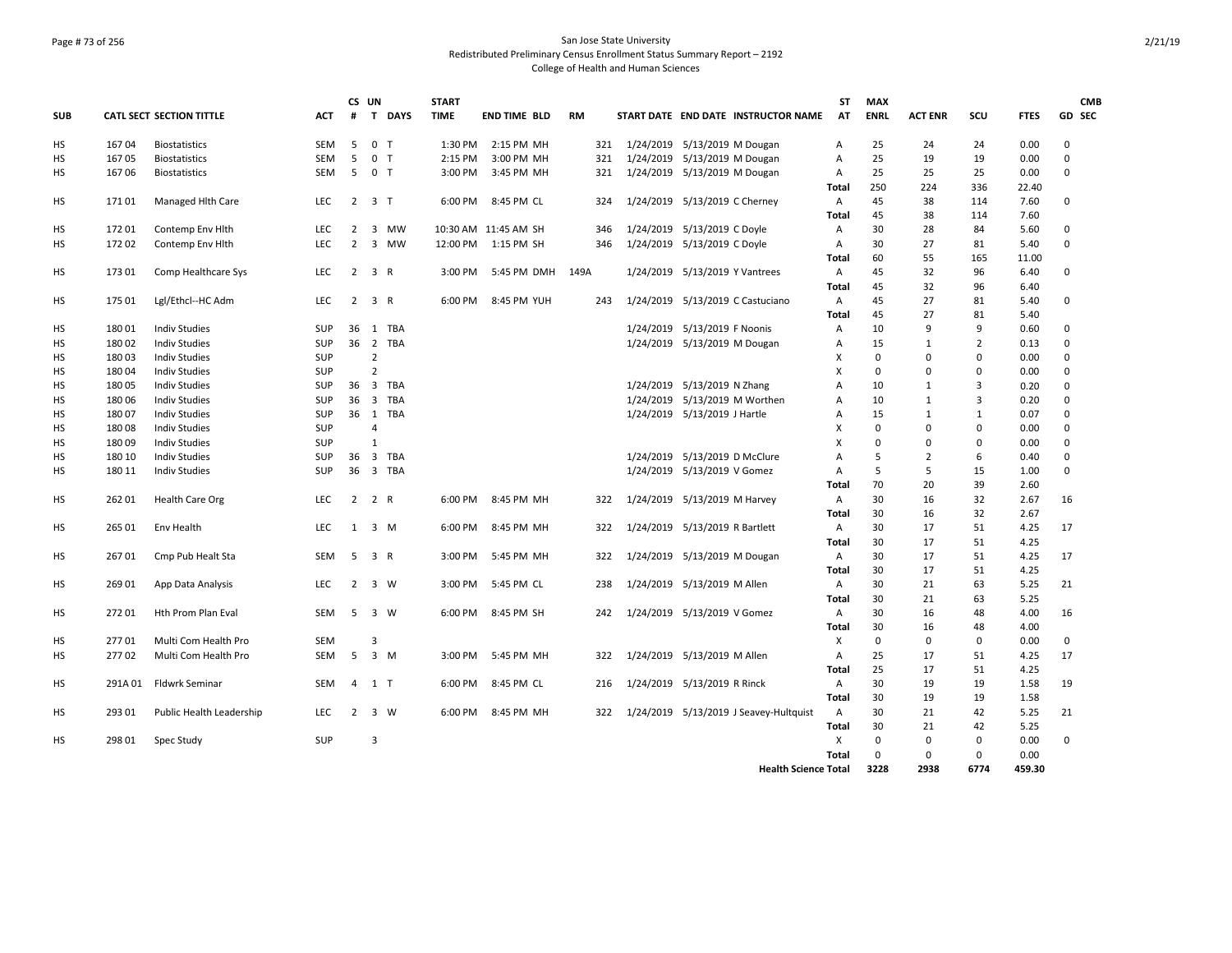## Page # 74 of 256 San Jose State University Redistributed Preliminary Census Enrollment Status Summary Report – 2192

|             |        |                                                  |            |                | CS UN                   |        | <b>START</b> |                       |           |           |                                     | ST             | <b>MAX</b>  |                |     |             | <b>CMB</b>  |        |
|-------------|--------|--------------------------------------------------|------------|----------------|-------------------------|--------|--------------|-----------------------|-----------|-----------|-------------------------------------|----------------|-------------|----------------|-----|-------------|-------------|--------|
| <b>SUB</b>  |        | <b>CATL SECT SECTION TITTLE</b>                  | <b>ACT</b> | #              |                         | T DAYS | <b>TIME</b>  | <b>END TIME BLD</b>   | <b>RM</b> |           | START DATE END DATE INSTRUCTOR NAME | <b>AT</b>      | <b>ENRL</b> | <b>ACT ENR</b> | SCU | <b>FTES</b> | GD SEC      |        |
|             |        | <b>Hospitality, Tourism and Event Management</b> |            |                |                         |        |              |                       |           |           |                                     |                |             |                |     |             |             |        |
| <b>HSPM</b> | 101    | Intro Hospitality                                | <b>LEC</b> | $\overline{2}$ | 3 TR                    |        |              | 9:00 AM 10:15 AM SH   | 120       |           | 1/24/2019 5/13/2019 T Yen           | Α              | 40          | 17             | 51  | 3.40        | $\mathbf 0$ |        |
| HSPM        | 180    | Intro Hospitality                                | <b>LEC</b> | $\overline{2}$ | $\overline{3}$          | TBA    |              |                       |           |           | 1/24/2019 5/13/2019 P Wey           | $\mathsf{A}$   | 50          | 43             | 129 | 8.60        | $\mathbf 0$ |        |
|             |        |                                                  |            |                |                         |        |              |                       |           |           |                                     | Total          | 90          | 60             | 180 | 12.00       |             |        |
| <b>HSPM</b> | 1101   | <b>Restaurant Mgmt</b>                           | <b>LEC</b> | 2              | $\overline{\mathbf{3}}$ | MW     | 1:30 PM      | 2:45 PM SH            | 120       |           | 1/24/2019 5/13/2019 T Thompson      | $\mathsf{A}$   | 50          | 35             | 105 | 7.00        | $\mathbf 0$ |        |
|             |        |                                                  |            |                |                         |        |              |                       |           |           |                                     | Total          | 50          | 35             | 105 | 7.00        |             |        |
| <b>HSPM</b> | 1280   | Cost Ctrl Hosp                                   | SEM        | $\overline{4}$ |                         | 3 TBA  |              |                       |           |           | 1/24/2019 5/13/2019 J Ha            | Α              | 40          | 23             | 69  | 4.60        | 0 C         |        |
| NUFS        | 1280   | Cost Ctrl Hosp                                   | SEM        | 4              |                         | 3 TBA  |              |                       |           |           | 1/24/2019 5/13/2019 J Ha            | A              | 0           | $\Omega$       | 0   | 0.00        | $0-$        | $\ast$ |
|             |        |                                                  |            |                |                         |        |              |                       |           |           |                                     | Total          | 40          | 23             | 69  | 4.60        |             |        |
| HSPM        | 6501   | Seminar in HSPM                                  | <b>LEC</b> |                | $2 \quad 1 \quad T$     |        | 3:00 PM      | 3:50 PM DBH           | 133       | 1/24/2019 | 5/13/2019 L Shroder                 | A              | 40          | 23             | 23  | 1.53        | 0           |        |
|             |        |                                                  |            |                |                         |        |              |                       |           |           |                                     | Total          | 40          | 23             | 23  | 1.53        |             |        |
| <b>HSPM</b> | 8601   | Special Events Mgt                               | <b>LEC</b> | 1              |                         | 3 TBA  |              |                       |           |           | 1/24/2019 5/13/2019 T Thompson      | $\overline{A}$ | 40          | 31             | 93  | 6.20        | 0           |        |
|             |        |                                                  |            |                |                         |        |              |                       |           |           |                                     | Total          | 40          | 31             | 93  | 6.20        |             |        |
| <b>HSPM</b> |        | 100W 01 Writing Workshop                         | <b>SEM</b> | 4              | 3                       | MW     |              | 9:00 AM 10:15 AM BBC  | 225       |           | 1/24/2019 5/13/2019 K Haven         | Α              | 25          | 17             | 51  | 3.40        | 0           |        |
| HSPM        |        | 100W 80 Writing Workshop                         | SEM        | $\overline{4}$ |                         | 3 TBA  |              |                       |           |           | 1/24/2019 5/13/2019 M Modirzadeh    | Α              | 25          | 22             | 66  | 4.40        | $\mathbf 0$ |        |
|             |        |                                                  |            |                |                         |        |              |                       |           |           |                                     | Total          | 50          | 39             | 117 | 7.80        |             |        |
| <b>HSPM</b> | 102 01 | Hotel & Lodging Op                               | LEC        | $\overline{2}$ | 3 TR                    |        |              | 12:00 PM 1:15 PM SH   | 120       |           | 1/24/2019 5/13/2019 F Memarzadeh    | $\mathsf{A}$   | 40          | 19             | 57  | 3.80        | $\mathbf 0$ |        |
|             |        |                                                  |            |                |                         |        |              |                       |           |           |                                     | Total          | 40          | 19             | 57  | 3.80        |             |        |
| <b>HSPM</b> | 104 80 | <b>Hospitality Mktg</b>                          | <b>LEC</b> | $\overline{2}$ |                         | 3 TBA  |              |                       |           |           | 1/24/2019 5/13/2019 Y Huang         | $\mathsf{A}$   | 40          | 32             | 96  | 6.40        | $\mathbf 0$ |        |
|             |        |                                                  |            |                |                         |        |              |                       |           |           |                                     | Total          | 40          | 32             | 96  | 6.40        |             |        |
| <b>HSPM</b> | 105 01 | Finance in HSPM                                  | <b>LEC</b> | 2              | 3                       | МW     |              | 10:30 AM 11:45 AM BBC | 225       |           | 1/24/2019 5/13/2019 F Memarzadeh    | A              | 40          | 25             | 75  | 5.00        | $\mathbf 0$ |        |
| HSPM        | 105 02 | Finance in HSPM                                  | LEC        |                | 3                       |        |              |                       |           |           |                                     | X              | 0           | 0              | 0   | 0.00        | $\mathbf 0$ |        |
|             |        |                                                  |            |                |                         |        |              |                       |           |           |                                     | Total          | 40          | 25             | 75  | 5.00        |             |        |
| HSPM        | 10701  | Legal Hospitality                                | <b>LEC</b> | $\overline{2}$ | $\overline{\mathbf{3}}$ | MW     |              | 10:30 AM 11:45 AM SH  | 120       |           | 1/24/2019 5/13/2019 J Dworak        | $\mathsf{A}$   | 40          | 26             | 78  | 5.20        | $\mathbf 0$ |        |
|             |        |                                                  |            |                |                         |        |              |                       |           |           |                                     | <b>Total</b>   | 40          | 26             | 78  | 5.20        |             |        |
| <b>HSPM</b> | 108 80 | <b>HSPM Info Sys</b>                             | LEC        | $\overline{2}$ |                         | 3 TBA  |              |                       |           |           | 1/24/2019 5/13/2019 P Wey           | $\mathsf{A}$   | 30          | 19             | 57  | 3.80        | $\mathbf 0$ |        |
|             |        |                                                  |            |                |                         |        |              |                       |           |           |                                     | <b>Total</b>   | 30          | 19             | 57  | 3.80        |             |        |
| <b>HSPM</b> | 11101  | Custom & Courtesy                                | LEC        | $2^{\circ}$    | 3 TR                    |        | 12:00 PM     | 1:15 PM BBC           | 220       |           | 1/24/2019 5/13/2019 T Thompson      | Α              | 60          | 46             | 138 | 9.20        | $\pmb{0}$   |        |
|             |        |                                                  |            |                |                         |        |              |                       |           |           |                                     | Total          | 60          | 46             | 138 | 9.20        |             |        |
| HSPM        | 12101  | <b>HSPM Leadership</b>                           | <b>LEC</b> | $\overline{2}$ | $\overline{3}$          | MW     | 12:00 PM     | 1:15 PM BBC           | 324       |           | 1/24/2019 5/13/2019 Y Huang         | Α              | 40          | 36             | 108 | 7.20        | $\mathbf 0$ |        |
| <b>HSPM</b> | 121 02 | <b>HSPM Leadership</b>                           | <b>LEC</b> |                | $\overline{3}$          |        |              |                       |           |           |                                     | X              | 0           | 0              | 0   | 0.00        | $\mathbf 0$ |        |
|             |        |                                                  |            |                |                         |        |              |                       |           |           |                                     | Total          | 40          | 36             | 108 | 7.20        |             |        |
| <b>HSPM</b> | 13001  | <b>Hospitality Event</b>                         | <b>LEC</b> | $\overline{2}$ | 3 M                     |        | 6:00 PM      | 8:45 PM SH            | 120       |           | 1/24/2019 5/13/2019 L Shroder       | Α              | 40          | 23             | 69  | 4.60        | $\mathbf 0$ |        |
| <b>HSPM</b> | 13002  | <b>Hospitality Event</b>                         | <b>LEC</b> | $\overline{2}$ | 3 <sub>T</sub>          |        | 6:00 PM      | 8:45 PM SH            | 120       |           | 1/24/2019 5/13/2019 C Vaticano      | $\mathsf{A}$   | 40          | 17             | 51  | 3.40        | $\mathbf 0$ |        |
|             |        |                                                  |            |                |                         |        |              |                       |           |           |                                     | Total          | 80          | 40             | 120 | 8.00        |             |        |
| HSPM        | 134 01 | HR Management                                    | <b>LEC</b> | 2              |                         | 3 MW   |              | 9:00 AM 10:15 AM SH   | 120       |           | 1/24/2019 5/13/2019 T Thompson      | A              | 40          | 23             | 69  | 4.60        | 0           |        |
| HSPM        | 134 02 | HR Management                                    | LEC        | $\overline{2}$ | 3 TR                    |        | 9:00 AM      | 10:15 AM BBC          | 225       |           | 1/24/2019 5/13/2019 T Thompson      | A              | 40          | 17             | 51  | 3.40        | $\mathbf 0$ |        |
|             |        |                                                  |            |                |                         |        |              |                       |           |           |                                     | Total          | 80          | 40             | 120 | 8.00        |             |        |
| <b>HSPM</b> | 140 01 | Mtg, Conv & Event                                | LEC        | $\overline{2}$ | 3 R                     |        | 3:00 PM      | 5:45 PM CL            | 310       |           | 1/24/2019 5/13/2019 K Moon          | $\mathsf{A}$   | 30          | 10             | 30  | 2.00        | $\mathbf 0$ |        |
|             |        |                                                  |            |                |                         |        |              |                       |           |           |                                     | Total          | 30          | 10             | 30  | 2.00        |             |        |
| <b>HSPM</b> | 142 01 | <b>Tradeshow Mgnt</b>                            | <b>LEC</b> | $\overline{2}$ | 3 W                     |        | 6:00 PM      | 8:45 PM BBC           | 225       |           | 1/24/2019 5/13/2019 A Roberts       | $\mathsf{A}$   | 30          | 12             | 36  | 2.40        | $\pmb{0}$   |        |
|             |        |                                                  |            |                |                         |        |              |                       |           |           |                                     | Total          | 30          | 12             | 36  | 2.40        |             |        |
| HSPM        | 148 01 | Wine Appreciation                                | <b>LEC</b> | 2              | 3 <sub>T</sub>          |        | 3:00 PM      | 5:45 PM SH            | 120       | 1/24/2019 | 5/13/2019 A Ocegueda                | A              | 55          | 51             | 153 | 10.20       | $\mathbf 0$ |        |
| HSPM        | 14802  | Wine Appreciation                                | LEC        | $\overline{2}$ | 3 W                     |        | 3:00 PM      | 5:45 PM SH            | 120       | 1/24/2019 | 5/13/2019 A Ocegueda                | Α              | 55          | 57             | 171 | 11.45       | 1           |        |
| HSPM        | 14803  | Wine Appreciation                                | <b>LEC</b> | $\overline{2}$ | 3 W                     |        | 6:00 PM      | 8:45 PM SH            | 120       |           | 1/24/2019 5/13/2019 A Ocegueda      | A              | 55          | 53             | 159 | 10.60       | $\mathbf 0$ |        |
|             |        |                                                  |            |                |                         |        |              |                       |           |           |                                     | Total          | 165         | 161            | 483 | 32.25       |             |        |
| HSPM        | 14901  | <b>Beer Appreciation</b>                         | <b>LEC</b> | 2              | 3 M                     |        | 3:00 PM      | 5:45 PM SH            | 120       | 1/24/2019 | 5/13/2019 J Dworak                  | $\mathsf{A}$   | 55          | 58             | 174 | 11.60       | 0           |        |
| <b>HSPM</b> | 14902  | <b>Beer Appreciation</b>                         | <b>LEC</b> | $\overline{2}$ | 3 R                     |        | 3:00 PM      | 5:45 PM SH            | 120       |           | 1/24/2019 5/13/2019 J Dworak        | A              | 55          | 57             | 171 | 11.40       | $\mathbf 0$ |        |
|             |        |                                                  |            |                |                         |        |              |                       |           |           |                                     | Total          | 110         | 115            | 345 | 23.00       |             |        |
| <b>HSPM</b> | 154 01 | Revenue Management                               | <b>LEC</b> | 2              | 3 TR                    |        |              | 10:30 AM 11:45 AM SH  | 120       |           | 1/24/2019 5/13/2019 Y Huang         | Α              | 40          | 18             | 54  | 3.60        | $\mathbf 0$ |        |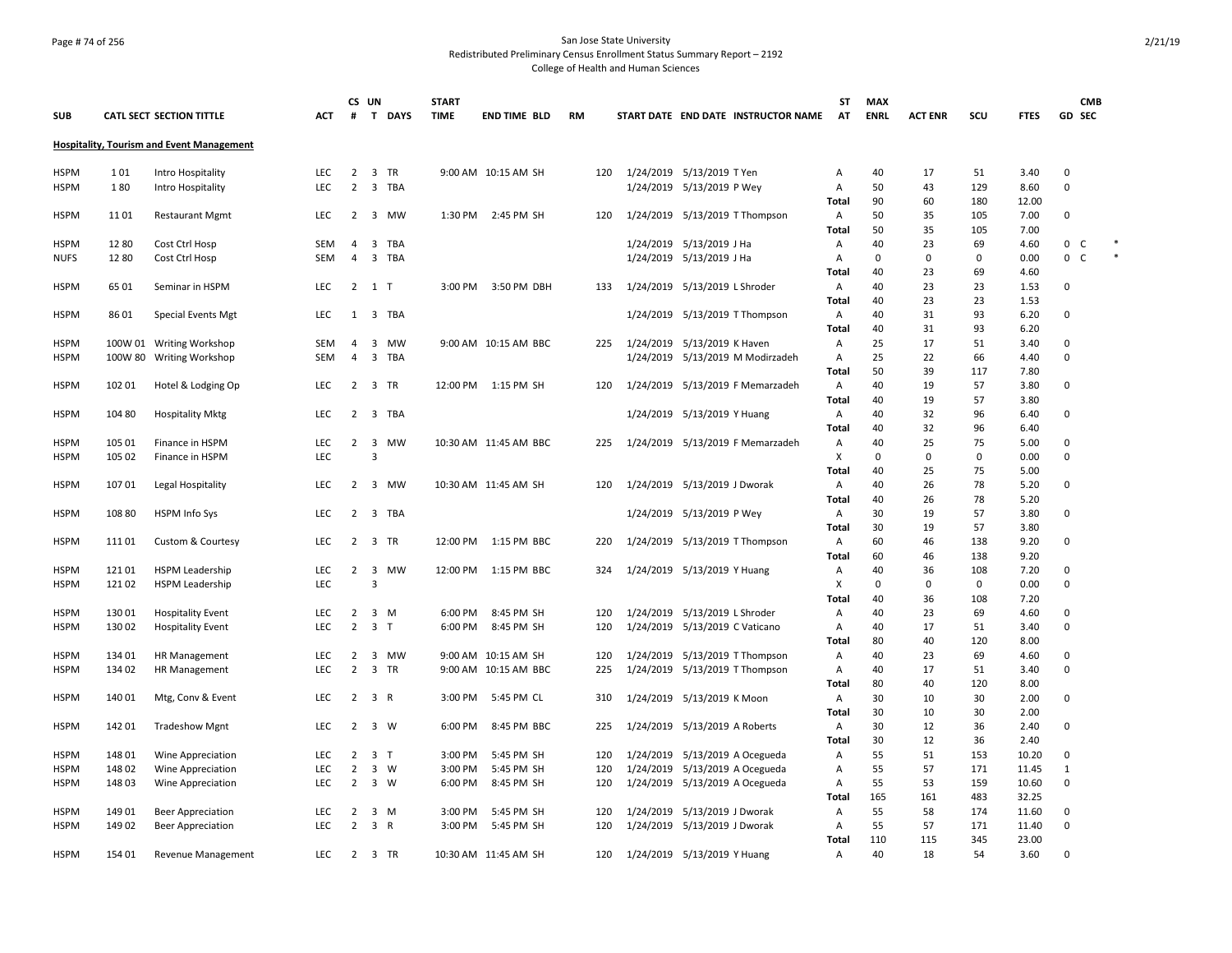### Page # 75 of 256 San Jose State University Redistributed Preliminary Census Enrollment Status Summary Report – 2192 College of Health and Human Sciences

|             |        |                           |            | CS UN          |                |             | <b>START</b> |                     |           |     |                                 |                       |                                                 | <b>ST</b>    | <b>MAX</b>  |                |                |             |   | <b>CMB</b> |
|-------------|--------|---------------------------|------------|----------------|----------------|-------------|--------------|---------------------|-----------|-----|---------------------------------|-----------------------|-------------------------------------------------|--------------|-------------|----------------|----------------|-------------|---|------------|
| <b>SUB</b>  |        | CATL SECT SECTION TITTLE  | <b>ACT</b> | #              |                | <b>DAYS</b> | <b>TIME</b>  | <b>END TIME BLD</b> | <b>RM</b> |     |                                 |                       | START DATE END DATE INSTRUCTOR NAME             | AT           | <b>ENRL</b> | <b>ACT ENR</b> | SCU            | <b>FTES</b> |   | GD SEC     |
|             |        |                           |            |                |                |             |              |                     |           |     |                                 |                       |                                                 | Total        | 40          | 18             | 54             | 3.60        |   |            |
| <b>HSPM</b> | 161 01 | Cruise Op Mgnt            | <b>LEC</b> | 2              |                | 3 M         | 3:00 PM      | 5:45 PM BBC         |           | 225 | 1/24/2019 5/13/2019 R Adams     |                       |                                                 | A            | 40          | 24             | 72             | 4.80        | 0 |            |
|             |        |                           |            |                |                |             |              |                     |           |     |                                 |                       |                                                 | Total        | 40          | 24             | 72             | 4.80        |   |            |
| <b>HSPM</b> | 168 01 | <b>Gaming Management</b>  | LEC        | 2              | 3 W            |             | 3:00 PM      | 5:45 PM SH          |           | 242 | 1/24/2019                       | 5/13/2019 D Andre     |                                                 | А            | 40          | 21             | 63             | 4.20        | 0 |            |
|             |        |                           |            |                |                |             |              |                     |           |     |                                 |                       |                                                 | Total        | 40          | 21             | 63             | 4.20        |   |            |
| <b>HSPM</b> | 175 01 | Entrepreneurship          | <b>SEM</b> | 4              | 3              | MW          | 1:30 PM      | 2:45 PM BBC         |           | 225 | 1/24/2019                       |                       | 5/13/2019 F Memarzadeh                          | А            | 40          | 40             | 120            | 8.00        | 0 |            |
|             |        |                           |            |                |                |             |              |                     |           |     |                                 |                       |                                                 | Total        | 40          | 40             | 120            | 8.00        |   |            |
| <b>HSPM</b> | 17701  | <b>HSPM Service Mgnt</b>  | LEC        | $\overline{2}$ | 3              | MW          | 12:00 PM     | 1:15 PM SH          |           | 120 | 1/24/2019                       | 5/13/2019 B Ratcliffe |                                                 | A            | 50          | 41             | 123            | 8.20        | 0 |            |
| <b>HSPM</b> | 17702  | <b>HSPM Service Mgnt</b>  | LEC        |                | 3              |             |              |                     |           |     |                                 |                       |                                                 | X            |             | 0              | 0              | 0.00        | 0 |            |
|             |        |                           |            |                |                |             |              |                     |           |     |                                 |                       |                                                 | Total        | 50          | 41             | 123            | 8.20        |   |            |
| <b>HSPM</b> | 18001  | <b>Individual Studies</b> | SUP        | 36             |                | 3 TBA       |              |                     |           |     | 1/24/2019                       | 5/13/2019 T Yen       |                                                 | A            |             | $\overline{2}$ | 6              | 0.40        | 0 |            |
| <b>HSPM</b> | 180 02 | <b>Individual Studies</b> | <b>SUP</b> | 36             |                | 1 TBA       |              |                     |           |     | 1/24/2019                       | 5/13/2019 T Yen       |                                                 | A            |             | $\overline{2}$ | $\overline{2}$ | 0.13        | 0 |            |
|             |        |                           |            |                |                |             |              |                     |           |     |                                 |                       |                                                 | Total        | 10          | $\overline{4}$ | 8              | 0.53        |   |            |
| <b>HSPM</b> | 18601  | <b>Strategic Mgmt</b>     | LEC        | 2              | 3 <sub>T</sub> |             | 3:00 PM      | 5:45 PM BBC         |           | 225 | 1/24/2019 5/13/2019 B Ratcliffe |                       |                                                 | A            | 25          | 12             | 36             | 2.40        | 0 |            |
|             |        |                           |            |                |                |             |              |                     |           |     |                                 |                       |                                                 | Total        | 25          | 12             | 36             | 2.40        |   |            |
| <b>HSPM</b> | 191A01 | Intern Level 1            | <b>SUP</b> | 36             |                | 2 TBA       |              |                     |           |     | 1/24/2019 5/13/2019 L Shroder   |                       |                                                 | A            | 40          | 13             | 26             | 1.73        | 0 |            |
|             |        |                           |            |                |                |             |              |                     |           |     |                                 |                       |                                                 | Total        | 40          | 13             | 26             | 1.73        |   |            |
| <b>HSPM</b> | 191B01 | Intern Level 2            | SUP        | 36             |                | 3 TBA       |              |                     |           |     | 1/24/2019 5/13/2019 J Ha        |                       |                                                 | A            | 40          | 30             | 90             | 6.00        | 0 |            |
| <b>HSPM</b> | 191B02 | Intern Level 2            | <b>SUP</b> |                |                |             |              |                     |           |     |                                 |                       |                                                 | x            |             | 0              | 0              | 0.00        | 0 |            |
|             |        |                           |            |                |                |             |              |                     |           |     |                                 |                       |                                                 | <b>Total</b> | 40          | 30             | 90             | 6.00        |   |            |
|             |        |                           |            |                |                |             |              |                     |           |     |                                 |                       | Hospitality, Tourism and Event Management Total |              | 1420        | 995            | 2922           | 194.85      |   |            |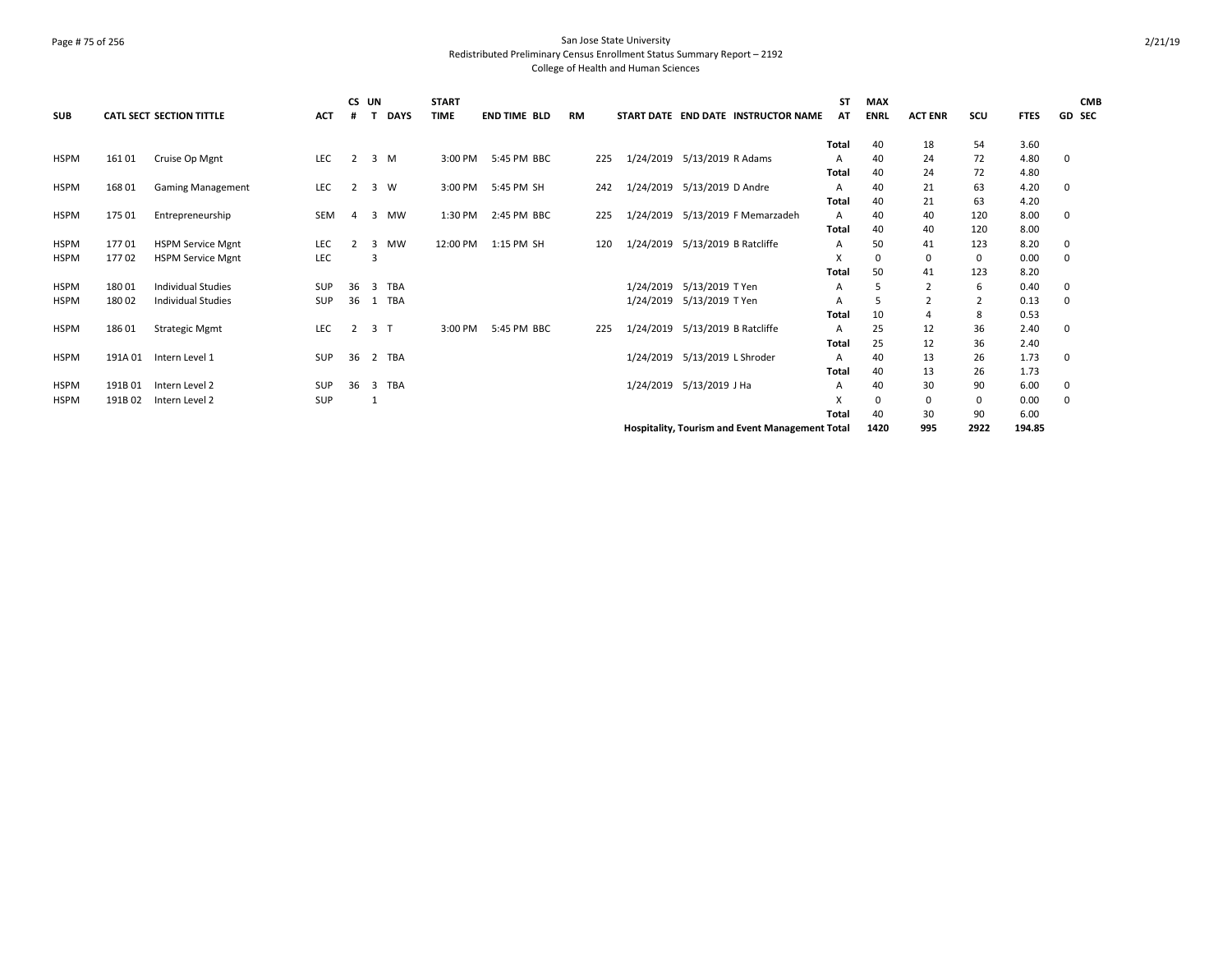## Page # 76 of 256 San Jose State University Redistributed Preliminary Census Enrollment Status Summary Report – 2192 College of Health and Human Sciences

|            |        |                                 |            |                | CS UN          |                | <b>START</b> |                       |           |           |                                     | ST             | <b>MAX</b>  |                |          |              |              | <b>CMB</b> |
|------------|--------|---------------------------------|------------|----------------|----------------|----------------|--------------|-----------------------|-----------|-----------|-------------------------------------|----------------|-------------|----------------|----------|--------------|--------------|------------|
| <b>SUB</b> |        | CATL SECT SECTION TITTLE        | <b>ACT</b> | #              |                | T DAYS         | <b>TIME</b>  | <b>END TIME BLD</b>   | <b>RM</b> |           | START DATE END DATE INSTRUCTOR NAME | AT             | <b>ENRL</b> | <b>ACT ENR</b> | SCU      | <b>FTES</b>  |              | GD SEC     |
|            |        | Journalism & Mass Communication |            |                |                |                |              |                       |           |           |                                     |                |             |                |          |              |              |            |
| ADV        | 9101   | Intro Advertising               | <b>LEC</b> | $\overline{2}$ |                | 3 MW           | 3:00 PM      | 4:15 PM YUH           | 124       |           | 1/24/2019 5/13/2019 D Ocampo        | Α              | 150         | 93             | 279      | 18.60        | $\mathbf 0$  |            |
|            |        |                                 |            |                |                |                |              |                       |           |           |                                     | Total          | 150         | 93             | 279      | 18.60        |              |            |
| ADV        | 116 01 | Spartan Daily Ad Staff          | <b>ACT</b> |                |                | 20 3 MTWR      | 1:30 PM      | 4:15 PM DBH           | 213       |           | 1/24/2019 5/13/2019 T Hendrick      | Α<br>Total     | 20<br>20    | 10<br>10       | 30<br>30 | 2.00<br>2.00 | 0            |            |
| ADV        | 12101  | <b>Consumer Advertising</b>     | LEC        | $\overline{2}$ |                | 3 <sub>T</sub> | 6:00 PM      | 8:45 PM DBH           | 133       | 1/24/2019 | 5/13/2019 S Eckstone                | A              | 45          | 44             | 132      | 8.85         | $\mathbf{1}$ |            |
|            |        |                                 |            |                |                |                |              |                       |           |           |                                     | Total          | 45          | 44             | 132      | 8.85         |              |            |
| ADV        | 12201  | <b>Bus-to-Bus Advertising</b>   | SEM        | 4              | 3              | MW             | 12:00 PM     | 1:15 PM DBH           | 225       | 1/24/2019 | 5/13/2019 S Eckstone                | $\mathsf{A}$   | 30          | 30             | 90       | 6.00         | $\mathbf 0$  |            |
|            |        |                                 |            |                |                |                |              |                       |           |           |                                     | Total          | 30          | 30             | 90       | 6.00         |              |            |
| ADV        | 123 01 | Brdcast & New Media Adv         | SEM        | $\overline{4}$ |                | $3 \, M$       | 6:00 PM      | 8:45 PM DBH           | 202       | 1/24/2019 | 5/13/2019 S Eckstone                | $\mathsf{A}$   | 24          | 23             | 69       | 4.65         | $\mathbf{1}$ |            |
|            |        |                                 |            |                |                |                |              |                       |           |           |                                     | Total          | 24          | 23             | 69       | 4.65         |              |            |
| ADV        | 124 01 | Copywriting                     | SEM        | $\overline{4}$ |                | 3 MW           | 1:30 PM      | 2:45 PM DBH           | 117D      | 1/24/2019 | 5/13/2019 D Ocampo                  | Α              | 20          | 20             | 60       | 4.00         | 0            |            |
|            |        |                                 |            |                |                |                |              |                       |           |           |                                     | <b>Total</b>   | 20          | 20             | 60       | 4.00         |              |            |
| ADV        | 125 01 | Ad Layout & Prod                | <b>SEM</b> | $\overline{4}$ | 3              | MW             | 12:00 PM     | 1:15 PM DBH           | 117D      | 1/24/2019 | 5/13/2019 J Delacruz                | Α              | 20          | 20             | 60       | 4.00         | $\mathbf 0$  |            |
| ADV        | 125 02 | Ad Layout & Prod                | <b>SEM</b> | $\overline{4}$ |                | 3 MW           | 4:30 PM      | 5:45 PM DBH           | 117D      | 1/24/2019 | 5/13/2019 J Delacruz                | Α              | 20          | 19             | 57       | 3.80         | $\mathbf 0$  |            |
|            |        |                                 |            |                |                |                |              |                       |           |           |                                     | Total          | 40          | 39             | 117      | 7.80         |              |            |
| ADV        | 126 01 | Media Planning & Buying         | <b>SEM</b> | $\overline{4}$ |                | 3 TR           | 4:30 PM      | 5:45 PM DBH           | 202       |           | 1/24/2019 5/13/2019 T Hendrick      | Α              | 20          | 12             | 36       | 2.40         | 0            |            |
|            |        |                                 |            |                |                |                |              |                       |           |           |                                     | <b>Total</b>   | 20          | 12             | 36       | 2.40         |              |            |
| ADV        | 128 01 | Integrtd Mktg Comm              | SEM        | $\overline{4}$ |                | 3 MW           | 4:30 PM      | 5:45 PM DBH           | 225       | 1/24/2019 | 5/13/2019 T Hendrick                | A<br>Total     | 30<br>30    | 13<br>13       | 39<br>39 | 2.60<br>2.60 | $\mathbf 0$  |            |
| ADV        | 129 01 | <b>Campaigns Mgmt</b>           | SEM        | $\overline{4}$ |                | 3 TR           | 12:00 PM     | 1:15 PM DBH           | 117D      | 1/24/2019 | 5/13/2019 J Delacruz                | Α              | 30          | 19             | 57       | 3.80         | $\mathbf 0$  |            |
|            |        |                                 |            |                |                |                |              |                       |           |           |                                     | Total          | 30          | 19             | 57       | 3.80         |              |            |
| JOUR       | 6101   | Prnt/Mag and Online Wrtg        | LEC        | 2              | 3              | TR             | 3:00 PM      | 4:15 PM DBH           | 224       | 1/24/2019 | 5/13/2019 D Martinet                | Α              | 20          | 18             | 54       | 3.60         | $\mathbf 0$  |            |
| JOUR       | 6102   | Prnt/Mag and Online Wrtg        | LEC        | $\overline{2}$ | $\overline{3}$ | <b>TR</b>      |              | 10:30 AM 11:45 AM DBH | 224       | 1/24/2019 | 5/13/2019 N Garud Patkar            | А              | 20          | 19             | 57       | 3.80         | $\mathbf 0$  |            |
| JOUR       | 6103   | Prnt/Mag and Online Wrtg        | <b>LEC</b> | $\overline{2}$ |                | 3 MW           | 6:00 PM      | 7:15 PM DBH           | 224       | 1/24/2019 | 5/13/2019 D Purdy                   | A              | 20          | 13             | 39       | 2.60         | $\mathbf 0$  |            |
|            |        |                                 |            |                |                |                |              |                       |           |           |                                     | Total          | 60          | 50             | 150      | 10.00        |              |            |
| JOUR       | 95 01  | Digital News Photo              | <b>LEC</b> | 3              | 3              | МW             |              | 9:00 AM 10:15 AM DBH  | 228       | 1/24/2019 | 5/13/2019 D Cheers                  | Α              | 20          | 5              | 15       | 1.00         | 0            |            |
| JOUR       | 95 02  | Digital News Photo              | <b>LEC</b> | 3              |                | 3 MW           |              | 10:30 AM 11:45 AM DBH | 228       | 1/24/2019 | 5/13/2019 D Cheers                  | Α              | 20          | 18             | 54       | 3.60         | $\mathbf 0$  |            |
|            |        |                                 |            |                |                |                |              |                       |           |           |                                     | Total          | 40          | 23             | 69       | 4.60         |              |            |
| JOUR       | 13201  | <b>Feature Reporting</b>        | <b>LEC</b> | $\overline{4}$ |                | 3 MW           | 1:30 PM      | 2:45 PM DBH           | 224       | 1/24/2019 | 5/13/2019 S Fosdick                 | Α              | 20          | 19             | 57       | 3.80         | 0            |            |
|            |        |                                 |            |                |                |                |              |                       |           |           |                                     | <b>Total</b>   | 20          | 19             | 57       | 3.80         |              |            |
| JOUR       | 133 01 | <b>Editing/News Mgmt</b>        | <b>SEM</b> | $\overline{4}$ |                | 3 TR           | 12:00 PM     | 1:15 PM DBH           | 224       |           | 1/24/2019 5/13/2019 R Craig         | A              | 20          | 20             | 60       | 4.00         | $\mathbf 0$  |            |
|            |        |                                 |            |                |                |                |              |                       |           |           |                                     | Total          | 20          | 20             | 60       | 4.00         |              |            |
| JOUR       | 135 01 | Rep/Editing & Mgmt              | ACT        | 20             | 1              | MTWR           | 1:30 PM      | 2:45 PM DBH           | 209       | 1/24/2019 | 5/13/2019 R Craig                   | Α              | 15          | 12             | 12       | 0.80         | 0            |            |
| JOUR       | 135 02 | Rep/Editing & Mgmt              | ACT        | 20             |                | 2 MTWR         | 3:00 PM      | 4:15 PM DBH           | 209       | 1/24/2019 | 5/13/2019 R Craig                   | Α              | 15          | 13             | 13       | 1.73         | $\mathbf 0$  |            |
| JOUR       | 135 03 | Rep/Editing & Mgmt              | ACT        | 20             | 1              | MTWR           | 1:30 PM      | 2:45 PM DBH           | 209       | 1/24/2019 | 5/13/2019 R Craig                   | Α              | 15          | 10             | 10       | 0.67         | $\mathbf 0$  |            |
| JOUR       | 135 04 | Rep/Editing & Mgmt              | ACT        | 20             |                | 2 MTWR         | 3:00 PM      | 4:15 PM DBH           | 209       |           | 1/24/2019 5/13/2019 R Craig         | Α              | 15          | 8              | 8        | 1.07         | $\mathbf 0$  |            |
|            | 136 01 |                                 | LEC.       | 2              | $\overline{3}$ |                |              |                       |           |           |                                     | <b>Total</b>   | 60<br>20    | 43<br>21       | 43<br>63 | 4.27         | $\Omega$     |            |
| JOUR       |        | Newspaper and Mag Design        |            |                |                | <b>MW</b>      |              | 9:00 AM 10:15 AM DBH  | 222       |           | 1/24/2019 5/13/2019 T Korani        | $\overline{A}$ | 20          | 21             | 63       | 4.20<br>4.20 |              |            |
| JOUR       | 13701  |                                 | SEM        | 5              | 3              | TR             |              | 10:30 AM 11:45 AM DBH | 213       | 1/24/2019 | 5/13/2019 S Fosdick                 | Total<br>A     | 20          | 13             | 39       | 2.60         | 0            |            |
|            |        | Reviewing the Arts              |            |                |                |                |              |                       |           |           |                                     | Total          | 20          | 13             | 39       | 2.60         |              |            |
| JOUR       | 13801  | Sports Journalism               | <b>ACT</b> |                | 3              |                |              |                       |           |           |                                     | X              | $\mathbf 0$ | 0              | $\Omega$ | 0.00         | 0            |            |
|            |        |                                 |            |                |                |                |              |                       |           |           |                                     | <b>Total</b>   | $\mathbf 0$ | $\Omega$       | $\Omega$ | 0.00         |              |            |
| JOUR       | 165 01 | <b>TV News Staff</b>            | ACT        |                | $\mathbf{1}$   |                |              |                       |           |           |                                     | X              | $\mathbf 0$ | $\Omega$       | $\Omega$ | 0.00         | $\mathbf 0$  |            |
| JOUR       | 165 02 | TV News Staff                   | ACT        |                | $\overline{2}$ |                |              |                       |           |           |                                     | Х              | $\Omega$    | $\Omega$       | $\Omega$ | 0.00         | $\mathbf 0$  |            |
| JOUR       | 165 03 | TV News Staff                   | <b>ACT</b> |                | 3              |                |              |                       |           |           |                                     | X              | 0           | $\Omega$       | 0        | 0.00         | $\mathbf 0$  |            |
| JOUR       | 165 04 | TV News Staff                   | <b>ACT</b> | 20             |                | 1 MTWR         | 1:30 PM      | 2:45 PM DBH           | 2091      |           | 1/24/2019 5/13/2019 D Martinet      | А              | 20          | $\Omega$       | $\Omega$ | 0.00         | $\mathbf 0$  |            |
| JOUR       | 165 05 | TV News Staff                   | <b>ACT</b> | 20             |                | 2 MTWR         | 1:30 PM      | 2:45 PM DBH           | 2091      | 1/24/2019 | 5/13/2019 D Martinet                | Α              | 20          | $\Omega$       | $\Omega$ | 0.00         | $\mathbf 0$  |            |
| JOUR       | 165 06 | <b>TV News Staff</b>            | <b>ACT</b> |                |                | 20 3 MTWR      | 1:30 PM      | 2:45 PM DBH           | 2091      |           | 1/24/2019 5/13/2019 D Martinet      | A              | 20          | 17             | 17       | 3.40         | $\Omega$     |            |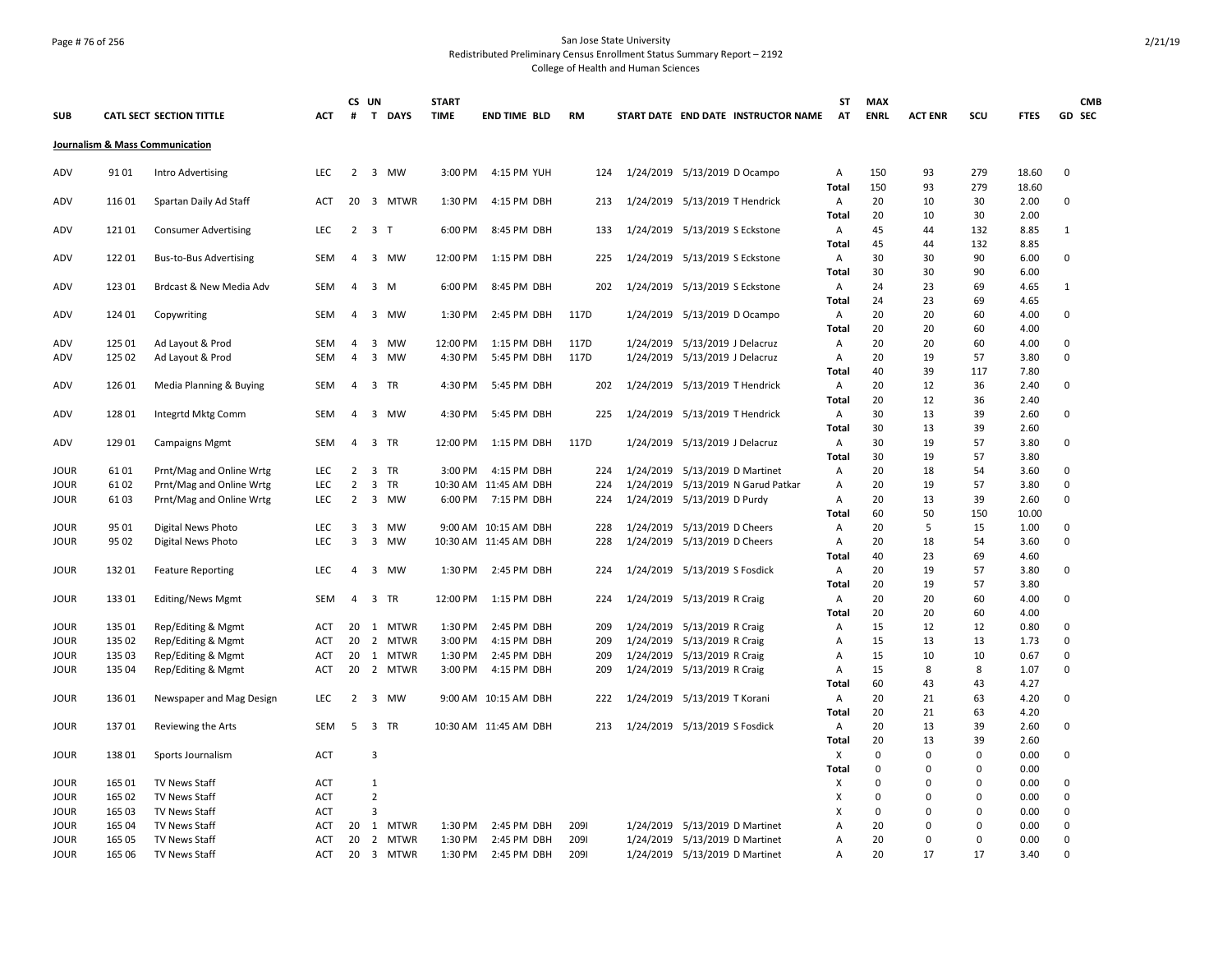## Page # 77 of 256 San Jose State University Redistributed Preliminary Census Enrollment Status Summary Report – 2192 College of Health and Human Sciences

|             |         |                                 |            |                | CS UN        |             | <b>START</b> |                       |           |     |                             |                                |                                     | <b>ST</b>      | <b>MAX</b>  |                |          |             |                | <b>CMB</b> |
|-------------|---------|---------------------------------|------------|----------------|--------------|-------------|--------------|-----------------------|-----------|-----|-----------------------------|--------------------------------|-------------------------------------|----------------|-------------|----------------|----------|-------------|----------------|------------|
| <b>SUB</b>  |         | <b>CATL SECT SECTION TITTLE</b> | <b>ACT</b> | #              |              | T DAYS      | <b>TIME</b>  | <b>END TIME BLD</b>   | <b>RM</b> |     |                             |                                | START DATE END DATE INSTRUCTOR NAME | AT             | <b>ENRL</b> | <b>ACT ENR</b> | SCU      | <b>FTES</b> | GD SEC         |            |
|             |         |                                 |            |                |              |             |              |                       |           |     |                             |                                |                                     | <b>Total</b>   | 60          | 17             | 17       | 3.40        |                |            |
| <b>JOUR</b> | 166 01  | Converged Newsroom              | LEC        | 4              |              | 3 MTWR      | 1:30 PM      | 2:45 PM DBH           |           | 209 | 1/24/2019                   |                                | 5/13/2019 N Garud Patkar            | Α              | 20          | 13             | 26       | 2.60        | 0              |            |
| <b>JOUR</b> | 166 02  | Converged Newsroom              | <b>ACT</b> | 12             | $\mathbf{0}$ | <b>MTWR</b> | 3:00 PM      | 4:15 PM DBH           |           | 209 | 1/24/2019                   |                                | 5/13/2019 N Garud Patkar            | Α              | 20          | 13             | 13       | 0.00        | $\Omega$       |            |
|             |         |                                 |            |                |              |             |              |                       |           |     |                             |                                |                                     | Total          | 40          | 26             | 39       | 2.60        |                |            |
| <b>MCOM</b> | 63 01   | New Media                       | LEC.       | $\overline{2}$ | 3            | <b>TR</b>   |              | 9:00 AM 10:15 AM DBH  |           | 228 | 1/24/2019                   | 5/13/2019 D Nichols            |                                     | Α              | 20          | 19             | 57       | 3.80        | $\Omega$       |            |
| <b>MCOM</b> | 6302    | New Media                       | LEC        | $\overline{2}$ | 3            | MW          | 12:00 PM     | 1:15 PM DBH           |           | 228 | 1/24/2019                   | 5/13/2019 D Nichols            |                                     | Α              | 20          | 19             | 57       | 3.80        | $\Omega$       |            |
| <b>MCOM</b> | 6303    | New Media                       | <b>LEC</b> | 2              |              | 3 MW        | 3:00 PM      | 4:15 PM DBH           |           | 228 | 1/24/2019                   | 5/13/2019 D Nichols            |                                     | Α              | 20          | 20             | 60       | 4.00        | $\Omega$       |            |
| <b>MCOM</b> | 6304    | New Media                       | <b>LEC</b> | $\overline{2}$ | 3            | TR          | 12:00 PM     | 1:15 PM DBH           |           | 228 | 1/24/2019                   | 5/13/2019 D Cheers             |                                     | A              | 20          | 13             | 39       | 2.60        | $\Omega$       |            |
| <b>MCOM</b> | 6305    | New Media                       | LEC        | $\overline{2}$ |              | $3 \, M$    | 6:00 PM      | 8:45 PM DBH           |           | 228 | 1/24/2019                   | 5/13/2019 V Nelson             |                                     | Α              | 20          | 19             | 57       | 3.80        | $\Omega$       |            |
| <b>MCOM</b> | 6306    | New Media                       | LEC        | $\overline{2}$ |              | 3 TR        |              | 10:30 AM 11:45 AM DBH |           | 228 | 1/24/2019                   | 5/13/2019 D Cheers             |                                     | Α              | 20          | 8              | 24       | 1.60        | $\mathbf 0$    |            |
|             |         |                                 |            |                |              |             |              |                       |           |     |                             |                                |                                     | Total          | 120         | 98             | 294      | 19.60       |                |            |
| <b>MCOM</b> | 7001    | Vis Comm Mod Media              | <b>LEC</b> | 3              | 3            | MW          |              | 9:00 AM 10:15 AM DBH  |           | 133 | 1/24/2019                   | 5/13/2019 D Nichols            |                                     | Α              | 70          | 25             | 75       | 5.00        | $\Omega$       |            |
| <b>MCOM</b> | 7002    | Vis Comm Mod Media              | LEC        | 3              |              | 3 TR        |              | 9:00 AM 10:15 AM DBH  |           | 133 | 1/24/2019                   | 5/13/2019 D Martinet           |                                     | Α              | 70          | 43             | 129      | 8.60        | 0              |            |
|             |         |                                 |            |                |              |             |              |                       |           |     |                             |                                |                                     | Total          | 140         | 68             | 204      | 13.60       |                |            |
| <b>MCOM</b> | 7201    | Mcom & Society                  | LEC        | 2              |              | 3 MW        |              | 10:30 AM 11:45 AM DBH |           | 133 | 1/24/2019                   | 5/13/2019 R Craig              |                                     | Α              | 70          | 42             | 126      | 8.40        | 0              |            |
| <b>MCOM</b> | 7202    | Mcom & Society                  | <b>LEC</b> | $\overline{2}$ | 3            | MW          | 12:00 PM     | 1:15 PM DBH           |           | 133 | 1/24/2019                   |                                | 5/13/2019 N Garud Patkar            | $\overline{A}$ | 70          | 33             | 99       | 6.60        | $\Omega$       |            |
|             |         |                                 |            |                |              |             |              |                       |           |     |                             |                                |                                     | Total          | 140         | 75             | 225      | 15.00       |                |            |
| <b>MCOM</b> |         | 100W 01 Wrtg Wkhp in Comm       | <b>SEM</b> | $\overline{4}$ |              | 3 TR        | 4:30 PM      | 5:45 PM DBH           |           | 224 | 1/24/2019                   | 5/13/2019 R Nichols            |                                     | $\overline{A}$ | 20          | 19             | 57       | 3.80        | $\Omega$       |            |
| <b>MCOM</b> | 100W 02 | Wrtg Wkhp in Comm               | SEM        | $\overline{4}$ | 3            | F.          |              | 9:30 AM 12:15 PM DBH  |           | 224 | 1/24/2019                   | 5/13/2019 R Nichols            |                                     | Α              | 20          | 10             | 30       | 2.00        | $\Omega$       |            |
| <b>MCOM</b> | 100W 03 | Wrtg Wkhp in Comm               | <b>SEM</b> | $\overline{4}$ |              | 3 MW        | 4:30 PM      | 5:45 PM DBH           |           | 224 | 1/24/2019                   | 5/13/2019 R Nichols            |                                     | A              | 20          | 20             | 60       | 4.00        | $\Omega$       |            |
| <b>MCOM</b> | 100W 04 | Wrtg Wkhp in Comm               | <b>SEM</b> | $\overline{4}$ | 3            | TR          | 12:00 PM     | 1:15 PM DBH           |           | 222 | 1/24/2019                   | 5/13/2019 M Dowdy              |                                     | Α              | 20          | 20             | 60       | 4.00        | 0              |            |
|             |         |                                 |            |                |              |             |              |                       |           |     |                             |                                |                                     | <b>Total</b>   | 80          | 69             | 207      | 13.80       |                |            |
| <b>MCOM</b> | 101 01  | Media Law & Ethics              | LEC        | 3              |              | 3 MW        | 3:00 PM      | 4:15 PM DBH           |           | 133 | 1/24/2019                   | 5/13/2019 L Sokoloff           |                                     | Α              | 40          | 30             | 90       | 6.00        | 0              |            |
| <b>MCOM</b> | 101 02  | Media Law & Ethics              | <b>LEC</b> | 3              | 3            | TR          | 1:30 PM      | 2:45 PM DBH           |           | 133 | 1/24/2019                   | 5/13/2019 L Sokoloff           |                                     | A              | 40          | 39             | 117      | 7.80        | $\Omega$       |            |
|             |         |                                 |            |                |              |             |              |                       |           |     |                             |                                |                                     | Total          | 80          | 69             | 207      | 13.80       |                |            |
| <b>MCOM</b> | 104 01  | Mass Comm Research              | <b>SEM</b> | $\overline{4}$ | 3            | TBA         |              |                       |           |     | 1/24/2019                   | 5/13/2019 P Young              |                                     | Α              | 45          | 41             | 123      | 8.20        | $\Omega$       |            |
| <b>MCOM</b> | 104 02  | Mass Comm Research              | <b>SEM</b> | 4              | 3            | <b>TBA</b>  |              |                       |           |     | 1/24/2019                   | 5/13/2019 P Young              |                                     | Α              | 45          | 42             | 126      | 8.45        | $\mathbf{1}$   |            |
| <b>MCOM</b> | 104 03  | Mass Comm Research              | SEM        | $\overline{4}$ |              | 3 MW        |              | 10:30 AM 11:45 AM MH  |           | 321 | 1/24/2019 5/13/2019 Z Li    |                                |                                     | Α              | 26          | 26             | 78       | 5.20        | $\Omega$       |            |
|             |         |                                 |            |                |              |             |              |                       |           |     |                             |                                |                                     | Total          | 116         | 109            | 327      | 21.85       |                |            |
| <b>MCOM</b> | 105 01  | Diversty & Media                | <b>LEC</b> |                | 3            |             |              |                       |           |     |                             |                                |                                     | X              | 0           | 0              | $\Omega$ | 0.00        | $\Omega$       |            |
|             |         |                                 |            |                |              |             |              |                       |           |     |                             |                                |                                     | Total          | 0           | $\Omega$       | $\Omega$ | 0.00        |                |            |
| <b>MCOM</b> | 106 01  | Global Mass Comm                | <b>LEC</b> | $\overline{2}$ |              | 3 TR        |              | 10:30 AM 11:45 AM DBH |           | 133 |                             | 1/24/2019 5/13/2019 D Martinet |                                     | Α              | 40          | 41             | 123      | 8.20        | 0              |            |
|             |         |                                 |            |                |              |             |              |                       |           |     |                             |                                |                                     | Total          | 40          | 41             | 123      | 8.20        |                |            |
| <b>MCOM</b> | 11101   | Internship                      | <b>SEM</b> | 6              | 3            | TBA         |              |                       |           |     | 1/24/2019                   | 5/13/2019 M Cabot              |                                     | Α              | 60          | 31             | 93       | 6.25        | $\mathbf{1}$   |            |
|             |         |                                 |            |                |              |             |              |                       |           |     |                             |                                |                                     | <b>Total</b>   | 60          | 31             | 93       | 6.25        |                |            |
| <b>MCOM</b> | 13901   | Specialized Wrtg                | SEM        | 4              |              | 3 MW        | 4:30 PM      | 5:45 PM DBH           |           | 209 | 1/24/2019                   | 5/13/2019 D Nichols            |                                     | Α              | 30          | 14             | 42       | 2.80        | 0              |            |
| <b>MCOM</b> | 13902   | Specialized Wrtg                | SEM        | 4              | 3            | MW          | 4:30 PM      | 5:45 PM DBH           |           | 209 | 1/24/2019                   | 5/13/2019 D Purdy              |                                     | Α              | 30          | $\overline{2}$ | 6        | 0.40        | $\mathbf 0$    |            |
|             |         |                                 |            |                |              |             |              |                       |           |     |                             |                                |                                     | Total          | 60          | 16             | 48       | 3.20        |                |            |
| <b>MCOM</b> | 163 01  | Adv Media tech                  | <b>LEC</b> | 3              |              | 3 MW        |              | 10:30 AM 11:45 AM DBH |           | 226 | 1/24/2019                   | 5/13/2019 T Korani             |                                     | Α              | 20          | 23             | 69       | 4.60        | 0              |            |
|             |         |                                 |            |                |              |             |              |                       |           |     |                             |                                |                                     | Total          | 20          | 23             | 69       | 4.60        |                |            |
| <b>MCOM</b> | 17001   | StrtgcSocialMedia&BusCom        | <b>LEC</b> |                |              | 1 3 W       | 6:00 PM      | 8:45 PM DBH           | 117D      |     |                             | 1/24/2019 5/13/2019 M Brito    |                                     | Α              | 50          | 16             | 48       | 3.20        | $\Omega$       |            |
|             |         |                                 |            |                |              |             |              |                       |           |     |                             |                                |                                     | Total          | 50          | 16             | 48       | 3.20        |                |            |
| <b>MCOM</b> | 18001   | Global Leadership               | <b>SUP</b> | 36             |              | 1 TBA       |              |                       |           |     | 1/24/2019                   | 5/13/2019 P West               |                                     | A              | 30          | 19             | 19       | 1.27        | $\Omega$       |            |
| <b>MCOM</b> | 18002   | Global Leadership               | SUP        | 36             |              | 2 TBA       |              |                       |           |     | 1/24/2019                   | 5/13/2019 P West               |                                     | Α              | 20          | 0              | 0        | 0.00        | $\Omega$       |            |
| <b>MCOM</b> | 180 03  | Global Leadership               | <b>SUP</b> | 36             |              | 3 TBA       |              |                       |           |     |                             | 1/24/2019 5/13/2019 P West     |                                     | Α              | 30          | 6              | 18       | 1.20        | $\Omega$       |            |
|             |         |                                 |            |                |              |             |              |                       |           |     |                             |                                |                                     | Total          | 80          | 25             | 37       | 2.47        |                |            |
| <b>MCOM</b> | 199B 01 | Ad & PR Agency II               | LAB        | 15             | 3            | <b>MTWR</b> | 3:00 PM      | 4:15 PM DBH           | 117D      |     | 1/24/2019                   | 5/13/2019 C Disalvo            |                                     | Α              | 30          | 31             | 93       | 6.20        | 0              |            |
|             |         |                                 |            |                |              |             |              |                       |           |     |                             |                                |                                     | Total          | 30          | 31             | 93       | 6.20        |                |            |
| <b>MCOM</b> | 215 01  | <b>Media Visionaries</b>        | <b>SEM</b> | -5             |              | $3 \, M$    | 6:00 PM      | 8:45 PM DBH           | 117D      |     |                             | 1/24/2019 5/13/2019 S Fletcher |                                     | Α              | 20          | 5              | 15       | 1.25        | 5              |            |
|             |         |                                 |            |                |              |             |              |                       |           |     |                             |                                |                                     | Total          | 20          | 5              | 15       | 1.25        |                |            |
| <b>MCOM</b> | 270 01  | Comm Law & Policy               | <b>SEM</b> | -5             | 3 W          |             | 6:00 PM      | 8:45 PM DBH           |           | 213 | 1/24/2019 5/13/2019 H Kazem |                                |                                     | A              | 20          | $\overline{7}$ | 21       | 1.75        | $\overline{7}$ |            |
|             |         |                                 |            |                |              |             |              |                       |           |     |                             |                                |                                     |                |             |                |          |             |                |            |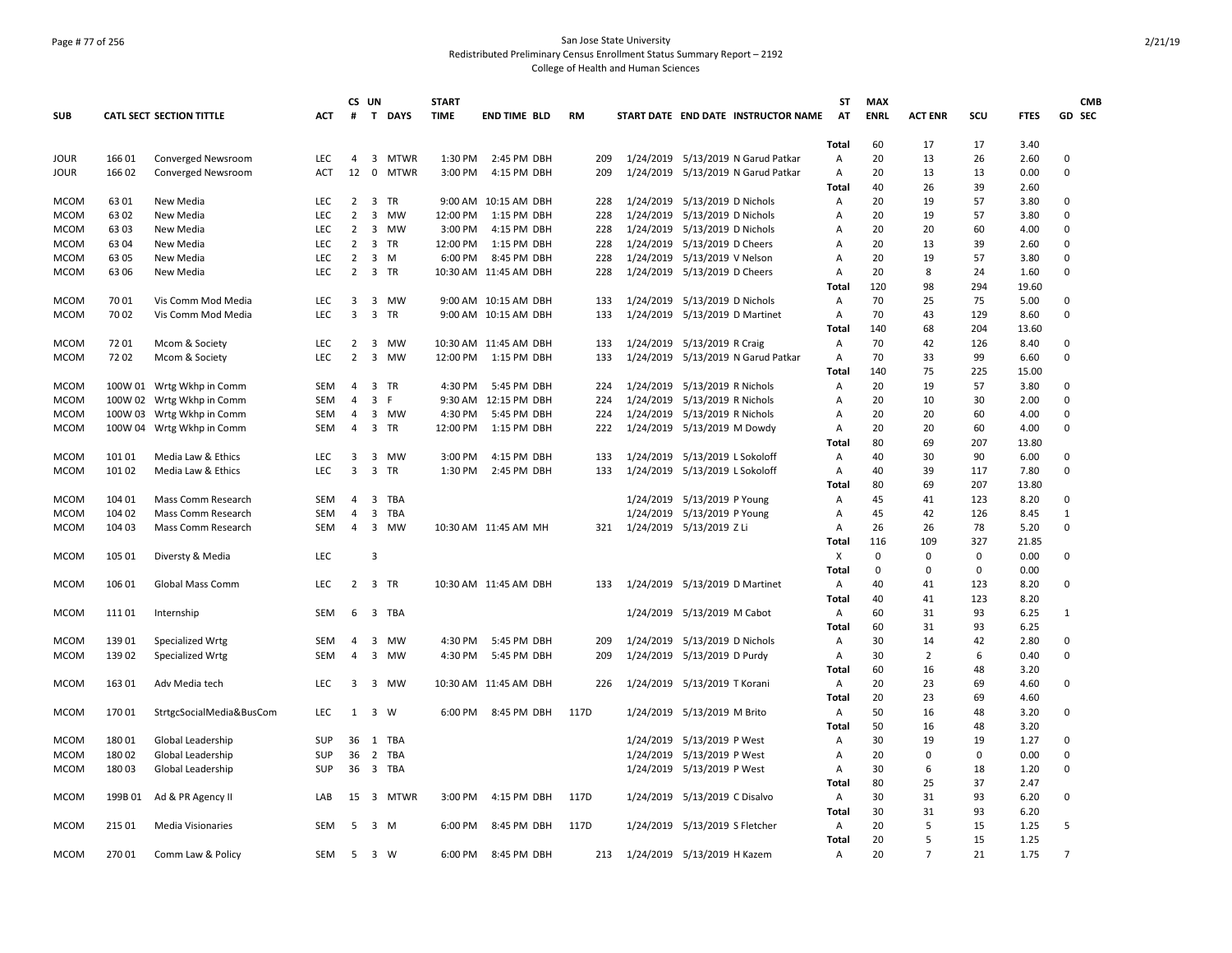### Page # 78 of 256 San Jose State University Redistributed Preliminary Census Enrollment Status Summary Report – 2192 College of Health and Human Sciences

| <b>SUB</b>  |        | <b>CATL SECT SECTION TITTLE</b> | <b>ACT</b> | CS UN<br>#     | T.             | <b>DAYS</b> | <b>START</b><br><b>TIME</b> | <b>END TIME BLD</b>   | <b>RM</b> |           |                                | START DATE END DATE INSTRUCTOR NAME              | <b>ST</b><br>AT | <b>MAX</b><br><b>ENRL</b> | <b>ACT ENR</b> | SCU  | <b>FTES</b> | GD SEC | <b>CMB</b> |
|-------------|--------|---------------------------------|------------|----------------|----------------|-------------|-----------------------------|-----------------------|-----------|-----------|--------------------------------|--------------------------------------------------|-----------------|---------------------------|----------------|------|-------------|--------|------------|
|             |        |                                 |            |                |                |             |                             |                       |           |           |                                |                                                  | Total           | 20                        | $\overline{7}$ | 21   | 1.75        |        |            |
| <b>MCOM</b> | 284 01 | Project Man                     | SEM        | -5             | 3 R            |             | 6:00 PM                     | 8:45 PM DBH           | 222       |           | 1/24/2019 5/13/2019 T Korani   |                                                  | A               | 20                        | $\overline{7}$ | 21   | 1.70        | 6      |            |
|             |        |                                 |            |                |                |             |                             |                       |           |           |                                |                                                  | Total           | 20                        | $\overline{7}$ | 21   | 1.70        |        |            |
| <b>MCOM</b> | 295 01 | Mass Comm Research              | SEM        | -5             | 3 T            |             | 6:00 PM                     | 8:45 PM DBH           | 225       |           | 1/24/2019 5/13/2019 Z Li       |                                                  | A               | 20                        | $\overline{7}$ | 21   | 1.75        | 7      |            |
|             |        |                                 |            |                |                |             |                             |                       |           |           |                                |                                                  | Total           | 20                        | $\overline{7}$ | 21   | 1.75        |        |            |
| <b>MCOM</b> | 298 01 | SP Studies M C                  | <b>SUP</b> | 25             | $\overline{3}$ | <b>TBA</b>  |                             |                       |           | 1/24/2019 | 5/13/2019 S Fosdick            |                                                  | Α               | 20                        | 3              | 9    | 0.75        | 3      |            |
| <b>MCOM</b> | 298 02 | SP Studies M C                  | SUP        | 25             |                | 6 TBA       |                             |                       |           | 1/24/2019 | 5/13/2019 S Fosdick            |                                                  |                 | 20                        | $\mathbf 0$    | 0    | 0.00        | 0      |            |
|             |        |                                 |            |                |                |             |                             |                       |           |           |                                |                                                  | Total           | 40                        | $\overline{3}$ | 9    | 0.75        |        |            |
| <b>MCOM</b> | 299 01 | <b>Mass Comm Thesis</b>         | <b>SUP</b> | 25             | 3              | TBA         |                             |                       |           |           | 1/24/2019 5/13/2019            |                                                  | A               | 20                        | 0              | 0    | 0.00        | 0      |            |
| <b>MCOM</b> | 299 02 | <b>Mass Comm Thesis</b>         | <b>SUP</b> | 25             | - 6            | <b>TBA</b>  |                             |                       |           |           | 1/24/2019 5/13/2019            |                                                  | A               | 20                        | 0              | 0    | 0.00        | 0      |            |
|             |        |                                 |            |                |                |             |                             |                       |           |           |                                |                                                  | Total           | 40                        | 0              | 0    | 0.00        |        |            |
| <b>PR</b>   | 99 01  | Contempory PR                   | SEM        | $\overline{a}$ | $\overline{3}$ | <b>TR</b>   |                             | 10:30 AM 11:45 AM DBH | 117D      |           | 1/24/2019 5/13/2019 M Cabot    |                                                  | A               | 110                       | 24             | 72   | 4.80        | 0      |            |
|             |        |                                 |            |                |                |             |                             |                       |           |           |                                |                                                  | Total           | 110                       | 24             | 72   | 4.80        |        |            |
| PR          | 190 01 | <b>Media Writing</b>            | <b>SEM</b> | $\overline{a}$ | 3              | <b>MW</b>   | 1:30 PM                     | 2:45 PM DBH           | 222       | 1/24/2019 | 5/13/2019 C Disalvo            |                                                  | A               | 20                        | 14             | 42   | 2.80        | 0      |            |
| PR          | 190 02 | <b>Media Writing</b>            | <b>SEM</b> | $\overline{a}$ | 3              | <b>MW</b>   |                             | 10:30 AM 11:45 AM DBH | 222       |           | 1/24/2019 5/13/2019 M Cabot    |                                                  | A               | 20                        | 18             | 54   | 3.60        | 0      |            |
|             |        |                                 |            |                |                |             |                             |                       |           |           |                                |                                                  | Total           | 40                        | 32             | 96   | 6.40        |        |            |
| <b>PR</b>   | 19101  | <b>Strategic Writing</b>        | SEM        | 4              |                | 3 TR        | 1:30 PM                     | 2:45 PM DBH           | 222       |           | 1/24/2019 5/13/2019 M Cabot    |                                                  | A               | 20                        | 19             | 57   | 3.80        | 0      |            |
| <b>PR</b>   | 19102  | <b>Strategic Writing</b>        | <b>SEM</b> |                | З              |             |                             |                       |           |           |                                |                                                  | X               | $\Omega$                  | 0              | 0    | 0.00        | 0      |            |
| PR          | 19103  | <b>Strategic Writing</b>        | SEM        | 4              | 3              | TR          |                             | 10:30 AM 11:45 AM DBH | 222       |           | 1/24/2019 5/13/2019 S Fletcher |                                                  | А               | 20                        | 11             | 33   | 2.20        | 0      |            |
|             |        |                                 |            |                |                |             |                             |                       |           |           |                                |                                                  | Total           | 40                        | 30             | 90   | 6.00        |        |            |
| <b>PR</b>   | 192 01 | Case Studies                    | <b>SEM</b> | 4              | 3              | <b>TR</b>   | 1:30 PM                     | 2:45 PM DBH           | 117D      | 1/24/2019 | 5/13/2019 R Siegel             |                                                  | A               | 20                        | 21             | 63   | 4.20        | 0      |            |
| <b>PR</b>   | 19202  | <b>Case Studies</b>             | SEM        | 4              | 3 TR           |             | 3:00 PM                     | 4:15 PM DBH           | 222       |           | 1/24/2019 5/13/2019 S Fletcher |                                                  | A               | 20                        | 17             | 51   | 3.40        | 0      |            |
|             |        |                                 |            |                |                |             |                             |                       |           |           |                                |                                                  | Total           | 40                        | 38             | 114  | 7.60        |        |            |
| <b>PR</b>   | 19901  | Campaign Mgmt                   | SEM        | 5              | 3              | <b>MW</b>   | 4:30 PM                     | 5:45 PM DBH           | 222       | 1/24/2019 | 5/13/2019 C Disalvo            |                                                  | А               | 35                        | 15             | 45   | 3.00        | 0      |            |
|             |        |                                 |            |                |                |             |                             |                       |           |           |                                |                                                  | Total           | 35                        | 15             | 45   | 3.00        |        |            |
|             |        |                                 |            |                |                |             |                             |                       |           |           |                                | <b>Journalism &amp; Mass Communication Total</b> |                 | 2190                      | 1374           | 3925 | 266.93      |        |            |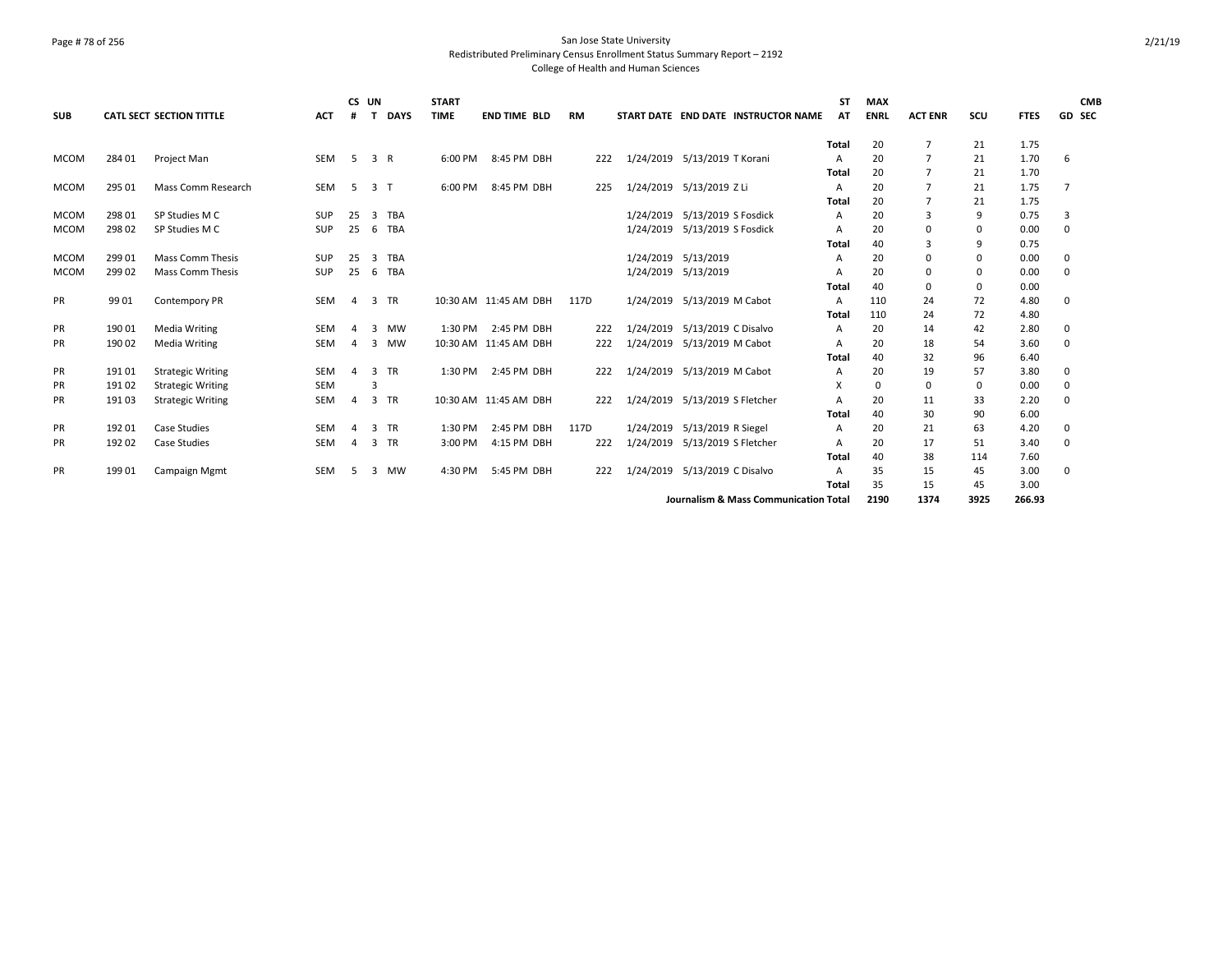## Page # 79 of 256 San Jose State University Redistributed Preliminary Census Enrollment Status Summary Report – 2192

|                        |                |                                          |                          | CS UN                            |                                         | <b>START</b> |                      |           |                                     | ST           | MAX         |                |                |              | <b>CMB</b>       |
|------------------------|----------------|------------------------------------------|--------------------------|----------------------------------|-----------------------------------------|--------------|----------------------|-----------|-------------------------------------|--------------|-------------|----------------|----------------|--------------|------------------|
| <b>SUB</b>             |                | <b>CATL SECT SECTION TITTLE</b>          | <b>ACT</b>               | #                                | T DAYS                                  | <b>TIME</b>  | <b>END TIME BLD</b>  | <b>RM</b> | START DATE END DATE INSTRUCTOR NAME | AT           | <b>ENRL</b> | <b>ACT ENR</b> | SCU            | <b>FTES</b>  | GD SEC           |
| <b>Justice Studies</b> |                |                                          |                          |                                  |                                         |              |                      |           |                                     |              |             |                |                |              |                  |
| FS                     | 1101           | Survey For Sci                           | LEC                      |                                  | 3                                       |              |                      |           |                                     | х            | $\pmb{0}$   | $\mathbf 0$    | 0              | 0.00         | $\mathbf 0$      |
| FS                     | 1102           | Survey For Sci                           | <b>LEC</b>               |                                  | $\overline{3}$                          |              |                      |           |                                     | x            | 0           | $\mathbf 0$    | 0              | 0.00         | $\mathbf 0$      |
| FS                     | 1103           | Survey For Sci                           | <b>LEC</b>               | $\overline{2}$                   | $\overline{\mathbf{3}}$<br>$\mathsf{R}$ |              | 4:30 PM 7:15 PM MH   | 324       | 1/24/2019 5/13/2019 M Juno          | Α            | 65          | 23             | 69             | 4.60         | $\mathbf 0$      |
| FS                     | 1180           | Survey For Sci                           | <b>LEC</b>               | $\overline{2}$                   | 3 TBA                                   |              |                      |           | 1/24/2019 5/13/2019 S Lee           | Α            | 65          | 29             | 87             | 5.80         | 0                |
|                        |                |                                          |                          |                                  |                                         |              |                      |           |                                     | Total        | 130         | 52             | 156            | 10.40        |                  |
| FS                     | 16101          | Crime Scene Invest                       | <b>LEC</b>               | $\overline{2}$                   | 3 M                                     |              | 9:00 AM 11:30 AM HB  | 207       | 1/24/2019 5/13/2019 S Bolton        | Α            | 36          | 29             | 58             | 5.80         | 0                |
| FS                     | 16102          | Crime Scene Invest                       | LAB                      | 16                               | $0 \quad W$                             |              | 9:00 AM 11:30 AM HB  | 207       | 1/24/2019 5/13/2019 S Bolton        | A            | 36          | 29             | 29             | 0.00         | $\mathbf 0$      |
|                        |                |                                          |                          |                                  |                                         |              |                      |           |                                     | Total        | 72          | 58             | 87             | 5.80         |                  |
| FS                     | 162 01         | <b>FS Applications</b>                   | <b>SEM</b>               | 4                                | 3 <sub>T</sub>                          |              | 9:00 AM 11:30 AM HB  | 207       | 1/24/2019 5/13/2019 M Juno          | A            | 36          | 29             | 58             | 5.80         | $\mathbf 0$      |
| FS                     | 162 02         | <b>FS Applications</b>                   | <b>ACT</b>               | $\overline{7}$                   | 0 R                                     |              | 9:00 AM 11:30 AM HB  | 207       | 1/24/2019 5/13/2019 M Juno          | Α            | 36          | 29             | 29             | 0.00         | $\mathbf 0$      |
|                        |                |                                          |                          |                                  |                                         |              |                      |           |                                     | Total        | 72          | 58             | 87             | 5.80         |                  |
| FS                     | 164 01         | Crim Scene Ev Phot                       | <b>SEM</b>               |                                  | 3                                       |              |                      |           |                                     | X            | 0           | $\mathbf 0$    | $\Omega$       | 0.00         | $\mathbf 0$      |
| FS                     | 164 02         | Crim Scene Ev Phot                       | <b>ACT</b>               |                                  | $\Omega$                                |              |                      |           |                                     | x            | $\Omega$    | $\Omega$       | $\Omega$       | 0.00         | $\mathbf 0$      |
|                        |                |                                          |                          |                                  |                                         |              |                      |           |                                     | Total        | $\Omega$    | $\Omega$       | $\Omega$       | 0.00         |                  |
| FS                     | 166 01         | Forensic Chem                            | SEM                      |                                  | 3                                       |              |                      |           |                                     | X            | $\Omega$    | $\Omega$       | $\Omega$       | 0.00         | $\Omega$         |
|                        |                |                                          |                          |                                  |                                         |              |                      |           |                                     | Total        | 0           | 0              | 0              | 0.00         |                  |
| FS                     | 16701          | <b>Forensic Mol Biol</b>                 | <b>LEC</b>               | 2                                | $\mathbf 0$<br>M                        | 6:00 PM      | 8:30 PM HB           | 207       | 1/24/2019 5/13/2019 J Garrido       | Α            | 36          | $\overline{7}$ | 28             | 0.00         | 0                |
| FS                     | 167 02         | Forensic Mol Biol                        | LAB                      | 16                               | 5 T                                     | 6:00 PM      | 8:30 PM HB           | 207       | 1/24/2019 5/13/2019 J Garrido       | Α            | 36          | $\overline{7}$ | $\overline{7}$ | 2.33         | 0                |
|                        |                |                                          |                          |                                  |                                         |              |                      |           |                                     | Total        | 72          | 14             | 35             | 2.33         |                  |
| FS                     | 169 01         | FS Senior Seminar                        | SEM                      | 5                                | 3 MW                                    | 3:00 PM      | 4:15 PM CCB          | 102       | 1/24/2019 5/13/2019 S Bolton        | Α            | 27          | 23             | 69             | 4.60         | 0                |
|                        |                |                                          |                          |                                  |                                         |              |                      |           |                                     | Total        | 27          | 23             | 69             | 4.60         |                  |
| FS                     | 196 80         | For Sci Hum Rights                       | <b>LEC</b>               |                                  | 3                                       |              |                      |           |                                     | X            | 0           | 0              | 0              | 0.00         | 0                |
|                        |                |                                          |                          |                                  |                                         |              |                      |           |                                     | Total        | 0           | 0              | $\Omega$       | 0.00         |                  |
| JS                     | 1001           | Intro Just Stud                          | LEC                      | 1                                | 3 MW                                    |              | 10:30 AM 11:45 AM MH | 520       | 1/24/2019 5/13/2019 G Woods         | Α            | 65          | 30             | 90             | 6.00         | $\mathbf 0$      |
| JS                     | 1080           | Intro Just Stud                          | <b>LEC</b>               | $\mathbf{1}$                     | 3<br><b>TBA</b>                         |              |                      |           | 1/24/2019 5/13/2019 J Randle        | A            | 65          | 62             | 186            | 12.40        | $\mathbf 0$      |
|                        |                |                                          |                          |                                  |                                         |              |                      |           |                                     | <b>Total</b> | 130         | 92             | 276            | 18.40        |                  |
| JS                     | 1201           | Intro to Leg Studies                     | <b>LEC</b>               | 2                                | 3 MW                                    |              | 9:00 AM 10:15 AM MH  | 520       | 1/24/2019 5/13/2019 G Woods         | Α            | 65          | 19             | 57             | 3.80         | 0                |
|                        |                |                                          |                          |                                  |                                         |              |                      |           |                                     | Total        | 65          | 19             | 57             | 3.80         |                  |
| JS                     | 1580           | Intro Stat Justice                       | LEC                      | $\overline{2}$                   | 3 TBA                                   |              |                      |           | 1/24/2019 5/13/2019 M Vallerga      | Α            | 35          | 31             | 93             | 6.20         | 0                |
| JS                     | 1581           | Intro Stat Justice                       | <b>LEC</b>               | $\overline{2}$                   | 3 TBA                                   |              |                      |           | 1/24/2019 5/13/2019 M Vallerga      | Α            | 35          | 16             | 48             | 3.20         | $\mathsf 0$      |
|                        |                |                                          |                          |                                  |                                         |              |                      |           |                                     | Total        | 70          | 47             | 141            | 9.40         |                  |
| JS                     | 25 01          | Intro HR & Justice                       | <b>LEC</b><br><b>LEC</b> | $\overline{2}$                   | 3 MW                                    | 1:30 PM      | 2:45 PM MH           | 520       | 1/24/2019 5/13/2019 K Lynch         | Α            | 65          | 62             | 186            | 12.40        | 0<br>$\mathbf 0$ |
| JS                     | 25 02<br>25 03 | Intro HR & Justice<br>Intro HR & Justice | <b>LEC</b>               | $\overline{2}$<br>$\overline{2}$ | 3 TR<br>3 TBA                           |              | 9:00 AM 10:15 AM MH  | 520       | 1/24/2019 5/13/2019 N Birthelmer    | Α<br>A       | 65<br>65    | 35<br>42       | 105<br>126     | 7.00<br>8.40 | 0                |
| JS<br>JS               | 25 06          | Intro HR & Justice                       | <b>LEC</b>               |                                  | 3                                       |              |                      |           | 1/24/2019 5/13/2019 R Abusaad       | x            | 0           | $\mathbf 0$    | $\mathbf 0$    | 0.00         | $\mathbf 0$      |
|                        |                |                                          |                          |                                  |                                         |              |                      |           |                                     | Total        | 195         | 139            | 417            | 27.80        |                  |
| JS                     |                | 100W 02 Writing Workshop                 | SEM                      | $\overline{4}$                   | 3 MW                                    | 12:00 PM     | 1:15 PM DBH          | 202       | 1/24/2019 5/13/2019 L Buckingham    | Α            | 24          | 24             | 72             | 4.80         | $\mathbf 0$      |
| JS                     |                | 100W 03 Writing Workshop                 | <b>SEM</b>               | $\overline{a}$                   | 3 TR                                    | 12:00 PM     | 1:15 PM MH           | 520       | 1/24/2019 5/13/2019 H Peterson      | A            | 27          | 28             | 84             | 5.60         | 0                |
| JS                     |                | 100W 06 Writing Workshop                 | <b>SEM</b>               | $\overline{4}$                   | 3 MW                                    | 6:00 PM      | 7:15 PM MH           | 520       | 1/24/2019 5/13/2019 S Rivera        | A            | 27          | 11             | 33             | 2.20         | 0                |
| JS                     | 100W 07        | <b>Writing Workshop</b>                  | SEM                      | $\overline{4}$                   | 3<br>F                                  |              | 9:30 AM 12:15 PM MH  | 520       | 1/24/2019 5/13/2019 M Vallerga      | Α            | 27          | 14             | 42             | 2.80         | $\mathbf 0$      |
| JS                     | 100W 08        | <b>Writing Workshop</b>                  | SEM                      |                                  | 3                                       |              |                      |           |                                     | x            | $\Omega$    | 0              | 0              | 0.00         | $\mathbf 0$      |
| JS                     | 100W 09        | <b>Writing Workshop</b>                  | SEM                      |                                  | $\overline{3}$                          |              |                      |           |                                     | x            | 0           | $\mathbf 0$    | $\mathbf 0$    | 0.00         | $\pmb{0}$        |
| JS                     | 100W 80        | <b>Writing Workshop</b>                  | SEM                      | $\overline{4}$                   | 3 TBA                                   |              |                      |           | 1/24/2019 5/13/2019 S Kil           | A            | 27          | 10             | 30             | 2.00         | 0                |
|                        |                |                                          |                          |                                  |                                         |              |                      |           |                                     | Total        | 132         | 87             | 261            | 17.40        |                  |
| JS                     | 101 03         | <b>Critical Issues</b>                   | <b>LEC</b>               | 1                                | 3 TR                                    | 4:30 PM      | 5:45 PM SH           | 312       | 1/24/2019 5/13/2019 D Kameda        | Α            | 40          | 34             | 102            | 6.80         | 0                |
| JS                     | 101 80         | <b>Critical Issues</b>                   | <b>LEC</b>               | $\mathbf{1}$                     | 3 TBA                                   |              |                      |           | 1/24/2019 5/13/2019 S Kil           | Α            | 65          | 12             | 36             | 2.40         | $\mathbf 0$      |
|                        |                |                                          |                          |                                  |                                         |              |                      |           |                                     | Total        | 105         | 46             | 138            | 9.20         |                  |
| JS                     | 102 02         | Police and Society                       | <b>LEC</b>               | 2                                | 3 R                                     | 5:30 PM      | 8:15 PM DBH          | 133       | 1/24/2019 5/13/2019 E Sills         | A            | 65          | 34             | 102            | 6.80         | $\Omega$         |
| JS                     | 102 80         | Police and Society                       | <b>LEC</b>               |                                  | 2 3 TBA                                 |              |                      |           | 1/24/2019 5/13/2019 C Vera Sanchez  | A            | 65          | 33             | 99             | 6.65         | 1                |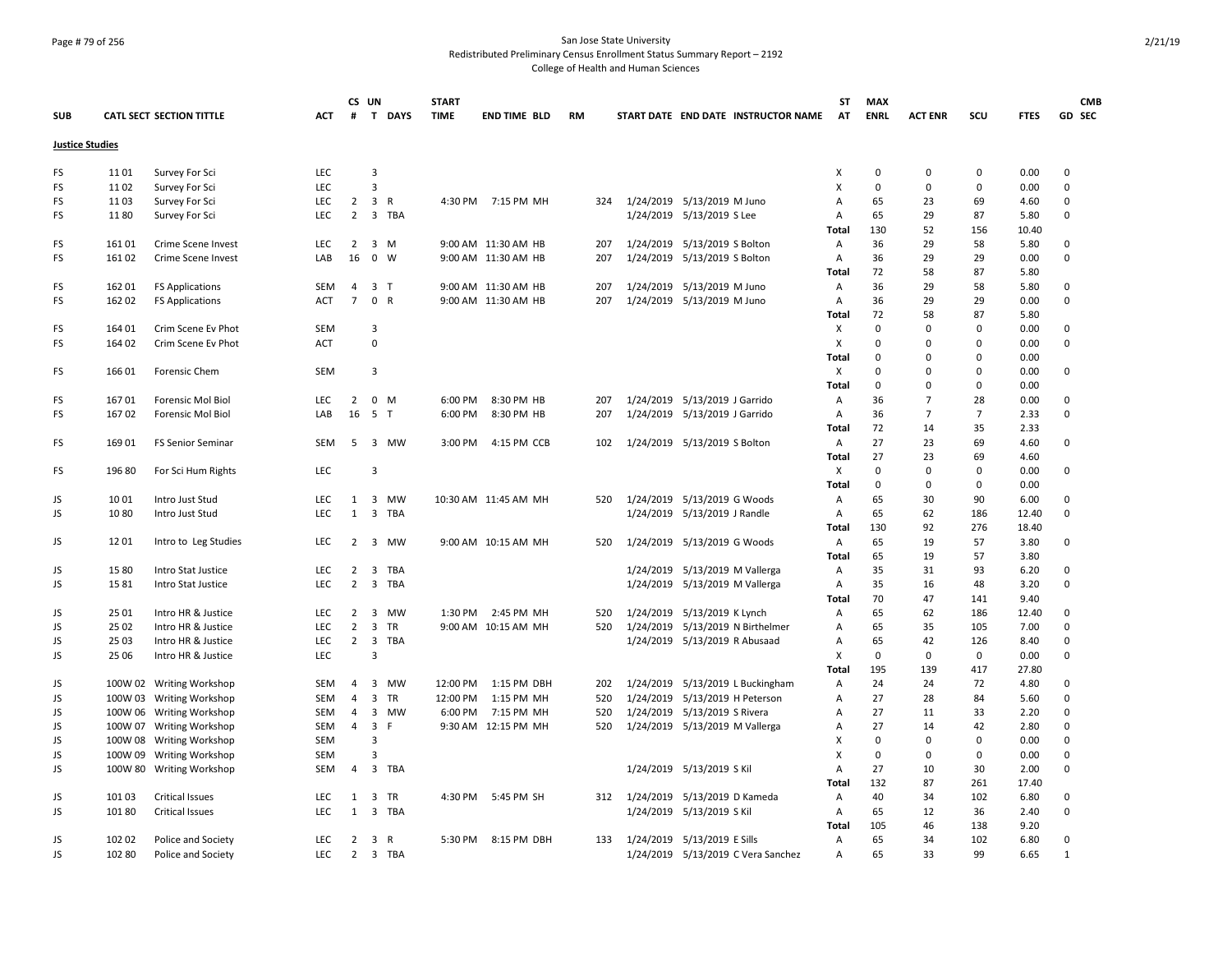### Page # 80 of 256 San Jose State University Redistributed Preliminary Census Enrollment Status Summary Report – 2192 College of Health and Human Sciences

|            |        |                                 |            | CS UN          |                          |           | <b>START</b> |                      |           |     |                     |                                     | <b>ST</b>    | <b>MAX</b>      |                |                    |              |                   | <b>CMB</b> |
|------------|--------|---------------------------------|------------|----------------|--------------------------|-----------|--------------|----------------------|-----------|-----|---------------------|-------------------------------------|--------------|-----------------|----------------|--------------------|--------------|-------------------|------------|
| <b>SUB</b> |        | <b>CATL SECT SECTION TITTLE</b> | <b>ACT</b> | #              |                          | T DAYS    | <b>TIME</b>  | <b>END TIME BLD</b>  | <b>RM</b> |     |                     | START DATE END DATE INSTRUCTOR NAME | AT           | <b>ENRL</b>     | <b>ACT ENR</b> | SCU                | <b>FTES</b>  | GD SEC            |            |
|            |        |                                 |            |                |                          |           |              |                      |           |     |                     |                                     | <b>Total</b> | 130             | 67             | 201                | 13.45        |                   |            |
| JS         | 103 02 | Courts and Society              | <b>LEC</b> | $\overline{2}$ |                          | 3 TR      | 12:00 PM     | 1:15 PM MH           |           | 523 |                     | 1/24/2019 5/13/2019 M Stevenson     | Α            | 65              | 27             | 81                 | 5.40         | 0                 |            |
| JS         | 103 03 | Courts and Society              | LEC        | $\overline{2}$ | $\overline{3}$           | TR        | 3:00 PM      | 4:15 PM MH           |           | 520 |                     | 1/24/2019 5/13/2019 H Peterson      | Α            | 65              | 24             | 72                 | 4.80         | $\Omega$          |            |
| JS         | 103 80 | Courts and Society              | LEC        | 2              |                          | 3 TBA     |              |                      |           |     |                     | 1/24/2019 5/13/2019 E Tejada        | Α            | 65              | 22             | 66                 | 4.40         | 0                 |            |
|            |        |                                 |            |                |                          |           |              |                      |           |     |                     |                                     | Total        | 195             | 73             | 219                | 14.60        |                   |            |
| JS         | 10480  | Penal Pol & Inst                | <b>LEC</b> | 2              |                          | 3 TBA     |              |                      |           |     |                     | 1/24/2019 5/13/2019 D Kameda        | Α            | 65              | 50             | 150                | 10.00        | 0                 |            |
|            |        |                                 |            |                |                          |           |              |                      |           |     |                     |                                     | Total        | 65              | 50             | 150                | 10.00        |                   |            |
| JS         | 10701  | Justice Mgmt                    | LEC        | 2              | $\overline{\mathbf{3}}$  | TR        | 3:00 PM      | 4:15 PM MH           |           | 523 |                     | 1/24/2019 5/13/2019 N Birthelmer    | Α            | 65              | 26             | 78                 | 5.20         | 0                 |            |
| JS         | 10780  | <b>Justice Mgmt</b>             | <b>LEC</b> | $\overline{2}$ | $\overline{\mathbf{3}}$  | TBA       |              |                      |           |     |                     | 1/24/2019 5/13/2019 N Birthelmer    | Α            | 65              | 34             | 102                | 6.85         | $\mathbf{1}$      |            |
|            |        |                                 |            |                |                          |           |              |                      |           |     |                     |                                     | Total        | 130             | 60             | 180                | 12.05        |                   |            |
| JS         | 114 02 | <b>Research Methods</b>         | <b>LEC</b> | 2              | $\overline{3}$           | MW        | 4:30 PM      | 5:45 PM MH           |           | 523 |                     | 1/24/2019 5/13/2019 Y Yuan          | A            | 50              | 30             | 90                 | 6.00         | $\Omega$          |            |
| JS         | 114 04 | <b>Research Methods</b>         | <b>LEC</b> |                | 3                        |           |              |                      |           |     |                     |                                     | X            | $\mathbf 0$     | $\mathbf 0$    | 0                  | 0.00         | 0                 |            |
| JS         | 11405  | <b>Research Methods</b>         | LEC.       |                | $\overline{3}$           |           |              |                      |           |     |                     |                                     | X            | $\mathbf 0$     | $\Omega$       | $\mathbf 0$        | 0.00         | $\Omega$          |            |
| JS         | 114 06 | <b>Research Methods</b>         | LEC        |                | 3                        |           |              |                      |           |     |                     |                                     | X            | $\mathbf 0$     | $\mathbf 0$    | 0                  | 0.00         | 0                 |            |
| JS         | 11480  | <b>Research Methods</b>         | <b>LEC</b> | 2              |                          | 3 TBA     |              |                      |           |     |                     | 1/24/2019 5/13/2019 Y Yuan          | A            | 50              | 40             | 120                | 8.00         | 0                 |            |
|            |        |                                 |            |                |                          |           |              |                      |           |     |                     |                                     | Total        | 100             | 70             | 210                | 14.00        |                   |            |
| JS         | 11701  | QuaL Resrch Mds                 | <b>LEC</b> | $\overline{2}$ |                          | 3 MW      | 3:00 PM      | 4:15 PM DBH          |           | 225 |                     | 1/24/2019 5/13/2019 A De Giorgi     | Α            | 30              | 15             | 45                 | 3.00         | 0                 |            |
|            |        |                                 |            |                |                          |           |              |                      |           |     |                     |                                     | Total        | 30              | 15             | 45                 | 3.00         |                   |            |
| JS         | 12101  | Media and Justice               | LEC        | $\overline{2}$ | $\overline{\mathbf{3}}$  | <b>TR</b> | 3:00 PM      | 4:15 PM SH           |           | 312 |                     | 1/24/2019 5/13/2019 D Kameda        | Α            | 40              | 27             | 81                 | 5.40         | 0                 |            |
|            |        |                                 |            |                |                          |           |              |                      |           |     |                     |                                     | Total        | 40              | 27             | 81                 | 5.40         |                   |            |
| JS         | 12201  | Drugs & Society                 | <b>LEC</b> |                | 3                        |           |              |                      |           |     |                     |                                     | х            | 0               | $\Omega$       | $\mathbf 0$        | 0.00         | 0                 |            |
|            |        |                                 |            |                |                          |           |              |                      |           |     |                     |                                     | Total        | 0               | $\mathbf 0$    | $\mathbf 0$        | 0.00         |                   |            |
| JS         | 123 02 | Terrorism & Security            | <b>LEC</b> |                | $2 \quad 3 \quad T$<br>3 |           |              | 4:30 PM 7:15 PM MH   |           | 520 |                     | 1/24/2019 5/13/2019 S Morewitz      | Α            | 65<br>$\pmb{0}$ | 38             | 114<br>$\mathsf 0$ | 7.65<br>0.00 | $\mathbf{1}$<br>0 |            |
| JS         | 123 80 | Terrorism & Security            | <b>LEC</b> |                |                          |           |              |                      |           |     |                     |                                     | X            |                 | 0              |                    |              |                   |            |
|            | 12701  |                                 | <b>LEC</b> |                |                          | 2 3 MW    |              |                      |           |     |                     |                                     | Total        | 65<br>65        | 38<br>13       | 114<br>39          | 7.65<br>2.60 | 0                 |            |
| JS         |        | Imm and Justice                 |            |                |                          |           |              | 12:00 PM 1:15 PM MH  |           | 523 |                     | 1/24/2019 5/13/2019 H Kazem         | Α<br>Total   | 65              | 13             | 39                 | 2.60         |                   |            |
|            | 128 01 |                                 | LEC        | $\overline{2}$ |                          |           |              |                      |           |     |                     |                                     |              | 65              | 27             | 81                 | 5.40         | 0                 |            |
| JS         |        | Punishment, Cult and Society    |            |                |                          | 3 MW      |              | 10:30 AM 11:45 AM MH |           | 523 |                     | 1/24/2019 5/13/2019 L Buckingham    | Α<br>Total   | 65              | 27             | 81                 | 5.40         |                   |            |
| JS         | 130 02 | Sex & Justice                   | <b>LEC</b> | 2              |                          | 3 TR      | 6:00 PM      | 7:15 PM MH           |           | 523 |                     | 1/24/2019 5/13/2019 J Randle        | Α            | 65              | 17             | 51                 | 3.40         | 0                 |            |
|            |        |                                 |            |                |                          |           |              |                      |           |     |                     |                                     | Total        | 65              | 17             | 51                 | 3.40         |                   |            |
| JS         | 13101  | Intervntn/Mediatn               | <b>LEC</b> | 2              | $\overline{\mathbf{3}}$  | TR        | 7:30 AM      | 8:45 AM MH           |           | 523 | 1/24/2019           | 5/13/2019 V Montelongo              | Α            | 65              | 12             | 36                 | 2.45         | $\mathbf{1}$      |            |
|            |        |                                 |            |                |                          |           |              |                      |           |     |                     |                                     | Total        | 65              | 12             | 36                 | 2.45         |                   |            |
| JS         | 13201  | Race Gender Inequality & Law    | <b>LEC</b> | $\overline{2}$ |                          | 3 TR      | 1:30 PM      | 2:45 PM SH           |           | 346 |                     | 1/24/2019 5/13/2019 J Halushka      | Α            | 44              | 45             | 135                | 9.00         | 0                 |            |
| JS         | 13202  | Race Gender Inequality & Law    | LEC        | $\overline{2}$ | $\overline{\mathbf{3}}$  | MW        | 7:30 AM      | 8:45 AM MH           |           | 523 | 1/24/2019           | 5/13/2019 K Lynch                   | Α            | 44              | 17             | 51                 | 3.40         | 0                 |            |
| JS         | 13203  | Race Gender Inequality & Law    | LEC        | $\overline{2}$ |                          | 3 TR      | 3:00 PM      | 4:15 PM CL           |           | 117 |                     | 1/24/2019 5/13/2019 J DiSalvo       | Α            | 44              | 34             | 102                | 6.80         | 0                 |            |
| JS         | 132 80 | Race Gender Inequality & Law    | <b>LEC</b> | $\overline{2}$ |                          | 3 TBA     |              |                      |           |     |                     | 1/24/2019 5/13/2019 S Rivera        | A            | 44              | 45             | 135                | 9.00         | 0                 |            |
|            |        |                                 |            |                |                          |           |              |                      |           |     |                     |                                     | Total        | 176             | 141            | 423                | 28.20        |                   |            |
| JS         | 13601  | Famly & Comm Violence           | LEC        | 2              |                          | 3 TBA     |              |                      |           |     | 1/24/2019 5/13/2019 |                                     | Α            | 44              | 42             | 126                | 8.40         | 0                 |            |
| JS         | 136 80 | Famly & Comm Violence           | <b>LEC</b> | $\overline{2}$ |                          | 3 TBA     |              |                      |           |     |                     | 1/24/2019 5/13/2019 M Lowell        | Α            | 44              | 39             | 117                | 7.80         | 0                 |            |
|            |        |                                 |            |                |                          |           |              |                      |           |     |                     |                                     | Total        | 88              | 81             | 243                | 16.20        |                   |            |
| JS         | 13782  | Collaborative Response          | <b>LEC</b> | 2              |                          | 3 TBA     |              |                      |           |     |                     | 1/24/2019 5/13/2019 M Lowell        | Α            | 35              | 6              | 18                 | 1.20         | 0                 |            |
|            |        |                                 |            |                |                          |           |              |                      |           |     |                     |                                     | <b>Total</b> | 35              | 6              | 18                 | 1.20         |                   |            |
| JS         | 140 01 | <b>RCP</b>                      | <b>LEC</b> | $\overline{2}$ |                          | 3 TR      | 3:00 PM      | 4:15 PM SH           |           | 242 |                     | 1/24/2019 5/13/2019 M Stevenson     | Α            | 40              | 14             | 42                 | 2.80         | 0                 |            |
|            |        |                                 |            |                |                          |           |              |                      |           |     |                     |                                     | Total        | 40              | 14             | 42                 | 2.80         |                   |            |
| JS         | 14101  | <b>RCP Representation</b>       | <b>SUP</b> | 36 3 TR        |                          |           | 4:30 PM      | 5:45 PM SH           |           | 242 |                     | 1/24/2019 5/13/2019 M Stevenson     | Α            | 10              | 10             | 30                 | 2.00         | 0                 |            |
|            |        |                                 |            |                |                          |           |              |                      |           |     |                     |                                     | Total        | 10              | 10             | 30                 | 2.00         |                   |            |
| JS         | 142 02 | <b>RCP ASCI</b>                 | SUP        |                | 3                        |           |              |                      |           |     |                     |                                     | х            | $\pmb{0}$       | $\mathbf 0$    | 0                  | 0.00         | 0                 |            |
|            |        |                                 |            |                |                          |           |              |                      |           |     |                     |                                     | <b>Total</b> | 0               | 0              | $\mathbf 0$        | 0.00         |                   |            |
| JS         | 14301  | Evidence & Proced               | <b>LEC</b> |                |                          | 2 3 TR    | 1:30 PM      | 2:45 PM MH           |           | 520 |                     | 1/24/2019 5/13/2019 H Peterson      | Α            | 65              | 43             | 129                | 8.60         | 0                 |            |
|            |        |                                 |            |                |                          |           |              |                      |           |     |                     |                                     | Total        | 65              | 43             | 129                | 8.60         |                   |            |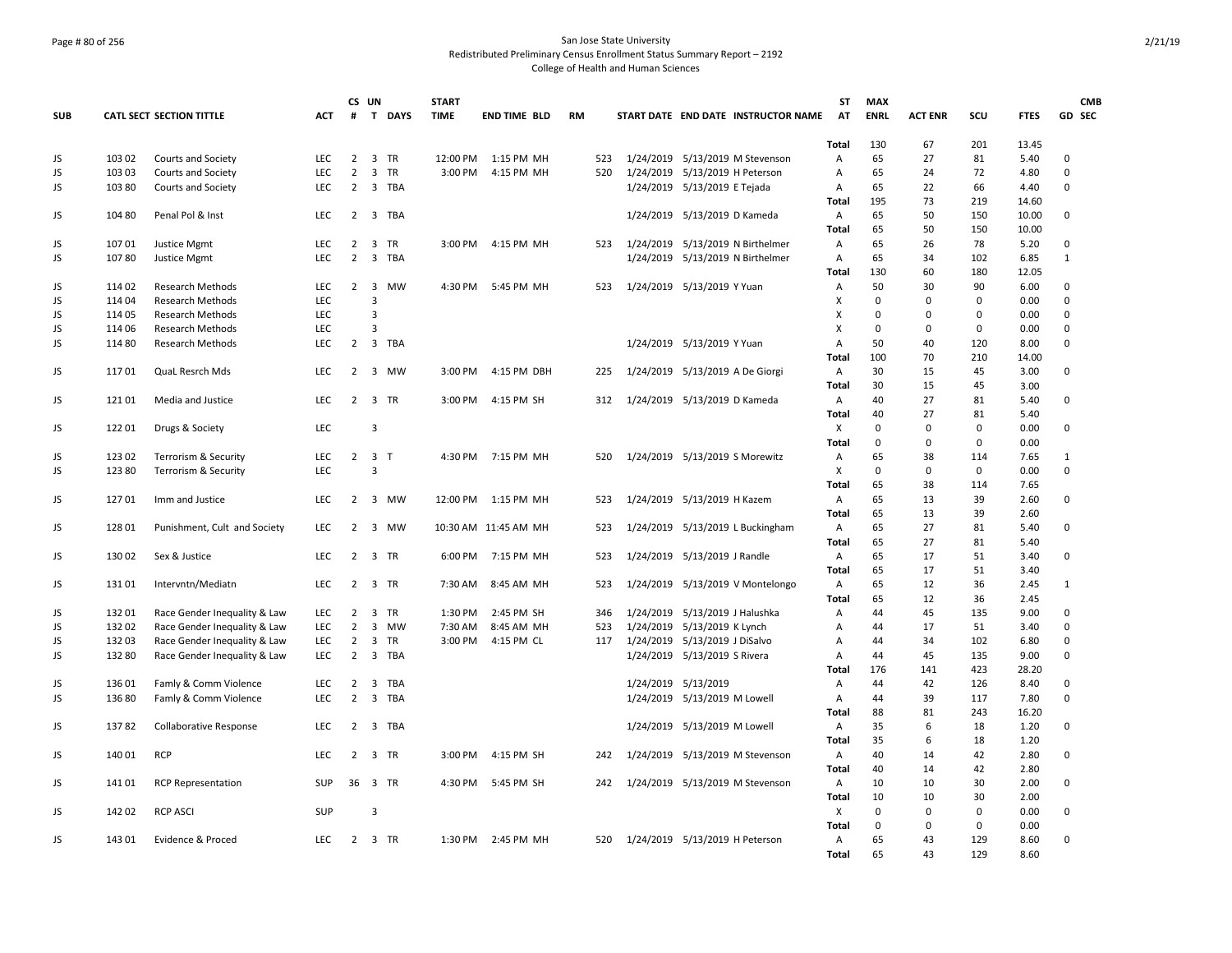### Page # 81 of 256 San Jose State University Redistributed Preliminary Census Enrollment Status Summary Report – 2192 College of Health and Human Sciences

|            |                  |                                      |                   | CS UN                            |   |                | <b>START</b> |                                             |           |            |                                |                                |                                                   | ST                  | <b>MAX</b>     |                |              |               |               | <b>CMB</b> |
|------------|------------------|--------------------------------------|-------------------|----------------------------------|---|----------------|--------------|---------------------------------------------|-----------|------------|--------------------------------|--------------------------------|---------------------------------------------------|---------------------|----------------|----------------|--------------|---------------|---------------|------------|
| <b>SUB</b> |                  | <b>CATL SECT SECTION TITTLE</b>      | <b>ACT</b>        | #                                | T | <b>DAYS</b>    | <b>TIME</b>  | <b>END TIME BLD</b>                         | <b>RM</b> |            |                                |                                | START DATE END DATE INSTRUCTOR NAME               | AT                  | <b>ENRL</b>    | <b>ACT ENR</b> | scu          | <b>FTES</b>   | GD SEC        |            |
| JS         | 144 01           | <b>Criminal Law</b>                  | <b>LEC</b>        | $\overline{2}$                   |   | 3 TR           |              | 10:30 AM 11:45 AM MH                        |           | 520        | 1/24/2019 5/13/2019 H Peterson |                                |                                                   | A                   | 65             | 25             | 75           | 5.00          | $\Omega$      |            |
|            |                  |                                      |                   |                                  |   |                |              |                                             |           |            |                                |                                |                                                   | Total               | 65             | 25             | 75           | 5.00          |               |            |
| JS         | 151 01           | <b>Crim Theory</b>                   | <b>LEC</b>        | 2                                |   | 3 MW           | 3:00 PM      | 4:15 PM MH                                  |           | 523        |                                | 1/24/2019 5/13/2019 K Lynch    |                                                   | Α                   | 55             | 59             | 177          | 11.80         | $\Omega$      |            |
| JS         | 15102            | Crim Theory                          | <b>LEC</b>        | $\overline{2}$                   |   | 3 TR           | 7:30 AM      | 8:45 AM MH                                  |           | 520        | 1/24/2019                      | 5/13/2019 D Kameda             |                                                   | A                   | 65             | 28             | 84           | 5.60          | 0             |            |
| JS         | 15103            | Crim Theory                          | LEC               | $\overline{2}$                   |   | 3 R            |              | 4:30 PM 7:15 PM MH                          |           | 520        | 1/24/2019 5/13/2019 Y Baba     |                                |                                                   | Α                   | 65             | 9              | 27           | 1.80          | $\Omega$      |            |
| JS         | 15180            | Crim Theory                          | LEC               | $\overline{2}$                   |   | 3 TBA          |              |                                             |           |            |                                | 1/24/2019 5/13/2019 Y Baba     |                                                   | Α                   | 25             | 18             | 54           | 3.60          | 0             |            |
|            |                  |                                      | <b>LEC</b>        |                                  |   |                |              |                                             |           |            |                                |                                |                                                   | Total               | 210            | 114<br>23      | 342          | 22.80         |               |            |
| JS<br>JS   | 152 02<br>152 03 | Juv Delinguency<br>Juv Delinquency   | <b>LEC</b>        | $\overline{2}$<br>$\overline{2}$ |   | 3 TR<br>3 TR   |              | 9:00 AM 10:15 AM MH<br>10:30 AM 11:45 AM MH |           | 523<br>523 | 1/24/2019<br>1/24/2019         | 5/13/2019 J Randle             | 5/13/2019 V Montelongo                            | Α<br>$\overline{A}$ | 65<br>65       | 51             | 69<br>153    | 4.60<br>10.20 | 0<br>0        |            |
| JS         | 152 80           | Juv Delinquency                      | <b>LEC</b>        | $\overline{2}$                   |   | 3 TBA          |              |                                             |           |            |                                |                                |                                                   | $\overline{A}$      | 65             | 54             | 162          | 10.80         | 0             |            |
|            |                  |                                      |                   |                                  |   |                |              |                                             |           |            |                                | 1/24/2019 5/13/2019 S Rivera   |                                                   | Total               | 195            | 128            | 384          | 25.60         |               |            |
| JS         | 15301            | Crime/Life course                    | LEC               | 2                                |   | 3 MW           | 4:30 PM      | 5:45 PM CL                                  |           | 310        |                                | 1/24/2019 5/13/2019 G Woods    |                                                   | Α                   | 60             | 19             | 57           | 3.80          | 0             |            |
|            |                  |                                      |                   |                                  |   |                |              |                                             |           |            |                                |                                |                                                   | Total               | 60             | 19             | 57           | 3.80          |               |            |
| JS         | 155 01           | Victimology                          | <b>LEC</b>        | $\overline{2}$                   |   | 3 W            | 3:00 PM      | 5:45 PM MH                                  |           | 520        |                                | 1/24/2019 5/13/2019 S Martinek |                                                   | A                   | 65             | 23             | 69           | 4.60          | $\Omega$      |            |
|            |                  |                                      |                   |                                  |   |                |              |                                             |           |            |                                |                                |                                                   | Total               | 65             | 23             | 69           | 4.60          |               |            |
| JS         | 15601            | Gngs, Crim & Just                    | <b>LEC</b>        | 2                                |   | 3 MW           | 12:00 PM     | 1:15 PM CCB                                 |           | 101        |                                |                                | 1/24/2019 5/13/2019 N Birthelmer                  | Α                   | 40             | 40             | 120          | 8.00          | 0             |            |
|            |                  |                                      |                   |                                  |   |                |              |                                             |           |            |                                |                                |                                                   | Total               | 40             | 40             | 120          | 8.00          |               |            |
| JS         | 158 80           | <b>Prison Community</b>              | LEC               |                                  |   | 2 3 TBA        |              |                                             |           |            |                                | 1/24/2019 5/13/2019 M Schlegel |                                                   | Α                   | 65             | 45             | 135          | 9.00          | $\Omega$      |            |
|            |                  |                                      |                   |                                  |   |                |              |                                             |           |            |                                |                                |                                                   | Total               | 65             | 45             | 135          | 9.00          |               |            |
| JS         | 16180            | Intro Cybercrime                     | <b>LEC</b>        |                                  |   | 1 3 TBA        |              |                                             |           |            |                                | 1/24/2019 5/13/2019 D Sargent  |                                                   | Α                   | 65             | 63             | 189          | 12.60         | 0             |            |
|            |                  |                                      |                   |                                  |   |                |              |                                             |           |            |                                |                                |                                                   | Total               | 65             | 63             | 189          | 12.60         |               |            |
| JS         | 17102            | HR and Justice                       | <b>LEC</b>        |                                  | 3 |                |              |                                             |           |            |                                |                                |                                                   | X                   | $\Omega$       | $\Omega$       | $\mathbf 0$  | 0.00          | 0             |            |
| JS         | 17103            | HR and Justice                       | <b>LEC</b>        | $\overline{2}$                   |   | 3 TR           |              | 12:00 PM 1:15 PM DMH                        |           | 160        | 1/24/2019 5/13/2019 E Tejada   |                                |                                                   | $\overline{A}$      | 44             | 44             | 132          | 8.80          | 0             |            |
| JS         | 17180            | HR and Justice                       | LEC               | $\overline{2}$                   |   | 3 TBA          |              |                                             |           |            |                                | 1/24/2019 5/13/2019 S Kil      |                                                   | Α                   | 44             | 14             | 42           | 2.80          | 0             |            |
| JS         | 17181            | HR and Justice                       | <b>LEC</b>        | 2                                |   | 3 TBA          |              |                                             |           |            |                                | 1/24/2019 5/13/2019 E Kinney   |                                                   | Α                   | 44             | 43             | 129          | 8.60          | 0             |            |
|            |                  |                                      |                   |                                  |   |                |              |                                             |           |            |                                |                                |                                                   | Total               | 132            | 101            | 303          | 20.20         |               |            |
| JS         | 17201            | <b>Human Trafficking</b>             | <b>LEC</b>        | $\overline{2}$                   |   | 3 MW           |              | 9:00 AM 10:15 AM MH                         |           | 523        | 1/24/2019 5/13/2019 K Lynch    |                                |                                                   | $\overline{A}$      | 65             | 63             | 189          | 12.60         | 0             |            |
|            |                  |                                      |                   |                                  |   |                |              |                                             |           |            |                                |                                |                                                   | Total               | 65             | 63             | 189          | 12.60         |               |            |
| JS         | 17901            | HR Pract and Sem                     | <b>LEC</b>        |                                  | 3 |                |              |                                             |           |            |                                |                                |                                                   | х                   | 0              | $\Omega$       | 0            | 0.00          | $\Omega$      |            |
| JS         | 179 02           | HR Pract and Sem                     | LEC               | $\overline{2}$                   |   | 3 MW           |              | 10:30 AM 11:45 AM HB                        |           | 405        | 1/24/2019 5/13/2019 H Kazem    |                                |                                                   | Α                   | 20             | 20             | 60           | 4.00          | $\Omega$      |            |
|            |                  |                                      |                   |                                  |   |                |              |                                             |           |            |                                |                                |                                                   | Total               | 20             | 20             | 60           | 4.00          |               |            |
| JS         | 18001            | <b>Indiv Studies</b>                 | SUP               | 36                               |   | 1 TBA          |              |                                             |           |            | 1/24/2019                      |                                | 5/13/2019 C Vera Sanchez                          | Α                   | 5              | 1              | $\mathbf{1}$ | 0.07          | $\Omega$      |            |
| JS         | 18002            | <b>Indiv Studies</b>                 | <b>SUP</b>        | 36                               |   | 2 TBA          |              |                                             |           |            | 1/24/2019                      |                                | 5/13/2019 C Vera Sanchez                          | Α                   | $\overline{2}$ | $\mathbf 0$    | $\mathbf 0$  | 0.00          | 0             |            |
| JS         | 18003            | <b>Indiv Studies</b>                 | <b>SUP</b>        | 36                               |   | 3 TBA          |              |                                             |           |            |                                |                                | 1/24/2019 5/13/2019 C Vera Sanchez                | $\overline{A}$      | 10             | $\overline{4}$ | 12           | 0.80          | $\Omega$      |            |
| JS         | 18004            | <b>Indiv Studies</b>                 | <b>SUP</b>        | 36                               |   | 3 TBA          |              |                                             |           |            |                                | 1/24/2019 5/13/2019 M Juno     |                                                   | $\overline{A}$      | $\overline{2}$ | 12             | 36           | 2.40          | $\Omega$      |            |
|            |                  |                                      |                   |                                  |   |                |              |                                             |           |            |                                |                                |                                                   | Total               | 19             | 17             | 49           | 3.27          |               |            |
| JS         | 18101            | Internship in JS                     | SUP               | 36                               |   | 3 TBA          |              |                                             |           |            | 1/24/2019                      | 5/13/2019 A De Giorgi          |                                                   | Α                   | 10             | 13             | 39           | 2.60          | 0             |            |
| JS         | 181 02           | Internship in JS                     | <b>SUP</b>        | 36                               |   | 3 TBA          |              |                                             |           |            | 1/24/2019                      | 5/13/2019 S Bolton             |                                                   | A                   | 10             | 13             | 39           | 2.60          | $\Omega$      |            |
| JS         | 18103            | Internship in JS                     | SUP               | 36                               |   | 3 TBA          |              |                                             |           |            | 1/24/2019                      | 5/13/2019 S Ghatak             |                                                   | Α                   | 10             | 15             | 45           | 3.00          | 0             |            |
| JS         | 18104            | Internship in JS                     | SUP               | 36                               |   | 3 TBA          |              |                                             |           |            | 1/24/2019                      | 5/13/2019 J Halushka           |                                                   | A                   | 10             | 17             | 51           | 3.40          | $\Omega$      |            |
| JS         | 18105            | Internship in JS                     | <b>SUP</b><br>SUP | 36<br>36                         |   | 3 TBA<br>3 TBA |              |                                             |           |            | 1/24/2019                      | 5/13/2019 E Kinney             |                                                   | A                   | 10<br>10       | 14<br>15       | 42<br>45     | 2.80<br>3.00  | 0<br>$\Omega$ |            |
| JS<br>JS   | 18106<br>18107   | Internship in JS<br>Internship in JS | SUP               | 36                               |   | 3 TBA          |              |                                             |           |            | 1/24/2019<br>1/24/2019         |                                | 5/13/2019 C Vera Sanchez<br>5/13/2019 M Stevenson | Α<br>Α              | 10             | 16             | 48           | 3.20          | 0             |            |
| JS         | 18108            | Internship in JS                     | SUP               | 36                               |   | 1 TBA          |              |                                             |           |            | 1/24/2019                      |                                | 5/13/2019 M Stevenson                             | Α                   | 10             | $\mathbf 0$    | 0            | 0.00          | 0             |            |
| JS         | 181 09           | Internship in JS                     | SUP               | 36                               |   | 6 TBA          |              |                                             |           |            | 1/24/2019                      | 5/13/2019 A De Giorgi          |                                                   | A                   | 10             | $\Omega$       | 0            | 0.00          | $\Omega$      |            |
| JS         | 181 10           | Internship in JS                     | SUP               | 36                               |   | 6 TBA          |              |                                             |           |            |                                | 1/24/2019 5/13/2019 S Bolton   |                                                   | A                   | 10             | $\mathbf 0$    | 0            | 0.00          | $\Omega$      |            |
| JS         | 181 11           | Internship in JS                     | SUP               | 36                               |   | 6 TBA          |              |                                             |           |            |                                | 1/24/2019 5/13/2019 S Ghatak   |                                                   | A                   | 10             | $\Omega$       | $\Omega$     | 0.00          | $\Omega$      |            |
| JS         | 181 12           | Internship in JS                     | SUP               | 36                               |   | 6 TBA          |              |                                             |           |            | 1/24/2019                      | 5/13/2019 J Halushka           |                                                   | $\overline{A}$      | $\overline{2}$ | $\Omega$       | $\Omega$     | 0.00          | 0             |            |
| JS         | 181 13           | Internship in JS                     | <b>SUP</b>        | 36                               |   | 6 TBA          |              |                                             |           |            |                                | 1/24/2019 5/13/2019 E Kinney   |                                                   | A                   | 5              | $\overline{2}$ | 12           | 0.80          | 0             |            |
| JS         | 181 14           | Internship in JS                     | <b>SUP</b>        | 36                               |   | 6 TBA          |              |                                             |           |            |                                |                                | 1/24/2019 5/13/2019 C Vera Sanchez                | Α                   | 10             | $\mathbf 0$    | 0            | 0.00          | 0             |            |
| JS         | 181 15           | Internship in JS                     | SUP               | 36                               |   | 6 TBA          |              |                                             |           |            |                                | 1/24/2019 5/13/2019            |                                                   | $\overline{A}$      | 10             | $\Omega$       | $\Omega$     | 0.00          | $\Omega$      |            |
|            |                  |                                      |                   |                                  |   |                |              |                                             |           |            |                                |                                |                                                   |                     |                |                |              |               |               |            |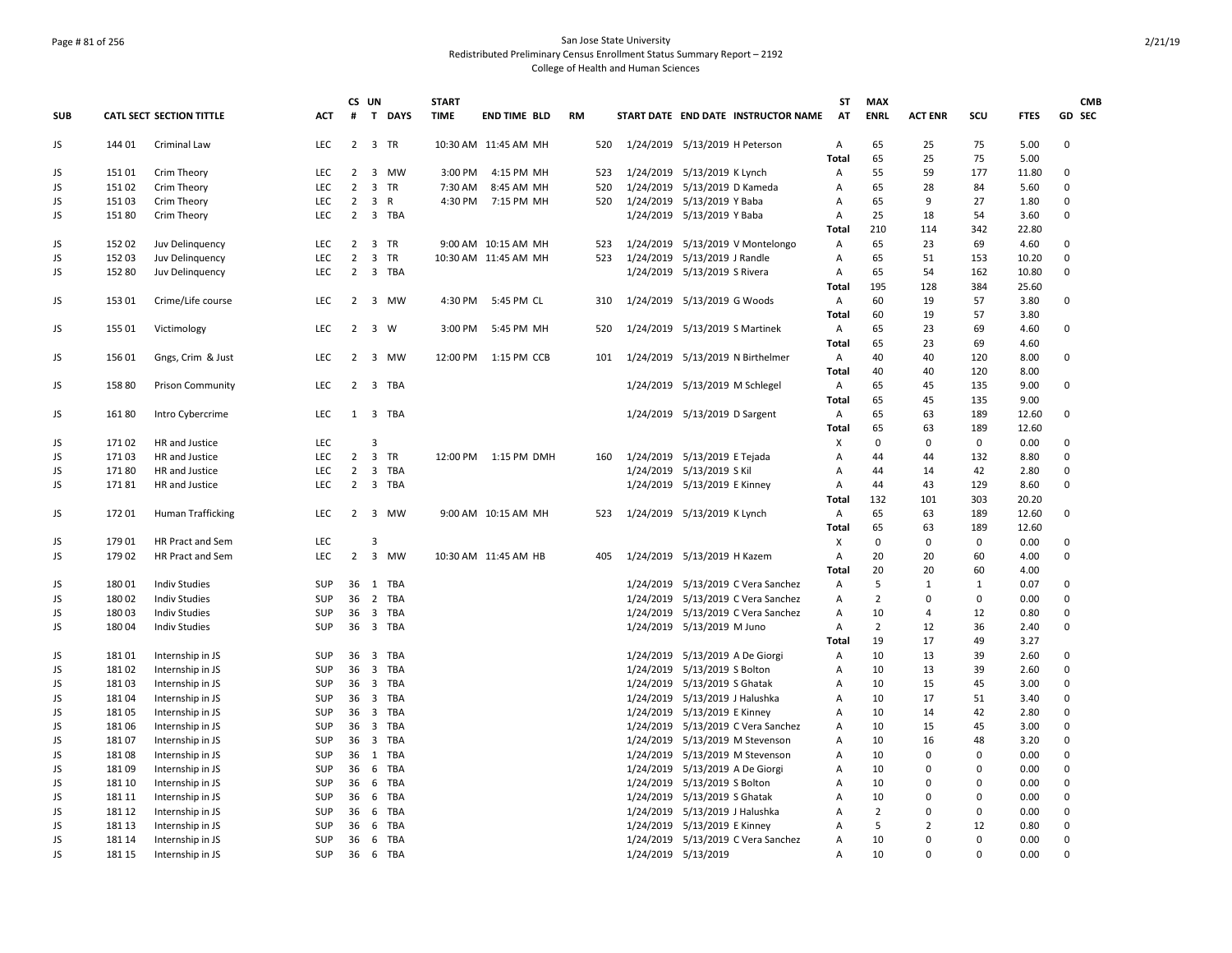### Page # 82 of 256 San Jose State University Redistributed Preliminary Census Enrollment Status Summary Report – 2192 College of Health and Human Sciences

|            |        |                                        |                   | CS UN |                  | <b>START</b> |                     |     |                                                            | <b>ST</b>      | <b>MAX</b>                 |                  |                      |              | <b>CMB</b>                 |
|------------|--------|----------------------------------------|-------------------|-------|------------------|--------------|---------------------|-----|------------------------------------------------------------|----------------|----------------------------|------------------|----------------------|--------------|----------------------------|
| <b>SUB</b> |        | <b>CATL SECT SECTION TITTLE</b>        | ACT               | #     | T<br><b>DAYS</b> | <b>TIME</b>  | <b>END TIME BLD</b> | RM  | START DATE END DATE INSTRUCTOR NAME                        | AT             | <b>ENRL</b>                | <b>ACT ENR</b>   | scu                  | <b>FTES</b>  | GD SEC                     |
| JS         | 181 16 | Internship in JS                       | SUP               | 36    | 6 TBA            |              |                     |     | 1/24/2019 5/13/2019                                        | $\overline{A}$ | 10                         | $\mathbf 0$      | 0                    | 0.00         | $\mathbf 0$                |
|            |        |                                        |                   |       |                  |              |                     |     |                                                            | <b>Total</b>   | 147                        | 105              | 321                  | 21.40        |                            |
| JS         | 183 01 | <b>Ethics in Criminal Justice</b>      | LEC               |       | 3                |              |                     |     |                                                            | X              | 0                          | 0<br>0           | $\mathbf 0$<br>0     | 0.00         | $\mathbf 0$                |
| JS         | 184 02 | <b>Directed Reading</b>                | <b>SUP</b>        | 36    | 3 TBA            |              |                     |     | 1/24/2019 5/13/2019 C Vera Sanchez                         | Total<br>A     | 0<br>5                     | 4                | 12                   | 0.00<br>0.80 | 0                          |
| JS         | 18403  | <b>Directed Reading</b>                | <b>SUP</b>        | 36    | 3 TBA            |              |                     |     | 1/24/2019 5/13/2019 S Bolton                               | Α              | 10                         | $\overline{a}$   | 12                   | 0.80         | $\mathbf 0$                |
|            |        |                                        |                   |       |                  |              |                     |     |                                                            | Total          | 15                         | 8                | 24                   | 1.60         |                            |
| JS         | 185 08 | <b>Special Topics</b>                  | <b>LEC</b>        |       | 3                |              |                     |     |                                                            | X              | $\mathbf 0$                | $\Omega$         | $\Omega$             | 0.00         | 0                          |
|            |        |                                        |                   |       |                  |              |                     |     |                                                            | Total          | 0                          | $\mathbf 0$      | $\mathbf 0$          | 0.00         |                            |
| JS         | 18901  | Sen Sem Cont Prob                      | SEM               | 5     | 3 MW             |              | 12:00 PM 1:15 PM MH | 520 | 1/24/2019 5/13/2019 G Woods                                | Α              | 27                         | 37               | 111                  | 7.40         | 0                          |
| JS         | 18902  | Sen Sem Cont Prob                      | <b>SEM</b>        | 5     | 3<br>TR          |              | 9:00 AM 10:15 AM CL | 218 | 1/24/2019 5/13/2019 J Halushka                             | $\mathsf{A}$   | 26                         | 27               | 81                   | 5.40         | $\Omega$                   |
| JS         | 189 03 | Sen Sem Cont Prob                      | SEM               | 5     | 3 TR             | 1:30 PM      | 2:45 PM MH          | 322 | 1/24/2019 5/13/2019 D Kameda                               | Α              | 25                         | 27               | 81                   | 5.40         | $\mathbf 0$                |
| JS         | 18905  | Sen Sem Cont Prob                      | <b>SEM</b>        | 5     | 3 MW             | 6:00 PM      | 7:15 PM MH          | 523 | 1/24/2019 5/13/2019 S Martinek                             | $\overline{A}$ | 27                         | 34               | 102                  | 6.80         | 0                          |
|            |        |                                        |                   |       |                  |              |                     |     |                                                            | Total          | 105                        | 125              | 375                  | 25.00        |                            |
| JS         | 196 01 | Guns and the Law                       | <b>LEC</b>        |       | 3<br>3           |              |                     |     |                                                            | х              | $\mathbf 0$                | $\mathbf 0$      | $\mathbf 0$          | 0.00         | $\mathbf 0$<br>$\mathbf 0$ |
| JS         | 196 02 | Guns and the Law                       | <b>LEC</b>        |       |                  |              |                     |     |                                                            | X<br>Total     | 0<br>0                     | 0<br>0           | 0<br>0               | 0.00<br>0.00 |                            |
| JS         | 203 01 | Sem Stats Just                         | <b>SEM</b>        | 5     | 3 MW             | 6:00 PM      | 7:15 PM MH          | 526 | 1/24/2019 5/13/2019 B Westlake                             | A              | 20                         | 8                | 24                   | 2.00         | 8                          |
|            |        |                                        |                   |       |                  |              |                     |     |                                                            | Total          | 20                         | 8                | 24                   | 2.00         |                            |
| JS         | 206 01 | Sem Juv Justice                        | SEM               | 6     | 3 W              | 3:00 PM      | 5:45 PM MH          | 526 | 1/24/2019 5/13/2019 C Vera Sanchez                         | A              | 20                         | 6                | 18                   | 1.50         | 6                          |
|            |        |                                        |                   |       |                  |              |                     |     |                                                            | Total          | 20                         | 6                | 18                   | 1.50         |                            |
| JS         | 209 01 | Sem Pol & Soc Control                  | <b>SEM</b>        |       | 3                |              |                     |     |                                                            | Χ              | $\mathbf 0$                | $\Omega$         | 0                    | 0.00         | $\Omega$                   |
|            |        |                                        |                   |       |                  |              |                     |     |                                                            | Total          | $\mathbf 0$                | $\mathbf 0$      | $\Omega$             | 0.00         |                            |
| JS         | 21101  | Hist-Issues-Jus                        | <b>SEM</b>        | 5     | 3 M              | 3:00 PM      | 5:45 PM MH          | 520 | 1/24/2019 5/13/2019 S Ghatak                               | $\overline{A}$ | 25                         | 5                | 15                   | 1.25         | 5                          |
|            |        |                                        |                   |       |                  |              |                     |     |                                                            | Total          | 25                         | 5                | 15                   | 1.25         |                            |
| JS         | 21201  | Lcl & Glb Hum Rght                     | <b>SEM</b>        | 5     | 3 <sub>T</sub>   | 4:30 PM      | 7:15 PM MH          | 526 | 1/24/2019 5/13/2019 S Ghatak                               | A              | 20                         | 6                | 18                   | 1.50         | 6                          |
|            |        |                                        |                   |       |                  |              |                     |     |                                                            | Total          | 20                         | 6                | 18                   | 1.50         |                            |
| JS         | 21801  | Imm, Law, Just                         | SEM               |       | 3                |              |                     |     |                                                            | Χ<br>Total     | $\mathbf 0$<br>$\mathbf 0$ | 0<br>$\mathbf 0$ | 0<br>0               | 0.00<br>0.00 | 0                          |
| JS         | 265 01 | Compa Crim Jus Sys                     | <b>SEM</b>        |       | 5 3 R            | 4:30 PM      | 7:15 PM MH          | 526 | 1/24/2019 5/13/2019 L Buckingham                           | A              | 20                         | 10               | 30                   | 2.50         | 10                         |
|            |        |                                        |                   |       |                  |              |                     |     |                                                            | Total          | 20                         | 10               | 30                   | 2.50         |                            |
| JS         | 268 01 | Immi and Interna law                   | <b>SEM</b>        |       | 3                |              |                     |     |                                                            | Χ              | $\mathbf 0$                | 0                | 0                    | 0.00         | 0                          |
|            |        |                                        |                   |       |                  |              |                     |     |                                                            | Total          | 0                          | 0                | 0                    | 0.00         |                            |
| JS         | 26901  | <b>Cyber Forensics</b>                 | SEM               |       | 3                |              |                     |     |                                                            | X              | $\mathbf 0$                | 0                | $\Omega$             | 0.00         | 0                          |
|            |        |                                        |                   |       |                  |              |                     |     |                                                            | <b>Total</b>   | $\mathbf 0$                | $\Omega$         | $\Omega$             | 0.00         |                            |
| JS         | 27301  | Inter Crim Juve Delin                  | <b>SEM</b>        |       | 3                |              |                     |     |                                                            | X              | $\mathbf 0$                | $\Omega$         | $\Omega$             | 0.00         | $\mathbf 0$                |
|            |        |                                        |                   |       |                  |              |                     |     |                                                            | <b>Total</b>   | $\mathbf 0$                | $\Omega$         | $\mathbf 0$          | 0.00         |                            |
| JS         | 274 01 | <b>Applied Project</b>                 | SUP               |       | 3                |              |                     |     |                                                            | Х              | $\mathbf 0$                | 0                | $\Omega$             | 0.00         | 0                          |
|            | 281 01 |                                        |                   | 25    |                  |              |                     |     |                                                            | <b>Total</b>   | $\mathbf 0$<br>6           | $\Omega$<br>0    | $\Omega$<br>$\Omega$ | 0.00         | 0                          |
| JS<br>JS   | 28102  | Justice Practicum<br>Justice Practicum | <b>SUP</b><br>SUP | 25    | 1 TBA<br>2 TBA   |              |                     |     | 1/24/2019 5/13/2019 E Adams<br>1/24/2019 5/13/2019 E Adams | A<br>A         | 25                         | $\mathbf{1}$     | $\overline{2}$       | 0.00<br>0.17 | $\mathbf{1}$               |
| JS         | 281 03 | Justice Practicum                      | SUP               | 25    | 3 TBA            |              |                     |     | 1/24/2019 5/13/2019 E Adams                                | Α              | 6                          | $\mathbf{1}$     | 3                    | 0.25         | $\mathbf{1}$               |
|            |        |                                        |                   |       |                  |              |                     |     |                                                            | Total          | 37                         | $\overline{2}$   | 5                    | 0.42         |                            |
| JS         | 297 01 | Prgm Eval Proj                         | SUP               | 25    | 3 TBA            |              |                     |     | 1/24/2019 5/13/2019 E Adams                                | A              | 6                          | $\mathbf{1}$     | 3                    | 0.25         | 1                          |
|            |        |                                        |                   |       |                  |              |                     |     |                                                            | Total          | 6                          | $\mathbf{1}$     | 3                    | 0.25         |                            |
| JS         | 298 01 | Special Study                          | <b>SUP</b>        | 25    | 3 TBA            |              |                     |     | 1/24/2019 5/13/2019 E Adams                                | A              | 6                          | $\overline{2}$   | 6                    | 0.50         | $\overline{2}$             |
|            |        |                                        |                   |       |                  |              |                     |     |                                                            | Total          | 6                          | $\overline{2}$   | 6                    | 0.50         |                            |
| JS         | 29901  | <b>Masters Thesis</b>                  | <b>SUP</b>        | 25    | 3 TBA            |              |                     |     | 1/24/2019 5/13/2019 E Adams                                | Α              | 6                          | $\mathbf{1}$     | 3                    | 0.25         | 1                          |
| JS         | 299 02 | <b>Masters Thesis</b>                  | <b>SUP</b>        | 25    | 6 TBA            |              |                     |     | 1/24/2019 5/13/2019 E Adams                                | Α              | 6                          | 0                | 0                    | 0.00         | 0                          |
|            |        |                                        |                   |       |                  |              |                     |     |                                                            | Total          | 12<br>3933                 | 1<br>2336        | 3<br>6830            | 0.25         |                            |
|            |        |                                        |                   |       |                  |              |                     |     | <b>Justice Studies Total</b>                               |                |                            |                  |                      | 457.57       |                            |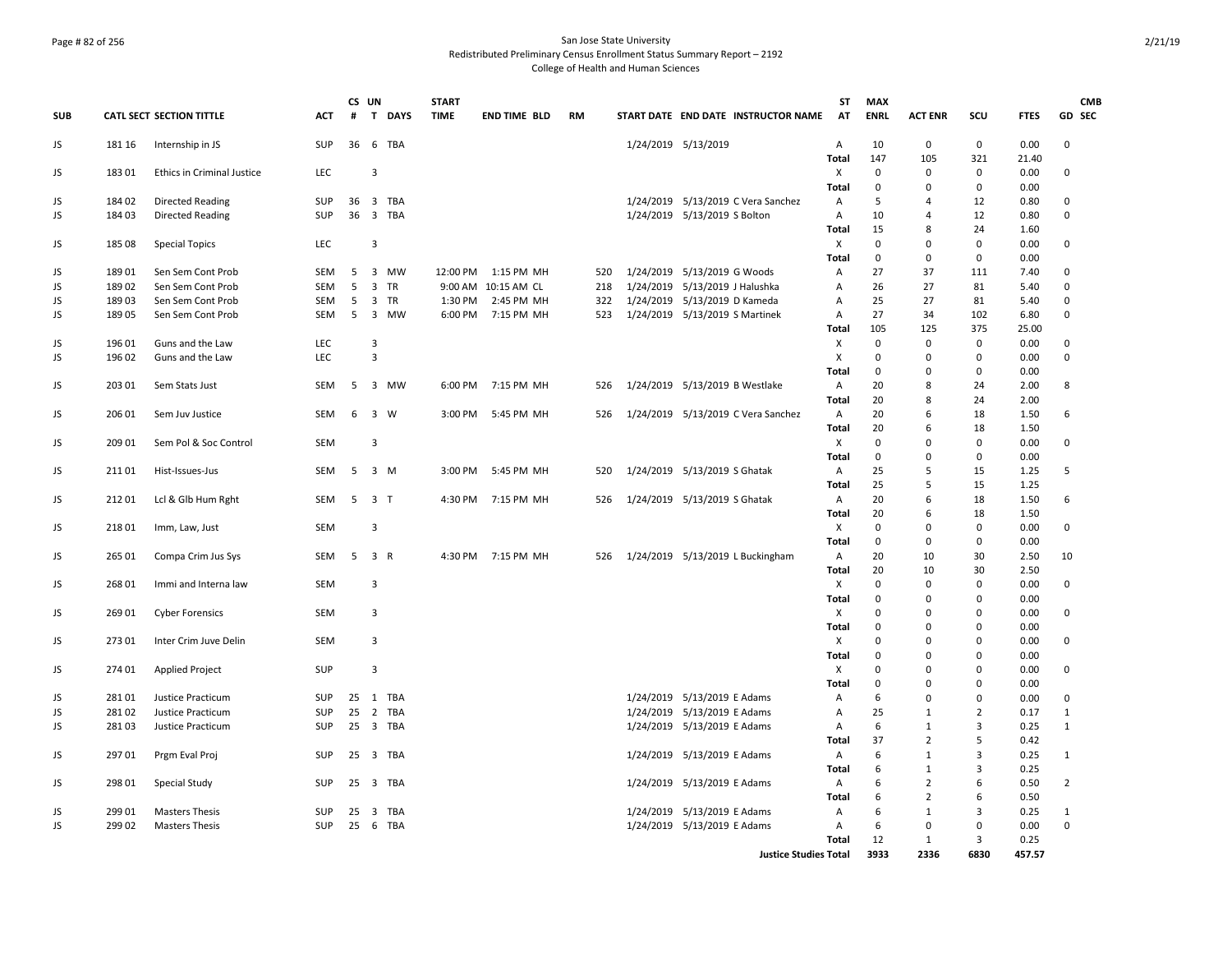## Page # 83 of 256 San Jose State University Redistributed Preliminary Census Enrollment Status Summary Report – 2192

|             |        |                                 |            | CS UN          |       |         | <b>START</b> |                         |           |                                 |                                     | <b>ST</b>    | <b>MAX</b>  |                |                |             | <b>CMB</b>     |  |
|-------------|--------|---------------------------------|------------|----------------|-------|---------|--------------|-------------------------|-----------|---------------------------------|-------------------------------------|--------------|-------------|----------------|----------------|-------------|----------------|--|
| <b>SUB</b>  |        | <b>CATL SECT SECTION TITTLE</b> | <b>ACT</b> | #              |       | T DAYS  | <b>TIME</b>  | <b>END TIME BLD</b>     | <b>RM</b> |                                 | START DATE END DATE INSTRUCTOR NAME | AT           | <b>ENRL</b> | <b>ACT ENR</b> | scu            | <b>FTES</b> | GD SEC         |  |
| Kinesiology |        |                                 |            |                |       |         |              |                         |           |                                 |                                     |              |             |                |                |             |                |  |
| KIN         | 101    | <b>Adapted Phys Activities</b>  | ACT        | 11 1 TR        |       |         |              | 10:30 AM 11:20 AM YUH   | 126       | 1/24/2019 5/13/2019 E Siebert   |                                     | Α            | 10          | 2              | $\overline{2}$ | 0.13        | $\mathbf 0$    |  |
|             |        |                                 |            |                |       |         |              |                         |           |                                 |                                     | <b>Total</b> | 10          | $\overline{2}$ | $\overline{2}$ | 0.13        |                |  |
| KIN         | 2A 01  | <b>Begin Swimming</b>           | ACT        |                |       | 11 1 MW | 7:30 AM      | 8:20 AM SPXE            | 180       | 1/24/2019 5/13/2019 C May       |                                     | Α            | 25          | 26             | 26             | 1.75        | 1              |  |
| KIN         | 2A 02  | <b>Begin Swimming</b>           | ACT        | 11             |       | 1 MW    | 8:30 AM      | 9:20 AM SPXE            | 180       | 1/24/2019 5/13/2019 C May       |                                     | Α            | 25          | 19             | 19             | 1.27        | $\pmb{0}$      |  |
| KIN         | 2A 03  | <b>Begin Swimming</b>           | <b>ACT</b> |                |       | 11 1 MW |              | 9:30 AM 10:20 AM SPXE   | 180       | 1/24/2019 5/13/2019 C May       |                                     | Α            | 25          | 21             | 21             | 1.40        | 0              |  |
| <b>KIN</b>  | 2A 04  | <b>Begin Swimming</b>           | <b>ACT</b> |                |       | 11 1 MW |              | 11:30 AM 12:20 PM SPXE  | 180       |                                 | 1/24/2019 5/13/2019 K Thompson      | Α            | 25          | 25             | 25             | 1.67        | $\mathbf 0$    |  |
| KIN         | 2A 05  | <b>Begin Swimming</b>           | <b>ACT</b> |                |       | 11 1 TR | 8:30 AM      | 9:20 AM SPXE            | 180       | 1/24/2019 5/13/2019 C May       |                                     | Α            | 25          | 13             | 13             | 0.87        | $\mathbf 0$    |  |
| KIN         | 2A 06  | <b>Begin Swimming</b>           | <b>ACT</b> |                |       | 11 1 TR |              | 9:30 AM 10:20 AM SPXE   | 180       | 1/24/2019 5/13/2019 K Bruga     |                                     | A            | 25          | 21             | 21             | 1.40        | $\mathbf 0$    |  |
| KIN         | 2A 07  | <b>Begin Swimming</b>           | ACT        |                |       | 11 1 TR |              | 10:30 AM 11:20 AM SPXE  | 180       | 1/24/2019 5/13/2019 K Bruga     |                                     | Α            | 25          | 23             | 23             | 1.53        | $\mathbf 0$    |  |
|             |        |                                 |            |                |       |         |              |                         |           |                                 |                                     | Total        | 175         | 148            | 148            | 9.88        |                |  |
| KIN         | 2B 01  | Inter Swimming                  | ACT        |                |       | 11 1 MW |              | 10:30 AM 11:20 AM SPXE  | 180       | 1/24/2019 5/13/2019 C May       |                                     | Α            | 15          | 17             | 17             | 1.13        | 0              |  |
| KIN         | 2B 02  | Inter Swimming                  | <b>ACT</b> |                |       | 11 1 TR |              | 11:30 AM 12:20 PM SPXE  | 180       | 1/24/2019 5/13/2019 C May       |                                     | Α            | 25          | 26             | 26             | 1.73        | 0              |  |
|             |        |                                 |            |                |       |         |              |                         |           |                                 |                                     | Total        | 40          | 43             | 43             | 2.87        |                |  |
| <b>KIN</b>  | 2C 01  | Adv Swim                        | <b>ACT</b> |                |       | 11 1 MW |              | 10:30 AM 11:20 AM SPXE  | 180       | 1/24/2019 5/13/2019 C May       |                                     | Α            | 10          | 11             | 11             | 0.73        | 0              |  |
|             |        |                                 |            |                |       |         |              |                         |           |                                 |                                     | Total        | 10          | 11             | 11             | 0.73        |                |  |
| KIN         | 301    | Water Polo                      | ACT        | 11 1 F         |       |         | 7:30 AM      | 9:20 AM SPXE            | 180       |                                 | 1/24/2019 5/13/2019 K Thompson      | Α            | 25          | 14             | 14             | 0.93        | 0              |  |
| KIN         | 302    | Water Polo                      | ACT        | 11 1 F         |       |         |              | 9:30 AM 11:20 AM SPXE   | 180       |                                 | 1/24/2019 5/13/2019 K Thompson      | Α            | 25          | 16             | 16             | 1.07        | 0              |  |
|             |        |                                 |            |                |       |         |              |                         |           |                                 |                                     | <b>Total</b> | 50          | 30             | 30             | 2.00        |                |  |
| KIN         | 801    | Scuba Diving                    | <b>LEC</b> |                | 2 2 W |         | 6:00 PM      | 8:30 PM SPXE            | 163       | 1/24/2019 5/13/2019 F Barry     |                                     | Α            | 25          | 20             | 20             | 2.67        | $\mathbf 0$    |  |
| KIN         | 802    | <b>Scuba Diving</b>             | LAB        | 16             |       | 0 TBA   |              | <b>SPXE</b>             | 180       | 1/24/2019 5/13/2019 F Barry     |                                     | Α            | 25          | 20             | 20             | 0.00        | $\Omega$       |  |
| <b>KIN</b>  | 803    | <b>Scuba Diving</b>             | <b>LEC</b> | $\overline{2}$ | 2 R   |         | 6:00 PM      | 8:30 PM SPXE            | 163       | 1/24/2019 5/13/2019 F Barry     |                                     | A            | 25          | 15             | 15             | 2.00        | $\mathbf 0$    |  |
| KIN         | 804    | Scuba Diving                    | LAB        | 16             |       | 0 TBA   |              | SPXE                    | 180       | 1/24/2019 5/13/2019 F Barry     |                                     | А            | 25          | 15             | 15             | 0.00        | 0              |  |
|             |        |                                 |            |                |       |         |              |                         |           |                                 |                                     | Total        | 100         | 70             | 70             | 4.67        |                |  |
| KIN         | 10A 01 | Beg Kayaking                    | ACT        | 11 1 F         |       |         | 12:30 PM     | 3:30 PM SPXE            | 180       | 1/24/2019 5/13/2019 S Reekie    |                                     | Α            | 15          | 17             | 17             | 1.13        | $\mathbf 0$    |  |
|             |        |                                 |            |                |       |         |              |                         |           |                                 |                                     | Total        | 15          | 17             | 17             | 1.13        |                |  |
| KIN         | 11A 01 | <b>Begin Rowing</b>             | ACT        |                |       | 11 1 TR | 12:00 PM     | 1:30 PM SPXE            | 180       | 1/24/2019 5/13/2019 S Reekie    |                                     | Α            | 15          | $\overline{7}$ | $\overline{7}$ | 0.47        | 0              |  |
|             |        |                                 |            |                |       |         |              |                         |           |                                 |                                     | <b>Total</b> | 15          | $\overline{7}$ | $\overline{7}$ | 0.47        |                |  |
| <b>KIN</b>  | 13A 01 | Begin Rugby                     | <b>ACT</b> | 11 1 M         |       |         |              | 9:30 AM 11:20 AM YUH    | 106       | 1/24/2019 5/13/2019 J Fonda     |                                     | Α            | 35          | 14             | 14             | 0.93        | 0              |  |
|             |        |                                 |            |                |       |         |              |                         |           |                                 |                                     | Total        | 35          | 14             | 14             | 0.93        |                |  |
| KIN         | 14A 01 | Begin Volleyball                | ACT        | 11             |       | 1 MW    |              | 11:30 AM  12:20 PM SPXC | 107A      | 1/24/2019 5/13/2019 O Crespo    |                                     | Α            | 40          | 43             | 43             | 2.87        | 0              |  |
| <b>KIN</b>  | 14A 02 | Begin Volleyball                | <b>ACT</b> | 11             |       | 1 MW    | 1:30 PM      | 2:20 PM SPXC            | 107A      | 1/24/2019 5/13/2019 O Crespo    |                                     | Α            | 40          | 42             | 42             | 2.80        | 0              |  |
| <b>KIN</b>  | 14A 03 | Begin Volleyball                | ACT        |                |       | 11 1 TR | 8:30 AM      | 9:20 AM SPXC            | 107A      | 1/24/2019 5/13/2019 O Crespo    |                                     | Α            | 40          | 41             | 41             | 2.73        | $\mathbf 0$    |  |
| KIN         | 14A 04 | Begin Volleyball                | <b>ACT</b> |                |       | 11 1 TR |              | 9:30 AM 10:20 AM SPXC   | 107A      | 1/24/2019 5/13/2019 O Crespo    |                                     | Α            | 40          | 40             | 40             | 2.67        | $\Omega$       |  |
| KIN         | 14A 05 | Begin Volleyball                | ACT        | 11 1 F         |       |         |              | 8:30 AM 10:20 AM SPXC   | 107A      | 1/24/2019 5/13/2019 M Ruban     |                                     | Α            | 40          | 43             | 43             | 2.87        | 0              |  |
| KIN         | 14A 06 | Begin Volleyball                | ACT        | 11 1 F         |       |         | 1:30 PM      | 3:20 PM SPXC            | 107A      | 1/24/2019 5/13/2019 M Ruban     |                                     | Α            | 40          | 40             | 40             | 2.67        | 0              |  |
|             |        |                                 |            |                |       |         |              |                         |           |                                 |                                     | <b>Total</b> | 240         | 249            | 249            | 16.60       |                |  |
| KIN         | 14B 01 | Inter Volleyball                | ACT        |                |       | 11 1 MW | 12:30 PM     | 1:20 PM SPXC            | 107A      | 1/24/2019 5/13/2019 O Crespo    |                                     | Α            | 40          | 44             | 44             | 2.93        | $\mathbf 0$    |  |
| KIN         | 14B 02 | Inter Volleyball                | <b>ACT</b> |                |       | 11 1 TR |              | 10:30 AM 11:20 AM SPXC  | 107A      | 1/24/2019 5/13/2019 C May       |                                     | A            | 40          | 41             | 41             | 2.73        | 0              |  |
| KIN         | 14B 03 | Inter Volleyball                | <b>ACT</b> | 11 1 F         |       |         |              | 10:30 AM 12:20 PM SPXC  | 107A      | 1/24/2019 5/13/2019 M Ruban     |                                     | Α            | 40          | 41             | 41             | 2.73        | $\mathbf 0$    |  |
|             |        |                                 |            |                |       |         |              |                         |           |                                 |                                     | Total        | 120         | 126            | 126            | 8.40        |                |  |
| <b>KIN</b>  | 14C 01 | Adv Volleyball                  | <b>ACT</b> |                |       | 11 1 MW | 2:30 PM      | 3:20 PM SPXC            | 107A      | 1/24/2019 5/13/2019 O Crespo    |                                     | Α            | 40          | 32             | 32             | 2.13        | 0              |  |
|             |        |                                 |            |                |       |         |              |                         |           |                                 |                                     | Total        | 40          | 32             | 32             | 2.13        |                |  |
| KIN         | 15A 01 | Beg Basketball                  | ACT        | 11             |       | 1 MW    | 8:30 AM      | 9:20 AM YUH             | 106       | 1/24/2019 5/13/2019 S Butler    |                                     | Α            | 24          | 23             | 23             | 1.53        | 0              |  |
| KIN         | 15A 02 | <b>Beg Basketball</b>           | <b>ACT</b> |                |       | 11 1 MW |              | 10:30 AM 11:20 AM YUH   | 106       | 1/24/2019 5/13/2019 H Stadnikia |                                     | Α            | 24          | 28             | 28             | 1.90        | $\overline{2}$ |  |
| <b>KIN</b>  | 15A 03 | <b>Beg Basketball</b>           | <b>ACT</b> |                |       | 11 1 TR | 8:30 AM      | 9:20 AM YUH             | 106       | 1/24/2019 5/13/2019 H Stadnikia |                                     | A            | 24          | 24             | 24             | 1.60        | $\mathbf 0$    |  |
| KIN         | 15A 04 | <b>Beg Basketball</b>           | <b>ACT</b> | 11 1 TR        |       |         |              | 9:30 AM 10:20 AM YUH    | 106       | 1/24/2019 5/13/2019 H Stadnikia |                                     | Α            | 24          | 26             | 26             | 1.73        | $\mathbf 0$    |  |
| KIN         | 15A 05 | <b>Beg Basketball</b>           | ACT        |                |       | 11 1 TR |              | 10:30 AM 11:20 AM YUH   | 106       | 1/24/2019 5/13/2019 S Butler    |                                     | Α            | 24          | 24             | 24             | 1.60        | 0              |  |
|             |        |                                 |            |                |       |         |              |                         |           |                                 |                                     | Total        | 120         | 125            | 125            | 8.37        |                |  |
| <b>KIN</b>  | 15B 01 | Int Basketball                  | <b>ACT</b> |                |       | 11 1 MW |              | 9:30 AM 10:20 AM YUH    | 106       | 1/24/2019 5/13/2019 S Butler    |                                     | A            | 24          | 23             | 23             | 1.53        | $\Omega$       |  |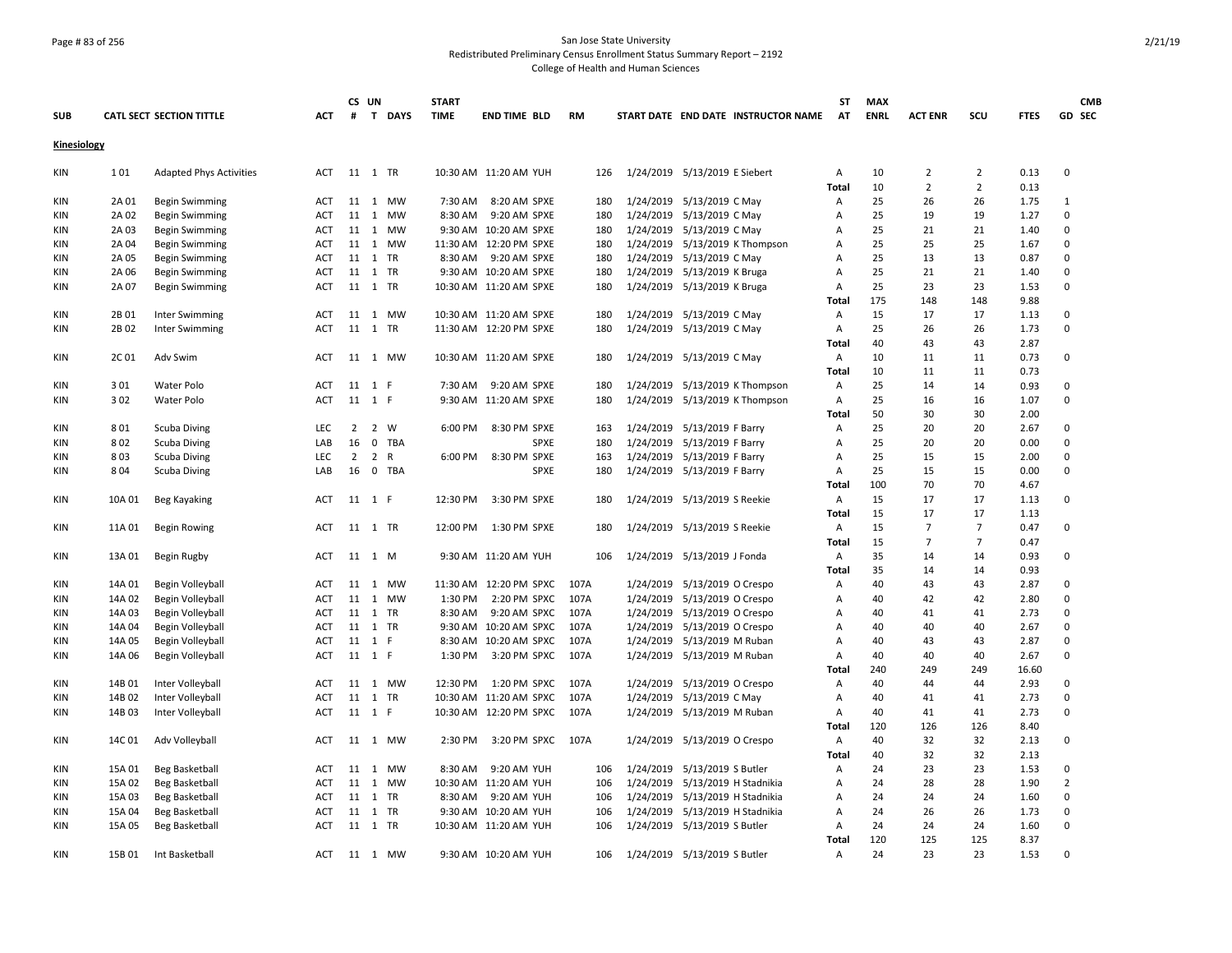#### Page # 84 of 256 San Jose State University Redistributed Preliminary Census Enrollment Status Summary Report – 2192 College of Health and Human Sciences

**ST**

**MAX** 

**CS UN**

**START** 

**SUB CATL SECT SECTION TITTLE ACT # T DAYS TIME END TIME BLD RM START DATE END DATE INSTRUCTOR NAME AT ENRL ACT ENR SCU FTES GD SEC Total** 24 23 23 1.53 KIN 18A 01 Beg Handball ACT 1 X 0 0 0 0.00 0 **Total** 0 0 0 0.00 KIN 19A 01 Begin Soccer ACT 11 1 T 8:30 AM 10:20 AM YUH 106 1/24/2019 5/13/2019 M Behler A 30 34 34 2.28 1 KIN 19A 02 Begin Soccer 6 6 ACT 11 1 W 9:30 AM 11:20 AM YUH 106 1/24/2019 5/13/2019 M Behler 6 A 30 31 31 2.07 0 **Total** 60 65 65 4.35 KIN 19B 01 Int Soccer ACT 11 1 T 10:30 AM 12:20 PM YUH 106 1/24/2019 5/13/2019 M Behler A 30 30 30 2.00 0 **Total** 30 30 30 2.00 KIN 20A 01 Begin Badminton a ACT 11 1 MW 8:30 AM 9:20 AM SPXC 107B 1/24/2019 5/13/2019 L Cai A 24 27 27 1.80 0 KIN 20A 02 Begin Badminton **ACT 11 1 TR** 8:30 AM 9:20 AM SPXC 107B 1/24/2019 5/13/2019 L Cai A 24 28 28 1.87 0 KIN 20A 03 Begin Badminton **ACT 11 1 F 8:30 AM 10:20 AM SPXC 107B** 1/24/2019 5/13/2019 L Cai A 24 28 28 1.87 0 **Total** 72 83 83 5.53 KIN 20B 01 Inter Badminton **ACT 11 1 TR** 9:30 AM 10:20 AM SPXC 107B 1/24/2019 5/13/2019 L Cai A 24 26 26 1.73 0 KIN 20B02 Inter Badminton **ACT 11 1 F** 10:30 AM 12:20 PM SPXC 107B 1/24/2019 5/13/2019 L Cai A 12 12 12 0.80 0 **Total** 36 38 38 2.53 KIN 20C 01 Adv Badminton **ACT 11 1 F 10:30 AM 12:20 PM SPXC 107B** 1/24/2019 5/13/2019 L Cai A 12 10 10 0.67 0 **Total** 12 10 10 0.67 KIN 21A 01 Begin Tennis ACT 11 1 MW 5:00 PM 5:50 PM YUH 106 1/24/2019 5/13/2019 K Hollander A 25 22 22 1.47 0 KIN 21A 02 Begin Tennis **ACT 11 1 T** 1:30 PM 3:20 PM YUH 106 1/24/2019 5/13/2019 K Hollander A 25 31 31 2.07 0 **Total** 50 53 53 3.53 KIN 23A 01 Begin Archery **ACT 11 1 T** 12:30 PM 2:20 PM YUH 106 1/24/2019 5/13/2019 K Bruga A 20 22 22 1.47 0 KIN 23A 02 Begin Archery **ACT 11 1 R** 12:30 PM 2:20 PM YUH 106 1/24/2019 5/13/2019 K Bruga A 25 25 25 1.67 0 **Total** 45 47 47 3.13 KIN 23B 01 Inter Archery **ACT 11 1 T** 12:30 PM 2:20 PM YUH 106 1/24/2019 5/13/2019 K Bruga A 5 5 5 0.33 0 **Total** 5 5 5 0.33 KIN 24A 01 Begin Bowling 6 ACT 11 1 MW 8:30 AM 9:20 AM SU ALLEY 1/24/2019 5/13/2019 Z Deges A 30 34 34 2.27 0 KIN 24A 02 Begin Bowling 6 ACT 11 1 MW 9:30 AM 10:20 AM SU ALLEY 1/24/2019 5/13/2019 Z Deges A 30 36 36 2.40 0 KIN 24A 03 Begin Bowling 6 ACT 11 1 MW 10:30 AM 11:20 AM SU ALLEY 1/24/2019 5/13/2019 Z Deges A 30 40 40 2.67 0 KIN 24A 04 Begin Bowling ACT 11 1 TR 8:30 AM 9:20 AM SU ALLEY 1/24/2019 5/13/2019 Z Deges A 30 32 32 2.15 1 KIN 24A 05 Begin Bowling and ACT 11 1 TR 9:30 AM 10:20 AM SU ALLEY 1/24/2019 5/13/2019 Z Deges A 30 30 30 2.00 0 KIN 24A 06 Begin Bowling 6 7 ACT 11 1 TR 10:30 AM 11:20 AM SU ALLEY 1/24/2019 5/13/2019 Z Deges A 30 31 31 2.07 0 **Total** 180 203 203 13.55 KIN 25A 01 Begin Golf ACT 11 1 M 9:30 AM 11:20 AM YUH 106 1/24/2019 5/13/2019 M Behler A 25 23 23 1.53 0 KIN 25A 02 Begin Golf ACT 11 1 TR 9:30 AM 10:20 AM YUH 106 1/24/2019 5/13/2019 D Allio A 25 23 23 1.53 0 KIN 25A 03 Begin Golf ACT 11 1 TR 11:30 AM 12:20 PM YUH 106 1/24/2019 5/13/2019 D Allio A 25 20 20 1.33 0 **Total** 75 66 66 4.40 KIN 25B 01 Intermediate Golf ACT 11 1 TR 10:30 AM 11:20 AM YUH 106 1/24/2019 5/13/2019 D Allio A 25 20 20 1.33 0 **Total** 25 20 20 1.33 KIN 25C 01 Advanced Golf ACT 1 X 0 0 0 0.00 0 **Total** 0 0 0 0.00 KIN 27A 01 Begin Table Tennis ACT 11 1 MW 8:30 AM 9:20 AM SPXC 107A 1/24/2019 5/13/2019 G Chen A 40 41 41 2.73 0 KIN 27A 02 Begin Table Tennis **ACT 11 1 MW 9:30 AM 10:20 AM SPXC 107A** 1/24/2019 5/13/2019 L Cai A 40 41 41 2.73 0 KIN 27A 03 Begin Table Tennis ACT 11 1 TR 3:30 PM 4:20 PM SPXC 107A 1/24/2019 5/13/2019 G Chen A 40 47 47 3.13 0 KIN 27A 04 Begin Table Tennis ACT 11 1 TR 4:30 PM 5:20 PM SPXC 107A 1/24/2019 5/13/2019 G Chen A 40 44 44 2.93 0 **Total** 160 173 173 11.53 KIN 28A 01 Beg Gymnastics ACT 11 1 MW 8:30 AM 9:20 AM SPXC 231 1/24/2019 5/13/2019 C Spomer A 30 30 30 2.00 0 KIN 28A 02 Beg Gymnastics ACT 11 1 MW 9:30 AM 10:20 AM SPXC 231 1/24/2019 5/13/2019 C Spomer A 30 31 31 2.08 1 **Total** 60 61 61 4.08 KIN 29 01 Cardio Kickboxing ACT 11 1 MW 3:30 PM 4:20 PM EC AER 1/24/2019 5/13/2019 F Ghiasvand A 30 33 33 2.20 0 KIN 29 02 Cardio Kickboxing ACT 11 1 TR 2:30 PM 3:20 PM SPXC 107A 1/24/2019 5/13/2019 A Batt A 30 31 31 2.07 0 **Total** 60 64 64 4.27

**CMB**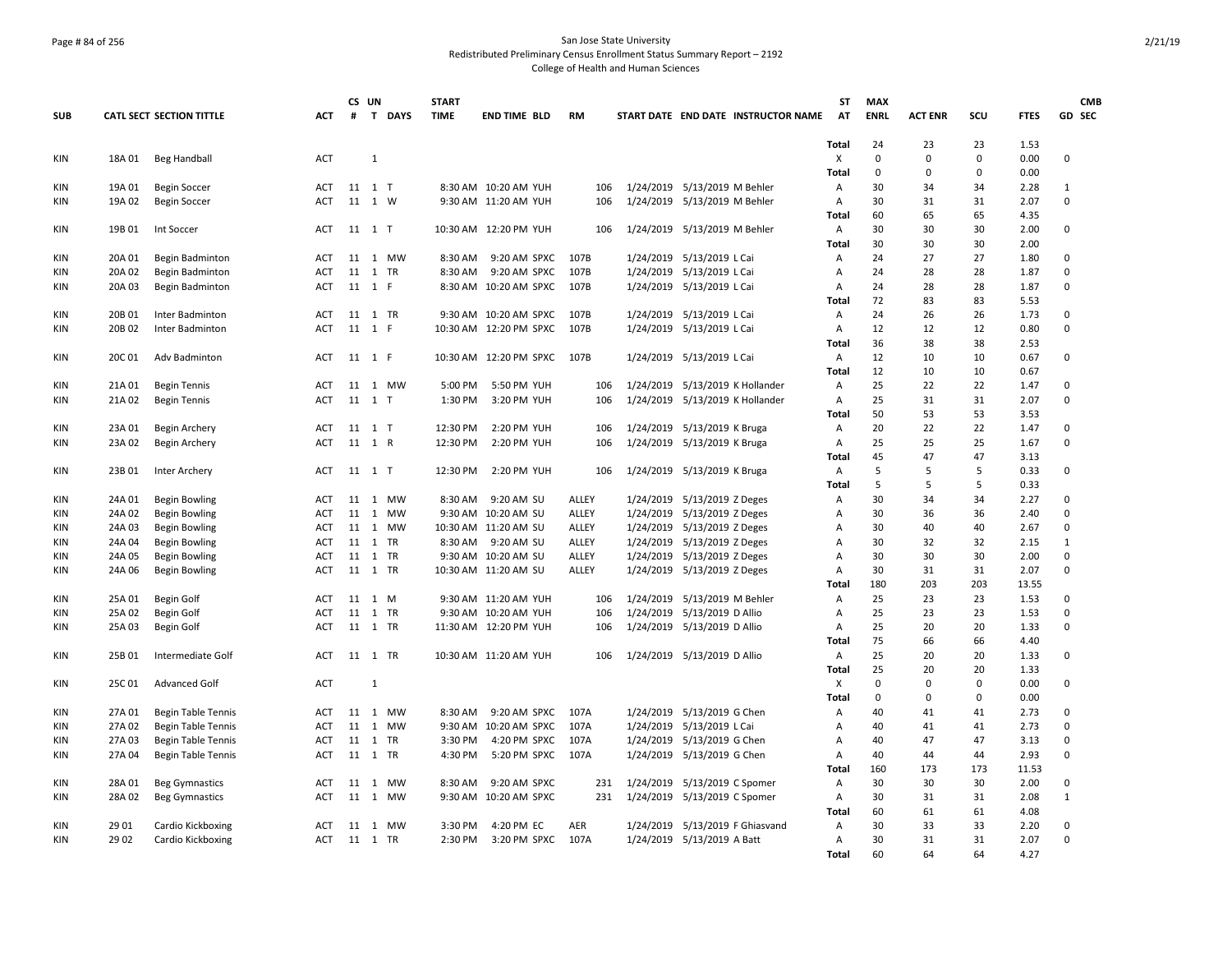## Page # 85 of 256 San Jose State University Redistributed Preliminary Census Enrollment Status Summary Report – 2192 College of Health and Human Sciences

|             |        |                                 |            |         | CS UN   |         | <b>START</b> |                         |           |                                     | <b>ST</b>      | <b>MAX</b>  |                |     |             | CMB            |        |
|-------------|--------|---------------------------------|------------|---------|---------|---------|--------------|-------------------------|-----------|-------------------------------------|----------------|-------------|----------------|-----|-------------|----------------|--------|
| <b>SUB</b>  |        | <b>CATL SECT SECTION TITTLE</b> | <b>ACT</b> | #       |         | T DAYS  | <b>TIME</b>  | <b>END TIME BLD</b>     | <b>RM</b> | START DATE END DATE INSTRUCTOR NAME | AT             | <b>ENRL</b> | <b>ACT ENR</b> | SCU | <b>FTES</b> | GD SEC         |        |
| KIN         | 3001   | Pilates                         | ACT        |         | 11 1 MW |         |              | 8:30 AM 9:20 AM EC      | AER       | 1/24/2019 5/13/2019 J Linafelter    | A              | 30          | 30             | 30  | 2.00        | $\Omega$       |        |
| KIN         | 3002   | Pilates                         | <b>ACT</b> |         |         | 11 1 MW |              | 9:30 AM 10:20 AM EC     | AER       | 1/24/2019 5/13/2019 J Linafelter    | A              | 30          | 30             | 30  | 2.00        | 0              |        |
| KIN         | 3003   | Pilates                         | ACT        |         | 11 1 MW |         |              | 10:30 AM 11:20 AM EC    | AER       | 1/24/2019 5/13/2019 J Linafelter    | A              | 30          | 31             | 31  | 2.07        | $\Omega$       |        |
| KIN         | 3004   | Pilates                         | ACT        |         | 11 1 MW |         | 12:30 PM     | 1:20 PM EC              | AER       | 1/24/2019 5/13/2019 J Linafelter    | Α              | 30          | 32             | 32  | 2.13        | 0              |        |
| KIN         | 3005   | Pilates                         | <b>ACT</b> |         | 11 1 TR |         | 1:30 PM      | 2:20 PM EC              | AER       | 1/24/2019 5/13/2019 J Linafelter    | Α              | 30          | 31             | 31  | 2.07        | $\Omega$       |        |
|             |        |                                 |            |         |         |         |              |                         |           |                                     | Total          | 150         | 154            | 154 | 10.27       |                |        |
| KIN         | 3101   | <b>Body Sculpting</b>           | ACT        |         | 11 1 TR |         | 7:30 AM      | 8:20 AM EC              | AER       | 1/24/2019 5/13/2019 A Dietrich      | Α              | 50          | 50             | 50  | 3.33        | 0              |        |
| KIN         | 3102   | <b>Body Sculpting</b>           | ACT        |         | 11 1 TR |         |              | 9:30 AM 10:20 AM EC     | AER       | 1/24/2019 5/13/2019 A Dietrich      | Α              | 50          | 48             | 48  | 3.20        | $\Omega$       |        |
| KIN         | 3103   | <b>Body Sculpting</b>           | ACT        |         | 11 1 TR |         | 12:30 PM     | 1:20 PM EC              | AER       | 1/24/2019 5/13/2019 L Pate          | Α              | 50          | 60             | 60  | 4.00        | 0              |        |
|             |        |                                 |            |         |         |         |              |                         |           |                                     | <b>Total</b>   | 150         | 158            | 158 | 10.53       |                |        |
| KIN         | 3201   | Aerobics                        | ACT        |         |         | 11 1 MW | 4:30 PM      | 5:20 PM EC              | AER       | 1/24/2019 5/13/2019 F Ghiasvand     | Α              | 50          | 50             | 50  | 3.33        | $\Omega$       |        |
| KIN         | 3202   | Aerobics                        | ACT        |         | 11 1 TR |         | 8:30 AM      | 9:20 AM EC              | AER       | 1/24/2019 5/13/2019 A Dietrich      | A              | 50          | 38             | 38  | 2.53        | $\Omega$       |        |
| KIN         | 3203   | Aerobics                        | <b>ACT</b> |         | 11 1 TR |         |              | 11:30 AM 12:20 PM EC    | AER       | 1/24/2019 5/13/2019 A Dietrich      | Α              | 50          | 49             | 49  | 3.27        | 0              |        |
| KIN         | 3204   | Aerobics                        | <b>ACT</b> |         | 11 1 TR |         | 12:30 PM     | 1:20 PM SPXC            | 107A      | 1/24/2019 5/13/2019 A Batt          | $\overline{A}$ | 50          | 58             | 58  | 3.88        | $\mathbf{1}$   |        |
| KIN         | 3205   | Aerobics                        | ACT        |         | 11 1 TR |         | 1:30 PM      | 2:20 PM SPXC            | 107A      | 1/24/2019 5/13/2019 A Batt          | Α              | 50          | 51             | 51  | 3.42        | $\mathbf{1}$   |        |
|             |        |                                 |            |         |         |         |              |                         |           |                                     | Total          | 250         | 246            | 246 | 16.43       |                |        |
| KIN         | 34 01  | <b>Step Training</b>            | ACT        |         | 11 1 TR |         |              | 10:30 AM 11:20 AM EC    | AER       | 1/24/2019 5/13/2019 A Batt          | Α              | 50          | 51             | 51  | 3.40        | $\Omega$       |        |
| <b>KIN</b>  | 34 02  | <b>Step Training</b>            | <b>ACT</b> |         | 11 1 TR |         |              | 11:30 AM  12:20 PM SPXC | 107A      | 1/24/2019 5/13/2019 A Batt          | Α              | 50          | 44             | 44  | 2.93        | $\Omega$       |        |
| KIN         | 34 03  | <b>Step Training</b>            | ACT        |         | 11 1 TR |         | 3:30 PM      | 4:20 PM EC              | AER       | 1/24/2019 5/13/2019 A Batt          | Α              | 50          | 42             | 42  | 2.80        | $\Omega$       |        |
|             |        |                                 |            |         |         |         |              |                         |           |                                     | Total          | 150         | 137            | 137 | 9.13        |                |        |
| KIN         | 35A 01 | <b>Begin Wt Training</b>        | ACT        |         |         | 11 1 MW | 7:30 AM      | 8:20 AM YUH             | 126       | 1/24/2019 5/13/2019 R Montgomery    | Α              | 32          | 34             | 34  | 2.27        | $\Omega$       |        |
| KIN         | 35A 02 | <b>Begin Wt Training</b>        | ACT        |         | 11 1 MW |         |              | 9:30 AM 10:20 AM YUH    | 126       | 1/24/2019 5/13/2019 R Montgomery    | Α              | 32          | 30             | 30  | 2.00        | $\Omega$       |        |
| KIN         | 35A 03 | <b>Begin Wt Training</b>        | ACT        |         | 11 1 MW |         | 12:30 PM     | 1:20 PM YUH             | 126       | 1/24/2019 5/13/2019 A Dietrich      | Α              | 32          | 32             | 32  | 2.13        | $\Omega$       |        |
| KIN         | 35A 04 | <b>Begin Wt Training</b>        | <b>ACT</b> |         | 11 1 MW |         | 1:30 PM      | 2:20 PM YUH             | 126       | 1/24/2019 5/13/2019 D Bobb          | Α              | 32          | 35             | 35  | 2.33        | $\Omega$       |        |
| KIN         | 35A 05 | <b>Begin Wt Training</b>        | ACT        |         | 11 1 MW |         | 2:30 PM      | 3:20 PM YUH             | 126       | 1/24/2019 5/13/2019 D Bobb          | Α              | 32          | 34             | 34  | 2.27        | $\Omega$       |        |
| KIN         | 35A 06 | <b>Begin Wt Training</b>        | <b>ACT</b> |         | 11 1 MW |         | 3:30 PM      | 4:20 PM YUH             | 126       | 1/24/2019 5/13/2019 J Fonda         | Α              | 32          | 32             | 32  | 2.13        | $\Omega$       |        |
| KIN         | 35A 07 | <b>Begin Wt Training</b>        | ACT        |         | 11 1 TR |         | 7:30 AM      | 8:20 AM YUH             | 126       | 1/24/2019 5/13/2019 S Butler        | Α              | 32          | 31             | 31  | 2.07        | $\Omega$       |        |
| KIN         | 35A08  | <b>Begin Wt Training</b>        | <b>ACT</b> |         | 11 1 TR |         |              | 9:30 AM 10:20 AM YUH    | 126       | 1/24/2019 5/13/2019 S Butler        | A              | 32          | 33             | 33  | 2.20        | $\Omega$       |        |
| <b>KIN</b>  | 35A09  | <b>Begin Wt Training</b>        | <b>ACT</b> |         | 11 1 TR |         | 1:30 PM      | 2:20 PM YUH             | 126       | 1/24/2019 5/13/2019 C Carrillo      | Α              | 32          | 32             | 32  | 2.13        | 0              |        |
| KIN         | 35A 10 | <b>Begin Wt Training</b>        | ACT        |         | 11 1 TR |         | 2:30 PM      | 3:20 PM YUH             | 126       | 1/24/2019 5/13/2019 L Pate          | Α              | 32          | 34             | 34  | 2.27        | $\Omega$       |        |
| KIN         | 35A 11 | <b>Begin Wt Training</b>        | ACT        |         | 11 1 TR |         | 3:30 PM      | 4:20 PM YUH             | 126       | 1/24/2019 5/13/2019 L Pate          | $\overline{A}$ | 32          | 34             | 34  | 2.27        | $\Omega$       |        |
| <b>KIN</b>  | 35A 12 | <b>Begin Wt Training</b>        | <b>ACT</b> |         | 11 1 TR |         | 4:30 PM      | 5:20 PM YUH             | 126       | 1/24/2019 5/13/2019 L Wilkin        | Α              | 32          | 32             | 32  | 2.13        | $\Omega$       |        |
| KIN         | 35A 13 | <b>Begin Wt Training</b>        | <b>ACT</b> |         | 11 1 MW |         | 4:30 PM      | 5:20 PM YUH             | 126       | 1/24/2019 5/13/2019 L Pate          | Α              | 32          | 32             | 32  | 2.13        | $\Omega$       |        |
| KIN         | 35A 14 | <b>Begin Wt Training</b>        | ACT        |         |         | 11 1 MW | 5:30 PM      | 6:20 PM YUH             | 126       | 1/24/2019 5/13/2019 L Pate          | Α              | 32          | 32             | 32  | 2.13        | $\Omega$       |        |
|             |        |                                 |            |         |         |         |              |                         |           |                                     | Total          | 448         | 457            | 457 | 30.47       |                |        |
| KIN         | 35B 01 | Inter Wt Training               | ACT        |         | 11 1 MW |         | 8:30 AM      | 9:20 AM YUH             | 126       | 1/24/2019 5/13/2019 R Montgomery    | Α              | 32          | 32             | 32  | 2.13        | $\Omega$       |        |
| KIN         | 35B 02 | Inter Wt Training               | <b>ACT</b> |         | 11 1 MW |         |              | 10:30 AM 11:20 AM YUH   | 126       | 1/24/2019 5/13/2019 R Montgomery    | Α              | 32          | 32             | 32  | 2.13        | $\Omega$       |        |
| KIN         | 35B03  | Inter Wt Training               | ACT        |         | 11 1 TR |         | 8:30 AM      | 9:20 AM YUH             | 126       | 1/24/2019 5/13/2019 S Butler        | A              | 32          | 30             | 30  | 2.00        | 0              |        |
| KIN         | 35B 04 | Inter Wt Training               | ACT        |         | 11 1 TR |         |              | 12:30 PM 1:20 PM YUH    | 126       | 1/24/2019 5/13/2019 S Butler        | Α              | 32          | 31             | 31  | 2.07        | $\Omega$       |        |
|             |        |                                 |            |         |         |         |              |                         |           |                                     | Total          | 128         | 125            | 125 | 8.33        |                |        |
| KIN         | 3701   | <b>Fitness Walking</b>          | <b>ACT</b> |         | 11 1 TR |         |              | 11:30 AM 12:20 PM YUH   | 106       | 1/24/2019 5/13/2019 J Fonda         | Α              | 30          | 33             | 33  | 2.20        | $\Omega$       |        |
|             |        |                                 |            |         |         |         |              |                         |           |                                     | Total          | 30          | 33             | 33  | 2.20        |                |        |
| KIN         | 3801   | Begin Jogging                   | ACT        |         | 11 1 MW |         | 12:30 PM     | 1:20 PM SPXC            | 107B      | 1/24/2019 5/13/2019 R Pacitto       | Α              | 30          | 36             | 36  | 2.40        | $\Omega$       |        |
| KIN         | 3802   | Begin Jogging                   | ACT        |         |         | 11 1 MW | 1:30 PM      | 2:20 PM SPXC            | 107B      | 1/24/2019 5/13/2019 R Pacitto       | Α              | 30          | 32             | 32  | 2.13        | $\Omega$       |        |
| KIN         | 38 03  | Begin Jogging                   | ACT        |         | 11 1 TR |         | 8:30 AM      | 9:20 AM YUH             | 106       | 1/24/2019 5/13/2019 J Fonda         | Α              | 30          | 28             | 28  | 1.87        | $\Omega$       |        |
| KIN         | 3804   | Begin Jogging                   | ACT        |         | 11 1 TR |         |              | 9:30 AM 10:20 AM YUH    | 106       | 1/24/2019 5/13/2019 J Fonda         | Α              | 30          | 28             | 28  | 1.87        | $\Omega$       |        |
|             |        |                                 |            |         |         |         |              |                         |           |                                     | Total          | 120         | 124            | 124 | 8.27        |                |        |
| KIN         | 45A 01 | Beg Lindy & Swing               | ACT        |         | 11 1 MW |         | 8:30 AM      | 9:20 AM SPXE            | 178       | 1/24/2019 5/13/2019 A Ayers         | Α              | 30          | 18             | 18  | 1.20        | 0<br>C         |        |
| <b>DANC</b> | 45A 01 | Beg Lindy & Swing               | ACT        |         |         | 11 1 MW | 8:30 AM      | 9:20 AM SPXE            | 178       | 1/24/2019 5/13/2019 A Ayers         | Α              | 0           | 0              | 0   | 0.00        | $0-$           | $\ast$ |
|             |        |                                 |            |         |         |         |              |                         |           |                                     | <b>Total</b>   | 30          | 18             | 18  | 1.20        |                |        |
| KIN         | 46A 01 | <b>Beg Social Dance</b>         | ACT        | 11 1 MW |         |         |              | 9:30 AM 10:20 AM SPXE   | 178       | 1/24/2019 5/13/2019 A Ayers         | Α              | 40          | 33             | 33  | 2.20        | 0 <sup>2</sup> | $\ast$ |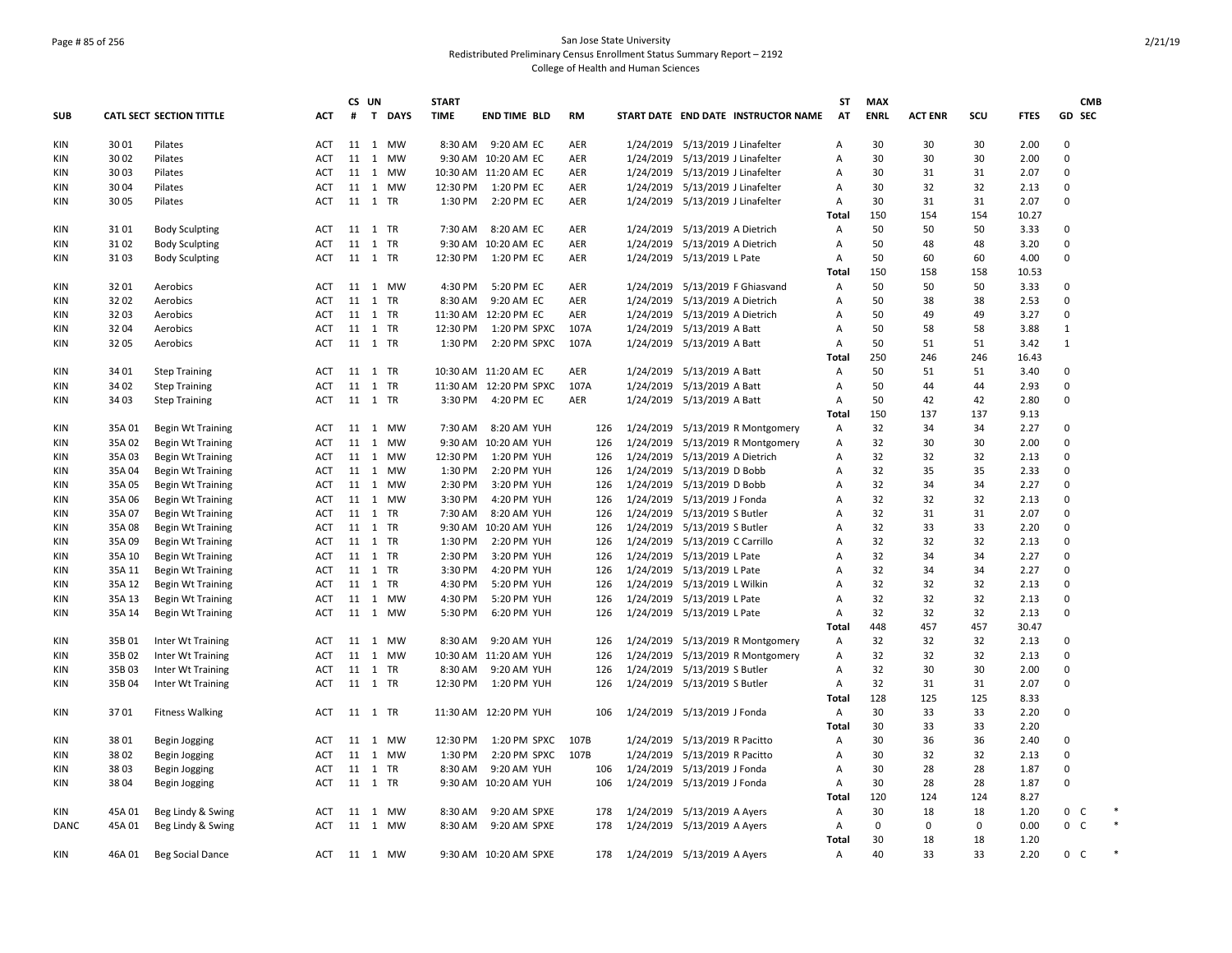## Page # 86 of 256 San Jose State University Redistributed Preliminary Census Enrollment Status Summary Report – 2192 College of Health and Human Sciences

|             |        |                                 |            |         | CS UN        |          | <b>START</b> |                         |           |     |                                |                                     | <b>ST</b>      | <b>MAX</b>  |                |                |             |                | <b>CMB</b>   |        |
|-------------|--------|---------------------------------|------------|---------|--------------|----------|--------------|-------------------------|-----------|-----|--------------------------------|-------------------------------------|----------------|-------------|----------------|----------------|-------------|----------------|--------------|--------|
| <b>SUB</b>  |        | <b>CATL SECT SECTION TITTLE</b> | ACT        | #       |              | T DAYS   | <b>TIME</b>  | END TIME BLD            | <b>RM</b> |     |                                | START DATE END DATE INSTRUCTOR NAME | AT             | <b>ENRL</b> | <b>ACT ENR</b> | SCU            | <b>FTES</b> |                | GD SEC       |        |
| DANC        | 46A01  | <b>Beg Social Dance</b>         | ACT        |         |              | 11 1 MW  |              | 9:30 AM 10:20 AM SPXE   |           | 178 | 1/24/2019 5/13/2019 A Ayers    |                                     | Α              | $\Omega$    | $\Omega$       | $\mathbf 0$    | 0.00        | $0-$           |              | $\ast$ |
| KIN         | 46A 02 | <b>Beg Social Dance</b>         | ACT        |         |              | 11 1 MW  |              | 10:30 AM 11:20 AM SPXE  |           | 178 | 1/24/2019 5/13/2019 A Ayers    |                                     | Α              | 40          | 29             | 29             | 1.93        | $\mathbf{0}$   | $\mathsf{C}$ | $\ast$ |
| DANC        | 46A 02 | <b>Beg Social Dance</b>         | ACT        |         |              | 11 1 MW  |              | 10:30 AM 11:20 AM SPXE  |           | 178 | 1/24/2019 5/13/2019 A Ayers    |                                     | Α              | $\Omega$    | $\mathbf 0$    | $\mathbf 0$    | 0.00        | 0              | $\mathsf{C}$ | $\ast$ |
| <b>KIN</b>  | 46A 03 | <b>Beg Social Dance</b>         | <b>ACT</b> |         |              | 11 1 MW  |              | 11:30 AM  12:20 PM SPXE |           | 178 | 1/24/2019 5/13/2019 A Ayers    |                                     | $\overline{A}$ | 40          | 21             | 21             | 1.40        | $0-$           |              | $\ast$ |
| DANC        | 46A03  | <b>Beg Social Dance</b>         | <b>ACT</b> |         |              | 11 1 MW  |              | 11:30 AM 12:20 PM SPXE  |           | 178 | 1/24/2019 5/13/2019 A Ayers    |                                     | Α              | $\mathbf 0$ | $\mathbf 0$    | 0              | 0.00        | 0 C            |              | $\ast$ |
| KIN         | 46A 04 | <b>Beg Social Dance</b>         | <b>ACT</b> |         |              | 11 1 MW  | 1:30 PM      | 2:20 PM SPXE            |           | 178 | 1/24/2019 5/13/2019 A Ayers    |                                     | $\overline{A}$ | 40          | 32             | 32             | 2.13        | 0              | C            | $\ast$ |
| DANC        | 46A 04 | <b>Beg Social Dance</b>         | <b>ACT</b> |         |              | 11 1 MW  | 1:30 PM      | 2:20 PM SPXE            |           | 178 | 1/24/2019 5/13/2019 A Ayers    |                                     | Α              | $\mathbf 0$ | $\mathbf 0$    | 0              | 0.00        | $0-$           |              | $\ast$ |
|             |        |                                 |            |         |              |          |              |                         |           |     |                                |                                     | Total          | 160         | 115            | 115            | 7.67        |                |              |        |
| KIN         | 47A 01 | Beg W Coast Swing               | ACT        |         |              | 11 1 TR  | 12:30 PM     | 1:20 PM SPXE            |           | 178 | 1/24/2019 5/13/2019 H Schmitt  |                                     | Α              | 30          | 18             | 18             | 1.22        | 1              |              |        |
|             |        |                                 |            |         |              |          |              |                         |           |     |                                |                                     | Total          | 30          | 18             | 18             | 1.22        |                |              |        |
| KIN         | 48A01  | Beg Latin Dance                 | <b>ACT</b> |         |              | 11 1 MW  | 2:30 PM      | 3:20 PM SPXE            |           | 178 | 1/24/2019 5/13/2019 A Ayers    |                                     | Α              | 40          | 38             | 38             | 2.53        | 0 <sup>2</sup> |              | $\ast$ |
| DANC        | 48A 01 | Beg Latin Dance                 | <b>ACT</b> |         |              | 11 1 MW  | 2:30 PM      | 3:20 PM SPXE            |           | 178 | 1/24/2019 5/13/2019 A Ayers    |                                     | Α              | 0           | $\mathbf 0$    | $\mathbf 0$    | 0.00        | $0-$           |              | $\ast$ |
| KIN         | 48A02  | Beg Latin Dance                 | ACT        |         |              | 11 1 TR  | 8:30 AM      | 9:20 AM SPXE            |           | 178 | 1/24/2019 5/13/2019 O David    |                                     | Α              | 40          | 30             | 30             | 2.00        | $0-$           |              | $\ast$ |
| <b>DANC</b> | 48A 02 | Beg Latin Dance                 | <b>ACT</b> |         |              | 11 1 TR  | 8:30 AM      | 9:20 AM SPXE            |           | 178 | 1/24/2019 5/13/2019 O David    |                                     | $\overline{A}$ | $\Omega$    | $\Omega$       | 0              | 0.00        | 0              | C            | $\ast$ |
| KIN         | 48A 03 | Beg Latin Dance                 | <b>ACT</b> | 11 1 TR |              |          |              | 9:30 AM 10:20 AM SPXE   |           | 178 | 1/24/2019 5/13/2019 O David    |                                     | Α              | 40          | 40             | 40             | 2.67        | $0-$           |              | $\ast$ |
| <b>DANC</b> | 48A03  | Beg Latin Dance                 | <b>ACT</b> | 11 1 TR |              |          |              | 9:30 AM 10:20 AM SPXE   |           | 178 | 1/24/2019 5/13/2019 O David    |                                     | Α              | $\Omega$    | $\Omega$       | $\mathbf 0$    | 0.00        | 0              | $\mathsf{C}$ | $\ast$ |
| KIN         | 48A 04 | Beg Latin Dance                 | <b>ACT</b> | 11 1 TR |              |          |              | 10:30 AM 11:20 AM SPXE  |           | 178 | 1/24/2019 5/13/2019 O David    |                                     | Α              | 40          | 48             | 48             | 3.20        | $0-$           |              | $\ast$ |
| DANC        | 48A 04 | Beg Latin Dance                 | <b>ACT</b> |         |              | 11 1 TR  |              | 10:30 AM 11:20 AM SPXE  |           | 178 | 1/24/2019 5/13/2019 O David    |                                     | $\overline{A}$ | $\Omega$    | $\mathbf 0$    | $\mathbf 0$    | 0.00        | $0-$           |              | $\ast$ |
|             |        |                                 |            |         |              |          |              |                         |           |     |                                |                                     | Total          | 160         | 156            | 156            | 10.40       |                |              |        |
| KIN         | 5001   | Tai Chi                         | ACT        |         |              | 11 1 MW  |              | 9:30 AM 10:20 AM SPXC   | 107B      |     | 1/24/2019 5/13/2019 G Chen     |                                     | Α              | 40          | 43             | 43             | 2.87        | 0              |              |        |
| KIN         | 5002   | Tai Chi                         | <b>ACT</b> |         |              | 11 1 MW  | 3:30 PM      | 4:20 PM SPXE            |           | 178 | 1/24/2019 5/13/2019 C Weng     |                                     | Α              | 40          | 34             | 34             | 2.27        | 0              |              |        |
|             |        |                                 |            |         |              |          |              |                         |           |     |                                |                                     | Total          | 80          | 77             | 77             | 5.13        |                |              |        |
| KIN         | 51A01  | Begin Aikido                    | ACT        |         |              | 11 1 MW  | 8:30 AM      | 9:20 AM YUH             |           | 208 | 1/24/2019 5/13/2019 J Wada     |                                     | Α              | 30          | 26             | 26             | 1.73        | 0              |              |        |
| KIN         | 51A 02 | Begin Aikido                    | ACT        | 11      |              | 1 MW     |              | 9:30 AM 10:20 AM YUH    |           | 208 | 1/24/2019 5/13/2019 J Wada     |                                     | Α              | 20          | 19             | 19             | 1.27        | $\Omega$       |              |        |
|             |        |                                 |            |         |              |          |              |                         |           |     |                                |                                     | <b>Total</b>   | 50          | 45             | 45             | 3.00        |                |              |        |
| KIN         | 51B01  | Int Aikido                      | <b>ACT</b> |         | $\mathbf{1}$ |          |              |                         |           |     |                                |                                     | X              | $\Omega$    | $\Omega$       | $\mathbf 0$    | 0.00        | $\Omega$       |              |        |
|             |        |                                 |            |         |              |          |              |                         |           |     |                                |                                     | Total          | $\mathbf 0$ | $\mathbf 0$    | $\mathsf 0$    | 0.00        |                |              |        |
| KIN         | 52A 01 | Begin Judo                      | <b>ACT</b> | 11 1 TR |              |          |              | 9:30 AM 10:20 AM YUH    |           | 208 | 1/24/2019 5/13/2019 D Williams |                                     | Α              | 30          | 27             | 27             | 1.80        | $\Omega$       |              |        |
| KIN         | 52A 02 | Begin Judo                      | <b>ACT</b> | 11 1 TR |              |          |              | 10:30 AM 11:20 AM YUH   |           | 208 | 1/24/2019 5/13/2019 D Williams |                                     | Α              | 30          | 33             | 33             | 2.20        | 0              |              |        |
|             |        |                                 |            |         |              |          |              |                         |           |     |                                |                                     | Total          | 60          | 60             | 60             | 4.00        |                |              |        |
| KIN         | 52B 01 | Inter Judo                      | ACT        |         |              | 11 1 TR  |              | 11:30 AM 12:20 PM YUH   |           | 208 | 1/24/2019 5/13/2019 D Williams |                                     | Α              | 20          | 17             | 17             | 1.13        | $\Omega$       |              |        |
|             |        |                                 |            |         |              |          |              |                         |           |     |                                |                                     | <b>Total</b>   | 20          | 17             | 17             | 1.13        |                |              |        |
| KIN         | 52C 01 | Competitive Judo                | <b>ACT</b> |         |              | 11 1 TBA |              | YUH                     |           | 208 | 1/24/2019 5/13/2019 Y Uchida   |                                     | Α              | 30          | 10             | 10             | 0.68        | 1              |              |        |
|             |        |                                 |            |         |              |          |              |                         |           |     |                                |                                     | <b>Total</b>   | 30          | 10             | 10             | 0.68        |                |              |        |
| KIN         | 53A 01 | Begin Karate                    | ACT        | 11      | 1 F          |          |              | 8:30 AM 10:20 AM YUH    |           | 106 | 1/24/2019 5/13/2019 J Keeling  |                                     | Α              | 20          | 19             | 19             | 1.27        | $\Omega$       |              |        |
| KIN         | 53A 02 | Begin Karate                    | <b>ACT</b> | 11 1 F  |              |          |              | 10:30 AM 12:20 PM YUH   |           | 106 | 1/24/2019 5/13/2019 J Keeling  |                                     | Α              | 20          | 21             | 21             | 1.40        | $\Omega$       |              |        |
|             |        |                                 |            |         |              |          |              |                         |           |     |                                |                                     | <b>Total</b>   | 40          | 40             | 40             | 2.67        |                |              |        |
| <b>KIN</b>  | 53B 01 |                                 | ACT        | 11 1 F  |              |          |              | 8:30 AM 10:20 AM YUH    |           | 106 | 1/24/2019 5/13/2019 J Keeling  |                                     | Α              | 10          | 3              | 3              | 0.20        | 0              |              |        |
| KIN         | 53B 02 | Inter Karate<br>Inter Karate    | <b>ACT</b> | 11 1 F  |              |          |              | 10:30 AM 12:20 PM YUH   |           | 106 | 1/24/2019 5/13/2019 J Keeling  |                                     | Α              | 10          | $\overline{4}$ | 4              | 0.27        | 0              |              |        |
|             |        |                                 |            |         |              |          |              |                         |           |     |                                |                                     | <b>Total</b>   | 20          | $\overline{7}$ | $\overline{7}$ | 0.47        |                |              |        |
|             |        |                                 |            |         |              |          |              |                         |           |     |                                |                                     |                | 30          |                |                |             |                |              |        |
| KIN         | 54A 01 | Begin Tae Kwon Do               | <b>ACT</b> | 11      |              | 1 TR     | 7:30 AM      | 8:20 AM YUH             |           | 208 |                                | 1/24/2019 5/13/2019 J Schachner     | Α              |             | 31             | 31             | 2.07        | 0              |              |        |
| KIN         | 54A 02 | Begin Tae Kwon Do               | <b>ACT</b> |         |              | 11 1 TR  | 8:30 AM      | 9:20 AM YUH             |           | 208 |                                | 1/24/2019 5/13/2019 J Schachner     | Α              | 20          | 19             | 19             | 1.27        | 0              |              |        |
|             |        |                                 |            |         |              |          |              |                         |           |     |                                |                                     | Total          | 50          | 50             | 50             | 3.33        |                |              |        |
| KIN         | 54B01  | Int Tae Kwon Do                 | ACT        | 11 1 TR |              |          | 8:30 AM      | 9:20 AM YUH             |           | 208 |                                | 1/24/2019 5/13/2019 J Schachner     | Α              | 10          | 13             | 13             | 0.87        | 0              |              |        |
|             |        |                                 |            |         |              |          |              |                         |           |     |                                |                                     | Total          | 10          | 13             | 13             | 0.87        |                |              |        |
| KIN         | 55A 01 | Begin Self-Defense              | ACT        |         |              | 11 1 MW  |              | 11:30 AM 12:20 PM YUH   |           | 208 | 1/24/2019 5/13/2019 G Chen     |                                     | Α              | 30          | 37             | 37             | 2.47        | $\Omega$       |              |        |
| <b>KIN</b>  | 55A 02 | Begin Self-Defense              | <b>ACT</b> |         |              | 11 1 MW  | 12:30 PM     | 1:20 PM YUH             |           | 208 | 1/24/2019 5/13/2019 G Chen     |                                     | A              | 30          | 37             | 37             | 2.47        | $\Omega$       |              |        |
| KIN         | 55A 03 | Begin Self-Defense              | <b>ACT</b> |         |              | 11 1 MW  | 1:30 PM      | 2:20 PM YUH             |           | 208 | 1/24/2019 5/13/2019 G Chen     |                                     | Α              | 30          | 35             | 35             | 2.33        | 0              |              |        |
|             |        |                                 |            |         |              |          |              |                         |           |     |                                |                                     | Total          | 90          | 109            | 109            | 7.27        |                |              |        |
| KIN         | 61A 01 | Begin Hatha Yoga                | ACT        | 11 1 F  |              |          | 7:30 AM      | 9:20 AM EC              | AER       |     |                                | 1/24/2019 5/13/2019 J Linafelter    | $\overline{A}$ | 50          | 34             | 34             | 2.27        | 0              |              |        |
| <b>KIN</b>  | 61A 02 | Begin Hatha Yoga                | <b>ACT</b> | 11 1 F  |              |          |              | 7:30 AM 9:20 AM YUH     |           | 208 | 1/24/2019 5/13/2019 S Caughlan |                                     | A              | 50          | 47             | 47             | 3.13        | $\Omega$       |              |        |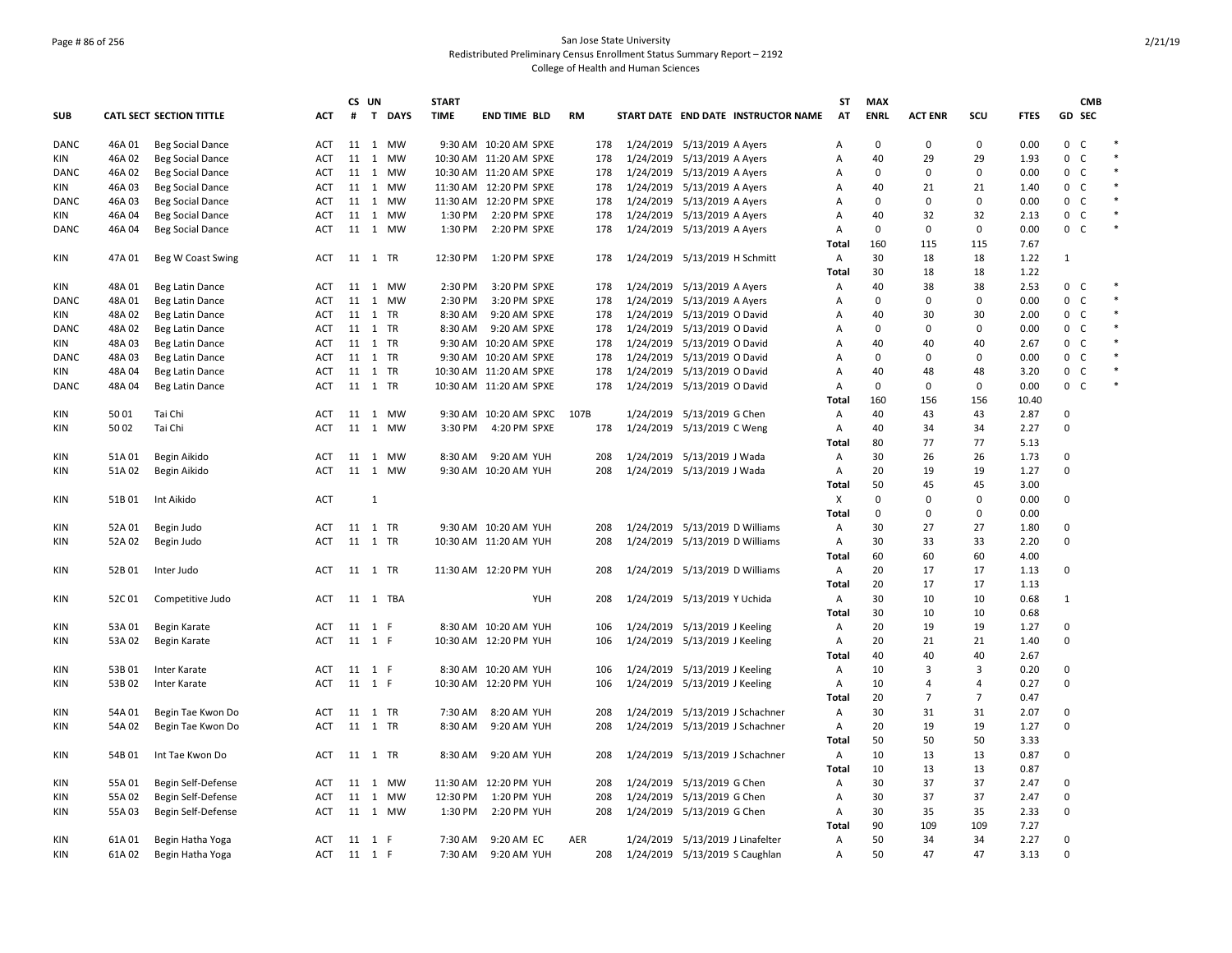### Page # 87 of 256 San Jose State University Redistributed Preliminary Census Enrollment Status Summary Report – 2192 College of Health and Human Sciences

|            |        |                                 |            | CS UN          |                         |             | <b>START</b> |                       |     |     |           |                                  |                                     | <b>ST</b>      | <b>MAX</b>     |                |                |             | <b>CMB</b>   |
|------------|--------|---------------------------------|------------|----------------|-------------------------|-------------|--------------|-----------------------|-----|-----|-----------|----------------------------------|-------------------------------------|----------------|----------------|----------------|----------------|-------------|--------------|
| SUB        |        | <b>CATL SECT SECTION TITTLE</b> | ACT        | #              | T.                      | <b>DAYS</b> | <b>TIME</b>  | <b>END TIME BLD</b>   | RM  |     |           |                                  | START DATE END DATE INSTRUCTOR NAME | AT             | <b>ENRL</b>    | <b>ACT ENR</b> | scu            | <b>FTES</b> | GD SEC       |
| <b>KIN</b> | 61A03  | Begin Hatha Yoga                | <b>ACT</b> | 11 1 F         |                         |             |              | 9:30 AM 11:20 AM EC   | AER |     |           | 1/24/2019 5/13/2019 J Linafelter |                                     | A              | 50             | 45             | 45             | 3.00        | 0            |
| KIN        | 61A04  | Begin Hatha Yoga                | <b>ACT</b> | 11 1 F         |                         |             | 11:30 AM     | 1:20 PM YUH           |     | 208 |           | 1/24/2019 5/13/2019 S Caughlan   |                                     | Α              | 50             | 52             | 52             | 3.47        | 0            |
|            |        |                                 |            |                |                         |             |              |                       |     |     |           |                                  |                                     | Total          | 200            | 178            | 178            | 11.87       |              |
| KIN        | 61B01  | Int Hatha Yoga                  | ACT        | 11 1 F         |                         |             |              | 9:30 AM 11:20 AM YUH  |     | 208 |           | 1/24/2019 5/13/2019 S Caughlan   |                                     | Α              | 50             | 26             | 26             | 1.73        | 0            |
|            |        |                                 |            |                |                         |             |              |                       |     |     |           |                                  |                                     | Total          | 50             | 26             | 26             | 1.73        |              |
| KIN        | 62A 01 | Begin Ice Skating               | ACT        | 11             | 1 T                     |             |              | 9:30 AM 11:10 AM YUH  |     | 106 |           | 1/24/2019 5/13/2019 G Chen       |                                     | Α              | 50             | 50             | 50             | 3.33        | 0            |
| KIN        | 62A 02 | Begin Ice Skating               | ACT        | 11 1 F         |                         |             |              | 8:20 AM 10:00 AM YUH  |     | 106 |           | 1/24/2019 5/13/2019 G Chen       |                                     | Α              | 50             | 50             | 50             | 3.33        | 0            |
|            |        |                                 |            |                |                         |             |              |                       |     |     |           |                                  |                                     | Total          | 100            | 100            | 100            | 6.67        |              |
| <b>KIN</b> | 63A 01 | <b>Beg Hiking</b>               | ACT        | 11 1 F         |                         |             | 1:00 PM      | 3:50 PM SPXE          |     | 163 |           | 1/24/2019 5/13/2019 K Kirkendall |                                     | Α              | 20             | 21             | 21             | 1.40        | 0            |
|            |        |                                 |            |                |                         |             |              |                       |     |     |           |                                  |                                     | Total          | 20             | 21             | 21             | 1.40        |              |
| KIN        | 65A 01 | Begin Ice Hockey                | ACT        | 11 1 F         |                         |             |              | 9:50 AM 11:30 AM YUH  |     | 106 |           | 1/24/2019 5/13/2019 G Chen       |                                     | Α              | 50             | 13             | 13             | 0.87        | 0            |
|            |        |                                 |            |                |                         |             |              |                       |     |     |           |                                  |                                     | Total          | 50             | 13             | 13             | 0.87        |              |
| <b>KIN</b> | 6801   | Visl Rep Sprt Cult              | LEC        |                |                         | 2 3 MW      | 1:30 PM      | 2:45 PM SPXC          |     | 151 |           | 1/24/2019 5/13/2019 D Murphy     |                                     | Α              | 40             | 40             | 120            | 8.00        | 0            |
|            |        |                                 |            |                |                         |             |              |                       |     |     |           |                                  |                                     | Total          | 40             | 40             | 120            | 8.00        |              |
| KIN        | 6901   | <b>Stress Management</b>        | LEC        | $\overline{2}$ |                         | 3 MW        | 7:30 AM      | 8:45 AM YUH           |     | 236 |           |                                  | 1/24/2019 5/13/2019 B Grosvenor     | Α              | 30             | 31             | 93             | 6.20        | 0            |
| <b>KIN</b> | 6902   | <b>Stress Management</b>        | LEC        | $\overline{2}$ |                         | 3 MW        |              | 9:00 AM 10:15 AM YUH  |     | 236 |           | 1/24/2019 5/13/2019 K Jeffery    |                                     | Α              | 30             | 32             | 96             | 6.40        | $\Omega$     |
| KIN        | 6903   | <b>Stress Management</b>        | <b>LEC</b> | $\overline{2}$ |                         | 3 TR        |              | 10:30 AM 11:45 AM YUH |     | 236 |           | 1/24/2019 5/13/2019 K Russell    |                                     | Α              | 30             | 29             | 87             | 5.80        | 0            |
| <b>KIN</b> | 69 04  | <b>Stress Management</b>        | <b>LEC</b> | $\overline{2}$ |                         | 3 TR        | 3:00 PM      | 4:15 PM YUH           |     | 236 |           | 1/24/2019 5/13/2019 C Carrillo   |                                     | A              | 30             | 30             | 90             | 6.00        | 0            |
| ΚIΝ        | 6905   | <b>Stress Management</b>        | LEC        | $\overline{2}$ | $\overline{3}$          | TR          | 5:30 PM      | 6:45 PM YUH           |     | 236 | 1/24/2019 | 5/13/2019 T Beggs                |                                     | Α              | 30             | 31             | 93             | 6.20        | 0            |
| KIN        | 6906   | <b>Stress Management</b>        | <b>LEC</b> | 2              |                         | 3 TR        | 7:00 PM      | 8:15 PM YUH           |     | 236 |           | 1/24/2019 5/13/2019 T Beggs      |                                     | A              | 30             | 33             | 99             | 6.60        | $\Omega$     |
| KIN        | 6907   | <b>Stress Management</b>        | LEC        | $\overline{2}$ |                         | 3 MW        | 3:00 PM      | 4:15 PM YUH           |     | 236 |           | 1/24/2019 5/13/2019 M Ruban      |                                     | $\overline{A}$ | 30             | 31             | 93             | 6.25        | $\mathbf{1}$ |
| KIN        | 6908   | <b>Stress Management</b>        | LEC        | $\overline{2}$ | $\overline{3}$          | MW          | 4:30 PM      | 5:45 PM YUH           |     | 236 |           | 1/24/2019 5/13/2019 C Carrillo   |                                     | Α              | 30             | 33             | 99             | 6.60        | $\Omega$     |
|            |        |                                 |            |                |                         |             |              |                       |     |     |           |                                  |                                     | Total          | 240            | 250            | 750            | 50.05       |              |
| KIN        | 7001   | Intro to Kinesiology            | <b>LEC</b> | $\overline{2}$ |                         | 3 MW        | 8:30 AM      | 9:20 AM YUH           |     | 124 |           |                                  | 1/24/2019 5/13/2019 F Ghiasvand     | Α              | 100            | 115            | 230            | 23.00       | 0            |
| KIN        | 7002   | Intro to Kinesiology            | <b>ACT</b> | 11             | $\mathbf{0}$            | M           |              | 9:30 AM 11:20 AM DBH  |     | 202 |           | 1/24/2019 5/13/2019 M Ruban      |                                     | A              | 20             | 22             | 22             | 0.00        | 0            |
| KIN        | 7003   | Intro to Kinesiology            | <b>ACT</b> | 11             |                         | $0 \quad W$ |              | 9:30 AM 11:20 AM DBH  |     | 202 |           | 1/24/2019 5/13/2019 M Ruban      |                                     | A              | 20             | 23             | 23             | 0.00        | $\Omega$     |
| KIN        | 70 04  | Intro to Kinesiology            | <b>ACT</b> | 11             | $\mathbf 0$             | M           |              | 9:30 AM 11:20 AM SPXC |     | 153 | 1/24/2019 |                                  | 5/13/2019 A Tomimbang               | Α              | 20             | 22             | 22             | 0.00        | 0            |
| KIN        | 7005   | Intro to Kinesiology            | <b>ACT</b> | 11             | $\mathbf 0$             | W           |              | 9:30 AM 11:20 AM SPXC |     | 153 |           | 1/24/2019 5/13/2019 J Chin       |                                     | Α              | 20             | 22             | 22             | 0.00        | 0            |
| KIN        | 7006   | Intro to Kinesiology            | <b>ACT</b> | 11             |                         | $0 \quad W$ | 1:30 PM      | 3:20 PM SPXC          |     | 153 |           | 1/24/2019 5/13/2019 A Dietrich   |                                     | A              | 20             | 26             | 26             | 0.00        | 0            |
|            |        |                                 |            |                |                         |             |              |                       |     |     |           |                                  |                                     | Total          | 200            | 230            | 345            | 23.00       |              |
| KIN        | 8001   | Indivdl Movement                | ACT        | 11             |                         | 1 TBA       |              |                       |     |     |           | 1/24/2019 5/13/2019 G Chen       |                                     | Α              | $\overline{2}$ | $\mathsf 0$    | $\mathsf 0$    | 0.00        | 0            |
| KIN        | 8002   | Indivdl Movement                | ACT        | 11             |                         | 1 TBA       |              |                       |     |     | 1/24/2019 | 5/13/2019 D Williams             |                                     | Α              | $\overline{2}$ | 10             | 10             | 0.67        | 0            |
| KIN        | 8003   | Indivdl Movement                | <b>ACT</b> |                |                         | 11 1 TBA    |              |                       |     |     |           | 1/24/2019 5/13/2019 A Batt       |                                     | A              | $\overline{2}$ | $\overline{4}$ | $\overline{4}$ | 0.27        | 0            |
| ΚIΝ        | 8004   | Indivdl Movement                | <b>ACT</b> |                |                         | 11 1 TBA    |              |                       |     |     |           | 1/24/2019 5/13/2019 R Pacitto    |                                     | Α              | $\overline{2}$ | $\Omega$       | $\mathbf 0$    | 0.00        | 0            |
| KIN        | 8005   | Indivdl Movement                | <b>ACT</b> | 11             | 1                       | TBA         |              |                       |     |     | 1/24/2019 | 5/13/2019 M Ruban                |                                     | Α              | $\overline{2}$ | $\mathbf{1}$   | $\mathbf{1}$   | 0.07        | 0            |
| KIN        | 8006   | Indivdl Movement                | <b>ACT</b> |                |                         | 11 1 TBA    |              |                       |     |     |           | 1/24/2019 5/13/2019              |                                     | Α              | $\overline{2}$ | 0              | 0              | 0.00        | 0            |
|            |        |                                 |            |                |                         |             |              |                       |     |     |           |                                  |                                     | Total          | 12             | 15             | 15             | 1.00        |              |
| KIN        |        | 100W 01 Writing Workshop        | <b>SEM</b> | 4              | $\overline{\mathbf{3}}$ | MW          | 7:30 AM      | 8:45 AM SH            |     | 242 |           | 1/24/2019 5/13/2019 D Bohigian   |                                     | Α              | 25             | 27             | 81             | 5.40        | 0            |
| KIN        |        | 100W 02 Writing Workshop        | SEM        | 4              |                         | 3 MW        |              | 9:00 AM 10:15 AM SH   |     | 242 |           | 1/24/2019 5/13/2019 D Bohigian   |                                     | Α              | 25             | 27             | 81             | 5.40        | 0            |
| ΚIΝ        |        | 100W 04 Writing Workshop        | SEM        | 4              |                         | 3 TR        |              | 7:30 AM 8:45 AM SH    |     | 242 | 1/24/2019 | 5/13/2019 A Medina               |                                     | Α              | 25             | 8              | 24             | 1.60        | 0            |
| <b>KIN</b> |        | 100W 05 Writing Workshop        | <b>SEM</b> | $\overline{4}$ | $\overline{\mathbf{3}}$ | TR          |              | 9:00 AM 10:15 AM SH   |     | 242 | 1/24/2019 | 5/13/2019 A Medina               |                                     | A              | 25             | 18             | 54             | 3.60        | 0            |
| KIN        |        | 100W 06 Writing Workshop        | <b>SEM</b> | 4              |                         | 3 TR        |              | 10:30 AM 11:45 AM SH  |     | 242 |           | 1/24/2019 5/13/2019 A Medina     |                                     | Α              | 25             | 25             | 75             | 5.00        | 0            |
| KIN        |        | 100W 07 Writing Workshop        | SEM        | 4              | 3                       | TR          | 1:30 PM      | 2:45 PM SH            |     | 242 |           | 1/24/2019 5/13/2019 M Crockett   |                                     | Α              | 25             | 24             | 72             | 4.80        | 0            |
|            |        |                                 |            |                |                         |             |              |                       |     |     |           |                                  |                                     | Total          | 150            | 129            | 387            | 25.80       |              |
| KIN        | 10101  | Sport in America                | LEC        | 2              | $\overline{\mathbf{3}}$ | MW          |              | 9:00 AM 10:15 AM SPXC |     | 151 |           | 1/24/2019 5/13/2019 M Crockett   |                                     | Α              | 40             | 40             | 120            | 8.00        | 0            |
| <b>KIN</b> | 10102  | Sport in America                | <b>LEC</b> | $\overline{2}$ |                         | 3 TR        |              | 12:00 PM 1:15 PM SH   |     | 242 |           | 1/24/2019 5/13/2019 M Crockett   |                                     | Α              | 40             | 38             | 114            | 7.60        | 0            |
|            |        |                                 |            |                |                         |             |              |                       |     |     |           |                                  |                                     | Total          | 80             | 78             | 234            | 15.60       |              |
| ΚIΝ        | 105 01 | Water Saf Inst                  | LEC        | 2              | $\overline{2}$          | F           |              | 9:00 AM 11:50 AM SPXE |     | 163 | 1/24/2019 | 5/13/2019 L Boswell              |                                     | Α              | 20             | 23             | 23             | 3.07        | 0            |
| <b>KIN</b> | 105 02 | Water Saf Inst                  | <b>ACT</b> |                |                         | 11 0 TBA    |              | <b>SPXE</b>           |     | 180 |           | 1/24/2019 5/13/2019 L Boswell    |                                     | Α              | 20             | 23             | 23             | 0.00        | 0            |
|            |        |                                 |            |                |                         |             |              |                       |     |     |           |                                  |                                     | Total          | 40             | 46             | 46             | 3.07        |              |
| KIN        | 106 01 | Adv Scuba & Aquc Tec            | LEC        |                | $2 \quad 3 \quad T$     |             | 6:00 PM      | 8:30 PM SPXE          |     | 163 |           | 1/24/2019 5/13/2019 F Barry      |                                     | Α              | 25             | 13             | 13             | 2.65        | $\mathbf{1}$ |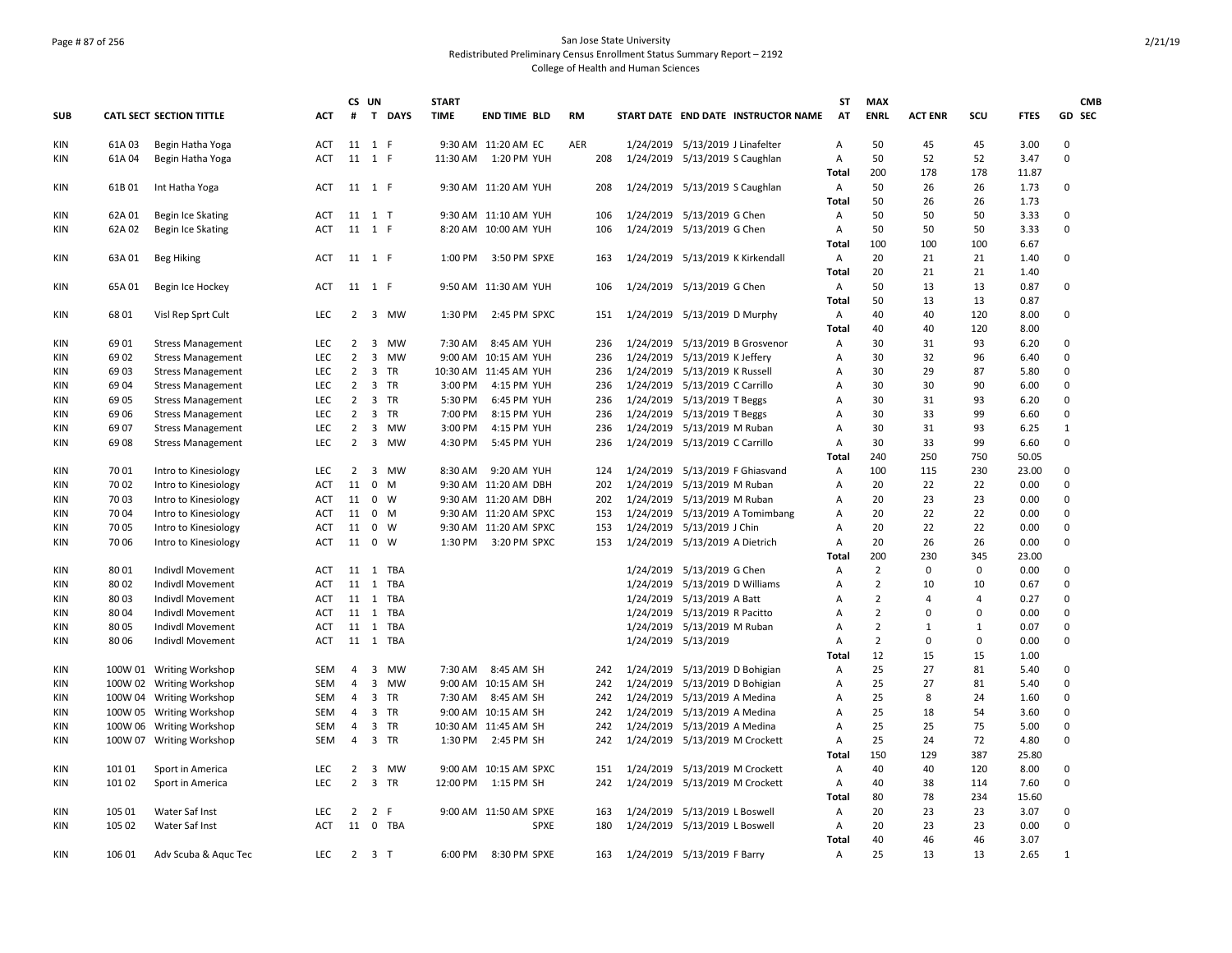## Page # 88 of 256 San Jose State University Redistributed Preliminary Census Enrollment Status Summary Report – 2192 College of Health and Human Sciences

|            |         |                                    |            | CS UN                |                     |          | <b>START</b> |                        |           |     |           |                                       | <b>ST</b>           | <b>MAX</b>  |                |           |              |                              | CMB    |
|------------|---------|------------------------------------|------------|----------------------|---------------------|----------|--------------|------------------------|-----------|-----|-----------|---------------------------------------|---------------------|-------------|----------------|-----------|--------------|------------------------------|--------|
| <b>SUB</b> |         | CATL SECT SECTION TITTLE           | <b>ACT</b> | #                    |                     | T DAYS   | <b>TIME</b>  | <b>END TIME BLD</b>    | <b>RM</b> |     |           | START DATE END DATE INSTRUCTOR NAME   | AT                  | <b>ENRL</b> | <b>ACT ENR</b> | SCU       | <b>FTES</b>  | GD SEC                       |        |
| KIN        | 106 02  | Adv Scuba & Aquc Tec               | <b>ACT</b> |                      |                     | 11 0 TBA |              | <b>SPXE</b>            |           | 180 |           | 1/24/2019 5/13/2019 F Barry           | Α                   | 25          | 13             | 26        | 0.00         | 1                            |        |
|            |         |                                    |            |                      |                     |          |              |                        |           |     |           |                                       | <b>Total</b>        | 50          | 26             | 39        | 2.65         |                              |        |
| KIN        | 107 01  | <b>Adapted Aquatics</b>            | <b>ACT</b> | 11 1 F               |                     |          | 12:00 PM     | 1:50 PM SPXC           |           | 151 |           | 1/24/2019 5/13/2019 J Lee             | Α<br>Total          | 25<br>25    | 38<br>38       | 38<br>38  | 2.53<br>2.53 | 0                            |        |
| KIN        | 11101   | Global Sport                       | <b>LEC</b> | $\overline{2}$       |                     | 3 MW     |              | 10:30 AM 11:45 AM SPXC |           | 151 |           | 1/24/2019 5/13/2019 D Murphy          | Α                   | 40          | 42             | 126       | 8.40         | $\Omega$                     |        |
| KIN        | 11102   | Global Sport                       | LEC        | $\overline{2}$       |                     | 3 TR     | 12:00 PM     | 1:15 PM SPXC           |           | 151 |           | 1/24/2019 5/13/2019 D Murphy          | $\overline{A}$      | 40          | 43             | 129       | 8.60         | $\mathbf 0$                  |        |
|            |         |                                    |            |                      |                     |          |              |                        |           |     |           |                                       | Total               | 80          | 85             | 255       | 17.00        |                              |        |
| KIN        | 145A 01 | Phys Act Old Adult                 | SEM        | 5                    |                     | 3 W      | 11:30 AM     | 1:20 PM SPXC           |           | 153 |           | 1/24/2019 5/13/2019 S Morales-Konishi | Α                   | 20          | 9              | 18        | 1.80         | 0                            |        |
| KIN        | 145A 02 | Phys Act Old Adult                 | LAB        | 17                   | $\mathbf 0$         | TBA      |              |                        |           |     | 1/24/2019 | 5/13/2019 S Morales-Konishi           | Α                   | 20          | 9              | 9         | 0.00         | 0                            |        |
|            |         |                                    |            |                      |                     |          |              |                        |           |     |           |                                       | <b>Total</b>        | 40          | 18             | 27        | 1.80         |                              |        |
| KIN        | 14701   | <b>Biomechanical Asmt of Mvmnt</b> | <b>LEC</b> | $\overline{2}$       |                     | $3 \, M$ | 8:30 AM      | 9:20 AM SPXE           |           | 160 |           | 1/24/2019 5/13/2019 T Brand-Perez     | Α                   | 60          | 68             | 68        | 13.60        | 0                            |        |
| KIN        | 147 02  | <b>Biomechanical Asmt of Mymnt</b> | LAB        | 15                   |                     | 0 MW     |              | 9:30 AM 11:20 AM SPXC  |           | 234 |           | 1/24/2019 5/13/2019 T Brand-Perez     | A                   | 20          | 23             | 46        | 0.00         | 0                            |        |
| KIN        | 14703   | <b>Biomechanical Asmt of Mymnt</b> | LAB        | 15                   |                     | 0 MW     | 12:00 PM     | 1:50 PM SPXC           |           | 234 |           | 1/24/2019 5/13/2019 M Ruban           | A                   | 20          | 23             | 46        | 0.00         | 0                            |        |
| KIN        | 14704   | <b>Biomechanical Asmt of Mymnt</b> | LAB        | 15                   |                     | 0 MW     | 2:00 PM      | 3:50 PM SPXC           |           | 234 |           | 1/24/2019 5/13/2019 T Brand-Perez     | A                   | 20          | 22             | 44        | 0.00         | 0                            |        |
|            |         |                                    |            |                      |                     |          |              |                        |           |     |           |                                       | <b>Total</b>        | 120         | 136            | 204       | 13.60        |                              |        |
| KIN        | 14901   | Child Health & Act                 | <b>LEC</b> | $\overline{2}$       |                     | 3 MW     |              | 10:30 AM 11:45 AM SH   |           | 335 |           | 1/24/2019 5/13/2019 L Pirazzi         | Α                   | $\mathbf 0$ | 18             | 54        | 3.60         | $\mathbf{0}$<br>$\mathsf{C}$ | $\ast$ |
| KIN        | 14902   | Child Health & Act                 | <b>LEC</b> | $\overline{2}$       |                     | 3 MW     |              | 10:30 AM 11:45 AM SH   |           | 311 |           | 1/24/2019 5/13/2019 L Pirazzi         | Α                   | 0           | 14             | 42        | 2.80         | $\mathbf{0}$<br>$\mathsf{C}$ |        |
|            |         |                                    |            |                      |                     |          |              |                        |           |     |           |                                       | <b>Total</b>        | 0           | 32             | 96        | 6.40         |                              |        |
| KIN        | 152 01  | Theory Spt/Fit Mgt                 | <b>LEC</b> | $\overline{2}$       |                     | 3 TR     |              | 10:30 AM 11:45 AM SPXC |           | 151 | 1/24/2019 | 5/13/2019 T Hayduk                    | Α                   | 40          | 39             | 117       | 7.80         | 0                            |        |
|            |         |                                    |            |                      |                     |          |              |                        |           |     |           |                                       | <b>Total</b>        | 40          | 39             | 117       | 7.80         |                              |        |
| KIN        | 153 01  | Spt Fac Evnt Mgt                   | LEC        | $\overline{2}$       |                     | 3 TR     | 12:00 PM     | 1:15 PM SPXE           |           | 163 |           | 1/24/2019 5/13/2019 T Hayduk          | Α                   | 40          | 46             | 138       | 9.25         | 1                            |        |
| KIN        | 153 02  | Spt Fac Evnt Mgt                   | <b>LEC</b> | $\overline{2}$       | $\overline{3}$      | MW       | 1:30 PM      | 2:45 PM SPXC           |           | 151 |           | 1/24/2019 5/13/2019 C Armstrong       | Α                   | 40          | 32             | 96        | 6.45         | 1                            |        |
|            | 154B 01 |                                    | <b>LEC</b> |                      |                     | 3 MW     |              | 10:30 AM 11:20 AM YUH  |           | 233 |           |                                       | <b>Total</b>        | 80<br>20    | 78<br>25       | 234<br>50 | 15.70        | $\mathbf 0$                  |        |
| KIN        | 154B02  | ECG Interp & Test                  |            | $\overline{2}$<br>13 | $\mathbf 0$         | MW       |              |                        |           | 233 |           | 1/24/2019 5/13/2019 P Plato           | Α<br>Α              | 20          | 25             | 25        | 5.00<br>0.00 | 0                            |        |
| KIN        |         | ECG Interp & Test                  | ACT        |                      |                     |          |              | 11:30 AM 12:20 PM YUH  |           |     |           | 1/24/2019 5/13/2019 P Plato           | <b>Total</b>        | 40          | 50             | 75        | 5.00         |                              |        |
| KIN        | 155 01  | <b>Exercise Physiology</b>         | <b>LEC</b> | $\overline{2}$       |                     | 3 MW     | 9:30 AM      | 10:20 AM YUH           |           | 124 |           | 1/24/2019 5/13/2019 C Cisar           | Α                   | 90          | 108            | 216       | 21.65        | 1                            |        |
| KIN        | 155 02  | <b>Exercise Physiology</b>         | <b>ACT</b> | $\overline{7}$       | $\mathbf{0}$        | M        | 7:30 AM      | 9:20 AM YUH            |           | 233 |           | 1/24/2019 5/13/2019 C Cisar           | A                   | 20          | 28             | 28        | 0.00         | $\mathbf{1}$                 |        |
| KIN        | 155 03  | <b>Exercise Physiology</b>         | <b>ACT</b> | $\overline{7}$       | $0 \quad W$         |          | 7:30 AM      | 9:20 AM YUH            |           | 233 |           | 1/24/2019 5/13/2019 C Cisar           | A                   | 20          | 29             | 29        | 0.00         | 0                            |        |
| ΚIΝ        | 155 04  | <b>Exercise Physiology</b>         | <b>ACT</b> | $\overline{7}$       | 0 <sub>T</sub>      |          | 7:30 AM      | 9:20 AM YUH            |           | 233 |           | 1/24/2019 5/13/2019 C Cisar           | Α                   | 20          | 24             | 24        | 0.00         | 0                            |        |
| KIN        | 155 05  | <b>Exercise Physiology</b>         | <b>ACT</b> | $7^{\circ}$          | 0 R                 |          | 7:30 AM      | 9:20 AM YUH            |           | 233 |           | 1/24/2019 5/13/2019 C Cisar           | Α                   | 20          | 27             | 27        | 0.00         | 0                            |        |
|            |         |                                    |            |                      |                     |          |              |                        |           |     |           |                                       | <b>Total</b>        | 170         | 216            | 324       | 21.65        |                              |        |
| KIN        | 15601   | Intro Adapted Act                  | <b>LEC</b> | $\overline{2}$       | 3 R                 |          | 4:00 PM      | 6:45 PM SPXC           |           | 151 |           | 1/24/2019 5/13/2019 J Lee             | Α                   | 30          | 31             | 93        | 6.20         | 0                            |        |
|            |         |                                    |            |                      |                     |          |              |                        |           |     |           |                                       | Total               | 30          | 31             | 93        | 6.20         |                              |        |
| KIN        | 15701   | Physiological Assessment           | <b>LEC</b> |                      | 3                   |          |              |                        |           |     |           |                                       | X                   | 0           | $\Omega$       | $\Omega$  | 0.00         | 0                            |        |
| KIN        | 157 02  | <b>Physiological Assessment</b>    | LAB        | 15                   |                     | 0 TR     |              | 9:30 AM 11:20 AM YUH   |           | 233 |           | 1/24/2019 5/13/2019 A Jensen          | A                   | 20          | 20             | 40        | 0.00         | 0                            |        |
| <b>KIN</b> | 15703   | Physiological Assessment           | LAB        | 15                   |                     | 0 TR     | 11:30 AM     | 1:20 PM YUH            |           | 233 |           | 1/24/2019 5/13/2019 S Rosales         | $\overline{A}$      | 20          | 24             | 48        | 0.00         | $\mathbf{1}$                 |        |
| KIN        | 15704   | Physiological Assessment           | LAB        | 15                   |                     | 0 MW     | 1:30 PM      | 3:20 PM YUH            |           | 233 |           | 1/24/2019 5/13/2019 C Carrillo        | A                   | 20          | 20             | 40        | 0.00         | 0                            |        |
| KIN        | 15705   | Physiological Assessment           | <b>LEC</b> |                      | $2 \quad 3 \quad T$ |          | 8:00 AM      | 8:50 AM SPXE           |           | 160 |           | 1/24/2019 5/13/2019 A Jensen          | Α                   | 60          | 64             | 64        | 12.85        | $\mathbf{1}$                 |        |
|            |         |                                    |            |                      |                     |          |              |                        |           |     |           |                                       | Total               | 120         | 128            | 192       | 12.85        |                              |        |
| KIN        | 158 01  | <b>Biomechanics</b>                | LEC.       | $\overline{2}$       |                     | 3 TR     | 8:00 AM      | 8:50 AM YUH            |           | 124 |           | 1/24/2019 5/13/2019 T Brand-Perez     | Α                   | 100         | 113            | 226       | 22.65        | 1                            |        |
| KIN        | 15802   | Biomechanics                       | <b>ACT</b> | $\overline{7}$       | 0 <sub>T</sub>      |          |              | 10:00 AM 11:50 AM SPXC |           | 234 |           | 1/24/2019 5/13/2019 T Brand-Perez     | A                   | 20          | 20             | 20        | 0.00         | 0                            |        |
| KIN        | 158 03  | <b>Biomechanics</b>                | <b>ACT</b> | 7                    | 0 R                 |          |              | 10:00 AM 11:50 AM SPXC |           | 234 |           | 1/24/2019 5/13/2019 T Brand-Perez     | Α                   | 20          | 20             | 20        | 0.00         | 0                            |        |
| KIN        | 158 04  | <b>Biomechanics</b>                | <b>ACT</b> | $7^{\circ}$          | 0 <sub>T</sub>      |          | 12:00 PM     | 1:50 PM SPXC           |           | 234 |           | 1/24/2019 5/13/2019 A Tomimbang       | A                   | 20          | 19             | 19        | 0.00         | $\mathbf{1}$                 |        |
| KIN        | 158 05  | <b>Biomechanics</b>                | <b>ACT</b> | $\overline{7}$       | 0 R                 |          | 12:00 PM     | 1:50 PM SPXC           |           | 234 | 1/24/2019 | 5/13/2019 T Brand-Perez               | Α                   | 20          | 20             | 20        | 0.00         | 0                            |        |
| KIN        | 158 06  | <b>Biomechanics</b>                | <b>ACT</b> | $\overline{7}$       | 0 <sub>T</sub>      |          | 2:00 PM      | 3:50 PM SPXC           |           | 234 |           | 1/24/2019 5/13/2019 A Tomimbang       | Α                   | 20          | 20             | 20        | 0.00         | 0                            |        |
| KIN        | 15807   | <b>Biomechanics</b>                | <b>ACT</b> | $\overline{7}$       | 0 R                 |          | 2:00 PM      | 3:50 PM SPXC           |           | 234 |           | 1/24/2019 5/13/2019 A Tomimbang       | Α                   | 20          | 15             | 15        | 0.00         | 0                            |        |
|            |         |                                    |            |                      |                     |          |              |                        |           |     |           |                                       | Total               | 220         | 227            | 340       | 22.65        |                              |        |
| KIN        | 159 01  | Sport Adapt Activ                  | <b>LEC</b> | $\overline{2}$<br>11 | 3 W<br>0 W          |          | 4:00 PM      | 5:50 PM SPXE           |           | 163 |           | 1/24/2019 5/13/2019 E Siebert         | Α<br>$\overline{A}$ | 30<br>30    | 35<br>35       | 70<br>35  | 7.00         | 0<br>0                       |        |
| <b>KIN</b> | 15902   | Sport Adapt Activ                  | <b>ACT</b> |                      |                     |          | 6:00 PM      | 7:50 PM SPXE           |           | 163 |           | 1/24/2019 5/13/2019 E Siebert         | <b>Total</b>        | 60          | 70             | 105       | 0.00<br>7.00 |                              |        |
|            |         |                                    |            |                      |                     |          |              |                        |           |     |           |                                       |                     |             |                |           |              |                              |        |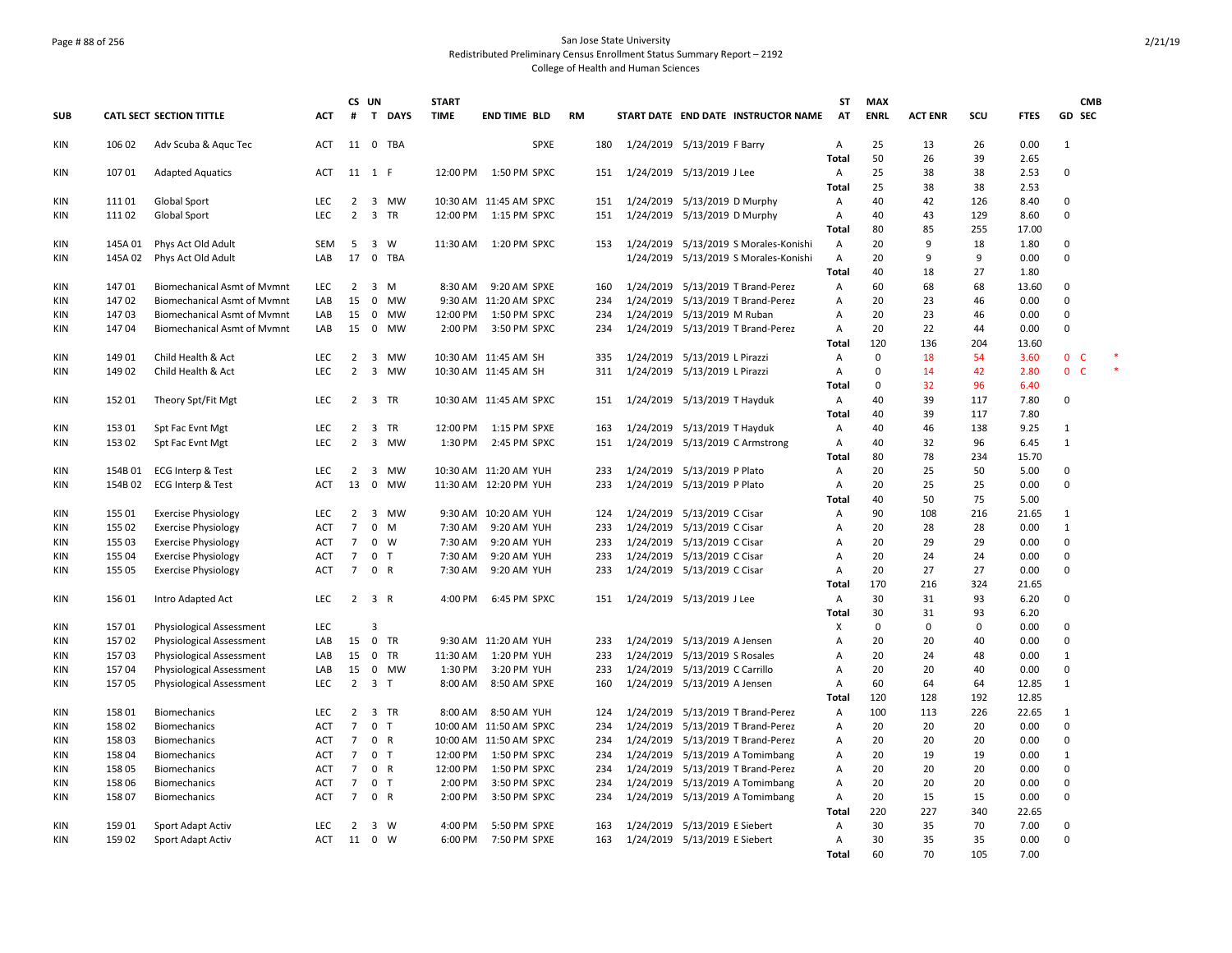## Page # 89 of 256 San Jose State University Redistributed Preliminary Census Enrollment Status Summary Report – 2192 College of Health and Human Sciences

|                  |                 |                                            |            |                | CS UN                   |                   | <b>START</b>         |                            |           |            |                                |                                                                         | ST                | <b>MAX</b>        |                   |                    |               |                | <b>CMB</b>        |        |
|------------------|-----------------|--------------------------------------------|------------|----------------|-------------------------|-------------------|----------------------|----------------------------|-----------|------------|--------------------------------|-------------------------------------------------------------------------|-------------------|-------------------|-------------------|--------------------|---------------|----------------|-------------------|--------|
| <b>SUB</b>       |                 | <b>CATL SECT SECTION TITTLE</b>            | <b>ACT</b> | #              | $\mathbf{T}$            | <b>DAYS</b>       | <b>TIME</b>          | <b>END TIME BLD</b>        | <b>RM</b> |            |                                | START DATE END DATE INSTRUCTOR NAME                                     | AT                | <b>ENRL</b>       | <b>ACT ENR</b>    | SCU                | <b>FTES</b>   |                | GD SEC            |        |
| KIN              | 160 01          | Hist of Sport & PE                         | LEC        | $\overline{2}$ |                         | 3 TR              |                      | 9:00 AM 10:15 AM SPXE      |           | 163        | 1/24/2019 5/13/2019 S Reekie   |                                                                         | $\overline{A}$    | 40                | 41                | 123                | 8.20          | $\Omega$       |                   |        |
| KIN              | 160 02          | Hist of Sport & PE                         | <b>LEC</b> | $\overline{2}$ |                         | 3 TR              |                      | 1:30 PM 2:45 PM SPXC       |           | 151        | 1/24/2019 5/13/2019 C Jones    |                                                                         | $\overline{A}$    | 40                | 38                | 114                | 7.60          | $\Omega$       |                   |        |
|                  |                 |                                            |            |                |                         |                   |                      |                            |           |            |                                |                                                                         | <b>Total</b>      | 80                | 79                | 237                | 15.80         |                |                   |        |
| KIN              | 16101           | Philos of Sport                            | LEC        | $\overline{2}$ |                         | 3 MW              |                      | 10:30 AM 11:45 AM SH       |           | 242        | 1/24/2019 5/13/2019 D Bohigian |                                                                         | $\mathsf{A}$      | 40                | 39                | 117                | 7.85          | $\mathbf{1}$   |                   |        |
| KIN              | 16102           | Philos of Sport                            | LEC        | $\overline{2}$ | $\overline{3}$          | MW                |                      | 12:00 PM 1:15 PM SH        |           | 242        | 1/24/2019 5/13/2019 D Bohigian |                                                                         | Α                 | 40                | 38                | 114                | 7.65          | 1              |                   |        |
| KIN              | 163 01          | Phys Fit + Nutrit                          | LEC        | $\overline{2}$ |                         | 3 TR              |                      | 10:30 AM 11:45 AM CL       |           | 310        | 1/24/2019 5/13/2019 E Brown    |                                                                         | <b>Total</b><br>Α | 80<br>$\mathbf 0$ | 77<br>15          | 231<br>45          | 15.50<br>3.00 | 0 <sup>o</sup> |                   |        |
| KIN              | 163 02          | Phys Fit + Nutrit                          | LEC        | $\overline{2}$ |                         | 3 TR              |                      | 10:30 AM 11:45 AM DBH      |           | 225        | 1/24/2019 5/13/2019 E Brown    |                                                                         | Α                 | $\mathbf 0$       | 15                | 45                 | 3.00          | $\mathbf{0}$   | C                 | $\ast$ |
| KIN              | 163 03          | Phys Fit + Nutrit                          | <b>LEC</b> | $\overline{2}$ |                         | 3 TR              | 12:00 PM             | 1:15 PM CCB                |           | 101        | 1/24/2019 5/13/2019 E Brown    |                                                                         | Α                 | $\mathbf 0$       | 13                | 39                 | 2.60          | $\mathbf{0}$   | <b>C</b>          |        |
| KIN              | 163 04          | Phys Fit + Nutrit                          | LEC        | $\overline{2}$ |                         | 3 TR              |                      | 12:00 PM 1:15 PM SH        |           | 346        | 1/24/2019 5/13/2019 E Brown    |                                                                         | Α                 | $\Omega$          | 15                | 45                 | 3.00          | $0-$           |                   | $\ast$ |
| KIN              | 163 05          | Phys Fit + Nutrit                          | LEC        | $\overline{2}$ | 3                       | MW                |                      | 9:00 AM 10:15 AM IS        |           | 215        | 1/24/2019 5/13/2019 A Bloom    |                                                                         | Α                 | $\mathbf 0$       | 12                | 36                 | 2.40          | 0              | $\mathsf{C}$      |        |
| KIN              | 163 06          | Phys Fit + Nutrit                          | <b>LEC</b> | $\overline{2}$ |                         | 3 MW              |                      | 9:00 AM 10:15 AM MH        |           | 322        | 1/24/2019 5/13/2019 A Bloom    |                                                                         | Α                 | $\mathbf 0$       | 9                 | 27                 | 1.80          | $0\quad C$     |                   |        |
| KIN              | 163 07          | Phys Fit + Nutrit                          | <b>LEC</b> | $\overline{2}$ |                         | 3 MW              |                      | 10:30 AM 11:45 AM IS       |           | 215        | 1/24/2019 5/13/2019 A Bloom    |                                                                         | $\overline{A}$    | $\mathbf 0$       | 15                | 45                 | 3.00          | $\mathbf{0}$   | C                 |        |
| KIN              | 163 08          | Phys Fit + Nutrit                          | <b>LEC</b> | $\overline{2}$ | 3                       | MW                |                      | 10:30 AM 11:45 AM BBC      |           | 205        | 1/24/2019 5/13/2019 A Bloom    |                                                                         | Α                 | $\mathbf 0$       | 14                | 42                 | 2.80          | $\mathbf{0}$   | <b>C</b>          |        |
| <b>KIN</b>       | 163 09          | Phys Fit + Nutrit                          | <b>LEC</b> | $\overline{2}$ |                         | 3 MW              | 12:00 PM             | 1:15 PM IS                 |           | 215        | 1/24/2019 5/13/2019 A Bloom    |                                                                         | A                 | $\mathbf 0$       | 15                | 45                 | 3.00          | $\mathbf{0}$   | <b>C</b>          |        |
| <b>KIN</b>       | 163 10          | Phys Fit + Nutrit                          | LEC        | $\overline{2}$ | 3                       | <b>MW</b>         | 12:00 PM             | 1:15 PM BBC                |           | 205        | 1/24/2019 5/13/2019 A Bloom    |                                                                         | А                 | $\mathbf 0$       | 14                | 42                 | 2.80          | $\mathbf 0$    | $\mathsf{C}$      |        |
| KIN              | 163 11          | Phys Fit + Nutrit                          | LEC        | $\overline{2}$ |                         | 3 MW              | 1:30 PM              | 2:45 PM IS                 |           | 215        | 1/24/2019 5/13/2019 A Bloom    |                                                                         | Α                 | $\mathbf 0$       | 16                | 48                 | 3.20          | $\mathbf{0}$   | $\mathsf{C}$      |        |
| KIN              | 163 12          | Phys Fit + Nutrit                          | LEC        | $\overline{2}$ |                         | 3 MW              | 1:30 PM              | 2:45 PM SH                 |           | 242        | 1/24/2019 5/13/2019 A Bloom    |                                                                         | Α                 | $\mathbf 0$       | 12                | 36                 | 2.40          | $0-$           |                   |        |
|                  |                 |                                            |            |                |                         |                   |                      |                            |           |            |                                |                                                                         | <b>Total</b>      | $\mathbf 0$       | 165               | 495                | 33.00         |                |                   |        |
| KIN              | 164 01          | Soc-cult Perspectv                         | <b>LEC</b> |                |                         | 2 3 TR            | 12:00 PM             | 1:15 PM CCB                |           | 102        | 1/24/2019 5/13/2019 C Jones    |                                                                         | Α                 | 40                | 42                | 126                | 8.40          | $\Omega$       |                   |        |
|                  |                 |                                            |            |                |                         |                   |                      |                            |           |            |                                |                                                                         | <b>Total</b>      | 40                | 42                | 126                | 8.40          |                |                   |        |
| KIN              | 165 01          | Motor Development                          | LEC        | $\overline{2}$ |                         | 3 MW              |                      | 10:30 AM 11:45 AM SPXE     |           | 163        |                                | 1/24/2019 5/13/2019 F Ghiasvand                                         | Α                 | 40                | 42                | 126                | 8.40          | $\Omega$       |                   |        |
| KIN              | 165 02          | Motor Development                          | LEC        | $\overline{2}$ | $\overline{3}$          | MW                | 12:00 PM             | 1:15 PM SPXE               |           | 163        | 1/24/2019 5/13/2019 S Chang    |                                                                         | Α                 | 40                | 44                | 132                | 8.80          | $\Omega$       |                   |        |
| KIN              | 165 03          | Motor Development                          | LEC        | $\overline{2}$ |                         | 3 TR              | 7:30 AM              | 8:45 AM SPXC               |           | 151        |                                | 1/24/2019 5/13/2019 F Ghiasvand                                         | Α                 | 40                | 42                | 126                | 8.45          | $\mathbf{1}$   |                   |        |
|                  |                 |                                            |            |                |                         |                   |                      |                            |           |            |                                |                                                                         | <b>Total</b>      | 120               | 128               | 384                | 25.65         |                |                   |        |
| KIN              | 16601           | <b>Motor Learning</b>                      | <b>LEC</b> | $\overline{2}$ |                         | 3 TR              | $9:00$ AM            | 9:50 AM SH                 |           | 100        |                                | 1/24/2019 5/13/2019 E Wughalter                                         | Α                 | 90                | 99                | 198                | 19.80         | $\Omega$       |                   |        |
| KIN              | 166 02          | <b>Motor Learning</b>                      | <b>ACT</b> | $\overline{7}$ |                         | 0 <sub>T</sub>    |                      | 10:00 AM 11:50 AM SPXE     |           | 172        |                                | 1/24/2019 5/13/2019 E Wughalter                                         | Α                 | 20                | 26                | 26                 | 0.00          | $\Omega$       |                   |        |
| <b>KIN</b>       | 166 03          | <b>Motor Learning</b>                      | ACT        | $7^{\circ}$    | 0 R                     |                   |                      | 10:00 AM 11:50 AM SPXE     |           | 172        |                                | 1/24/2019 5/13/2019 E Wughalter                                         | Α                 | 20                | 25                | 25                 | 0.00          | $\Omega$       |                   |        |
| KIN              | 166 04          | <b>Motor Learning</b>                      | <b>ACT</b> |                | $\pmb{0}$               |                   |                      |                            |           |            |                                |                                                                         | X                 | $\mathbf 0$       | $\mathbf 0$       | $\mathbf 0$        | 0.00          | $\mathbf 0$    |                   |        |
| KIN              | 166 05          | <b>Motor Learning</b>                      | <b>ACT</b> |                | 0                       |                   |                      |                            |           |            |                                |                                                                         | Х                 | 0                 | $\Omega$          | $\mathbf 0$        | 0.00          | $\Omega$       |                   |        |
| KIN              | 166 06          | <b>Motor Learning</b>                      | ACT        | 7              |                         | $0 \quad W$       | 4:00 PM              | 5:50 PM SPXE               |           | 172        |                                | 1/24/2019 5/13/2019 K Thompson                                          | Α                 | 20                | 24                | 24                 | 0.00          | $\Omega$       |                   |        |
| KIN              | 166 07          | <b>Motor Learning</b>                      | <b>ACT</b> | $\overline{7}$ |                         | $0 \quad W$       | 6:00 PM              | 7:50 PM SPXE               |           | 172        |                                | 1/24/2019 5/13/2019 K Thompson                                          | Α                 | 20                | 24                | 24                 | 0.00          | $\Omega$       |                   |        |
|                  |                 |                                            |            |                |                         |                   |                      |                            |           |            |                                |                                                                         | Total             | 170               | 198               | 297                | 19.80         |                |                   |        |
| KIN              | 16701           | Sports Psychology                          | LEC        | $\overline{2}$ | 3                       | <b>MW</b>         |                      | 9:00 AM 10:15 AM SPXE      |           | 163        | 1/24/2019 5/13/2019 M Gerson   |                                                                         | A                 | 40                | 47                | 141                | 9.45          | $1\quad C$     |                   | $\ast$ |
| <b>PSYC</b>      | 16701           | Sports Psychology                          | LEC        | $\overline{2}$ |                         | 3 MW              |                      | 9:00 AM 10:15 AM SPXE      |           | 163        | 1/24/2019 5/13/2019 M Gerson   |                                                                         | Α                 | $\mathbf 0$       | $\mathbf 0$       | $\mathbf 0$        | 0.00          | 0 C            |                   |        |
|                  |                 |                                            |            |                |                         |                   |                      |                            |           |            |                                |                                                                         | <b>Total</b>      | 40                | 47                | 141                | 9.45          |                |                   |        |
| KIN              | 16801           | Psych of Coaching                          | LEC        | 2              | $\overline{\mathbf{3}}$ | MW                | 12:00 PM             | 1:15 PM SPXC               |           | 151        | 1/24/2019 5/13/2019 D Murphy   |                                                                         | Α                 | 40                | 44                | 132                | 9.00          | $\overline{4}$ |                   |        |
|                  |                 |                                            |            |                |                         |                   |                      |                            |           |            |                                |                                                                         | Total             | 40                | 44                | 132                | 9.00          |                |                   | $\ast$ |
| KIN              | 16901           | Divrsty/Stress/Hlth                        | <b>SEM</b> | 5              |                         | 3 MW<br><b>MW</b> |                      | 10:30 AM 11:45 AM YUH      |           | 236        | 1/24/2019 5/13/2019 K Jeffery  |                                                                         | $\overline{A}$    | 30<br>$\Omega$    | 44<br>$\mathbf 0$ | 132<br>$\mathbf 0$ | 8.80          | 0<br>0         | C<br>C            | $\ast$ |
| НS               | 169 01          | Divrsty/Stress/Hlth                        | SEM        | 5              | 3                       |                   |                      | 10:30 AM 11:45 AM YUH      |           | 236        | 1/24/2019 5/13/2019 K Jeffery  |                                                                         | Α                 |                   |                   |                    | 0.00          |                |                   | $\ast$ |
| <b>KIN</b><br>HS | 169 02          | Divrsty/Stress/Hlth                        | SEM        | 5<br>5         | 3                       | 3 MW<br><b>MW</b> | 12:00 PM<br>12:00 PM | 1:15 PM YUH                |           | 236        |                                | 1/24/2019 5/13/2019 M Crockett                                          | Α<br>А            | 30<br>$\mathbf 0$ | 31<br>$\mathbf 0$ | 93<br>$\mathbf 0$  | 6.20<br>0.00  | 0<br>0         | $\mathsf{C}$<br>C | $\ast$ |
| <b>KIN</b>       | 169 02<br>16903 | Divrsty/Stress/Hlth<br>Divrsty/Stress/Hlth | SEM<br>SEM | 5              |                         | 3 MW              | 1:30 PM              | 1:15 PM YUH<br>2:45 PM YUH |           | 236<br>236 |                                | 1/24/2019 5/13/2019 M Crockett<br>1/24/2019 5/13/2019 S Morales-Konishi | Α                 | 30                | 32                | 96                 | 6.40          | 0              | C                 |        |
| НS               | 16903           | Divrsty/Stress/Hlth                        |            | 5              |                         | 3 MW              | 1:30 PM              | 2:45 PM YUH                |           | 236        |                                | 1/24/2019 5/13/2019 S Morales-Konishi                                   | Α                 | $\mathbf 0$       | $\mathbf 0$       | $\mathbf 0$        | 0.00          | $\mathbf{0}$   | C                 |        |
| <b>KIN</b>       | 16904           | Divrsty/Stress/Hlth                        | SEM<br>SEM | -5             |                         | 3 TR              |                      | 9:00 AM 10:15 AM YUH       |           | 236        |                                | 1/24/2019 5/13/2019 M Crockett                                          | A                 | 30                | 32                | 96                 | 6.40          | 0              | C                 | $\ast$ |
| HS               | 169 04          | Divrsty/Stress/Hlth                        | SEM        | 5              |                         | 3 TR              |                      | 9:00 AM 10:15 AM YUH       |           | 236        |                                | 1/24/2019 5/13/2019 M Crockett                                          | Α                 | $\mathbf 0$       | $\mathbf 0$       | $\mathbf 0$        | 0.00          | $\mathbf 0$    | C                 |        |
| <b>KIN</b>       | 169 05          | Divrsty/Stress/Hlth                        | SEM        | 5              |                         | 3 TR              | 12:00 PM             | 1:15 PM YUH                |           | 236        | 1/24/2019 5/13/2019 K Russell  |                                                                         | Α                 | 30                | 31                | 93                 | 6.20          | 0              | $\mathsf{C}$      | $\ast$ |
| HS               | 16905           | Divrsty/Stress/Hlth                        | SEM        | 5              |                         | 3 TR              | 12:00 PM             | 1:15 PM YUH                |           | 236        | 1/24/2019 5/13/2019 K Russell  |                                                                         | Α                 | $\mathbf 0$       | $\mathbf 0$       | $\mathbf 0$        | 0.00          | 0              | $\mathsf{C}$      |        |
| <b>KIN</b>       | 16906           | Divrsty/Stress/Hlth                        | SEM        | 5              |                         | 3 TR              | 1:30 PM              | 2:45 PM YUH                |           | 236        | 1/24/2019 5/13/2019 D Murphy   |                                                                         | Α                 | 30                | 30                | 90                 | 6.00          | 0              | <sub>c</sub>      |        |
| HS               | 169 06          | Divrsty/Stress/Hlth                        | SEM        | - 5            |                         | 3 TR              | 1:30 PM              | 2:45 PM YUH                |           | 236        | 1/24/2019 5/13/2019 D Murphy   |                                                                         | A                 | $\mathbf 0$       | $\mathbf 0$       | $\mathbf 0$        | 0.00          | 0 <sup>o</sup> |                   |        |
|                  |                 |                                            |            |                |                         |                   |                      |                            |           |            |                                |                                                                         | Total             | 180               | 200               | 600                | 40.00         |                |                   |        |
|                  |                 |                                            |            |                |                         |                   |                      |                            |           |            |                                |                                                                         |                   |                   |                   |                    |               |                |                   |        |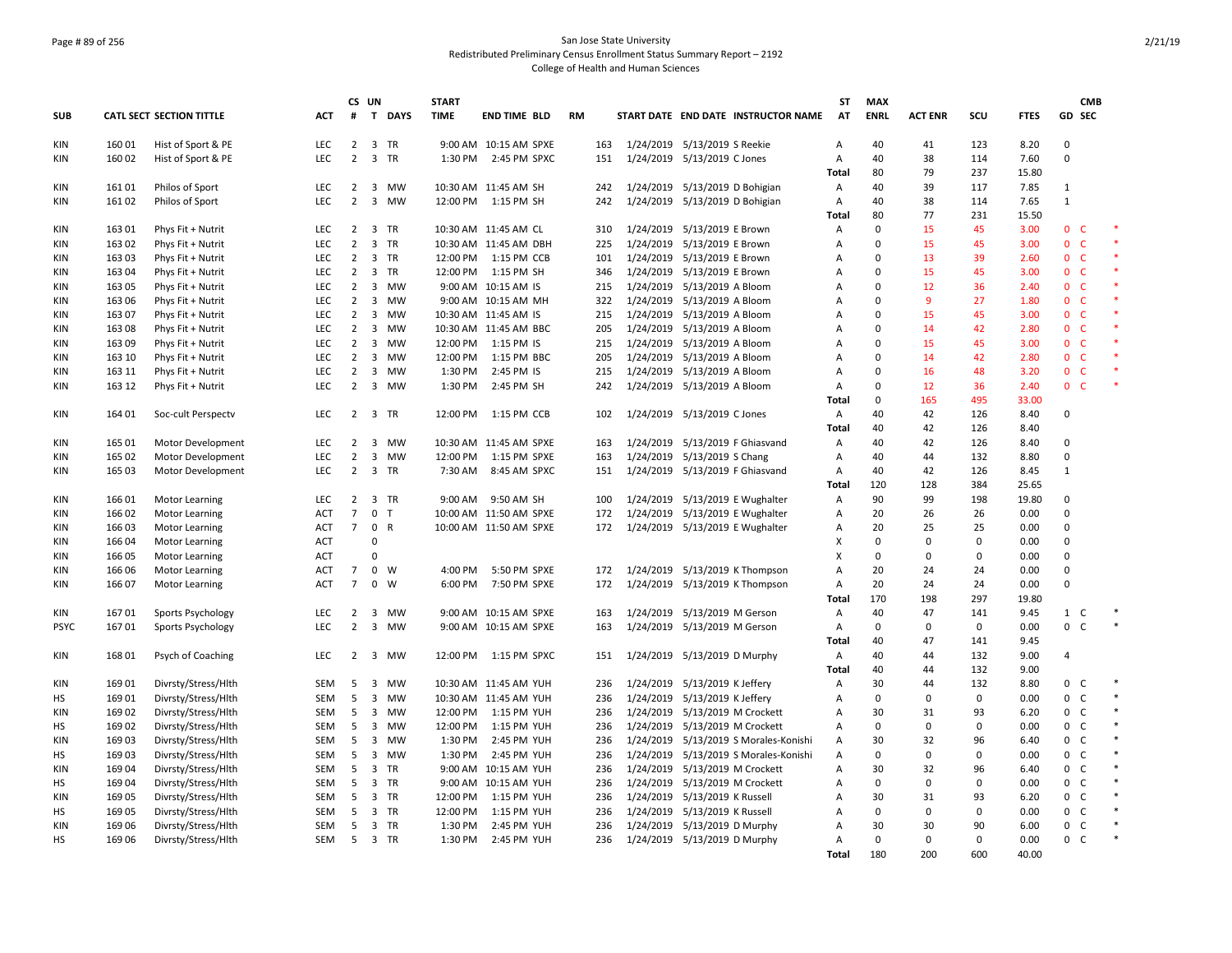### Page # 90 of 256 San Jose State University Redistributed Preliminary Census Enrollment Status Summary Report – 2192 College of Health and Human Sciences

| <b>ENRL</b><br>GD SEC<br><b>SUB</b><br><b>CATL SECT SECTION TITTLE</b><br><b>ACT</b><br>#<br>$\mathbf{T}$<br><b>DAYS</b><br><b>TIME</b><br><b>END TIME BLD</b><br><b>RM</b><br>START DATE END DATE INSTRUCTOR NAME<br>AT<br><b>ACT ENR</b><br>scu<br><b>FTES</b><br>170B 01 Fld Exp Teach<br><b>SUP</b><br>36<br>1 TBA<br>1/24/2019 5/13/2019 O David<br>15<br>$\Omega$<br>$\Omega$<br>0.00<br>$\Omega$<br>KIN<br>A<br>36<br>1/24/2019 5/13/2019 O David<br>15<br>0.00<br>0<br>KIN<br>170B 02 Fld Exp Teach<br>SUP<br>1 TBA<br>Α<br>0<br>$\Omega$<br>30<br>Total<br>$\Omega$<br>$\Omega$<br>0.00<br>36<br>1 TBA<br>$\overline{2}$<br>$\Omega$<br>$\Omega$<br>KIN<br>170C 01<br>Fieldwork-Adapted<br>SUP<br>1/24/2019 5/13/2019 J Lee<br>$\Omega$<br>0.00<br>Α<br>Fieldwork-Adapted<br>SUP<br>36<br>2 TBA<br>1/24/2019 5/13/2019 J Lee<br>$\overline{2}$<br>$\Omega$<br>$\Omega$<br>KIN<br>170C 02<br>Α<br>$\Omega$<br>0.00<br>$\overline{2}$<br>27<br>$\Omega$<br>170C03<br>Fieldwork-Adapted<br><b>SUP</b><br>36<br>3 TBA<br>1/24/2019 5/13/2019 J Lee<br>9<br>1.80<br>KIN<br>Α<br>27<br>6<br>9<br>1.80<br>Total<br>22<br>22<br>44<br>17201<br>Elem Sch Programs<br><b>LEC</b><br>2<br>3 TR<br>3:00 PM<br>3:50 PM SPXE<br>1/24/2019 5/13/2019 D Daum<br>$\Omega$<br>KIN<br>163<br>Α<br>4.40<br>17202<br>11<br>0 TR<br>22<br>22<br>$\Omega$<br>KIN<br>Elem Sch Programs<br><b>ACT</b><br>4:00 PM<br>4:50 PM SPXE<br>163<br>1/24/2019 5/13/2019 D Daum<br>A<br>22<br>0.00<br>44<br>44<br>66<br>Total<br>4.40<br>174 01<br><b>LEC</b><br>2<br>3 <sub>T</sub><br>4:00 PM<br>6:45 PM SPXC<br>1/24/2019 5/13/2019 J Lee<br>30<br>35<br>105<br>7.00<br>0<br>KIN<br>Assess Psychomotor<br>151<br>Α<br>30<br>35<br>105<br>7.00<br>Total<br>60<br>59<br>$\Omega$<br>KIN<br>175 01<br>Meas & Eval in Kinesiology<br><b>LEC</b><br>$\overline{2}$<br>3 <sub>T</sub><br>4:00 PM<br>5:50 PM DBH<br>1/24/2019 5/13/2019 B Shifflett<br>118<br>11.80<br>133<br>Α<br>13<br>$\mathbf{0}$<br>$\Omega$<br>175 02<br>Meas & Eval in Kinesiology<br>ACT<br>-F<br>10:00 AM 11:50 AM CL<br>1/24/2019 5/13/2019 B Shifflett<br>A<br>20<br>18<br>18<br>0.00<br>KIN<br>111<br>13<br>0 F<br>12:00 PM<br>1/24/2019 5/13/2019 B Shifflett<br>20<br>20<br>20<br>0.00<br>0<br>KIN<br>175 03<br>Meas & Eval in Kinesiology<br>ACT<br>1:50 PM CL<br>111<br>A<br>175 04<br>13<br>0 F<br>2:00 PM<br>3:50 PM CL<br>1/24/2019 5/13/2019 B Shifflett<br>20<br>21<br>21<br>0<br>KIN<br>Meas & Eval in Kinesiology<br>ACT<br>111<br>Α<br>0.00<br>120<br>177<br>118<br>Total<br>11.80<br>17901<br>Dsgn/Asmt Movement<br><b>LEC</b><br>$\overline{2}$<br>3 TR<br>1:30 PM<br>2:45 PM SPXE<br>1/24/2019 5/13/2019 E Siebert<br>22<br>23<br>69<br>4.60<br>$\Omega$<br>KIN<br>163<br>A<br>22<br>23<br>69<br>4.60<br>Total<br>1 TBA<br>$\overline{2}$<br>KIN<br>180 01<br>Independent Study<br>SUP<br>36<br>1/24/2019 5/13/2019<br>$\overline{A}$<br>$\Omega$<br>$\Omega$<br>0.00<br>$\Omega$<br>$\overline{2}$<br>SUP<br>36<br>2 TBA<br>1/24/2019 5/13/2019<br>$\Omega$<br>$\Omega$<br>18002<br>Independent Study<br>$\Omega$<br>0.00<br>KIN<br>Α<br>18003<br>Independent Study<br>SUP<br>36<br>3 TBA<br>1/24/2019 5/13/2019<br>$\overline{2}$<br>$\Omega$<br>0.00<br>$\Omega$<br>KIN<br>Α<br>n<br>$\overline{2}$<br>$\Omega$<br>1/24/2019 5/13/2019<br>$\Omega$<br>$\Omega$<br>0.00<br>KIN<br>18004<br>Independent Study<br>SUP<br>36<br>4 TBA<br>A<br>$\overline{2}$<br>18005<br>Independent Study<br>SUP<br>36<br>1 TBA<br>1/24/2019<br>5/13/2019 T Brand-Perez<br>8<br>0.53<br>0<br>KIN<br>A<br>8<br>$\overline{2}$<br>180 06<br>Independent Study<br>SUP<br>36<br>1 TBA<br>1/24/2019 5/13/2019 E Siebert<br>$\overline{A}$<br>$\mathbf{1}$<br>$\mathbf{1}$<br>0.08<br>$\mathbf{1}$<br>KIN<br>SUP<br>1 TBA<br>$\overline{2}$<br>$\overline{2}$<br>$\overline{2}$<br>0.13<br>$\Omega$<br>18007<br>Independent Study<br>36<br>1/24/2019 5/13/2019 T Brand-Perez<br>$\overline{A}$<br>KIN<br>1/24/2019 5/13/2019 E Wughalter<br>$\overline{2}$<br>$\Omega$<br>KIN<br>180 08<br>Independent Study<br>SUP<br>36<br>1 TBA<br>$\mathbf{1}$<br>$\mathbf{1}$<br>0.07<br>A<br>$\overline{2}$<br>$\mathbf 0$<br>180 09<br>SUP<br>36<br>1 TBA<br>1/24/2019 5/13/2019<br>0<br>0<br>0.00<br>KIN<br>Independent Study<br>A<br>$\overline{2}$<br>180 10<br>Independent Study<br>SUP<br>36<br>2 TBA<br>1/24/2019 5/13/2019 T Butryn<br>$\mathbf{1}$<br>$\overline{2}$<br>0.13<br>$\Omega$<br>KIN<br>A<br>$\overline{2}$<br>$\overline{2}$<br>0.13<br>$\Omega$<br>180 11<br>SUP<br>36<br>2 TBA<br>1/24/2019 5/13/2019 J Lee<br>$\mathbf{1}$<br>KIN<br>Independent Study<br>A<br>2 TBA<br>1/24/2019 5/13/2019 A Jensen<br>$\overline{2}$<br>$\overline{2}$<br>$\Omega$<br>KIN<br>180 12<br>Independent Study<br><b>SUP</b><br>36<br>$\mathbf{1}$<br>0.13<br>A<br>$\overline{2}$<br>1/24/2019<br>5/13/2019<br>0<br>$\Omega$<br>0.00<br>$\Omega$<br>KIN<br>180 13<br>Independent Study<br><b>SUP</b><br>36<br>2 TBA<br>A<br>3 TBA<br>1/24/2019 5/13/2019 K Han<br>$\overline{2}$<br>12<br>0<br>KIN<br>180 14<br>Independent Study<br>SUP<br>36<br>$\overline{A}$<br>$\overline{a}$<br>0.80<br>$\overline{2}$<br>$\Omega$<br>3 TBA<br>1/24/2019 5/13/2019 A Jensen<br>$\overline{2}$<br>6<br>KIN<br>180 15<br>Independent Study<br>SUP<br>36<br>Α<br>0.40<br>$\overline{2}$<br>180 16<br>Independent Study<br>SUP<br>36<br>3 TBA<br>1/24/2019 5/13/2019<br>$\Omega$<br>$\Omega$<br>0.00<br>$\Omega$<br>KIN<br>A<br>$\overline{2}$<br>$\Omega$<br>180 17<br>SUP<br>36<br>3 TBA<br>1/24/2019 5/13/2019<br>0<br>$\Omega$<br>0.00<br>KIN<br>Independent Study<br>A<br>3 TBA<br>$\overline{2}$<br>KIN<br>180 18<br>Independent Study<br><b>SUP</b><br>36<br>1/24/2019 5/13/2019<br>$\Omega$<br>$\Omega$<br>0.00<br>$\Omega$<br>A<br>36<br>21<br>36<br>Total<br>2.42<br>185 01<br>SEM<br>5<br>1 M<br>12:30 PM<br>1:20 PM SPXC<br>1/24/2019 5/13/2019 K Jeffery<br>20<br>31<br>31<br>2.07<br>$\Omega$<br>KIN<br>Senior Seminar<br>153<br>Α<br>5<br>0<br>185 02<br>SEM<br>1<br>1:30 PM<br>2:20 PM SPXC<br>1/24/2019<br>5/13/2019 K Jeffery<br>20<br>26<br>26<br>1.73<br>KIN<br>Senior Seminar<br>M<br>153<br>Α<br>5<br>20<br>23<br>23<br>1.53<br>0<br>185 03<br>SEM<br>$1$ T<br>9:00 AM<br>9:50 AM SPXC<br>1/24/2019 5/13/2019 T Hayduk<br>Α<br>KIN<br>Senior Seminar<br>153<br>5<br>$1$ T<br>20<br>25<br>$\Omega$<br>185 04<br><b>SEM</b><br>12:00 PM 12:50 PM SPXC<br>1/24/2019 5/13/2019 L Wilkin<br>A<br>25<br>1.67<br>KIN<br>Senior Seminar<br>153<br>5<br>1 R<br>1/24/2019 5/13/2019 M Ruban<br>20<br>22<br>22<br>1.47<br>$\Omega$<br>KIN<br>185 05<br><b>SEM</b><br>9:00 AM<br>9:50 AM SPXC<br>153<br>$\overline{A}$<br>Senior Seminar<br>100<br>127<br>127<br>8.47<br>Total<br>18701<br>Clin Ex Physiol<br>LEC<br>2<br>3<br>1/24/2019 5/13/2019 L Wilkin<br>Α<br>40<br>45<br>135<br>9.00<br>0<br>KIN<br>TR<br>10:30 AM 11:45 AM SPXE<br>163<br>$\overline{2}$<br>3 TR<br>18702<br>Clin Ex Physiol<br><b>LEC</b><br>1:30 PM<br>2:45 PM YUH<br>1/24/2019 5/13/2019 A Jensen<br>40<br>43<br>129<br>8.60<br>$\Omega$<br>KIN<br>233<br>$\overline{A}$<br>88<br>80<br>264<br>17.60<br>Total<br>27<br>KIN<br>18801<br>Prev Care Ath Inj<br><b>LEC</b><br>$\overline{2}$<br>2 TR<br>9:30 AM 10:20 AM YUH<br>128<br>1/24/2019 5/13/2019 K Han<br>A<br>40<br>54<br>3.60<br>$\Omega$<br>27<br>3.60<br>40<br>54<br>Total<br>189 01<br>Care & Prev Lab<br>3:20 PM YUH<br>1/24/2019 5/13/2019 K Han<br>20<br>10<br>0.67<br>0<br>KIN<br>LAB<br>15<br>1 T<br>1:30 PM<br>128<br>Α<br>10<br>15 1 R<br>20<br>$\Omega$<br>189 02<br>LAB<br>11:30 AM<br>1/24/2019 5/13/2019 K Han<br>13<br>13<br>0.87<br>KIN<br>Care & Prev Lab<br>1:20 PM YUH<br>128<br>$\overline{A}$ |  |  | CS UN | <b>START</b> |  |  | ST | <b>MAX</b> |  |  | <b>CMB</b> |
|------------------------------------------------------------------------------------------------------------------------------------------------------------------------------------------------------------------------------------------------------------------------------------------------------------------------------------------------------------------------------------------------------------------------------------------------------------------------------------------------------------------------------------------------------------------------------------------------------------------------------------------------------------------------------------------------------------------------------------------------------------------------------------------------------------------------------------------------------------------------------------------------------------------------------------------------------------------------------------------------------------------------------------------------------------------------------------------------------------------------------------------------------------------------------------------------------------------------------------------------------------------------------------------------------------------------------------------------------------------------------------------------------------------------------------------------------------------------------------------------------------------------------------------------------------------------------------------------------------------------------------------------------------------------------------------------------------------------------------------------------------------------------------------------------------------------------------------------------------------------------------------------------------------------------------------------------------------------------------------------------------------------------------------------------------------------------------------------------------------------------------------------------------------------------------------------------------------------------------------------------------------------------------------------------------------------------------------------------------------------------------------------------------------------------------------------------------------------------------------------------------------------------------------------------------------------------------------------------------------------------------------------------------------------------------------------------------------------------------------------------------------------------------------------------------------------------------------------------------------------------------------------------------------------------------------------------------------------------------------------------------------------------------------------------------------------------------------------------------------------------------------------------------------------------------------------------------------------------------------------------------------------------------------------------------------------------------------------------------------------------------------------------------------------------------------------------------------------------------------------------------------------------------------------------------------------------------------------------------------------------------------------------------------------------------------------------------------------------------------------------------------------------------------------------------------------------------------------------------------------------------------------------------------------------------------------------------------------------------------------------------------------------------------------------------------------------------------------------------------------------------------------------------------------------------------------------------------------------------------------------------------------------------------------------------------------------------------------------------------------------------------------------------------------------------------------------------------------------------------------------------------------------------------------------------------------------------------------------------------------------------------------------------------------------------------------------------------------------------------------------------------------------------------------------------------------------------------------------------------------------------------------------------------------------------------------------------------------------------------------------------------------------------------------------------------------------------------------------------------------------------------------------------------------------------------------------------------------------------------------------------------------------------------------------------------------------------------------------------------------------------------------------------------------------------------------------------------------------------------------------------------------------------------------------------------------------------------------------------------------------------------------------------------------------------------------------------------------------------------------------------------------------------------------------------------------------------------------------------------------------------------------------------------------------------------------------------------------------------------------------------------------------------------------------------------------------------------------------------------------------------------------------------------------------------------------------------------------------------------------------------------------------------------------------------------------------------------------------------------------------------------------------------------------------------------------------------------------------------------------------------------------------------------------------------------------------------------------------------------------------------------------------------------------------------------------------------------------------------------------------------------------------------------------------------------------------------------------------------------------------------------------------------------------------------------------------------------------------------------------------------------------------------------------------------------------------------------------------------------------------------------------------------------------------------------------------------------------------------------------------------------------------------------------------------------------------------------------------------------------------------------------------------------------------------------------------------------------------------------------------------------------------------------------------------------------------------------------------------------------------------------------------------------------------------|--|--|-------|--------------|--|--|----|------------|--|--|------------|
|                                                                                                                                                                                                                                                                                                                                                                                                                                                                                                                                                                                                                                                                                                                                                                                                                                                                                                                                                                                                                                                                                                                                                                                                                                                                                                                                                                                                                                                                                                                                                                                                                                                                                                                                                                                                                                                                                                                                                                                                                                                                                                                                                                                                                                                                                                                                                                                                                                                                                                                                                                                                                                                                                                                                                                                                                                                                                                                                                                                                                                                                                                                                                                                                                                                                                                                                                                                                                                                                                                                                                                                                                                                                                                                                                                                                                                                                                                                                                                                                                                                                                                                                                                                                                                                                                                                                                                                                                                                                                                                                                                                                                                                                                                                                                                                                                                                                                                                                                                                                                                                                                                                                                                                                                                                                                                                                                                                                                                                                                                                                                                                                                                                                                                                                                                                                                                                                                                                                                                                                                                                                                                                                                                                                                                                                                                                                                                                                                                                                                                                                                                                                                                                                                                                                                                                                                                                                                                                                                                                                                                                                                                                                                                                                                                                                                                                                                                                                                                                                                                                                                                                                                                                                                    |  |  |       |              |  |  |    |            |  |  |            |
|                                                                                                                                                                                                                                                                                                                                                                                                                                                                                                                                                                                                                                                                                                                                                                                                                                                                                                                                                                                                                                                                                                                                                                                                                                                                                                                                                                                                                                                                                                                                                                                                                                                                                                                                                                                                                                                                                                                                                                                                                                                                                                                                                                                                                                                                                                                                                                                                                                                                                                                                                                                                                                                                                                                                                                                                                                                                                                                                                                                                                                                                                                                                                                                                                                                                                                                                                                                                                                                                                                                                                                                                                                                                                                                                                                                                                                                                                                                                                                                                                                                                                                                                                                                                                                                                                                                                                                                                                                                                                                                                                                                                                                                                                                                                                                                                                                                                                                                                                                                                                                                                                                                                                                                                                                                                                                                                                                                                                                                                                                                                                                                                                                                                                                                                                                                                                                                                                                                                                                                                                                                                                                                                                                                                                                                                                                                                                                                                                                                                                                                                                                                                                                                                                                                                                                                                                                                                                                                                                                                                                                                                                                                                                                                                                                                                                                                                                                                                                                                                                                                                                                                                                                                                                    |  |  |       |              |  |  |    |            |  |  |            |
|                                                                                                                                                                                                                                                                                                                                                                                                                                                                                                                                                                                                                                                                                                                                                                                                                                                                                                                                                                                                                                                                                                                                                                                                                                                                                                                                                                                                                                                                                                                                                                                                                                                                                                                                                                                                                                                                                                                                                                                                                                                                                                                                                                                                                                                                                                                                                                                                                                                                                                                                                                                                                                                                                                                                                                                                                                                                                                                                                                                                                                                                                                                                                                                                                                                                                                                                                                                                                                                                                                                                                                                                                                                                                                                                                                                                                                                                                                                                                                                                                                                                                                                                                                                                                                                                                                                                                                                                                                                                                                                                                                                                                                                                                                                                                                                                                                                                                                                                                                                                                                                                                                                                                                                                                                                                                                                                                                                                                                                                                                                                                                                                                                                                                                                                                                                                                                                                                                                                                                                                                                                                                                                                                                                                                                                                                                                                                                                                                                                                                                                                                                                                                                                                                                                                                                                                                                                                                                                                                                                                                                                                                                                                                                                                                                                                                                                                                                                                                                                                                                                                                                                                                                                                                    |  |  |       |              |  |  |    |            |  |  |            |
|                                                                                                                                                                                                                                                                                                                                                                                                                                                                                                                                                                                                                                                                                                                                                                                                                                                                                                                                                                                                                                                                                                                                                                                                                                                                                                                                                                                                                                                                                                                                                                                                                                                                                                                                                                                                                                                                                                                                                                                                                                                                                                                                                                                                                                                                                                                                                                                                                                                                                                                                                                                                                                                                                                                                                                                                                                                                                                                                                                                                                                                                                                                                                                                                                                                                                                                                                                                                                                                                                                                                                                                                                                                                                                                                                                                                                                                                                                                                                                                                                                                                                                                                                                                                                                                                                                                                                                                                                                                                                                                                                                                                                                                                                                                                                                                                                                                                                                                                                                                                                                                                                                                                                                                                                                                                                                                                                                                                                                                                                                                                                                                                                                                                                                                                                                                                                                                                                                                                                                                                                                                                                                                                                                                                                                                                                                                                                                                                                                                                                                                                                                                                                                                                                                                                                                                                                                                                                                                                                                                                                                                                                                                                                                                                                                                                                                                                                                                                                                                                                                                                                                                                                                                                                    |  |  |       |              |  |  |    |            |  |  |            |
|                                                                                                                                                                                                                                                                                                                                                                                                                                                                                                                                                                                                                                                                                                                                                                                                                                                                                                                                                                                                                                                                                                                                                                                                                                                                                                                                                                                                                                                                                                                                                                                                                                                                                                                                                                                                                                                                                                                                                                                                                                                                                                                                                                                                                                                                                                                                                                                                                                                                                                                                                                                                                                                                                                                                                                                                                                                                                                                                                                                                                                                                                                                                                                                                                                                                                                                                                                                                                                                                                                                                                                                                                                                                                                                                                                                                                                                                                                                                                                                                                                                                                                                                                                                                                                                                                                                                                                                                                                                                                                                                                                                                                                                                                                                                                                                                                                                                                                                                                                                                                                                                                                                                                                                                                                                                                                                                                                                                                                                                                                                                                                                                                                                                                                                                                                                                                                                                                                                                                                                                                                                                                                                                                                                                                                                                                                                                                                                                                                                                                                                                                                                                                                                                                                                                                                                                                                                                                                                                                                                                                                                                                                                                                                                                                                                                                                                                                                                                                                                                                                                                                                                                                                                                                    |  |  |       |              |  |  |    |            |  |  |            |
|                                                                                                                                                                                                                                                                                                                                                                                                                                                                                                                                                                                                                                                                                                                                                                                                                                                                                                                                                                                                                                                                                                                                                                                                                                                                                                                                                                                                                                                                                                                                                                                                                                                                                                                                                                                                                                                                                                                                                                                                                                                                                                                                                                                                                                                                                                                                                                                                                                                                                                                                                                                                                                                                                                                                                                                                                                                                                                                                                                                                                                                                                                                                                                                                                                                                                                                                                                                                                                                                                                                                                                                                                                                                                                                                                                                                                                                                                                                                                                                                                                                                                                                                                                                                                                                                                                                                                                                                                                                                                                                                                                                                                                                                                                                                                                                                                                                                                                                                                                                                                                                                                                                                                                                                                                                                                                                                                                                                                                                                                                                                                                                                                                                                                                                                                                                                                                                                                                                                                                                                                                                                                                                                                                                                                                                                                                                                                                                                                                                                                                                                                                                                                                                                                                                                                                                                                                                                                                                                                                                                                                                                                                                                                                                                                                                                                                                                                                                                                                                                                                                                                                                                                                                                                    |  |  |       |              |  |  |    |            |  |  |            |
|                                                                                                                                                                                                                                                                                                                                                                                                                                                                                                                                                                                                                                                                                                                                                                                                                                                                                                                                                                                                                                                                                                                                                                                                                                                                                                                                                                                                                                                                                                                                                                                                                                                                                                                                                                                                                                                                                                                                                                                                                                                                                                                                                                                                                                                                                                                                                                                                                                                                                                                                                                                                                                                                                                                                                                                                                                                                                                                                                                                                                                                                                                                                                                                                                                                                                                                                                                                                                                                                                                                                                                                                                                                                                                                                                                                                                                                                                                                                                                                                                                                                                                                                                                                                                                                                                                                                                                                                                                                                                                                                                                                                                                                                                                                                                                                                                                                                                                                                                                                                                                                                                                                                                                                                                                                                                                                                                                                                                                                                                                                                                                                                                                                                                                                                                                                                                                                                                                                                                                                                                                                                                                                                                                                                                                                                                                                                                                                                                                                                                                                                                                                                                                                                                                                                                                                                                                                                                                                                                                                                                                                                                                                                                                                                                                                                                                                                                                                                                                                                                                                                                                                                                                                                                    |  |  |       |              |  |  |    |            |  |  |            |
|                                                                                                                                                                                                                                                                                                                                                                                                                                                                                                                                                                                                                                                                                                                                                                                                                                                                                                                                                                                                                                                                                                                                                                                                                                                                                                                                                                                                                                                                                                                                                                                                                                                                                                                                                                                                                                                                                                                                                                                                                                                                                                                                                                                                                                                                                                                                                                                                                                                                                                                                                                                                                                                                                                                                                                                                                                                                                                                                                                                                                                                                                                                                                                                                                                                                                                                                                                                                                                                                                                                                                                                                                                                                                                                                                                                                                                                                                                                                                                                                                                                                                                                                                                                                                                                                                                                                                                                                                                                                                                                                                                                                                                                                                                                                                                                                                                                                                                                                                                                                                                                                                                                                                                                                                                                                                                                                                                                                                                                                                                                                                                                                                                                                                                                                                                                                                                                                                                                                                                                                                                                                                                                                                                                                                                                                                                                                                                                                                                                                                                                                                                                                                                                                                                                                                                                                                                                                                                                                                                                                                                                                                                                                                                                                                                                                                                                                                                                                                                                                                                                                                                                                                                                                                    |  |  |       |              |  |  |    |            |  |  |            |
|                                                                                                                                                                                                                                                                                                                                                                                                                                                                                                                                                                                                                                                                                                                                                                                                                                                                                                                                                                                                                                                                                                                                                                                                                                                                                                                                                                                                                                                                                                                                                                                                                                                                                                                                                                                                                                                                                                                                                                                                                                                                                                                                                                                                                                                                                                                                                                                                                                                                                                                                                                                                                                                                                                                                                                                                                                                                                                                                                                                                                                                                                                                                                                                                                                                                                                                                                                                                                                                                                                                                                                                                                                                                                                                                                                                                                                                                                                                                                                                                                                                                                                                                                                                                                                                                                                                                                                                                                                                                                                                                                                                                                                                                                                                                                                                                                                                                                                                                                                                                                                                                                                                                                                                                                                                                                                                                                                                                                                                                                                                                                                                                                                                                                                                                                                                                                                                                                                                                                                                                                                                                                                                                                                                                                                                                                                                                                                                                                                                                                                                                                                                                                                                                                                                                                                                                                                                                                                                                                                                                                                                                                                                                                                                                                                                                                                                                                                                                                                                                                                                                                                                                                                                                                    |  |  |       |              |  |  |    |            |  |  |            |
|                                                                                                                                                                                                                                                                                                                                                                                                                                                                                                                                                                                                                                                                                                                                                                                                                                                                                                                                                                                                                                                                                                                                                                                                                                                                                                                                                                                                                                                                                                                                                                                                                                                                                                                                                                                                                                                                                                                                                                                                                                                                                                                                                                                                                                                                                                                                                                                                                                                                                                                                                                                                                                                                                                                                                                                                                                                                                                                                                                                                                                                                                                                                                                                                                                                                                                                                                                                                                                                                                                                                                                                                                                                                                                                                                                                                                                                                                                                                                                                                                                                                                                                                                                                                                                                                                                                                                                                                                                                                                                                                                                                                                                                                                                                                                                                                                                                                                                                                                                                                                                                                                                                                                                                                                                                                                                                                                                                                                                                                                                                                                                                                                                                                                                                                                                                                                                                                                                                                                                                                                                                                                                                                                                                                                                                                                                                                                                                                                                                                                                                                                                                                                                                                                                                                                                                                                                                                                                                                                                                                                                                                                                                                                                                                                                                                                                                                                                                                                                                                                                                                                                                                                                                                                    |  |  |       |              |  |  |    |            |  |  |            |
|                                                                                                                                                                                                                                                                                                                                                                                                                                                                                                                                                                                                                                                                                                                                                                                                                                                                                                                                                                                                                                                                                                                                                                                                                                                                                                                                                                                                                                                                                                                                                                                                                                                                                                                                                                                                                                                                                                                                                                                                                                                                                                                                                                                                                                                                                                                                                                                                                                                                                                                                                                                                                                                                                                                                                                                                                                                                                                                                                                                                                                                                                                                                                                                                                                                                                                                                                                                                                                                                                                                                                                                                                                                                                                                                                                                                                                                                                                                                                                                                                                                                                                                                                                                                                                                                                                                                                                                                                                                                                                                                                                                                                                                                                                                                                                                                                                                                                                                                                                                                                                                                                                                                                                                                                                                                                                                                                                                                                                                                                                                                                                                                                                                                                                                                                                                                                                                                                                                                                                                                                                                                                                                                                                                                                                                                                                                                                                                                                                                                                                                                                                                                                                                                                                                                                                                                                                                                                                                                                                                                                                                                                                                                                                                                                                                                                                                                                                                                                                                                                                                                                                                                                                                                                    |  |  |       |              |  |  |    |            |  |  |            |
|                                                                                                                                                                                                                                                                                                                                                                                                                                                                                                                                                                                                                                                                                                                                                                                                                                                                                                                                                                                                                                                                                                                                                                                                                                                                                                                                                                                                                                                                                                                                                                                                                                                                                                                                                                                                                                                                                                                                                                                                                                                                                                                                                                                                                                                                                                                                                                                                                                                                                                                                                                                                                                                                                                                                                                                                                                                                                                                                                                                                                                                                                                                                                                                                                                                                                                                                                                                                                                                                                                                                                                                                                                                                                                                                                                                                                                                                                                                                                                                                                                                                                                                                                                                                                                                                                                                                                                                                                                                                                                                                                                                                                                                                                                                                                                                                                                                                                                                                                                                                                                                                                                                                                                                                                                                                                                                                                                                                                                                                                                                                                                                                                                                                                                                                                                                                                                                                                                                                                                                                                                                                                                                                                                                                                                                                                                                                                                                                                                                                                                                                                                                                                                                                                                                                                                                                                                                                                                                                                                                                                                                                                                                                                                                                                                                                                                                                                                                                                                                                                                                                                                                                                                                                                    |  |  |       |              |  |  |    |            |  |  |            |
|                                                                                                                                                                                                                                                                                                                                                                                                                                                                                                                                                                                                                                                                                                                                                                                                                                                                                                                                                                                                                                                                                                                                                                                                                                                                                                                                                                                                                                                                                                                                                                                                                                                                                                                                                                                                                                                                                                                                                                                                                                                                                                                                                                                                                                                                                                                                                                                                                                                                                                                                                                                                                                                                                                                                                                                                                                                                                                                                                                                                                                                                                                                                                                                                                                                                                                                                                                                                                                                                                                                                                                                                                                                                                                                                                                                                                                                                                                                                                                                                                                                                                                                                                                                                                                                                                                                                                                                                                                                                                                                                                                                                                                                                                                                                                                                                                                                                                                                                                                                                                                                                                                                                                                                                                                                                                                                                                                                                                                                                                                                                                                                                                                                                                                                                                                                                                                                                                                                                                                                                                                                                                                                                                                                                                                                                                                                                                                                                                                                                                                                                                                                                                                                                                                                                                                                                                                                                                                                                                                                                                                                                                                                                                                                                                                                                                                                                                                                                                                                                                                                                                                                                                                                                                    |  |  |       |              |  |  |    |            |  |  |            |
|                                                                                                                                                                                                                                                                                                                                                                                                                                                                                                                                                                                                                                                                                                                                                                                                                                                                                                                                                                                                                                                                                                                                                                                                                                                                                                                                                                                                                                                                                                                                                                                                                                                                                                                                                                                                                                                                                                                                                                                                                                                                                                                                                                                                                                                                                                                                                                                                                                                                                                                                                                                                                                                                                                                                                                                                                                                                                                                                                                                                                                                                                                                                                                                                                                                                                                                                                                                                                                                                                                                                                                                                                                                                                                                                                                                                                                                                                                                                                                                                                                                                                                                                                                                                                                                                                                                                                                                                                                                                                                                                                                                                                                                                                                                                                                                                                                                                                                                                                                                                                                                                                                                                                                                                                                                                                                                                                                                                                                                                                                                                                                                                                                                                                                                                                                                                                                                                                                                                                                                                                                                                                                                                                                                                                                                                                                                                                                                                                                                                                                                                                                                                                                                                                                                                                                                                                                                                                                                                                                                                                                                                                                                                                                                                                                                                                                                                                                                                                                                                                                                                                                                                                                                                                    |  |  |       |              |  |  |    |            |  |  |            |
|                                                                                                                                                                                                                                                                                                                                                                                                                                                                                                                                                                                                                                                                                                                                                                                                                                                                                                                                                                                                                                                                                                                                                                                                                                                                                                                                                                                                                                                                                                                                                                                                                                                                                                                                                                                                                                                                                                                                                                                                                                                                                                                                                                                                                                                                                                                                                                                                                                                                                                                                                                                                                                                                                                                                                                                                                                                                                                                                                                                                                                                                                                                                                                                                                                                                                                                                                                                                                                                                                                                                                                                                                                                                                                                                                                                                                                                                                                                                                                                                                                                                                                                                                                                                                                                                                                                                                                                                                                                                                                                                                                                                                                                                                                                                                                                                                                                                                                                                                                                                                                                                                                                                                                                                                                                                                                                                                                                                                                                                                                                                                                                                                                                                                                                                                                                                                                                                                                                                                                                                                                                                                                                                                                                                                                                                                                                                                                                                                                                                                                                                                                                                                                                                                                                                                                                                                                                                                                                                                                                                                                                                                                                                                                                                                                                                                                                                                                                                                                                                                                                                                                                                                                                                                    |  |  |       |              |  |  |    |            |  |  |            |
|                                                                                                                                                                                                                                                                                                                                                                                                                                                                                                                                                                                                                                                                                                                                                                                                                                                                                                                                                                                                                                                                                                                                                                                                                                                                                                                                                                                                                                                                                                                                                                                                                                                                                                                                                                                                                                                                                                                                                                                                                                                                                                                                                                                                                                                                                                                                                                                                                                                                                                                                                                                                                                                                                                                                                                                                                                                                                                                                                                                                                                                                                                                                                                                                                                                                                                                                                                                                                                                                                                                                                                                                                                                                                                                                                                                                                                                                                                                                                                                                                                                                                                                                                                                                                                                                                                                                                                                                                                                                                                                                                                                                                                                                                                                                                                                                                                                                                                                                                                                                                                                                                                                                                                                                                                                                                                                                                                                                                                                                                                                                                                                                                                                                                                                                                                                                                                                                                                                                                                                                                                                                                                                                                                                                                                                                                                                                                                                                                                                                                                                                                                                                                                                                                                                                                                                                                                                                                                                                                                                                                                                                                                                                                                                                                                                                                                                                                                                                                                                                                                                                                                                                                                                                                    |  |  |       |              |  |  |    |            |  |  |            |
|                                                                                                                                                                                                                                                                                                                                                                                                                                                                                                                                                                                                                                                                                                                                                                                                                                                                                                                                                                                                                                                                                                                                                                                                                                                                                                                                                                                                                                                                                                                                                                                                                                                                                                                                                                                                                                                                                                                                                                                                                                                                                                                                                                                                                                                                                                                                                                                                                                                                                                                                                                                                                                                                                                                                                                                                                                                                                                                                                                                                                                                                                                                                                                                                                                                                                                                                                                                                                                                                                                                                                                                                                                                                                                                                                                                                                                                                                                                                                                                                                                                                                                                                                                                                                                                                                                                                                                                                                                                                                                                                                                                                                                                                                                                                                                                                                                                                                                                                                                                                                                                                                                                                                                                                                                                                                                                                                                                                                                                                                                                                                                                                                                                                                                                                                                                                                                                                                                                                                                                                                                                                                                                                                                                                                                                                                                                                                                                                                                                                                                                                                                                                                                                                                                                                                                                                                                                                                                                                                                                                                                                                                                                                                                                                                                                                                                                                                                                                                                                                                                                                                                                                                                                                                    |  |  |       |              |  |  |    |            |  |  |            |
|                                                                                                                                                                                                                                                                                                                                                                                                                                                                                                                                                                                                                                                                                                                                                                                                                                                                                                                                                                                                                                                                                                                                                                                                                                                                                                                                                                                                                                                                                                                                                                                                                                                                                                                                                                                                                                                                                                                                                                                                                                                                                                                                                                                                                                                                                                                                                                                                                                                                                                                                                                                                                                                                                                                                                                                                                                                                                                                                                                                                                                                                                                                                                                                                                                                                                                                                                                                                                                                                                                                                                                                                                                                                                                                                                                                                                                                                                                                                                                                                                                                                                                                                                                                                                                                                                                                                                                                                                                                                                                                                                                                                                                                                                                                                                                                                                                                                                                                                                                                                                                                                                                                                                                                                                                                                                                                                                                                                                                                                                                                                                                                                                                                                                                                                                                                                                                                                                                                                                                                                                                                                                                                                                                                                                                                                                                                                                                                                                                                                                                                                                                                                                                                                                                                                                                                                                                                                                                                                                                                                                                                                                                                                                                                                                                                                                                                                                                                                                                                                                                                                                                                                                                                                                    |  |  |       |              |  |  |    |            |  |  |            |
|                                                                                                                                                                                                                                                                                                                                                                                                                                                                                                                                                                                                                                                                                                                                                                                                                                                                                                                                                                                                                                                                                                                                                                                                                                                                                                                                                                                                                                                                                                                                                                                                                                                                                                                                                                                                                                                                                                                                                                                                                                                                                                                                                                                                                                                                                                                                                                                                                                                                                                                                                                                                                                                                                                                                                                                                                                                                                                                                                                                                                                                                                                                                                                                                                                                                                                                                                                                                                                                                                                                                                                                                                                                                                                                                                                                                                                                                                                                                                                                                                                                                                                                                                                                                                                                                                                                                                                                                                                                                                                                                                                                                                                                                                                                                                                                                                                                                                                                                                                                                                                                                                                                                                                                                                                                                                                                                                                                                                                                                                                                                                                                                                                                                                                                                                                                                                                                                                                                                                                                                                                                                                                                                                                                                                                                                                                                                                                                                                                                                                                                                                                                                                                                                                                                                                                                                                                                                                                                                                                                                                                                                                                                                                                                                                                                                                                                                                                                                                                                                                                                                                                                                                                                                                    |  |  |       |              |  |  |    |            |  |  |            |
|                                                                                                                                                                                                                                                                                                                                                                                                                                                                                                                                                                                                                                                                                                                                                                                                                                                                                                                                                                                                                                                                                                                                                                                                                                                                                                                                                                                                                                                                                                                                                                                                                                                                                                                                                                                                                                                                                                                                                                                                                                                                                                                                                                                                                                                                                                                                                                                                                                                                                                                                                                                                                                                                                                                                                                                                                                                                                                                                                                                                                                                                                                                                                                                                                                                                                                                                                                                                                                                                                                                                                                                                                                                                                                                                                                                                                                                                                                                                                                                                                                                                                                                                                                                                                                                                                                                                                                                                                                                                                                                                                                                                                                                                                                                                                                                                                                                                                                                                                                                                                                                                                                                                                                                                                                                                                                                                                                                                                                                                                                                                                                                                                                                                                                                                                                                                                                                                                                                                                                                                                                                                                                                                                                                                                                                                                                                                                                                                                                                                                                                                                                                                                                                                                                                                                                                                                                                                                                                                                                                                                                                                                                                                                                                                                                                                                                                                                                                                                                                                                                                                                                                                                                                                                    |  |  |       |              |  |  |    |            |  |  |            |
|                                                                                                                                                                                                                                                                                                                                                                                                                                                                                                                                                                                                                                                                                                                                                                                                                                                                                                                                                                                                                                                                                                                                                                                                                                                                                                                                                                                                                                                                                                                                                                                                                                                                                                                                                                                                                                                                                                                                                                                                                                                                                                                                                                                                                                                                                                                                                                                                                                                                                                                                                                                                                                                                                                                                                                                                                                                                                                                                                                                                                                                                                                                                                                                                                                                                                                                                                                                                                                                                                                                                                                                                                                                                                                                                                                                                                                                                                                                                                                                                                                                                                                                                                                                                                                                                                                                                                                                                                                                                                                                                                                                                                                                                                                                                                                                                                                                                                                                                                                                                                                                                                                                                                                                                                                                                                                                                                                                                                                                                                                                                                                                                                                                                                                                                                                                                                                                                                                                                                                                                                                                                                                                                                                                                                                                                                                                                                                                                                                                                                                                                                                                                                                                                                                                                                                                                                                                                                                                                                                                                                                                                                                                                                                                                                                                                                                                                                                                                                                                                                                                                                                                                                                                                                    |  |  |       |              |  |  |    |            |  |  |            |
|                                                                                                                                                                                                                                                                                                                                                                                                                                                                                                                                                                                                                                                                                                                                                                                                                                                                                                                                                                                                                                                                                                                                                                                                                                                                                                                                                                                                                                                                                                                                                                                                                                                                                                                                                                                                                                                                                                                                                                                                                                                                                                                                                                                                                                                                                                                                                                                                                                                                                                                                                                                                                                                                                                                                                                                                                                                                                                                                                                                                                                                                                                                                                                                                                                                                                                                                                                                                                                                                                                                                                                                                                                                                                                                                                                                                                                                                                                                                                                                                                                                                                                                                                                                                                                                                                                                                                                                                                                                                                                                                                                                                                                                                                                                                                                                                                                                                                                                                                                                                                                                                                                                                                                                                                                                                                                                                                                                                                                                                                                                                                                                                                                                                                                                                                                                                                                                                                                                                                                                                                                                                                                                                                                                                                                                                                                                                                                                                                                                                                                                                                                                                                                                                                                                                                                                                                                                                                                                                                                                                                                                                                                                                                                                                                                                                                                                                                                                                                                                                                                                                                                                                                                                                                    |  |  |       |              |  |  |    |            |  |  |            |
|                                                                                                                                                                                                                                                                                                                                                                                                                                                                                                                                                                                                                                                                                                                                                                                                                                                                                                                                                                                                                                                                                                                                                                                                                                                                                                                                                                                                                                                                                                                                                                                                                                                                                                                                                                                                                                                                                                                                                                                                                                                                                                                                                                                                                                                                                                                                                                                                                                                                                                                                                                                                                                                                                                                                                                                                                                                                                                                                                                                                                                                                                                                                                                                                                                                                                                                                                                                                                                                                                                                                                                                                                                                                                                                                                                                                                                                                                                                                                                                                                                                                                                                                                                                                                                                                                                                                                                                                                                                                                                                                                                                                                                                                                                                                                                                                                                                                                                                                                                                                                                                                                                                                                                                                                                                                                                                                                                                                                                                                                                                                                                                                                                                                                                                                                                                                                                                                                                                                                                                                                                                                                                                                                                                                                                                                                                                                                                                                                                                                                                                                                                                                                                                                                                                                                                                                                                                                                                                                                                                                                                                                                                                                                                                                                                                                                                                                                                                                                                                                                                                                                                                                                                                                                    |  |  |       |              |  |  |    |            |  |  |            |
|                                                                                                                                                                                                                                                                                                                                                                                                                                                                                                                                                                                                                                                                                                                                                                                                                                                                                                                                                                                                                                                                                                                                                                                                                                                                                                                                                                                                                                                                                                                                                                                                                                                                                                                                                                                                                                                                                                                                                                                                                                                                                                                                                                                                                                                                                                                                                                                                                                                                                                                                                                                                                                                                                                                                                                                                                                                                                                                                                                                                                                                                                                                                                                                                                                                                                                                                                                                                                                                                                                                                                                                                                                                                                                                                                                                                                                                                                                                                                                                                                                                                                                                                                                                                                                                                                                                                                                                                                                                                                                                                                                                                                                                                                                                                                                                                                                                                                                                                                                                                                                                                                                                                                                                                                                                                                                                                                                                                                                                                                                                                                                                                                                                                                                                                                                                                                                                                                                                                                                                                                                                                                                                                                                                                                                                                                                                                                                                                                                                                                                                                                                                                                                                                                                                                                                                                                                                                                                                                                                                                                                                                                                                                                                                                                                                                                                                                                                                                                                                                                                                                                                                                                                                                                    |  |  |       |              |  |  |    |            |  |  |            |
|                                                                                                                                                                                                                                                                                                                                                                                                                                                                                                                                                                                                                                                                                                                                                                                                                                                                                                                                                                                                                                                                                                                                                                                                                                                                                                                                                                                                                                                                                                                                                                                                                                                                                                                                                                                                                                                                                                                                                                                                                                                                                                                                                                                                                                                                                                                                                                                                                                                                                                                                                                                                                                                                                                                                                                                                                                                                                                                                                                                                                                                                                                                                                                                                                                                                                                                                                                                                                                                                                                                                                                                                                                                                                                                                                                                                                                                                                                                                                                                                                                                                                                                                                                                                                                                                                                                                                                                                                                                                                                                                                                                                                                                                                                                                                                                                                                                                                                                                                                                                                                                                                                                                                                                                                                                                                                                                                                                                                                                                                                                                                                                                                                                                                                                                                                                                                                                                                                                                                                                                                                                                                                                                                                                                                                                                                                                                                                                                                                                                                                                                                                                                                                                                                                                                                                                                                                                                                                                                                                                                                                                                                                                                                                                                                                                                                                                                                                                                                                                                                                                                                                                                                                                                                    |  |  |       |              |  |  |    |            |  |  |            |
|                                                                                                                                                                                                                                                                                                                                                                                                                                                                                                                                                                                                                                                                                                                                                                                                                                                                                                                                                                                                                                                                                                                                                                                                                                                                                                                                                                                                                                                                                                                                                                                                                                                                                                                                                                                                                                                                                                                                                                                                                                                                                                                                                                                                                                                                                                                                                                                                                                                                                                                                                                                                                                                                                                                                                                                                                                                                                                                                                                                                                                                                                                                                                                                                                                                                                                                                                                                                                                                                                                                                                                                                                                                                                                                                                                                                                                                                                                                                                                                                                                                                                                                                                                                                                                                                                                                                                                                                                                                                                                                                                                                                                                                                                                                                                                                                                                                                                                                                                                                                                                                                                                                                                                                                                                                                                                                                                                                                                                                                                                                                                                                                                                                                                                                                                                                                                                                                                                                                                                                                                                                                                                                                                                                                                                                                                                                                                                                                                                                                                                                                                                                                                                                                                                                                                                                                                                                                                                                                                                                                                                                                                                                                                                                                                                                                                                                                                                                                                                                                                                                                                                                                                                                                                    |  |  |       |              |  |  |    |            |  |  |            |
|                                                                                                                                                                                                                                                                                                                                                                                                                                                                                                                                                                                                                                                                                                                                                                                                                                                                                                                                                                                                                                                                                                                                                                                                                                                                                                                                                                                                                                                                                                                                                                                                                                                                                                                                                                                                                                                                                                                                                                                                                                                                                                                                                                                                                                                                                                                                                                                                                                                                                                                                                                                                                                                                                                                                                                                                                                                                                                                                                                                                                                                                                                                                                                                                                                                                                                                                                                                                                                                                                                                                                                                                                                                                                                                                                                                                                                                                                                                                                                                                                                                                                                                                                                                                                                                                                                                                                                                                                                                                                                                                                                                                                                                                                                                                                                                                                                                                                                                                                                                                                                                                                                                                                                                                                                                                                                                                                                                                                                                                                                                                                                                                                                                                                                                                                                                                                                                                                                                                                                                                                                                                                                                                                                                                                                                                                                                                                                                                                                                                                                                                                                                                                                                                                                                                                                                                                                                                                                                                                                                                                                                                                                                                                                                                                                                                                                                                                                                                                                                                                                                                                                                                                                                                                    |  |  |       |              |  |  |    |            |  |  |            |
|                                                                                                                                                                                                                                                                                                                                                                                                                                                                                                                                                                                                                                                                                                                                                                                                                                                                                                                                                                                                                                                                                                                                                                                                                                                                                                                                                                                                                                                                                                                                                                                                                                                                                                                                                                                                                                                                                                                                                                                                                                                                                                                                                                                                                                                                                                                                                                                                                                                                                                                                                                                                                                                                                                                                                                                                                                                                                                                                                                                                                                                                                                                                                                                                                                                                                                                                                                                                                                                                                                                                                                                                                                                                                                                                                                                                                                                                                                                                                                                                                                                                                                                                                                                                                                                                                                                                                                                                                                                                                                                                                                                                                                                                                                                                                                                                                                                                                                                                                                                                                                                                                                                                                                                                                                                                                                                                                                                                                                                                                                                                                                                                                                                                                                                                                                                                                                                                                                                                                                                                                                                                                                                                                                                                                                                                                                                                                                                                                                                                                                                                                                                                                                                                                                                                                                                                                                                                                                                                                                                                                                                                                                                                                                                                                                                                                                                                                                                                                                                                                                                                                                                                                                                                                    |  |  |       |              |  |  |    |            |  |  |            |
|                                                                                                                                                                                                                                                                                                                                                                                                                                                                                                                                                                                                                                                                                                                                                                                                                                                                                                                                                                                                                                                                                                                                                                                                                                                                                                                                                                                                                                                                                                                                                                                                                                                                                                                                                                                                                                                                                                                                                                                                                                                                                                                                                                                                                                                                                                                                                                                                                                                                                                                                                                                                                                                                                                                                                                                                                                                                                                                                                                                                                                                                                                                                                                                                                                                                                                                                                                                                                                                                                                                                                                                                                                                                                                                                                                                                                                                                                                                                                                                                                                                                                                                                                                                                                                                                                                                                                                                                                                                                                                                                                                                                                                                                                                                                                                                                                                                                                                                                                                                                                                                                                                                                                                                                                                                                                                                                                                                                                                                                                                                                                                                                                                                                                                                                                                                                                                                                                                                                                                                                                                                                                                                                                                                                                                                                                                                                                                                                                                                                                                                                                                                                                                                                                                                                                                                                                                                                                                                                                                                                                                                                                                                                                                                                                                                                                                                                                                                                                                                                                                                                                                                                                                                                                    |  |  |       |              |  |  |    |            |  |  |            |
|                                                                                                                                                                                                                                                                                                                                                                                                                                                                                                                                                                                                                                                                                                                                                                                                                                                                                                                                                                                                                                                                                                                                                                                                                                                                                                                                                                                                                                                                                                                                                                                                                                                                                                                                                                                                                                                                                                                                                                                                                                                                                                                                                                                                                                                                                                                                                                                                                                                                                                                                                                                                                                                                                                                                                                                                                                                                                                                                                                                                                                                                                                                                                                                                                                                                                                                                                                                                                                                                                                                                                                                                                                                                                                                                                                                                                                                                                                                                                                                                                                                                                                                                                                                                                                                                                                                                                                                                                                                                                                                                                                                                                                                                                                                                                                                                                                                                                                                                                                                                                                                                                                                                                                                                                                                                                                                                                                                                                                                                                                                                                                                                                                                                                                                                                                                                                                                                                                                                                                                                                                                                                                                                                                                                                                                                                                                                                                                                                                                                                                                                                                                                                                                                                                                                                                                                                                                                                                                                                                                                                                                                                                                                                                                                                                                                                                                                                                                                                                                                                                                                                                                                                                                                                    |  |  |       |              |  |  |    |            |  |  |            |
|                                                                                                                                                                                                                                                                                                                                                                                                                                                                                                                                                                                                                                                                                                                                                                                                                                                                                                                                                                                                                                                                                                                                                                                                                                                                                                                                                                                                                                                                                                                                                                                                                                                                                                                                                                                                                                                                                                                                                                                                                                                                                                                                                                                                                                                                                                                                                                                                                                                                                                                                                                                                                                                                                                                                                                                                                                                                                                                                                                                                                                                                                                                                                                                                                                                                                                                                                                                                                                                                                                                                                                                                                                                                                                                                                                                                                                                                                                                                                                                                                                                                                                                                                                                                                                                                                                                                                                                                                                                                                                                                                                                                                                                                                                                                                                                                                                                                                                                                                                                                                                                                                                                                                                                                                                                                                                                                                                                                                                                                                                                                                                                                                                                                                                                                                                                                                                                                                                                                                                                                                                                                                                                                                                                                                                                                                                                                                                                                                                                                                                                                                                                                                                                                                                                                                                                                                                                                                                                                                                                                                                                                                                                                                                                                                                                                                                                                                                                                                                                                                                                                                                                                                                                                                    |  |  |       |              |  |  |    |            |  |  |            |
|                                                                                                                                                                                                                                                                                                                                                                                                                                                                                                                                                                                                                                                                                                                                                                                                                                                                                                                                                                                                                                                                                                                                                                                                                                                                                                                                                                                                                                                                                                                                                                                                                                                                                                                                                                                                                                                                                                                                                                                                                                                                                                                                                                                                                                                                                                                                                                                                                                                                                                                                                                                                                                                                                                                                                                                                                                                                                                                                                                                                                                                                                                                                                                                                                                                                                                                                                                                                                                                                                                                                                                                                                                                                                                                                                                                                                                                                                                                                                                                                                                                                                                                                                                                                                                                                                                                                                                                                                                                                                                                                                                                                                                                                                                                                                                                                                                                                                                                                                                                                                                                                                                                                                                                                                                                                                                                                                                                                                                                                                                                                                                                                                                                                                                                                                                                                                                                                                                                                                                                                                                                                                                                                                                                                                                                                                                                                                                                                                                                                                                                                                                                                                                                                                                                                                                                                                                                                                                                                                                                                                                                                                                                                                                                                                                                                                                                                                                                                                                                                                                                                                                                                                                                                                    |  |  |       |              |  |  |    |            |  |  |            |
|                                                                                                                                                                                                                                                                                                                                                                                                                                                                                                                                                                                                                                                                                                                                                                                                                                                                                                                                                                                                                                                                                                                                                                                                                                                                                                                                                                                                                                                                                                                                                                                                                                                                                                                                                                                                                                                                                                                                                                                                                                                                                                                                                                                                                                                                                                                                                                                                                                                                                                                                                                                                                                                                                                                                                                                                                                                                                                                                                                                                                                                                                                                                                                                                                                                                                                                                                                                                                                                                                                                                                                                                                                                                                                                                                                                                                                                                                                                                                                                                                                                                                                                                                                                                                                                                                                                                                                                                                                                                                                                                                                                                                                                                                                                                                                                                                                                                                                                                                                                                                                                                                                                                                                                                                                                                                                                                                                                                                                                                                                                                                                                                                                                                                                                                                                                                                                                                                                                                                                                                                                                                                                                                                                                                                                                                                                                                                                                                                                                                                                                                                                                                                                                                                                                                                                                                                                                                                                                                                                                                                                                                                                                                                                                                                                                                                                                                                                                                                                                                                                                                                                                                                                                                                    |  |  |       |              |  |  |    |            |  |  |            |
|                                                                                                                                                                                                                                                                                                                                                                                                                                                                                                                                                                                                                                                                                                                                                                                                                                                                                                                                                                                                                                                                                                                                                                                                                                                                                                                                                                                                                                                                                                                                                                                                                                                                                                                                                                                                                                                                                                                                                                                                                                                                                                                                                                                                                                                                                                                                                                                                                                                                                                                                                                                                                                                                                                                                                                                                                                                                                                                                                                                                                                                                                                                                                                                                                                                                                                                                                                                                                                                                                                                                                                                                                                                                                                                                                                                                                                                                                                                                                                                                                                                                                                                                                                                                                                                                                                                                                                                                                                                                                                                                                                                                                                                                                                                                                                                                                                                                                                                                                                                                                                                                                                                                                                                                                                                                                                                                                                                                                                                                                                                                                                                                                                                                                                                                                                                                                                                                                                                                                                                                                                                                                                                                                                                                                                                                                                                                                                                                                                                                                                                                                                                                                                                                                                                                                                                                                                                                                                                                                                                                                                                                                                                                                                                                                                                                                                                                                                                                                                                                                                                                                                                                                                                                                    |  |  |       |              |  |  |    |            |  |  |            |
|                                                                                                                                                                                                                                                                                                                                                                                                                                                                                                                                                                                                                                                                                                                                                                                                                                                                                                                                                                                                                                                                                                                                                                                                                                                                                                                                                                                                                                                                                                                                                                                                                                                                                                                                                                                                                                                                                                                                                                                                                                                                                                                                                                                                                                                                                                                                                                                                                                                                                                                                                                                                                                                                                                                                                                                                                                                                                                                                                                                                                                                                                                                                                                                                                                                                                                                                                                                                                                                                                                                                                                                                                                                                                                                                                                                                                                                                                                                                                                                                                                                                                                                                                                                                                                                                                                                                                                                                                                                                                                                                                                                                                                                                                                                                                                                                                                                                                                                                                                                                                                                                                                                                                                                                                                                                                                                                                                                                                                                                                                                                                                                                                                                                                                                                                                                                                                                                                                                                                                                                                                                                                                                                                                                                                                                                                                                                                                                                                                                                                                                                                                                                                                                                                                                                                                                                                                                                                                                                                                                                                                                                                                                                                                                                                                                                                                                                                                                                                                                                                                                                                                                                                                                                                    |  |  |       |              |  |  |    |            |  |  |            |
|                                                                                                                                                                                                                                                                                                                                                                                                                                                                                                                                                                                                                                                                                                                                                                                                                                                                                                                                                                                                                                                                                                                                                                                                                                                                                                                                                                                                                                                                                                                                                                                                                                                                                                                                                                                                                                                                                                                                                                                                                                                                                                                                                                                                                                                                                                                                                                                                                                                                                                                                                                                                                                                                                                                                                                                                                                                                                                                                                                                                                                                                                                                                                                                                                                                                                                                                                                                                                                                                                                                                                                                                                                                                                                                                                                                                                                                                                                                                                                                                                                                                                                                                                                                                                                                                                                                                                                                                                                                                                                                                                                                                                                                                                                                                                                                                                                                                                                                                                                                                                                                                                                                                                                                                                                                                                                                                                                                                                                                                                                                                                                                                                                                                                                                                                                                                                                                                                                                                                                                                                                                                                                                                                                                                                                                                                                                                                                                                                                                                                                                                                                                                                                                                                                                                                                                                                                                                                                                                                                                                                                                                                                                                                                                                                                                                                                                                                                                                                                                                                                                                                                                                                                                                                    |  |  |       |              |  |  |    |            |  |  |            |
|                                                                                                                                                                                                                                                                                                                                                                                                                                                                                                                                                                                                                                                                                                                                                                                                                                                                                                                                                                                                                                                                                                                                                                                                                                                                                                                                                                                                                                                                                                                                                                                                                                                                                                                                                                                                                                                                                                                                                                                                                                                                                                                                                                                                                                                                                                                                                                                                                                                                                                                                                                                                                                                                                                                                                                                                                                                                                                                                                                                                                                                                                                                                                                                                                                                                                                                                                                                                                                                                                                                                                                                                                                                                                                                                                                                                                                                                                                                                                                                                                                                                                                                                                                                                                                                                                                                                                                                                                                                                                                                                                                                                                                                                                                                                                                                                                                                                                                                                                                                                                                                                                                                                                                                                                                                                                                                                                                                                                                                                                                                                                                                                                                                                                                                                                                                                                                                                                                                                                                                                                                                                                                                                                                                                                                                                                                                                                                                                                                                                                                                                                                                                                                                                                                                                                                                                                                                                                                                                                                                                                                                                                                                                                                                                                                                                                                                                                                                                                                                                                                                                                                                                                                                                                    |  |  |       |              |  |  |    |            |  |  |            |
|                                                                                                                                                                                                                                                                                                                                                                                                                                                                                                                                                                                                                                                                                                                                                                                                                                                                                                                                                                                                                                                                                                                                                                                                                                                                                                                                                                                                                                                                                                                                                                                                                                                                                                                                                                                                                                                                                                                                                                                                                                                                                                                                                                                                                                                                                                                                                                                                                                                                                                                                                                                                                                                                                                                                                                                                                                                                                                                                                                                                                                                                                                                                                                                                                                                                                                                                                                                                                                                                                                                                                                                                                                                                                                                                                                                                                                                                                                                                                                                                                                                                                                                                                                                                                                                                                                                                                                                                                                                                                                                                                                                                                                                                                                                                                                                                                                                                                                                                                                                                                                                                                                                                                                                                                                                                                                                                                                                                                                                                                                                                                                                                                                                                                                                                                                                                                                                                                                                                                                                                                                                                                                                                                                                                                                                                                                                                                                                                                                                                                                                                                                                                                                                                                                                                                                                                                                                                                                                                                                                                                                                                                                                                                                                                                                                                                                                                                                                                                                                                                                                                                                                                                                                                                    |  |  |       |              |  |  |    |            |  |  |            |
|                                                                                                                                                                                                                                                                                                                                                                                                                                                                                                                                                                                                                                                                                                                                                                                                                                                                                                                                                                                                                                                                                                                                                                                                                                                                                                                                                                                                                                                                                                                                                                                                                                                                                                                                                                                                                                                                                                                                                                                                                                                                                                                                                                                                                                                                                                                                                                                                                                                                                                                                                                                                                                                                                                                                                                                                                                                                                                                                                                                                                                                                                                                                                                                                                                                                                                                                                                                                                                                                                                                                                                                                                                                                                                                                                                                                                                                                                                                                                                                                                                                                                                                                                                                                                                                                                                                                                                                                                                                                                                                                                                                                                                                                                                                                                                                                                                                                                                                                                                                                                                                                                                                                                                                                                                                                                                                                                                                                                                                                                                                                                                                                                                                                                                                                                                                                                                                                                                                                                                                                                                                                                                                                                                                                                                                                                                                                                                                                                                                                                                                                                                                                                                                                                                                                                                                                                                                                                                                                                                                                                                                                                                                                                                                                                                                                                                                                                                                                                                                                                                                                                                                                                                                                                    |  |  |       |              |  |  |    |            |  |  |            |
|                                                                                                                                                                                                                                                                                                                                                                                                                                                                                                                                                                                                                                                                                                                                                                                                                                                                                                                                                                                                                                                                                                                                                                                                                                                                                                                                                                                                                                                                                                                                                                                                                                                                                                                                                                                                                                                                                                                                                                                                                                                                                                                                                                                                                                                                                                                                                                                                                                                                                                                                                                                                                                                                                                                                                                                                                                                                                                                                                                                                                                                                                                                                                                                                                                                                                                                                                                                                                                                                                                                                                                                                                                                                                                                                                                                                                                                                                                                                                                                                                                                                                                                                                                                                                                                                                                                                                                                                                                                                                                                                                                                                                                                                                                                                                                                                                                                                                                                                                                                                                                                                                                                                                                                                                                                                                                                                                                                                                                                                                                                                                                                                                                                                                                                                                                                                                                                                                                                                                                                                                                                                                                                                                                                                                                                                                                                                                                                                                                                                                                                                                                                                                                                                                                                                                                                                                                                                                                                                                                                                                                                                                                                                                                                                                                                                                                                                                                                                                                                                                                                                                                                                                                                                                    |  |  |       |              |  |  |    |            |  |  |            |
|                                                                                                                                                                                                                                                                                                                                                                                                                                                                                                                                                                                                                                                                                                                                                                                                                                                                                                                                                                                                                                                                                                                                                                                                                                                                                                                                                                                                                                                                                                                                                                                                                                                                                                                                                                                                                                                                                                                                                                                                                                                                                                                                                                                                                                                                                                                                                                                                                                                                                                                                                                                                                                                                                                                                                                                                                                                                                                                                                                                                                                                                                                                                                                                                                                                                                                                                                                                                                                                                                                                                                                                                                                                                                                                                                                                                                                                                                                                                                                                                                                                                                                                                                                                                                                                                                                                                                                                                                                                                                                                                                                                                                                                                                                                                                                                                                                                                                                                                                                                                                                                                                                                                                                                                                                                                                                                                                                                                                                                                                                                                                                                                                                                                                                                                                                                                                                                                                                                                                                                                                                                                                                                                                                                                                                                                                                                                                                                                                                                                                                                                                                                                                                                                                                                                                                                                                                                                                                                                                                                                                                                                                                                                                                                                                                                                                                                                                                                                                                                                                                                                                                                                                                                                                    |  |  |       |              |  |  |    |            |  |  |            |
|                                                                                                                                                                                                                                                                                                                                                                                                                                                                                                                                                                                                                                                                                                                                                                                                                                                                                                                                                                                                                                                                                                                                                                                                                                                                                                                                                                                                                                                                                                                                                                                                                                                                                                                                                                                                                                                                                                                                                                                                                                                                                                                                                                                                                                                                                                                                                                                                                                                                                                                                                                                                                                                                                                                                                                                                                                                                                                                                                                                                                                                                                                                                                                                                                                                                                                                                                                                                                                                                                                                                                                                                                                                                                                                                                                                                                                                                                                                                                                                                                                                                                                                                                                                                                                                                                                                                                                                                                                                                                                                                                                                                                                                                                                                                                                                                                                                                                                                                                                                                                                                                                                                                                                                                                                                                                                                                                                                                                                                                                                                                                                                                                                                                                                                                                                                                                                                                                                                                                                                                                                                                                                                                                                                                                                                                                                                                                                                                                                                                                                                                                                                                                                                                                                                                                                                                                                                                                                                                                                                                                                                                                                                                                                                                                                                                                                                                                                                                                                                                                                                                                                                                                                                                                    |  |  |       |              |  |  |    |            |  |  |            |
|                                                                                                                                                                                                                                                                                                                                                                                                                                                                                                                                                                                                                                                                                                                                                                                                                                                                                                                                                                                                                                                                                                                                                                                                                                                                                                                                                                                                                                                                                                                                                                                                                                                                                                                                                                                                                                                                                                                                                                                                                                                                                                                                                                                                                                                                                                                                                                                                                                                                                                                                                                                                                                                                                                                                                                                                                                                                                                                                                                                                                                                                                                                                                                                                                                                                                                                                                                                                                                                                                                                                                                                                                                                                                                                                                                                                                                                                                                                                                                                                                                                                                                                                                                                                                                                                                                                                                                                                                                                                                                                                                                                                                                                                                                                                                                                                                                                                                                                                                                                                                                                                                                                                                                                                                                                                                                                                                                                                                                                                                                                                                                                                                                                                                                                                                                                                                                                                                                                                                                                                                                                                                                                                                                                                                                                                                                                                                                                                                                                                                                                                                                                                                                                                                                                                                                                                                                                                                                                                                                                                                                                                                                                                                                                                                                                                                                                                                                                                                                                                                                                                                                                                                                                                                    |  |  |       |              |  |  |    |            |  |  |            |
|                                                                                                                                                                                                                                                                                                                                                                                                                                                                                                                                                                                                                                                                                                                                                                                                                                                                                                                                                                                                                                                                                                                                                                                                                                                                                                                                                                                                                                                                                                                                                                                                                                                                                                                                                                                                                                                                                                                                                                                                                                                                                                                                                                                                                                                                                                                                                                                                                                                                                                                                                                                                                                                                                                                                                                                                                                                                                                                                                                                                                                                                                                                                                                                                                                                                                                                                                                                                                                                                                                                                                                                                                                                                                                                                                                                                                                                                                                                                                                                                                                                                                                                                                                                                                                                                                                                                                                                                                                                                                                                                                                                                                                                                                                                                                                                                                                                                                                                                                                                                                                                                                                                                                                                                                                                                                                                                                                                                                                                                                                                                                                                                                                                                                                                                                                                                                                                                                                                                                                                                                                                                                                                                                                                                                                                                                                                                                                                                                                                                                                                                                                                                                                                                                                                                                                                                                                                                                                                                                                                                                                                                                                                                                                                                                                                                                                                                                                                                                                                                                                                                                                                                                                                                                    |  |  |       |              |  |  |    |            |  |  |            |
|                                                                                                                                                                                                                                                                                                                                                                                                                                                                                                                                                                                                                                                                                                                                                                                                                                                                                                                                                                                                                                                                                                                                                                                                                                                                                                                                                                                                                                                                                                                                                                                                                                                                                                                                                                                                                                                                                                                                                                                                                                                                                                                                                                                                                                                                                                                                                                                                                                                                                                                                                                                                                                                                                                                                                                                                                                                                                                                                                                                                                                                                                                                                                                                                                                                                                                                                                                                                                                                                                                                                                                                                                                                                                                                                                                                                                                                                                                                                                                                                                                                                                                                                                                                                                                                                                                                                                                                                                                                                                                                                                                                                                                                                                                                                                                                                                                                                                                                                                                                                                                                                                                                                                                                                                                                                                                                                                                                                                                                                                                                                                                                                                                                                                                                                                                                                                                                                                                                                                                                                                                                                                                                                                                                                                                                                                                                                                                                                                                                                                                                                                                                                                                                                                                                                                                                                                                                                                                                                                                                                                                                                                                                                                                                                                                                                                                                                                                                                                                                                                                                                                                                                                                                                                    |  |  |       |              |  |  |    |            |  |  |            |
|                                                                                                                                                                                                                                                                                                                                                                                                                                                                                                                                                                                                                                                                                                                                                                                                                                                                                                                                                                                                                                                                                                                                                                                                                                                                                                                                                                                                                                                                                                                                                                                                                                                                                                                                                                                                                                                                                                                                                                                                                                                                                                                                                                                                                                                                                                                                                                                                                                                                                                                                                                                                                                                                                                                                                                                                                                                                                                                                                                                                                                                                                                                                                                                                                                                                                                                                                                                                                                                                                                                                                                                                                                                                                                                                                                                                                                                                                                                                                                                                                                                                                                                                                                                                                                                                                                                                                                                                                                                                                                                                                                                                                                                                                                                                                                                                                                                                                                                                                                                                                                                                                                                                                                                                                                                                                                                                                                                                                                                                                                                                                                                                                                                                                                                                                                                                                                                                                                                                                                                                                                                                                                                                                                                                                                                                                                                                                                                                                                                                                                                                                                                                                                                                                                                                                                                                                                                                                                                                                                                                                                                                                                                                                                                                                                                                                                                                                                                                                                                                                                                                                                                                                                                                                    |  |  |       |              |  |  |    |            |  |  |            |
|                                                                                                                                                                                                                                                                                                                                                                                                                                                                                                                                                                                                                                                                                                                                                                                                                                                                                                                                                                                                                                                                                                                                                                                                                                                                                                                                                                                                                                                                                                                                                                                                                                                                                                                                                                                                                                                                                                                                                                                                                                                                                                                                                                                                                                                                                                                                                                                                                                                                                                                                                                                                                                                                                                                                                                                                                                                                                                                                                                                                                                                                                                                                                                                                                                                                                                                                                                                                                                                                                                                                                                                                                                                                                                                                                                                                                                                                                                                                                                                                                                                                                                                                                                                                                                                                                                                                                                                                                                                                                                                                                                                                                                                                                                                                                                                                                                                                                                                                                                                                                                                                                                                                                                                                                                                                                                                                                                                                                                                                                                                                                                                                                                                                                                                                                                                                                                                                                                                                                                                                                                                                                                                                                                                                                                                                                                                                                                                                                                                                                                                                                                                                                                                                                                                                                                                                                                                                                                                                                                                                                                                                                                                                                                                                                                                                                                                                                                                                                                                                                                                                                                                                                                                                                    |  |  |       |              |  |  |    |            |  |  |            |
|                                                                                                                                                                                                                                                                                                                                                                                                                                                                                                                                                                                                                                                                                                                                                                                                                                                                                                                                                                                                                                                                                                                                                                                                                                                                                                                                                                                                                                                                                                                                                                                                                                                                                                                                                                                                                                                                                                                                                                                                                                                                                                                                                                                                                                                                                                                                                                                                                                                                                                                                                                                                                                                                                                                                                                                                                                                                                                                                                                                                                                                                                                                                                                                                                                                                                                                                                                                                                                                                                                                                                                                                                                                                                                                                                                                                                                                                                                                                                                                                                                                                                                                                                                                                                                                                                                                                                                                                                                                                                                                                                                                                                                                                                                                                                                                                                                                                                                                                                                                                                                                                                                                                                                                                                                                                                                                                                                                                                                                                                                                                                                                                                                                                                                                                                                                                                                                                                                                                                                                                                                                                                                                                                                                                                                                                                                                                                                                                                                                                                                                                                                                                                                                                                                                                                                                                                                                                                                                                                                                                                                                                                                                                                                                                                                                                                                                                                                                                                                                                                                                                                                                                                                                                                    |  |  |       |              |  |  |    |            |  |  |            |
|                                                                                                                                                                                                                                                                                                                                                                                                                                                                                                                                                                                                                                                                                                                                                                                                                                                                                                                                                                                                                                                                                                                                                                                                                                                                                                                                                                                                                                                                                                                                                                                                                                                                                                                                                                                                                                                                                                                                                                                                                                                                                                                                                                                                                                                                                                                                                                                                                                                                                                                                                                                                                                                                                                                                                                                                                                                                                                                                                                                                                                                                                                                                                                                                                                                                                                                                                                                                                                                                                                                                                                                                                                                                                                                                                                                                                                                                                                                                                                                                                                                                                                                                                                                                                                                                                                                                                                                                                                                                                                                                                                                                                                                                                                                                                                                                                                                                                                                                                                                                                                                                                                                                                                                                                                                                                                                                                                                                                                                                                                                                                                                                                                                                                                                                                                                                                                                                                                                                                                                                                                                                                                                                                                                                                                                                                                                                                                                                                                                                                                                                                                                                                                                                                                                                                                                                                                                                                                                                                                                                                                                                                                                                                                                                                                                                                                                                                                                                                                                                                                                                                                                                                                                                                    |  |  |       |              |  |  |    |            |  |  |            |
|                                                                                                                                                                                                                                                                                                                                                                                                                                                                                                                                                                                                                                                                                                                                                                                                                                                                                                                                                                                                                                                                                                                                                                                                                                                                                                                                                                                                                                                                                                                                                                                                                                                                                                                                                                                                                                                                                                                                                                                                                                                                                                                                                                                                                                                                                                                                                                                                                                                                                                                                                                                                                                                                                                                                                                                                                                                                                                                                                                                                                                                                                                                                                                                                                                                                                                                                                                                                                                                                                                                                                                                                                                                                                                                                                                                                                                                                                                                                                                                                                                                                                                                                                                                                                                                                                                                                                                                                                                                                                                                                                                                                                                                                                                                                                                                                                                                                                                                                                                                                                                                                                                                                                                                                                                                                                                                                                                                                                                                                                                                                                                                                                                                                                                                                                                                                                                                                                                                                                                                                                                                                                                                                                                                                                                                                                                                                                                                                                                                                                                                                                                                                                                                                                                                                                                                                                                                                                                                                                                                                                                                                                                                                                                                                                                                                                                                                                                                                                                                                                                                                                                                                                                                                                    |  |  |       |              |  |  |    |            |  |  |            |
|                                                                                                                                                                                                                                                                                                                                                                                                                                                                                                                                                                                                                                                                                                                                                                                                                                                                                                                                                                                                                                                                                                                                                                                                                                                                                                                                                                                                                                                                                                                                                                                                                                                                                                                                                                                                                                                                                                                                                                                                                                                                                                                                                                                                                                                                                                                                                                                                                                                                                                                                                                                                                                                                                                                                                                                                                                                                                                                                                                                                                                                                                                                                                                                                                                                                                                                                                                                                                                                                                                                                                                                                                                                                                                                                                                                                                                                                                                                                                                                                                                                                                                                                                                                                                                                                                                                                                                                                                                                                                                                                                                                                                                                                                                                                                                                                                                                                                                                                                                                                                                                                                                                                                                                                                                                                                                                                                                                                                                                                                                                                                                                                                                                                                                                                                                                                                                                                                                                                                                                                                                                                                                                                                                                                                                                                                                                                                                                                                                                                                                                                                                                                                                                                                                                                                                                                                                                                                                                                                                                                                                                                                                                                                                                                                                                                                                                                                                                                                                                                                                                                                                                                                                                                                    |  |  |       |              |  |  |    |            |  |  |            |
|                                                                                                                                                                                                                                                                                                                                                                                                                                                                                                                                                                                                                                                                                                                                                                                                                                                                                                                                                                                                                                                                                                                                                                                                                                                                                                                                                                                                                                                                                                                                                                                                                                                                                                                                                                                                                                                                                                                                                                                                                                                                                                                                                                                                                                                                                                                                                                                                                                                                                                                                                                                                                                                                                                                                                                                                                                                                                                                                                                                                                                                                                                                                                                                                                                                                                                                                                                                                                                                                                                                                                                                                                                                                                                                                                                                                                                                                                                                                                                                                                                                                                                                                                                                                                                                                                                                                                                                                                                                                                                                                                                                                                                                                                                                                                                                                                                                                                                                                                                                                                                                                                                                                                                                                                                                                                                                                                                                                                                                                                                                                                                                                                                                                                                                                                                                                                                                                                                                                                                                                                                                                                                                                                                                                                                                                                                                                                                                                                                                                                                                                                                                                                                                                                                                                                                                                                                                                                                                                                                                                                                                                                                                                                                                                                                                                                                                                                                                                                                                                                                                                                                                                                                                                                    |  |  |       |              |  |  |    |            |  |  |            |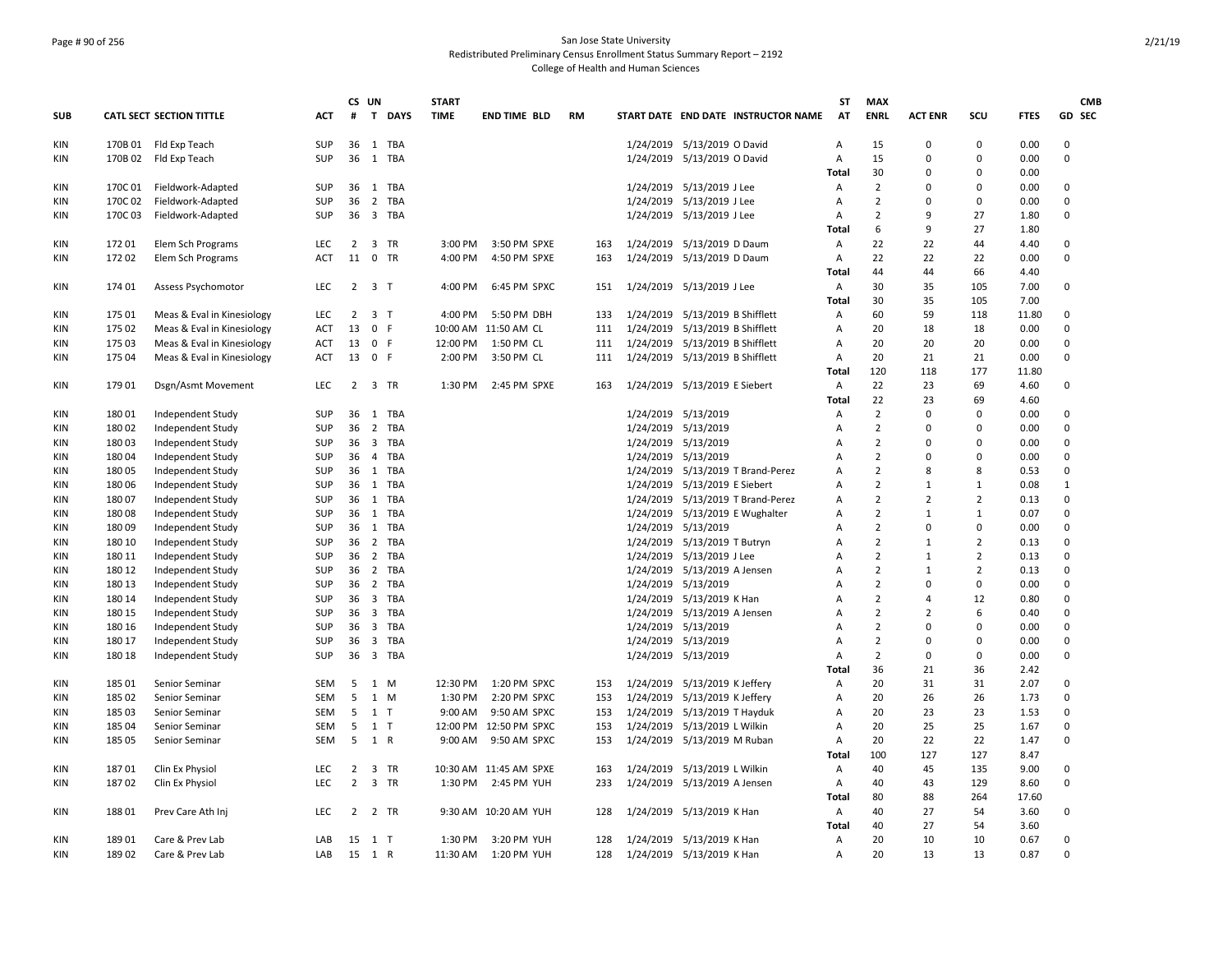### Page # 91 of 256 San Jose State University Redistributed Preliminary Census Enrollment Status Summary Report – 2192 College of Health and Human Sciences

|            |         |                                 |            | CS UN                   |                |             | <b>START</b> |                       |           |     |                             |                                   |                                     | <b>ST</b>    | <b>MAX</b>                       |                  |                |             | <b>CMB</b>     |
|------------|---------|---------------------------------|------------|-------------------------|----------------|-------------|--------------|-----------------------|-----------|-----|-----------------------------|-----------------------------------|-------------------------------------|--------------|----------------------------------|------------------|----------------|-------------|----------------|
| <b>SUB</b> |         | <b>CATL SECT SECTION TITTLE</b> | <b>ACT</b> | #                       |                | T DAYS      | <b>TIME</b>  | <b>END TIME BLD</b>   | <b>RM</b> |     |                             |                                   | START DATE END DATE INSTRUCTOR NAME | AT           | <b>ENRL</b>                      | <b>ACT ENR</b>   | SCU            | <b>FTES</b> | GD SEC         |
|            |         |                                 |            |                         |                |             |              |                       |           |     |                             |                                   |                                     | <b>Total</b> | 40                               | 23               | 23             | 1.53        |                |
| KIN        | 191B01  | Adv Assess Upr Ext              | LEC        | $\overline{2}$          |                | 3 MW        |              | 9:30 AM 10:20 AM YUH  |           | 128 |                             | 1/24/2019 5/13/2019 H Pai         |                                     | Α            | 40                               | 12               | 24             | 2.40        | 0              |
| KIN        | 191B02  | Adv Assess Upr Ext              | LAB        | 15                      |                | $0 \t M$    |              | 10:30 AM 12:20 PM YUH |           | 128 |                             | 1/24/2019 5/13/2019 H Pai         |                                     | A            | 20                               | 12               | 12             | 0.00        | $\Omega$       |
| KIN        | 191B03  | Adv Assess Upr Ext              | LAB        | 15                      |                | $0 \quad W$ |              | 10:30 AM 12:20 PM YUH |           | 128 |                             | 1/24/2019 5/13/2019 H Pai         |                                     | Α            | 20                               | 0                | $\mathbf 0$    | 0.00        | 0              |
|            |         |                                 |            |                         |                |             |              |                       |           |     |                             |                                   |                                     | Total        | 80                               | 24               | 36             | 2.40        |                |
| KIN        | 195 01  | <b>Therapeutic Modalities</b>   | LEC        | 1                       |                | 3 TR        |              | 10:30 AM 11:20 AM YUH |           | 128 |                             | 1/24/2019 5/13/2019 K Han         |                                     | Α            | 40                               | 12               | 24             | 2.40        | 0              |
| KIN        | 195 02  | <b>Therapeutic Modalities</b>   | <b>ACT</b> | 11                      | $\mathbf 0$    | T           | 11:30 AM     | 1:20 PM YUH           |           | 128 |                             | 1/24/2019 5/13/2019 K Han         |                                     | Α            | 20                               | 12               | 12             | 0.00        | 0              |
| KIN        | 195 03  | <b>Therapeutic Modalities</b>   | <b>ACT</b> | 11                      |                | 0 R         | 1:30 PM      | 3:20 PM YUH           |           | 128 |                             | 1/24/2019 5/13/2019 K Han         |                                     | Α            | 20                               | 0                | 0              | 0.00        | 0              |
|            |         |                                 |            |                         |                |             |              |                       |           |     |                             |                                   |                                     | Total        | 80                               | 24               | 36             | 2.40        |                |
| KIN        | 197B 01 | Practicum Ath Trn II            | SUP        | 36                      |                | 1 W         | 7:30 AM      | 8:20 AM YUH           |           | 128 |                             | 1/24/2019 5/13/2019 H Pai         |                                     | Α            | 12                               | 13               | 13             | 0.87        | 0              |
|            |         |                                 |            |                         |                |             |              |                       |           |     |                             |                                   |                                     | Total        | 12                               | 13               | 13             | 0.87        |                |
| KIN        | 197D 01 | Practicum Ath Trn IV            | SUP        | 36                      | 1 R            |             | 7:30 AM      | 8:20 AM YUH           |           | 128 |                             | 1/24/2019 5/13/2019 K Han         |                                     | Α            | 12                               | $\overline{7}$   | $\overline{7}$ | 0.47        | 0              |
|            |         |                                 |            |                         |                |             |              |                       |           |     |                             |                                   |                                     | Total        | 12                               | $\overline{7}$   | $\overline{7}$ | 0.47        |                |
| KIN        | 198 01  | Internship                      | <b>SUP</b> | 36                      |                | 1 TBA       |              |                       |           |     | 1/24/2019                   | 5/13/2019 B Shifflett             |                                     | Α            | 10                               | 15               | 15             | 1.00        | 0              |
| KIN        | 198 02  | Internship                      | SUP        | 36                      |                | 2 TBA       |              |                       |           |     | 1/24/2019                   | 5/13/2019 B Shifflett             |                                     | Α            | 10                               | 65               | 130            | 8.67        | $\Omega$       |
| KIN        | 19803   | Internship                      | SUP        | 36                      |                | 3 TBA       |              |                       |           |     | 1/24/2019                   | 5/13/2019 B Shifflett             |                                     | Α            | 10                               | 27               | 81             | 5.40        | 0              |
| KIN        | 198 04  | Internship                      | SUP        | 36                      |                | 4 TBA       |              |                       |           |     |                             | 1/24/2019  5/13/2019  B Shifflett |                                     | Α            | 10                               | 4                | 16             | 1.07        | 0              |
|            |         |                                 |            |                         |                |             |              |                       |           |     |                             |                                   |                                     | Total        | 40                               | 111              | 242            | 16.13       |                |
| KIN        | 250 01  | Fund Quant Resrch               | <b>SEM</b> | $\overline{\mathbf{5}}$ |                | $3 \, M$    | 7:00 PM      | 9:45 PM SPXC          |           | 151 | 1/24/2019 5/13/2019 S Chang |                                   |                                     | Α            | 22                               | 9                | 27             | 2.25        | 9              |
|            |         |                                 |            |                         |                |             |              |                       |           |     |                             |                                   |                                     | Total        | 22                               | 9                | 27             | 2.25        |                |
| KIN        | 251 01  | Fund Qual Resrch                | <b>SEM</b> | -5                      |                | 3 W         | 4:00 PM      | 6:45 PM SPXC          |           | 151 |                             | 1/24/2019 5/13/2019 T Butryn      |                                     | Α            | 22                               | 20               | 60             | 5.00        | 20             |
|            |         |                                 |            |                         |                |             |              |                       |           |     |                             |                                   |                                     | Total        | 22                               | 20               | 60             | 5.00        |                |
| KIN        | 25601   | <b>Environmental Ex Phys</b>    | <b>SEM</b> | 5                       | 3 <sub>1</sub> |             | 4:00 PM      | 6:45 PM YUH           |           | 233 |                             | 1/24/2019 5/13/2019 C Cisar       |                                     | Α            | 15                               | 16               | 48             | 4.00        | 16             |
|            |         |                                 |            |                         |                |             |              |                       |           |     |                             |                                   |                                     | Total        | 15                               | 16               | 48             | 4.00        |                |
| KIN        | 259 01  | Adv APA Internship              | SUP        | 25                      |                | 3 TBA       |              |                       |           |     |                             | 1/24/2019 5/13/2019 J Lee         |                                     | Α            | $\overline{2}$                   | $\mathbf 0$      | 0              | 0.00        | 0              |
|            |         |                                 |            |                         |                |             |              |                       |           |     |                             |                                   |                                     | Total        | $\overline{2}$                   | $\Omega$         | $\Omega$       | 0.00        |                |
| KIN        | 266 01  | Prin & Conc Mot Lrng            | SEM        | 5                       |                | $3 \, M$    | 4:00 PM      | 6:45 PM SPXE          |           | 163 |                             |                                   | 1/24/2019 5/13/2019 E Wughalter     | Α            | 30                               | 47               | 141            | 11.75       | 47             |
|            |         |                                 |            |                         |                |             |              |                       |           |     |                             |                                   |                                     | Total        | 30                               | 47               | 141            | 11.75       |                |
| KIN        | 26701   | Adv Sport Psych                 | SEM        | 5                       |                | 3 R         | 4:00 PM      | 6:45 PM SPXC          |           | 153 | 1/24/2019                   | 5/13/2019 K Jeffery               |                                     | Α            | 15                               | 11               | 33             | 2.75        | 11             |
|            |         |                                 |            |                         |                |             |              |                       |           |     |                             |                                   |                                     | Total        | 15                               | 11               | 33             | 2.75        |                |
| KIN        | 269 01  | Res/Prac/Mgmt/Inj - UE          | SEM        | 5                       | 2 W            |             | 7:00 PM      | 8:50 PM YUH           |           | 128 |                             |                                   | 1/24/2019 5/13/2019 M Tsuruike      | Α            | 15                               | 11               | 22             | 1.83        | 11             |
|            |         |                                 |            |                         |                |             |              |                       |           |     |                             |                                   |                                     | Total        | 15                               | 11               | 22             | 1.83        |                |
| KIN        | 27301   | <b>Res/Prac Ther Modalities</b> | SEM        | 5                       | 2 <sub>T</sub> |             | 7:00 PM      | 8:50 PM YUH           |           | 128 |                             |                                   | 1/24/2019 5/13/2019 M Tsuruike      | Α            | 15                               | 11               | 22             | 1.83        | 11             |
|            |         |                                 |            |                         |                |             |              |                       |           |     |                             |                                   |                                     | Total        | 15                               | 11               | 22             | 1.83        |                |
| KIN        | 28001   | Adv Fldwk Sprt Mgt              | SUP        | 25                      |                | 1 TBA       |              |                       |           |     | 1/24/2019                   | 5/13/2019 B Shifflett             |                                     | Α            | $\overline{2}$                   | $\mathbf 0$      | 0              | 0.00        | 0              |
| KIN        | 28002   | Adv Fldwk Sprt Mgt              | <b>SUP</b> | 25                      |                | 2 TBA       |              |                       |           |     | 1/24/2019                   | 5/13/2019 B Shifflett             |                                     | Α            | $\overline{2}$                   | $\Omega$         | 0              | 0.00        | $\Omega$       |
| KIN        | 28003   | Adv Fldwk Sprt Mgt              | SUP        | 25                      |                | 3 TBA       |              |                       |           |     | 1/24/2019                   | 5/13/2019 B Shifflett             |                                     | Α            | $\overline{2}$                   | $\overline{4}$   | 12             | 1.00        | 4              |
|            |         |                                 |            |                         |                |             |              |                       |           |     |                             |                                   |                                     | Total        | 6                                | $\overline{4}$   | 12             | 1.00        |                |
| KIN        | 281 01  | Legal Aspects Sprt              | <b>SEM</b> | 5                       |                | 3 M         | 4:00 PM      | 6:45 PM SPXC          |           | 153 |                             |                                   | 1/24/2019 5/13/2019 C Armstrong     | Α            | 15                               | 10               | 30             | 2.50        | 10             |
|            |         |                                 |            |                         |                |             |              |                       |           |     |                             |                                   |                                     | Total        | 15                               | 10               | 30             | 2.50        |                |
| KIN        | 284 01  | Finance Aspt Sport              | <b>SEM</b> | 5                       |                | 3 W         | 7:00 PM      | 9:45 PM SPXC          |           | 151 |                             | 1/24/2019 5/13/2019 T Hayduk      |                                     | Α            | 15                               | 10               | 30             | 2.50        | 10             |
|            |         |                                 |            |                         |                |             |              |                       |           |     |                             |                                   |                                     | <b>Total</b> | 15                               | 10               | 30             | 2.50        |                |
| KIN        | 285 01  | Internship Kinesiology          | SUP        | 25                      |                | 1 TBA       |              |                       |           |     | 1/24/2019                   | 5/13/2019 B Shifflett             |                                     | Α            | $\overline{2}$                   | $\mathbf 0$      | 0              | 0.00        | 0              |
| KIN        | 285 02  | Internship Kinesiology          | <b>SUP</b> | 25                      |                | 2 TBA       |              |                       |           |     | 1/24/2019                   | 5/13/2019 B Shifflett             |                                     | Α            | $\overline{2}$                   | 1                | 2              | 0.17        | $\mathbf{1}$   |
| KIN        | 285 03  | Internship Kinesiology          | SUP        | 25                      |                | 3 TBA       |              |                       |           |     | 1/24/2019                   | 5/13/2019 B Shifflett             |                                     | Α            | $\overline{2}$                   | $\overline{2}$   | 6              | 0.50        | $\overline{2}$ |
|            |         |                                 |            |                         |                |             |              |                       |           |     |                             |                                   |                                     | Total        | 6                                | $\overline{3}$   | 8              | 0.67        |                |
| KIN        | 28601   |                                 | SUP        | 25                      |                | 1 TBA       |              |                       |           |     | 1/24/2019                   | 5/13/2019                         |                                     |              | $\overline{2}$                   | 0                | $\Omega$       | 0.00        | 0              |
| KIN        | 286 02  | Independent Study               | SUP        | 25                      |                | 2 TBA       |              |                       |           |     |                             | 1/24/2019 5/13/2019               |                                     | Α<br>A       | 2                                | $\Omega$         | $\Omega$       | 0.00        | 0              |
| KIN        | 286 03  | Independent Study               | SUP        | 25                      |                | 3 TBA       |              |                       |           |     |                             | 1/24/2019 5/13/2019               |                                     | A            | $\overline{2}$                   | $\Omega$         | $\Omega$       | 0.00        | 0              |
|            |         | Independent Study               |            |                         |                |             |              |                       |           |     |                             |                                   |                                     |              |                                  |                  | $\mathbf{1}$   |             |                |
| KIN        | 28604   | Independent Study               | SUP        | 25                      |                | 1 TBA       |              |                       |           |     |                             |                                   | 1/24/2019 5/13/2019 E Wughalter     | Α            | $\overline{2}$<br>$\overline{2}$ | 1<br>$\mathbf 0$ |                | 0.08        | 1              |
| KIN        | 286 05  | Independent Study               | <b>SUP</b> |                         |                | 25 1 TBA    |              |                       |           |     |                             | 1/24/2019 5/13/2019               |                                     | A            |                                  |                  | 0              | 0.00        | 0              |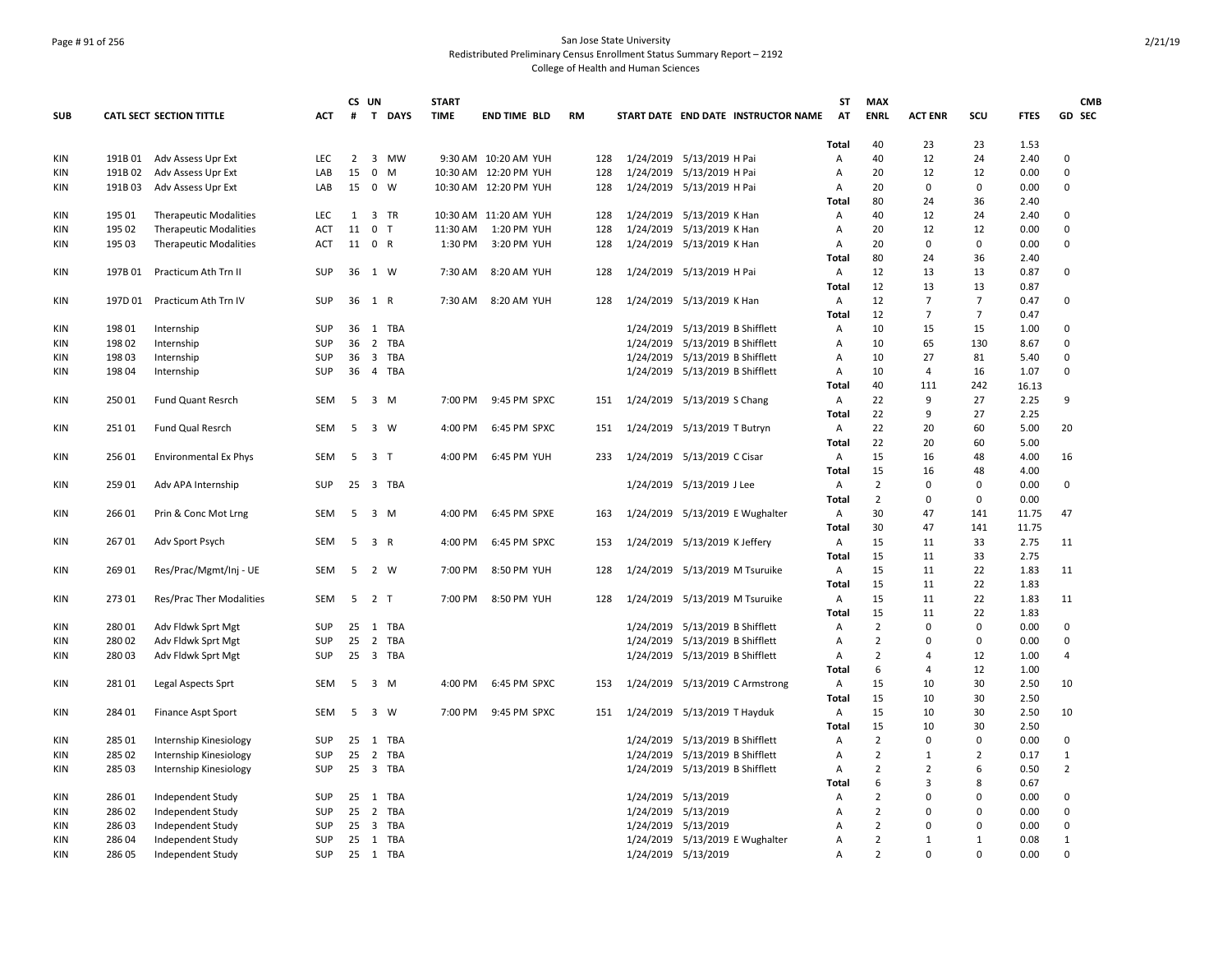### Page # 92 of 256 San Jose State University Redistributed Preliminary Census Enrollment Status Summary Report – 2192 College of Health and Human Sciences

|             |         |                                 |            |    | CS UN          |            | <b>START</b> |                     |           |     |           |                                     |                          | <b>ST</b> | <b>MAX</b>     |                |                |             | <b>CMB</b>     |
|-------------|---------|---------------------------------|------------|----|----------------|------------|--------------|---------------------|-----------|-----|-----------|-------------------------------------|--------------------------|-----------|----------------|----------------|----------------|-------------|----------------|
| <b>SUB</b>  |         | <b>CATL SECT SECTION TITTLE</b> | <b>ACT</b> | #  |                | T DAYS     | <b>TIME</b>  | <b>END TIME BLD</b> | <b>RM</b> |     |           | START DATE END DATE INSTRUCTOR NAME |                          | AT        | <b>ENRL</b>    | <b>ACT ENR</b> | SCU            | <b>FTES</b> | GD SEC         |
| KIN         | 286 06  | Independent Study               | SUP        | 25 |                | 2 TBA      |              |                     |           |     |           | 1/24/2019 5/13/2019                 | A                        |           | $\overline{2}$ | $\Omega$       | 0              | 0.00        | $\Omega$       |
| KIN         | 286 07  | Independent Study               | SUP        | 25 | $\overline{3}$ | <b>TBA</b> |              |                     |           |     |           | 1/24/2019 5/13/2019 P Plato         | A                        |           | $\overline{2}$ | $\mathbf{1}$   | 3              | 0.25        | $\mathbf{1}$   |
| KIN         | 286 08  | Independent Study               | SUP        | 25 |                | 3 TBA      |              |                     |           |     |           | 1/24/2019 5/13/2019 A Jensen        | Α                        |           | $\overline{2}$ | $\mathbf{1}$   | 3              | 0.25        | $\mathbf{1}$   |
| KIN         | 286 09  | Independent Study               | SUP        | 25 |                | 3 TBA      |              |                     |           |     |           | 1/24/2019 5/13/2019 J Lee           | A                        |           | $\overline{2}$ | $\overline{2}$ | 6              | 0.50        | $\overline{2}$ |
| KIN         | 286 10  | Independent Study               | SUP        | 25 |                | 3 TBA      |              |                     |           |     |           | 1/24/2019 5/13/2019                 | Α                        |           | 2              | $\Omega$       | 0              | 0.00        | $\Omega$       |
| KIN         | 286 11  | Independent Study               | <b>SUP</b> |    |                | 25 3 TBA   |              |                     |           |     |           | 1/24/2019 5/13/2019                 | Α                        |           | $\overline{2}$ | $\Omega$       | 0              | 0.00        | $\Omega$       |
|             |         |                                 |            |    |                |            |              |                     |           |     |           |                                     | Total                    |           | 22             | 5              | 13             | 1.08        |                |
| KIN         | 28901   | MA Kinesiology Seminar          | <b>SEM</b> |    | 3              |            |              |                     |           |     |           |                                     | X                        |           | $\mathbf 0$    | $\Omega$       | 0              | 0.00        | 0              |
|             |         |                                 |            |    |                |            |              |                     |           |     |           |                                     | Total                    |           | $\mathbf 0$    | $\Omega$       | 0              | 0.00        |                |
| KIN         | 292B 01 | Sem Sport Medicine II           | <b>SEM</b> | 5  |                | 2 W        | 5:00 PM      | 6:50 PM YUH         |           | 128 |           | 1/24/2019 5/13/2019 M Tsuruike      | A                        |           | 15             | 10             | 10             | 1.67        | 10             |
| KIN         | 292B02  | Sem Sport Medicine II           | <b>SUP</b> | 25 | $\overline{0}$ | <b>TBA</b> |              |                     |           |     |           | 1/24/2019 5/13/2019 M Tsuruike      | Α                        |           | 15             | 10             | 20             | 0.00        | 10             |
|             |         |                                 |            |    |                |            |              |                     |           |     |           |                                     | Total                    |           | 30             | 20             | 30             | 1.67        |                |
| KIN         | 293B01  | Fieldwork AT II                 | <b>SEM</b> | -5 |                | 2 TBA      |              |                     |           |     |           | 1/24/2019 5/13/2019 M Tsuruike      | Α                        |           | 15             | 9              | 9              | 1.50        | 9              |
| KIN         | 293B 02 | Fieldwork AT II                 | SUP        | 25 |                | 0 TBA      |              |                     |           |     |           | 1/24/2019 5/13/2019 M Tsuruike      | Α                        |           | 15             | 9              | 18             | 0.00        | 9              |
|             |         |                                 |            |    |                |            |              |                     |           |     |           |                                     | Total                    |           | 30             | 18             | 27             | 1.50        |                |
| KIN         | 293D 01 | Fieldwork AT IV                 | SEM        | -5 | $\overline{2}$ | TBA        |              |                     |           |     |           | 1/24/2019 5/13/2019 M Tsuruike      | Α                        |           | 15             | 17             | 17             | 2.83        | 17             |
| KIN         | 293D 02 | Fieldwork AT IV                 | <b>SUP</b> | 25 | $\mathbf{0}$   | TBA        |              |                     |           |     |           | 1/24/2019 5/13/2019 M Tsuruike      | A                        |           | 15             | 17             | 34             | 0.00        | 17             |
|             |         |                                 |            |    |                |            |              |                     |           |     |           |                                     | Total                    |           | 30             | 34             | 51             | 2.83        |                |
| KIN         | 298 01  | Spec Studies P E                | SUP        | 25 | 3              | TBA        |              |                     |           |     | 1/24/2019 | 5/13/2019 T Butryn                  | A                        |           | $\mathbf{1}$   | $\overline{3}$ | 9              | 0.75        | 3              |
| KIN         | 298 02  | Spec Studies P E                | SUP        | 25 |                | 3 TBA      |              |                     |           |     |           | 1/24/2019 5/13/2019 S Chang         | A                        |           | $\mathbf{1}$   | $\mathbf{1}$   | 3              | 0.25        | $\mathbf{1}$   |
| KIN         | 298 03  | Spec Studies P E                | SUP        | 25 |                | 3 TBA      |              |                     |           |     | 1/24/2019 | 5/13/2019 E Wughalter               | A                        |           | $\mathbf{1}$   | 5              | 15             | 1.25        | 5              |
| KIN         | 298 04  | Spec Studies P E                | SUP        |    |                | 25 3 TBA   |              |                     |           |     | 1/24/2019 | 5/13/2019 C Armstrong               | Α                        |           | $\mathbf{1}$   | $\overline{4}$ | 12             | 1.00        | $\overline{a}$ |
| KIN         | 298 05  | Spec Studies P E                | SUP        | 25 |                | 3 TBA      |              |                     |           |     | 1/24/2019 | 5/13/2019 M Tsuruike                | A                        |           | $\mathbf{1}$   | 8              | 24             | 2.00        | 8              |
| KIN         | 298 06  | Spec Studies P E                | SUP        |    |                | 25 3 TBA   |              |                     |           |     |           | 1/24/2019 5/13/2019 P Plato         | Α                        |           | 1              | $\overline{2}$ | 6              | 0.50        | $\overline{2}$ |
| KIN         | 298 07  | Spec Studies P E                | SUP        | 25 |                | 3 TBA      |              |                     |           |     | 1/24/2019 | 5/13/2019 T Semerjian               | Α                        |           | $\mathbf{1}$   | $\overline{4}$ | 12             | 1.00        | 4              |
| KIN         | 298 08  | Spec Studies P E                | SUP        |    |                | 25 3 TBA   |              |                     |           |     |           | 1/24/2019 5/13/2019 A Medina        | Α                        |           | $\mathbf{1}$   | $\Omega$       | 0              | 0.00        | 0              |
| KIN         | 298 09  | Spec Studies P E                | SUP        |    |                | 25 3 TBA   |              |                     |           |     |           | 1/24/2019 5/13/2019 A Jensen        | A                        |           | $\mathbf{1}$   | $\mathbf{1}$   | 3              | 0.25        | 1              |
| KIN         | 298 10  | Spec Studies P E                | SUP        | 25 |                | 3 TBA      |              |                     |           |     |           | 1/24/2019 5/13/2019 T Hayduk        | Α                        |           | $\mathbf{1}$   | $\mathbf{1}$   | 3              | 0.25        | $\mathbf{1}$   |
| KIN         | 298 11  | Spec Studies P E                | <b>SUP</b> | 25 |                | 3 TBA      |              |                     |           |     |           | 1/24/2019 5/13/2019 E Siebert       | A                        |           | $\mathbf{1}$   | $\mathbf{1}$   | $\overline{3}$ | 0.25        | $\mathbf{1}$   |
| KIN         | 298 12  | Spec Studies P E                | <b>SUP</b> | 25 |                | 3 TBA      |              |                     |           |     |           | 1/24/2019 5/13/2019                 | A                        |           | $\mathbf{1}$   | $\mathbf 0$    | 0              | 0.00        | 0              |
|             |         |                                 |            |    |                |            |              |                     |           |     |           |                                     | Total                    |           | 12             | 30             | 90             | 7.50        |                |
| KIN         | 299 01  | <b>Masters Thesis</b>           | SUP        | 25 | $\mathbf{1}$   | TBA        |              |                     |           |     |           | 1/24/2019 5/13/2019                 | Α                        |           | $\mathbf{1}$   | $\Omega$       | $\Omega$       | 0.00        | 0              |
| KIN         | 299 02  | <b>Masters Thesis</b>           | SUP        | 25 |                | 2 TBA      |              |                     |           |     |           | 1/24/2019 5/13/2019                 | Α                        |           | $\mathbf{1}$   | $\Omega$       | 0              | 0.00        | $\Omega$       |
| KIN         | 29903   | <b>Masters Thesis</b>           | SUP        | 25 |                | 3 TBA      |              |                     |           |     |           | 1/24/2019 5/13/2019                 | Α                        |           | $\mathbf{1}$   | $\Omega$       | $\Omega$       | 0.00        | 0              |
| KIN         | 299 04  | <b>Masters Thesis</b>           | SUP        | 25 |                | 6 TBA      |              |                     |           |     |           | 1/24/2019 5/13/2019                 | Α                        |           | $\mathbf{1}$   | $\Omega$       | 0              | 0.00        | 0              |
| KIN         | 299 05  | <b>Masters Thesis</b>           | SUP        | 25 |                | 2 TBA      |              |                     |           |     |           | 1/24/2019 5/13/2019                 | Α                        |           | $\mathbf{1}$   | $\mathbf 0$    | 0              | 0.00        | 0              |
| KIN         | 299 06  | <b>Masters Thesis</b>           | SUP        | 25 |                | 3 TBA      |              |                     |           |     |           | 1/24/2019 5/13/2019 A Jensen        | A                        |           | 1              | $\mathbf{1}$   | 3              | 0.25        | 1              |
| KIN         | 299 07  | <b>Masters Thesis</b>           | SUP        | 25 |                | 3 TBA      |              |                     |           |     |           | 1/24/2019 5/13/2019                 | A                        |           | $\mathbf{1}$   | $\Omega$       | $\Omega$       | 0.00        | $\Omega$       |
| <b>KIN</b>  | 299 08  | <b>Masters Thesis</b>           | SUP        |    |                | 25 6 TBA   |              |                     |           |     |           | 1/24/2019 5/13/2019                 | A                        |           | $\mathbf{1}$   | $\Omega$       | 0              | 0.00        | $\Omega$       |
|             |         |                                 |            |    |                |            |              |                     |           |     |           |                                     | Total                    |           | 8              | $\mathbf{1}$   | 3              | 0.25        |                |
| <b>KNED</b> | 184Y 01 | Stdt Tchg II                    | <b>SUP</b> |    |                | 25 4 TBA   |              |                     |           |     |           | 1/24/2019 5/13/2019 D Daum          | A                        |           | 10             | 8              | 32             | 2.13        | 0              |
|             |         |                                 |            |    |                |            |              |                     |           |     |           |                                     | <b>Total</b>             |           | 10             | 8              | 32             | 2.13        |                |
| KNED        | 184Z 01 | Stdt Tchg III                   | SUP        | 25 |                | 4 TBA      |              |                     |           |     |           | 1/24/2019 5/13/2019 D Daum          | Α                        |           | 10             | 6              | 24             | 1.60        | 0              |
| KNED        | 184Z 02 | Stdt Tchg III                   | SUP        |    |                | 25 5 TBA   |              |                     |           |     |           | 1/24/2019 5/13/2019 D Daum          | Α                        |           | 10             | $\overline{2}$ | 10             | 0.67        | $\Omega$       |
|             |         |                                 |            |    |                |            |              |                     |           |     |           |                                     | Total                    |           | 20             | 8              | 34             | 2.27        |                |
|             |         |                                 |            |    |                |            |              |                     |           |     |           |                                     | <b>Kinesiology Total</b> |           | 8239           | 8234           | 12996          | 875.05      |                |
|             |         |                                 |            |    |                |            |              |                     |           |     |           |                                     |                          |           |                |                |                |             |                |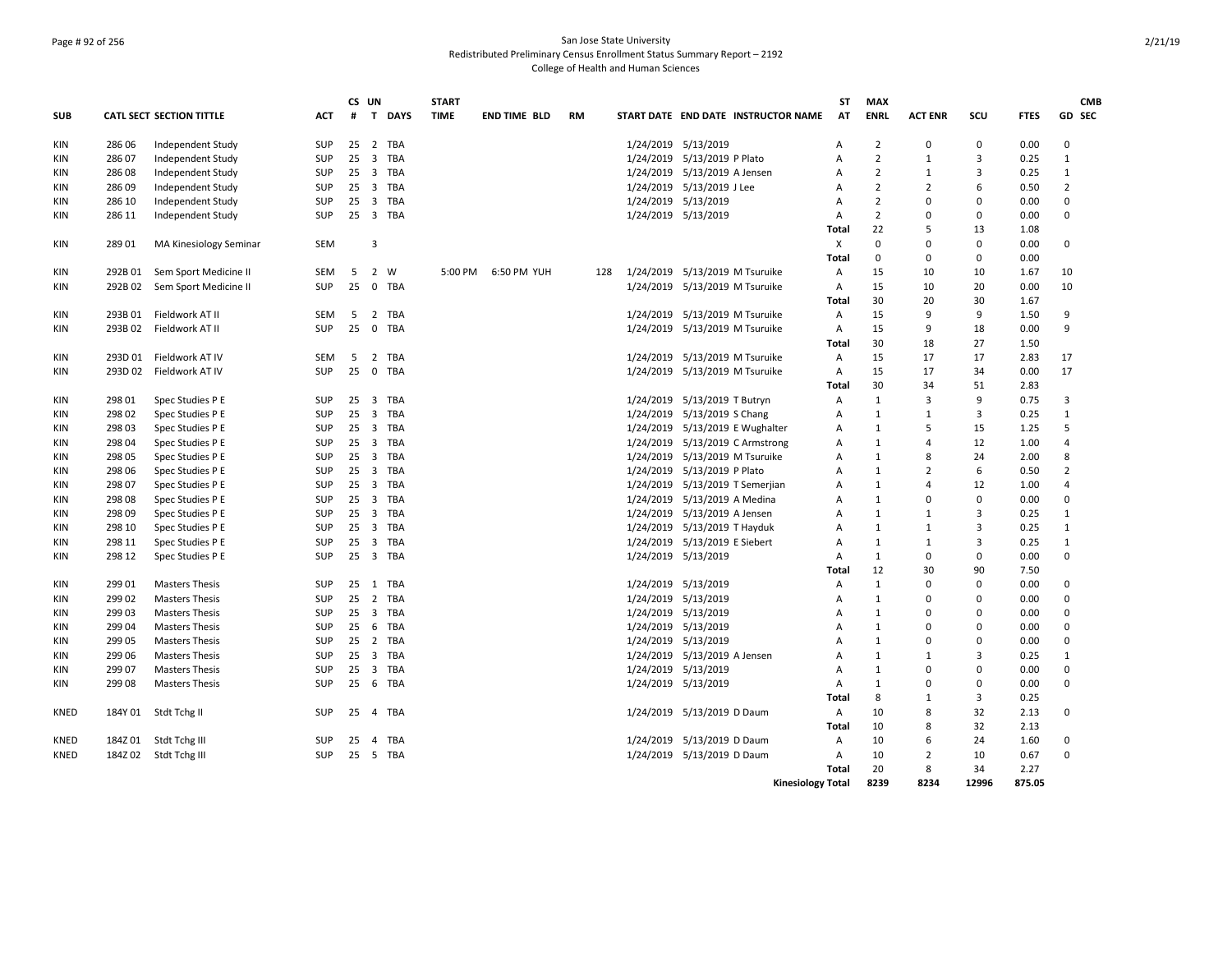## Page # 93 of 256 San Jose State University Redistributed Preliminary Census Enrollment Status Summary Report – 2192 College of Health and Human Sciences

| <b>SUB</b>              |         | <b>CATL SECT SECTION TITTLE</b> | <b>ACT</b> | CS UN<br># | <b>DAYS</b> | <b>START</b><br><b>TIME</b> | <b>END TIME BLD</b> | RM | START DATE END DATE INSTRUCTOR NAME | SΤ<br>AT     | <b>MAX</b><br><b>ENRL</b> | <b>ACT ENR</b> | scu | <b>FTES</b> | <b>CMB</b><br><b>GD SEC</b> |
|-------------------------|---------|---------------------------------|------------|------------|-------------|-----------------------------|---------------------|----|-------------------------------------|--------------|---------------------------|----------------|-----|-------------|-----------------------------|
| <b>Military Science</b> |         |                                 |            |            |             |                             |                     |    |                                     |              |                           |                |     |             |                             |
| <b>MILS</b>             | 1B 01   | Intro Tac Leadership            | <b>SUP</b> | 77         | 2 MW        | 8:00 AM                     | 9:05 AM             |    | 1/24/2019 5/13/2019 M Morales       | A            | 30                        | 5              | 10  | 0.67        | 0                           |
| MILS                    | 1B 02   | Intro Tac Leadership            | LAB        | 78         | $0 \quad W$ | 2:15 PM                     | 5:00 PM             |    | 1/24/2019 5/13/2019 M Morales       | Α            | 30                        | 5              | 5   | 0.00        | $\mathbf 0$                 |
|                         |         |                                 |            |            |             |                             |                     |    |                                     | Total        | 60                        | 10             | 15  | 0.67        |                             |
| MILS                    | 2B 01   | Fnd Tac Ldrshp                  | <b>SUP</b> |            | 77 2 MW     | 8:00 AM                     | 9:05 AM             |    | 1/24/2019 5/13/2019 V Jackson       | A            | 30                        | 10             | 20  | 1.33        | 0                           |
| <b>MILS</b>             | 2B 02   | Fnd Tac Ldrshp                  | LAB        | 78 0 W     |             | 2:15 PM                     | 5:00 PM             |    | 1/24/2019 5/13/2019 V Jackson       | Α            | 30                        | 10             | 10  | 0.00        | $\mathbf 0$                 |
|                         |         |                                 |            |            |             |                             |                     |    |                                     | Total        | 60                        | 20             | 30  | 1.33        |                             |
| <b>MILS</b>             | 130B 01 | Appl Tm Ldrshp                  | <b>SUP</b> | 77         | 4 TR        |                             | 8:30 AM 10:10 AM    |    | 1/24/2019 5/13/2019 M Morales       | A            | 30                        | 14             | 56  | 3.80        |                             |
| <b>MILS</b>             | 130B 02 | Appl Tm Ldrshp                  | LAB        | 78         | 0 W         | 2:15 PM                     | 5:00 PM             |    | 1/24/2019 5/13/2019 M Morales       | Α            | 30                        | 14             | 14  | 0.00        |                             |
|                         |         |                                 |            |            |             |                             |                     |    |                                     | Total        | 60                        | 28             | 70  | 3.80        |                             |
| MILS                    | 140B 01 | Ldrshp Cplx Wld                 | <b>SUP</b> | 77         | 4 TR        |                             | 10:20 AM 12:00 PM   |    | 1/24/2019 5/13/2019 M Morales       | A            | 30                        | 10             | 40  | 2.73        |                             |
| <b>MILS</b>             | 140B 02 | Ldrshp Cplx Wld                 | LAB        | 78         | 0 W         | 2:15 PM                     | 5:00 PM             |    | 1/24/2019 5/13/2019 M Morales       | Α            | 30                        | 10             | 10  | 0.00        |                             |
|                         |         |                                 |            |            |             |                             |                     |    |                                     | Total        | 60                        | 20             | 50  | 2.73        |                             |
| <b>MILS</b>             | 18001   | <b>Individual Studies</b>       | <b>SUP</b> |            | 77 3 TBA    |                             |                     |    | 1/24/2019 5/13/2019 M Salas         | A            | 30                        | 0              | 0   | 0.00        | $\mathbf 0$                 |
|                         |         |                                 |            |            |             |                             |                     |    |                                     | <b>Total</b> | 30                        | 0              | 0   | 0.00        |                             |
|                         |         |                                 |            |            |             |                             |                     |    | <b>Military Science Total</b>       |              | 270                       | 78             | 165 | 8.53        |                             |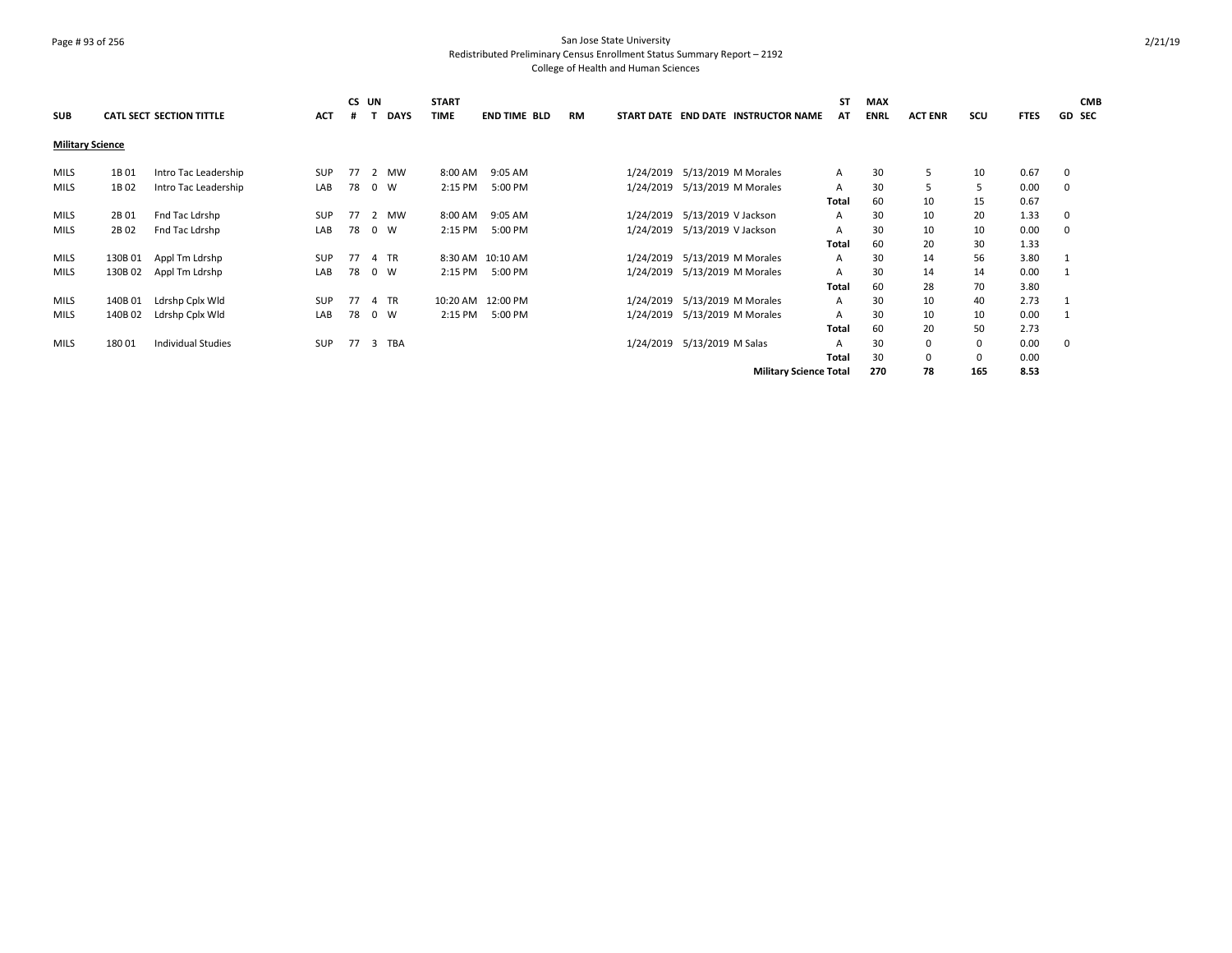## Page # 94 of 256 San Jose State University Redistributed Preliminary Census Enrollment Status Summary Report – 2192

|                |         |                          |            |                | CS UN               |                | <b>START</b> |                       |               |           |                                      | <b>ST</b>      | <b>MAX</b>  |                |             |              | <b>CMB</b> |
|----------------|---------|--------------------------|------------|----------------|---------------------|----------------|--------------|-----------------------|---------------|-----------|--------------------------------------|----------------|-------------|----------------|-------------|--------------|------------|
| <b>SUB</b>     |         | CATL SECT SECTION TITTLE | <b>ACT</b> | #              |                     | T DAYS         | <b>TIME</b>  | <b>END TIME BLD</b>   | <b>RM</b>     |           | START DATE END DATE INSTRUCTOR NAME  | AT             | <b>ENRL</b> | <b>ACT ENR</b> | SCU         | <b>FTES</b>  | GD SEC     |
| <b>Nursing</b> |         |                          |            |                |                     |                |              |                       |               |           |                                      |                |             |                |             |              |            |
| <b>NURS</b>    | 23 01   | Pathophysiology-I        | LEC        |                | $1 \quad 3 \quad R$ |                | 3:00 PM      | 5:45 PM HB            | 106           |           | 1/24/2019 5/13/2019 A Wood           | Α              | 60          | 60             | 180         | 12.00        | 0          |
|                |         |                          |            |                |                     |                |              |                       |               |           |                                      | Total          | 60          | 60             | 180         | 12.00        |            |
| <b>NURS</b>    | 24 01   | Adult Care Mgmt I        | LEC        |                | 1 4 TF              |                |              | 10:30 AM 12:10 PM HB  | 106           |           | 1/24/2019 5/13/2019 C O'Leary-Kelley | Α              | 60          | 61             | 244         | 16.27        | $\Omega$   |
|                |         |                          |            |                |                     |                |              |                       |               |           |                                      | Total          | 60          | 61             | 244         | 16.27        |            |
| <b>NURS</b>    | 3301    | Prof Role Dev I          | <b>LEC</b> | 2              |                     | 2 W            | 12:00 PM     | 1:50 PM HB            | 408           |           | 1/24/2019 5/13/2019 S Malloy         | Α              | 30          | 29             | 58          | 3.87         | 0          |
| <b>NURS</b>    | 3302    | Prof Role Dev I          | <b>LEC</b> | $\overline{2}$ |                     | 2 W            | 5:00 PM      | 6:40 PM HB            | 408           |           | 1/24/2019 5/13/2019 M Haririfar      | Α              | 30          | 31             | 62          | 4.13         | 0          |
|                |         |                          |            |                |                     |                |              |                       |               |           |                                      | Total          | 60          | 60             | 120         | 8.00         |            |
| <b>NURS</b>    | 34A 01  | Prof Role Dev II         | <b>LEC</b> | $\overline{2}$ |                     | 1 F            |              | 8:00 AM 10:15 AM HB   | 408           |           | 1/24/2019 5/13/2019 C Finkbeiner     | A              | 30          | 30             | 30          | 2.00         | $\Omega$   |
| <b>NURS</b>    | 34A 02  | Prof Role Dev II         | LEC.       | $\overline{2}$ |                     | 1 F            | 1:30 PM      | 3:50 PM BBC           | 225           | 1/24/2019 | 5/13/2019 C Finkbeiner               | Α              | 30          | 30             | 30          | 2.00         | 0          |
|                |         |                          |            |                |                     |                |              |                       |               |           |                                      | Total          | 60          | 60             | 60          | 4.00         |            |
| <b>NURS</b>    | 43 01   | Pharmacology             | LEC        |                | $1 \quad 3 \quad T$ |                | 1:30 PM      | 4:15 PM HB            | 106           |           | 1/24/2019 5/13/2019 S Malloy         | Α              | 60          | 60             | 180         | 12.00        | 0          |
|                |         |                          |            |                |                     |                |              |                       |               |           |                                      | Total          | 60          | 60             | 180         | 12.00        |            |
| <b>NURS</b>    | 44 01   | Adult Care Clin Pract I  | LAB        | 17             |                     | 3 M            |              | 2:00 PM 11:00 PM OFF  | <b>CAMPUS</b> |           | 1/24/2019 5/13/2019 D Law            | Α              | 10          | 9              | 27          | 1.80         | 0          |
| <b>NURS</b>    | 44 02   | Adult Care Clin Pract I  | LAB        | 17             |                     | 3 M            |              | 2:00 PM 11:00 PM OFF  | <b>CAMPUS</b> | 1/24/2019 | 5/13/2019 C Keane                    | A              | 10          | 9              | 27          | 1.80         | $\Omega$   |
| <b>NURS</b>    | 44 03   | Adult Care Clin Pract I  | LAB        | 17             |                     | 3 <sub>T</sub> |              | 2:00 PM 11:00 PM OFF  | <b>CAMPUS</b> | 1/24/2019 | 5/13/2019 T Tchantchanian            | Α              | 10          | 9              | 27          | 1.80         | 0          |
| <b>NURS</b>    | 44 04   | Adult Care Clin Pract I  | LAB        |                | 17 3 W              |                | 7:00 AM      | 1:00 PM OFF           | <b>CAMPUS</b> |           | 1/24/2019 5/13/2019 A Wood           | Α              | 10          | 9              | 27          | 1.80         | $\Omega$   |
| <b>NURS</b>    | 44 05   | Adult Care Clin Pract I  | LAB        | 17             | $\overline{3}$      | $\top$         |              | 2:00 PM 11:00 PM OFF  | <b>CAMPUS</b> |           | 1/24/2019 5/13/2019 P Mayer          | A              | 10          | 5              | 15          | 1.00         | $\Omega$   |
| <b>NURS</b>    | 44 06   | Adult Care Clin Pract I  | LAB        |                | 3                   |                |              |                       |               |           |                                      | X              | $\mathbf 0$ | $\Omega$       | $\mathbf 0$ | 0.00         | 0          |
| <b>NURS</b>    | 44 07   | Adult Care Clin Pract I  | LAB        | 17             |                     | $3 \quad W$    |              | 2:00 PM 11:00 PM OFF  | <b>CAMPUS</b> |           | 1/24/2019 5/13/2019 M Diaz           | $\overline{A}$ | 10          | 9              | 27          | 1.80         | 0          |
| <b>NURS</b>    | 44 08   | Adult Care Clin Pract I  | LAB        | 17             | 3S                  |                | 6:30 AM      | 3:30 PM OFF           | <b>CAMPUS</b> |           | 1/24/2019 5/13/2019 M Diaz           | Α              | 10          | 10             | 30          | 2.00         | $\Omega$   |
|                |         |                          |            |                |                     |                |              |                       |               |           |                                      | Total          | 70          | 60             | 180         | 12.00        |            |
| <b>NURS</b>    | 53 01   | Skills in Nursing I      | LEC        | $\overline{2}$ | $\mathbf 0$         | <b>TBA</b>     |              |                       |               |           | 1/24/2019 5/13/2019 J Noel           | Α              | 60          | 60             | 60          | 0.00         | 0          |
| <b>NURS</b>    | 53 02   | Skills in Nursing I      | LAB        | 16             |                     | 3 WF           |              | 8:00 AM 11:00 AM HB   | 311           | 1/24/2019 | 5/13/2019 J Noel                     | A              | 20          | 20             | 40          | 4.00         | 0          |
| <b>NURS</b>    | 53 03   | Skills in Nursing I      | LAB        | 16             |                     | 3 WF           | 11:00 AM     | 2:00 PM HB            | 311           | 1/24/2019 | 5/13/2019 J Noel                     | Α              | 20          | 20             | 40          | 4.00         | $\Omega$   |
| <b>NURS</b>    | 53 04   | Skills in Nursing I      | LAB        | 16             |                     | 3 WF           | 2:00 PM      | 5:00 PM HB            | 311           |           | 1/24/2019 5/13/2019 J Han            | Α              | 20          | 20             | 40          | 4.00         | 0          |
|                |         |                          |            |                |                     |                |              |                       |               |           |                                      | Total          | 120         | 120            | 180         | 12.00        |            |
| <b>NURS</b>    | 54 01   | <b>Nursing Skills II</b> | LEC        | 2              | $\mathbf 0$         | <b>TBA</b>     |              |                       |               | 1/24/2019 | 5/13/2019 R Billner-Garcia           | Α              | 60          | 60             | 60          | 0.00         | 0          |
| <b>NURS</b>    | 54 02   | <b>Nursing Skills II</b> | LAB        | 16             | 2                   | $\overline{R}$ |              | 8:00 AM 11:00 AM HB   | 311           | 1/24/2019 | 5/13/2019 C Bertelsen                | A              | 20          | 20             | 20          | 2.67         | 0          |
| <b>NURS</b>    | 54 03   | <b>Nursing Skills II</b> | LAB        | 16             |                     | 2 R            | 11:00 AM     | 2:00 PM HB            | 311           |           | 1/24/2019 5/13/2019 L Higgins        | Α              | 20          | 20             | 20          | 2.67         | 0          |
| <b>NURS</b>    | 54 04   | <b>Nursing Skills II</b> | LAB        | 16             | 2 R                 |                | 2:00 PM      | 5:00 PM HB            | 311           |           | 1/24/2019 5/13/2019 R Billner-Garcia | A              | 20          | 20             | 20          | 2.67         | $\Omega$   |
|                |         |                          |            |                |                     |                |              |                       |               |           |                                      | Total          | 120         | 120            | 120         | 8.00         |            |
| <b>NURS</b>    | 124 01  | Nursing Theory II        | LEC        | 1              |                     | 3 W            | 12:00 PM     | 2:45 PM SH            | 435           |           | 1/24/2019 5/13/2019 C Hill           | Α              | 40          | 36             | 108         | 7.20         | 0          |
|                |         |                          |            |                |                     |                |              |                       |               |           |                                      | Total          | 40          | 36             | 108         | 7.20         |            |
| <b>NURS</b>    | 125 01  | Adult Care Mgmt II       | LEC        | 1              |                     | 4 W            |              | 10:30 AM 12:10 PM HB  | 106           |           | 1/24/2019 5/13/2019                  | Α              | 61          | 60             | 240         | 16.00        | 0          |
|                |         |                          |            |                |                     |                |              |                       |               |           |                                      | Total          | 61          | 60             | 240         | 16.00        |            |
| <b>NURS</b>    | 126A01  | Pediatric Theory         | LEC        | 1              | 2 R                 |                |              | 10:00 AM 11:40 AM HB  | 106           |           | 1/24/2019 5/13/2019 C Hill           | Α              | 65          | 64             | 256         | 8.53         | 0          |
|                |         |                          |            |                |                     |                |              |                       |               |           |                                      | <b>Total</b>   | 65          | 64             | 256         | 8.53         |            |
| <b>NURS</b>    | 126B 01 | Mat/Newborn Theory       | <b>LEC</b> | 1              | 2 R                 |                | 1:00 PM      | 2:40 PM HB            | 106           |           | 1/24/2019 5/13/2019 D Nelson         | Α              | 65          | 64             | 128         | 8.53         | 0          |
|                |         |                          |            |                |                     |                |              |                       |               |           |                                      | Total          | 65<br>59    | 64             | 128         | 8.53         |            |
| <b>NURS</b>    | 127A 01 | Psych / MH Theory        | <b>LEC</b> | 1              |                     | 2 F            | 8:00 AM      | 9:40 AM BBC           | 4             |           | 1/24/2019 5/13/2019 D Gaylle         | Α              | 59          | 58<br>58       | 116         | 7.73<br>7.73 | 0          |
|                |         |                          |            |                |                     |                |              |                       |               |           |                                      | Total          |             |                | 116         |              |            |
| <b>NURS</b>    | 127B 01 | <b>Community Theory</b>  | <b>LEC</b> |                | $1 \quad 2 \quad F$ |                |              | 10:00 AM 11:40 AM BBC | 4             |           | 1/24/2019 5/13/2019 L Rauch          | Α              | 81          | 79             | 158         | 10.53        | 0          |
|                |         |                          |            |                |                     |                |              |                       |               |           |                                      | Total          | 81          | 79             | 158         | 10.53        |            |
| <b>NURS</b>    | 128 01  | <b>EBP</b> in Nursing    | LEC        | $\overline{2}$ |                     | 2 R            | 12:00 PM     | 1:40 PM HB            | 408           |           | 1/24/2019 5/13/2019 C Hill           | Α              | 30          | 31             | 62          | 4.13         | 0          |
| <b>NURS</b>    | 12802   | <b>EBP</b> in Nursing    | LEC        | $\overline{2}$ |                     | 2 R            | 2:00 PM      | 3:40 PM HB            | 408           |           | 1/24/2019 5/13/2019 R Ballin         | Α              | 30          | 29             | 58          | 3.87         | 0          |
| <b>NURS</b>    | 12803   | <b>EBP</b> in Nursing    | <b>LEC</b> | 2              |                     | 2 W            | 3:00 PM      | 4:40 PM HB            | 408           |           | 1/24/2019 5/13/2019   Becerra        | A              | 40          | 21             | 42          | 2.80         | $\Omega$   |
| <b>NURS</b>    | 128 07  | <b>EBP</b> in Nursing    | <b>LEC</b> |                | $2 \quad 2 \quad S$ |                |              | 9:00 AM 10:40 AM OFF  | <b>CAMPUS</b> |           | 1/24/2019 5/13/2019 R Ballin         | Α              | 25          | 13             | 26          | 1.73         | 0          |
|                |         |                          |            |                |                     |                |              |                       |               |           |                                      | <b>Total</b>   | 125         | 94             | 188         | 12.53        |            |
| <b>NURS</b>    | 133 01  | Prof Role Dev IV         | <b>LEC</b> |                | $2 \quad 2 \quad T$ |                |              | 10:30 AM 12:10 PM HB  | 408           |           | 1/24/2019 5/13/2019 K Abriam-Yago    | A              | 31          | 32             | 64          | 4.27         | 0          |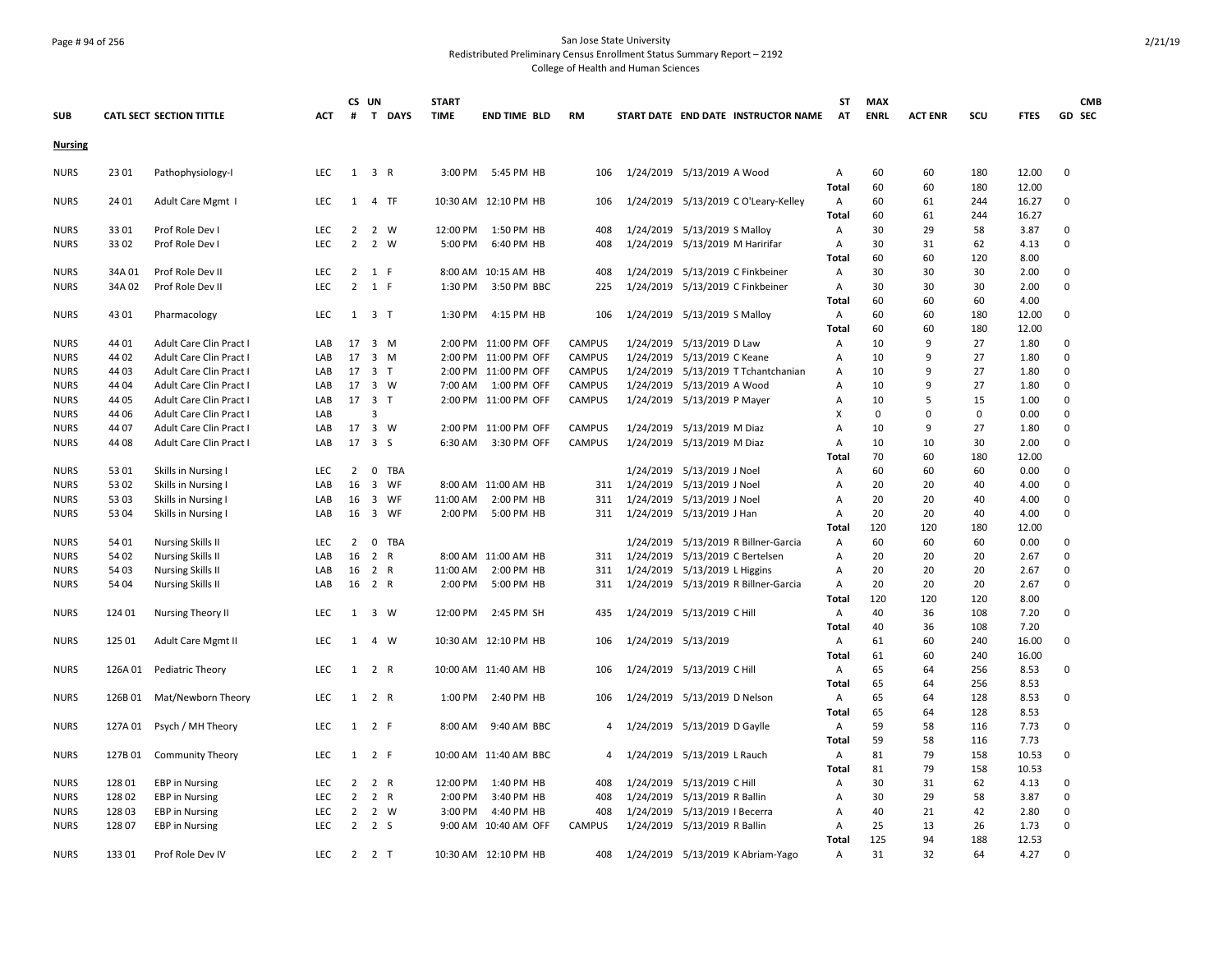### Page # 95 of 256 San Jose State University Redistributed Preliminary Census Enrollment Status Summary Report – 2192 College of Health and Human Sciences

| GD SEC<br><b>CATL SECT SECTION TITTLE</b><br>$\#$<br>T DAYS<br><b>TIME</b><br>START DATE END DATE INSTRUCTOR NAME<br><b>AT</b><br><b>ENRL</b><br><b>ACT ENR</b><br>SCU<br><b>FTES</b><br><b>SUB</b><br>ACT<br><b>END TIME BLD</b><br>RM<br>2 <sub>T</sub><br>30<br>28<br>3.73<br><b>NURS</b><br>133 02<br>Prof Role Dev IV<br><b>LEC</b><br>2<br>1:00 PM<br>2:40 PM HB<br>408<br>1/24/2019 5/13/2019 D Gaylle<br>A<br>56<br>0<br>61<br>60<br>120<br>8.00<br>Total<br>136 01<br>LEC<br>$\overline{2}$<br>2 R<br>9:40 AM HB<br>1/24/2019 5/13/2019 S McKenna<br>32<br>32<br>64<br>4.27<br>$\Omega$<br><b>NURS</b><br>Prof Role Dev III<br>8:00 AM<br>408<br>Α<br>$\overline{2}$<br>2 R<br>LEC<br>33<br>32<br>64<br>4.27<br>0<br><b>NURS</b><br>136 02<br>Prof Role Dev III<br>4:00 PM<br>5:40 PM HB<br>408<br>1/24/2019 5/13/2019 D Nelson<br>Α<br>65<br>64<br>128<br>8.53<br>Total<br>13701<br>Prof Role Dev V<br><b>LEC</b><br>$\overline{2}$<br>2 F<br>12:30 PM<br>2:10 PM BBC<br>1/24/2019<br>5/13/2019 T Adelman<br>42<br>40<br>80<br>5.33<br>$\Omega$<br><b>NURS</b><br>4<br>A<br>13702<br>$\overline{2}$<br>2 F<br>12:30 PM<br>2:10 PM HB<br>5/13/2019 D Canham<br>30<br>30<br>60<br>4.00<br>0<br>Prof Role Dev V<br>LEC<br>408<br>1/24/2019<br>Α<br><b>NURS</b><br>9<br>$\overline{2}$<br>2 F<br>9<br><b>NURS</b><br>13780<br>Prof Role Dev V<br><b>LEC</b><br>12:30 PM<br>2:10 PM<br>1/24/2019<br>5/13/2019 D Canham<br>18<br>1.20<br>$\Omega$<br>A<br>81<br>79<br>158<br>10.53<br>Total<br>13801<br>Prof Role Dev VI<br>LEC<br>$\overline{2}$<br>3 F<br>9:00 AM 11:45 AM BBC<br>1/24/2019<br>5/13/2019 K Abriam-Yago<br>45<br>44<br>132<br>8.80<br>0<br><b>NURS</b><br>201<br>Α<br>$\overline{2}$<br>3 F<br>5/13/2019 R Ballin<br>45<br>138 02<br>LEC<br>9:00 AM 11:45 AM CL<br>310<br>1/24/2019<br>45<br>135<br>9.00<br>0<br><b>NURS</b><br>Prof Role Dev VI<br>A<br>Total<br>90<br>89<br>267<br>17.80<br>1/24/2019 5/13/2019 D Nelson<br>40<br>36<br>72<br><b>NURS</b><br>144 01<br><b>LEC</b><br>2 2 W<br>9:00 AM 10:40 AM HB<br>408<br>4.80<br>0<br>Clin Nurs Appl<br>Α<br>72<br><b>Total</b><br>40<br>36<br>4.80<br>145 01<br>17<br>CAMPUS<br>5/13/2019 M Diaz<br>10<br>10<br>40<br>2.67<br>$\Omega$<br><b>NURS</b><br>Adult Care Clin II<br>LAB<br>4 RF<br>7:00 AM<br>1:00 PM OFF<br>1/24/2019<br>Α<br>145 02<br>Adult Care Clin II<br>LAB<br>17<br>4 R<br>7:00 AM<br>7:00 PM OFF<br><b>CAMPUS</b><br>1/24/2019<br>5/13/2019 C Pham<br>10<br>10<br>40<br>2.67<br>0<br><b>NURS</b><br>Α<br>17<br>4 RF<br><b>CAMPUS</b><br>1/24/2019 5/13/2019 C Ralston<br>10<br>10<br>40<br>2.67<br>$\Omega$<br><b>NURS</b><br>145 03<br>Adult Care Clin II<br>LAB<br>7:00 AM<br>1:00 PM OFF<br>Α<br>17 4 RF<br><b>NURS</b><br>145 04<br>LAB<br>2:00 PM 10:00 PM OFF<br><b>CAMPUS</b><br>1/24/2019 5/13/2019 T Tchantchanian<br>10<br>10<br>40<br>2.67<br>$\Omega$<br>Adult Care Clin II<br>A<br>$\Omega$<br>$\mathbf 0$<br>$\Omega$<br>$\Omega$<br><b>NURS</b><br>145 05<br>Adult Care Clin II<br>LAB<br>$\Delta$<br>X<br>0.00<br>17<br>$\overline{4}$<br>WR<br>2:00 PM 10:00 PM OFF<br><b>CAMPUS</b><br>1/24/2019 5/13/2019 A Paulson<br>10<br>10<br>40<br>2.67<br>0<br><b>NURS</b><br>145 06<br>Adult Care Clin II<br>LAB<br>$\overline{A}$<br>17<br>$\overline{4}$<br><b>CAMPUS</b><br>10<br>40<br>0<br><b>NURS</b><br>145 07<br>Adult Care Clin II<br>LAB<br>WR<br>2:00 PM 10:00 PM OFF<br>1/24/2019<br>5/13/2019 P Mayer<br>10<br>2.67<br>Α<br>60<br>60<br>240<br>16.00<br>Total<br><b>NURS</b><br>146A 01<br>Peds Clinical<br>LAB<br>17 2 T<br>7:00 AM<br>1:00 PM OFF<br><b>CAMPUS</b><br>1/24/2019 5/13/2019 J Neyman<br>10<br>9<br>18<br>1.20<br>$\Omega$<br>A<br>146A02<br>17<br>2 <sub>T</sub><br>3:00 PM<br><b>CAMPUS</b><br>10<br>9<br><b>NURS</b><br>Peds Clinical<br>LAB<br>9:00 PM OFF<br>1/24/2019<br>5/13/2019 C Weng<br>18<br>1.20<br>0<br>A<br>146A 04<br>17<br>2 W<br><b>CAMPUS</b><br>1/24/2019<br>5/13/2019 J Barreto<br>8<br>10<br>20<br>1.33<br>$\Omega$<br><b>NURS</b><br>Peds Clinical<br>LAB<br>7:00 AM<br>1:00 PM OFF<br>$\overline{A}$<br>17 2 W<br>146A06<br>CAMPUS<br>1/24/2019<br>5/13/2019 E Carroll<br>10<br>10<br>20<br>1.33<br>$\Omega$<br><b>NURS</b><br>Peds Clinical<br>LAB<br>7:00 AM<br>1:00 PM OFF<br>A<br>146A 07<br>17<br>2 W<br>3:00 PM<br>9:00 PM OFF<br><b>CAMPUS</b><br>1/24/2019<br>5/13/2019 C Weng<br>10<br>$\mathbf{R}$<br>16<br>1.07<br>$\Omega$<br><b>NURS</b><br>Peds Clinical<br>LAB<br>A<br>2 F<br>1/24/2019<br>8<br>146A08<br>17<br>7:00 AM<br><b>CAMPUS</b><br>5/13/2019 M Schmidt<br>10<br>16<br>1.07<br>$\Omega$<br><b>NURS</b><br>Peds Clinical<br>LAB<br>1:00 PM OFF<br>A<br>17<br>2 F<br><b>CAMPUS</b><br><b>NURS</b><br>146A 11<br>Peds Clinical<br>LAB<br>3:00 PM<br>9:00 PM OFF<br>1/24/2019<br>5/13/2019 S McKenna<br>10<br>10<br>20<br>1.33<br>0<br>Α<br>68<br>128<br>64<br>8.53<br>Total<br>146B01<br>17 2 T<br>7:00 AM<br>1:00 PM OFF<br><b>CAMPUS</b><br>1/24/2019<br>5/13/2019 A Puck<br>8<br>8<br>16<br>1.07<br>0<br><b>NURS</b><br>Mat Hlth Clinical<br>LAB<br>Α<br>17<br>2 <sub>T</sub><br><b>CAMPUS</b><br>1/24/2019<br>5/13/2019 D Nelson<br>0<br><b>NURS</b><br>146B 02<br>Mat Hlth Clinical<br>LAB<br>7:00 AM<br>1:00 PM OFF<br>10<br>10<br>20<br>1.33<br>A<br><b>NURS</b><br>146B 04<br>17 2 T<br>3:00 PM<br>9:00 PM OFF<br><b>CAMPUS</b><br>1/24/2019<br>5/13/2019 J Barnby<br>10<br>10<br>20<br>1.33<br>0<br>Mat Hlth Clinical<br>LAB<br>Α<br>17 2 W<br>9<br><b>NURS</b><br>146B 06<br>Mat Hlth Clinical<br>LAB<br>7:00 AM<br>1:00 PM OFF<br><b>CAMPUS</b><br>1/24/2019<br>5/13/2019 M Agroia<br>10<br>18<br>1.20<br>$\Omega$<br>Α<br>17<br>2 W<br><b>CAMPUS</b><br>1/24/2019<br>10<br>9<br>18<br>1.20<br>$\mathbf 0$<br><b>NURS</b><br>146B 07<br>Mat Hlth Clinical<br>LAB<br>3:00 PM<br>9:00 PM OFF<br>5/13/2019 S Lim-Kyo<br>Α<br>2 F<br><b>NURS</b><br>146B 15<br><b>Mat Hith Clinical</b><br>LAB<br>17<br>7:00 AM<br>1:00 PM OFF<br><b>CAMPUS</b><br>1/24/2019<br>5/13/2019 M Germain<br>10<br>10<br>20<br>1.33<br>$\Omega$<br>A<br>17 2 F<br>CAMPUS<br>1/24/2019<br>5/13/2019 J Neyman<br>8<br>8<br>1.07<br>0<br><b>NURS</b><br>146B 17<br>Mat Hlth Clinical<br>LAB<br>7:00 AM<br>1:00 PM OFF<br>Α<br>16<br>66<br>64<br>128<br>8.53<br>Total<br>17 2 W<br><b>CAMPUS</b><br>1/24/2019<br>5/13/2019 D Francisco<br>9<br>147A 01<br>LAB<br>8:00 AM<br>2:00 PM OFF<br>10<br>20<br>1.33<br>0<br><b>NURS</b><br>Mental Health Clin<br>A<br>17<br>2 R<br>9<br>147A 02<br>Mental Health Clin<br>LAB<br>3:00 PM<br>9:00 PM OFF<br><b>CAMPUS</b><br>1/24/2019<br>5/13/2019 D Gaylle<br>9<br>18<br>1.20<br>$\Omega$<br><b>NURS</b><br>A<br>2 R<br>1/24/2019<br>5/13/2019 M Hampton<br>9<br>18<br>1.20<br>$\Omega$<br><b>NURS</b><br>147A 03<br>Mental Health Clin<br>17<br>8:00 AM<br>2:00 PM OFF<br><b>CAMPUS</b><br>10<br>LAB<br>Α<br>2 M<br><b>CAMPUS</b><br>10<br>10<br>20<br><b>NURS</b><br>147A 04<br>Mental Health Clin<br>LAB<br>17<br>8:00 AM<br>2:00 PM OFF<br>1/24/2019<br>5/13/2019 P Prasad<br>1.33<br>$\Omega$<br>Α<br>17 2 M<br>CAMPUS<br>1/24/2019 5/13/2019 N Ugokwe<br>10<br>10<br>20<br>1.33<br>$\Omega$<br><b>NURS</b><br>147A 05<br>Mental Health Clin<br>LAB<br>3:00 PM<br>9:00 PM OFF<br>Α<br>$\overline{2}$<br>147A 06<br><b>Mental Health Clin</b><br>LAB<br>$\mathbf 0$<br>$\Omega$<br>$\mathbf 0$<br>0.00<br>$\mathbf 0$<br><b>NURS</b><br>x<br>$\overline{2}$<br>147A 07<br>LAB<br>X<br>$\Omega$<br>$\Omega$<br>$\Omega$<br>0.00<br>$\Omega$<br><b>NURS</b><br>Mental Health Clin<br>$\overline{2}$<br><b>NURS</b><br>147A 09<br>LAB<br>х<br>$\Omega$<br>$\mathbf 0$<br>$\mathbf 0$<br>0.00<br>0<br>Mental Health Clin<br>2 W<br>9<br>10<br><b>NURS</b><br>147A 11<br>Mental Health Clin<br>LAB<br>17<br>8:00 AM<br>2:00 PM OFF<br><b>CAMPUS</b><br>1/24/2019 5/13/2019 D Gaylle<br>20<br>1.33<br>0<br>A<br>57<br>58<br>116<br>7.73<br>Total<br><b>CAMPUS</b><br>5/13/2019 D Teaford<br>10<br>9<br>27<br><b>NURS</b><br>147B 01<br>Com Hith Clin<br>LAB<br>17 3 T<br>8:00 AM<br>5:00 PM OFF<br>1/24/2019<br>1.80<br>$\Omega$<br>Α<br>1/24/2019 5/13/2019 T Adelman<br>12<br>12<br>0<br>147B 02<br>Com Hith Clin<br>17<br>3 T<br>8:00 AM<br>5:00 PM OFF<br><b>CAMPUS</b><br>36<br>2.40<br><b>NURS</b><br>LAB<br>A<br>10<br>9<br>27<br><b>NURS</b><br>147B 05<br>Com Hith Clin<br>LAB<br>17 3 T<br>8:00 AM<br>5:00 PM OFF<br><b>CAMPUS</b><br>1/24/2019 5/13/2019 C Finkbeiner<br>1.85<br>1<br>A |  |  | CS UN | <b>START</b> |  |  | <b>ST</b> | <b>MAX</b> |  | <b>CMB</b> |
|---------------------------------------------------------------------------------------------------------------------------------------------------------------------------------------------------------------------------------------------------------------------------------------------------------------------------------------------------------------------------------------------------------------------------------------------------------------------------------------------------------------------------------------------------------------------------------------------------------------------------------------------------------------------------------------------------------------------------------------------------------------------------------------------------------------------------------------------------------------------------------------------------------------------------------------------------------------------------------------------------------------------------------------------------------------------------------------------------------------------------------------------------------------------------------------------------------------------------------------------------------------------------------------------------------------------------------------------------------------------------------------------------------------------------------------------------------------------------------------------------------------------------------------------------------------------------------------------------------------------------------------------------------------------------------------------------------------------------------------------------------------------------------------------------------------------------------------------------------------------------------------------------------------------------------------------------------------------------------------------------------------------------------------------------------------------------------------------------------------------------------------------------------------------------------------------------------------------------------------------------------------------------------------------------------------------------------------------------------------------------------------------------------------------------------------------------------------------------------------------------------------------------------------------------------------------------------------------------------------------------------------------------------------------------------------------------------------------------------------------------------------------------------------------------------------------------------------------------------------------------------------------------------------------------------------------------------------------------------------------------------------------------------------------------------------------------------------------------------------------------------------------------------------------------------------------------------------------------------------------------------------------------------------------------------------------------------------------------------------------------------------------------------------------------------------------------------------------------------------------------------------------------------------------------------------------------------------------------------------------------------------------------------------------------------------------------------------------------------------------------------------------------------------------------------------------------------------------------------------------------------------------------------------------------------------------------------------------------------------------------------------------------------------------------------------------------------------------------------------------------------------------------------------------------------------------------------------------------------------------------------------------------------------------------------------------------------------------------------------------------------------------------------------------------------------------------------------------------------------------------------------------------------------------------------------------------------------------------------------------------------------------------------------------------------------------------------------------------------------------------------------------------------------------------------------------------------------------------------------------------------------------------------------------------------------------------------------------------------------------------------------------------------------------------------------------------------------------------------------------------------------------------------------------------------------------------------------------------------------------------------------------------------------------------------------------------------------------------------------------------------------------------------------------------------------------------------------------------------------------------------------------------------------------------------------------------------------------------------------------------------------------------------------------------------------------------------------------------------------------------------------------------------------------------------------------------------------------------------------------------------------------------------------------------------------------------------------------------------------------------------------------------------------------------------------------------------------------------------------------------------------------------------------------------------------------------------------------------------------------------------------------------------------------------------------------------------------------------------------------------------------------------------------------------------------------------------------------------------------------------------------------------------------------------------------------------------------------------------------------------------------------------------------------------------------------------------------------------------------------------------------------------------------------------------------------------------------------------------------------------------------------------------------------------------------------------------------------------------------------------------------------------------------------------------------------------------------------------------------------------------------------------------------------------------------------------------------------------------------------------------------------------------------------------------------------------------------------------------------------------------------------------------------------------------------------------------------------------------------------------------------------------------------------------------------------------------------------------------------------------------------------------------------------------------------------------------------------------------------------------------------------------------------------------------------------------------------------------------------------------------------------------------------------------------------------------------------------------------------------------------------------------------------------------------------------------------------------------------------------------------------------------------------------------------------------------------------------------------------------------------------------------------------------------------------------------------------------------------------------------------------------------------|--|--|-------|--------------|--|--|-----------|------------|--|------------|
|                                                                                                                                                                                                                                                                                                                                                                                                                                                                                                                                                                                                                                                                                                                                                                                                                                                                                                                                                                                                                                                                                                                                                                                                                                                                                                                                                                                                                                                                                                                                                                                                                                                                                                                                                                                                                                                                                                                                                                                                                                                                                                                                                                                                                                                                                                                                                                                                                                                                                                                                                                                                                                                                                                                                                                                                                                                                                                                                                                                                                                                                                                                                                                                                                                                                                                                                                                                                                                                                                                                                                                                                                                                                                                                                                                                                                                                                                                                                                                                                                                                                                                                                                                                                                                                                                                                                                                                                                                                                                                                                                                                                                                                                                                                                                                                                                                                                                                                                                                                                                                                                                                                                                                                                                                                                                                                                                                                                                                                                                                                                                                                                                                                                                                                                                                                                                                                                                                                                                                                                                                                                                                                                                                                                                                                                                                                                                                                                                                                                                                                                                                                                                                                                                                                                                                                                                                                                                                                                                                                                                                                                                                                                                                                                                                                                                                                                                                                                                                                                                                                                                                                                                                                                                                                                                                                                                                                                                                                                                                                                                                                                                                                                                                                                                                                                                                                                                                                                         |  |  |       |              |  |  |           |            |  |            |
|                                                                                                                                                                                                                                                                                                                                                                                                                                                                                                                                                                                                                                                                                                                                                                                                                                                                                                                                                                                                                                                                                                                                                                                                                                                                                                                                                                                                                                                                                                                                                                                                                                                                                                                                                                                                                                                                                                                                                                                                                                                                                                                                                                                                                                                                                                                                                                                                                                                                                                                                                                                                                                                                                                                                                                                                                                                                                                                                                                                                                                                                                                                                                                                                                                                                                                                                                                                                                                                                                                                                                                                                                                                                                                                                                                                                                                                                                                                                                                                                                                                                                                                                                                                                                                                                                                                                                                                                                                                                                                                                                                                                                                                                                                                                                                                                                                                                                                                                                                                                                                                                                                                                                                                                                                                                                                                                                                                                                                                                                                                                                                                                                                                                                                                                                                                                                                                                                                                                                                                                                                                                                                                                                                                                                                                                                                                                                                                                                                                                                                                                                                                                                                                                                                                                                                                                                                                                                                                                                                                                                                                                                                                                                                                                                                                                                                                                                                                                                                                                                                                                                                                                                                                                                                                                                                                                                                                                                                                                                                                                                                                                                                                                                                                                                                                                                                                                                                                                         |  |  |       |              |  |  |           |            |  |            |
|                                                                                                                                                                                                                                                                                                                                                                                                                                                                                                                                                                                                                                                                                                                                                                                                                                                                                                                                                                                                                                                                                                                                                                                                                                                                                                                                                                                                                                                                                                                                                                                                                                                                                                                                                                                                                                                                                                                                                                                                                                                                                                                                                                                                                                                                                                                                                                                                                                                                                                                                                                                                                                                                                                                                                                                                                                                                                                                                                                                                                                                                                                                                                                                                                                                                                                                                                                                                                                                                                                                                                                                                                                                                                                                                                                                                                                                                                                                                                                                                                                                                                                                                                                                                                                                                                                                                                                                                                                                                                                                                                                                                                                                                                                                                                                                                                                                                                                                                                                                                                                                                                                                                                                                                                                                                                                                                                                                                                                                                                                                                                                                                                                                                                                                                                                                                                                                                                                                                                                                                                                                                                                                                                                                                                                                                                                                                                                                                                                                                                                                                                                                                                                                                                                                                                                                                                                                                                                                                                                                                                                                                                                                                                                                                                                                                                                                                                                                                                                                                                                                                                                                                                                                                                                                                                                                                                                                                                                                                                                                                                                                                                                                                                                                                                                                                                                                                                                                                         |  |  |       |              |  |  |           |            |  |            |
|                                                                                                                                                                                                                                                                                                                                                                                                                                                                                                                                                                                                                                                                                                                                                                                                                                                                                                                                                                                                                                                                                                                                                                                                                                                                                                                                                                                                                                                                                                                                                                                                                                                                                                                                                                                                                                                                                                                                                                                                                                                                                                                                                                                                                                                                                                                                                                                                                                                                                                                                                                                                                                                                                                                                                                                                                                                                                                                                                                                                                                                                                                                                                                                                                                                                                                                                                                                                                                                                                                                                                                                                                                                                                                                                                                                                                                                                                                                                                                                                                                                                                                                                                                                                                                                                                                                                                                                                                                                                                                                                                                                                                                                                                                                                                                                                                                                                                                                                                                                                                                                                                                                                                                                                                                                                                                                                                                                                                                                                                                                                                                                                                                                                                                                                                                                                                                                                                                                                                                                                                                                                                                                                                                                                                                                                                                                                                                                                                                                                                                                                                                                                                                                                                                                                                                                                                                                                                                                                                                                                                                                                                                                                                                                                                                                                                                                                                                                                                                                                                                                                                                                                                                                                                                                                                                                                                                                                                                                                                                                                                                                                                                                                                                                                                                                                                                                                                                                                         |  |  |       |              |  |  |           |            |  |            |
|                                                                                                                                                                                                                                                                                                                                                                                                                                                                                                                                                                                                                                                                                                                                                                                                                                                                                                                                                                                                                                                                                                                                                                                                                                                                                                                                                                                                                                                                                                                                                                                                                                                                                                                                                                                                                                                                                                                                                                                                                                                                                                                                                                                                                                                                                                                                                                                                                                                                                                                                                                                                                                                                                                                                                                                                                                                                                                                                                                                                                                                                                                                                                                                                                                                                                                                                                                                                                                                                                                                                                                                                                                                                                                                                                                                                                                                                                                                                                                                                                                                                                                                                                                                                                                                                                                                                                                                                                                                                                                                                                                                                                                                                                                                                                                                                                                                                                                                                                                                                                                                                                                                                                                                                                                                                                                                                                                                                                                                                                                                                                                                                                                                                                                                                                                                                                                                                                                                                                                                                                                                                                                                                                                                                                                                                                                                                                                                                                                                                                                                                                                                                                                                                                                                                                                                                                                                                                                                                                                                                                                                                                                                                                                                                                                                                                                                                                                                                                                                                                                                                                                                                                                                                                                                                                                                                                                                                                                                                                                                                                                                                                                                                                                                                                                                                                                                                                                                                         |  |  |       |              |  |  |           |            |  |            |
|                                                                                                                                                                                                                                                                                                                                                                                                                                                                                                                                                                                                                                                                                                                                                                                                                                                                                                                                                                                                                                                                                                                                                                                                                                                                                                                                                                                                                                                                                                                                                                                                                                                                                                                                                                                                                                                                                                                                                                                                                                                                                                                                                                                                                                                                                                                                                                                                                                                                                                                                                                                                                                                                                                                                                                                                                                                                                                                                                                                                                                                                                                                                                                                                                                                                                                                                                                                                                                                                                                                                                                                                                                                                                                                                                                                                                                                                                                                                                                                                                                                                                                                                                                                                                                                                                                                                                                                                                                                                                                                                                                                                                                                                                                                                                                                                                                                                                                                                                                                                                                                                                                                                                                                                                                                                                                                                                                                                                                                                                                                                                                                                                                                                                                                                                                                                                                                                                                                                                                                                                                                                                                                                                                                                                                                                                                                                                                                                                                                                                                                                                                                                                                                                                                                                                                                                                                                                                                                                                                                                                                                                                                                                                                                                                                                                                                                                                                                                                                                                                                                                                                                                                                                                                                                                                                                                                                                                                                                                                                                                                                                                                                                                                                                                                                                                                                                                                                                                         |  |  |       |              |  |  |           |            |  |            |
|                                                                                                                                                                                                                                                                                                                                                                                                                                                                                                                                                                                                                                                                                                                                                                                                                                                                                                                                                                                                                                                                                                                                                                                                                                                                                                                                                                                                                                                                                                                                                                                                                                                                                                                                                                                                                                                                                                                                                                                                                                                                                                                                                                                                                                                                                                                                                                                                                                                                                                                                                                                                                                                                                                                                                                                                                                                                                                                                                                                                                                                                                                                                                                                                                                                                                                                                                                                                                                                                                                                                                                                                                                                                                                                                                                                                                                                                                                                                                                                                                                                                                                                                                                                                                                                                                                                                                                                                                                                                                                                                                                                                                                                                                                                                                                                                                                                                                                                                                                                                                                                                                                                                                                                                                                                                                                                                                                                                                                                                                                                                                                                                                                                                                                                                                                                                                                                                                                                                                                                                                                                                                                                                                                                                                                                                                                                                                                                                                                                                                                                                                                                                                                                                                                                                                                                                                                                                                                                                                                                                                                                                                                                                                                                                                                                                                                                                                                                                                                                                                                                                                                                                                                                                                                                                                                                                                                                                                                                                                                                                                                                                                                                                                                                                                                                                                                                                                                                                         |  |  |       |              |  |  |           |            |  |            |
|                                                                                                                                                                                                                                                                                                                                                                                                                                                                                                                                                                                                                                                                                                                                                                                                                                                                                                                                                                                                                                                                                                                                                                                                                                                                                                                                                                                                                                                                                                                                                                                                                                                                                                                                                                                                                                                                                                                                                                                                                                                                                                                                                                                                                                                                                                                                                                                                                                                                                                                                                                                                                                                                                                                                                                                                                                                                                                                                                                                                                                                                                                                                                                                                                                                                                                                                                                                                                                                                                                                                                                                                                                                                                                                                                                                                                                                                                                                                                                                                                                                                                                                                                                                                                                                                                                                                                                                                                                                                                                                                                                                                                                                                                                                                                                                                                                                                                                                                                                                                                                                                                                                                                                                                                                                                                                                                                                                                                                                                                                                                                                                                                                                                                                                                                                                                                                                                                                                                                                                                                                                                                                                                                                                                                                                                                                                                                                                                                                                                                                                                                                                                                                                                                                                                                                                                                                                                                                                                                                                                                                                                                                                                                                                                                                                                                                                                                                                                                                                                                                                                                                                                                                                                                                                                                                                                                                                                                                                                                                                                                                                                                                                                                                                                                                                                                                                                                                                                         |  |  |       |              |  |  |           |            |  |            |
|                                                                                                                                                                                                                                                                                                                                                                                                                                                                                                                                                                                                                                                                                                                                                                                                                                                                                                                                                                                                                                                                                                                                                                                                                                                                                                                                                                                                                                                                                                                                                                                                                                                                                                                                                                                                                                                                                                                                                                                                                                                                                                                                                                                                                                                                                                                                                                                                                                                                                                                                                                                                                                                                                                                                                                                                                                                                                                                                                                                                                                                                                                                                                                                                                                                                                                                                                                                                                                                                                                                                                                                                                                                                                                                                                                                                                                                                                                                                                                                                                                                                                                                                                                                                                                                                                                                                                                                                                                                                                                                                                                                                                                                                                                                                                                                                                                                                                                                                                                                                                                                                                                                                                                                                                                                                                                                                                                                                                                                                                                                                                                                                                                                                                                                                                                                                                                                                                                                                                                                                                                                                                                                                                                                                                                                                                                                                                                                                                                                                                                                                                                                                                                                                                                                                                                                                                                                                                                                                                                                                                                                                                                                                                                                                                                                                                                                                                                                                                                                                                                                                                                                                                                                                                                                                                                                                                                                                                                                                                                                                                                                                                                                                                                                                                                                                                                                                                                                                         |  |  |       |              |  |  |           |            |  |            |
|                                                                                                                                                                                                                                                                                                                                                                                                                                                                                                                                                                                                                                                                                                                                                                                                                                                                                                                                                                                                                                                                                                                                                                                                                                                                                                                                                                                                                                                                                                                                                                                                                                                                                                                                                                                                                                                                                                                                                                                                                                                                                                                                                                                                                                                                                                                                                                                                                                                                                                                                                                                                                                                                                                                                                                                                                                                                                                                                                                                                                                                                                                                                                                                                                                                                                                                                                                                                                                                                                                                                                                                                                                                                                                                                                                                                                                                                                                                                                                                                                                                                                                                                                                                                                                                                                                                                                                                                                                                                                                                                                                                                                                                                                                                                                                                                                                                                                                                                                                                                                                                                                                                                                                                                                                                                                                                                                                                                                                                                                                                                                                                                                                                                                                                                                                                                                                                                                                                                                                                                                                                                                                                                                                                                                                                                                                                                                                                                                                                                                                                                                                                                                                                                                                                                                                                                                                                                                                                                                                                                                                                                                                                                                                                                                                                                                                                                                                                                                                                                                                                                                                                                                                                                                                                                                                                                                                                                                                                                                                                                                                                                                                                                                                                                                                                                                                                                                                                                         |  |  |       |              |  |  |           |            |  |            |
|                                                                                                                                                                                                                                                                                                                                                                                                                                                                                                                                                                                                                                                                                                                                                                                                                                                                                                                                                                                                                                                                                                                                                                                                                                                                                                                                                                                                                                                                                                                                                                                                                                                                                                                                                                                                                                                                                                                                                                                                                                                                                                                                                                                                                                                                                                                                                                                                                                                                                                                                                                                                                                                                                                                                                                                                                                                                                                                                                                                                                                                                                                                                                                                                                                                                                                                                                                                                                                                                                                                                                                                                                                                                                                                                                                                                                                                                                                                                                                                                                                                                                                                                                                                                                                                                                                                                                                                                                                                                                                                                                                                                                                                                                                                                                                                                                                                                                                                                                                                                                                                                                                                                                                                                                                                                                                                                                                                                                                                                                                                                                                                                                                                                                                                                                                                                                                                                                                                                                                                                                                                                                                                                                                                                                                                                                                                                                                                                                                                                                                                                                                                                                                                                                                                                                                                                                                                                                                                                                                                                                                                                                                                                                                                                                                                                                                                                                                                                                                                                                                                                                                                                                                                                                                                                                                                                                                                                                                                                                                                                                                                                                                                                                                                                                                                                                                                                                                                                         |  |  |       |              |  |  |           |            |  |            |
|                                                                                                                                                                                                                                                                                                                                                                                                                                                                                                                                                                                                                                                                                                                                                                                                                                                                                                                                                                                                                                                                                                                                                                                                                                                                                                                                                                                                                                                                                                                                                                                                                                                                                                                                                                                                                                                                                                                                                                                                                                                                                                                                                                                                                                                                                                                                                                                                                                                                                                                                                                                                                                                                                                                                                                                                                                                                                                                                                                                                                                                                                                                                                                                                                                                                                                                                                                                                                                                                                                                                                                                                                                                                                                                                                                                                                                                                                                                                                                                                                                                                                                                                                                                                                                                                                                                                                                                                                                                                                                                                                                                                                                                                                                                                                                                                                                                                                                                                                                                                                                                                                                                                                                                                                                                                                                                                                                                                                                                                                                                                                                                                                                                                                                                                                                                                                                                                                                                                                                                                                                                                                                                                                                                                                                                                                                                                                                                                                                                                                                                                                                                                                                                                                                                                                                                                                                                                                                                                                                                                                                                                                                                                                                                                                                                                                                                                                                                                                                                                                                                                                                                                                                                                                                                                                                                                                                                                                                                                                                                                                                                                                                                                                                                                                                                                                                                                                                                                         |  |  |       |              |  |  |           |            |  |            |
|                                                                                                                                                                                                                                                                                                                                                                                                                                                                                                                                                                                                                                                                                                                                                                                                                                                                                                                                                                                                                                                                                                                                                                                                                                                                                                                                                                                                                                                                                                                                                                                                                                                                                                                                                                                                                                                                                                                                                                                                                                                                                                                                                                                                                                                                                                                                                                                                                                                                                                                                                                                                                                                                                                                                                                                                                                                                                                                                                                                                                                                                                                                                                                                                                                                                                                                                                                                                                                                                                                                                                                                                                                                                                                                                                                                                                                                                                                                                                                                                                                                                                                                                                                                                                                                                                                                                                                                                                                                                                                                                                                                                                                                                                                                                                                                                                                                                                                                                                                                                                                                                                                                                                                                                                                                                                                                                                                                                                                                                                                                                                                                                                                                                                                                                                                                                                                                                                                                                                                                                                                                                                                                                                                                                                                                                                                                                                                                                                                                                                                                                                                                                                                                                                                                                                                                                                                                                                                                                                                                                                                                                                                                                                                                                                                                                                                                                                                                                                                                                                                                                                                                                                                                                                                                                                                                                                                                                                                                                                                                                                                                                                                                                                                                                                                                                                                                                                                                                         |  |  |       |              |  |  |           |            |  |            |
|                                                                                                                                                                                                                                                                                                                                                                                                                                                                                                                                                                                                                                                                                                                                                                                                                                                                                                                                                                                                                                                                                                                                                                                                                                                                                                                                                                                                                                                                                                                                                                                                                                                                                                                                                                                                                                                                                                                                                                                                                                                                                                                                                                                                                                                                                                                                                                                                                                                                                                                                                                                                                                                                                                                                                                                                                                                                                                                                                                                                                                                                                                                                                                                                                                                                                                                                                                                                                                                                                                                                                                                                                                                                                                                                                                                                                                                                                                                                                                                                                                                                                                                                                                                                                                                                                                                                                                                                                                                                                                                                                                                                                                                                                                                                                                                                                                                                                                                                                                                                                                                                                                                                                                                                                                                                                                                                                                                                                                                                                                                                                                                                                                                                                                                                                                                                                                                                                                                                                                                                                                                                                                                                                                                                                                                                                                                                                                                                                                                                                                                                                                                                                                                                                                                                                                                                                                                                                                                                                                                                                                                                                                                                                                                                                                                                                                                                                                                                                                                                                                                                                                                                                                                                                                                                                                                                                                                                                                                                                                                                                                                                                                                                                                                                                                                                                                                                                                                                         |  |  |       |              |  |  |           |            |  |            |
|                                                                                                                                                                                                                                                                                                                                                                                                                                                                                                                                                                                                                                                                                                                                                                                                                                                                                                                                                                                                                                                                                                                                                                                                                                                                                                                                                                                                                                                                                                                                                                                                                                                                                                                                                                                                                                                                                                                                                                                                                                                                                                                                                                                                                                                                                                                                                                                                                                                                                                                                                                                                                                                                                                                                                                                                                                                                                                                                                                                                                                                                                                                                                                                                                                                                                                                                                                                                                                                                                                                                                                                                                                                                                                                                                                                                                                                                                                                                                                                                                                                                                                                                                                                                                                                                                                                                                                                                                                                                                                                                                                                                                                                                                                                                                                                                                                                                                                                                                                                                                                                                                                                                                                                                                                                                                                                                                                                                                                                                                                                                                                                                                                                                                                                                                                                                                                                                                                                                                                                                                                                                                                                                                                                                                                                                                                                                                                                                                                                                                                                                                                                                                                                                                                                                                                                                                                                                                                                                                                                                                                                                                                                                                                                                                                                                                                                                                                                                                                                                                                                                                                                                                                                                                                                                                                                                                                                                                                                                                                                                                                                                                                                                                                                                                                                                                                                                                                                                         |  |  |       |              |  |  |           |            |  |            |
|                                                                                                                                                                                                                                                                                                                                                                                                                                                                                                                                                                                                                                                                                                                                                                                                                                                                                                                                                                                                                                                                                                                                                                                                                                                                                                                                                                                                                                                                                                                                                                                                                                                                                                                                                                                                                                                                                                                                                                                                                                                                                                                                                                                                                                                                                                                                                                                                                                                                                                                                                                                                                                                                                                                                                                                                                                                                                                                                                                                                                                                                                                                                                                                                                                                                                                                                                                                                                                                                                                                                                                                                                                                                                                                                                                                                                                                                                                                                                                                                                                                                                                                                                                                                                                                                                                                                                                                                                                                                                                                                                                                                                                                                                                                                                                                                                                                                                                                                                                                                                                                                                                                                                                                                                                                                                                                                                                                                                                                                                                                                                                                                                                                                                                                                                                                                                                                                                                                                                                                                                                                                                                                                                                                                                                                                                                                                                                                                                                                                                                                                                                                                                                                                                                                                                                                                                                                                                                                                                                                                                                                                                                                                                                                                                                                                                                                                                                                                                                                                                                                                                                                                                                                                                                                                                                                                                                                                                                                                                                                                                                                                                                                                                                                                                                                                                                                                                                                                         |  |  |       |              |  |  |           |            |  |            |
|                                                                                                                                                                                                                                                                                                                                                                                                                                                                                                                                                                                                                                                                                                                                                                                                                                                                                                                                                                                                                                                                                                                                                                                                                                                                                                                                                                                                                                                                                                                                                                                                                                                                                                                                                                                                                                                                                                                                                                                                                                                                                                                                                                                                                                                                                                                                                                                                                                                                                                                                                                                                                                                                                                                                                                                                                                                                                                                                                                                                                                                                                                                                                                                                                                                                                                                                                                                                                                                                                                                                                                                                                                                                                                                                                                                                                                                                                                                                                                                                                                                                                                                                                                                                                                                                                                                                                                                                                                                                                                                                                                                                                                                                                                                                                                                                                                                                                                                                                                                                                                                                                                                                                                                                                                                                                                                                                                                                                                                                                                                                                                                                                                                                                                                                                                                                                                                                                                                                                                                                                                                                                                                                                                                                                                                                                                                                                                                                                                                                                                                                                                                                                                                                                                                                                                                                                                                                                                                                                                                                                                                                                                                                                                                                                                                                                                                                                                                                                                                                                                                                                                                                                                                                                                                                                                                                                                                                                                                                                                                                                                                                                                                                                                                                                                                                                                                                                                                                         |  |  |       |              |  |  |           |            |  |            |
|                                                                                                                                                                                                                                                                                                                                                                                                                                                                                                                                                                                                                                                                                                                                                                                                                                                                                                                                                                                                                                                                                                                                                                                                                                                                                                                                                                                                                                                                                                                                                                                                                                                                                                                                                                                                                                                                                                                                                                                                                                                                                                                                                                                                                                                                                                                                                                                                                                                                                                                                                                                                                                                                                                                                                                                                                                                                                                                                                                                                                                                                                                                                                                                                                                                                                                                                                                                                                                                                                                                                                                                                                                                                                                                                                                                                                                                                                                                                                                                                                                                                                                                                                                                                                                                                                                                                                                                                                                                                                                                                                                                                                                                                                                                                                                                                                                                                                                                                                                                                                                                                                                                                                                                                                                                                                                                                                                                                                                                                                                                                                                                                                                                                                                                                                                                                                                                                                                                                                                                                                                                                                                                                                                                                                                                                                                                                                                                                                                                                                                                                                                                                                                                                                                                                                                                                                                                                                                                                                                                                                                                                                                                                                                                                                                                                                                                                                                                                                                                                                                                                                                                                                                                                                                                                                                                                                                                                                                                                                                                                                                                                                                                                                                                                                                                                                                                                                                                                         |  |  |       |              |  |  |           |            |  |            |
|                                                                                                                                                                                                                                                                                                                                                                                                                                                                                                                                                                                                                                                                                                                                                                                                                                                                                                                                                                                                                                                                                                                                                                                                                                                                                                                                                                                                                                                                                                                                                                                                                                                                                                                                                                                                                                                                                                                                                                                                                                                                                                                                                                                                                                                                                                                                                                                                                                                                                                                                                                                                                                                                                                                                                                                                                                                                                                                                                                                                                                                                                                                                                                                                                                                                                                                                                                                                                                                                                                                                                                                                                                                                                                                                                                                                                                                                                                                                                                                                                                                                                                                                                                                                                                                                                                                                                                                                                                                                                                                                                                                                                                                                                                                                                                                                                                                                                                                                                                                                                                                                                                                                                                                                                                                                                                                                                                                                                                                                                                                                                                                                                                                                                                                                                                                                                                                                                                                                                                                                                                                                                                                                                                                                                                                                                                                                                                                                                                                                                                                                                                                                                                                                                                                                                                                                                                                                                                                                                                                                                                                                                                                                                                                                                                                                                                                                                                                                                                                                                                                                                                                                                                                                                                                                                                                                                                                                                                                                                                                                                                                                                                                                                                                                                                                                                                                                                                                                         |  |  |       |              |  |  |           |            |  |            |
|                                                                                                                                                                                                                                                                                                                                                                                                                                                                                                                                                                                                                                                                                                                                                                                                                                                                                                                                                                                                                                                                                                                                                                                                                                                                                                                                                                                                                                                                                                                                                                                                                                                                                                                                                                                                                                                                                                                                                                                                                                                                                                                                                                                                                                                                                                                                                                                                                                                                                                                                                                                                                                                                                                                                                                                                                                                                                                                                                                                                                                                                                                                                                                                                                                                                                                                                                                                                                                                                                                                                                                                                                                                                                                                                                                                                                                                                                                                                                                                                                                                                                                                                                                                                                                                                                                                                                                                                                                                                                                                                                                                                                                                                                                                                                                                                                                                                                                                                                                                                                                                                                                                                                                                                                                                                                                                                                                                                                                                                                                                                                                                                                                                                                                                                                                                                                                                                                                                                                                                                                                                                                                                                                                                                                                                                                                                                                                                                                                                                                                                                                                                                                                                                                                                                                                                                                                                                                                                                                                                                                                                                                                                                                                                                                                                                                                                                                                                                                                                                                                                                                                                                                                                                                                                                                                                                                                                                                                                                                                                                                                                                                                                                                                                                                                                                                                                                                                                                         |  |  |       |              |  |  |           |            |  |            |
|                                                                                                                                                                                                                                                                                                                                                                                                                                                                                                                                                                                                                                                                                                                                                                                                                                                                                                                                                                                                                                                                                                                                                                                                                                                                                                                                                                                                                                                                                                                                                                                                                                                                                                                                                                                                                                                                                                                                                                                                                                                                                                                                                                                                                                                                                                                                                                                                                                                                                                                                                                                                                                                                                                                                                                                                                                                                                                                                                                                                                                                                                                                                                                                                                                                                                                                                                                                                                                                                                                                                                                                                                                                                                                                                                                                                                                                                                                                                                                                                                                                                                                                                                                                                                                                                                                                                                                                                                                                                                                                                                                                                                                                                                                                                                                                                                                                                                                                                                                                                                                                                                                                                                                                                                                                                                                                                                                                                                                                                                                                                                                                                                                                                                                                                                                                                                                                                                                                                                                                                                                                                                                                                                                                                                                                                                                                                                                                                                                                                                                                                                                                                                                                                                                                                                                                                                                                                                                                                                                                                                                                                                                                                                                                                                                                                                                                                                                                                                                                                                                                                                                                                                                                                                                                                                                                                                                                                                                                                                                                                                                                                                                                                                                                                                                                                                                                                                                                                         |  |  |       |              |  |  |           |            |  |            |
|                                                                                                                                                                                                                                                                                                                                                                                                                                                                                                                                                                                                                                                                                                                                                                                                                                                                                                                                                                                                                                                                                                                                                                                                                                                                                                                                                                                                                                                                                                                                                                                                                                                                                                                                                                                                                                                                                                                                                                                                                                                                                                                                                                                                                                                                                                                                                                                                                                                                                                                                                                                                                                                                                                                                                                                                                                                                                                                                                                                                                                                                                                                                                                                                                                                                                                                                                                                                                                                                                                                                                                                                                                                                                                                                                                                                                                                                                                                                                                                                                                                                                                                                                                                                                                                                                                                                                                                                                                                                                                                                                                                                                                                                                                                                                                                                                                                                                                                                                                                                                                                                                                                                                                                                                                                                                                                                                                                                                                                                                                                                                                                                                                                                                                                                                                                                                                                                                                                                                                                                                                                                                                                                                                                                                                                                                                                                                                                                                                                                                                                                                                                                                                                                                                                                                                                                                                                                                                                                                                                                                                                                                                                                                                                                                                                                                                                                                                                                                                                                                                                                                                                                                                                                                                                                                                                                                                                                                                                                                                                                                                                                                                                                                                                                                                                                                                                                                                                                         |  |  |       |              |  |  |           |            |  |            |
|                                                                                                                                                                                                                                                                                                                                                                                                                                                                                                                                                                                                                                                                                                                                                                                                                                                                                                                                                                                                                                                                                                                                                                                                                                                                                                                                                                                                                                                                                                                                                                                                                                                                                                                                                                                                                                                                                                                                                                                                                                                                                                                                                                                                                                                                                                                                                                                                                                                                                                                                                                                                                                                                                                                                                                                                                                                                                                                                                                                                                                                                                                                                                                                                                                                                                                                                                                                                                                                                                                                                                                                                                                                                                                                                                                                                                                                                                                                                                                                                                                                                                                                                                                                                                                                                                                                                                                                                                                                                                                                                                                                                                                                                                                                                                                                                                                                                                                                                                                                                                                                                                                                                                                                                                                                                                                                                                                                                                                                                                                                                                                                                                                                                                                                                                                                                                                                                                                                                                                                                                                                                                                                                                                                                                                                                                                                                                                                                                                                                                                                                                                                                                                                                                                                                                                                                                                                                                                                                                                                                                                                                                                                                                                                                                                                                                                                                                                                                                                                                                                                                                                                                                                                                                                                                                                                                                                                                                                                                                                                                                                                                                                                                                                                                                                                                                                                                                                                                         |  |  |       |              |  |  |           |            |  |            |
|                                                                                                                                                                                                                                                                                                                                                                                                                                                                                                                                                                                                                                                                                                                                                                                                                                                                                                                                                                                                                                                                                                                                                                                                                                                                                                                                                                                                                                                                                                                                                                                                                                                                                                                                                                                                                                                                                                                                                                                                                                                                                                                                                                                                                                                                                                                                                                                                                                                                                                                                                                                                                                                                                                                                                                                                                                                                                                                                                                                                                                                                                                                                                                                                                                                                                                                                                                                                                                                                                                                                                                                                                                                                                                                                                                                                                                                                                                                                                                                                                                                                                                                                                                                                                                                                                                                                                                                                                                                                                                                                                                                                                                                                                                                                                                                                                                                                                                                                                                                                                                                                                                                                                                                                                                                                                                                                                                                                                                                                                                                                                                                                                                                                                                                                                                                                                                                                                                                                                                                                                                                                                                                                                                                                                                                                                                                                                                                                                                                                                                                                                                                                                                                                                                                                                                                                                                                                                                                                                                                                                                                                                                                                                                                                                                                                                                                                                                                                                                                                                                                                                                                                                                                                                                                                                                                                                                                                                                                                                                                                                                                                                                                                                                                                                                                                                                                                                                                                         |  |  |       |              |  |  |           |            |  |            |
|                                                                                                                                                                                                                                                                                                                                                                                                                                                                                                                                                                                                                                                                                                                                                                                                                                                                                                                                                                                                                                                                                                                                                                                                                                                                                                                                                                                                                                                                                                                                                                                                                                                                                                                                                                                                                                                                                                                                                                                                                                                                                                                                                                                                                                                                                                                                                                                                                                                                                                                                                                                                                                                                                                                                                                                                                                                                                                                                                                                                                                                                                                                                                                                                                                                                                                                                                                                                                                                                                                                                                                                                                                                                                                                                                                                                                                                                                                                                                                                                                                                                                                                                                                                                                                                                                                                                                                                                                                                                                                                                                                                                                                                                                                                                                                                                                                                                                                                                                                                                                                                                                                                                                                                                                                                                                                                                                                                                                                                                                                                                                                                                                                                                                                                                                                                                                                                                                                                                                                                                                                                                                                                                                                                                                                                                                                                                                                                                                                                                                                                                                                                                                                                                                                                                                                                                                                                                                                                                                                                                                                                                                                                                                                                                                                                                                                                                                                                                                                                                                                                                                                                                                                                                                                                                                                                                                                                                                                                                                                                                                                                                                                                                                                                                                                                                                                                                                                                                         |  |  |       |              |  |  |           |            |  |            |
|                                                                                                                                                                                                                                                                                                                                                                                                                                                                                                                                                                                                                                                                                                                                                                                                                                                                                                                                                                                                                                                                                                                                                                                                                                                                                                                                                                                                                                                                                                                                                                                                                                                                                                                                                                                                                                                                                                                                                                                                                                                                                                                                                                                                                                                                                                                                                                                                                                                                                                                                                                                                                                                                                                                                                                                                                                                                                                                                                                                                                                                                                                                                                                                                                                                                                                                                                                                                                                                                                                                                                                                                                                                                                                                                                                                                                                                                                                                                                                                                                                                                                                                                                                                                                                                                                                                                                                                                                                                                                                                                                                                                                                                                                                                                                                                                                                                                                                                                                                                                                                                                                                                                                                                                                                                                                                                                                                                                                                                                                                                                                                                                                                                                                                                                                                                                                                                                                                                                                                                                                                                                                                                                                                                                                                                                                                                                                                                                                                                                                                                                                                                                                                                                                                                                                                                                                                                                                                                                                                                                                                                                                                                                                                                                                                                                                                                                                                                                                                                                                                                                                                                                                                                                                                                                                                                                                                                                                                                                                                                                                                                                                                                                                                                                                                                                                                                                                                                                         |  |  |       |              |  |  |           |            |  |            |
|                                                                                                                                                                                                                                                                                                                                                                                                                                                                                                                                                                                                                                                                                                                                                                                                                                                                                                                                                                                                                                                                                                                                                                                                                                                                                                                                                                                                                                                                                                                                                                                                                                                                                                                                                                                                                                                                                                                                                                                                                                                                                                                                                                                                                                                                                                                                                                                                                                                                                                                                                                                                                                                                                                                                                                                                                                                                                                                                                                                                                                                                                                                                                                                                                                                                                                                                                                                                                                                                                                                                                                                                                                                                                                                                                                                                                                                                                                                                                                                                                                                                                                                                                                                                                                                                                                                                                                                                                                                                                                                                                                                                                                                                                                                                                                                                                                                                                                                                                                                                                                                                                                                                                                                                                                                                                                                                                                                                                                                                                                                                                                                                                                                                                                                                                                                                                                                                                                                                                                                                                                                                                                                                                                                                                                                                                                                                                                                                                                                                                                                                                                                                                                                                                                                                                                                                                                                                                                                                                                                                                                                                                                                                                                                                                                                                                                                                                                                                                                                                                                                                                                                                                                                                                                                                                                                                                                                                                                                                                                                                                                                                                                                                                                                                                                                                                                                                                                                                         |  |  |       |              |  |  |           |            |  |            |
|                                                                                                                                                                                                                                                                                                                                                                                                                                                                                                                                                                                                                                                                                                                                                                                                                                                                                                                                                                                                                                                                                                                                                                                                                                                                                                                                                                                                                                                                                                                                                                                                                                                                                                                                                                                                                                                                                                                                                                                                                                                                                                                                                                                                                                                                                                                                                                                                                                                                                                                                                                                                                                                                                                                                                                                                                                                                                                                                                                                                                                                                                                                                                                                                                                                                                                                                                                                                                                                                                                                                                                                                                                                                                                                                                                                                                                                                                                                                                                                                                                                                                                                                                                                                                                                                                                                                                                                                                                                                                                                                                                                                                                                                                                                                                                                                                                                                                                                                                                                                                                                                                                                                                                                                                                                                                                                                                                                                                                                                                                                                                                                                                                                                                                                                                                                                                                                                                                                                                                                                                                                                                                                                                                                                                                                                                                                                                                                                                                                                                                                                                                                                                                                                                                                                                                                                                                                                                                                                                                                                                                                                                                                                                                                                                                                                                                                                                                                                                                                                                                                                                                                                                                                                                                                                                                                                                                                                                                                                                                                                                                                                                                                                                                                                                                                                                                                                                                                                         |  |  |       |              |  |  |           |            |  |            |
|                                                                                                                                                                                                                                                                                                                                                                                                                                                                                                                                                                                                                                                                                                                                                                                                                                                                                                                                                                                                                                                                                                                                                                                                                                                                                                                                                                                                                                                                                                                                                                                                                                                                                                                                                                                                                                                                                                                                                                                                                                                                                                                                                                                                                                                                                                                                                                                                                                                                                                                                                                                                                                                                                                                                                                                                                                                                                                                                                                                                                                                                                                                                                                                                                                                                                                                                                                                                                                                                                                                                                                                                                                                                                                                                                                                                                                                                                                                                                                                                                                                                                                                                                                                                                                                                                                                                                                                                                                                                                                                                                                                                                                                                                                                                                                                                                                                                                                                                                                                                                                                                                                                                                                                                                                                                                                                                                                                                                                                                                                                                                                                                                                                                                                                                                                                                                                                                                                                                                                                                                                                                                                                                                                                                                                                                                                                                                                                                                                                                                                                                                                                                                                                                                                                                                                                                                                                                                                                                                                                                                                                                                                                                                                                                                                                                                                                                                                                                                                                                                                                                                                                                                                                                                                                                                                                                                                                                                                                                                                                                                                                                                                                                                                                                                                                                                                                                                                                                         |  |  |       |              |  |  |           |            |  |            |
|                                                                                                                                                                                                                                                                                                                                                                                                                                                                                                                                                                                                                                                                                                                                                                                                                                                                                                                                                                                                                                                                                                                                                                                                                                                                                                                                                                                                                                                                                                                                                                                                                                                                                                                                                                                                                                                                                                                                                                                                                                                                                                                                                                                                                                                                                                                                                                                                                                                                                                                                                                                                                                                                                                                                                                                                                                                                                                                                                                                                                                                                                                                                                                                                                                                                                                                                                                                                                                                                                                                                                                                                                                                                                                                                                                                                                                                                                                                                                                                                                                                                                                                                                                                                                                                                                                                                                                                                                                                                                                                                                                                                                                                                                                                                                                                                                                                                                                                                                                                                                                                                                                                                                                                                                                                                                                                                                                                                                                                                                                                                                                                                                                                                                                                                                                                                                                                                                                                                                                                                                                                                                                                                                                                                                                                                                                                                                                                                                                                                                                                                                                                                                                                                                                                                                                                                                                                                                                                                                                                                                                                                                                                                                                                                                                                                                                                                                                                                                                                                                                                                                                                                                                                                                                                                                                                                                                                                                                                                                                                                                                                                                                                                                                                                                                                                                                                                                                                                         |  |  |       |              |  |  |           |            |  |            |
|                                                                                                                                                                                                                                                                                                                                                                                                                                                                                                                                                                                                                                                                                                                                                                                                                                                                                                                                                                                                                                                                                                                                                                                                                                                                                                                                                                                                                                                                                                                                                                                                                                                                                                                                                                                                                                                                                                                                                                                                                                                                                                                                                                                                                                                                                                                                                                                                                                                                                                                                                                                                                                                                                                                                                                                                                                                                                                                                                                                                                                                                                                                                                                                                                                                                                                                                                                                                                                                                                                                                                                                                                                                                                                                                                                                                                                                                                                                                                                                                                                                                                                                                                                                                                                                                                                                                                                                                                                                                                                                                                                                                                                                                                                                                                                                                                                                                                                                                                                                                                                                                                                                                                                                                                                                                                                                                                                                                                                                                                                                                                                                                                                                                                                                                                                                                                                                                                                                                                                                                                                                                                                                                                                                                                                                                                                                                                                                                                                                                                                                                                                                                                                                                                                                                                                                                                                                                                                                                                                                                                                                                                                                                                                                                                                                                                                                                                                                                                                                                                                                                                                                                                                                                                                                                                                                                                                                                                                                                                                                                                                                                                                                                                                                                                                                                                                                                                                                                         |  |  |       |              |  |  |           |            |  |            |
|                                                                                                                                                                                                                                                                                                                                                                                                                                                                                                                                                                                                                                                                                                                                                                                                                                                                                                                                                                                                                                                                                                                                                                                                                                                                                                                                                                                                                                                                                                                                                                                                                                                                                                                                                                                                                                                                                                                                                                                                                                                                                                                                                                                                                                                                                                                                                                                                                                                                                                                                                                                                                                                                                                                                                                                                                                                                                                                                                                                                                                                                                                                                                                                                                                                                                                                                                                                                                                                                                                                                                                                                                                                                                                                                                                                                                                                                                                                                                                                                                                                                                                                                                                                                                                                                                                                                                                                                                                                                                                                                                                                                                                                                                                                                                                                                                                                                                                                                                                                                                                                                                                                                                                                                                                                                                                                                                                                                                                                                                                                                                                                                                                                                                                                                                                                                                                                                                                                                                                                                                                                                                                                                                                                                                                                                                                                                                                                                                                                                                                                                                                                                                                                                                                                                                                                                                                                                                                                                                                                                                                                                                                                                                                                                                                                                                                                                                                                                                                                                                                                                                                                                                                                                                                                                                                                                                                                                                                                                                                                                                                                                                                                                                                                                                                                                                                                                                                                                         |  |  |       |              |  |  |           |            |  |            |
|                                                                                                                                                                                                                                                                                                                                                                                                                                                                                                                                                                                                                                                                                                                                                                                                                                                                                                                                                                                                                                                                                                                                                                                                                                                                                                                                                                                                                                                                                                                                                                                                                                                                                                                                                                                                                                                                                                                                                                                                                                                                                                                                                                                                                                                                                                                                                                                                                                                                                                                                                                                                                                                                                                                                                                                                                                                                                                                                                                                                                                                                                                                                                                                                                                                                                                                                                                                                                                                                                                                                                                                                                                                                                                                                                                                                                                                                                                                                                                                                                                                                                                                                                                                                                                                                                                                                                                                                                                                                                                                                                                                                                                                                                                                                                                                                                                                                                                                                                                                                                                                                                                                                                                                                                                                                                                                                                                                                                                                                                                                                                                                                                                                                                                                                                                                                                                                                                                                                                                                                                                                                                                                                                                                                                                                                                                                                                                                                                                                                                                                                                                                                                                                                                                                                                                                                                                                                                                                                                                                                                                                                                                                                                                                                                                                                                                                                                                                                                                                                                                                                                                                                                                                                                                                                                                                                                                                                                                                                                                                                                                                                                                                                                                                                                                                                                                                                                                                                         |  |  |       |              |  |  |           |            |  |            |
|                                                                                                                                                                                                                                                                                                                                                                                                                                                                                                                                                                                                                                                                                                                                                                                                                                                                                                                                                                                                                                                                                                                                                                                                                                                                                                                                                                                                                                                                                                                                                                                                                                                                                                                                                                                                                                                                                                                                                                                                                                                                                                                                                                                                                                                                                                                                                                                                                                                                                                                                                                                                                                                                                                                                                                                                                                                                                                                                                                                                                                                                                                                                                                                                                                                                                                                                                                                                                                                                                                                                                                                                                                                                                                                                                                                                                                                                                                                                                                                                                                                                                                                                                                                                                                                                                                                                                                                                                                                                                                                                                                                                                                                                                                                                                                                                                                                                                                                                                                                                                                                                                                                                                                                                                                                                                                                                                                                                                                                                                                                                                                                                                                                                                                                                                                                                                                                                                                                                                                                                                                                                                                                                                                                                                                                                                                                                                                                                                                                                                                                                                                                                                                                                                                                                                                                                                                                                                                                                                                                                                                                                                                                                                                                                                                                                                                                                                                                                                                                                                                                                                                                                                                                                                                                                                                                                                                                                                                                                                                                                                                                                                                                                                                                                                                                                                                                                                                                                         |  |  |       |              |  |  |           |            |  |            |
|                                                                                                                                                                                                                                                                                                                                                                                                                                                                                                                                                                                                                                                                                                                                                                                                                                                                                                                                                                                                                                                                                                                                                                                                                                                                                                                                                                                                                                                                                                                                                                                                                                                                                                                                                                                                                                                                                                                                                                                                                                                                                                                                                                                                                                                                                                                                                                                                                                                                                                                                                                                                                                                                                                                                                                                                                                                                                                                                                                                                                                                                                                                                                                                                                                                                                                                                                                                                                                                                                                                                                                                                                                                                                                                                                                                                                                                                                                                                                                                                                                                                                                                                                                                                                                                                                                                                                                                                                                                                                                                                                                                                                                                                                                                                                                                                                                                                                                                                                                                                                                                                                                                                                                                                                                                                                                                                                                                                                                                                                                                                                                                                                                                                                                                                                                                                                                                                                                                                                                                                                                                                                                                                                                                                                                                                                                                                                                                                                                                                                                                                                                                                                                                                                                                                                                                                                                                                                                                                                                                                                                                                                                                                                                                                                                                                                                                                                                                                                                                                                                                                                                                                                                                                                                                                                                                                                                                                                                                                                                                                                                                                                                                                                                                                                                                                                                                                                                                                         |  |  |       |              |  |  |           |            |  |            |
|                                                                                                                                                                                                                                                                                                                                                                                                                                                                                                                                                                                                                                                                                                                                                                                                                                                                                                                                                                                                                                                                                                                                                                                                                                                                                                                                                                                                                                                                                                                                                                                                                                                                                                                                                                                                                                                                                                                                                                                                                                                                                                                                                                                                                                                                                                                                                                                                                                                                                                                                                                                                                                                                                                                                                                                                                                                                                                                                                                                                                                                                                                                                                                                                                                                                                                                                                                                                                                                                                                                                                                                                                                                                                                                                                                                                                                                                                                                                                                                                                                                                                                                                                                                                                                                                                                                                                                                                                                                                                                                                                                                                                                                                                                                                                                                                                                                                                                                                                                                                                                                                                                                                                                                                                                                                                                                                                                                                                                                                                                                                                                                                                                                                                                                                                                                                                                                                                                                                                                                                                                                                                                                                                                                                                                                                                                                                                                                                                                                                                                                                                                                                                                                                                                                                                                                                                                                                                                                                                                                                                                                                                                                                                                                                                                                                                                                                                                                                                                                                                                                                                                                                                                                                                                                                                                                                                                                                                                                                                                                                                                                                                                                                                                                                                                                                                                                                                                                                         |  |  |       |              |  |  |           |            |  |            |
|                                                                                                                                                                                                                                                                                                                                                                                                                                                                                                                                                                                                                                                                                                                                                                                                                                                                                                                                                                                                                                                                                                                                                                                                                                                                                                                                                                                                                                                                                                                                                                                                                                                                                                                                                                                                                                                                                                                                                                                                                                                                                                                                                                                                                                                                                                                                                                                                                                                                                                                                                                                                                                                                                                                                                                                                                                                                                                                                                                                                                                                                                                                                                                                                                                                                                                                                                                                                                                                                                                                                                                                                                                                                                                                                                                                                                                                                                                                                                                                                                                                                                                                                                                                                                                                                                                                                                                                                                                                                                                                                                                                                                                                                                                                                                                                                                                                                                                                                                                                                                                                                                                                                                                                                                                                                                                                                                                                                                                                                                                                                                                                                                                                                                                                                                                                                                                                                                                                                                                                                                                                                                                                                                                                                                                                                                                                                                                                                                                                                                                                                                                                                                                                                                                                                                                                                                                                                                                                                                                                                                                                                                                                                                                                                                                                                                                                                                                                                                                                                                                                                                                                                                                                                                                                                                                                                                                                                                                                                                                                                                                                                                                                                                                                                                                                                                                                                                                                                         |  |  |       |              |  |  |           |            |  |            |
|                                                                                                                                                                                                                                                                                                                                                                                                                                                                                                                                                                                                                                                                                                                                                                                                                                                                                                                                                                                                                                                                                                                                                                                                                                                                                                                                                                                                                                                                                                                                                                                                                                                                                                                                                                                                                                                                                                                                                                                                                                                                                                                                                                                                                                                                                                                                                                                                                                                                                                                                                                                                                                                                                                                                                                                                                                                                                                                                                                                                                                                                                                                                                                                                                                                                                                                                                                                                                                                                                                                                                                                                                                                                                                                                                                                                                                                                                                                                                                                                                                                                                                                                                                                                                                                                                                                                                                                                                                                                                                                                                                                                                                                                                                                                                                                                                                                                                                                                                                                                                                                                                                                                                                                                                                                                                                                                                                                                                                                                                                                                                                                                                                                                                                                                                                                                                                                                                                                                                                                                                                                                                                                                                                                                                                                                                                                                                                                                                                                                                                                                                                                                                                                                                                                                                                                                                                                                                                                                                                                                                                                                                                                                                                                                                                                                                                                                                                                                                                                                                                                                                                                                                                                                                                                                                                                                                                                                                                                                                                                                                                                                                                                                                                                                                                                                                                                                                                                                         |  |  |       |              |  |  |           |            |  |            |
|                                                                                                                                                                                                                                                                                                                                                                                                                                                                                                                                                                                                                                                                                                                                                                                                                                                                                                                                                                                                                                                                                                                                                                                                                                                                                                                                                                                                                                                                                                                                                                                                                                                                                                                                                                                                                                                                                                                                                                                                                                                                                                                                                                                                                                                                                                                                                                                                                                                                                                                                                                                                                                                                                                                                                                                                                                                                                                                                                                                                                                                                                                                                                                                                                                                                                                                                                                                                                                                                                                                                                                                                                                                                                                                                                                                                                                                                                                                                                                                                                                                                                                                                                                                                                                                                                                                                                                                                                                                                                                                                                                                                                                                                                                                                                                                                                                                                                                                                                                                                                                                                                                                                                                                                                                                                                                                                                                                                                                                                                                                                                                                                                                                                                                                                                                                                                                                                                                                                                                                                                                                                                                                                                                                                                                                                                                                                                                                                                                                                                                                                                                                                                                                                                                                                                                                                                                                                                                                                                                                                                                                                                                                                                                                                                                                                                                                                                                                                                                                                                                                                                                                                                                                                                                                                                                                                                                                                                                                                                                                                                                                                                                                                                                                                                                                                                                                                                                                                         |  |  |       |              |  |  |           |            |  |            |
|                                                                                                                                                                                                                                                                                                                                                                                                                                                                                                                                                                                                                                                                                                                                                                                                                                                                                                                                                                                                                                                                                                                                                                                                                                                                                                                                                                                                                                                                                                                                                                                                                                                                                                                                                                                                                                                                                                                                                                                                                                                                                                                                                                                                                                                                                                                                                                                                                                                                                                                                                                                                                                                                                                                                                                                                                                                                                                                                                                                                                                                                                                                                                                                                                                                                                                                                                                                                                                                                                                                                                                                                                                                                                                                                                                                                                                                                                                                                                                                                                                                                                                                                                                                                                                                                                                                                                                                                                                                                                                                                                                                                                                                                                                                                                                                                                                                                                                                                                                                                                                                                                                                                                                                                                                                                                                                                                                                                                                                                                                                                                                                                                                                                                                                                                                                                                                                                                                                                                                                                                                                                                                                                                                                                                                                                                                                                                                                                                                                                                                                                                                                                                                                                                                                                                                                                                                                                                                                                                                                                                                                                                                                                                                                                                                                                                                                                                                                                                                                                                                                                                                                                                                                                                                                                                                                                                                                                                                                                                                                                                                                                                                                                                                                                                                                                                                                                                                                                         |  |  |       |              |  |  |           |            |  |            |
|                                                                                                                                                                                                                                                                                                                                                                                                                                                                                                                                                                                                                                                                                                                                                                                                                                                                                                                                                                                                                                                                                                                                                                                                                                                                                                                                                                                                                                                                                                                                                                                                                                                                                                                                                                                                                                                                                                                                                                                                                                                                                                                                                                                                                                                                                                                                                                                                                                                                                                                                                                                                                                                                                                                                                                                                                                                                                                                                                                                                                                                                                                                                                                                                                                                                                                                                                                                                                                                                                                                                                                                                                                                                                                                                                                                                                                                                                                                                                                                                                                                                                                                                                                                                                                                                                                                                                                                                                                                                                                                                                                                                                                                                                                                                                                                                                                                                                                                                                                                                                                                                                                                                                                                                                                                                                                                                                                                                                                                                                                                                                                                                                                                                                                                                                                                                                                                                                                                                                                                                                                                                                                                                                                                                                                                                                                                                                                                                                                                                                                                                                                                                                                                                                                                                                                                                                                                                                                                                                                                                                                                                                                                                                                                                                                                                                                                                                                                                                                                                                                                                                                                                                                                                                                                                                                                                                                                                                                                                                                                                                                                                                                                                                                                                                                                                                                                                                                                                         |  |  |       |              |  |  |           |            |  |            |
|                                                                                                                                                                                                                                                                                                                                                                                                                                                                                                                                                                                                                                                                                                                                                                                                                                                                                                                                                                                                                                                                                                                                                                                                                                                                                                                                                                                                                                                                                                                                                                                                                                                                                                                                                                                                                                                                                                                                                                                                                                                                                                                                                                                                                                                                                                                                                                                                                                                                                                                                                                                                                                                                                                                                                                                                                                                                                                                                                                                                                                                                                                                                                                                                                                                                                                                                                                                                                                                                                                                                                                                                                                                                                                                                                                                                                                                                                                                                                                                                                                                                                                                                                                                                                                                                                                                                                                                                                                                                                                                                                                                                                                                                                                                                                                                                                                                                                                                                                                                                                                                                                                                                                                                                                                                                                                                                                                                                                                                                                                                                                                                                                                                                                                                                                                                                                                                                                                                                                                                                                                                                                                                                                                                                                                                                                                                                                                                                                                                                                                                                                                                                                                                                                                                                                                                                                                                                                                                                                                                                                                                                                                                                                                                                                                                                                                                                                                                                                                                                                                                                                                                                                                                                                                                                                                                                                                                                                                                                                                                                                                                                                                                                                                                                                                                                                                                                                                                                         |  |  |       |              |  |  |           |            |  |            |
|                                                                                                                                                                                                                                                                                                                                                                                                                                                                                                                                                                                                                                                                                                                                                                                                                                                                                                                                                                                                                                                                                                                                                                                                                                                                                                                                                                                                                                                                                                                                                                                                                                                                                                                                                                                                                                                                                                                                                                                                                                                                                                                                                                                                                                                                                                                                                                                                                                                                                                                                                                                                                                                                                                                                                                                                                                                                                                                                                                                                                                                                                                                                                                                                                                                                                                                                                                                                                                                                                                                                                                                                                                                                                                                                                                                                                                                                                                                                                                                                                                                                                                                                                                                                                                                                                                                                                                                                                                                                                                                                                                                                                                                                                                                                                                                                                                                                                                                                                                                                                                                                                                                                                                                                                                                                                                                                                                                                                                                                                                                                                                                                                                                                                                                                                                                                                                                                                                                                                                                                                                                                                                                                                                                                                                                                                                                                                                                                                                                                                                                                                                                                                                                                                                                                                                                                                                                                                                                                                                                                                                                                                                                                                                                                                                                                                                                                                                                                                                                                                                                                                                                                                                                                                                                                                                                                                                                                                                                                                                                                                                                                                                                                                                                                                                                                                                                                                                                                         |  |  |       |              |  |  |           |            |  |            |
|                                                                                                                                                                                                                                                                                                                                                                                                                                                                                                                                                                                                                                                                                                                                                                                                                                                                                                                                                                                                                                                                                                                                                                                                                                                                                                                                                                                                                                                                                                                                                                                                                                                                                                                                                                                                                                                                                                                                                                                                                                                                                                                                                                                                                                                                                                                                                                                                                                                                                                                                                                                                                                                                                                                                                                                                                                                                                                                                                                                                                                                                                                                                                                                                                                                                                                                                                                                                                                                                                                                                                                                                                                                                                                                                                                                                                                                                                                                                                                                                                                                                                                                                                                                                                                                                                                                                                                                                                                                                                                                                                                                                                                                                                                                                                                                                                                                                                                                                                                                                                                                                                                                                                                                                                                                                                                                                                                                                                                                                                                                                                                                                                                                                                                                                                                                                                                                                                                                                                                                                                                                                                                                                                                                                                                                                                                                                                                                                                                                                                                                                                                                                                                                                                                                                                                                                                                                                                                                                                                                                                                                                                                                                                                                                                                                                                                                                                                                                                                                                                                                                                                                                                                                                                                                                                                                                                                                                                                                                                                                                                                                                                                                                                                                                                                                                                                                                                                                                         |  |  |       |              |  |  |           |            |  |            |
|                                                                                                                                                                                                                                                                                                                                                                                                                                                                                                                                                                                                                                                                                                                                                                                                                                                                                                                                                                                                                                                                                                                                                                                                                                                                                                                                                                                                                                                                                                                                                                                                                                                                                                                                                                                                                                                                                                                                                                                                                                                                                                                                                                                                                                                                                                                                                                                                                                                                                                                                                                                                                                                                                                                                                                                                                                                                                                                                                                                                                                                                                                                                                                                                                                                                                                                                                                                                                                                                                                                                                                                                                                                                                                                                                                                                                                                                                                                                                                                                                                                                                                                                                                                                                                                                                                                                                                                                                                                                                                                                                                                                                                                                                                                                                                                                                                                                                                                                                                                                                                                                                                                                                                                                                                                                                                                                                                                                                                                                                                                                                                                                                                                                                                                                                                                                                                                                                                                                                                                                                                                                                                                                                                                                                                                                                                                                                                                                                                                                                                                                                                                                                                                                                                                                                                                                                                                                                                                                                                                                                                                                                                                                                                                                                                                                                                                                                                                                                                                                                                                                                                                                                                                                                                                                                                                                                                                                                                                                                                                                                                                                                                                                                                                                                                                                                                                                                                                                         |  |  |       |              |  |  |           |            |  |            |
|                                                                                                                                                                                                                                                                                                                                                                                                                                                                                                                                                                                                                                                                                                                                                                                                                                                                                                                                                                                                                                                                                                                                                                                                                                                                                                                                                                                                                                                                                                                                                                                                                                                                                                                                                                                                                                                                                                                                                                                                                                                                                                                                                                                                                                                                                                                                                                                                                                                                                                                                                                                                                                                                                                                                                                                                                                                                                                                                                                                                                                                                                                                                                                                                                                                                                                                                                                                                                                                                                                                                                                                                                                                                                                                                                                                                                                                                                                                                                                                                                                                                                                                                                                                                                                                                                                                                                                                                                                                                                                                                                                                                                                                                                                                                                                                                                                                                                                                                                                                                                                                                                                                                                                                                                                                                                                                                                                                                                                                                                                                                                                                                                                                                                                                                                                                                                                                                                                                                                                                                                                                                                                                                                                                                                                                                                                                                                                                                                                                                                                                                                                                                                                                                                                                                                                                                                                                                                                                                                                                                                                                                                                                                                                                                                                                                                                                                                                                                                                                                                                                                                                                                                                                                                                                                                                                                                                                                                                                                                                                                                                                                                                                                                                                                                                                                                                                                                                                                         |  |  |       |              |  |  |           |            |  |            |
|                                                                                                                                                                                                                                                                                                                                                                                                                                                                                                                                                                                                                                                                                                                                                                                                                                                                                                                                                                                                                                                                                                                                                                                                                                                                                                                                                                                                                                                                                                                                                                                                                                                                                                                                                                                                                                                                                                                                                                                                                                                                                                                                                                                                                                                                                                                                                                                                                                                                                                                                                                                                                                                                                                                                                                                                                                                                                                                                                                                                                                                                                                                                                                                                                                                                                                                                                                                                                                                                                                                                                                                                                                                                                                                                                                                                                                                                                                                                                                                                                                                                                                                                                                                                                                                                                                                                                                                                                                                                                                                                                                                                                                                                                                                                                                                                                                                                                                                                                                                                                                                                                                                                                                                                                                                                                                                                                                                                                                                                                                                                                                                                                                                                                                                                                                                                                                                                                                                                                                                                                                                                                                                                                                                                                                                                                                                                                                                                                                                                                                                                                                                                                                                                                                                                                                                                                                                                                                                                                                                                                                                                                                                                                                                                                                                                                                                                                                                                                                                                                                                                                                                                                                                                                                                                                                                                                                                                                                                                                                                                                                                                                                                                                                                                                                                                                                                                                                                                         |  |  |       |              |  |  |           |            |  |            |
|                                                                                                                                                                                                                                                                                                                                                                                                                                                                                                                                                                                                                                                                                                                                                                                                                                                                                                                                                                                                                                                                                                                                                                                                                                                                                                                                                                                                                                                                                                                                                                                                                                                                                                                                                                                                                                                                                                                                                                                                                                                                                                                                                                                                                                                                                                                                                                                                                                                                                                                                                                                                                                                                                                                                                                                                                                                                                                                                                                                                                                                                                                                                                                                                                                                                                                                                                                                                                                                                                                                                                                                                                                                                                                                                                                                                                                                                                                                                                                                                                                                                                                                                                                                                                                                                                                                                                                                                                                                                                                                                                                                                                                                                                                                                                                                                                                                                                                                                                                                                                                                                                                                                                                                                                                                                                                                                                                                                                                                                                                                                                                                                                                                                                                                                                                                                                                                                                                                                                                                                                                                                                                                                                                                                                                                                                                                                                                                                                                                                                                                                                                                                                                                                                                                                                                                                                                                                                                                                                                                                                                                                                                                                                                                                                                                                                                                                                                                                                                                                                                                                                                                                                                                                                                                                                                                                                                                                                                                                                                                                                                                                                                                                                                                                                                                                                                                                                                                                         |  |  |       |              |  |  |           |            |  |            |
|                                                                                                                                                                                                                                                                                                                                                                                                                                                                                                                                                                                                                                                                                                                                                                                                                                                                                                                                                                                                                                                                                                                                                                                                                                                                                                                                                                                                                                                                                                                                                                                                                                                                                                                                                                                                                                                                                                                                                                                                                                                                                                                                                                                                                                                                                                                                                                                                                                                                                                                                                                                                                                                                                                                                                                                                                                                                                                                                                                                                                                                                                                                                                                                                                                                                                                                                                                                                                                                                                                                                                                                                                                                                                                                                                                                                                                                                                                                                                                                                                                                                                                                                                                                                                                                                                                                                                                                                                                                                                                                                                                                                                                                                                                                                                                                                                                                                                                                                                                                                                                                                                                                                                                                                                                                                                                                                                                                                                                                                                                                                                                                                                                                                                                                                                                                                                                                                                                                                                                                                                                                                                                                                                                                                                                                                                                                                                                                                                                                                                                                                                                                                                                                                                                                                                                                                                                                                                                                                                                                                                                                                                                                                                                                                                                                                                                                                                                                                                                                                                                                                                                                                                                                                                                                                                                                                                                                                                                                                                                                                                                                                                                                                                                                                                                                                                                                                                                                                         |  |  |       |              |  |  |           |            |  |            |
|                                                                                                                                                                                                                                                                                                                                                                                                                                                                                                                                                                                                                                                                                                                                                                                                                                                                                                                                                                                                                                                                                                                                                                                                                                                                                                                                                                                                                                                                                                                                                                                                                                                                                                                                                                                                                                                                                                                                                                                                                                                                                                                                                                                                                                                                                                                                                                                                                                                                                                                                                                                                                                                                                                                                                                                                                                                                                                                                                                                                                                                                                                                                                                                                                                                                                                                                                                                                                                                                                                                                                                                                                                                                                                                                                                                                                                                                                                                                                                                                                                                                                                                                                                                                                                                                                                                                                                                                                                                                                                                                                                                                                                                                                                                                                                                                                                                                                                                                                                                                                                                                                                                                                                                                                                                                                                                                                                                                                                                                                                                                                                                                                                                                                                                                                                                                                                                                                                                                                                                                                                                                                                                                                                                                                                                                                                                                                                                                                                                                                                                                                                                                                                                                                                                                                                                                                                                                                                                                                                                                                                                                                                                                                                                                                                                                                                                                                                                                                                                                                                                                                                                                                                                                                                                                                                                                                                                                                                                                                                                                                                                                                                                                                                                                                                                                                                                                                                                                         |  |  |       |              |  |  |           |            |  |            |
|                                                                                                                                                                                                                                                                                                                                                                                                                                                                                                                                                                                                                                                                                                                                                                                                                                                                                                                                                                                                                                                                                                                                                                                                                                                                                                                                                                                                                                                                                                                                                                                                                                                                                                                                                                                                                                                                                                                                                                                                                                                                                                                                                                                                                                                                                                                                                                                                                                                                                                                                                                                                                                                                                                                                                                                                                                                                                                                                                                                                                                                                                                                                                                                                                                                                                                                                                                                                                                                                                                                                                                                                                                                                                                                                                                                                                                                                                                                                                                                                                                                                                                                                                                                                                                                                                                                                                                                                                                                                                                                                                                                                                                                                                                                                                                                                                                                                                                                                                                                                                                                                                                                                                                                                                                                                                                                                                                                                                                                                                                                                                                                                                                                                                                                                                                                                                                                                                                                                                                                                                                                                                                                                                                                                                                                                                                                                                                                                                                                                                                                                                                                                                                                                                                                                                                                                                                                                                                                                                                                                                                                                                                                                                                                                                                                                                                                                                                                                                                                                                                                                                                                                                                                                                                                                                                                                                                                                                                                                                                                                                                                                                                                                                                                                                                                                                                                                                                                                         |  |  |       |              |  |  |           |            |  |            |
|                                                                                                                                                                                                                                                                                                                                                                                                                                                                                                                                                                                                                                                                                                                                                                                                                                                                                                                                                                                                                                                                                                                                                                                                                                                                                                                                                                                                                                                                                                                                                                                                                                                                                                                                                                                                                                                                                                                                                                                                                                                                                                                                                                                                                                                                                                                                                                                                                                                                                                                                                                                                                                                                                                                                                                                                                                                                                                                                                                                                                                                                                                                                                                                                                                                                                                                                                                                                                                                                                                                                                                                                                                                                                                                                                                                                                                                                                                                                                                                                                                                                                                                                                                                                                                                                                                                                                                                                                                                                                                                                                                                                                                                                                                                                                                                                                                                                                                                                                                                                                                                                                                                                                                                                                                                                                                                                                                                                                                                                                                                                                                                                                                                                                                                                                                                                                                                                                                                                                                                                                                                                                                                                                                                                                                                                                                                                                                                                                                                                                                                                                                                                                                                                                                                                                                                                                                                                                                                                                                                                                                                                                                                                                                                                                                                                                                                                                                                                                                                                                                                                                                                                                                                                                                                                                                                                                                                                                                                                                                                                                                                                                                                                                                                                                                                                                                                                                                                                         |  |  |       |              |  |  |           |            |  |            |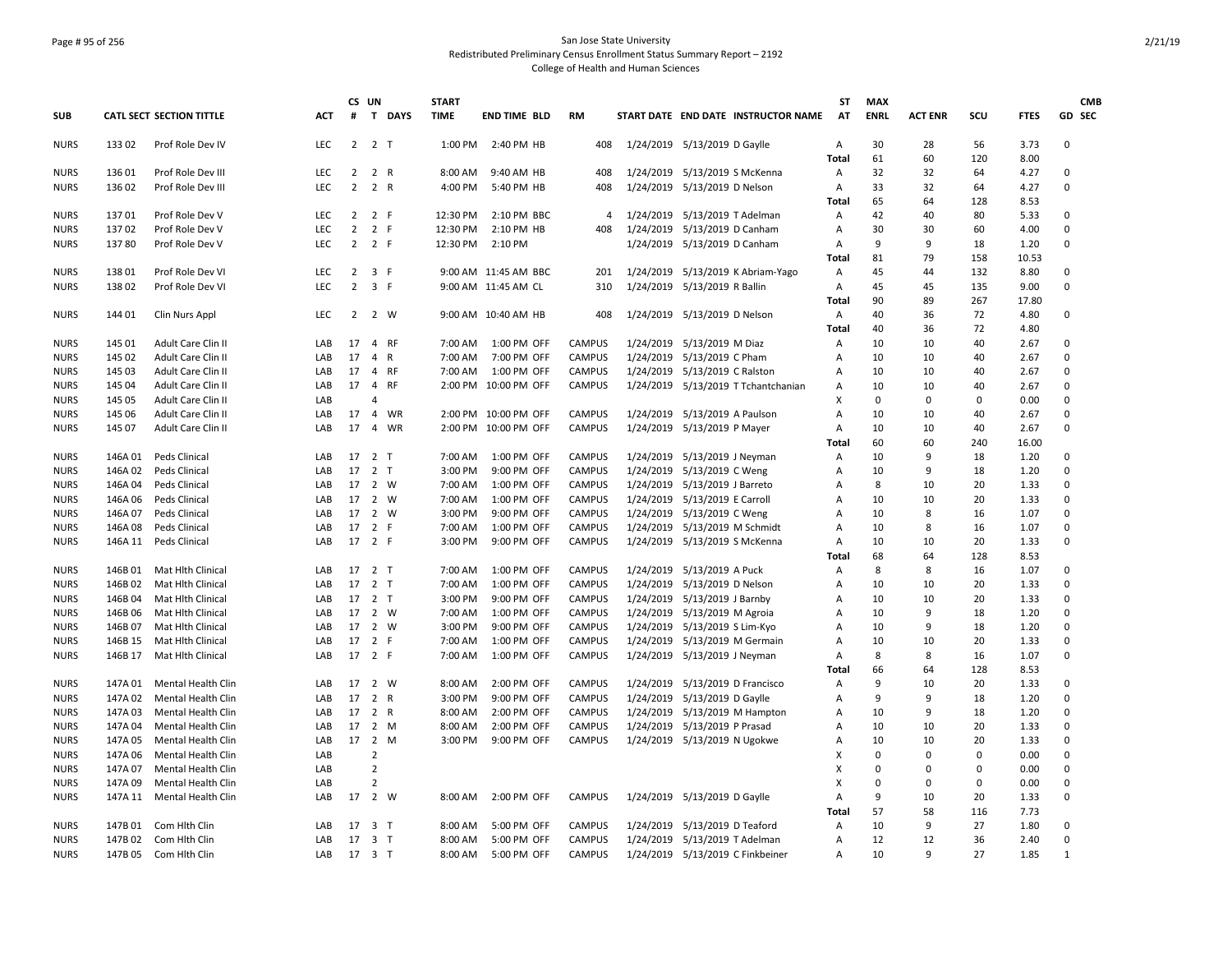### Page # 96 of 256 San Jose State University Redistributed Preliminary Census Enrollment Status Summary Report – 2192 College of Health and Human Sciences

| <b>SUB</b>  |         | <b>CATL SECT SECTION TITTLE</b> | <b>ACT</b> | CS UN<br># | T              | <b>DAYS</b> | <b>START</b><br><b>TIME</b> | <b>END TIME BLD</b> | <b>RM</b>     |                              |                               | START DATE END DATE INSTRUCTOR NAME  | <b>ST</b><br>AT | <b>MAX</b><br><b>ENRL</b> | <b>ACT ENR</b> | SCU         | <b>FTES</b> |          | <b>CMB</b><br>GD SEC |
|-------------|---------|---------------------------------|------------|------------|----------------|-------------|-----------------------------|---------------------|---------------|------------------------------|-------------------------------|--------------------------------------|-----------------|---------------------------|----------------|-------------|-------------|----------|----------------------|
|             |         |                                 |            |            |                |             |                             |                     |               |                              |                               |                                      |                 |                           |                |             |             |          |                      |
| <b>NURS</b> | 147B 06 | Com Hith Clin                   | LAB        | 17         | 3 <sub>T</sub> |             | 8:00 AM                     | 5:00 PM OFF         | <b>CAMPUS</b> | 1/24/2019                    | 5/13/2019 P Edwards           |                                      | A               | 10                        | 10             | 30          | 2.00        | 0        |                      |
| <b>NURS</b> | 147B 07 | Com Hith Clin                   | LAB        | 17         | 3              | W           | 8:00 AM                     | 5:00 PM OFF         | <b>CAMPUS</b> | 1/24/2019                    | 5/13/2019 C Williams          |                                      | A               | 11                        | 8              | 24          | 1.60        | $\Omega$ |                      |
| <b>NURS</b> | 147B 08 | Com Hith Clin                   | LAB        | 17         | $\overline{3}$ | W           | 8:00 AM                     | 5:00 PM OFF         | <b>CAMPUS</b> | 1/24/2019                    | 5/13/2019 D Canham            |                                      | A               | 11                        | 11             | 33          | 2.20        | 0        |                      |
| <b>NURS</b> | 147B 10 | Com Hith Clin                   | LAB        | 17         | 3              | W           | 8:00 AM                     | 5:00 PM OFF         | <b>CAMPUS</b> | 1/24/2019                    |                               | 5/13/2019 C Finkbeiner               | A               | 11                        | 10             | 30          | 2.00        | 0        |                      |
| <b>NURS</b> | 147B 12 | Com Hlth Clin                   | LAB        | 17         | 3 R            |             | 8:00 AM                     | 5:00 PM OFF         | <b>CAMPUS</b> | 1/24/2019                    | 5/13/2019 T Adelman           |                                      | A               | 10                        | 12             | 36          | 2.40        | 0        |                      |
| <b>NURS</b> | 147B 13 | Com Hith Clin                   | LAB        |            | 3              |             |                             |                     |               |                              |                               |                                      | X               | 0                         | 0              | $\mathbf 0$ | 0.00        | 0        |                      |
|             |         |                                 |            |            |                |             |                             |                     |               |                              |                               |                                      | Total           | 85                        | 81             | 243         | 16.25       |          |                      |
| <b>NURS</b> | 148A 01 | Sen Precept                     | PRA        | 17         | $\overline{a}$ | TBA         |                             |                     |               |                              | 1/24/2019 5/13/2019           |                                      | A               | 90                        | 10             | 40          | 2.67        | 0        |                      |
| <b>NURS</b> | 148A 02 | Sen Precept                     | PRA        | 17         | $\overline{a}$ | <b>TBA</b>  |                             |                     |               | 1/24/2019                    | 5/13/2019                     |                                      | A               | 16                        | 9              | 36          | 2.40        | $\Omega$ |                      |
| <b>NURS</b> | 148A03  | Sen Precept                     | PRA        | 17         | $\overline{a}$ | TBA         |                             |                     |               | 1/24/2019                    | 5/13/2019                     |                                      | A               | 16                        | 12             | 48          | 3.20        | $\Omega$ |                      |
| <b>NURS</b> | 148A 04 | Sen Precept                     | <b>PRA</b> | 17         | $\overline{4}$ | TBA         |                             |                     |               | 1/24/2019                    | 5/13/2019                     |                                      | А               | 16                        | $\overline{a}$ | 16          | 1.07        | 0        |                      |
| <b>NURS</b> | 148A 05 | Sen Precept                     | <b>PRA</b> | 17         | $\overline{4}$ | TBA         |                             |                     |               | 1/24/2019                    | 5/13/2019                     |                                      | A               | 16                        | $\overline{7}$ | 28          | 1.87        | $\Omega$ |                      |
| <b>NURS</b> | 148A 06 | Sen Precept                     | PRA        | 17         | $\overline{4}$ | TBA         |                             |                     |               | 1/24/2019                    | 5/13/2019                     |                                      | A               | 16                        | 12             | 48          | 3.20        | 0        |                      |
| <b>NURS</b> | 148A 07 | Sen Precept                     | PRA        | 17         | $\overline{a}$ |             | 1:00 PM                     | 3:20 PM HB          | 401           | 1/24/2019                    | 5/13/2019 J Barnby            |                                      | А               | 16                        | 17             | 68          | 4.53        | 0        |                      |
| <b>NURS</b> | 148A08  | Sen Precept                     | PRA        | 17         | 4 F            |             | 1:00 PM                     | 3:20 PM HB          | 401           | 1/24/2019                    | 5/13/2019 D Law               |                                      | A               | 16                        | 6              | 24          | 1.60        | $\Omega$ |                      |
| <b>NURS</b> | 148A 09 | Sen Precept                     | PRA        | 17         | 4 F            |             | 1:00 PM                     | 3:20 PM HB          | 418           | 1/24/2019                    | 5/13/2019 S Lim-Kyo           |                                      | A               | 16                        | 12             | 48          | 3.20        | 0        |                      |
|             |         |                                 |            |            |                |             |                             |                     |               |                              |                               |                                      | Total           | 218                       | 89             | 356         | 23.73       |          |                      |
| <b>NURS</b> | 18001   | <b>Indivi Stdies</b>            | <b>SUP</b> | 36         |                | 1 TBA       |                             |                     |               | 1/24/2019                    |                               | 5/13/2019 C O'Leary-Kelley           | A               | 40                        | 18             | 18          | 1.20        | $\Omega$ |                      |
| <b>NURS</b> | 18002   | <b>Indivi Stdies</b>            | <b>SUP</b> | 36         | 2              | TBA         |                             |                     |               | 1/24/2019                    |                               | 5/13/2019 C O'Leary-Kelley           | A               | 40                        | 9              | 18          | 1.20        | $\Omega$ |                      |
| <b>NURS</b> | 18003   | <b>Indivi Stdies</b>            | <b>SUP</b> | 36         | 3              | <b>TBA</b>  |                             |                     |               | 1/24/2019                    |                               | 5/13/2019 C O'Leary-Kelley           | A               | 40                        | 1              | 3           | 0.20        | $\Omega$ |                      |
| <b>NURS</b> | 18004   | Indivi Stdies                   | <b>SUP</b> | 36         |                | 4 TBA       |                             |                     |               |                              |                               | 1/24/2019 5/13/2019 C O'Leary-Kelley | A               | 40                        | 0              | $\mathbf 0$ | 0.00        | $\Omega$ |                      |
|             |         |                                 |            |            |                |             |                             |                     |               |                              |                               |                                      | Total           | 160                       | 28             | 39          | 2.60        |          |                      |
| <b>NURS</b> | 259 50  | Adv Clin Pharm                  | <b>SEM</b> | 6          | 3              | W           | 3:30 PM                     | 6:15 PM MH          | 235           |                              | 1/24/2019 5/13/2019 A Spilker |                                      | A               | 20                        | 14             | 42          | 3.50        | 14       |                      |
|             |         |                                 |            |            |                |             |                             |                     |               |                              |                               |                                      | Total           | 20                        | 14             | 42          | 3.50        |          |                      |
| <b>NURS</b> | 260 51  | Adv Phys/Patho for APN          | <b>LEC</b> | 2          | 3              | W           | 6:30 PM                     | 8:10 PM MH          | 235           | 1/24/2019 5/13/2019 D Moore  |                               |                                      | A               | 20                        | 14             | 42          | 3.50        | 14       |                      |
|             |         |                                 |            |            |                |             |                             |                     |               |                              |                               |                                      | Total           | 20                        | 14             | 42          | 3.50        |          |                      |
| <b>NURS</b> | 295A 52 | <b>Research Methods</b>         | LEC        | 2          |                | 3 W         |                             | 8:30 PM 11:15 PM MH | 235           | 1/24/2019 5/13/2019 R Ballin |                               |                                      | A               | 20                        | 13             | 39          | 3.25        | 13       |                      |
|             |         |                                 |            |            |                |             |                             |                     |               |                              |                               |                                      | Total           | 20                        | 13             | 39          | 3.25        |          |                      |
|             |         |                                 |            |            |                |             |                             |                     |               |                              |                               | <b>Nursing Total</b>                 |                 | 2217                      | 1869           | 4576        | 298.63      |          |                      |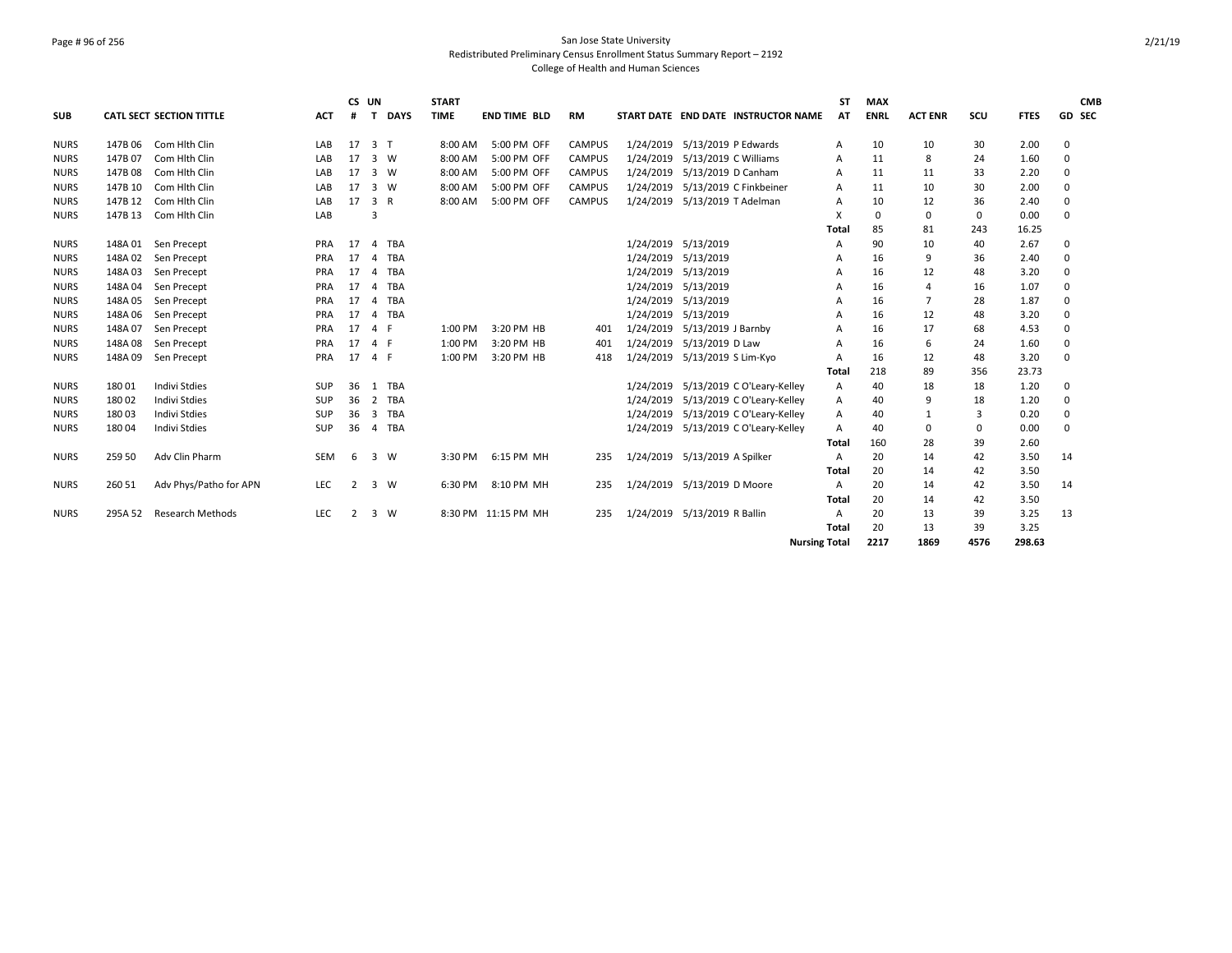## Page # 97 of 256 San Jose State University Redistributed Preliminary Census Enrollment Status Summary Report – 2192

|                            |                    |                                                |                          |                                  | CS UN                   |                | <b>START</b>       |                           |           |            |                                                                |                                         | SΤ                | <b>MAX</b>  |                |              |               | <b>CMB</b>                  |        |
|----------------------------|--------------------|------------------------------------------------|--------------------------|----------------------------------|-------------------------|----------------|--------------------|---------------------------|-----------|------------|----------------------------------------------------------------|-----------------------------------------|-------------------|-------------|----------------|--------------|---------------|-----------------------------|--------|
| <b>SUB</b>                 |                    | <b>CATL SECT SECTION TITTLE</b>                | <b>ACT</b>               | #                                |                         | T DAYS         | <b>TIME</b>        | <b>END TIME BLD</b>       | <b>RM</b> |            |                                                                | START DATE END DATE INSTRUCTOR NAME     | AT                | <b>ENRL</b> | <b>ACT ENR</b> | SCU          | <b>FTES</b>   | GD SEC                      |        |
|                            |                    | <b>Nutrition, Food Science &amp; Packaging</b> |                          |                                  |                         |                |                    |                           |           |            |                                                                |                                         |                   |             |                |              |               |                             |        |
| <b>NUFS</b>                | 1A 01              | Physical Science of Food                       | SEM                      |                                  |                         | 4 3 MW         |                    | 10:30 AM 11:45 AM CCB     |           | 102        | 1/24/2019 5/13/2019 K Mauldin                                  |                                         | Α                 | 45          | 44             | 132          | 8.80          | $\Omega$                    |        |
|                            |                    |                                                |                          |                                  |                         |                |                    |                           |           |            |                                                                |                                         | Total             | 45          | 44             | 132          | 8.80          |                             |        |
| <b>NUFS</b>                | 801                | Nutr Health Prof                               | <b>LEC</b>               | 1                                |                         | 3 MW           |                    | 12:00 PM  1:15 PM CL      |           | 222        | 1/24/2019 5/13/2019 A Rubin                                    |                                         | Α                 | 53          | 53             | 159          | 10.60         | $\Omega$                    |        |
| <b>NUFS</b>                | 880                | Nutr Health Prof                               | LEC.                     | $\mathbf{1}$                     |                         | 3 TBA          |                    |                           |           |            | 1/24/2019 5/13/2019 E MacKusick                                |                                         | A                 | 45          | 43             | 129          | 8.60          | $\Omega$                    |        |
|                            |                    |                                                |                          |                                  |                         |                |                    |                           |           |            |                                                                |                                         | Total             | 98          | 96             | 288          | 19.20         |                             |        |
| <b>NUFS</b>                | 901                | Intro Human Nutr                               | <b>LEC</b>               | 1                                |                         | 3 MW           |                    | 9:00 AM 10:15 AM BBC      |           | 201        | 1/24/2019 5/13/2019 K Knoblaugh                                |                                         | Α                 | 45          | 27             | 81           | 5.40          | $\mathbf 0$                 |        |
| <b>NUFS</b>                | 902                | Intro Human Nutr                               | <b>LEC</b>               | $\mathbf{1}$                     | $\overline{\mathbf{3}}$ | MW             |                    | 10:30 AM 11:45 AM BBC     |           | 201        | 1/24/2019 5/13/2019 K Knoblaugh                                |                                         | Α                 | 45          | 45             | 135          | 9.00          | $\mathbf 0$<br>$\Omega$     |        |
| <b>NUFS</b>                | 903                | Intro Human Nutr                               | <b>LEC</b>               | $\mathbf{1}$<br>$\mathbf{1}$     |                         | 3 TR<br>3 TBA  |                    | 9:00 AM 10:15 AM BBC      |           | 201        | 1/24/2019 5/13/2019 L Sweeney                                  |                                         | Α                 | 45<br>45    | 46<br>44       | 138<br>132   | 9.20          | $\Omega$                    |        |
| <b>NUFS</b>                | 980                | Intro Human Nutr                               | <b>LEC</b>               |                                  |                         |                |                    |                           |           |            | 1/24/2019 5/13/2019 A Whitson                                  |                                         | Α<br>Total        | 180         | 162            | 486          | 8.80<br>32.40 |                             |        |
| <b>NUFS</b>                | 1601               | Sci, Physio, Nutr                              | <b>LEC</b>               | 2                                |                         | 3 TR           | 12:00 PM           | 1:15 PM BBC               |           | 201        | 1/24/2019 5/13/2019 Y Sun                                      |                                         | A                 | 45          | 44             | 132          | 8.80          | $\Omega$                    |        |
| <b>NUFS</b>                | 1602               | Sci, Physio, Nutr                              | <b>LEC</b>               | $\overline{2}$                   |                         | 3 TR           | 1:30 PM            | 2:45 PM BBC               |           | 201        | 1/24/2019 5/13/2019 Y Sun                                      |                                         | Α                 | 45          | 44             | 132          | 8.80          | $\mathbf 0$                 |        |
| <b>NUFS</b>                | 1603               | Sci, Physio, Nutr                              | LEC                      | $\overline{2}$                   |                         | 3 TR           | 3:00 PM            | 4:15 PM BBC               |           | 201        | 1/24/2019 5/13/2019 Y Sun                                      |                                         | Α                 | 45          | 42             | 126          | 8.40          | $\Omega$                    |        |
|                            |                    |                                                |                          |                                  |                         |                |                    |                           |           |            |                                                                |                                         | Total             | 135         | 130            | 390          | 26.00         |                             |        |
| <b>NUFS</b>                | 20 01              | Sanitatn & Env Iss                             | SEM                      | 4                                |                         | 2 M            | 12:00 PM           | 1:40 PM CL                |           | 310        | 1/24/2019 5/13/2019 A Widaman                                  |                                         | $\mathsf{A}$      | 35          | 38             | 76           | 5.07          | $\mathbf 0$<br>C            | $\ast$ |
| <b>HSPM</b>                | 2001               | Sanitatn & Env Iss                             | SEM                      | 4                                |                         | 2 M            | 12:00 PM           | 1:40 PM CL                |           | 310        | 1/24/2019 5/13/2019 A Widaman                                  |                                         | Α                 | $\mathbf 0$ | 0              | 0            | 0.00          | $\mathbf 0$<br><sub>c</sub> | $\ast$ |
|                            |                    |                                                |                          |                                  |                         |                |                    |                           |           |            |                                                                |                                         | <b>Total</b>      | 35          | 38             | 76           | 5.07          |                             |        |
| <b>NUFS</b>                | 2101               | <b>Culinary Prin &amp; Practice</b>            | <b>LEC</b>               | 2                                |                         | 3 W            |                    | 8:30 AM 10:10 AM CCB      |           | 122        | 1/24/2019 5/13/2019 R Larson                                   |                                         | Α                 | 40          | 30             | 60           | 6.00          | $\Omega$                    |        |
| <b>NUFS</b>                | 2102               | <b>Culinary Prin &amp; Practice</b>            | LAB                      | 16                               |                         | $0 \quad W$    | 10:15 AM           | 1:15 PM CCB               |           | 125        | 1/24/2019 5/13/2019 R Larson                                   |                                         | Α                 | 20          | 17             | 17           | 0.00          | $\Omega$                    |        |
| <b>NUFS</b>                | 2103               | Culinary Prin & Practice                       | LAB                      | 16                               |                         | 0 F            |                    | 9:00 AM 12:00 PM CCB      |           | 125        | 1/24/2019 5/13/2019 R Larson                                   |                                         | Α                 | 20          | 13             | 13           | 0.00          | $\mathbf 0$                 |        |
|                            |                    |                                                |                          |                                  |                         |                |                    |                           |           |            |                                                                |                                         | Total             | 80          | 60             | 90           | 6.00          |                             |        |
| <b>NUFS</b>                | 25 01              | Intern Fdserv Mgmt                             | SUP                      |                                  |                         | 36 1 TBA       |                    |                           |           |            | 1/24/2019 5/13/2019 J Kubota                                   |                                         | Α                 | 20          | 1              | $\mathbf{1}$ | 0.07          | 0                           |        |
| <b>NUFS</b>                | 25 02              | Intern Fdserv Mgmt                             | <b>SUP</b>               | 36                               |                         | 2 TBA          |                    |                           |           |            | 1/24/2019 5/13/2019 J Kubota                                   |                                         | Α                 | 20          | 0              | 0            | 0.00          | $\Omega$                    |        |
|                            |                    |                                                |                          |                                  |                         |                |                    |                           |           |            |                                                                |                                         | Total             | 40          | $\mathbf{1}$   | $\mathbf{1}$ | 0.07          |                             |        |
| <b>NUFS</b>                | 3101               | Prof in Nufs and Pkg                           | LEC                      | $\overline{2}$                   |                         | 1 T            | 1:30 PM            | 2:20 PM CCB               |           | 122        | 1/24/2019 5/13/2019 K Mauldin                                  |                                         | Α                 | 35          | 23             | 23           | 1.53          | $\Omega$                    |        |
| <b>NUFS</b>                | 3102               | Prof in Nufs and Pkg                           | <b>LEC</b>               | $\overline{2}$                   |                         | 1 W            | 3:30 PM            | 4:20 PM CCB               |           | 122        | 1/24/2019 5/13/2019 K Mauldin                                  |                                         | Α                 | 35          | 25             | 25           | 1.67          | $\Omega$                    |        |
|                            |                    |                                                |                          |                                  |                         |                |                    |                           |           |            |                                                                |                                         | Total             | 70          | 48             | 48           | 3.20          |                             |        |
| <b>NUFS</b>                | 101A 01            | Food Science                                   | <b>LEC</b>               | 4                                |                         | 4 TR           |                    | 10:30 AM 11:45 AM BBC     |           | 201        | 1/24/2019 5/13/2019 X Feng                                     |                                         | Α                 | 60          | 39             | 117          | 10.60         | 3                           |        |
| <b>NUFS</b>                | 101A 02            | Food Science                                   | LAB                      | 16                               |                         | 0 <sub>T</sub> | 12:00 PM           | 3:00 PM CCB               |           | 125        | 1/24/2019 5/13/2019 X Feng                                     |                                         | Α                 | 20          | 4              | 4            | 0.00          | $\mathbf{1}$                |        |
| <b>NUFS</b>                | 101A03             | Food Science                                   | LAB                      | 16                               |                         | 0 R            | 12:00 PM           | 3:00 PM CCB               |           | 125        | 1/24/2019 5/13/2019 S Spencer                                  |                                         | Α                 | 20          | 16             | 16           | 0.00          | 1                           |        |
| <b>NUFS</b>                |                    | 101A 04 Food Science                           | LAB                      | 16                               |                         | 0 M            | 12:00 PM           | 2:45 PM CCB               |           | 125        |                                                                | 1/24/2019 5/13/2019 A Telias Rabinovich | A                 | 20          | 19             | 19           | 0.00          | $\mathbf{1}$                |        |
|                            |                    |                                                |                          |                                  |                         |                |                    |                           |           |            |                                                                |                                         | <b>Total</b>      | 120         | 78             | 156          | 10.60         |                             |        |
| <b>NUFS</b>                | 103 01             | Food Proc & Pkg I                              | SEM                      | 2                                |                         | 2 W            | 4:30 PM            | 6:10 PM CCB               |           | 102        | 1/24/2019 5/13/2019 S Spencer                                  |                                         | Α                 | 35          | 19             | 38           | 2.57          | $\mathbf{1}$                |        |
| <b>NUFS</b>                | 103 02             | Food Proc & Pkg I                              | SEM                      | $\overline{2}$                   |                         | 2 R            |                    | 8:30 AM 10:10 AM CCB      |           | 122        | 1/24/2019 5/13/2019 S Spencer                                  |                                         | Α                 | 35          | 27             | 54           | 3.63          | $\mathbf{1}$                |        |
|                            |                    |                                                |                          |                                  |                         |                |                    |                           |           |            |                                                                |                                         | Total             | 70          | 46             | 92           | 6.20          |                             |        |
| <b>NUFS</b>                | 103L01             | Food Process Lab                               | LAB                      | 16                               |                         | 1 W            | 10:30 AM           | 1:20 PM CCB               |           | 216        | 1/24/2019 5/13/2019 S Spencer                                  |                                         | Α                 | 16          | 11             | 11           | 0.75          | 1                           |        |
| <b>NUFS</b>                | 103L02             | Food Process Lab                               | LAB                      |                                  | $\mathbf{1}$            |                |                    |                           |           |            |                                                                |                                         | X                 | 0           | 0              | 0            | 0.00          | $\Omega$                    |        |
| <b>NUFS</b>                | 103L03             | Food Process Lab                               | LAB                      | 16                               |                         | 1 W            | 1:30 PM            | 4:20 PM CCB               |           | 216        | 1/24/2019 5/13/2019 S Spencer                                  |                                         | Α                 | 16          | 12             | 12           | 0.80          | $\mathbf 0$                 |        |
|                            |                    |                                                |                          |                                  |                         |                |                    |                           |           |            |                                                                |                                         | Total             | 32          | 23             | 23           | 1.55          |                             |        |
| <b>NUFS</b>                | 104A 01            | Cultural Food                                  | <b>LEC</b>               | $\overline{2}$                   |                         | 3 W            | 12:00 PM           | 1:40 PM CCB               |           | 122        | 1/24/2019 5/13/2019 J Kubota                                   |                                         | Α                 | 20          | 22             | 44           | 4.70          | 6                           |        |
| <b>NUFS</b>                |                    | 104A 02 Cultural Food                          | <b>ACT</b>               | 9                                |                         | $0 \quad W$    | 1:45 PM            | 3:45 PM CCB               |           | 122        | 1/24/2019 5/13/2019 J Kubota                                   |                                         | A                 | 20          | 22             | 22           | 0.00          | 6                           |        |
|                            |                    |                                                |                          |                                  |                         |                |                    |                           |           |            |                                                                |                                         | Total             | 40          | 44             | 66           | 4.70          |                             |        |
| <b>NUFS</b>                | 105 01             | Curr Issues in Nutr                            | LEC                      | 1                                |                         | 3 <sub>T</sub> | 3:00 PM            | 5:45 PM CCB               |           | 102        | 1/24/2019 5/13/2019 L Sweeney                                  |                                         | Α                 | 35          | 38             | 114          | 7.65          | $\mathbf{1}$<br>C           |        |
| HS                         | 105 01             | Curr Issues in Nutr                            | <b>LEC</b>               | $\mathbf{1}$                     |                         | 3 <sub>T</sub> | 3:00 PM            | 5:45 PM CCB               |           | 102        | 1/24/2019 5/13/2019 L Sweeney                                  |                                         | A                 | 0           | 0              | 0            | 0.00          | 0 <sup>o</sup>              |        |
|                            |                    |                                                |                          |                                  |                         |                |                    |                           |           |            |                                                                |                                         | Total             | 35          | 38             | 114          | 7.65          |                             |        |
| <b>NUFS</b><br><b>NUFS</b> | 106A 01<br>106A 02 | Nutr in Life Span                              | <b>LEC</b><br><b>LEC</b> | $\overline{2}$<br>$\overline{2}$ | 3                       | MW<br>3 TR     | 1:30 PM<br>1:30 PM | 2:45 PM CCB<br>2:45 PM CL |           | 102<br>302 | 1/24/2019 5/13/2019 E Brown<br>1/24/2019 5/13/2019 L Steinberg |                                         | $\mathsf{A}$<br>Α | 35<br>35    | 23<br>15       | 69<br>45     | 4.60<br>3.00  | $\Omega$<br>$\mathbf 0$     |        |
|                            |                    | Nutr in Life Span                              |                          |                                  |                         |                |                    |                           |           |            |                                                                |                                         | Total             | 70          | 38             | 114          | 7.60          |                             |        |
| <b>NUFS</b>                | 106B 01            | Resrch Method NufS                             | <b>LEC</b>               |                                  |                         | 1 3 TR         | 1:30 PM            | 2:45 PM CCB               |           | 102        | 1/24/2019 5/13/2019 S Gieng                                    |                                         | Α                 | 30          | 36             | 108          | 7.20          | $\Omega$                    |        |
|                            |                    |                                                |                          |                                  |                         |                |                    |                           |           |            |                                                                |                                         |                   |             |                |              |               |                             |        |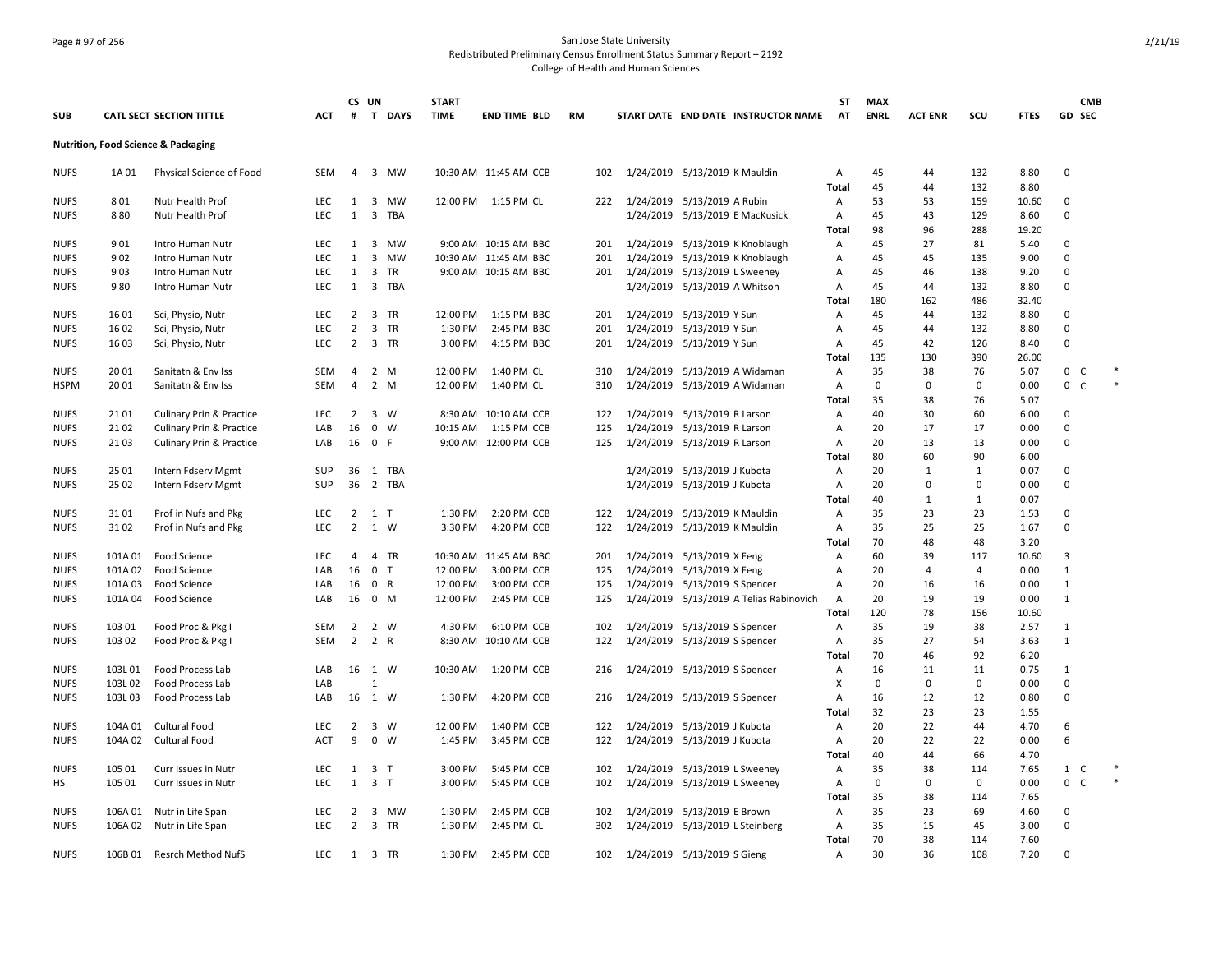#### Page # 98 of 256 San Jose State University Redistributed Preliminary Census Enrollment Status Summary Report – 2192 College of Health and Human Sciences

**ST**

**MAX** 

**CS UN**

**START** 

**SUB CATL SECT SECTION TITTLE ACT # T DAYS TIME END TIME BLD RM START DATE END DATE INSTRUCTOR NAME AT ENRL ACT ENR SCU FTES GD SEC Total** 30 36 108 7.20 NUFS 107 01 Prin of Packaging CLEC 2 3 M 5:00 PM 7:45 PM BBC 201 1/24/2019 5/13/2019 X Liu A 0 0 0 0.00 0 C **Total** 0 0 0 0.00 NUFS 108A 01 Nutr & Metab LEC 2 3 TR 12:00 PM 1:15 PM CL 310 1/24/2019 5/13/2019 C Hollenbeck A 30 48 144 10.10 10 **Total** 30 48 144 10.10 NUFS 108L 01 Nutrition Lab LAB 16 1 R 1:30 PM 4:30 PM CCB 221 1/24/2019 5/13/2019 K Mauldin A 16 16 16 1.15 5 NUFS 108L 02 Nutrition Lab LAB 16 1 F 10:00 AM 12:45 PM CCB 221 1/24/2019 5/13/2019 S Gieng A 16 14 14 0.95 1 **Total** 32 30 30 2.10 NUFS 109 01 Adv Nutr CHA CHA LEC 2 3 TR 10:30 AM 11:45 AM CCB 102 1/24/2019 5/13/2019 C Hollenbeck A 30 15 45 3.05 1 **Total** 30 15 45 3.05 NUFS 110B 01 Med Nutrition Ther SEM 4 3 M 12:00 PM 1:40 PM IRC 306 1/24/2019 5/13/2019 C LaSalle A 45 43 86 9.00 8 NUFS 110B 02 Med Nutrition Ther ACT 13 0 W 12:00 PM 1:45 PM IRC 306 1/24/2019 5/13/2019 C LaSalle A 45 43 43 0.00 8 **Total** 90 86 129 9.00 NUFS 111 01 Fdserv Prod Mgmt LEC 2 3 T 9:00 AM 10:40 AM CCB 122 1/24/2019 5/13/2019 J Kubota A 40 34 68 7.00 4 NUFS 111 02 Fdserv Prod Mgmt LAB 16 0 T 10:45 AM 1:25 PM CCB 122 1/24/2019 5/13/2019 J Kubota A 20 19 19 0.00 1 NUFS 111 03 Fdserv Prod Mgmt LAB 16 0 F 9:00 AM 11:45 AM CCB 122 1/24/2019 5/13/2019 J Kubota A 20 15 15 0.00 3 **Total** 80 68 102 7.00 NUFS 113 01 FdsrSys:Mgmt&Pro SEM 4 3 M 10:00 AM 11:40 AM IS 230 1/24/2019 5/13/2019 A Widaman A 30 30 60 6.30 6 NUFS 113 02 FdsrSys:Mgmt&Pro LAB 16 0 W 9:00 AM 11:45 AM IS 230 1/24/2019 5/13/2019 A Widaman A 30 30 30 0.00 6 **Total** 60 60 90 6.30 NUFS 114A 01 Comm Nutrition, Majors LEC 3 3 MW 7:30 AM 8:45 AM CCB 102 1/24/2019 5/13/2019 K Harvey A 45 40 120 8.40 8 **Total** 45 40 120 8.40 NUFS 115 01 Issues in Food Tox SEM 4 3 TR 9:00 AM 10:15 AM IS 215 1/24/2019 5/13/2019 I Chou A 30 24 72 4.80 0 NUFS 115 02 Issues in Food Tox SEM 4 3 TR 10:30 AM 11:45 AM IS 215 1/24/2019 5/13/2019 I Chou A 30 29 87 5.80 0 **Total** 60 53 159 10.60 NUFS 116 01 Aging and Nutr 
LEC 2 3 R 3:00 PM 5:45 PM CCB 102 1/24/2019 5/13/2019 C Haas A 40 33 99 6.60 0 C GERO 11601 Aging and Nutr 
LEC 2 3 R 3:00 PM 5:45 PM CCB 102 1/24/2019 5/13/2019 C Haas A 0 0 0 0.00 0 C **Total** 40 33 99 6.60 NUFS 122 01 Chem Analysis Food LEC 4 3 F 9:00 AM 10:40 AM CCB 102 1/24/2019 5/13/2019 X Feng A 16 8 16 1.60 0 NUFS 122 02 Chem Analysis Food LAB 16 0 F 11:00 AM 1:45 PM CCB 216 1/24/2019 5/13/2019 X Feng A 16 8 8 0.00 0 **Total** 32 16 24 1.60 NUFS 124 01 Disordr Eat & Nut Thrpy SEM 4 3 MW 12:00 PM 1:15 PM CCB 102 1/24/2019 5/13/2019 E Brown A 40 34 102 6.80 0 **Total** 40 34 102 6.80 NUFS 139 01 Hunger & Environ Nutr SEM 4 3 TR 1:30 PM 2:45 PM IS 215 1/24/2019 5/13/2019 G Acker A 30 29 87 5.80 0 NUFS 139 02 Hunger & Environ Nutr SEM 4 3 TR 3:00 PM 4:15 PM IS 215 1/24/2019 5/13/2019 G Acker A 30 30 90 6.00 0 NUFS 139 03 Hunger & Environ Nutr SEM 4 3 TR 12:00 PM 1:15 PM IS 215 1/24/2019 5/13/2019 D Billings A 30 21 63 4.20 0 NUFS 139 04 Hunger & Environ Nutr SEM 4 3 MW 9:00 AM 10:15 AM CL 302 1/24/2019 5/13/2019 K Cahill A 30 23 69 4.60 0 NUFS 139 05 Hunger & Environ Nutr SEM 4 3 MW 1:30 PM 2:45 PM CL 302 1/24/2019 5/13/2019 K Cahill A 30 22 66 4.45 1 NUFS 139 06 Hunger & Environ Nutr SEM 4 3 MW 12:00 PM 1:15 PM IS 230 1/24/2019 5/13/2019 K Harvey A 30 29 87 5.80 0 NUFS 139 07 Hunger & Environ Nutr SEM 4 3 MW 1:30 PM 2:45 PM IS 230 1/24/2019 5/13/2019 K Harvey A 30 30 90 6.00 0 NUFS 139 08 Hunger & Environ Nutr SEM 4 3 F 9:00 AM 11:45 AM CL 302 1/24/2019 5/13/2019 A Gossard A 30 10 30 2.00 0 NUFS 139 09 Hunger & Environ Nutr SEM 4 3 F 12:00 PM 2:45 PM CL 302 1/24/2019 5/13/2019 A Gossard A 30 14 42 2.80 0 NUFS 139 10 Hunger & Environ Nutr SEM 4 3 MW 12:00 PM 1:15 PM BBC 201 1/24/2019 5/13/2019 K Knoblaugh A 30 32 96 6.40 0 NUFS 139 11 Hunger & Environ Nutr SEM 4 3 MW 1:30 PM 2:45 PM BBC 201 1/24/2019 5/13/2019 A Reisenauer A 30 34 102 6.80 0 NUFS 139 12 Hunger & Environ Nutr SEM 4 3 MW 3:00 PM 4:15 PM BBC 201 1/24/2019 5/13/2019 A Reisenauer A 30 32 96 6.40 0 NUFS 139 13 Hunger & Environ Nutr SEM 4 3 T 3:00 PM 5:45 PM CL 302 1/24/2019 5/13/2019 L Steinberg A 30 31 93 6.20 0 NUFS 139 14 Hunger & Environ Nutr SEM 4 3 TR 7:30 AM 8:45 AM CCB 102 1/24/2019 5/13/2019 A Whitson A 30 30 90 6.00 0 NUFS 139 15 Hunger & Environ Nutr SEM 4 3 TR 9:00 AM 10:15 AM CCB 102 1/24/2019 5/13/2019 A Whitson A 30 28 84 5.60 0

NUFS 139 16 Hunger & Environ Nutr SEM 4 3 TR 1:30 PM 2:45 PM SH 315 1/24/2019 5/13/2019 D Billings A 30 16 48 3.20 0 NUFS 139 80 Hunger & Environ Nutr SEM 4 3 TBA 1/24/2019 5/13/2019 E MacKusick A 30 29 87 5.80 0 NUFS 139 81 Hunger & Environ Nutr SEM 4 3 TBA 1/24/2019 5/13/2019 E MacKusick A 30 29 87 5.80 0

**CMB**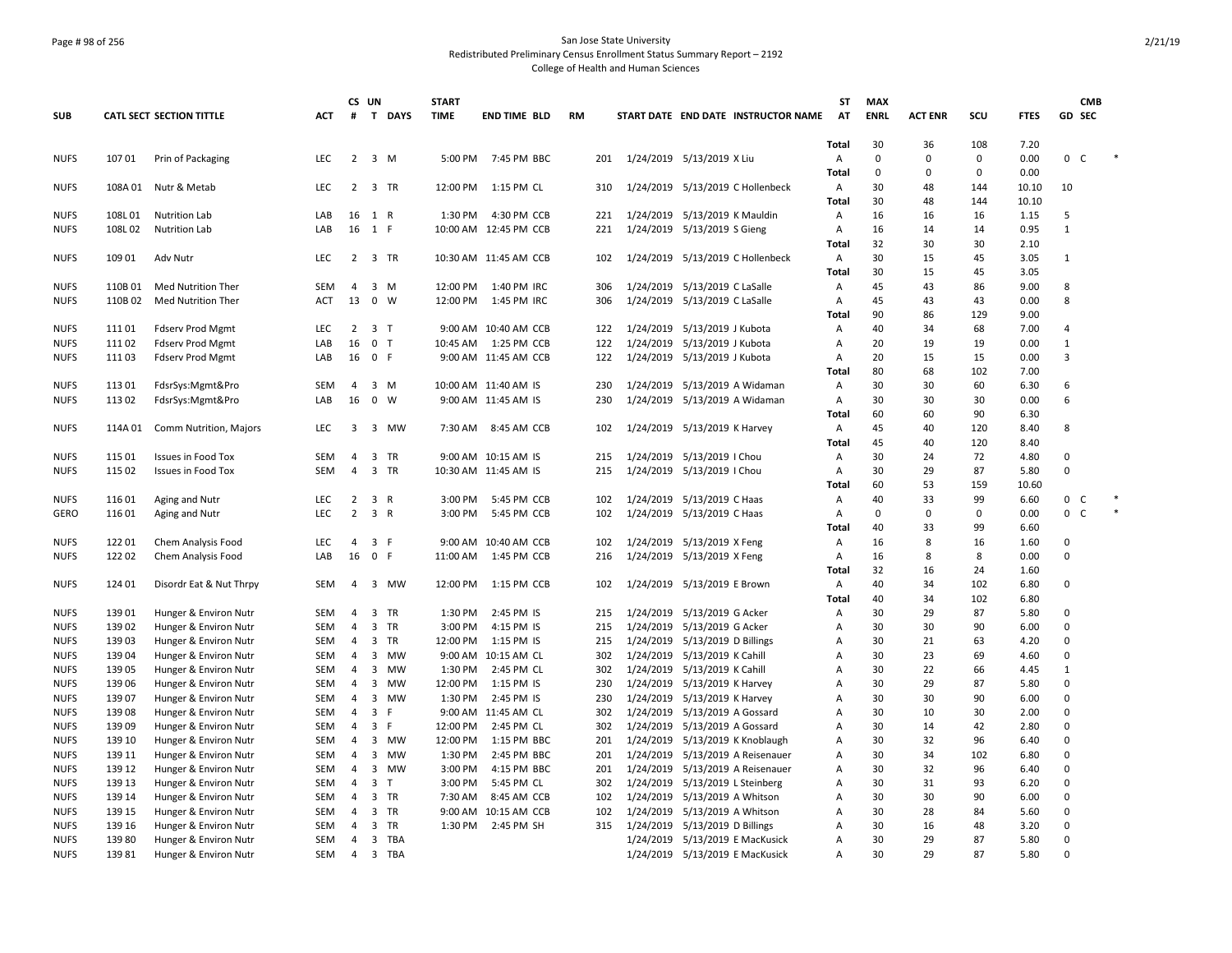## Page # 99 of 256 San Jose State University Redistributed Preliminary Census Enrollment Status Summary Report – 2192 College of Health and Human Sciences

|             |        |                                 |            |                | CS UN                   |          | <b>START</b> |                       |           |           |                                        | <b>ST</b>      | <b>MAX</b>  |                |                |             | <b>CMB</b>                   |        |
|-------------|--------|---------------------------------|------------|----------------|-------------------------|----------|--------------|-----------------------|-----------|-----------|----------------------------------------|----------------|-------------|----------------|----------------|-------------|------------------------------|--------|
| <b>SUB</b>  |        | <b>CATL SECT SECTION TITTLE</b> | ACT        | #              |                         | T DAYS   | <b>TIME</b>  | <b>END TIME BLD</b>   | <b>RM</b> |           | START DATE END DATE INSTRUCTOR NAME    | AT             | <b>ENRL</b> | <b>ACT ENR</b> | SCU            | <b>FTES</b> | GD SEC                       |        |
|             |        |                                 |            |                |                         |          |              |                       |           |           |                                        | Total          | 540         | 469            | 1407           | 93.85       |                              |        |
| <b>NUFS</b> | 144 01 | Food Culture                    | LEC        |                | 2 3 TR                  |          |              | 9:00 AM 10:15 AM CCB  | 101       |           | 1/24/2019 5/13/2019 D Billings         | Α              | 30          | 30             | 90             | 6.00        | 0                            |        |
| <b>NUFS</b> | 144 02 | <b>Food Culture</b>             | <b>LEC</b> | $\overline{2}$ |                         | 3 MW     |              | 10:30 AM 11:45 AM CL  | 302       |           | 1/24/2019 5/13/2019 K Cahill           | Α              | 30          | 30             | 90             | 6.00        | $\Omega$                     |        |
| <b>NUFS</b> | 144 03 | <b>Food Culture</b>             | LEC        | $\overline{2}$ | $\overline{\mathbf{3}}$ | M        |              | 5:30 PM 8:15 PM CL    | 302       |           | 1/24/2019 5/13/2019 K Cahill           | A              | 30          | 30             | 90             | 6.00        | $\Omega$                     |        |
| <b>NUFS</b> | 144 04 | Food Culture                    | <b>LEC</b> |                | 3                       |          |              |                       |           |           |                                        | X              | $\Omega$    | $\Omega$       | $\Omega$       | 0.00        | $\Omega$                     |        |
| <b>NUFS</b> | 144 05 | Food Culture                    | LEC        |                | 3                       |          |              |                       |           |           |                                        | X              | $\Omega$    | $\Omega$       | 0              | 0.00        | $\mathbf 0$                  |        |
| <b>NUFS</b> | 144 06 | Food Culture                    | LEC        | $\overline{2}$ |                         | 3 MW     |              | 9:00 AM 10:15 AM CCB  | 102       |           | 1/24/2019 5/13/2019 K Harvey           | A              | 30          | 30             | 90             | 6.00        | $\Omega$                     |        |
| <b>NUFS</b> | 144 07 | <b>Food Culture</b>             | LEC        |                | 3                       |          |              |                       |           |           |                                        | X              | $\Omega$    | 0              | 0              | 0.00        | $\Omega$                     |        |
| <b>NUFS</b> | 144 08 | <b>Food Culture</b>             | LEC        | $\overline{2}$ | 3 <sub>1</sub>          |          | 3:00 PM      | 5:45 PM CL            | 310       |           | 1/24/2019 5/13/2019 R Ritter Spier     | A              | 30          | 26             | 78             | 5.20        | $\Omega$                     |        |
| <b>NUFS</b> | 144 09 | Food Culture                    | LEC        | $\overline{2}$ | 3 R                     |          | 5:30 PM      | 8:15 PM CL            | 302       | 1/24/2019 | 5/13/2019 R Ritter Spier               | Α              | 30          | 20             | 60             | 4.00        | $\Omega$                     |        |
| <b>NUFS</b> | 144 10 | Food Culture                    | LEC        | $\overline{2}$ |                         | 3 MW     |              | 10:30 AM 11:45 AM CL  | 310       |           | 1/24/2019 5/13/2019 A Rubin            | Α              | 30          | 30             | 90             | 6.00        | $\Omega$                     |        |
| <b>NUFS</b> | 144 11 | Food Culture                    | LEC        | $\overline{2}$ |                         | 3 TR     |              | 10:30 AM 11:45 AM IS  | 230       |           | 1/24/2019 5/13/2019 D Singamsetti      | A              | 30          | 30             | 90             | 6.00        | $\Omega$                     |        |
| <b>NUFS</b> | 144 12 | <b>Food Culture</b>             | LEC        | $\overline{2}$ |                         | 3 TR     | 12:00 PM     | 1:15 PM IS            | 230       | 1/24/2019 | 5/13/2019 D Singamsetti                | Α              | 30          | 30             | 90             | 6.00        | $\Omega$                     |        |
| <b>NUFS</b> | 144 13 | <b>Food Culture</b>             | <b>LEC</b> | $\overline{2}$ | 3 <sub>1</sub>          |          | 1:30 PM      | 4:15 PM IS            | 230       |           | 1/24/2019 5/13/2019 D Singamsetti      | Α              | 30          | 29             | 87             | 5.80        | $\Omega$                     |        |
| <b>NUFS</b> | 144 14 | Food Culture                    | LEC        | $\overline{2}$ | 3 R                     |          | 1:30 PM      | 4:15 PM IS            | 230       |           | 1/24/2019 5/13/2019 D Singamsetti      | A              | 30          | 30             | 90             | 6.00        | $\Omega$                     |        |
| <b>NUFS</b> | 144 15 | <b>Food Culture</b>             | <b>LEC</b> | $\overline{2}$ |                         | 3 TR     |              | 9:00 AM 10:15 AM CL   | 302       |           | 1/24/2019 5/13/2019 L Steinberg        | Α              | 30          | 30             | 90             | 6.00        | $\Omega$                     |        |
| <b>NUFS</b> | 144 16 | <b>Food Culture</b>             | LEC        | $\overline{2}$ |                         | 3 TR     |              | 10:30 AM 11:45 AM CL  | 302       |           | 1/24/2019 5/13/2019 L Steinberg        | Α              | 30          | 30             | 90             | 6.00        | $\Omega$                     |        |
| <b>NUFS</b> | 144 17 | <b>Food Culture</b>             | <b>LEC</b> | $\overline{2}$ |                         | 3 TR     | 1:30 PM      | 2:45 PM BBC           | 126       |           | 1/24/2019 5/13/2019 L Sweeney          | Α              | 30          | 33             | 99             | 6.60        | $\Omega$                     |        |
| <b>NUFS</b> | 144 18 | Food Culture                    | <b>LEC</b> | $\overline{2}$ | $3 \quad W$             |          | 4:30 PM      | 7:15 PM CL            | 302       |           | 1/24/2019 5/13/2019 N Tsuji            | Α              | 30          | 29             | 87             | 5.80        | $\Omega$                     |        |
| <b>NUFS</b> | 144 19 | Food Culture                    | <b>LEC</b> | $\overline{2}$ |                         | 3 TR     | 12:00 PM     | 1:15 PM DBH           | 225       |           | 1/24/2019 5/13/2019 L Wiley            | Α              | 30          | 31             | 93             | 6.20        | $\Omega$                     |        |
| <b>NUFS</b> | 144 20 | Food Culture                    | LEC        | $\overline{2}$ |                         | 3 TR     | 1:30 PM      | 2:45 PM DBH           | 225       | 1/24/2019 | 5/13/2019 L Wiley                      | Α              | 30          | 28             | 84             | 5.60        | 0                            |        |
| <b>NUFS</b> | 144 21 | <b>Food Culture</b>             | <b>LEC</b> | $\overline{2}$ |                         | 3 TR     | 3:00 PM      | 4:15 PM DBH           | 225       |           | 1/24/2019 5/13/2019 L Wiley            | Α              | 30          | 29             | 87             | 5.80        | $\Omega$                     |        |
| <b>NUFS</b> | 144 22 | <b>Food Culture</b>             | LEC        | $\overline{2}$ |                         | 3 TR     | 12:00 PM     | 1:15 PM CL            | 302       | 1/24/2019 | 5/13/2019 A Whitson                    | $\overline{A}$ | 30          | 30             | 90             | 6.00        | $\Omega$                     |        |
| <b>NUFS</b> | 144 23 | Food Culture                    | LEC.       | $\overline{2}$ |                         | 3 TR     | 7:30 AM      | 8:45 AM CL            | 243       |           | 1/24/2019 5/13/2019 D Billings         | A              | 30          | 12             | 36             | 2.40        | $\Omega$                     |        |
|             |        |                                 |            |                |                         |          |              |                       |           |           |                                        | Total          | 600         | 567            | 1701           | 113.40      |                              |        |
| <b>NUFS</b> | 163 01 | Phys Fit + Nutrit               | LEC        | $\overline{2}$ |                         | 3 TR     |              | 10:30 AM 11:45 AM CL  | 310       | 1/24/2019 | 5/13/2019 E Brown                      | Α              | 32          | 16             | 48             | 3.20        | $\mathbf{0}$<br>-C           | $\ast$ |
| <b>NUFS</b> | 163 02 | Phys Fit + Nutrit               | LEC        | $\overline{2}$ |                         | 3 TR     |              | 10:30 AM 11:45 AM DBH | 225       | 1/24/2019 | 5/13/2019 E Brown                      | Α              | 32          | 15             | 45             | 3.00        | $\mathbf{0}$<br>$\mathsf{C}$ |        |
| <b>NUFS</b> | 163 03 | Phys Fit + Nutrit               | <b>LEC</b> | $\overline{2}$ |                         | 3 TR     | 12:00 PM     | 1:15 PM CCB           | 101       |           | 1/24/2019 5/13/2019 E Brown            | $\overline{A}$ | 32          | 12             | 36             | 2.40        | 0 <sup>o</sup>               |        |
| <b>NUFS</b> | 163 04 | Phys Fit + Nutrit               | LEC        | $\overline{2}$ | $\overline{3}$          | TR       | 12:00 PM     | 1:15 PM SH            | 346       |           | 1/24/2019 5/13/2019 E Brown            | Α              | 32          | 16             | 48             | 3.20        | $\mathbf 0$<br>$\mathsf{C}$  |        |
| <b>NUFS</b> | 163 05 | Phys Fit + Nutrit               | LEC        | $\overline{2}$ |                         | 3 MW     |              | 9:00 AM 10:15 AM IS   | 215       |           | 1/24/2019 5/13/2019 A Bloom            | A              | 32          | 12             | 36             | 2.40        | 0 <sub>c</sub>               |        |
| <b>NUFS</b> | 163 06 | Phys Fit + Nutrit               | <b>LEC</b> | $\overline{2}$ |                         | 3 MW     |              | 9:00 AM 10:15 AM MH   | 322       |           | 1/24/2019 5/13/2019 A Bloom            | A              | 32          | 9              | 27             | 1.80        | $\mathbf{0}$<br><b>C</b>     |        |
| <b>NUFS</b> | 163 07 | Phys Fit + Nutrit               | <b>LEC</b> | $\overline{2}$ | 3                       | MW       |              | 10:30 AM 11:45 AM IS  | 215       |           | 1/24/2019 5/13/2019 A Bloom            | Α              | 32          | 14             | 42             | 2.80        | 0 <sup>o</sup>               |        |
| <b>NUFS</b> | 163 08 | Phys Fit + Nutrit               | <b>LEC</b> | $\overline{2}$ |                         | 3 MW     |              | 10:30 AM 11:45 AM BBC | 205       |           | 1/24/2019 5/13/2019 A Bloom            | A              | 32          | 14             | 42             | 2.80        | 0 <sup>o</sup>               |        |
| <b>NUFS</b> | 163 09 | Phys Fit + Nutrit               | LEC        | $\overline{2}$ | 3                       | MW       | 12:00 PM     | 1:15 PM IS            | 215       | 1/24/2019 | 5/13/2019 A Bloom                      | Α              | 32          | 15             | 45             | 3.00        | $\mathbf{0}$<br>$\mathsf{C}$ |        |
| <b>NUFS</b> | 163 10 | Phys Fit + Nutrit               | LEC        | $\overline{2}$ | 3                       | MW       | 12:00 PM     | 1:15 PM BBC           | 205       |           | 1/24/2019 5/13/2019 A Bloom            | Α              | 32          | 14             | 42             | 2.80        | 0 <sup>o</sup>               |        |
| <b>NUFS</b> | 163 11 | Phys Fit + Nutrit               | LEC        | $\overline{2}$ |                         | 3 MW     | 1:30 PM      | 2:45 PM IS            | 215       |           | 1/24/2019 5/13/2019 A Bloom            | Α              | 32          | 16             | 48             | 3.20        | 0 <sup>o</sup>               |        |
| <b>NUFS</b> | 163 12 | Phys Fit + Nutrit               | <b>LEC</b> | $\overline{2}$ |                         | 3 MW     | 1:30 PM      | 2:45 PM SH            | 242       |           | 1/24/2019 5/13/2019 A Bloom            | A              | 32          | 13             | 39             | 2.60        | 0 <sup>2</sup>               |        |
|             |        |                                 |            |                |                         |          |              |                       |           |           |                                        | Total          | 384         | 166            | 498            | 33.20       |                              |        |
| <b>NUFS</b> | 18001  | <b>Individual Studies</b>       | SUP        | 36             |                         | 1 TBA    |              |                       |           |           | 1/24/2019 5/13/2019 J Kubota           | Α              | 20          | 0              | 0              | 0.00        | 0                            |        |
| <b>NUFS</b> | 18002  | <b>Individual Studies</b>       | SUP        | 36             |                         | 2 TBA    |              |                       |           |           | 1/24/2019 5/13/2019 J Kubota           | Α              | 20          | 1              | 2              | 0.13        | $\Omega$                     |        |
| <b>NUFS</b> | 18003  | <b>Individual Studies</b>       | SUP        |                |                         | 36 3 TBA |              |                       |           |           | 1/24/2019 5/13/2019 J Kubota           | Α              | 20          | 1              | 3              | 0.20        | $\Omega$                     |        |
| <b>NUFS</b> | 180 04 | <b>Individual Studies</b>       | SUP        | 36             | 4                       | TBA      |              |                       |           | 1/24/2019 | 5/13/2019 J Kubota                     | Α              | 20          | $\Omega$       | $\Omega$       | 0.00        | $\Omega$                     |        |
| <b>NUFS</b> | 180 05 | <b>Individual Studies</b>       | <b>SUP</b> | 36             |                         | 5 TBA    |              |                       |           | 1/24/2019 | 5/13/2019 J Kubota                     | A              | 20          | $\Omega$       | $\Omega$       | 0.00        | $\Omega$                     |        |
| <b>NUFS</b> | 18006  | <b>Individual Studies</b>       | SUP        | 36             |                         | 6 TBA    |              |                       |           | 1/24/2019 | 5/13/2019 J Kubota                     | A              | 20          | 0              | 0              | 0.00        | 0                            |        |
| <b>NUFS</b> | 18007  | <b>Individual Studies</b>       | SUP        | 36             |                         | 1 TBA    |              |                       |           |           | 1/24/2019 5/13/2019 S Gieng            | Α              | 20          | 3              | 3              | 0.20        | $\Omega$                     |        |
| <b>NUFS</b> | 18008  | <b>Individual Studies</b>       | SUP        | 36             |                         | 2 TBA    |              |                       |           |           | 1/24/2019 5/13/2019 S Gieng            | Α              | 20          | $\Omega$       | 0              | 0.00        | $\Omega$                     |        |
| <b>NUFS</b> | 18009  | <b>Individual Studies</b>       | SUP        | 36             |                         | 1 TBA    |              |                       |           |           | 1/24/2019 5/13/2019 G Pereira Pignotti | Α              | 20          | $\mathbf{1}$   | 1              | 0.08        | $\mathbf{1}$                 |        |
| <b>NUFS</b> | 180 10 | <b>Individual Studies</b>       | SUP        | 36             |                         | 2 TBA    |              |                       |           |           | 1/24/2019 5/13/2019 G Pereira Pignotti | A              | 20          | $\Omega$       | 0              | 0.00        | $\Omega$                     |        |
| <b>NUFS</b> | 180 11 | <b>Individual Studies</b>       | SUP        | 36             |                         | 1 TBA    |              |                       |           |           | 1/24/2019 5/13/2019 A Widaman          | $\overline{A}$ | 20          | 2              | $\overline{2}$ | 0.13        | $\Omega$                     |        |
| <b>NUFS</b> | 180 12 | <b>Individual Studies</b>       | SUP        | 36             |                         | 2 TBA    |              |                       |           |           | 1/24/2019 5/13/2019 A Widaman          | A              | 20          | 0              | $\Omega$       | 0.00        | $\Omega$                     |        |
|             |        |                                 |            |                |                         |          |              |                       |           |           |                                        | Total          | 240         | R              | 11             | 0.75        |                              |        |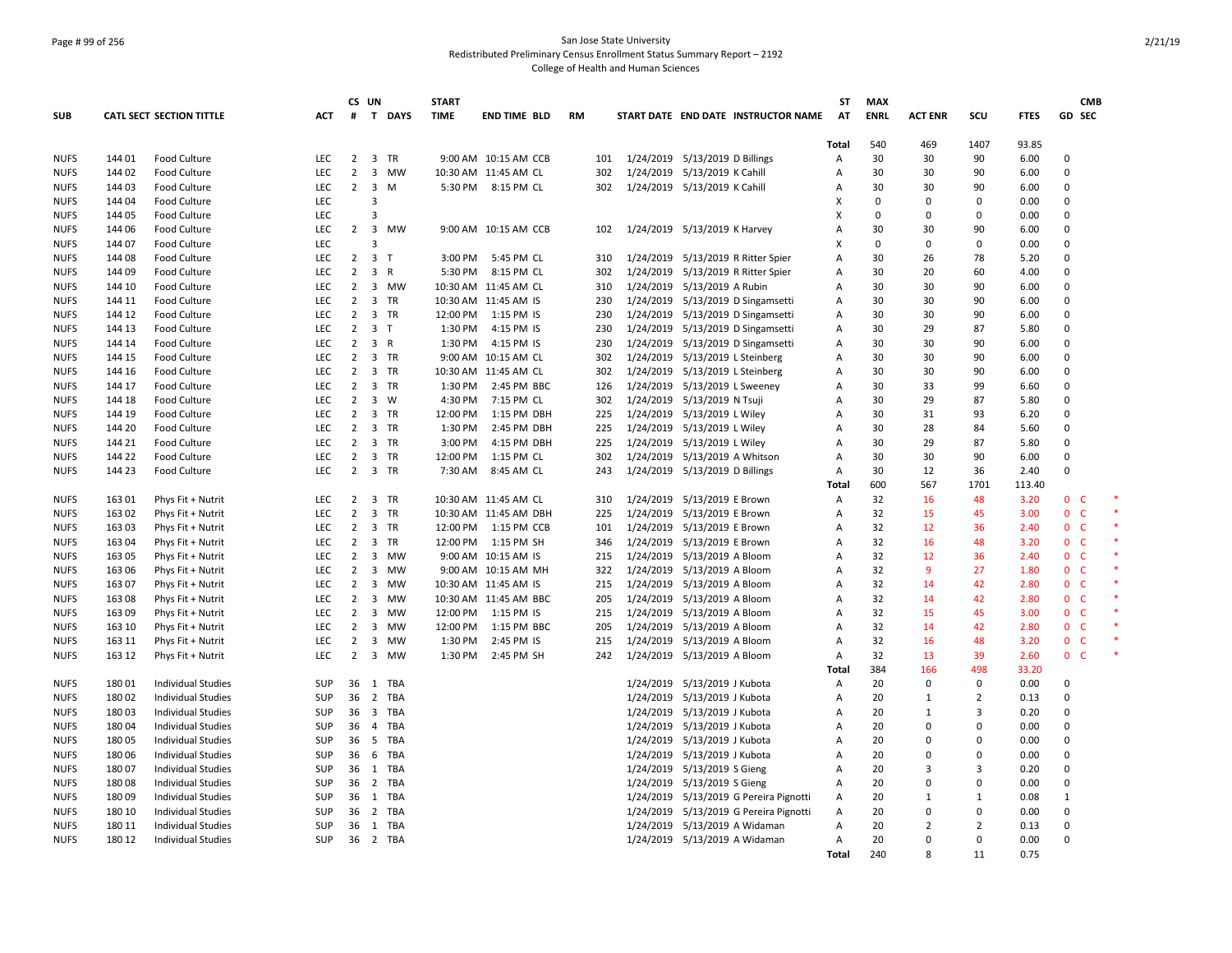### Page # 100 of 256 San Jose State University Redistributed Preliminary Census Enrollment Status Summary Report – 2192 College of Health and Human Sciences

|             |         |                                 |            | CS UN |                |     | <b>START</b> |                       |           |     |           |                                |                                        | ST    | <b>MAX</b>  |                |              |             | <b>CMB</b>     |
|-------------|---------|---------------------------------|------------|-------|----------------|-----|--------------|-----------------------|-----------|-----|-----------|--------------------------------|----------------------------------------|-------|-------------|----------------|--------------|-------------|----------------|
| <b>SUB</b>  |         | <b>CATL SECT SECTION TITTLE</b> | <b>ACT</b> | #     | T DAYS         |     | <b>TIME</b>  | <b>END TIME BLD</b>   | <b>RM</b> |     |           |                                | START DATE END DATE INSTRUCTOR NAME    | AT    | <b>ENRL</b> | <b>ACT ENR</b> | SCU          | <b>FTES</b> | GD SEC         |
| <b>NUFS</b> | 190 01  | Nutr Ed & Couns                 | <b>LEC</b> | 1     | $\overline{3}$ | MW  |              | 10:30 AM 11:45 AM CCB |           | 122 |           |                                | 1/24/2019 5/13/2019 G Pereira Pignotti | Α     | 35          | 36             | 108          | 7.55        | $\overline{7}$ |
|             |         |                                 |            |       |                |     |              |                       |           |     |           |                                |                                        | Total | 35          | 36             | 108          | 7.55        |                |
| <b>NUFS</b> | 192 01  | Fld Exp NufS/Pkg                | <b>SUP</b> | 36    | 1              | TBA |              |                       |           |     | 1/24/2019 | 5/13/2019 J Kubota             |                                        | Α     | 20          | $\mathbf 0$    | 0            | 0.00        | 0              |
| <b>NUFS</b> | 192 02  | Fld Exp NufS/Pkg                | <b>SUP</b> | 36    | $\overline{2}$ | TBA |              |                       |           |     | 1/24/2019 | 5/13/2019 J Kubota             |                                        | A     | 20          | 30             | 60           | 4.00        | $\Omega$       |
| <b>NUFS</b> | 192 03  | Fld Exp NufS/Pkg                | SUP        | 36    | 3 TBA          |     |              |                       |           |     |           | 1/24/2019 5/13/2019 J Kubota   |                                        | Α     | 20          | $\Omega$       | 0            | 0.00        | $\Omega$       |
| <b>NUFS</b> | 192 04  | Fld Exp NufS/Pkg                | SUP        | 36    | 4              | TBA |              |                       |           |     | 1/24/2019 | 5/13/2019 J Kubota             |                                        | A     | 20          | $\Omega$       | $\Omega$     | 0.00        | $\Omega$       |
| <b>NUFS</b> | 192 05  | Fld Exp NufS/Pkg                | SUP        | 36    | - 5            | TBA |              |                       |           |     | 1/24/2019 | 5/13/2019 J Kubota             |                                        | A     | 20          | 0              | 0            | 0.00        | 0              |
| <b>NUFS</b> | 192 06  | Fld Exp NufS/Pkg                | <b>SUP</b> | 36    | 6 TBA          |     |              |                       |           |     | 1/24/2019 | 5/13/2019 J Kubota             |                                        | A     | 20          | $\overline{2}$ | 12           | 0.80        | $\Omega$       |
| <b>NUFS</b> | 192 07  | Fld Exp NufS/Pkg                | SUP        | 36    | 2 TBA          |     |              |                       |           |     | 1/24/2019 | 5/13/2019 E Brown              |                                        | Α     | 20          | 3              | 6            | 0.40        | $\Omega$       |
| <b>NUFS</b> | 192 08  | Fld Exp NufS/Pkg                | <b>SUP</b> | 36    | 2 TBA          |     |              |                       |           |     |           | 1/24/2019 5/13/2019 C Haas     |                                        | A     | 20          | $\mathbf{1}$   | 2            | 0.13        | $\Omega$       |
| <b>NUFS</b> | 192 09  | Fld Exp NufS/Pkg                | <b>SUP</b> | 36    | $\overline{4}$ | TBA |              |                       |           |     | 1/24/2019 | 5/13/2019 F Yambrach           |                                        | A     | 20          | 12             | 48           | 3.20        | $\Omega$       |
| <b>NUFS</b> | 192 10  | Fld Exp NufS/Pkg                | <b>SUP</b> | 36    | 5 TBA          |     |              |                       |           |     | 1/24/2019 | 5/13/2019 F Yambrach           |                                        | Α     | 20          | $\mathbf 0$    | 0            | 0.00        | $\Omega$       |
| <b>NUFS</b> | 192 11  | Fld Exp NufS/Pkg                | SUP        | 36    | 6 TBA          |     |              |                       |           |     |           | 1/24/2019 5/13/2019 F Yambrach |                                        | Α     | 20          | $\mathbf{1}$   | 6            | 0.40        | 0              |
|             |         |                                 |            |       |                |     |              |                       |           |     |           |                                |                                        | Total | 220         | 49             | 134          | 8.93        |                |
| <b>NUFS</b> | 219B 01 | Sem Adv Topics in Nut and Diet  | SEM        | 5     | 3 W            |     |              | 5:00 PM 7:45 PM CCB   |           | 121 |           | 1/24/2019 5/13/2019 C LaSalle  |                                        | Α     | 18          | 9              | 27           | 2.25        | 9              |
|             |         |                                 |            |       |                |     |              |                       |           |     |           |                                |                                        | Total | 18          | 9              | 27           | 2.25        |                |
| <b>NUFS</b> |         | 220A 01 Adv Mnt                 | <b>SEM</b> | 5     | 3 M            |     | 6:00 PM      | 8:45 PM CCB           |           | 122 |           | 1/24/2019 5/13/2019 S Wood     |                                        | Α     | 18          | $\overline{3}$ | 9            | 0.70        | $\overline{2}$ |
|             |         |                                 |            |       |                |     |              |                       |           |     |           |                                |                                        | Total | 18          | $\overline{3}$ | 9            | 0.70        |                |
| <b>NUFS</b> | 280A 01 | Dietetic Internship             | <b>SUP</b> | 25    | 1<br>R         |     | 4:00 PM      | 5:50 PM CCB           |           | 121 | 1/24/2019 | 5/13/2019 C LaSalle            |                                        | Α     | 20          | $\mathbf{a}$   | 3            | 0.23        | $\overline{2}$ |
| <b>NUFS</b> | 280A 02 | Dietetic Internship             | SUP        | 25    | $\overline{3}$ | TBA |              |                       |           |     | 1/24/2019 | 5/13/2019 C LaSalle            |                                        | Α     | 20          | $\mathbf{1}$   | 3            | 0.25        | $\mathbf{1}$   |
| <b>NUFS</b> | 280A 03 | Dietetic Internship             | SUP        | 25    | 6 TBA          |     |              |                       |           |     |           | 1/24/2019 5/13/2019 C LaSalle  |                                        | A     | 20          | $\Omega$       | $\Omega$     | 0.00        | 0              |
| <b>NUFS</b> | 280A 04 | Dietetic Internship             | <b>SUP</b> | 25    | 9 TBA          |     |              |                       |           |     |           | 1/24/2019 5/13/2019 C LaSalle  |                                        | Α     | 20          | $\mathbf 0$    | $\Omega$     | 0.00        | $\Omega$       |
| <b>NUFS</b> | 280A 05 | Dietetic Internship             | <b>SUP</b> |       | 25 12 TBA      |     |              |                       |           |     |           | 1/24/2019 5/13/2019 C LaSalle  |                                        | Α     | 20          | $\Omega$       | $\Omega$     | 0.00        | $\Omega$       |
| <b>NUFS</b> | 280A 06 | Dietetic Internship             | SUP        | 25    | 6              | TBA |              |                       |           |     | 1/24/2019 | 5/13/2019 K Mauldin            |                                        | A     | 20          | $\Omega$       | $\Omega$     | 0.00        | $\Omega$       |
| <b>NUFS</b> | 280A 07 | Dietetic Internship             | <b>SUP</b> |       | 25 12 TBA      |     |              |                       |           |     | 1/24/2019 | 5/13/2019 K Mauldin            |                                        | Α     | 20          | $\mathbf 0$    | $\Omega$     | 0.00        | $\Omega$       |
| <b>NUFS</b> | 280A08  | Dietetic Internship             | <b>SUP</b> | 25    | 6 TBA          |     |              |                       |           |     | 1/24/2019 |                                | 5/13/2019 G Pereira Pignotti           | Α     | 20          | $\Omega$       | $\Omega$     | 0.00        | $\Omega$       |
| <b>NUFS</b> | 280A09  | Dietetic Internship             | SUP        |       | 25 12 TBA      |     |              |                       |           |     | 1/24/2019 |                                | 5/13/2019 G Pereira Pignotti           | Α     | 20          | 1              | 12           | 1.00        | 1              |
| <b>NUFS</b> | 280A 10 |                                 | <b>SUP</b> | 25    | 6 TBA          |     |              |                       |           |     |           |                                |                                        |       | 20          | $\Omega$       | 0            | 0.00        | $\Omega$       |
|             |         | Dietetic Internship             |            | 25    |                |     |              |                       |           |     |           | 1/24/2019 5/13/2019 A Widaman  |                                        | Α     | 20          |                | 0            |             |                |
| <b>NUFS</b> | 280A 11 | Dietetic Internship             | SUP        |       | 12 TBA         |     |              |                       |           |     |           | 1/24/2019 5/13/2019 A Widaman  |                                        | Α     |             | 0              |              | 0.00        | 0              |
|             |         |                                 |            |       |                |     |              |                       |           |     |           |                                |                                        | Total | 220         | 5              | 18           | 1.48        |                |
| <b>NUFS</b> | 295A 01 | <b>Research Methodology</b>     | <b>SEM</b> | 5     | 3 T            |     | 5:15 PM      | 8:00 PM CCB           |           | 121 |           | 1/24/2019 5/13/2019 S Gieng    |                                        | Α     | 18          | 18             | 54           | 4.50        | 18             |
|             |         |                                 |            |       |                |     |              |                       |           |     |           |                                |                                        | Total | 18          | 18             | 54           | 4.50        |                |
| <b>NUFS</b> | 298 01  | <b>Special Studies</b>          | SUP        | 25    | 1 TBA          |     |              |                       |           |     |           | 1/24/2019 5/13/2019 E Brown    |                                        | Α     | 10          | 1              | $\mathbf{1}$ | 0.08        | 1              |
| <b>NUFS</b> | 298 02  | <b>Special Studies</b>          | SUP        | 25    | 2 TBA          |     |              |                       |           |     |           | 1/24/2019 5/13/2019 E Brown    |                                        | Α     | 10          | $\mathbf 0$    | $\Omega$     | 0.00        | 0              |
| <b>NUFS</b> | 298 03  | <b>Special Studies</b>          | SUP        | 25    | 3 TBA          |     |              |                       |           |     |           | 1/24/2019 5/13/2019 E Brown    |                                        | Α     | 10          | $\mathbf 0$    | $\Omega$     | 0.00        | $\Omega$       |
| <b>NUFS</b> | 298 04  | <b>Special Studies</b>          | <b>SUP</b> |       | 25 1 TBA       |     |              |                       |           |     |           | 1/24/2019 5/13/2019 S Gieng    |                                        | Α     | 10          | 1              | $\mathbf{1}$ | 0.08        | 1              |
| <b>NUFS</b> | 298 05  | <b>Special Studies</b>          | <b>SUP</b> | 25    | $\overline{2}$ | TBA |              |                       |           |     |           | 1/24/2019 5/13/2019 S Gieng    |                                        | Α     | 10          | $\mathbf 0$    | $\Omega$     | 0.00        | $\Omega$       |
| <b>NUFS</b> | 298 06  | <b>Special Studies</b>          | SUP        |       | 25 3 TBA       |     |              |                       |           |     |           | 1/24/2019 5/13/2019 S Gieng    |                                        | Α     | 10          | $\mathbf 0$    | $\Omega$     | 0.00        | $\Omega$       |
| <b>NUFS</b> | 298 07  | <b>Special Studies</b>          | <b>SUP</b> | 25    | 1 TBA          |     |              |                       |           |     |           | 1/24/2019 5/13/2019 X Liu      |                                        | A     | 10          | $\Omega$       | $\Omega$     | 0.00        | $\Omega$       |
| <b>NUFS</b> | 298 08  | <b>Special Studies</b>          | SUP        |       | 25 2 TBA       |     |              |                       |           |     |           | 1/24/2019 5/13/2019 X Liu      |                                        | Α     | 10          | $\Omega$       | $\Omega$     | 0.00        | $\Omega$       |
| <b>NUFS</b> | 298 09  | <b>Special Studies</b>          | SUP        |       | 25 3 TBA       |     |              |                       |           |     |           | 1/24/2019 5/13/2019 X Liu      |                                        | А     | 10          | $\Omega$       | $\Omega$     | 0.00        | $\Omega$       |
| <b>NUFS</b> | 298 10  | <b>Special Studies</b>          | <b>SUP</b> | 25    | $\mathbf{1}$   | TBA |              |                       |           |     | 1/24/2019 | 5/13/2019 K Mauldin            |                                        | A     | 10          | 3              | 3            | 0.25        | 3              |
| <b>NUFS</b> | 298 11  | <b>Special Studies</b>          | <b>SUP</b> |       | 25 2 TBA       |     |              |                       |           |     | 1/24/2019 | 5/13/2019 K Mauldin            |                                        | Α     | 10          | $\Omega$       | $\Omega$     | 0.00        | $\Omega$       |
| <b>NUFS</b> | 298 12  | <b>Special Studies</b>          | <b>SUP</b> | 25    | 3 TBA          |     |              |                       |           |     |           | 1/24/2019 5/13/2019 K Mauldin  |                                        | Α     | 10          | $\Omega$       | $\Omega$     | 0.00        | $\Omega$       |
| <b>NUFS</b> | 298 13  | <b>Special Studies</b>          | <b>SUP</b> |       | $25 \quad 1$   | TBA |              |                       |           |     | 1/24/2019 |                                | 5/13/2019 G Pereira Pignotti           | Α     | 10          | $\mathbf{1}$   | $\mathbf{1}$ | 0.08        | $\mathbf{1}$   |
| <b>NUFS</b> | 298 14  | <b>Special Studies</b>          | <b>SUP</b> | 25    | 2 TBA          |     |              |                       |           |     |           |                                | 1/24/2019 5/13/2019 G Pereira Pignotti | Α     | 10          | $\mathbf 0$    | 0            | 0.00        | $\Omega$       |
| <b>NUFS</b> | 298 15  | <b>Special Studies</b>          | SUP        | 25    | 3 TBA          |     |              |                       |           |     | 1/24/2019 |                                | 5/13/2019 G Pereira Pignotti           | Α     | 10          | $\mathbf 0$    | 0            | 0.00        | 0              |
| <b>NUFS</b> | 298 16  | <b>Special Studies</b>          | SUP        | 25    | 1 TBA          |     |              |                       |           |     | 1/24/2019 | 5/13/2019 A Widaman            |                                        | Α     | 10          | $\overline{3}$ | 3            | 0.25        | 3              |
| <b>NUFS</b> | 298 17  | <b>Special Studies</b>          | <b>SUP</b> |       | 25 2 TBA       |     |              |                       |           |     |           | 1/24/2019 5/13/2019 A Widaman  |                                        | A     | 10          | $\Omega$       | $\Omega$     | 0.00        | $\Omega$       |
| <b>NUFS</b> | 298 18  | <b>Special Studies</b>          | <b>SUP</b> |       | 25 3 TBA       |     |              |                       |           |     |           | 1/24/2019 5/13/2019 A Widaman  |                                        | A     | 10          | $\Omega$       | $\Omega$     | 0.00        | $\Omega$       |
| <b>NUFS</b> | 298 19  | <b>Special Studies</b>          | <b>SUP</b> |       | 25 1 TBA       |     |              |                       |           |     |           | 1/24/2019 5/13/2019 F Yambrach |                                        | A     | 10          | $\Omega$       | <sup>n</sup> | 0.00        | $\Omega$       |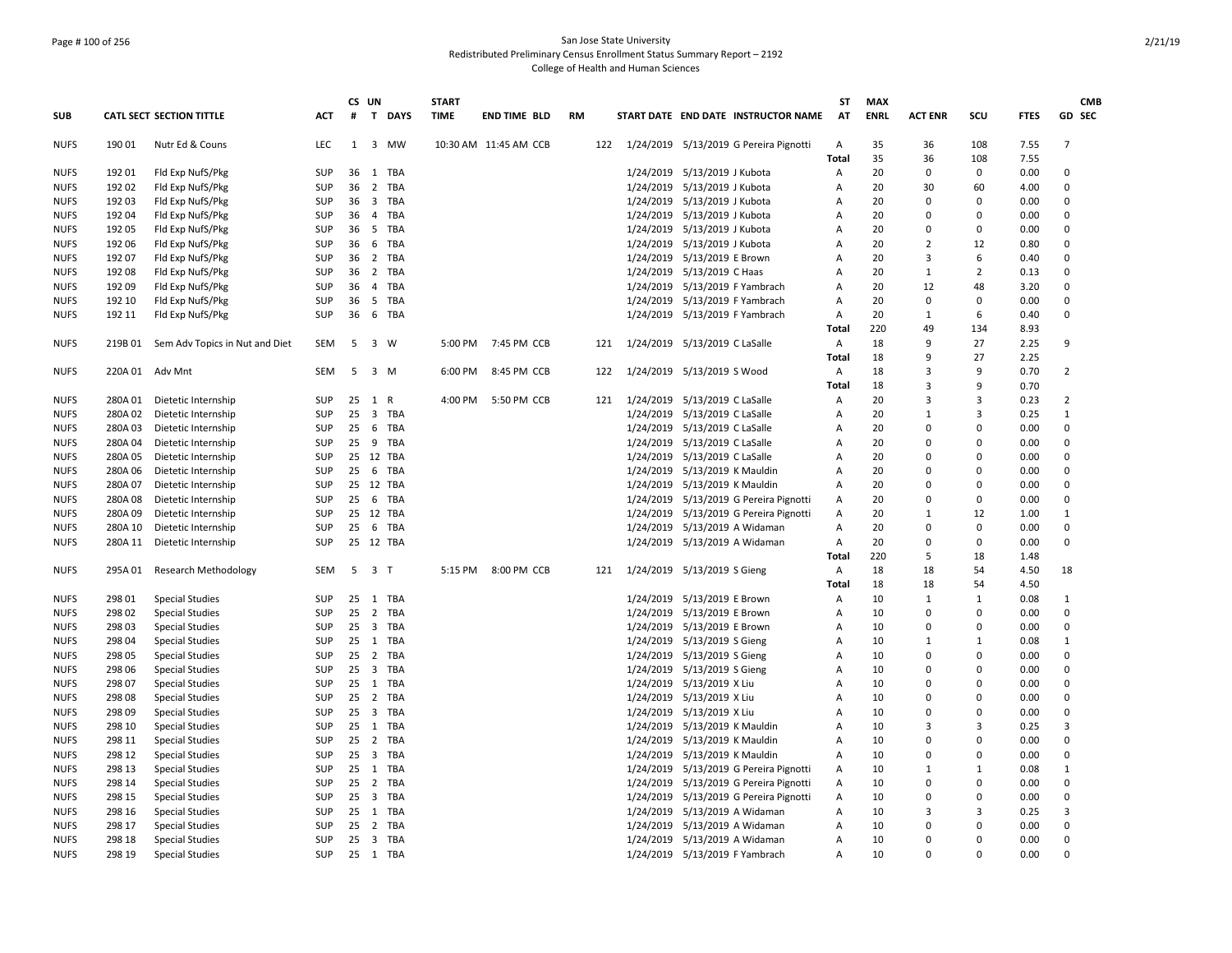## Page # 101 of 256 San Jose State University Redistributed Preliminary Census Enrollment Status Summary Report – 2192 College of Health and Human Sciences

|             |         |                                 |            |                | CS UN               |                | <b>START</b> |                      |     |                                        | SΤ             | <b>MAX</b>  |                |                |             |                            | <b>CMB</b> |
|-------------|---------|---------------------------------|------------|----------------|---------------------|----------------|--------------|----------------------|-----|----------------------------------------|----------------|-------------|----------------|----------------|-------------|----------------------------|------------|
| SUB         |         | <b>CATL SECT SECTION TITTLE</b> | ACT        | #              |                     | <b>T DAYS</b>  | <b>TIME</b>  | <b>END TIME BLD</b>  | RM  | START DATE END DATE INSTRUCTOR NAME    | AT             | <b>ENRL</b> | <b>ACT ENR</b> | scu            | <b>FTES</b> | <b>GD SEC</b>              |            |
| <b>NUFS</b> | 298 20  | <b>Special Studies</b>          | SUP        | 25             |                     | 2 TBA          |              |                      |     | 1/24/2019 5/13/2019 F Yambrach         | А              | 10          | $\Omega$       | $\Omega$       | 0.00        | $\Omega$                   |            |
| <b>NUFS</b> | 298 21  | <b>Special Studies</b>          | SUP        | 25             |                     | 3 TBA          |              |                      |     | 1/24/2019 5/13/2019 F Yambrach         | Α              | 10          | $\overline{2}$ | 6              | 0.50        | $\overline{2}$             |            |
| <b>NUFS</b> | 298 22  | <b>Special Studies</b>          | SUP        | 25             |                     | 1 TBA          |              |                      |     | 1/24/2019 5/13/2019 X Feng             | A              | 10          | 0              | 0              | 0.00        | 0                          |            |
| <b>NUFS</b> | 298 23  | <b>Special Studies</b>          | SUP        | 25             |                     | 2 TBA          |              |                      |     | 1/24/2019 5/13/2019 X Feng             | Α              | 10          | $\Omega$       | $\Omega$       | 0.00        | $\Omega$                   |            |
| <b>NUFS</b> | 298 24  | <b>Special Studies</b>          | SUP        |                |                     | 25 3 TBA       |              |                      |     | 1/24/2019 5/13/2019 X Feng             | Α              | 10          | $\Omega$       | $\Omega$       | 0.00        | $\Omega$                   |            |
| <b>NUFS</b> | 298 25  | <b>Special Studies</b>          | SUP        | 25             |                     | 1 TBA          |              |                      |     | 1/24/2019 5/13/2019 J Kubota           | A              | 10          | Δ              | 4              | 0.33        | $\overline{a}$             |            |
| <b>NUFS</b> | 298 26  | <b>Special Studies</b>          | SUP        |                |                     | 25 2 TBA       |              |                      |     | 1/24/2019 5/13/2019 J Kubota           | A              | 10          | 0              | $\mathbf 0$    | 0.00        | 0                          |            |
| <b>NUFS</b> | 298 27  | <b>Special Studies</b>          | SUP        |                |                     | 25 3 TBA       |              |                      |     | 1/24/2019 5/13/2019 J Kubota           | Α              | 10          | 0              | $\Omega$       | 0.00        | $\Omega$                   |            |
| <b>NUFS</b> | 298 28  | <b>Special Studies</b>          | SUP        |                |                     | 25 1 TBA       |              |                      |     | 1/24/2019 5/13/2019 C LaSalle          | Α              | 10          | 3              | 3              | 0.25        | 3                          |            |
| <b>NUFS</b> | 298 29  | <b>Special Studies</b>          | SUP        | 25             |                     | 2 TBA          |              |                      |     | 1/24/2019 5/13/2019 C LaSalle          | Α              | 10          | $\Omega$       | $\Omega$       | 0.00        | $\Omega$                   |            |
| <b>NUFS</b> | 298 30  | <b>Special Studies</b>          | SUP        | 25             |                     | 3 TBA          |              |                      |     | 1/24/2019 5/13/2019 C LaSalle          | Α              | 10          | 1              | 3              | 0.25        | $\mathbf{1}$               |            |
|             |         |                                 |            |                |                     |                |              |                      |     |                                        | Total          | 300         | 19             | 25             | 2.08        |                            |            |
| <b>NUFS</b> | 299 01  | Mas Thesis or Proj              | SUP        |                |                     | 25 1 TBA       |              |                      |     | 1/24/2019 5/13/2019 S Gieng            | Α              | 10          | 1              | $\mathbf{1}$   | 0.08        | 1                          |            |
| <b>NUFS</b> | 29902   | Mas Thesis or Proj              | SUP        | 25             |                     | 2 TBA          |              |                      |     | 1/24/2019 5/13/2019 S Gieng            | Α              | 10          | $\overline{2}$ | 4              | 0.33        | $\overline{2}$             |            |
| <b>NUFS</b> | 299 03  | Mas Thesis or Proj              | SUP        |                |                     | 25 3 TBA       |              |                      |     | 1/24/2019 5/13/2019 S Gieng            | Α              | 10          | $\Omega$       | 0              | 0.00        | 0                          |            |
| <b>NUFS</b> | 299 04  | Mas Thesis or Proj              | SUP        | 25             |                     | 1 TBA          |              |                      |     | 1/24/2019 5/13/2019 K Mauldin          | Α              | 10          | 1              | 1              | 0.08        | $\mathbf{1}$               |            |
| <b>NUFS</b> | 299 05  | Mas Thesis or Proj              | SUP        | 25             |                     | 2 TBA          |              |                      |     | 1/24/2019 5/13/2019 K Mauldin          | A              | 10          | $\Omega$       | 0              | 0.00        | $\Omega$                   |            |
| <b>NUFS</b> | 299 06  | Mas Thesis or Proj              | SUP        |                |                     | 25 3 TBA       |              |                      |     | 1/24/2019 5/13/2019 K Mauldin          | A              | 10          | $\Omega$       | $\Omega$       | 0.00        | $\Omega$                   |            |
| <b>NUFS</b> | 299 07  | Mas Thesis or Proj              | <b>SUP</b> | 25             |                     | 1 TBA          |              |                      |     | 1/24/2019 5/13/2019 G Pereira Pignotti | A              | 10          | $\Omega$       | $\Omega$       | 0.00        | 0                          |            |
| <b>NUFS</b> | 299 08  | Mas Thesis or Proj              | SUP        | 25             |                     | 2 TBA          |              |                      |     | 1/24/2019 5/13/2019 G Pereira Pignotti | А              | 10          | 1              | $\overline{2}$ | 0.17        | $\mathbf{1}$               |            |
| <b>NUFS</b> | 299 09  | Mas Thesis or Proj              | SUP        |                |                     | 25 3 TBA       |              |                      |     | 1/24/2019 5/13/2019 G Pereira Pignotti | Α              | 10          | $\mathbf{1}$   | 3              | 0.25        | $\mathbf{1}$               |            |
| <b>NUFS</b> | 299 10  | Mas Thesis or Proj              | SUP        |                |                     | 25 1 TBA       |              |                      |     | 1/24/2019 5/13/2019 A Widaman          | A              | 10          | 1              | $\mathbf{1}$   | 0.08        | $\mathbf{1}$               |            |
| <b>NUFS</b> | 299 11  | Mas Thesis or Proj              | <b>SUP</b> | 25             |                     | 2 TBA          |              |                      |     | 1/24/2019 5/13/2019 A Widaman          | $\overline{A}$ | 10          | $\Omega$       | 0              | 0.00        | 0                          |            |
| <b>NUFS</b> | 299 12  | Mas Thesis or Proj              | SUP        | 25             |                     | 3 TBA          |              |                      |     | 1/24/2019 5/13/2019 A Widaman          | Α              | 10          | n              | $\Omega$       | 0.00        | 0                          |            |
| <b>NUFS</b> | 299 13  | Mas Thesis or Proj              | SUP        | 25             |                     | 1 TBA          |              |                      |     | 1/24/2019 5/13/2019 C LaSalle          | Α              | 10          | $\Omega$       | $\Omega$       | 0.00        | $\Omega$                   |            |
| <b>NUFS</b> | 299 14  | Mas Thesis or Proj              | SUP        |                |                     | 25 2 TBA       |              |                      |     | 1/24/2019 5/13/2019 C LaSalle          | Α              | 10          | $\Omega$       | $\Omega$       | 0.00        | 0                          |            |
| <b>NUFS</b> | 299 15  | Mas Thesis or Proj              | <b>SUP</b> | 25             |                     | 3 TBA          |              |                      |     | 1/24/2019 5/13/2019 C LaSalle          | $\overline{A}$ | 10          | 1              | 3              | 0.25        | $\mathbf{1}$               |            |
| <b>NUFS</b> | 299 16  | Mas Thesis or Proj              | SUP        | 25             |                     | 1 TBA          |              |                      |     | 1/24/2019 5/13/2019 J Kubota           | A              | 10          | $\Omega$       | 0              | 0.00        | 0                          |            |
| <b>NUFS</b> | 299 17  | Mas Thesis or Proj              | SUP        | 25             |                     | 2 TBA          |              |                      |     | 1/24/2019 5/13/2019 J Kubota           | Α              | 10          | $\Omega$       | 0              | 0.00        | 0                          |            |
|             |         |                                 |            |                |                     |                |              |                      |     |                                        | Total          | 170         | 8              | 15             | 1.25        |                            |            |
| <b>PKG</b>  | 10701   | Prin of Packaging               | <b>LEC</b> |                | $2 \quad 3 \quad M$ |                |              | 5:00 PM 7:45 PM BBC  | 201 | 1/24/2019 5/13/2019 X Liu              | Α              | 40          | 42             | 126            | 8.40        | 0 <sup>o</sup>             |            |
|             |         |                                 |            |                |                     |                |              |                      |     |                                        | <b>Total</b>   | 40          | 42             | 126            | 8.40        |                            |            |
| PKG         | 121 01  | Solidworks for PKG              | SEM        | $\overline{2}$ | 3 F                 |                |              | 9:30 AM 11:10 AM HB  | 102 | 1/24/2019 5/13/2019 X Liu              | Α              | 15          | 17             | 34             | 3.45        | $\mathbf{1}$               |            |
| PKG         | 12102   | Solidworks for PKG              | ACT        | 13             | 0 F                 |                | 11:30 AM     | 1:30 PM HB           | 102 | 1/24/2019 5/13/2019 X Liu              | Α              | 15          | 17             | 17             | 0.00        | $\mathbf{1}$               |            |
|             |         |                                 |            |                |                     |                |              |                      |     |                                        | Total          | 30          | 34             | 51             | 3.45        |                            |            |
| PKG         | 141B01  | Pkg Materials II                | <b>LEC</b> | $\overline{2}$ |                     | 3 M            |              | 10:30 AM 12:10 PM IS | 115 | 1/24/2019 5/13/2019 F Yambrach         | Α              | 20          | 17             | 34             | 3.45        | $1\quad C$                 |            |
| <b>NUFS</b> | 141B01  | Pkg Materials II                | <b>LEC</b> | $\overline{2}$ |                     | $3 \, M$       |              | 10:30 AM 12:10 PM IS | 115 | 1/24/2019 5/13/2019 F Yambrach         | Α              | 0           | $\Omega$       | $\Omega$       | 0.00        | 0<br>$\mathsf{C}$          | $\ast$     |
| PKG         | 141B 02 |                                 | ACT        | 13             |                     | 0 W            |              | 10:30 AM 12:15 PM IS | 114 | 1/24/2019 5/13/2019 F Yambrach         | Α              | 20          | 17             | 17             | 0.00        | $1 \quad C$                |            |
| <b>NUFS</b> | 141B 02 | Pkg Materials II                | <b>ACT</b> |                | 13 0 W              |                |              | 10:30 AM 12:15 PM IS | 114 | 1/24/2019 5/13/2019 F Yambrach         | Α              | 0           | $\Omega$       | 0              | 0.00        | $0-$                       | $\ast$     |
|             |         | Pkg Materials II                |            |                |                     |                |              |                      |     |                                        | Total          | 40          | 34             | 51             | 3.45        |                            |            |
|             | 146 01  |                                 |            | $\overline{2}$ |                     |                |              |                      |     |                                        |                | 20          | 27             |                |             |                            |            |
| PKG         |         | <b>Medical Device Pkg</b>       | LEC        | $\overline{2}$ | 3 <sub>1</sub>      | 3 <sub>7</sub> |              | 10:30 AM 12:10 PM IS | 115 | 1/24/2019 5/13/2019 F Yambrach         | Α              | $\mathbf 0$ |                | 54             | 5.45        | $1\quad C$<br>$\mathsf{C}$ | $\ast$     |
| <b>NUFS</b> | 146 01  | <b>Medical Device Pkg</b>       | LEC        |                |                     |                |              | 10:30 AM 12:10 PM IS | 115 | 1/24/2019 5/13/2019 F Yambrach         | Α              |             | $\Omega$       | 0              | 0.00        | 0                          | $\ast$     |
| PKG         | 146 02  | <b>Medical Device Pkg</b>       | ACT        | 7              | 0 R                 |                |              | 10:30 AM 12:15 PM IS | 114 | 1/24/2019 5/13/2019 F Yambrach         | Α              | 20          | 27             | 27             | 0.00        | 1 C                        | $\ast$     |
| <b>NUFS</b> | 146 02  | <b>Medical Device Pkg</b>       | <b>ACT</b> | $7^{\circ}$    |                     | 0 R            |              | 10:30 AM 12:15 PM IS | 114 | 1/24/2019 5/13/2019 F Yambrach         | $\overline{A}$ | $\mathbf 0$ | $\Omega$       | 0              | 0.00        | $0-$                       |            |
|             |         |                                 |            |                |                     |                |              |                      |     |                                        | <b>Total</b>   | 40          | 54             | 81             | 5.45        |                            |            |
| PKG         | 158 01  | Protective Pkg Dsgn             | <b>LEC</b> | $\overline{2}$ |                     | $3 \, M$       | 4:00 PM      | 5:40 PM IS           | 115 | 1/24/2019 5/13/2019 E Tang             | Α              | 20          | 18             | 36             | 3.70        | $2\degree$ C               |            |
| <b>NUFS</b> | 158 01  | Protective Pkg Dsgn             | <b>LEC</b> | $\overline{2}$ |                     | $3 \, M$       | 4:00 PM      | 5:40 PM IS           | 115 | 1/24/2019 5/13/2019 E Tang             | Α              | $\mathbf 0$ | 0              | 0              | 0.00        | $0-$                       |            |
| PKG         | 158 02  | Protective Pkg Dsgn             | ACT        | $\overline{7}$ |                     | $0 \quad W$    | 4:00 PM      | 5:45 PM IS           | 114 | 1/24/2019 5/13/2019 E Tang             | Α              | 20          | 18             | 18             | 0.00        | $\overline{2}$<br>C        |            |
| <b>NUFS</b> | 15802   | Protective Pkg Dsgn             | <b>ACT</b> | $7^{\circ}$    |                     | $0 \quad W$    | 4:00 PM      | 5:45 PM IS           | 114 | 1/24/2019 5/13/2019 E Tang             | Α              | $\mathbf 0$ | 0              | 0              | 0.00        | $0-$                       |            |
|             |         |                                 |            |                |                     |                |              |                      |     |                                        | Total          | 40          | 36             | 54             | 3.70        |                            |            |
| PKG         | 159 01  | Pkg Mtrl Hndlng Dist            | LEC        |                |                     | 2 3 TR         |              | 9:00 AM 10:15 AM IS  | 115 | 1/24/2019 5/13/2019 X Liu              | Α              | 20          | 22             | 66             | 4.50        | $2\quad C$                 |            |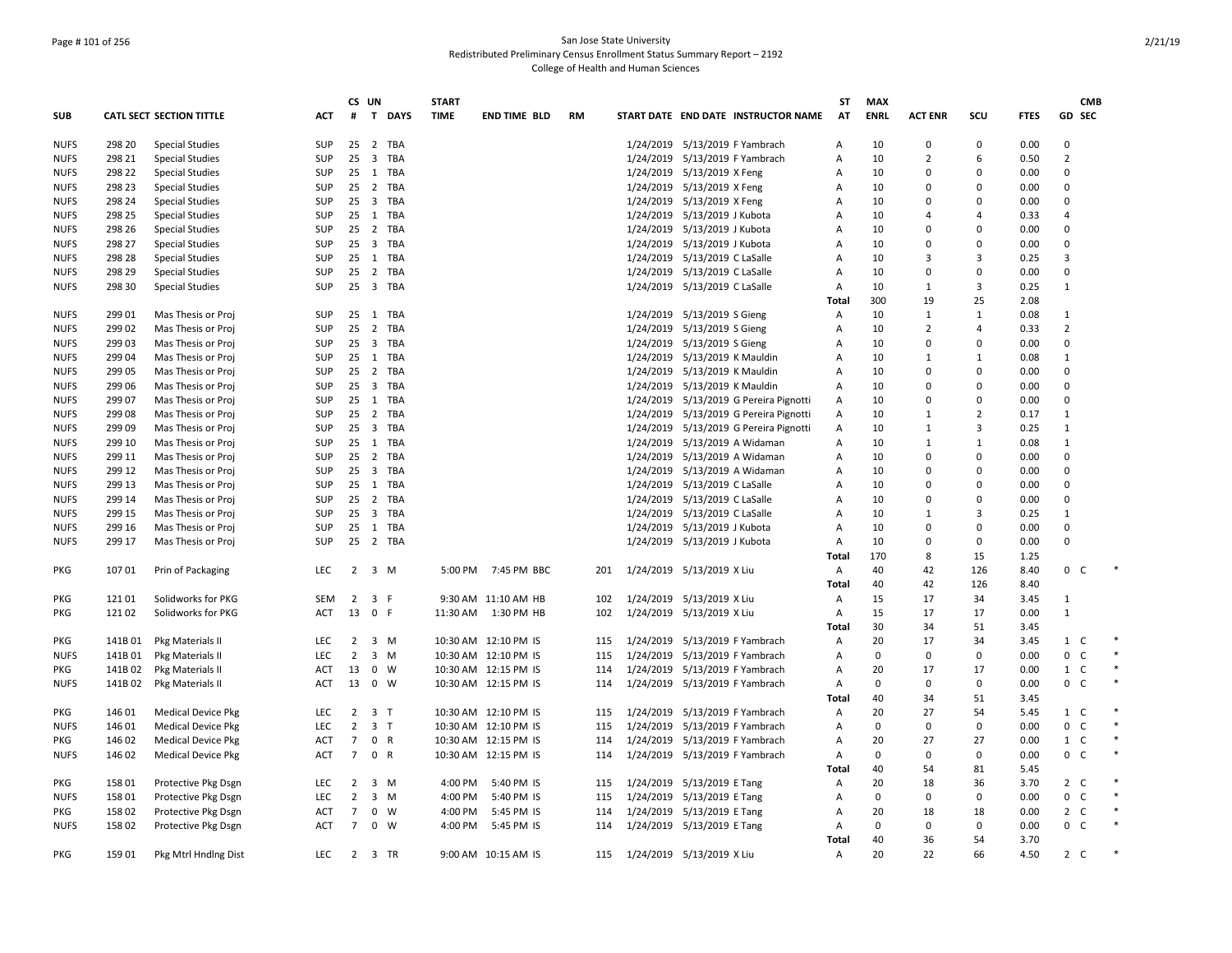## Page # 102 of 256 San Jose State University Redistributed Preliminary Census Enrollment Status Summary Report – 2192 College of Health and Human Sciences

|             |        |                                 |            |    | CS UN          |             | <b>START</b> |                     |           |           |                                           | <b>ST</b> | <b>MAX</b>  |                |          |             |                | <b>CMB</b>    |        |
|-------------|--------|---------------------------------|------------|----|----------------|-------------|--------------|---------------------|-----------|-----------|-------------------------------------------|-----------|-------------|----------------|----------|-------------|----------------|---------------|--------|
| <b>SUB</b>  |        | <b>CATL SECT SECTION TITTLE</b> | <b>ACT</b> | #  |                | <b>DAYS</b> | TIME         | <b>END TIME BLD</b> | <b>RM</b> |           | START DATE END DATE INSTRUCTOR NAME       | AT        | <b>ENRL</b> | <b>ACT ENR</b> | scu      | <b>FTES</b> |                | <b>GD SEC</b> |        |
| <b>NUFS</b> | 159 01 | Pkg Mtrl Hndlng Dist            | <b>LEC</b> | 2  |                | 3 TR        |              | 9:00 AM 10:15 AM IS | 115       |           | 1/24/2019 5/13/2019 X Liu                 | A         | 0           | 0              | 0        | 0.00        | 0 <sup>o</sup> |               |        |
|             |        |                                 |            |    |                |             |              |                     |           |           |                                           | Total     | 20          | 22             | 66       | 4.50        |                |               |        |
| <b>PKG</b>  | 170 01 | Pkg Develmt and Mgt             | <b>LEC</b> |    |                | $3 \, M$    | 1:30 PM      | 3:10 PM IS          | 115       |           | 1/24/2019 5/13/2019 X Liu                 | А         | 20          | 17             | 34       | 3.45        | 1 C            |               |        |
| <b>NUFS</b> | 17001  | Pkg Develmt and Mgt             | LEC        |    |                | $3 \, M$    | 1:30 PM      | 3:10 PM IS          | 115       | 1/24/2019 | 5/13/2019 X Liu                           | A         | $\Omega$    | 0              | 0        | 0.00        | 0 <sup>o</sup> |               |        |
| <b>PKG</b>  | 17002  | Pkg Develmt and Mgt             | <b>ACT</b> |    |                | $0 \quad W$ | 1:30 PM      | 3:15 PM IS          | 114       | 1/24/2019 | 5/13/2019 F Yambrach                      | A         | 20          | 17             | 17       | 0.00        | $1\quad C$     |               |        |
| <b>NUFS</b> | 17002  | Pkg Develmt and Mgt             | <b>ACT</b> |    |                | $0 \quad W$ | 1:30 PM      | 3:15 PM IS          | 114       |           | 1/24/2019 5/13/2019 F Yambrach            | A         | $\Omega$    |                | 0        | 0.00        | 0 <sup>o</sup> |               | $\ast$ |
|             |        |                                 |            |    |                |             |              |                     |           |           |                                           | Total     | 40          | 34             | 51       | 3.45        |                |               |        |
| <b>PKG</b>  | 18001  | Individual Studies              | <b>SUP</b> | 36 |                | 1 TBA       |              |                     |           | 1/24/2019 | 5/13/2019 F Yambrach                      | A         | 10          |                | 0        | 0.00        |                |               |        |
| PKG         | 18002  | <b>Individual Studies</b>       | SUP        | 36 |                | 2 TBA       |              |                     |           | 1/24/2019 | 5/13/2019 F Yambrach                      | A         | 10          |                | $\Omega$ | 0.00        | 0              |               |        |
| <b>PKG</b>  | 180 03 | <b>Individual Studies</b>       | SUP        | 36 | 3              | TBA         |              |                     |           | 1/24/2019 | 5/13/2019 F Yambrach                      | A         | 10          |                | 0        | 0.00        |                |               |        |
| <b>PKG</b>  | 180 04 | <b>Individual Studies</b>       | SUP        | 36 | $\overline{a}$ | <b>TBA</b>  |              |                     |           | 1/24/2019 | 5/13/2019 F Yambrach                      | A         | 10          |                | $\Omega$ | 0.00        |                |               |        |
| <b>PKG</b>  | 18005  | <b>Individual Studies</b>       | SUP        | 36 | -5             | TBA         |              |                     |           | 1/24/2019 | 5/13/2019 F Yambrach                      | A         | 10          |                | 0        | 0.00        |                |               |        |
| <b>PKG</b>  | 18006  | <b>Individual Studies</b>       | <b>SUP</b> | 36 | 6              | TBA         |              |                     |           | 1/24/2019 | 5/13/2019 F Yambrach                      | A         | 10          |                | $\Omega$ | 0.00        |                |               |        |
| PKG         | 18007  | <b>Individual Studies</b>       | SUP        | 36 | 1              | TBA         |              |                     |           | 1/24/2019 | 5/13/2019 X Liu                           |           | 10          |                | 0        | 0.00        |                |               |        |
| <b>PKG</b>  | 18008  | <b>Individual Studies</b>       | <b>SUP</b> | 36 | $\mathbf{2}$   | TBA         |              |                     |           | 1/24/2019 | 5/13/2019 X Liu                           | A         | 10          |                | $\Omega$ | 0.00        |                |               |        |
| PKG         | 18009  | <b>Individual Studies</b>       | SUP        | 36 | 3              | TBA         |              |                     |           | 1/24/2019 | 5/13/2019 X Liu                           |           | 10          |                | 0        | 0.00        |                |               |        |
|             |        |                                 |            |    |                |             |              |                     |           |           |                                           | Total     | 90          |                | 0        | 0.00        |                |               |        |
| PKG         | 270 01 | Pkg Dsgn End Use                | <b>SEM</b> | -5 | 3 R            |             | 5:00 PM      | 7:45 PM IS          | 115       | 1/24/2019 | 5/13/2019 F Yambrach                      | A         | 30          |                | 21       | 1.60        | 4 C            |               |        |
| <b>NUFS</b> | 270 01 | Pkg Dsgn End Use                | <b>SEM</b> | -5 | 3 R            |             | 5:00 PM      | 7:45 PM IS          | 115       | 1/24/2019 | 5/13/2019 F Yambrach                      |           | $\Omega$    |                | 0        | 0.00        | 0 <sup>o</sup> |               | $\ast$ |
|             |        |                                 |            |    |                |             |              |                     |           |           |                                           | Total     | 30          |                | 21       | 1.60        |                |               |        |
|             |        |                                 |            |    |                |             |              |                     |           |           | Nutrition, Food Science & Packaging Total |           | 4752        | 2985           | 7736     | 521.73      |                |               |        |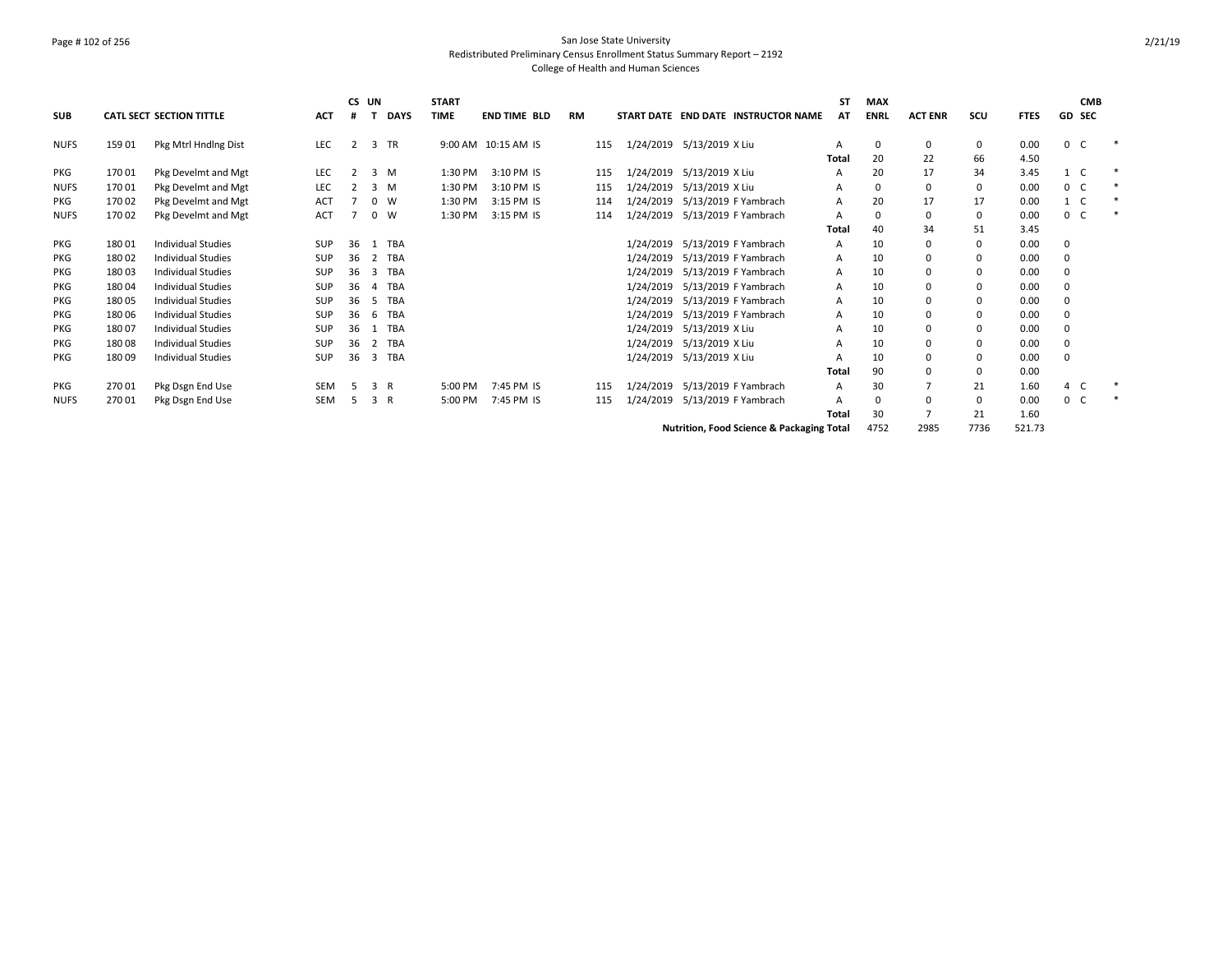## Page # 103 of 256 San Jose State University Redistributed Preliminary Census Enrollment Status Summary Report – 2192

|                            |                             |                                                      |                          |                | CS UN                   |                | <b>START</b> |                                               |            |               |           |                                                               |                                     | ST           | <b>MAX</b>     |                |             |              | <b>CMB</b>     |
|----------------------------|-----------------------------|------------------------------------------------------|--------------------------|----------------|-------------------------|----------------|--------------|-----------------------------------------------|------------|---------------|-----------|---------------------------------------------------------------|-------------------------------------|--------------|----------------|----------------|-------------|--------------|----------------|
| <b>SUB</b>                 |                             | CATL SECT SECTION TITTLE                             | <b>ACT</b>               | #              |                         | T DAYS         | <b>TIME</b>  | <b>END TIME BLD</b>                           |            | <b>RM</b>     |           |                                                               | START DATE END DATE INSTRUCTOR NAME | <b>AT</b>    | <b>ENRL</b>    | <b>ACT ENR</b> | SCU         | <b>FTES</b>  | GD SEC         |
|                            | <b>Occupational Therapy</b> |                                                      |                          |                |                         |                |              |                                               |            |               |           |                                                               |                                     |              |                |                |             |              |                |
| OCTH                       |                             | 201A 01 Field Work Exper                             | <b>SUP</b>               | 25             |                         | 6 TBA          |              |                                               | OFF        | <b>CAMPUS</b> |           | 1/24/2019 5/13/2019 A Kelley                                  |                                     | Α            | 4              | 1              | 6           | 0.50         | 1              |
|                            |                             |                                                      |                          |                |                         |                |              |                                               |            |               |           |                                                               |                                     | <b>Total</b> | $\overline{4}$ | $\mathbf{1}$   | 6           | 0.50         |                |
| <b>OCTH</b>                | 201B01                      | Adv Field Wrk Exp                                    | <b>SUP</b>               | 25             |                         | 6 TBA          |              |                                               | <b>OFF</b> | <b>CAMPUS</b> |           | 1/24/2019 5/13/2019 A Kelley                                  |                                     | A            | $\overline{4}$ | $\overline{2}$ | 12          | 1.00         | $\overline{2}$ |
|                            |                             |                                                      |                          |                |                         |                |              |                                               |            |               |           |                                                               |                                     | Total        | $\overline{4}$ | $\overline{2}$ | 12          | 1.00         |                |
| OCTH                       | 210 03                      | Sem in Occup Therapy                                 | LEC                      | $\overline{2}$ |                         | 2 M            | 5:00 PM      | 6:45 PM CCB                                   |            | 115           |           |                                                               | 1/24/2019 5/13/2019 R McLaughlin    | Α            | 28             | 22             | 44          | 3.67         | 22             |
|                            |                             |                                                      |                          |                |                         |                |              |                                               |            |               |           |                                                               |                                     | Total        | 28             | 22             | 44          | 3.67         |                |
| <b>OCTH</b>                | 21601                       | Evaluation in OT                                     | <b>SEM</b>               | 5              | 3                       | M              |              | 9:00 AM 11:45 AM CCB                          |            | 209           | 1/24/2019 |                                                               | 5/13/2019 H Pendleton               | A            | 21             | 20             | 60          | 5.00         | 20             |
| <b>OCTH</b>                | 216 02                      | Evaluation in OT                                     | SEM                      | 5              | $\overline{3}$          | M              | 1:30 PM      | 4:15 PM CCB                                   |            | 209           | 1/24/2019 | 5/13/2019 C Fang                                              |                                     | Α            | 21             | 19             | 57          | 4.75         | 19             |
| <b>OCTH</b>                | 21603                       | Evaluation in OT                                     | <b>SEM</b>               | 5              |                         | 3 <sub>T</sub> | 1:30 PM      | 4:15 PM CCB                                   |            | 209           |           |                                                               | 1/24/2019 5/13/2019 H Pendleton     | A            | 21             | 20             | 60          | 5.00         | 20             |
| OCTH                       | 216 04                      | Evaluation in OT                                     | <b>SEM</b>               | 5              |                         | 3 R            | 1:30 PM      | 4:15 PM CCB                                   |            | 209           |           | 1/24/2019 5/13/2019 D Lashgari                                |                                     | Α            | 21             | 21             | 63          | 5.25         | 21             |
|                            | 22201                       |                                                      |                          |                |                         |                |              |                                               |            |               |           |                                                               |                                     | Total        | 84<br>21       | 80<br>20       | 240         | 20.00        |                |
| <b>OCTH</b><br>OCTH        | 22202                       | <b>Funct Kinesiology</b><br><b>Funct Kinesiology</b> | <b>SEM</b><br><b>SEM</b> | 6<br>6         | $\overline{\mathbf{3}}$ | TR<br>3 TR     |              | 9:00 AM 10:15 AM CCB<br>10:30 AM 11:45 AM CCB |            | 209<br>209    |           | 1/24/2019 5/13/2019 A George<br>1/24/2019 5/13/2019 A George  |                                     | Α<br>Α       | 21             | 22             | 60<br>66    | 5.00<br>5.50 | 20<br>22       |
|                            |                             |                                                      |                          |                |                         |                |              |                                               |            |               |           |                                                               |                                     | Total        | 42             | 42             | 126         | 10.50        |                |
| <b>OCTH</b>                | 224 01                      | OT in Community I                                    | <b>LEC</b>               | $\overline{2}$ | $\overline{3}$          | W              | 1:30 PM      | 4:15 PM CCB                                   |            | 101           |           | 1/24/2019 5/13/2019 L Andonian                                |                                     | A            | 28             | 27             | 81          | 6.75         | 27             |
| <b>OCTH</b>                | 224 02                      | OT in Community I                                    | <b>LEC</b>               | $\overline{2}$ | 3                       | $\mathsf{R}$   |              | 9:00 AM 11:45 AM CL                           |            | 324           | 1/24/2019 | 5/13/2019 A Niehues                                           |                                     | A            | 28             | 30             | 90          | 7.50         | 30             |
| OCTH                       | 224 03                      | OT in Community I                                    | LEC                      | $\overline{2}$ |                         | 3 R            | 1:30 PM      | 4:15 PM CCB                                   |            | 101           | 1/24/2019 | 5/13/2019 C Glogoski                                          |                                     | Α            | 28             | 23             | 69          | 5.75         | 23             |
|                            |                             |                                                      |                          |                |                         |                |              |                                               |            |               |           |                                                               |                                     | Total        | 84             | 80             | 240         | 20.00        |                |
| <b>OCTH</b>                | 226 01                      | OT with Children                                     | <b>SEM</b>               | -5             |                         | 3 M            |              | 9:00 AM 11:45 AM CCB                          |            | 210           | 1/24/2019 |                                                               | 5/13/2019 W Schultz-Krohn           | Α            | 21             | 19             | 57          | 4.75         | 19             |
| <b>OCTH</b>                | 22602                       | OT with Children                                     | SEM                      | 5              | $\overline{3}$          | M              | 1:30 PM      | 4:15 PM CCB                                   |            | 210           |           | 1/24/2019 5/13/2019 A Smith                                   |                                     | A            | 21             | 20             | 60          | 5.00         | 20             |
|                            |                             |                                                      |                          |                |                         |                |              |                                               |            |               |           |                                                               |                                     | Total        | 42             | 39             | 117         | 9.75         |                |
| <b>OCTH</b>                | 23401                       | OT in Community II                                   | <b>SEM</b>               | 5              | 3 <sub>1</sub>          |                | 1:30 PM      | 4:15 PM CCB                                   |            | 210           |           | 1/24/2019 5/13/2019 C Glogoski                                |                                     | Α            | 21             | 20             | 60          | 5.00         | 20             |
| <b>OCTH</b>                | 234 02                      | OT in Community II                                   | SEM                      | 5              |                         | 3 R            |              | 9:00 AM 11:45 AM HB                           |            | 206           |           | 1/24/2019 5/13/2019 L Andonian                                |                                     | Α            | 21             | 20             | 60          | 5.00         | 20             |
|                            |                             |                                                      |                          |                |                         |                |              |                                               |            |               |           |                                                               |                                     | Total        | 42             | 40             | 120         | 10.00        |                |
| <b>OCTH</b>                | 236 01                      | OT with Youth                                        | SEM                      | 5              | $\overline{\mathbf{3}}$ | W              |              | 9:00 AM 11:45 AM CCB                          |            | 209           |           | 1/24/2019 5/13/2019 A George                                  |                                     | Α            | 21             | 21             | 63          | 5.25         | 21             |
| <b>OCTH</b>                | 23602                       | OT with Youth                                        | <b>SEM</b>               | 5              |                         | 3 W            | 1:30 PM      | 4:15 PM CCB                                   |            | 209           |           | 1/24/2019 5/13/2019 A Niehues                                 |                                     | Α            | 21             | 21             | 63          | 5.25         | 21             |
|                            |                             |                                                      |                          |                |                         |                |              |                                               |            |               |           |                                                               |                                     | Total        | 42             | 42             | 126         | 10.50        |                |
| <b>OCTH</b>                | 245 01                      | Intro to Research                                    | <b>LEC</b>               | $\overline{2}$ |                         | 3 <sub>T</sub> |              | 9:00 AM 11:45 AM HB                           |            | 206           |           | 1/24/2019 5/13/2019 M Chang                                   |                                     | A            | 21             | 19             | 57          | 4.75         | 19             |
| <b>OCTH</b>                | 245 02                      | Intro to Research                                    | LEC                      | $\overline{2}$ |                         | 3 <sub>T</sub> | 1:30 PM      | 4:15 PM CCB                                   |            | 101           |           | 1/24/2019 5/13/2019 C Fang                                    |                                     | Α            | 21             | 21             | 63          | 5.25         | 21             |
| <b>OCTH</b>                | 245 03                      | Intro to Research                                    | LEC                      | $\overline{2}$ |                         | 3 W            |              | 9:00 AM 11:45 AM HB                           |            | 206           | 1/24/2019 |                                                               | 5/13/2019 L Andonian                | Α            | 21             | 20             | 60          | 5.00         | 20             |
| OCTH                       | 245 04                      | Intro to Research                                    | LEC                      | 2              |                         | 3 W            | 1:30 PM      | 4:15 PM HB                                    |            | 206           |           | 1/24/2019 5/13/2019 C Fang                                    |                                     | Α            | 21             | 20             | 60          | 5.00         | 20             |
|                            |                             |                                                      |                          |                |                         |                |              |                                               |            |               |           |                                                               |                                     | Total        | 84<br>21       | 80<br>20       | 240<br>60   | 20.00        |                |
| <b>OCTH</b><br><b>OCTH</b> | 246 01<br>246 02            | OT w Young Adults<br>OT w Young Adults               | <b>SEM</b><br>SEM        | 5<br>5         | 3                       | W<br>3 W       | 1:30 PM      | 9:00 AM 11:45 AM CCB<br>4:15 PM CCB           |            | 210<br>210    |           | 1/24/2019 5/13/2019 D Bolding<br>1/24/2019 5/13/2019 A George |                                     | A<br>Α       | 21             | 19             | 57          | 5.00<br>4.75 | 20<br>19       |
|                            |                             |                                                      |                          |                |                         |                |              |                                               |            |               |           |                                                               |                                     | Total        | 42             | 39             | 117         | 9.75         |                |
| OCTH                       | 256 01                      | OT Mid Age Adults                                    | SEM                      |                | $\overline{3}$          |                |              |                                               |            |               |           |                                                               |                                     | X            | $\mathbf 0$    | $\pmb{0}$      | 0           | 0.00         | 0              |
| <b>OCTH</b>                | 256 02                      | OT Mid Age Adults                                    | <b>SEM</b>               |                | $\overline{3}$          |                |              |                                               |            |               |           |                                                               |                                     | X            | $\mathbf 0$    | 0              | 0           | 0.00         | 0              |
| <b>OCTH</b>                | 25603                       | OT Mid Age Adults                                    | SEM                      | 5              | $\overline{\mathbf{3}}$ | R              |              | 9:00 AM 11:45 AM CCB                          |            | 210           |           | 1/24/2019 5/13/2019 J Smith                                   |                                     | Α            | 21             | 20             | 60          | 5.00         | 20             |
| <b>OCTH</b>                | 256 04                      | OT Mid Age Adults                                    | SEM                      | 5              |                         | 3 R            | 1:30 PM      | 4:15 PM CCB                                   |            | 210           |           | 1/24/2019 5/13/2019 L Arabit                                  |                                     | Α            | 21             | 20             | 60          | 5.00         | 20             |
|                            |                             |                                                      |                          |                |                         |                |              |                                               |            |               |           |                                                               |                                     | Total        | 42             | 40             | 120         | 10.00        |                |
| <b>OCTH</b>                | 26601                       | OT & Older Adults                                    | SEM                      | 5              | $\overline{3}$          | M              |              | 9:00 AM 11:45 AM CCB                          |            | 115           |           | 1/24/2019 5/13/2019 D Bolding                                 |                                     | A            | 21             | 20             | 60          | 5.00         | 20             |
| OCTH                       | 26602                       | OT & Older Adults                                    | SEM                      | 5              | $\overline{3}$          | M              | 1:30 PM      | 4:15 PM CCB                                   |            | 115           | 1/24/2019 | 5/13/2019 L Arabit                                            |                                     | Α            | 21             | 20             | 60          | 5.00         | 20             |
| <b>OCTH</b>                | 266 03                      | OT & Older Adults                                    | SEM                      | 5              |                         | 3 W            |              | 9:00 AM 11:45 AM CCB                          |            | 115           | 1/24/2019 | 5/13/2019 L Arabit                                            |                                     | Α            | 21             | 20             | 60          | 5.00         | 20             |
| <b>OCTH</b>                | 26604                       | OT & Older Adults                                    | SEM                      | 5              |                         | 3 W            | 1:30 PM      | 4:15 PM CCB                                   |            | 115           |           | 1/24/2019 5/13/2019 J Smith                                   |                                     | Α            | 21             | 22             | 66          | 5.50         | 22             |
|                            |                             |                                                      |                          |                |                         |                |              |                                               |            |               |           |                                                               |                                     | Total        | 84             | 82             | 246         | 20.50        |                |
| <b>OCTH</b>                | 27601                       | Pract & Seminar 1A                                   | <b>SEM</b>               |                | $\Omega$                |                |              |                                               |            |               |           |                                                               |                                     | X            | $\Omega$       | 0              | 0           | 0.00         | 0              |
| <b>OCTH</b>                | 27602                       | Pract & Seminar 1A                                   | LAB                      |                | 3                       |                |              |                                               |            |               |           |                                                               |                                     | X            | $\Omega$       | $\mathbf 0$    | $\mathbf 0$ | 0.00         | 0              |
| OCTH                       | 27603                       | Pract & Seminar 1A                                   | <b>SEM</b>               |                | 0                       |                |              |                                               |            |               |           |                                                               |                                     | X            | $\Omega$       | $\Omega$       | $\Omega$    | 0.00         | 0              |
| <b>OCTH</b>                | 276 04                      | Pract & Seminar 1A                                   | LAB                      |                | 3                       |                |              |                                               |            |               |           |                                                               |                                     | $\mathsf{x}$ | $\Omega$       | $\Omega$       | $\Omega$    | 0.00         | 0              |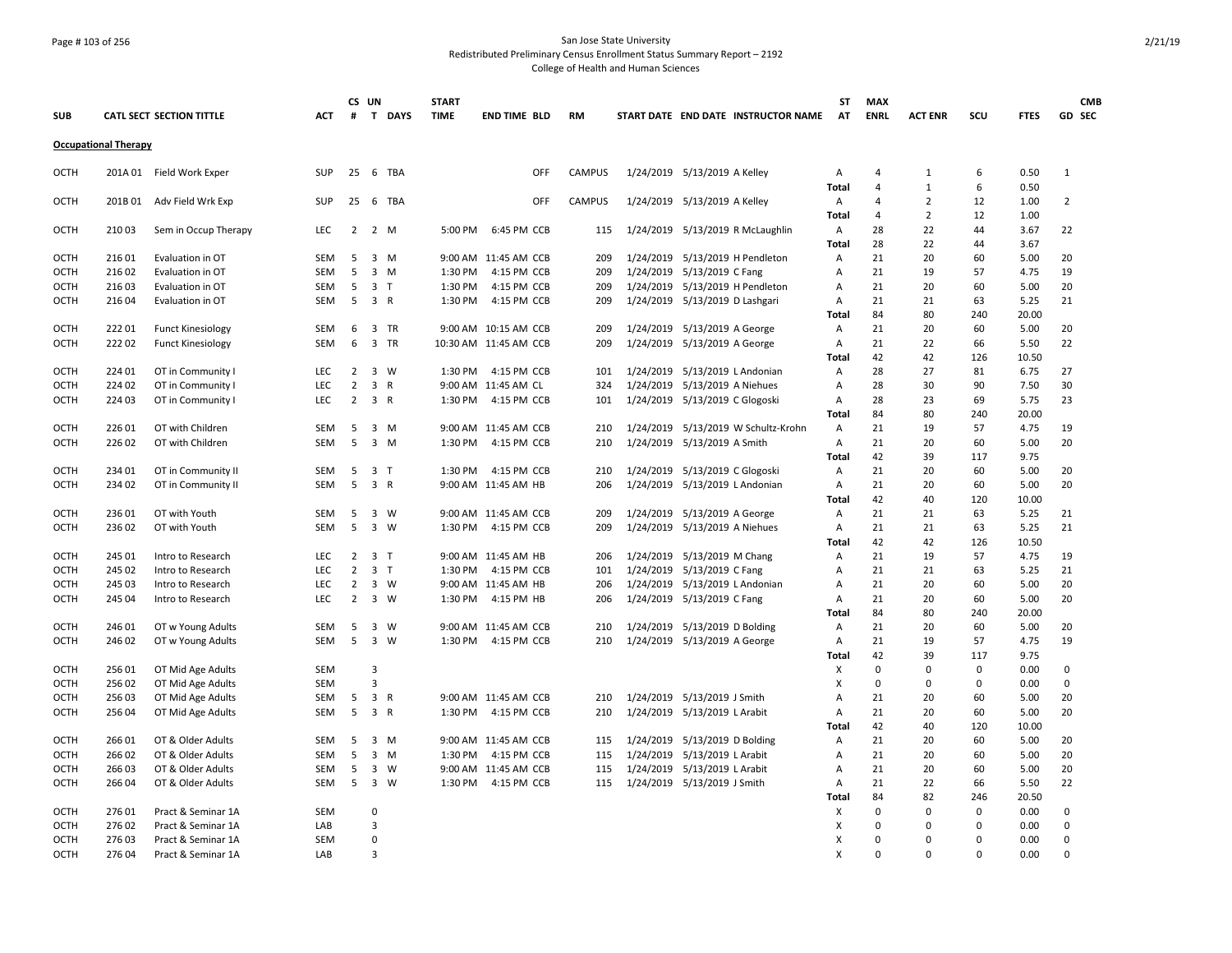### Page # 104 of 256 San Jose State University Redistributed Preliminary Census Enrollment Status Summary Report – 2192 College of Health and Human Sciences

|             |        |                                 |            | CS UN         |                |             | <b>START</b> |                       |               |           |                                     | SΤ           | <b>MAX</b>  |                |      |             |    | <b>CMB</b> |
|-------------|--------|---------------------------------|------------|---------------|----------------|-------------|--------------|-----------------------|---------------|-----------|-------------------------------------|--------------|-------------|----------------|------|-------------|----|------------|
| <b>SUB</b>  |        | <b>CATL SECT SECTION TITTLE</b> | <b>ACT</b> | #             |                | <b>DAYS</b> | <b>TIME</b>  | <b>END TIME BLD</b>   | RM            |           | START DATE END DATE INSTRUCTOR NAME | AT           | <b>ENRL</b> | <b>ACT ENR</b> | scu  | <b>FTES</b> |    | GD SEC     |
| <b>OCTH</b> | 276 05 | Pract & Seminar 1A              | <b>SEM</b> | .5            | 0 R            |             | 5:00 PM      | 7:05 PM CCB           | 210           | 1/24/2019 | 5/13/2019 G Teaford                 | A            | 21          | 20             | 50   | 0.00        | 20 |            |
| <b>OCTH</b> | 276 06 | Pract & Seminar 1A              | LAB        | 17            | 3              | TBA         |              |                       |               | 1/24/2019 | 5/13/2019 G Teaford                 | A            | 21          | 20             | 10   | 5.00        | 20 |            |
| <b>OCTH</b> | 276.07 | Pract & Seminar 1A              | SEM        | .5            | 0 T            |             | 1:30 PM      | 3:35 PM HB            | 206           | 1/24/2019 | 5/13/2019 L Andonian                | A            | 21          | 19             | 47.5 | 0.00        | 19 |            |
| OCTH        | 27608  | Pract & Seminar 1A              | LAB        | 17            | 3              | <b>TBA</b>  |              | OFF                   | <b>CAMPUS</b> | 1/24/2019 | 5/13/2019 L Andonian                | A            | 21          | 19             | 9.5  | 4.75        | 19 |            |
|             |        |                                 |            |               |                |             |              |                       |               |           |                                     | Total        | 84          | 78             | 117  | 9.75        |    |            |
| <b>OCTH</b> | 28601  | Seminar & Pract IB              | SEM        | 5             | $\overline{a}$ | <b>TR</b>   |              | 9:00 AM 10:15 AM CCB  | 115           | 1/24/2019 | 5/13/2019 S Ivlev                   | A            | 11          | 10             | 30   | 3.33        | 10 |            |
| OCTH        | 28602  | Seminar & Pract IB              | <b>SUP</b> | 23            | $\Omega$       | <b>TR</b>   |              | 10:30 AM 11:45 AM CCB | 115           | 1/24/2019 | 5/13/2019 S Ivlev                   | A            | 11          | 10             | 40   | 0.00        | 10 |            |
| OCTH        | 28603  | Seminar & Pract IB              | <b>SEM</b> | .5            | $\overline{a}$ | <b>TR</b>   | 1:30 PM      | 2:45 PM CCB           | 115           | 1/24/2019 | 5/13/2019 M Tipton-Burton           | A            | 11          | 10             | 30   | 3.33        | 10 |            |
| OCTH        | 28604  | Seminar & Pract IB              | <b>SUP</b> | 23            | $\Omega$       | <b>TR</b>   | 3:00 PM      | 4:15 PM CCB           | 222           | 1/24/2019 | 5/13/2019 M Tipton-Burton           | A            | 11          | 10             | 40   | 0.00        | 10 |            |
| <b>OCTH</b> | 28605  | Seminar & Pract IB              | <b>SEM</b> | 5             | 4              | <b>TR</b>   | 3:00 PM      | 4:15 PM CCB           | 115           | 1/24/2019 | 5/13/2019 A Niehues                 | A            | 11          | 10             | 30   | 3.33        | 10 |            |
| <b>OCTH</b> | 28606  | Seminar & Pract IB              | <b>SUP</b> | 23            |                | 0 TR        | 4:30 PM      | 5:45 PM CCB           | 115           | 1/24/2019 | 5/13/2019 A Niehues                 | A            | 11          | 10             | 40   | 0.00        | 10 |            |
| OCTH        | 28607  | Seminar & Pract IB              | SEM        | -5            | 4 R            |             | 12:30 PM     | 3:15 PM HB            | 206           | 1/24/2019 | 5/13/2019 J Smith                   | A            | 11          | 9              | 27   | 3.00        | 9  |            |
| <b>OCTH</b> | 28608  | Seminar & Pract IB              | <b>SUP</b> | 23            | 0 F            |             |              | 9:00 AM 11:45 AM HB   | 206           | 1/24/2019 | 5/13/2019 J Smith                   |              | 11          | 9              | 36   | 0.00        | 9  |            |
|             |        |                                 |            |               |                |             |              |                       |               |           |                                     | Total        | 88          | 78             | 273  | 13.00       |    |            |
| OCTH        | 295 01 | Adv Research Meth               | <b>LEC</b> | $\mathcal{P}$ |                | $3 \, M$    |              | 9:00 AM 11:45 AM CCB  | 101           | 1/24/2019 | 5/13/2019 M Chang                   | A            | 28          | 27             | 81   | 6.75        | 27 |            |
| OCTH        | 295 02 | Adv Research Meth               | <b>LEC</b> |               | 3              | M           | 1:30 PM      | 4:15 PM CCB           | 101           | 1/24/2019 | 5/13/2019 D Bolding                 | A            | 28          | 30             | 90   | 7.50        | 30 |            |
| <b>OCTH</b> | 295 03 | Adv Research Meth               | <b>LEC</b> |               | 3              | W           |              | 9:00 AM 11:45 AM CCB  | 101           | 1/24/2019 | 5/13/2019 M Chang                   |              | 28          | 24             | 72   | 6.00        | 24 |            |
|             |        |                                 |            |               |                |             |              |                       |               |           |                                     | <b>Total</b> | 84          | 81             | 243  | 20.25       |    |            |
|             |        |                                 |            |               |                |             |              |                       |               |           | <b>Occupational Therapy Total</b>   |              | 880         | 826            | 2387 | 189.17      |    |            |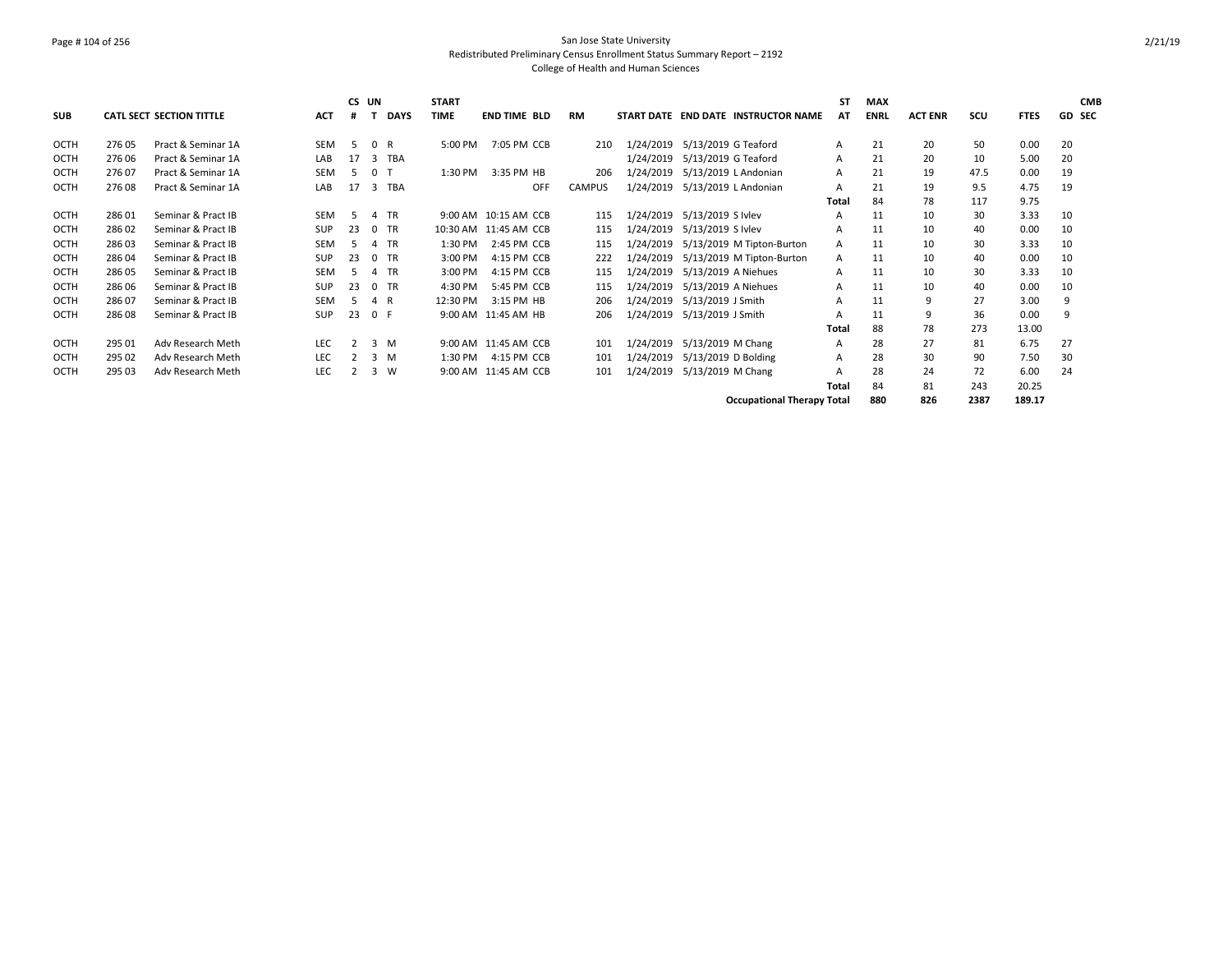## Page # 105 of 256 San Jose State University Redistributed Preliminary Census Enrollment Status Summary Report – 2192

|             |                                         |                                 |            | CS UN               |                |             | <b>START</b> |                        |           |           |                                |                                     | <b>ST</b>      | <b>MAX</b>  |                |             |              |              | <b>CMB</b> |
|-------------|-----------------------------------------|---------------------------------|------------|---------------------|----------------|-------------|--------------|------------------------|-----------|-----------|--------------------------------|-------------------------------------|----------------|-------------|----------------|-------------|--------------|--------------|------------|
| <b>SUB</b>  |                                         | <b>CATL SECT SECTION TITTLE</b> | <b>ACT</b> | #                   | T              | <b>DAYS</b> | <b>TIME</b>  | <b>END TIME BLD</b>    | <b>RM</b> |           |                                | START DATE END DATE INSTRUCTOR NAME | AT             | <b>ENRL</b> | <b>ACT ENR</b> | SCU         | <b>FTES</b>  | GD SEC       |            |
|             | <b>Recreation &amp; Leisure Studies</b> |                                 |            |                     |                |             |              |                        |           |           |                                |                                     |                |             |                |             |              |              |            |
| <b>RECL</b> | 1001                                    | <b>Creat Meaning Life</b>       | LEC        | 2                   |                | 3 MW        |              | 10:30 AM 11:45 AM CL   | 324       |           | 1/24/2019 5/13/2019 P Toney    |                                     | Α              | 35          | 31             | 93          | 6.20         | 0            |            |
| <b>RECL</b> | 1002                                    | <b>Creat Meaning Life</b>       | LEC        | $\overline{2}$      |                | 3 TR        |              | 10:30 AM 11:45 AM YUH  | 243       | 1/24/2019 | 5/13/2019 P Toney              |                                     | Α              | 35          | 32             | 96          | 6.40         | 0            |            |
| <b>RECL</b> | 1003                                    | <b>Creat Meaning Life</b>       | <b>LEC</b> | 2                   |                | 3 TR        |              | 1:30 PM 2:45 PM HB     | 407       |           | 1/24/2019 5/13/2019 M Duphily  |                                     | Α              | 35          | 16             | 48          | 3.20         | 0            |            |
| <b>RECL</b> | 1081                                    | <b>Creat Meaning Life</b>       | <b>LEC</b> | $\overline{2}$      | 3              | TBA         |              |                        |           |           | 1/24/2019 5/13/2019 W Spain    |                                     | A              | 35          | 37             | 111         | 7.40         | 0            |            |
| <b>RECL</b> | 1082                                    | <b>Creat Meaning Life</b>       | <b>LEC</b> | $\overline{2}$      |                | 3 TBA       |              |                        |           |           | 1/24/2019 5/13/2019 M Duphily  |                                     | Α              | 35          | 32             | 96          | 6.45         | $\mathbf{1}$ |            |
|             |                                         |                                 |            |                     |                |             |              |                        |           |           |                                |                                     | <b>Total</b>   | 175         | 148            | 444         | 29.65        |              |            |
| <b>RECL</b> | 90 90                                   | Rec Parks Tourism               | LEC        | $\overline{2}$      |                | 3 TR        |              | 9:00 AM 10:15 AM YUH   | 243       |           | 1/24/2019 5/13/2019 P Toney    |                                     | A              | 30          | 29             | 87          | 5.80         | 0            |            |
|             |                                         |                                 |            |                     |                |             |              |                        |           |           |                                |                                     | Total          | 30          | 29             | 87          | 5.80         |              |            |
| <b>RECL</b> | 94 01                                   | Outdoor Rec                     | LEC        |                     | 3              |             |              |                        |           |           |                                |                                     | X              | 0           | 0              | 0           | 0.00         | 0            |            |
|             |                                         |                                 |            |                     |                |             |              |                        |           |           |                                |                                     | <b>Total</b>   | 0           | $\mathbf 0$    | 0           | 0.00         |              |            |
| RECL        |                                         | 100W 01 Writing Workshop        | <b>SEM</b> | 4                   | 3 R            |             |              | 3:00 PM 5:45 PM HB     | 407       |           | 1/24/2019 5/13/2019 W Spain    |                                     | Α              | 25          | 20             | 60          | 4.00         | 0            |            |
|             |                                         |                                 |            |                     |                |             |              |                        |           |           |                                |                                     | Total          | 25          | 20             | 60          | 4.00         |              |            |
| <b>RECL</b> | 11001                                   | Leisure, Life                   | LEC        | $\overline{2}$      |                | 3 MW        |              | 9:00 AM 10:15 AM YUH   | 243       |           |                                | 1/24/2019 5/13/2019 B Grosvenor     | Α              | 35          | 22             | 66          | 4.40         | 0            |            |
|             |                                         |                                 |            |                     |                |             |              |                        |           |           |                                |                                     | Total          | 35          | 22             | 66          | 4.40         |              |            |
| <b>RECL</b> | 11101                                   | Leis Cult & Ident               | <b>LEC</b> | 2                   |                | 3 MW        |              | 9:00 AM 10:15 AM SH    | 346       |           | 1/24/2019 5/13/2019 P Toney    |                                     | Α              | 35          | 24             | 72          | 4.80         | 0            |            |
|             |                                         |                                 |            |                     |                |             |              |                        |           |           |                                |                                     | Total          | 35          | 24             | 72          | 4.80         |              |            |
| RECL        | 11201                                   | Intro to RT                     | LEC        |                     | 3              |             |              |                        |           |           |                                |                                     | х              | 0           | $\mathbf 0$    | 0           | 0.00         | $\Omega$     |            |
| <b>RECL</b> | 11202                                   | Intro to RT                     | <b>LEC</b> | $\overline{2}$      |                | 3 TR        | 7:30 AM      | 8:45 AM SH             | 120       |           |                                | 1/24/2019 5/13/2019 B Grosvenor     | Α              | 20          | 23             | 69          | 4.60         | 0            |            |
| RECL        | 112 03                                  | Intro to RT                     | <b>LEC</b> | $\overline{2}$      |                | 3 TR        | 1:30 PM      | 2:45 PM DH             | 415       |           |                                | 1/24/2019 5/13/2019 B Grosvenor     | Α              | 20          | 25             | 75          | 5.00         | 0            |            |
|             |                                         |                                 |            |                     |                |             |              |                        |           |           |                                |                                     | Total          | 40          | 48             | 144         | 9.60         |              |            |
| <b>RECL</b> | 13201                                   | Rec Program Plan                | <b>LEC</b> | $1 \quad 3 \quad M$ |                |             |              | 12:00 PM 2:45 PM YUH   | 243       |           | 1/24/2019 5/13/2019 A Bielecki |                                     | Α              | 35          | 31             | 93          | 6.20         | 0            |            |
|             |                                         |                                 |            |                     |                |             |              |                        |           |           |                                |                                     | Total          | 35          | 31             | 93          | 6.20         |              |            |
| <b>RECL</b> | 135 01                                  | Rec Areas & Facilit             | <b>LEC</b> | 1                   | 3 F            |             |              | 9:00 AM 11:45 AM MH    | 322       |           | 1/24/2019 5/13/2019 W Spain    |                                     | Α              | 30          | 27             | 81          | 5.40         | 0            |            |
|             |                                         |                                 |            |                     |                |             |              |                        |           |           |                                |                                     | <b>Total</b>   | 30          | 27             | 81          | 5.40         |              |            |
| <b>RECL</b> | 13601                                   | Rec & Park Admin                | LEC        | $\mathbf{1}$        |                | 3 TR        |              | 9:00 AM 10:15 AM SH    | 346       |           |                                | 1/24/2019 5/13/2019 B Grosvenor     | Α              | 30          | 22             | 66          | 4.40         | 0            |            |
|             |                                         |                                 |            |                     |                |             |              |                        |           |           |                                |                                     | Total          | 30          | 22             | 66          | 4.40         |              |            |
| <b>RECL</b> | 140A 01                                 | <b>Aquatic Therapy</b>          | LAB        | 15                  |                | 1 TBA       |              |                        |           |           | 2/25/2019 3/25/2019            |                                     | Α              | 20          | 22             | 22          | 1.47         | 0            |            |
|             |                                         |                                 |            |                     |                |             |              |                        |           |           |                                |                                     | Total          | 20          | 22             | 22          | 1.47         |              |            |
| RECL        | 140B 01                                 | <b>Beh Interventions</b>        | LAB        | 15                  |                | 1 TBA       |              |                        |           |           | 1/28/2019 2/22/2019            |                                     | A              | 20          | 22             | 22          | 1.47         | 0            |            |
|             |                                         |                                 |            |                     |                |             |              |                        |           |           |                                |                                     | Total          | 20          | 22             | 22          | 1.47         |              |            |
| <b>RECL</b> | 140C01                                  | <b>Adventure Therapy</b>        | LAB        | 15                  |                | 1 TBA       |              |                        |           | 4/8/2019  | 5/6/2019                       |                                     | Α              | 20          | 22             | 22          | 1.47         | 0            |            |
|             |                                         |                                 |            |                     |                |             |              |                        |           |           |                                |                                     | Total          | 20<br>25    | 22             | 22<br>42    | 1.47         |              |            |
| <b>RECL</b> | 14301                                   | Festivals & Events              | <b>LEC</b> | $\mathbf{1}$        | 3 W            |             | 12:00 PM     | 2:45 PM SPXC           | 152       |           | 1/24/2019 5/13/2019 P Toney    |                                     | Α              | 25          | 14<br>14       | 42          | 2.80<br>2.80 | 0            |            |
| RECL        | 144 01                                  | Natural&CulturalInterpretation  | LEC        |                     | 3              |             |              |                        |           |           |                                |                                     | Total<br>х     | $\mathbf 0$ | $\mathbf 0$    | $\mathbf 0$ | 0.00         | 0            |            |
|             |                                         |                                 |            |                     |                |             |              |                        |           |           |                                |                                     | Total          | $\mathbf 0$ | 0              | 0           | 0.00         |              |            |
| RECL        | 14802                                   | BiofdbckPrinciples&Pract        | <b>LEC</b> | 3                   | 3 <sub>T</sub> |             | 3:00 PM      | 5:45 PM YUH            | 243       |           | 1/24/2019 5/13/2019 K Pham     |                                     | Α              | 35          | 32             | 96          | 6.40         | 0            |            |
|             |                                         |                                 |            |                     |                |             |              |                        |           |           |                                |                                     | Total          | 35          | 32             | 96          | 6.40         |              |            |
| <b>RECL</b> | 15001                                   | <b>Rec Enterprises</b>          | <b>LEC</b> |                     | 3              |             |              |                        |           |           |                                |                                     | х              | $\mathbf 0$ | $\mathbf 0$    | $\mathbf 0$ | 0.00         | 0            |            |
| <b>RECL</b> | 150 02                                  | <b>Rec Enterprises</b>          | LEC        |                     | 3              |             |              |                        |           |           |                                |                                     | X              | $\Omega$    | $\mathbf 0$    | 0           | 0.00         | 0            |            |
|             |                                         |                                 |            |                     |                |             |              |                        |           |           |                                |                                     | <b>Total</b>   | 0           | $\mathbf 0$    | 0           | 0.00         |              |            |
| <b>RECL</b> | 15201                                   | Non-Profit Leaders              | LEC        | 2                   |                | 3 TR        |              | 10:30 AM 11:45 AM SPXC | 152       |           | 1/24/2019 5/13/2019 M Duphily  |                                     | Α              | 25          | 21             | 63          | 4.20         | 0            |            |
|             |                                         |                                 |            |                     |                |             |              |                        |           |           |                                |                                     | Total          | 25          | 21             | 63          | 4.20         |              |            |
| RECL        | 16001                                   | Eval & Res in Rec               | LEC        | 3                   |                | 3 MW        |              | 10:30 AM 11:45 AM MH   | 322       |           | 1/24/2019 5/13/2019 J Baur     |                                     | A              | 35          | 14             | 42          | 2.80         | 0            |            |
|             |                                         |                                 |            |                     |                |             |              |                        |           |           |                                |                                     | Total          | 35          | 14             | 42          | 2.80         |              |            |
| <b>RECL</b> | 16901                                   | Practicum in RT                 | <b>SUP</b> | 36                  |                | 1 TBA       |              |                        |           |           | 1/24/2019 5/13/2019 S Ross     |                                     | A              | 30          | 15             | 15          | 1.00         | 0            |            |
|             |                                         |                                 |            |                     |                |             |              |                        |           |           |                                |                                     | Total          | 30          | 15             | 15          | 1.00         |              |            |
| <b>RECL</b> |                                         | 170A 80 Pre-Intern Workshp      | <b>SUP</b> |                     |                | 36 1 TBA    |              |                        |           |           | 1/24/2019 5/13/2019 J Baur     |                                     | $\overline{A}$ | 30          | 16             | 16          | 1.07         | 0            |            |
|             |                                         |                                 |            |                     |                |             |              |                        |           |           |                                |                                     | <b>Total</b>   | 30          | 16             | 16          | 1.07         |              |            |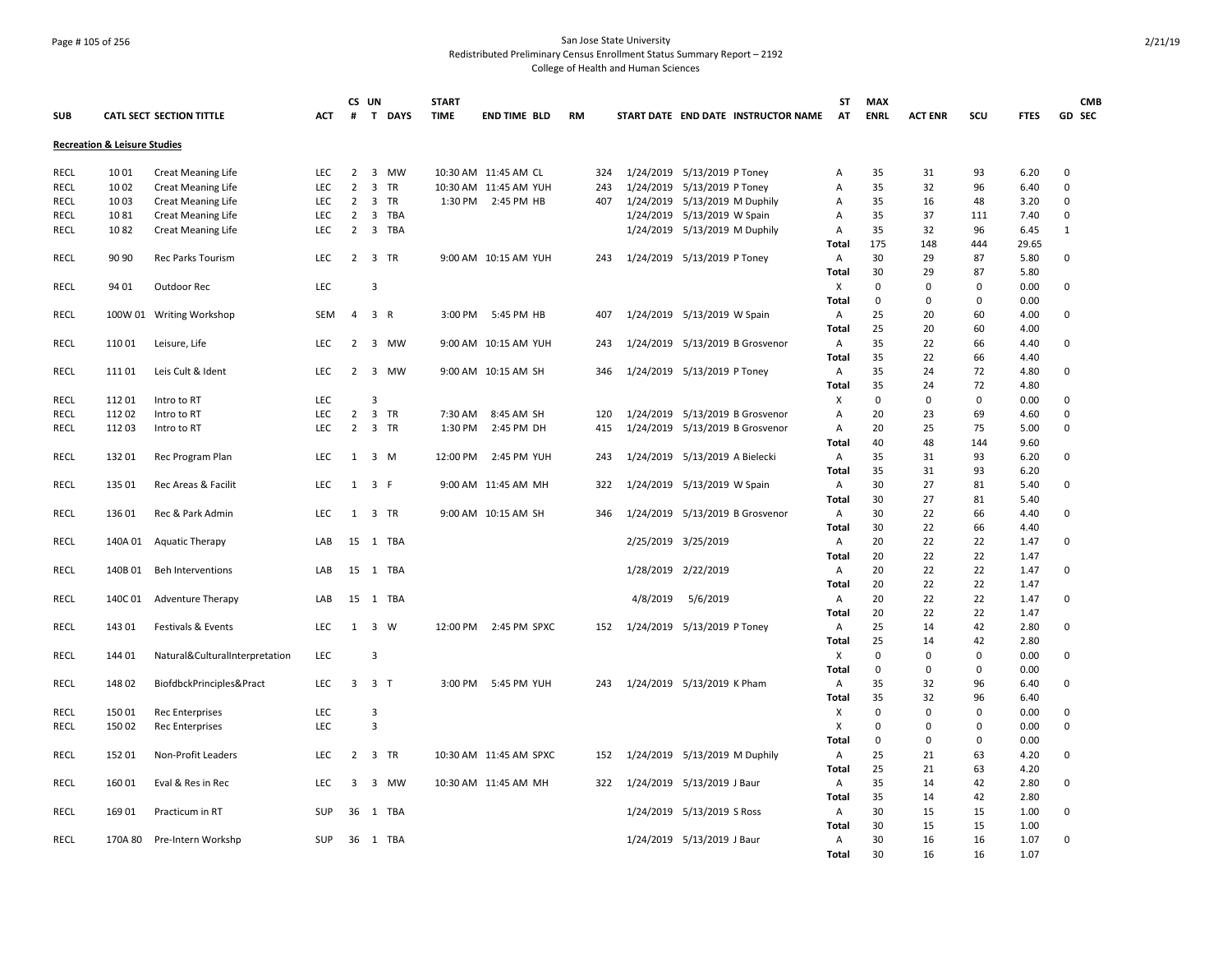### Page # 106 of 256 San Jose State University Redistributed Preliminary Census Enrollment Status Summary Report – 2192 College of Health and Human Sciences

|             |         |                                 |            | CS UN |        |             | <b>START</b> |                     |           |           |                            |                                               | <b>ST</b> | <b>MAX</b>  |                |      |             |               | <b>CMB</b> |
|-------------|---------|---------------------------------|------------|-------|--------|-------------|--------------|---------------------|-----------|-----------|----------------------------|-----------------------------------------------|-----------|-------------|----------------|------|-------------|---------------|------------|
| <b>SUB</b>  |         | <b>CATL SECT SECTION TITTLE</b> | <b>ACT</b> | #     | T      | <b>DAYS</b> | <b>TIME</b>  | <b>END TIME BLD</b> | <b>RM</b> |           |                            | START DATE END DATE INSTRUCTOR NAME           | AT        | <b>ENRL</b> | <b>ACT ENR</b> | SCU  | <b>FTES</b> | <b>GD SEC</b> |            |
| <b>RECL</b> | 170B 01 | Intern in Rec                   | <b>SUP</b> | 48    | 10 TBA |             |              |                     |           |           | 1/24/2019 5/13/2019 J Baur |                                               | A         | 25          | 8              | 80   | 5.33        | 0             |            |
|             |         |                                 |            |       |        |             |              |                     |           |           |                            |                                               | Total     | 25          | 8              | 80   | 5.33        |               |            |
| <b>RECL</b> | 170C 02 | Intern in TR                    | <b>SUP</b> | 36    | 10 TBA |             |              |                     |           |           | 1/24/2019 5/13/2019 S Ross |                                               | A         | 30          | 10             | 100  | 6.67        | $\Omega$      |            |
|             |         |                                 |            |       |        |             |              |                     |           |           |                            |                                               | Total     | 30          | 10             | 100  | 6.67        |               |            |
| <b>RECL</b> | 180 01  | <b>Indiv Study</b>              | SUP        | 36    | 3 TBA  |             |              |                     |           |           | 1/24/2019 5/13/2019 J Baur |                                               | А         | 20          | 2              | 6    | 0.40        | 0             |            |
| <b>RECL</b> | 18002   | <b>Indiv Study</b>              | SUP        |       | 4      |             |              |                     |           |           |                            |                                               | X         | 0           | 0              | 0    | 0.00        | 0             |            |
| <b>RECL</b> | 18003   | <b>Indiv Study</b>              | SUP        |       | 4      |             |              |                     |           |           |                            |                                               | X         | $\mathbf 0$ | 0              | 0    | 0.00        | 0             |            |
|             |         |                                 |            |       |        |             |              |                     |           |           |                            |                                               | Total     | 20          | $\overline{2}$ | 6    | 0.40        |               |            |
| <b>RECL</b> | 18401   | <b>Directed Reading</b>         | <b>SUP</b> |       | 3      |             |              |                     |           |           |                            |                                               | X         | 0           | 0              | 0    | 0.00        | 0             |            |
| <b>RECL</b> | 18402   | <b>Directed Reading</b>         | SUP        |       | 4      |             |              |                     |           |           |                            |                                               | X         | 0           | 0              | 0    | 0.00        | 0             |            |
| RECL        | 184 03  | <b>Directed Reading</b>         | SUP        |       | 4      |             |              |                     |           |           |                            |                                               | X         | 0           | 0              | 0    | 0.00        | 0             |            |
|             |         |                                 |            |       |        |             |              |                     |           |           |                            |                                               | Total     | 0           | 0              | 0    | 0.00        |               |            |
| <b>RECL</b> | 19701   | RT in psychiatry                | LEC        |       | 3      |             |              |                     |           |           |                            |                                               | X         | 0           | 0              | 0    | 0.00        | 0             |            |
| <b>RECL</b> | 19702   | RT in psychiatry                | <b>ACT</b> |       | 0      |             |              |                     |           |           |                            |                                               | X         | 0           | 0              | 0    | 0.00        | 0             |            |
| RECL        | 19703   | RT in psychiatry                | <b>LEC</b> |       | 3      |             |              |                     |           |           |                            |                                               | X         | $\mathbf 0$ | 0              | 0    | 0.00        | 0             |            |
| <b>RECL</b> | 19704   | RT in psychiatry                | <b>ACT</b> |       | 0      |             |              |                     |           |           |                            |                                               | х         | 0           | 0              | 0    | 0.00        | 0             |            |
| RECL        | 19705   | RT in psychiatry                | LEC        | 2     | 3      | <b>TBA</b>  |              |                     |           | 1/24/2019 | 5/13/2019                  |                                               | Α         | 20          | 15             | 30   | 3.05        | 1             |            |
| RECL        | 19706   | RT in psychiatry                | <b>ACT</b> | 11    | 0      | <b>TBA</b>  |              |                     |           | 1/24/2019 | 5/13/2019                  |                                               | A         | 20          | 15             | 15   | 0.00        |               |            |
| <b>RECL</b> | 197 07  | RT in psychiatry                | LEC        | 2     | 3      | TBA         |              |                     |           | 1/24/2019 | 5/13/2019                  |                                               | A         | 20          | 17             | 34   | 3.40        | 0             |            |
| RECL        | 19708   | RT in psychiatry                | ACT        | 11    | 0 TBA  |             |              |                     |           |           | 1/24/2019 5/13/2019        |                                               | А         | 20          | 17             | 17   | 0.00        | 0             |            |
|             |         |                                 |            |       |        |             |              |                     |           |           |                            |                                               | Total     | 80          | 64             | 96   | 6.45        |               |            |
| <b>RECL</b> | 199 01  | Adv Prac in RT                  | <b>LEC</b> |       | 3      |             |              |                     |           |           |                            |                                               | X         | 0           | 0              | 0    | 0.00        | 0             |            |
| RECL        | 199 02  | Adv Prac in RT                  | <b>LEC</b> | 2     | 3 R    |             | 3:00 PM      | 5:45 PM YUH         | 243       | 1/24/2019 | 5/13/2019 R Tymn           |                                               | A         | 30          | 30             | 90   | 6.00        | $\Omega$      |            |
|             |         |                                 |            |       |        |             |              |                     |           |           |                            |                                               | Total     | 30          | 30             | 90   | 6.00        |               |            |
|             |         |                                 |            |       |        |             |              |                     |           |           |                            | <b>Recreation &amp; Leisure Studies Total</b> |           | 860         | 663            | 1825 | 121.77      |               |            |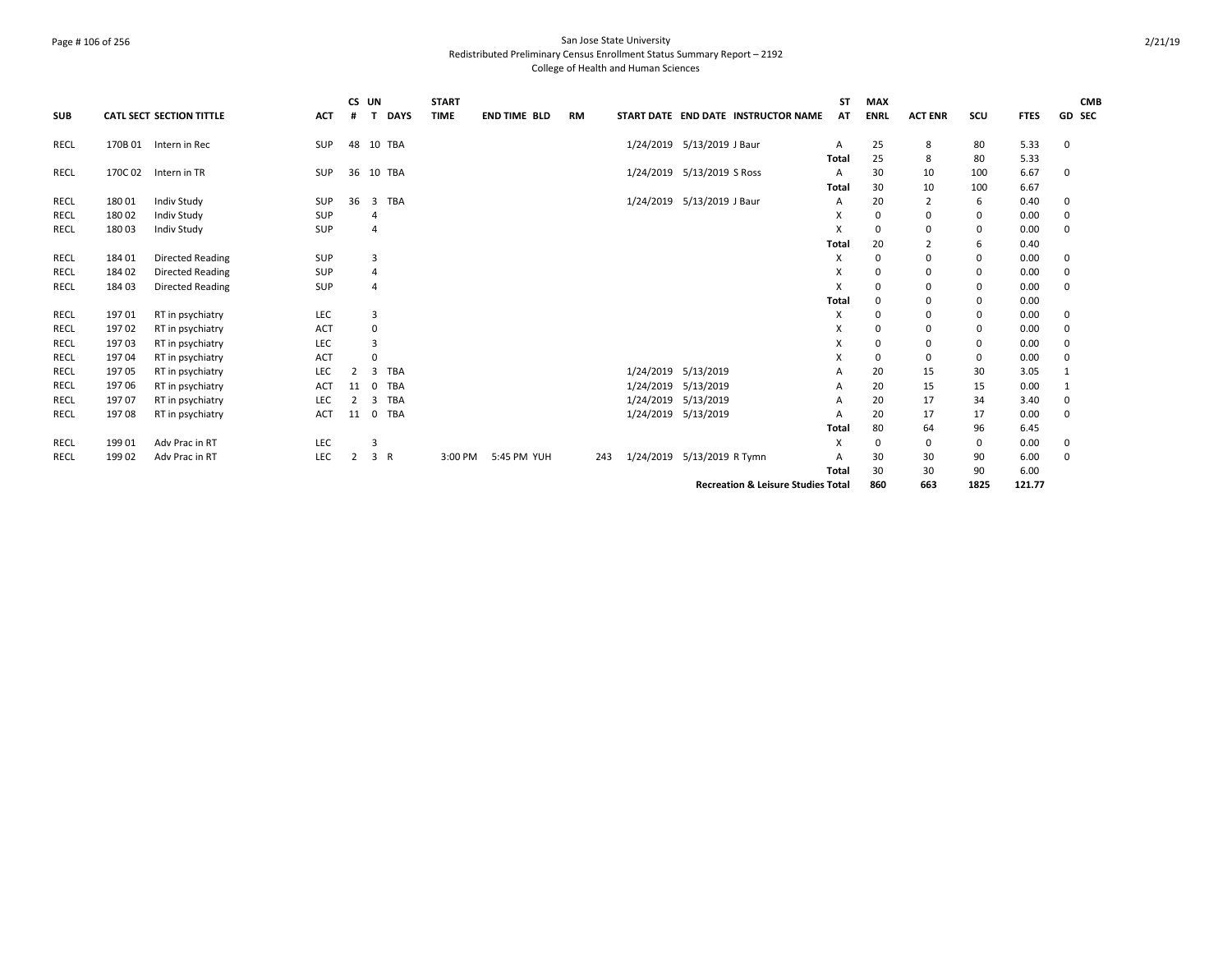### Page # 107 of 256 San Jose State University Redistributed Preliminary Census Enrollment Status Summary Report – 2192 College of Health and Human Sciences

|             |                              |                                 |            |                | CS UN |         | <b>START</b> |                     |    |                                         | ST                           | <b>MAX</b>  |                |          |              | <b>CMB</b> |
|-------------|------------------------------|---------------------------------|------------|----------------|-------|---------|--------------|---------------------|----|-----------------------------------------|------------------------------|-------------|----------------|----------|--------------|------------|
| <b>SUB</b>  |                              | <b>CATL SECT SECTION TITTLE</b> | <b>ACT</b> | #              |       | T DAYS  | <b>TIME</b>  | <b>END TIME BLD</b> | RM | START DATE END DATE INSTRUCTOR NAME     | <b>AT</b>                    | <b>ENRL</b> | <b>ACT ENR</b> | SCU      | <b>FTES</b>  | GD SEC     |
|             | <b>School of Information</b> |                                 |            |                |       |         |              |                     |    |                                         |                              |             |                |          |              |            |
| <b>INFO</b> | 200 01                       | Inf. Comm                       | SEM        | - 5            |       | 3 TBA   |              |                     |    | 1/24/2019 5/13/2019 Z Liu               | Α                            | 35          | 14             | 42       | 3.50         | 14         |
| <b>INFO</b> | 200 02                       | Inf. Comm                       | SEM        | 5              |       | 3 TBA   |              |                     |    | 1/24/2019 5/13/2019 M Stephens          | Α                            | 35          | 31             | 93       | 7.70         | 30         |
| <b>INFO</b> | 200 03                       | Inf. Comm                       | SEM        | 5              |       | 3 TBA   |              |                     |    | 1/24/2019 5/13/2019 M Villagran         | Α                            | 35          | 21             | 63       | 5.20         | 20         |
| <b>INFO</b> | 200 04                       | Inf. Comm                       | SEM        | - 5            |       | 3 TBA   |              |                     |    | 1/24/2019 5/13/2019 K Bontenbal         | Α                            | 35          | 33             | 99       | 8.25         | 33         |
|             |                              |                                 |            |                |       |         |              |                     |    |                                         | <b>Total</b>                 | 140         | 99             | 297      | 24.65        |            |
| <b>INFO</b> | 202 01                       | Inf. Ret. Sys. Des              | SEM        | 5              |       | 3 TBA   |              |                     |    | 1/24/2019 5/13/2019 H Chen              | Α                            | 35          | 34             | 102      | 8.45         | 33         |
| <b>INFO</b> | 202 02                       | Inf. Ret. Sys. Des              | SEM        | - 5            |       | 3 TBA   |              |                     |    | 1/24/2019 5/13/2019 L Zhang             | Α                            | 35          | 13             | 39       | 3.25         | 13         |
| <b>INFO</b> | 202 03                       | Inf. Ret. Sys. Des              | SEM        | 5              |       | 3 TBA   |              |                     |    | 1/24/2019 5/13/2019 T San Nicolas-Rocca | $\overline{A}$               | 35          | 31             | 93       | 7.75         | 31         |
| <b>INFO</b> | 202 04                       | Inf. Ret. Sys. Des              | SEM        | 5              |       | 3 TBA   |              |                     |    | 1/24/2019 5/13/2019 V Tucker            | А                            | 35          | 33             | 99       | 8.25         | 33         |
|             |                              |                                 |            |                |       |         |              |                     |    |                                         | Total                        | 140         | 111            | 333      | 27.70        |            |
| <b>INFO</b> | 203 01                       | <b>Online Learning</b>          | SEM        |                |       | 2 1 TBA |              |                     |    | 1/24/2019 5/13/2019 B Ros               | Α                            | 35          | 34             | 34       | 2.82         | 33         |
| <b>INFO</b> | 203 02                       | Online Learning                 | SEM        | $\overline{2}$ |       | 1 TBA   |              |                     |    | 1/24/2019 5/13/2019 B Ros               | Α                            | 35          | 33             | 33       | 2.75         | 33         |
| <b>INFO</b> | 203 03                       | Online Learning                 | SEM        |                |       | 2 1 TBA |              |                     |    | 1/24/2019 5/13/2019 B Ros               | Α                            | 75          | 29             | 29       | 2.38         | 27         |
|             |                              |                                 |            |                |       |         |              |                     |    |                                         | Total                        | 145         | 96             | 96       | 7.95         |            |
| <b>INFO</b> | 204 01                       | Inf. Prof                       | <b>SEM</b> | - 5            |       | 3 TBA   |              |                     |    | 1/24/2019 5/13/2019 C Dee               | Α                            | 35          | 24             | 72       | 5.95         | 23         |
| <b>INFO</b> | 204 02                       | Inf. Prof                       | SEM        | -5             |       | 3 TBA   |              |                     |    | 1/24/2019 5/13/2019 C Sawyer            | Α                            | 35          | 10             | 30       | 2.50         | 10         |
| <b>INFO</b> | 204 03                       | Inf. Prof                       | <b>SEM</b> | 5              |       | 3 TBA   |              |                     |    | 1/24/2019 5/13/2019 S Gaffney           | A                            | 35          | 32             | 96       | 7.95         | 31         |
| <b>INFO</b> | 204 04                       | Inf. Prof                       | SEM        |                |       | 5 3 TBA |              |                     |    | 1/24/2019 5/13/2019 D Hicks             | Α                            | 35          | 32             | 96       | 8.00         | 32         |
|             |                              |                                 |            |                |       |         |              |                     |    |                                         | <b>Total</b>                 | 140         | 98             | 294      | 24.40        |            |
| <b>INFO</b> | 21001                        | Reference Info Services         | <b>SEM</b> | - 5            |       | 3 TBA   |              |                     |    | 1/24/2019  5/13/2019  M Otero-Boisvert  | Α                            | 35          | 34             | 34       | 8.50         | 34         |
|             |                              |                                 |            |                |       |         |              |                     |    |                                         | <b>Total</b>                 | 35          | 34             | 34       | 8.50         |            |
| <b>INFO</b> | 230 01                       | Iss Acad Libs                   | SUP        | 36             |       | 3 TBA   |              |                     |    | 1/24/2019 5/13/2019 T Gilman            | A                            | 35          | 13             | 39       | 3.25         | 13         |
|             |                              |                                 |            |                |       |         |              |                     |    |                                         | <b>Total</b>                 | 35          | 13             | 39       | 3.25         |            |
| <b>INFO</b> | 23201                        | Iss Publ Libs                   | <b>SUP</b> | 36             |       | 3 TBA   |              |                     |    | 1/24/2019 5/13/2019 R Barefoot          | Α                            | 35          | 28             | 84       | 7.00         | 28         |
|             |                              |                                 |            |                |       |         |              |                     |    |                                         | Total                        | 35          | 28             | 84       | 7.00         |            |
| <b>INFO</b> | 23301                        | School Media Cent               | SEM        |                |       | 5 3 TBA |              |                     |    | 1/24/2019 5/13/2019 M Harlan            | A                            | 35          | 21             | 63       | 5.10         | 18         |
|             |                              |                                 |            |                |       |         |              |                     |    |                                         | Total                        | 35          | 21             | 63       | 5.10         |            |
| <b>INFO</b> | 240 01                       | Info Tech Tools & Aplc          | SEM        | -5             |       | 3 TBA   |              |                     |    | 1/24/2019 5/13/2019 R Dean              | A                            | 35          | 31             | 93       | 7.75         | 31         |
| <b>INFO</b> | 24201                        |                                 | <b>SEM</b> | -5             |       | 3 TBA   |              |                     |    |                                         | <b>Total</b><br>$\mathsf{A}$ | 35<br>35    | 31<br>9        | 93<br>27 | 7.75         | 9          |
|             |                              | Database Mgmt                   |            |                |       |         |              |                     |    | 1/24/2019 5/13/2019 G Liu               | <b>Total</b>                 | 35          | 9              | 27       | 2.25<br>2.25 |            |
| <b>INFO</b> | 244 01                       |                                 | SEM        | 5              |       | 3 TBA   |              |                     |    | 1/24/2019 5/13/2019 N Friedland         | Α                            | 35          | 33             | 99       | 8.25         | 33         |
|             |                              | <b>Online Searching</b>         |            |                |       |         |              |                     |    |                                         | Total                        | 35          | 33             | 99       | 8.25         |            |
| <b>INFO</b> | 24801                        | Beg Cat & Class                 | SEM        |                |       | 5 3 TBA |              |                     |    | 1/24/2019 5/13/2019 G Cotton            | A                            | 35          | 34             | 102      | 8.50         | 34         |
|             |                              |                                 |            |                |       |         |              |                     |    |                                         | Total                        | 35          | 34             | 102      | 8.50         |            |
| <b>INFO</b> | 25001                        | Instr Dsgn Info Prof            | SEM        | -5             |       | 3 TBA   |              |                     |    | 1/24/2019 5/13/2019 D Kovacs            | Α                            | 35          | 33             | 99       | 8.15         | 31         |
| <b>INFO</b> | 25002                        | Instr Dsgn Info Prof            | SEM        | 5              |       | 3 TBA   |              |                     |    | 1/24/2019 5/13/2019 D Loertscher        | Α                            | 35          | $\overline{4}$ | 12       | 0.95         | 3          |
|             |                              |                                 |            |                |       |         |              |                     |    |                                         | Total                        | 70          | 37             | 111      | 9.10         |            |
| <b>INFO</b> | 251 01                       | Web Usability                   | SEM        |                |       | 5 3 TBA |              |                     |    | 1/24/2019 5/13/2019 J Kemp              | A                            | 35          | 13             | 39       | 3.25         | 13         |
|             |                              |                                 |            |                |       |         |              |                     |    |                                         | Total                        | 35          | 13             | 39       | 3.25         |            |
| <b>INFO</b> | 254 01                       | Inf. Lit. Learn                 | SEM        | -5             |       | 3 TBA   |              |                     |    | 1/24/2019 5/13/2019 B Becker            | A                            | 35          | 34             | 102      | 8.50         | 34         |
|             |                              |                                 |            |                |       |         |              |                     |    |                                         | <b>Total</b>                 | 35          | 34             | 102      | 8.50         |            |
| <b>INFO</b> | 25601                        | Archy & Mnscpt                  | SEM        | 5              |       | 3 TBA   |              |                     |    | 1/24/2019 5/13/2019 D DeLorenzo         | A                            | 35          | 24             | 72       | 6.00         | 24         |
|             |                              |                                 |            |                |       |         |              |                     |    |                                         | Total                        | 35          | 24             | 72       | 6.00         |            |
| <b>INFO</b> | 259 01                       | Presry Mgmt                     | SEM        | 5              |       | 3 TBA   |              |                     |    | 1/24/2019 5/13/2019 E Holmes            | A                            | 35          | 24             | 72       | 6.00         | 24         |
|             |                              |                                 |            |                |       |         |              |                     |    |                                         | <b>Total</b>                 | 35          | 24             | 72       | 6.00         |            |
| <b>INFO</b> | 260A 01                      | Prgrm and Srvcs for Chld        | LEC        |                |       | 2 3 TBA |              |                     |    | 1/24/2019 5/13/2019 P Peck              | А                            | 35          | 28             | 84       | 6.95         | 27         |
|             |                              |                                 |            |                |       |         |              |                     |    |                                         | Total                        | 35          | 28             | 84       | 6.95         |            |
| <b>INFO</b> |                              | 261A 01 Prgrm and Srvcs for Yas | LEC        |                |       | 2 3 TBA |              |                     |    | 1/24/2019 5/13/2019 A Bernier           | Α                            | 35          | 11             | 33       | 2.75         | 11         |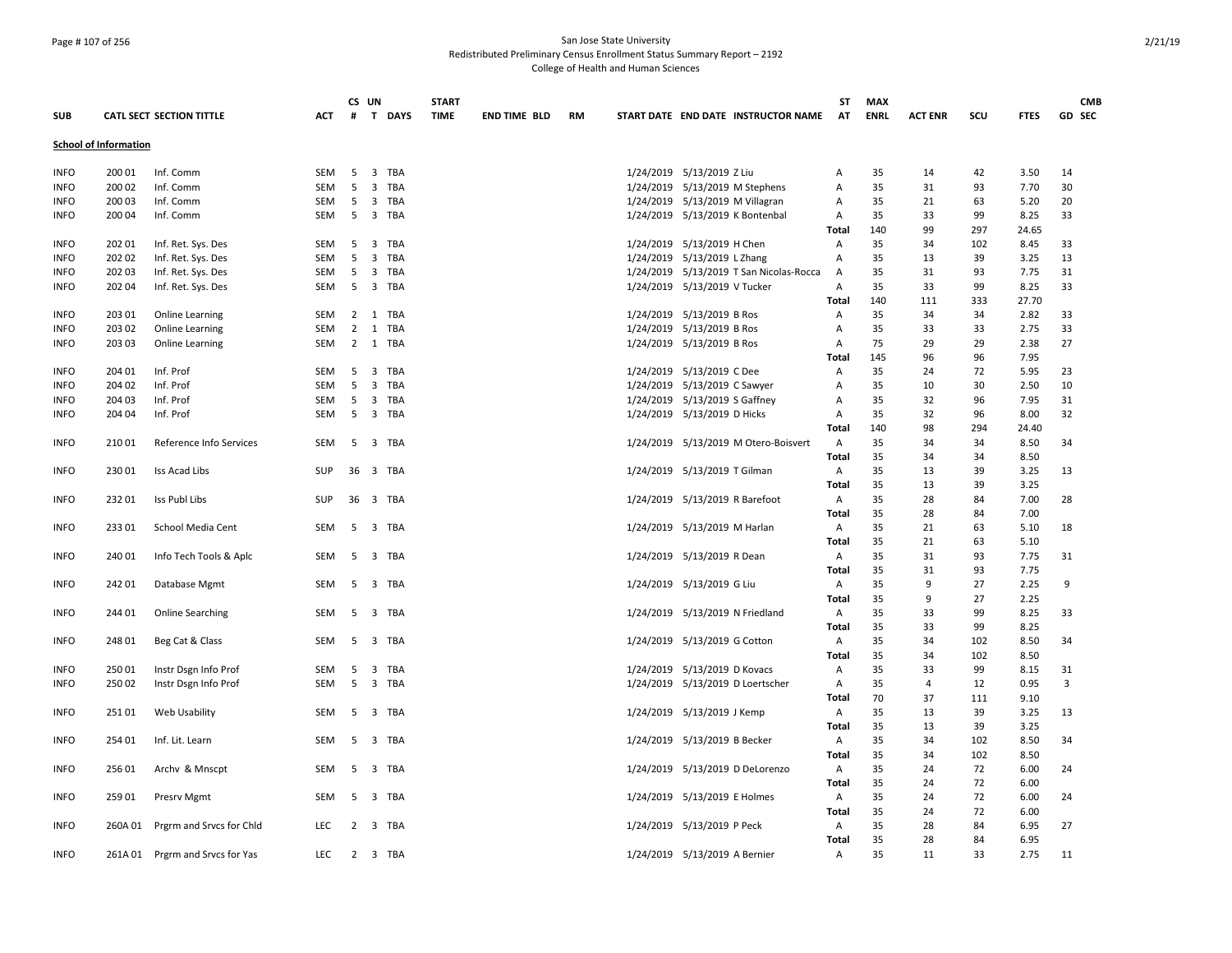### Page # 108 of 256 San Jose State University Redistributed Preliminary Census Enrollment Status Summary Report – 2192 College of Health and Human Sciences

|             |        |                                        |            |     | CS UN                   |            | <b>START</b> |                     |           |                                     | ST         | <b>MAX</b>  |                |                |              | <b>CMB</b>     |
|-------------|--------|----------------------------------------|------------|-----|-------------------------|------------|--------------|---------------------|-----------|-------------------------------------|------------|-------------|----------------|----------------|--------------|----------------|
| <b>SUB</b>  |        | <b>CATL SECT SECTION TITTLE</b>        | <b>ACT</b> | #   |                         | T DAYS     | <b>TIME</b>  | <b>END TIME BLD</b> | <b>RM</b> | START DATE END DATE INSTRUCTOR NAME | AT         | <b>ENRL</b> | <b>ACT ENR</b> | SCU            | <b>FTES</b>  | GD SEC         |
|             |        |                                        |            |     |                         |            |              |                     |           |                                     | Total      | 35          | 11             | 33             | 2.75         |                |
| <b>INFO</b> | 263 01 | <b>Matris For Chidrn</b>               | <b>LEC</b> |     |                         | 2 3 TBA    |              |                     |           | 1/24/2019 5/13/2019 P Peck          | Α          | 35          | 21             | 63             | 5.25         | 21             |
|             |        |                                        |            |     |                         |            |              |                     |           |                                     | Total      | 35          | 21             | 63             | 5.25         |                |
| <b>INFO</b> | 26601  | <b>Collection Mgmt</b>                 | SEM        | 5   | 3                       | TBA        |              |                     |           | 1/24/2019 5/13/2019 J Bodart        | Α          | 35          | 22             | 66             | 5.50         | 22             |
|             |        |                                        |            |     |                         |            |              |                     |           |                                     | Total      | 35          | 22             | 66             | 5.50         |                |
| <b>INFO</b> | 275 01 | Libr Sev Div Comm                      | SEM        | - 5 |                         | 3 TBA      |              |                     |           | 1/24/2019 5/13/2019 K Rebmann       | Α          | 35          | 19             | 57             | 4.75         | 19             |
|             |        |                                        |            |     |                         |            |              |                     |           |                                     | Total      | 35          | 19             | 57             | 4.75         |                |
| <b>INFO</b> | 28001  | Hist of Bks & Lib                      | SEM        | 5   |                         | 3 TBA      |              |                     |           | 1/24/2019 5/13/2019 D Hansen        | A          | 35          | 22             | 66             | 5.50         | 22             |
|             |        |                                        |            |     |                         |            |              |                     |           |                                     | Total      | 35          | 22             | 66             | 5.50         |                |
| <b>INFO</b> | 28101  | Collog Contemp Iss                     | SEM        | 5   | 3                       | TBA        |              |                     |           | 1/24/2019 5/13/2019 D DeLorenzo     | Α          | 35          | 18             | 54             | 4.50         | 18             |
| <b>INFO</b> | 28102  | <b>Collog Contemp Iss</b>              | SEM        | 5   |                         | 1 TBA      |              |                     |           | 1/24/2019 5/13/2019 A Agee          | A          | 35          | 10             | 30             | 0.83         | 10             |
| <b>INFO</b> | 281 03 | Collog Contemp Iss                     | SEM        | 5   |                         | 1 TBA      |              |                     |           | 1/24/2019 5/13/2019 M Driscoll      | Α          | 35          | 15             | 45             | 1.25         | 15             |
| <b>INFO</b> | 28104  | Collog Contemp Iss                     | SEM        | 5   |                         | 2 TBA      |              |                     |           | 1/24/2019 5/13/2019 D Buenting      | A          | 35          | 18             | 54             | 3.00         | 18             |
|             |        |                                        |            | -5  |                         |            |              |                     |           |                                     | Total      | 140<br>34   | 61             | 183            | 9.58         | 28             |
| <b>INFO</b> | 28201  | Sem in Libr Mgmt                       | SEM        |     |                         | 1 TBA      |              |                     |           | 1/24/2019 5/13/2019 C Koontz        | Α          |             | 28             | 28             | 2.33         |                |
|             |        |                                        |            |     |                         |            |              |                     |           |                                     | Total      | 34          | 28             | 28             | 2.33<br>4.50 |                |
| <b>INFO</b> | 284 01 | Sem Archiv Rec Mgmt                    | SEM        | 5   |                         | 3 TBA      |              |                     |           | 1/24/2019 5/13/2019 L Gleason       | Α          | 35<br>35    | 18<br>18       | 18<br>18       | 4.50         | 18             |
| <b>INFO</b> | 285 01 |                                        | SEM        | 5   | $\overline{3}$          | TBA        |              |                     |           | 1/24/2019 5/13/2019 S Walter        | Total<br>A | 35          | 19             | 19             | 4.75         | 19             |
| <b>INFO</b> | 285 02 | App. Res. Methods<br>App. Res. Methods | SEM        | 5   |                         | 3 TBA      |              |                     |           | 1/24/2019 5/13/2019 R Jefferson     | Α          | 35          | 35             | 35             | 8.70         | 34             |
| <b>INFO</b> | 285 03 | App. Res. Methods                      | SEM        | 5   |                         | 3 TBA      |              |                     |           | 1/24/2019 5/13/2019 L Luo           | A          | 35          | $\overline{4}$ | 4              | 1.00         | 4              |
|             |        |                                        |            |     |                         |            |              |                     |           |                                     | Total      | 105         | 58             | 58             | 14.45        |                |
| <b>INFO</b> | 287 01 | Sem Inf Sci                            | SEM        | 5   | $\overline{\mathbf{3}}$ | TBA        |              |                     |           | 1/24/2019 5/13/2019 E Valenti       | Α          | 35          | 14             | 14             | 3.50         | 14             |
| <b>INFO</b> | 28702  | Sem Inf Sci                            | SEM        | 5   |                         | 3 TBA      |              |                     |           | 1/24/2019 5/13/2019 A Hammond       | A          | 35          | 11             | 11             | 2.75         | 11             |
|             |        |                                        |            |     |                         |            |              |                     |           |                                     | Total      | 70          | 25             | 25             | 6.25         |                |
| <b>INFO</b> | 28901  | Adv Topics Libr & Info Sci             | <b>SUP</b> | 25  |                         | 3 TBA      |              |                     |           | 1/24/2019 5/13/2019 D Faires        | Α          | 80          | 52             | 156            | 13.00        | 52             |
|             |        |                                        |            |     |                         |            |              |                     |           |                                     | Total      | 80          | 52             | 156            | 13.00        |                |
| <b>INFO</b> | 294 02 | Prof Exp Intern                        | SUP        | 25  | 2                       | <b>TBA</b> |              |                     |           | 1/24/2019 5/13/2019 L Main          | A          | 25          | 3              | 6              | 0.50         | 3              |
| <b>INFO</b> | 294 03 | Prof Exp Intern                        | <b>SUP</b> | 25  |                         | 3 TBA      |              |                     |           | 1/24/2019 5/13/2019 L Main          | Α          | 35          | 6              | 18             | 1.50         | 6              |
| <b>INFO</b> | 294 04 | Prof Exp Intern                        | SUP        | 25  |                         | 4 TBA      |              |                     |           | 1/24/2019 5/13/2019 L Main          | Α          | 25          | 1              | 4              | 0.33         | $\mathbf{1}$   |
|             |        |                                        |            |     |                         |            |              |                     |           |                                     | Total      | 85          | 10             | 28             | 2.33         |                |
| <b>INFO</b> | 295 01 | Sch Libr Fieldwork                     | <b>SUP</b> | 25  |                         | 3 TBA      |              |                     |           | 1/24/2019 5/13/2019 M Harlan        | Α          | 25          | 8              | 24             | 1.95         | $\overline{7}$ |
|             |        |                                        |            |     |                         |            |              |                     |           |                                     | Total      | 25          | 8              | 24             | 1.95         |                |
| <b>INFO</b> | 298 01 | Special Study                          | <b>SUP</b> | 25  |                         | 1 TBA      |              |                     |           | 1/24/2019 5/13/2019 D Faires        | A          | 25          | $\Omega$       | 0              | 0.00         | $\Omega$       |
| <b>INFO</b> | 298 02 | Special Study                          | <b>SUP</b> | 25  |                         | 2 TBA      |              |                     |           | 1/24/2019 5/13/2019 D Faires        | A          | 25          | $\Omega$       | 0              | 0.00         | $\Omega$       |
| <b>INFO</b> | 298 03 | Special Study                          | SUP        | 25  |                         | 3 TBA      |              |                     |           | 1/24/2019 5/13/2019 D Faires        | Α          | 25          | $\overline{2}$ | 6              | 0.50         | $\overline{2}$ |
| <b>INFO</b> | 298 04 | Special Study                          | <b>SUP</b> | 25  |                         | 3 TBA      |              |                     |           | 1/24/2019 5/13/2019 D Faires        | A          | 25          | 1              | $\overline{3}$ | 0.25         | $\mathbf{1}$   |
| <b>INFO</b> | 298 05 | Special Study                          | <b>SUP</b> | 25  |                         | 3 TBA      |              |                     |           | 1/24/2019 5/13/2019 D Faires        | A          | 25          | $\mathbf{1}$   | 3              | 0.25         | $\mathbf{1}$   |
|             |        |                                        |            |     |                         |            |              |                     |           |                                     | Total      | 125         | $\overline{4}$ | 12             | 1.00         |                |
| <b>INFO</b> | 299 01 | MA Thesis/Project                      | SEM        | 25  |                         | 3 TBA      |              |                     |           | 1/24/2019 5/13/2019 D Hansen        | Α          | 6           | 0              | 0              | 0.00         | 0              |
|             |        |                                        |            |     |                         |            |              |                     |           |                                     | Total      | 6           | $\mathbf 0$    | 0              | 0.00         |                |
|             |        |                                        |            |     |                         |            |              |                     |           | <b>School of Information Total</b>  |            | 1970        | 1126           | 2858           | 254.25       |                |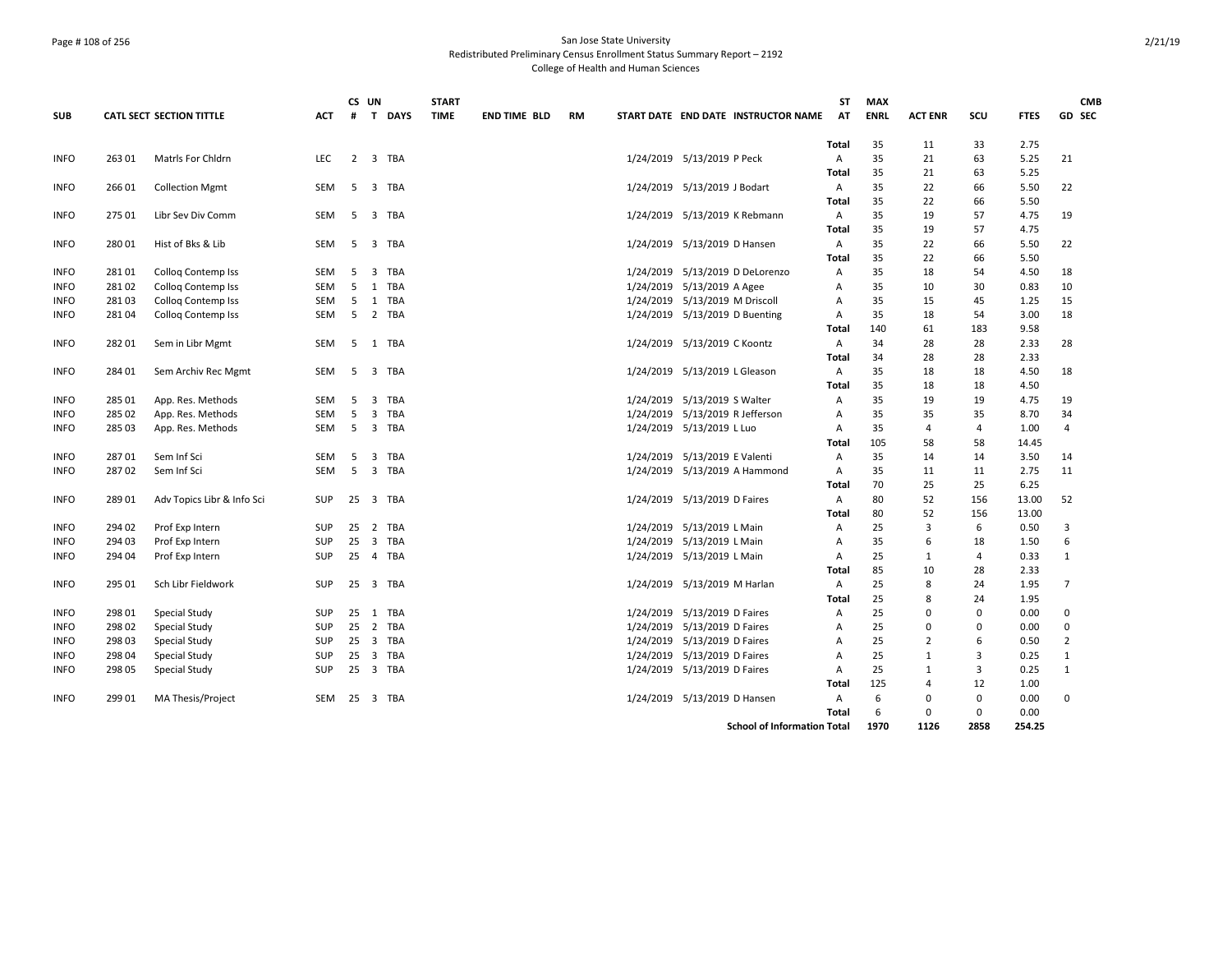## Page # 109 of 256 San Jose State University Redistributed Preliminary Census Enrollment Status Summary Report – 2192

|             |        |                          |            |                | CS UN               |          | <b>START</b> |                      |           |                              |                               |                                     | SΤ           | <b>MAX</b>     |                |             |             |                              | <b>CMB</b> |        |
|-------------|--------|--------------------------|------------|----------------|---------------------|----------|--------------|----------------------|-----------|------------------------------|-------------------------------|-------------------------------------|--------------|----------------|----------------|-------------|-------------|------------------------------|------------|--------|
| <b>SUB</b>  |        | CATL SECT SECTION TITTLE | <b>ACT</b> | #              |                     | T DAYS   | <b>TIME</b>  | <b>END TIME BLD</b>  | <b>RM</b> |                              |                               | START DATE END DATE INSTRUCTOR NAME | <b>AT</b>    | <b>ENRL</b>    | <b>ACT ENR</b> | SCU         | <b>FTES</b> | GD SEC                       |            |        |
| Social Work |        |                          |            |                |                     |          |              |                      |           |                              |                               |                                     |              |                |                |             |             |                              |            |        |
| <b>SCWK</b> |        | 100W 01 Writing Workshop | SEM        | $\overline{4}$ | 3 <sub>1</sub>      |          | 6:00 PM      | 8:45 PM IS           | 215       | 1/24/2019 5/13/2019 J Hubbs  |                               |                                     | Α            | 25             | 25             | 75          | 5.00        | $\mathbf 0$                  |            |        |
| <b>SCWK</b> |        | 100W 02 Writing Workshop | <b>SEM</b> |                | 3                   |          |              |                      |           |                              |                               |                                     | x            | 0              | 0              | 0           | 0.00        | $\mathbf 0$                  |            |        |
| <b>SCWK</b> |        | 100W 03 Writing Workshop | <b>SEM</b> | 4              | 3 W                 |          | 6:00 PM      | 8:45 PM BBC          | 126       |                              | 1/24/2019 5/13/2019 J Hubbs   |                                     | А            | 25             | 25             | 75          | 5.00        | $\Omega$                     |            |        |
| <b>SCWK</b> |        | 100W 04 Writing Workshop | <b>SEM</b> | $\overline{4}$ | 3 W                 |          | 6:00 PM      | 8:45 PM SH           | 240       |                              |                               | 1/24/2019 5/13/2019 A Stahlnecker   | А            | 25             | 24             | 72          | 4.80        | $\Omega$                     |            |        |
|             |        |                          |            |                |                     |          |              |                      |           |                              |                               |                                     | Total        | 75             | 74             | 222         | 14.80       |                              |            |        |
| <b>GERO</b> | 107 01 | Aging and Society        | LEC        | $\overline{2}$ | $3 \, M$            |          | 6:00 PM      | 8:45 PM HB           | 408       |                              | 1/24/2019 5/13/2019 V Silva   |                                     | Α            | 30             | 18             | 54          | 3.60        | $\mathbf 0$<br>C             |            |        |
| <b>SCWK</b> | 10701  | Aging and Society        | <b>LEC</b> | $\overline{2}$ | $3 \, M$            |          | 6:00 PM      | 8:45 PM HB           | 408       |                              | 1/24/2019 5/13/2019 V Silva   |                                     | A            | $\Omega$       | $\Omega$       | $\mathbf 0$ | 0.00        | 0<br>C                       |            | $\ast$ |
| НS          | 107 01 | Aging and Society        | <b>LEC</b> | $\overline{2}$ | 3 M                 |          | 6:00 PM      | 8:45 PM HB           | 408       |                              | 1/24/2019 5/13/2019 V Silva   |                                     | А            | 0              | $\Omega$       | 0           | 0.00        | $\mathbf 0$<br>$\mathsf{C}$  |            |        |
| GERO        | 107 02 | Aging and Society        | LEC        | $\overline{2}$ | 3 <sub>7</sub>      |          | 6:00 PM      | 8:45 PM SH           | 312       | 1/24/2019 5/13/2019 V Silva  |                               |                                     | A            | 30             | 19             | 57          | 3.80        | 0<br>C                       |            |        |
| <b>SCWK</b> | 107 02 | Aging and Society        | <b>LEC</b> | $\overline{2}$ | 3 <sub>7</sub>      |          | 6:00 PM      | 8:45 PM SH           | 312       | 1/24/2019 5/13/2019 V Silva  |                               |                                     | А            | $\Omega$       | $\Omega$       | 0           | 0.00        | $\mathsf{C}$<br>$\mathbf 0$  |            |        |
| HS          | 10702  | Aging and Society        | <b>LEC</b> |                | $2 \quad 3 \quad T$ |          | 6:00 PM      | 8:45 PM SH           | 312       | 1/24/2019 5/13/2019 V Silva  |                               |                                     | A            | 0              | $\Omega$       | $\mathbf 0$ | 0.00        | 0 <sup>o</sup>               |            |        |
|             |        |                          |            |                |                     |          |              |                      |           |                              |                               |                                     | Total        | 60             | 37             | 111         | 7.40        |                              |            |        |
| <b>SCWK</b> | 11201  | Gen Practice II          | <b>LEC</b> | $\overline{2}$ | $3 \quad W$         |          | 12:00 PM     | 2:45 PM SH           | 345       |                              |                               | 1/24/2019 5/13/2019 L Moore-Guerra  | Α            | 25             | 28             | 84          | 5.60        | $\mathbf 0$                  |            |        |
| <b>SCWK</b> | 11202  | Gen Practice II          | <b>LEC</b> | $\overline{2}$ | $3 \quad W$         |          | 3:00 PM      | 5:45 PM SH           | 345       |                              | 1/24/2019 5/13/2019 M Reyes   |                                     | А            | 25             | 29             | 87          | 5.80        | $\Omega$                     |            |        |
|             |        |                          |            |                |                     |          |              |                      |           |                              |                               |                                     | <b>Total</b> | 50             | 57             | 171         | 11.40       |                              |            |        |
| GERO        | 11701  | Soc Pol Serv Aging       | <b>LEC</b> | $\overline{2}$ | 3 T                 |          | 3:00 PM      | 5:45 PM SH           | 346       |                              |                               | 1/24/2019 5/13/2019 C Cherney       | А            | 40             | 15             | 45          | 3.00        | 0 <sup>o</sup>               |            |        |
| НS          | 11701  | Soc Pol Serv Aging       | <b>LEC</b> | $\overline{2}$ | 3 <sub>T</sub>      |          | 3:00 PM      | 5:45 PM SH           | 346       |                              | 1/24/2019 5/13/2019 C Cherney |                                     | А            | $\mathbf 0$    | $\Omega$       | 0           | 0.00        | $\mathbf{0}$<br>$\mathsf{C}$ |            |        |
|             |        |                          |            |                |                     |          |              |                      |           |                              |                               |                                     | Total        | 40             | 15             | 45          | 3.00        |                              |            |        |
| <b>SCWK</b> | 12101  | Soc Wel Ins II           | <b>LEC</b> | $\overline{2}$ | 3 M                 |          | 3:00 PM      | 5:45 PM SH           | 345       |                              |                               | 1/24/2019 5/13/2019 L Arieta Hayes  | А            | 25             | 33             | 99          | 6.60        | $\mathbf 0$                  |            |        |
| <b>SCWK</b> | 12102  | Soc Wel Ins II           | <b>LEC</b> | $\overline{2}$ | 3 <sub>T</sub>      |          | 6:00 PM      | 8:45 PM SH           | 345       |                              |                               | 1/24/2019 5/13/2019 K Archdeacon    | A            | 25             | 31             | 93          | 6.20        | $\mathbf 0$                  |            |        |
| <b>SCWK</b> | 12103  | Soc Wel Ins II           | <b>LEC</b> |                | $2 \quad 3 \quad R$ |          | 3:00 PM      | 5:45 PM SH           | 345       | 1/24/2019 5/13/2019 S House  |                               |                                     | A            | 25             | 29             | 87          | 5.80        | $\Omega$                     |            |        |
|             |        |                          |            |                |                     |          |              |                      |           |                              |                               |                                     | Total        | 75             | 93             | 279         | 18.60       |                              |            |        |
| <b>SCWK</b> | 13101  | Hm Bhvr Soc Env II       | LEC        | $\overline{2}$ | 3 M                 |          | 6:00 PM      | 8:45 PM SH           | 345       |                              | 1/24/2019 5/13/2019 S House   |                                     | А            | 25             | 34             | 102         | 6.80        | $\Omega$                     |            |        |
| <b>SCWK</b> | 131 02 | Hm Bhvr Soc Env II       | LEC        | $\overline{2}$ | 3 <sub>7</sub>      |          | 3:00 PM      | 5:45 PM SH           | 345       |                              | 1/24/2019 5/13/2019 Y Maxwell |                                     | А            | 25             | 34             | 102         | 6.80        | $\Omega$                     |            |        |
| <b>SCWK</b> | 13103  | Hm Bhvr Soc Env II       | <b>LEC</b> | $\overline{2}$ | 3 F                 |          | 12:30 PM     | 3:15 PM SH           | 345       |                              |                               | 1/24/2019 5/13/2019 F Prochaska     | А            | 25             | 26             | 78          | 5.20        | $\Omega$                     |            |        |
|             |        |                          |            |                |                     |          |              |                      |           |                              |                               |                                     | <b>Total</b> | 75             | 94             | 282         | 18.80       |                              |            |        |
| <b>GERO</b> | 13301  | Gero Field Work          | <b>SUP</b> |                |                     | 36 3 TBA |              |                      |           |                              | 1/24/2019 5/13/2019           |                                     | A            | 36             | $\Omega$       | 0           | 0.00        | $\Omega$                     |            |        |
|             |        |                          |            |                |                     |          |              |                      |           |                              |                               |                                     | <b>Total</b> | 36             | $\Omega$       | 0           | 0.00        |                              |            |        |
| <b>SCWK</b> | 14201  | Field Practicum II       | SUP        | 36 4           |                     |          |              |                      |           |                              | 1/24/2019 5/13/2019           |                                     | x            | $\Omega$       | ŋ              | 0           | 0.00        | $\Omega$                     |            |        |
| <b>SCWK</b> | 142 02 | Field Practicum II       | SUP        | 36 4           |                     |          |              |                      |           |                              | 1/24/2019 5/13/2019           |                                     | Χ            | $\Omega$       | ŋ              | $\Omega$    | 0.00        | $\Omega$                     |            |        |
| <b>SCWK</b> | 142 03 | Field Practicum II       | SUP        | 36 4           |                     |          |              |                      |           |                              | 1/24/2019 5/13/2019           |                                     | x            | $\overline{0}$ | $\Omega$       | 0           | 0.00        | $\Omega$                     |            |        |
| <b>SCWK</b> | 142 04 | Field Practicum II       | SUP        | 36 4           |                     |          |              |                      |           |                              | 1/24/2019 5/13/2019           |                                     | X            | $\Omega$       | 0              | $\Omega$    | 0.00        | $\Omega$                     |            |        |
| <b>SCWK</b> | 142 05 | Field Practicum II       | SUP        | 36             | $\overline{4}$      |          |              |                      |           |                              | 1/24/2019 5/13/2019           |                                     | X            | $\Omega$       | $\Omega$       | 0           | 0.00        | $\Omega$                     |            |        |
| <b>SCWK</b> | 142 06 | Field Practicum II       | SUP        | 36             | $\overline{4}$      | TBA      |              |                      |           |                              |                               | 1/24/2019 5/13/2019 M Blandino      | A            | 25             | 13             | 52          | 3.47        | $\Omega$                     |            |        |
| <b>SCWK</b> | 142 07 | Field Practicum II       | SUP        | 36             | $\overline{4}$      | TBA      |              |                      |           |                              | 1/24/2019 5/13/2019 L Chin    |                                     | А            | 25             | 11             | 44          | 2.93        | $\Omega$                     |            |        |
| <b>SCWK</b> | 14208  | Field Practicum II       | SUP        | 36             |                     | 4 TBA    |              |                      |           |                              | 1/24/2019 5/13/2019 M Curry   |                                     | A            | 25             | 8              | 32          | 2.13        | $\Omega$                     |            |        |
| <b>SCWK</b> | 142 09 | Field Practicum II       | SUP        | 36             |                     | 4 TBA    |              |                      |           |                              | 1/24/2019 5/13/2019 R Bhader  |                                     | Α            | 25             | 14             | 56          | 3.73        | $\Omega$                     |            |        |
| <b>SCWK</b> | 142 10 | Field Practicum II       | SUP        | 36             |                     | 4 TBA    |              |                      |           |                              | 1/24/2019 5/13/2019 R Bhader  |                                     | А            | 25             | 11             | 44          | 2.93        | $\Omega$                     |            |        |
|             |        |                          |            |                |                     |          |              |                      |           |                              |                               |                                     | Total        | 125            | 57             | 228         | 15.20       |                              |            |        |
| <b>SCWK</b> | 170 01 | Intro Res Methods        | SEM        | $\overline{4}$ | 3 M                 |          |              | 9:00 AM 11:45 AM SH  | 345       | 1/24/2019 5/13/2019 S Tajii  |                               |                                     | А            | 25             | 26             | 78          | 5.20        | $\Omega$                     |            |        |
| <b>SCWK</b> | 170 02 | Intro Res Methods        | SEM        | $\overline{4}$ | 3 <sub>7</sub>      |          |              | 9:00 AM 11:45 AM SH  | 345       | 1/24/2019 5/13/2019 S Lee    |                               |                                     | А            | 25             | 33             | 99          | 6.60        | $\mathbf 0$                  |            |        |
| <b>SCWK</b> | 17003  | Intro Res Methods        | <b>SEM</b> | $\overline{4}$ | 3 F                 |          |              | 9:30 AM 12:15 PM SH  | 345       | 1/24/2019 5/13/2019 G Fogle  |                               |                                     | А            | 25             | 30             | 90          | 6.00        | $\Omega$                     |            |        |
|             |        |                          |            |                |                     |          |              |                      |           |                              |                               |                                     | Total        | 75             | 89             | 267         | 17.80       |                              |            |        |
| <b>SCWK</b> | 175 01 | Senior Seminar           | <b>LEC</b> | $\overline{2}$ | $3 \quad W$         |          | 12:00 PM     | 2:45 PM CL           | 310       |                              |                               | 1/24/2019 5/13/2019 R Jacobsen      | Α            | 25             | 29             | 87          | 5.80        | $\mathbf 0$                  |            |        |
| <b>SCWK</b> | 175 02 | Senior Seminar           | <b>LEC</b> | $\overline{2}$ | $3 \quad W$         |          | 3:00 PM      | 5:45 PM SH           | 312       |                              |                               | 1/24/2019 5/13/2019 R Jacobsen      | A            | 25             | 29             | 87          | 5.80        | $\Omega$                     |            |        |
|             |        |                          |            |                |                     |          |              |                      |           |                              |                               |                                     | <b>Total</b> | 50             | 58             | 174         | 11.60       |                              |            |        |
| <b>SCWK</b> | 204 01 | Soc Pol Analsis          | SEM        | -5             | 3 F                 |          | 12:30 PM     | 3:15 PM SH           | 312       |                              |                               | 1/24/2019 5/13/2019 D Knutson       | А            | 30             | 26             | 78          | 6.50        | 26                           |            |        |
| <b>SCWK</b> | 204 02 | Soc Pol Analsis          | SEM        | 5              | 3 F                 |          | 12:30 PM     | 3:15 PM IS           | 215       | 1/24/2019 5/13/2019 G Thomas |                               |                                     | А            | 30             | 23             | 69          | 5.75        | 23                           |            |        |
| <b>SCWK</b> | 204 03 | Soc Pol Analsis          | <b>SEM</b> | -5             | 3 F                 |          |              | 9:30 AM 12:15 PM CCB | 101       |                              | 1/24/2019 5/13/2019 G Thomas  |                                     | A            | 30             | 21             | 63          | 5.25        | 21                           |            |        |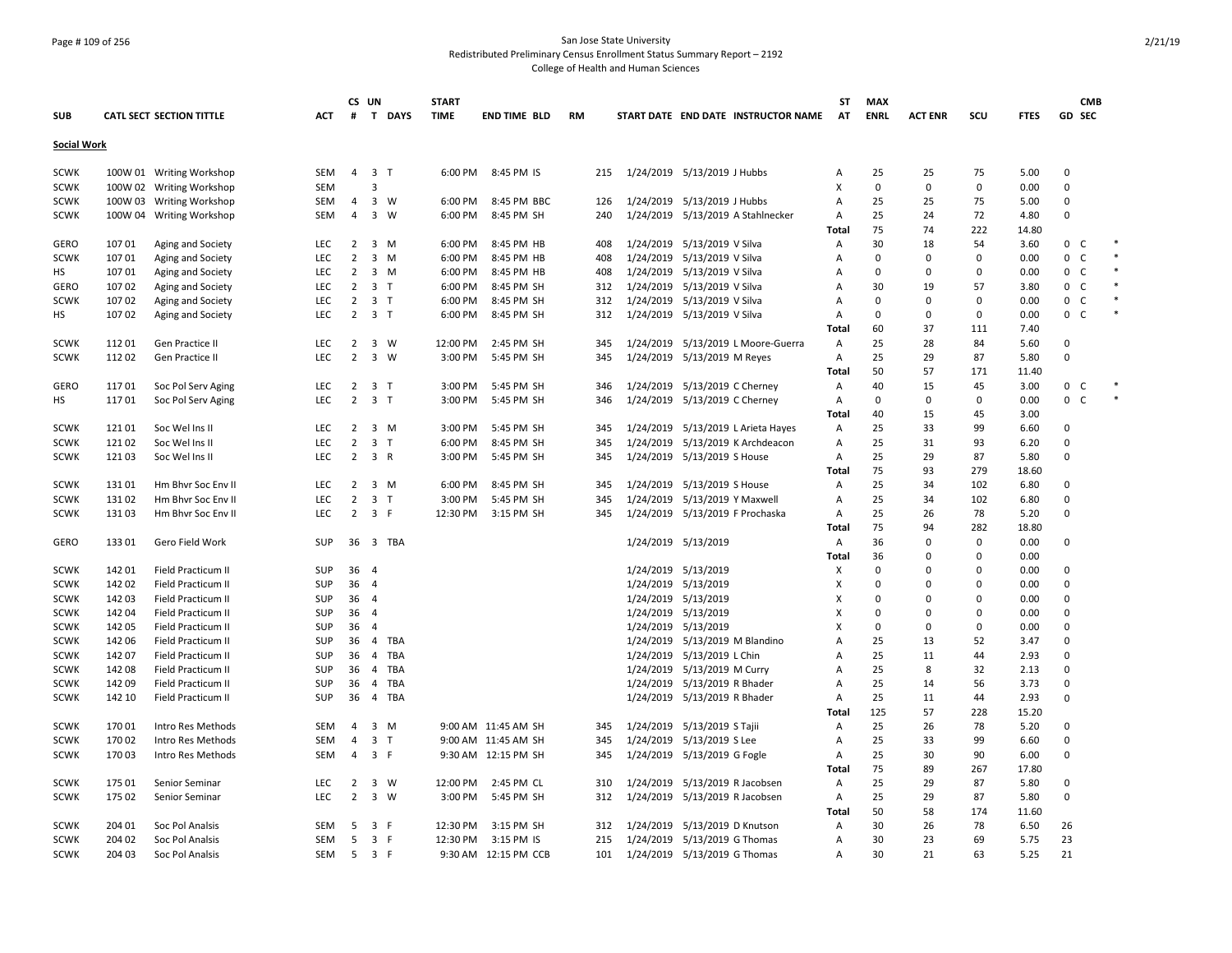### Page # 110 of 256 San Jose State University Redistributed Preliminary Census Enrollment Status Summary Report – 2192 College of Health and Human Sciences

|             |        |                           |            | CS UN |                         |             | <b>START</b> |                      |           |     |                                 |                               |                                       | <b>ST</b>      | <b>MAX</b>  |                |           |               | <b>CMB</b>     |
|-------------|--------|---------------------------|------------|-------|-------------------------|-------------|--------------|----------------------|-----------|-----|---------------------------------|-------------------------------|---------------------------------------|----------------|-------------|----------------|-----------|---------------|----------------|
| <b>SUB</b>  |        | CATL SECT SECTION TITTLE  | <b>ACT</b> | #     | T                       | <b>DAYS</b> | <b>TIME</b>  | <b>END TIME BLD</b>  | <b>RM</b> |     |                                 |                               | START DATE END DATE INSTRUCTOR NAME   | AT             | <b>ENRL</b> | <b>ACT ENR</b> | scu       | <b>FTES</b>   | GD SEC         |
| <b>SCWK</b> | 204 04 | Soc Pol Analsis           | <b>SEM</b> | -5    | 3 W                     |             | 6:00 PM      | 8:45 PM SH           |           | 345 | 1/24/2019 5/13/2019 G Thomas    |                               |                                       | Α              | 30          | 28             | 84        | 7.00          | 28             |
|             |        |                           |            |       |                         |             |              |                      |           |     |                                 |                               |                                       | Total          | 120         | 98             | 294       | 24.50         |                |
| <b>SCWK</b> | 214 01 | Human Behavior II         | SEM        | 5     |                         | $3 \, M$    |              | 9:00 AM 11:45 AM DBH |           | 225 | 1/24/2019 5/13/2019 F Krebs     |                               |                                       | Α              | 30          | 26             | 78        | 6.50          | 26             |
| <b>SCWK</b> | 21402  | Human Behavior II         | <b>SEM</b> | 5     | $\overline{3}$          | W           | 12:00 PM     | 2:45 PM MH           |           | 321 | 1/24/2019 5/13/2019 F Krebs     |                               |                                       | A              | 30          | 23             | 69        | 5.75          | 23             |
| <b>SCWK</b> | 214 03 | Human Behavior II         | SEM        | 5     |                         | 3 W         |              | 9:00 AM 11:45 AM SH  |           | 345 | 1/24/2019 5/13/2019 S Sen       |                               |                                       | Α              | 30          | 22             | 66        | 5.50          | 22             |
| <b>SCWK</b> | 21404  | Human Behavior II         | SEM        | 5     | $\overline{\mathbf{3}}$ | M           | 6:00 PM      | 8:45 PM BBC          |           | 126 | 1/24/2019 5/13/2019 Y Maxwell   |                               |                                       | A<br>Total     | 30<br>120   | 27<br>98       | 81<br>294 | 6.75<br>24.50 | 27             |
| <b>SCWK</b> | 22101  | Trans Gen Prac II         | <b>SEM</b> | 5     | 3 M                     |             | 12:00 PM     | 2:45 PM HB           |           | 408 |                                 | 1/24/2019 5/13/2019 M Reyes   |                                       | Α              | 30          | 27             | 81        | 6.75          | 27             |
| <b>SCWK</b> | 22102  | Trans Gen Prac II         | <b>SEM</b> | 5     |                         | 3 W         |              | 9:00 AM 11:45 AM SH  |           | 312 | 1/24/2019 5/13/2019 J Wall      |                               |                                       | Α              | 30          | 23             | 69        | 5.75          | 23             |
| <b>SCWK</b> | 22103  | Trans Gen Prac II         | SEM        | -5    |                         | 3 W         | 12:00 PM     | 2:45 PM SH           |           | 312 | 1/24/2019 5/13/2019 M Reyes     |                               |                                       | A              | 30          | 22             | 66        | 5.50          | 22             |
| <b>SCWK</b> | 22104  | Trans Gen Prac II         | <b>SEM</b> | 5     | $3 \, M$                |             | 6:00 PM      | 8:45 PM SH           |           | 312 | 1/24/2019                       | 5/13/2019 M Reyes             |                                       | A              | 30          | 32             | 96        | 8.00          | 32             |
|             |        |                           |            |       |                         |             |              |                      |           |     |                                 |                               |                                       | Total          | 120         | 104            | 312       | 26.00         |                |
| <b>SCWK</b> | 23101  | Soc W Pract II            | SUP        | 23    |                         | 4 TBA       |              |                      |           |     | 1/24/2019 5/13/2019             |                               |                                       | Α              | 30          | 0              | 0         | 0.00          | 0              |
| <b>SCWK</b> | 23102  | Soc W Pract II            | SUP        | 23    | $\overline{4}$          | TBA         |              |                      |           |     |                                 | 1/24/2019 5/13/2019 B Tavera  |                                       | Α              | 30          | 15             | 60        | 5.00          | 15             |
| <b>SCWK</b> | 23103  | Soc W Pract II            | SUP        | 23    |                         | 4 TBA       |              |                      |           |     |                                 | 1/24/2019 5/13/2019 B Tavera  |                                       | A              | 30          | 15             | 60        | 5.00          | 15             |
| <b>SCWK</b> | 23104  | Soc W Pract II            | SUP        | 23    |                         | 4 TBA       |              |                      |           |     | 1/24/2019                       | 5/13/2019 J Jackson           |                                       | Α              | 30          | 16             | 64        | 5.33          | 16             |
| <b>SCWK</b> | 23105  | Soc W Pract II            | <b>SUP</b> | 23    |                         | 4 TBA       |              |                      |           |     | 1/24/2019                       | 5/13/2019 J Rose              |                                       | A              | 30          | 9              | 36        | 3.00          | 9              |
| <b>SCWK</b> | 231 06 | Soc W Pract II            | SUP        | 23    |                         | 4 TBA       |              |                      |           |     |                                 | 1/24/2019 5/13/2019 M Curry   |                                       | A              | 30          | 17             | 68        | 5.67          | 17             |
| <b>SCWK</b> | 23107  | Soc W Pract II            | SUP        | 23    |                         | 4 TBA       |              |                      |           |     | 1/24/2019                       | 5/13/2019 V Smith             |                                       | A              | 30          | 16             | 64        | 5.33          | 16             |
| <b>SCWK</b> | 23108  |                           | SUP        | 23    |                         | 4 TBA       |              |                      |           |     |                                 |                               | 1/24/2019 5/13/2019 A Fimbres-Windley | Α              | 30          | 16             | 64        | 5.33          | 16             |
|             |        | Soc W Pract II            |            |       |                         |             |              |                      |           |     |                                 |                               |                                       | Total          | 240         | 104            | 416       | 34.67         |                |
|             |        |                           |            |       |                         |             |              |                      |           |     |                                 |                               |                                       |                |             |                |           |               |                |
| <b>SCWK</b> | 23301  | Soc Wk Pract IV           | <b>SUP</b> | 23    | 5                       | TBA         |              |                      |           |     | 1/24/2019                       |                               | 5/13/2019 A Fimbres-Windley           | Α              | 30          | 10             | 50        | 4.17          | 10             |
| <b>SCWK</b> | 23302  | Soc Wk Pract IV           | <b>SUP</b> | 23    |                         | 5 TBA       |              |                      |           |     | 1/24/2019                       |                               | 5/13/2019 A Fimbres-Windley           | Α              | 30          | 10             | 50        | 4.17          | 10             |
| <b>SCWK</b> | 23303  | Soc Wk Pract IV           | SUP        | 23    |                         | 5 TBA       |              |                      |           |     | 1/24/2019                       | 5/13/2019 B Tavera            |                                       | A              | 30          | 10             | 50        | 4.17          | 10             |
| <b>SCWK</b> | 23304  | Soc Wk Pract IV           | <b>SUP</b> | 23    |                         | 5 TBA       |              |                      |           |     | 1/24/2019                       | 5/13/2019 J Jackson           |                                       | $\overline{A}$ | 30          | $\overline{7}$ | 35        | 2.92          | $\overline{7}$ |
| <b>SCWK</b> | 233 05 | Soc Wk Pract IV           | SUP        | 23    |                         | 5 TBA       |              |                      |           |     | 1/24/2019                       | 5/13/2019 J Rose              |                                       | Α              | 30          | 17             | 85        | 7.08          | 17             |
| <b>SCWK</b> | 233 06 | Soc Wk Pract IV           | SUP        | 23    |                         | 5 TBA       |              |                      |           |     | 1/24/2019                       | 5/13/2019 M Blandino          |                                       | Α              | 30          | 10             | 50        | 4.17          | 10             |
| <b>SCWK</b> | 23307  | Soc Wk Pract IV           | <b>SUP</b> | 23    |                         | 5 TBA       |              |                      |           |     |                                 | 1/24/2019 5/13/2019 L Chin    |                                       | A              | 30          | 14             | 70        | 5.83          | 14             |
| <b>SCWK</b> | 23308  | Soc Wk Pract IV           | SUP        | 23    |                         | 5 TBA       |              |                      |           |     | 1/24/2019                       | 5/13/2019 R Ghezzi            |                                       | Α              | 30          | 18             | 90        | 7.50          | 18             |
| <b>SCWK</b> | 23309  | Soc Wk Pract IV           | SUP        | 23    |                         | 5 TBA       |              |                      |           |     | 1/24/2019                       | 5/13/2019 V Smith             |                                       | A              | 30          | 8              | 40        | 3.33          | 8              |
| <b>SCWK</b> | 233 10 | Soc Wk Pract IV           | SUP        | 23    |                         | 5 TBA       |              |                      |           |     |                                 | 1/24/2019 5/13/2019 C Shaffar |                                       | A              | 30          | $\overline{2}$ | 10        | 0.83          | $\overline{2}$ |
| <b>SCWK</b> | 233 11 | Soc Wk Pract IV           | SUP        | 23    |                         | 3 TBA       |              |                      |           |     | 1/24/2019                       | 5/13/2019 C Shaffar           |                                       | A              | 30          | $\overline{2}$ | 6         | 0.50          | $\overline{2}$ |
|             |        |                           |            |       |                         |             |              |                      |           |     |                                 |                               |                                       | Total          | 330         | 108            | 536       | 44.67         |                |
| <b>SCWK</b> | 242 01 | Res Meth Data Eval        | SEM        | 5     | 3 F                     |             |              | 9:30 AM 12:15 PM BBC |           | 225 | 1/24/2019                       | 5/13/2019 E Cohen             |                                       | Α              | 30          | 27             | 81        | 6.75          | 27             |
| <b>SCWK</b> | 24202  | Res Meth Data Eval        | <b>SEM</b> | 5     | $\overline{3}$          | F           |              | 9:30 AM 12:15 PM SH  |           | 312 | 1/24/2019                       |                               | 5/13/2019 K Lemon Osterling           | A              | 30          | 24             | 72        | 6.00          | 24             |
| <b>SCWK</b> | 24203  | Res Meth Data Eval        | SEM        | 5     | 3 F                     |             | 12:30 PM     | 3:15 PM DBH          |           | 225 | 1/24/2019                       | 5/13/2019 E Cohen             |                                       | Α              | 30          | 22             | 66        | 5.50          | 22             |
| <b>SCWK</b> | 24204  | Res Meth Data Eval        | SEM        | 5     | 3 W                     |             | 6:00 PM      | 8:45 PM SH           |           | 312 | 1/24/2019                       |                               | 5/13/2019 K Lemon Osterling           | Α              | 30          | 30             | 90        | 7.50          | 30             |
|             |        |                           |            |       |                         |             |              |                      |           |     |                                 |                               |                                       | Total          | 120         | 103            | 309       | 25.75         |                |
| <b>SCWK</b> | 25001  | Policy Prac Aging         | SEM        | -5    | 3 M                     |             | 6:00 PM      | 8:45 PM SPXC         |           | 152 | 1/24/2019 5/13/2019             |                               |                                       | $\overline{A}$ | 30          | $\mathbf 0$    | $\Omega$  | 0.00          | 0              |
|             |        |                           |            |       |                         |             |              |                      |           |     |                                 |                               |                                       | Total          | 30          | $\Omega$       | 0         | 0.00          |                |
| <b>SCWK</b> | 260 01 | Pol Prac Child Fam        | SEM        | 5     | 3 M                     |             | 12:00 PM     | 2:45 PM SH           |           | 312 | 1/24/2019 5/13/2019 E Bruce     |                               |                                       | A              | 30          | 20             | 60        | 5.00          | 20             |
| <b>SCWK</b> | 260 02 | Pol Prac Child Fam        | SEM        | 5     | 3 <sub>T</sub>          |             | 12:00 PM     | 2:45 PM SH           |           | 312 | 1/24/2019 5/13/2019 E Bruce     |                               |                                       | Α              | 30          | 33             | 99        | 8.25          | 33             |
|             |        |                           |            |       |                         |             |              |                      |           |     |                                 |                               |                                       | Total          | 60          | 53             | 159       | 13.25         |                |
| <b>SCWK</b> | 26301  | SW and Law                | SEM        | -5    | 3 M                     |             | 6:00 PM      | 8:45 PM BBC          |           | 225 | 1/24/2019                       | 5/13/2019 L Salmon            |                                       | Α              | 30          | 20             | 60        | 5.00          | 20             |
| <b>SCWK</b> | 26302  | SW and Law                | SEM        | 5     | 3 <sub>T</sub>          |             | 6:00 PM      | 8:45 PM SH           |           | 239 | 1/24/2019 5/13/2019 F Prochaska |                               |                                       | Α              | 30          | 30             | 90        | 7.50          | 30             |
|             |        |                           |            |       |                         |             |              |                      |           |     |                                 |                               |                                       | Total          | 60          | 50             | 150       | 12.50         |                |
| SCWK        | 26701  | <b>CW Prac Simulation</b> | SEM        | 5     | $1$ T                   |             |              | 9:00 AM 11:45 AM SH  |           | 312 | 1/24/2019                       | 2/26/2019 C Kohtz             |                                       | Α              | 30          | 20             | 20        | 1.67          | 20             |
|             |        |                           |            |       |                         |             |              |                      |           |     |                                 |                               |                                       | Total          | 30          | 20             | 20        | 1.67          |                |
| <b>SCWK</b> | 28001  | Pol Prac Hlth/MH          | SEM        | -5    | 3 M                     |             | 12:00 PM     | 2:45 PM SH           |           | 345 |                                 | 1/24/2019 5/13/2019 M Conroy  |                                       | Α              | 30          | 33             | 99        | 8.25          | 33             |
| <b>SCWK</b> | 28002  | Pol Prac Hith/MH          | SEM        | -5    | 3 T                     |             | 12:00 PM     | 2:45 PM SH           |           | 345 | 1/24/2019 5/13/2019 M Conroy    |                               |                                       | A              | 30          | 27             | 81        | 6.75          | 27             |
|             |        |                           |            |       |                         |             |              |                      |           |     |                                 |                               |                                       | Total          | 60          | 60             | 180       | 15.00         |                |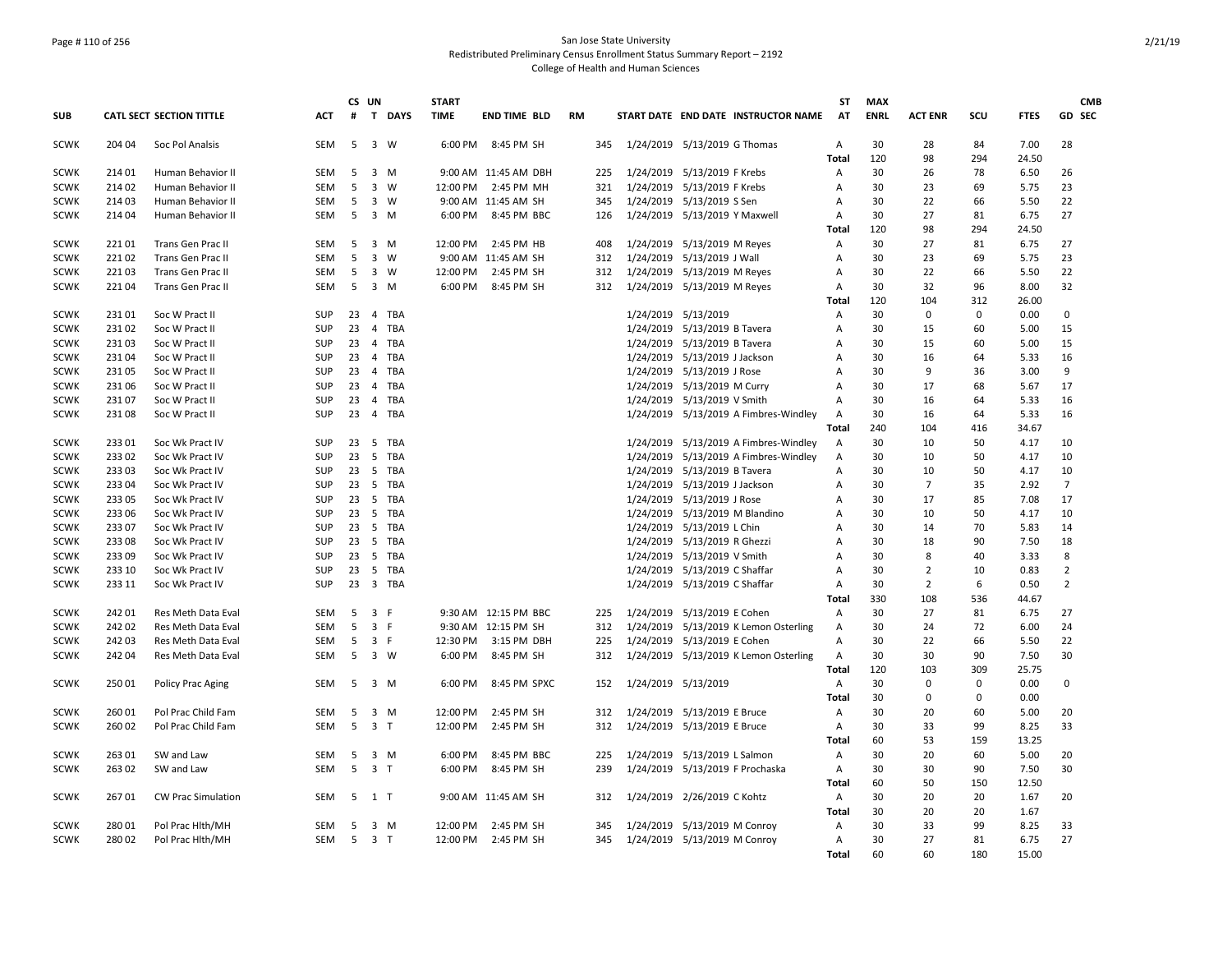### Page # 111 of 256 San Jose State University Redistributed Preliminary Census Enrollment Status Summary Report – 2192 College of Health and Human Sciences

|             |         |                                 |            | CS UN |                |             | <b>START</b> |                     |           |     |                             |                   |                                        | <b>ST</b>    | <b>MAX</b>  |                |          |             |             | <b>CMB</b>    |
|-------------|---------|---------------------------------|------------|-------|----------------|-------------|--------------|---------------------|-----------|-----|-----------------------------|-------------------|----------------------------------------|--------------|-------------|----------------|----------|-------------|-------------|---------------|
| <b>SUB</b>  |         | <b>CATL SECT SECTION TITTLE</b> | <b>ACT</b> | #     |                | <b>DAYS</b> | <b>TIME</b>  | <b>END TIME BLD</b> | <b>RM</b> |     |                             |                   | START DATE END DATE INSTRUCTOR NAME    | AT           | <b>ENRL</b> | <b>ACT ENR</b> | SCU      | <b>FTES</b> |             | <b>GD SEC</b> |
| <b>SCWK</b> | 283 01  | <b>Pharmco for Scwkrs</b>       | <b>SEM</b> | -5    | 3 T            |             | 6:00 PM      | 8:45 PM SH          |           | 242 |                             |                   | 1/24/2019 5/13/2019 M McNay-Beilmann A |              | 30          | 31             | 93       | 7.75        | 31          |               |
|             |         |                                 |            |       |                |             |              |                     |           |     |                             |                   |                                        | <b>Total</b> | 30          | 31             | 93       | 7.75        |             |               |
| <b>SCWK</b> | 28701   | Gen Prac Sub Abuse              | <b>SEM</b> | -5    |                | 3 M         |              | 9:00 AM 11:45 AM SH |           | 312 |                             |                   | 1/24/2019 5/13/2019 L Arieta Hayes     | A            | 30          | 22             | 66       | 5.50        | -22         |               |
|             |         |                                 |            |       |                |             |              |                     |           |     |                             |                   |                                        | Total        | 30          | 22             | 66       | 5.50        |             |               |
| <b>SCWK</b> | 298B01  | Special Study B                 | <b>SUP</b> | 23    |                | 3 M         | 3:00 PM      | 5:45 PM SH          |           | 312 | 1/24/2019 5/13/2019 N Dubus |                   |                                        | A            | 30          | 15             | 45       | 3.75        | -15         |               |
| SCWK        | 298B 02 | Special Study B                 | SUP        |       |                |             |              |                     |           |     |                             |                   |                                        | X            | 0           | $\mathbf 0$    | 0        | 0.00        | $\mathbf 0$ |               |
| <b>SCWK</b> | 298B03  | Special Study B                 | <b>SUP</b> | 23    |                | 3 M         | 3:00 PM      | 5:45 PM SH          |           | 241 | 1/24/2019 5/13/2019 E Cohen |                   |                                        | A            | 30          | 14             | 42       | 3.50        | 14          |               |
| <b>SCWK</b> | 298B 04 | Special Study B                 | <b>SUP</b> | 23    |                | 3 M         | 3:00 PM      | 5:45 PM SH          |           | 347 | 1/24/2019                   | 5/13/2019 E Cohen |                                        | A            | 30          | 13             | 39       | 3.25        | 13          |               |
| <b>SCWK</b> | 298B 05 | Special Study B                 | SUP        | 23    | 3 T            |             | 3:00 PM      | 5:45 PM BBC         |           | 221 | 1/24/2019 5/13/2019 E Bruce |                   |                                        | A            | 30          | 14             | 42       | 3.50        | 14          |               |
| <b>SCWK</b> | 298B 06 | Special Study B                 | <b>SUP</b> | 23    | 3 <sub>1</sub> |             | 3:00 PM      | 5:45 PM SH          |           | 315 | 1/24/2019 5/13/2019 S Lee   |                   |                                        | A            | 30          | 15             | 45       | 3.75        | 15          |               |
| SCWK        | 298B 07 | Special Study B                 | <b>SUP</b> | 23    | 3T             |             | 3:00 PM      | 5:45 PM SH          |           | 239 | 1/24/2019                   |                   | 5/13/2019 A D'Andrade                  | A            | 30          | 13             | 39       | 3.25        | 13          |               |
| <b>SCWK</b> | 298B08  | Special Study B                 | <b>SUP</b> | 23    | 3 T            |             | 3:00 PM      | 5:45 PM             |           |     | 1/24/2019                   | 5/13/2019 S Sen   |                                        | A            | 30          | 13             | 39       | 3.25        | 13          |               |
| <b>SCWK</b> | 298B 09 | Special Study B                 | <b>SUP</b> |       |                |             |              |                     |           |     |                             |                   |                                        | X            |             | 0              | $\Omega$ | 0.00        | 0           |               |
| <b>SCWK</b> | 298B 10 | Special Study B                 | <b>SUP</b> | 23    |                | 3 M         | 3:00 PM      | 5:45 PM DMH         |           | 164 | 1/24/2019                   | 5/13/2019 E Bruce |                                        |              | 30          | 14             | 42       | 3.50        | 14          |               |
|             |         |                                 |            |       |                |             |              |                     |           |     |                             |                   |                                        | <b>Total</b> | 240         | 111            | 333      | 27.75       |             |               |
|             |         |                                 |            |       |                |             |              |                     |           |     |                             |                   | <b>Social Work Total</b>               |              | 2251        | 1536           | 4941     | 382.10      |             |               |